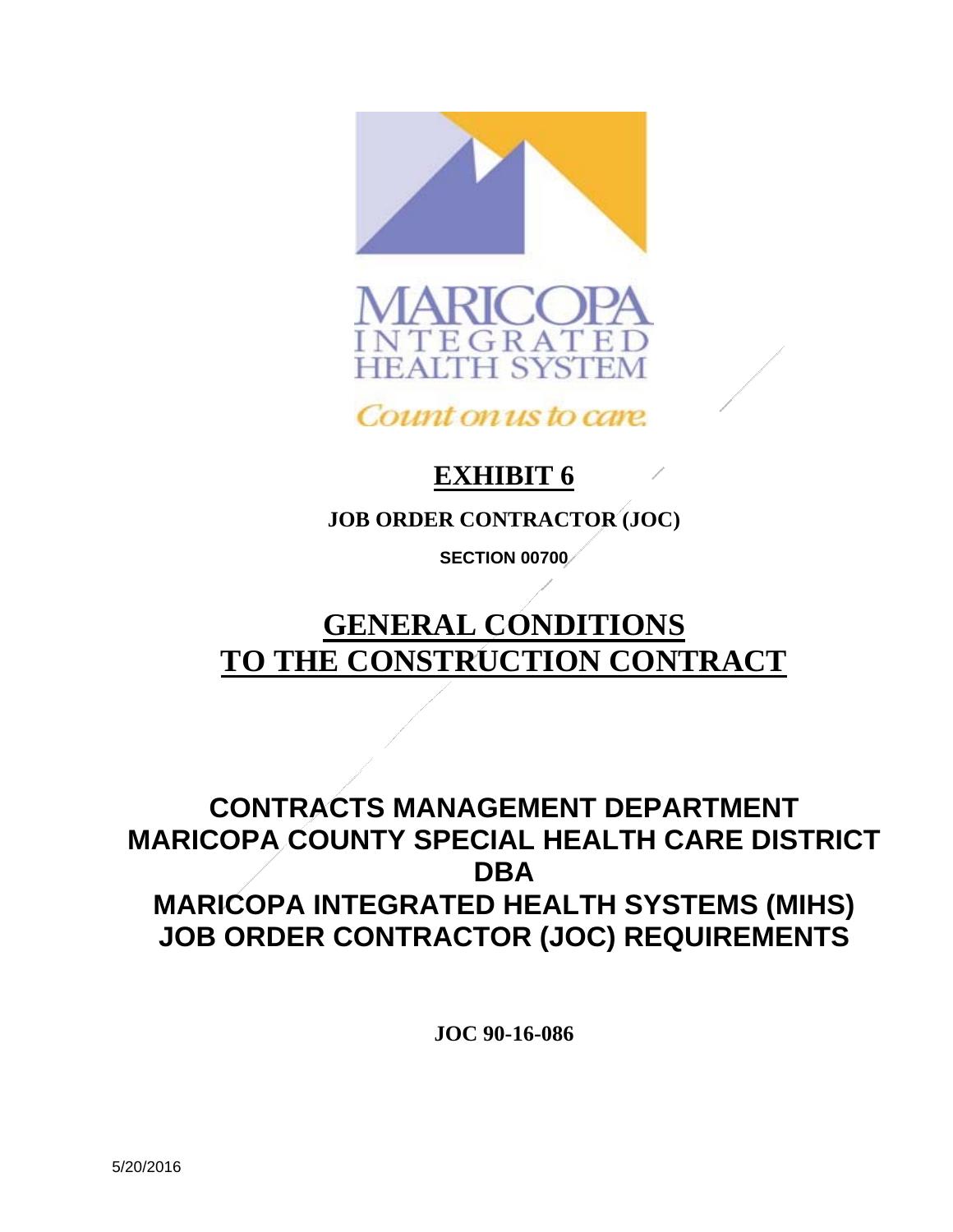| <b>Table of Contents</b> |                                                                               | <b>Page</b>    |
|--------------------------|-------------------------------------------------------------------------------|----------------|
|                          | SECTION 00700 5                                                               |                |
|                          | ARTICLE 1: GENERAL PROVISIONS                                                 | 5              |
|                          | 1.1 DEFINITIONS, CORRELATION AND INTENT                                       | 5              |
|                          | 1.2 OWNERSHIP AND USE OF DRAWINGS, SPECIFICATIONS AND OTHER DOCUMENTS         |                |
|                          |                                                                               | $\overline{7}$ |
| <b>ARTICLE 2:</b>        | <b>OWNER</b>                                                                  | 8              |
|                          | 2.1 INFORMATION AND SERVICES REQUIRED OF THE OWNER                            | 8              |
| 2.2                      | OWNER'S RIGHT TO STOP THE WORK                                                | 8              |
|                          | 2.3 OWNER'S RIGHT TO CARRY OUT THE WORK                                       | 8              |
| ARTICLE 3                | <b>JOB ORDER CONTRACTOR</b>                                                   | 8              |
|                          | 3.1 REVIEW OF CONTRACT DOCUMENTS AND FIELD CONDITIONS BY JOB ORDER CONTRACTOR |                |
| 3.2                      | SUPERVISION AND CONSTRUCTION PROCEDURES                                       | 8<br>9         |
| 3.3                      | COST PROPOSALS AND SCHEDULE OF VALUES                                         | 10             |
| 3.4                      | LABOR AND MATERIALS                                                           | 10             |
| 3.5                      | SUBSTITUTION OF PRODUCTS                                                      | 11             |
| 3.6                      | <b>WORK HOURS</b>                                                             | 12             |
|                          | 3.7 WARRANTY                                                                  | 12             |
| 3.8                      | <b>TAXES</b>                                                                  | 12             |
|                          | 3.9 PERMITS AND FEES                                                          | 13             |
|                          | 3.10 JOB ORDER CONTRACTOR KEY PERSONNEL                                       | 13             |
|                          | 3.11 JOB ORDER CONTRACTOR'S SCHEDULES                                         | 13             |
|                          | 3.12 DOCUMENTS AND SAMPLES AT THE SITE                                        | 14             |
|                          | 3.13 SHOP DRAWINGS, PRODUCT DATA AND SAMPLES                                  | 15             |
|                          | 3.14 USE OF SITE                                                              | 15             |
|                          | 3.15 CUTTING AND PATCHING                                                     | 16             |
|                          | 3.16 CLEAN UP                                                                 | 16             |
|                          | 3.17 ACCESS TO WORK                                                           | 17             |
|                          | 3.18 ROYALTIES AND PATENTS                                                    | 17             |
|                          | ARTICLE 4 ADMINISTRATION AND RESOLUTION OF DISPUTES                           | 17             |
|                          | 4.1 ADMINISTRATION OF THE CONTRACT                                            | 17             |
|                          | 4.2 CLAIMS AND DISPUTES                                                       | 17             |
|                          | 4.3 ALTERNATIVE DISPUTE RESOLUTION                                            | 20             |
| ARTICLE 5                | <b>SUBCONTRACTORS</b>                                                         | 20             |
|                          | 5.1 CONTRACTUAL RELATIONSHIP                                                  | 20             |
|                          | 5.2 AWARD OF SUBCONTRACTS AND OTHER CONTRACTS FOR PORTIONS OF THE WORK        | 20             |
| 5.3                      | SUBCONTRACTUAL RELATIONS                                                      | 20             |
| 5.4                      | CONTINGENT ASSIGNMENT OF SUBCONTRACT                                          | 21             |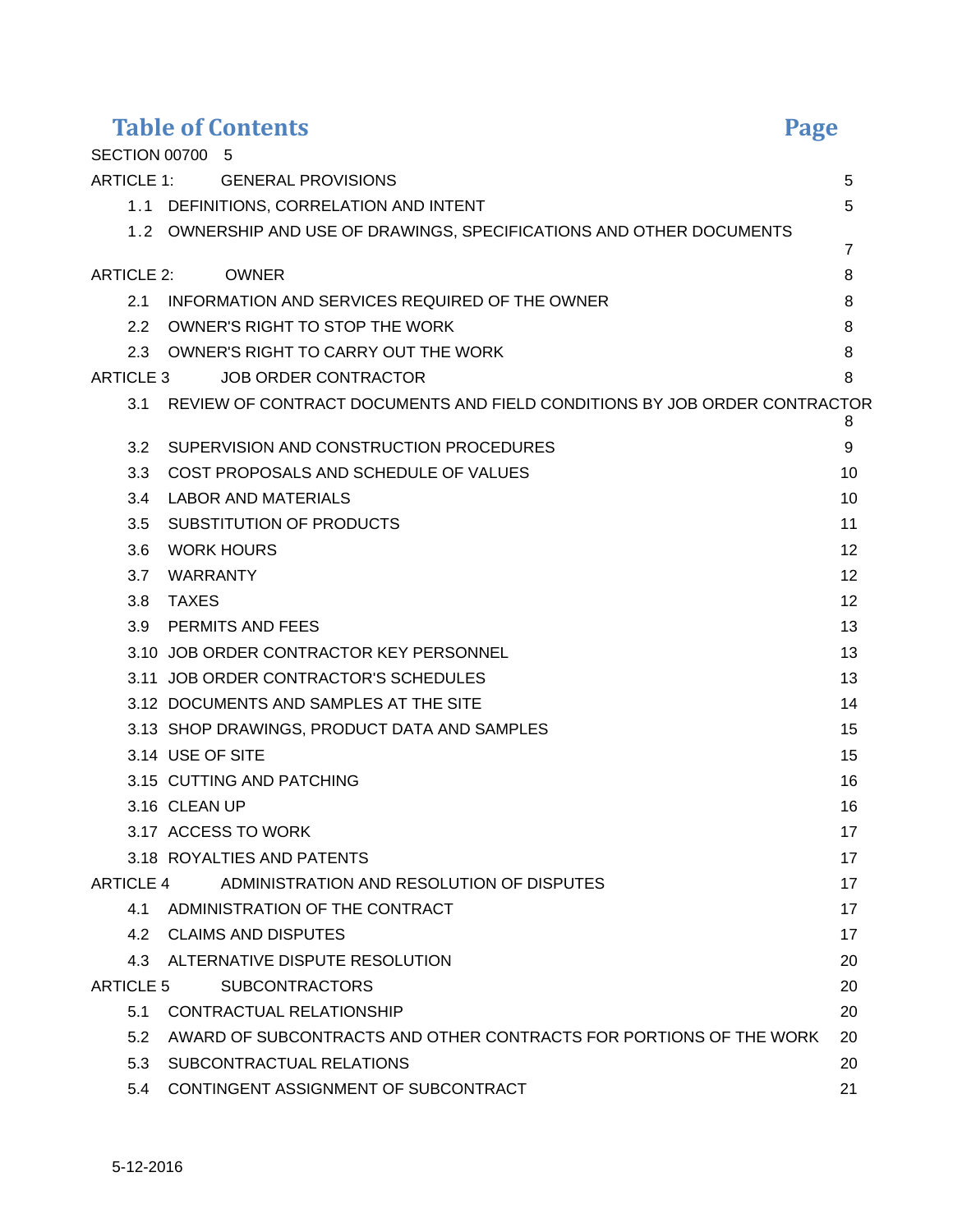|     | ARTICLE 6        | CONSTRUCTION BY OWNER OR BY OTHER CONTRACTORS                                                            | 21 |
|-----|------------------|----------------------------------------------------------------------------------------------------------|----|
|     | 6.1              | OWNER'S RIGHT TO PERFORM CONSTRUCTION WITH OWN FORCES AND TO AWARD OTHER<br><b>CONTRACTS</b>             | 21 |
|     | 6.2              | <b>MUTUAL RESPONSIBILITY</b>                                                                             | 21 |
|     | <b>ARTICLE 7</b> | CHANGES IN THE WORK                                                                                      | 22 |
| 7.1 |                  | 225.2 AWARD OF SUBCONTRACTS AND OTHER CONTRACTS<br>CHANGES IN THE TASK ORDER<br>FOR PORTIONS OF THE WORK | 20 |
|     |                  | 5.3 SUBCONTRACTUAL RELATIONS                                                                             | 20 |
|     | 5.4              | CONTINGENT ASSIGNMENT OF SUBCONTRACT                                                                     | 21 |
|     | ARTICLE 6        | CONSTRUCTION BY OWNER OR BY OTHER CONTRACTORS                                                            | 21 |
|     | 6.1              | OWNER'S RIGHT TO PERFORM CONSTRUCTION WITH OWN FORCES AND TO AWARD OTHER<br><b>CONTRACTS</b>             | 21 |
|     | 6.2              | <b>MUTUAL RESPONSIBILITY</b>                                                                             | 21 |
|     |                  | <b>CHANGES IN THE WORK</b><br>ARTICLE 7                                                                  | 22 |
|     | 7.1              | CHANGES IN THE TASK ORDER                                                                                | 22 |
|     | 7.2              | NO DAMAGES FOR DELAY                                                                                     | 23 |
|     | ARTICLE 8        | TIME                                                                                                     | 23 |
|     | 8.1              | PROGRESS AND COMPLETION                                                                                  | 23 |
|     | 8.2              | DELAYS AND EXTENSIONS OF TIME                                                                            | 24 |
|     | 8.3              | TIME OF ESSENCE AND LIQUIDATED DAMAGES                                                                   | 24 |
|     | ARTICLE 9        | PAYMENTS AND COMPLETION                                                                                  | 25 |
|     | 9.1              | <b>SCHEDULE OF VALUES</b>                                                                                | 25 |
|     | 9.2              | APPLICATIONS FOR PAYMENT                                                                                 | 25 |
|     | 9.3              | RECOMMENDATION FOR PAYMENT                                                                               | 27 |
|     | 9.4              | DECISIONS TO WITHHOLD RECOMMENDATION                                                                     | 27 |
|     | 9.5              | PAYMENTS TO SUBCONTRACTORS                                                                               | 28 |
|     | 9.6              | <b>INTEREST</b>                                                                                          | 29 |
|     | 9.7              | <b>FAILURE OF PAYMENT</b>                                                                                | 29 |
|     | 9.8 <sub>1</sub> | SUBSTANTIAL COMPLETION                                                                                   | 29 |
|     |                  | 9.9 FINAL COMPLETION AND FINAL PAYMENT                                                                   | 30 |
|     | ARTICLE 10       | PROTECTION OF PERSONS AND PROPERTY                                                                       | 30 |
|     |                  | 10.1 SAFETY PRECAUTIONS AND PROGRAM                                                                      | 30 |
|     |                  | 10.2 PROTECTION OF PERSONS AND PROPERTY                                                                  | 31 |
|     |                  | 10.3 EMERGENCIES                                                                                         | 33 |
|     |                  | ARTICLE 11<br>INDEMNIFICATION AND INSURANCE                                                              | 33 |
|     |                  | 11.1 INDEMNIFICATION                                                                                     | 33 |
|     |                  | 11.2 INSURANCE                                                                                           | 33 |
|     |                  | 11.3 CERTIFICATES OF INSURANCE                                                                           | 35 |
|     |                  | 11.4 CANCELLATION AND EXPIRATION NOTICE                                                                  | 36 |
|     |                  | 11.5 PERFORMANCE AND PAYMENT BONDS                                                                       | 36 |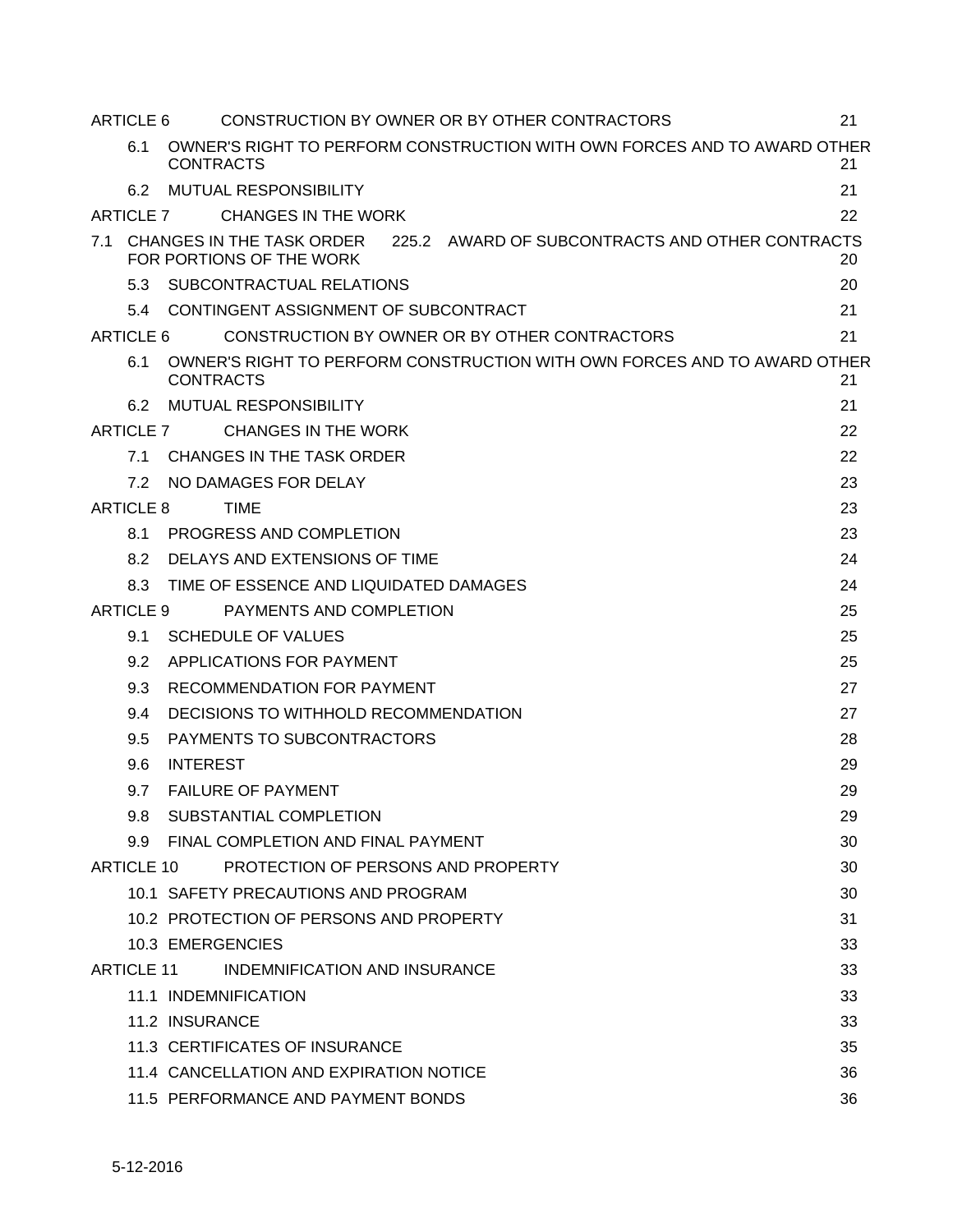| ARTICLE 12          | UNCOVERING AND CORRECTION OF WORK                       | 36 |
|---------------------|---------------------------------------------------------|----|
|                     | 12.1 UNCOVERING OF WORK                                 | 36 |
|                     | 12.2 CORRECTION OF WORK                                 | 36 |
|                     | 12.3 ACCEPTANCE OF NONCONFORMING WORK                   | 38 |
| <b>ARTICLE 13</b>   | MISCELLANEOUS PROVISIONS                                | 38 |
| 13.1 GOVERNING LAW  |                                                         | 38 |
|                     | 13.2 SUCCESSORS AND ASSIGNS                             | 38 |
| 13.3 NOTICES        |                                                         | 38 |
|                     | 13.4 RIGHTS AND REMEDIES                                | 39 |
|                     | 13.5 TESTS AND INSPECTIONS                              | 39 |
|                     | 13.6 MANUFACTURERS' NAMEPLATES                          | 40 |
|                     | 13.7 MANUFACTURERS' INSTRUCTIONS                        | 40 |
|                     | 13.8 SBE REQUIREMENTS                                   | 40 |
| <b>ARTICLE 14</b>   | <b>CONTRACT INTERPRETATION:</b>                         | 40 |
| 14.1 HEADINGS       |                                                         | 40 |
| 14.2 INTERPRETATION |                                                         | 40 |
| <b>ARTICLE 15</b>   | TERMINATION OR SUSPENSION OF THE CONTRACT OR TASK ORDER | 41 |
|                     | 15.1 TERMINATION BY THE OWNER FOR CAUSE                 | 41 |
|                     | 15.2 SUSPENSION BY THE OWNER FOR CONVENIENCE            | 42 |
|                     | 15.3 OWNER'S TERMINATION FOR CONVENIENCE                | 42 |
| <b>EXHIBIT A</b>    | Definitions to the General Conditions                   | 45 |
| <b>EXHIBIT B</b>    | Alternate Dispute Resolution                            | 48 |
| <b>EXHIBIT C</b>    | <b>Legal Worker Certification</b>                       | 53 |
| <b>EXHIBIT D</b>    | Request for Proposal for Task Order                     | 54 |
| <b>EXHIBIT E</b>    | Performance Bond and Payment Bond Forms                 | 58 |
| EXHIBIT F           | <b>SBE Reporting Document</b>                           | 61 |
| <b>EXHIBIT G</b>    | Request for Qualifications dated <b>Canadia XX,2016</b> | 62 |
| EXHIBIT H           | Statement of Qualifications dated <b>Change 2016</b>    | 63 |
| EXHIBIT I           | Certificate of Insurance for Job Order Contract         | 64 |
| <b>EXHIBIT J</b>    | general requirements for Job Order Contract             | 64 |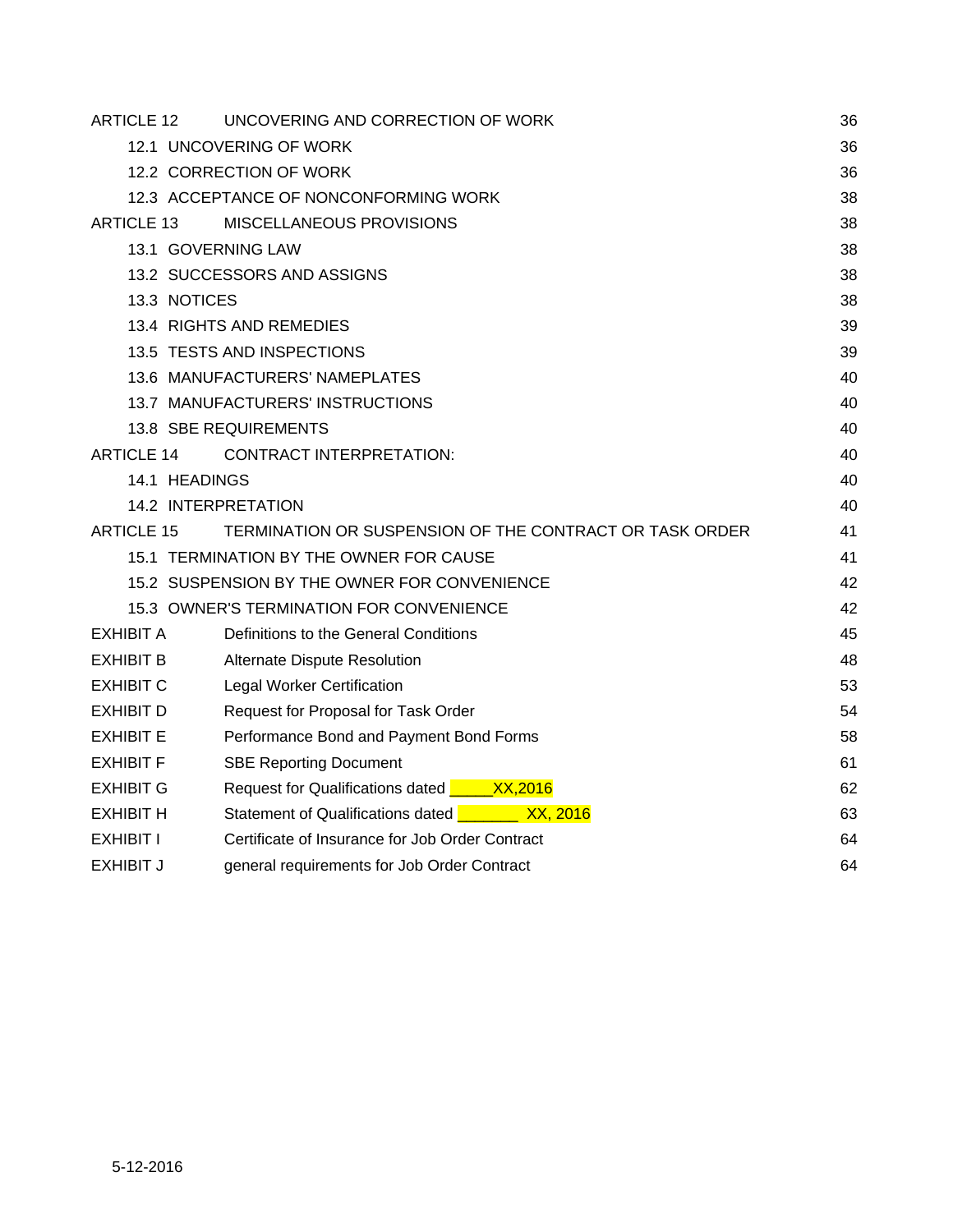

#### **EXHIBIT 6 SATUTORY PAYMENT BOND**

SECTION 00700

#### **GENERAL CONDITIONS TO THE CONSTRUCTION CONTRACT**

#### **ARTICLE 1: GENERAL PROVISIONS**

#### **1.1 DEFINITIONS, CORRELATION AND INTENT**

- 1.1.1 Definitions. Unless otherwise provided herein, capitalized terms used in this Contract, and not otherwise defined herein, have the respective meanings set forth in Exhibit A, which is attached hereto and incorporated herein by this reference.
- 1.1.2 Entire Agreement. The Contract represents the entire and integrated agreement between the parties hereto and supersedes prior negotiations, representations, or agreements, either written or oral.
- 1.1.3 Contractual Relationship. The Contract shall not be construed to create a contractual relationship of any kind (1) between the Design Professional and the Job Order Contractor, (2) between any Authorized Agent and the Job Order Contractor, (3) between the Owner and a Subcontractor or (4) between any persons or entities other than the Owner and Job Order Contractor. The Job Order Contractor is not a third party beneficiary to any agreement between the Owner and the Design Professional. Performance by the Design Professional of duties under such agreements is solely for the benefit of parties identified as beneficiaries under such agreements.
- 1.1.4 Intent. The intent of the Contract is to include all items necessary for the proper execution and completion of the Work by the Job Order Contractor.
- 1.1.5 Design Professional's Supplemental Instruction. Written interpretations necessary for the proper execution of the Work in the form of a Design Professional's Supplemental Instruction will be issued with reasonable promptness by the Design Professional. Supplemental Instructions may either be instructions, drawings or additional information but shall not change the Contract Sum or Contract Time unless there is a subsequently executed Change Order.
- 1.1.6 Request for Information/Interpretation. The Job Order Contractor shall submit requests for information and/or interpretation of the Contract to the Design Professional or to the Owner's designee, as may be requested by the Owner.
- 1.1.7 Contract Document Order of Precedence. The Drawings, Specifications, Task Orders, and other Contract Documents will govern the Work. The Contract Documents are intended to be complementary and cooperative and to describe and provide for a complete Project. Anything in the Specifications and not on the Drawings, or on the Drawings and not in the Specifications shall be as though shown or mentioned in both.
	- 1.1.7.1 If there is a conflict among Contract Documents, the document highest in precedence shall control. The precedence for the Contract Documents shall be from the most restrictive to the lesser restrictive in the following order:
		- 1.1.7.1.1 The Contract.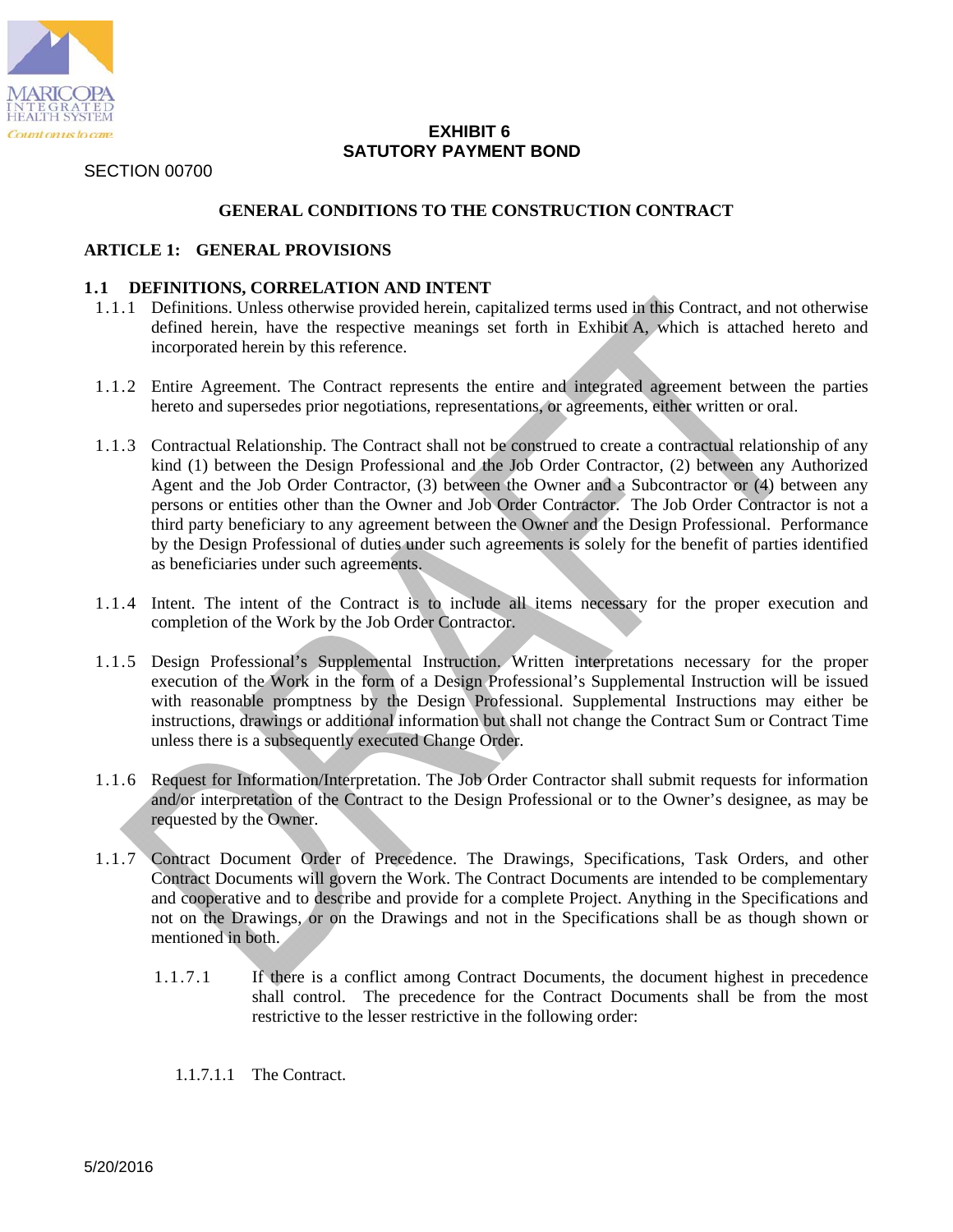- 1.1.7.1.2 General Conditions.
- 1.1.7.1.3 General Requirements.
- 1.1.7.1.4 All applicable codes including, but not limited to Building Codes and Permits from agencies required by law.
- 1.1.7.1.5 Change Orders.
- 1.1.7.1.6 Contract Specifications.
- 1.1.7.1.7 Contract Drawings Material/Equipment Schedules.
- 1.1.7.1.8 Contract Drawings Detailed Plans, elevations, sections and isometrics.
- 1.1.7.1.9 Contract Drawings General Plans, elevations, sections and isometrics.
- 1.1.7.10 Standard Plans, i.e. standard structural details, devices or instructions referred to on the Plans or Specifications by title or number.
- 1.1.7.11 Reference Specifications, i.e. Test References, etc.
- 1.1.7.2 The Job Order Contractor shall, upon discovering any error or omission in the Drawings or Specifications, immediately notify the Owner in writing.
- 1.1.8 Discrepancies in Contract. If there is any discrepancy, inconsistency, or ambiguity in the quality or quantity of the Work or materials required under the Contract, the Job Order Contractor shall (1) immediately bring such discrepancy, inconsistency, or ambiguity to the attention of the Owner, and (2) provide the better quality of and/or greater quantity of the Work or materials, without an increase in the Task Order Sum, unless otherwise directed in writing by the Owner. If the Owner accepts the lower quality or quantity of Work or materials, the Job Order Contractor shall remit to the Owner the difference in cost between the better quality or greater quantity and such lower quality or lesser quantity. Such remittance shall be in the form of a deductive Change Order as identified in Article 7.1.1.
- 1.1.9 Organization of Specifications and Drawings Not to Control Division of Work. Organization of the Specifications into divisions and sections, and arrangement of Drawings, shall not control the Job Order Contractor in dividing the Work among Subcontractors or in establishing the extent of Work to be performed by any trade.
- 1.1.10 Job Order Contractor Solely Responsible for Division of Work. The Job Order Contractor is solely responsible for the division of the Work among Subcontractors. The Owner will not act as arbiter as to which trade or Subcontractor is to furnish or install the various items indicated or required to complete the Work. The Job Order Contractor shall make necessary arrangements to reconcile any and all labor conflicts without delay, damage, or cost to the Owner and without recourse to the Owner. Nothing in this section shall preclude the Owner from specifying that work be done by a specific Sub-Contractor to comply with the Owner's internal policies or requirements.
- 1.1.11 Technical and Industry Meanings. Unless otherwise stated in the Contract, words which have wellknown technical or construction industry meanings are used in the Contract in accordance with such recognized meanings.
- 1.1.12 Current Standards. Where a reference in the Contract to an American Society for Testing and Materials Standard (ASTM), American National Standards Institute Standard (ANSI), federal specification, or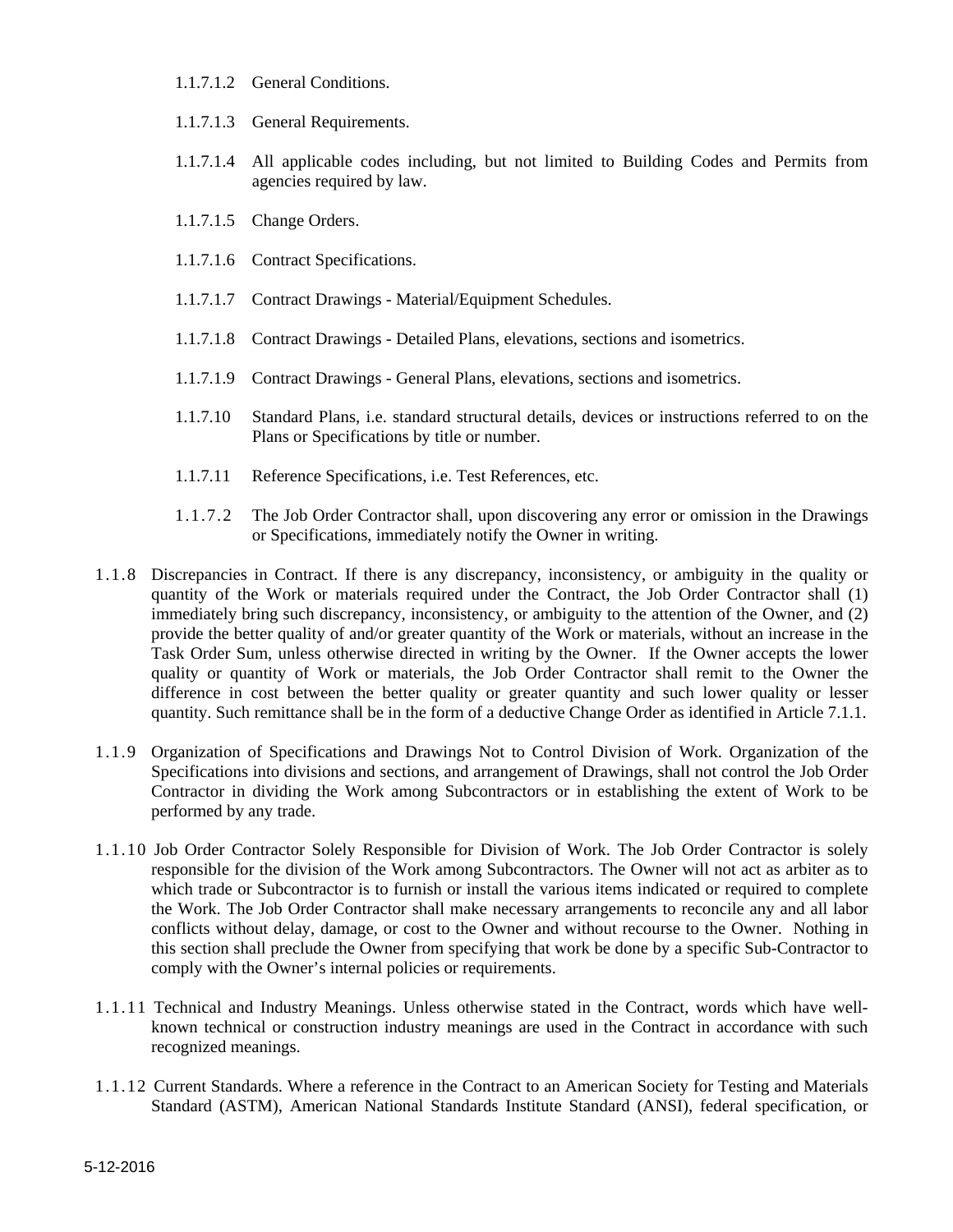other recognized standard does not include the date of the standard, the edition current as of the date of the Contract Documents shall apply. No consideration will be given to claimed ignorance as to what a cited standard contains, since the Job Order Contractor and each Subcontractor is considered to be experienced and familiar with the generally accepted, published standards of quality and workmanship for its own trade. Requirements of such referenced standards form a part of the Specifications to the extent indicated by the references thereto.

#### **1.2 OWNERSHIP AND USE OF DRAWINGS, SPECIFICATIONS AND OTHER DOCUMENTS**

- 1.2.1 Minor Design Services May Be Required For Some Task Orders. For those Task Orders that may require design services the Job Order Contractor shall consult with the Owner who may retain the services of a registered professional or request Job Order Contractor to retain a Design Professional. This section does not apply to fire protections or pre-fabricated metal structures, or any other exceptions as required by the Owner.
- 1.2.2 All Drawings, Specifications, and copies thereof furnished by or to the Job Order Contractor are and shall remain the property of the Owner. The Drawings and Specifications and the design reflected therein shall be kept strictly confidential and shall not be disclosed or released except as necessary for the performance of the Work. Neither the Job Order Contractor nor any Subcontractor shall own or claim a copyright in the Drawings, Specifications, or other documents. The Owner will retain all common law, statutory, and other reserved rights, in addition to the copyright. The Drawings, Specifications, and other documents prepared by the Job Order Contractor are for use solely with respect to this Project. They are not to be used by the Job Order Contractor or any Subcontractor on other projects, or for additions to this Project outside the scope of the Work, without the specific written consent of the Owner. The Job Order Contractor and its Subcontractors are granted a limited license to use and reproduce applicable portions of the Drawings, Specifications, and other documents necessary for execution the Work. All copies made under this license shall bear the statutory copyright notice, if any, shown on the Drawings, Specifications and other documents. Submittal or distribution to meet official regulatory requirements or for other purposes in connection with this Project is not to be construed as publication in derogation of the Owner's copyright or other reserved rights. Owner hereby releases Job Order Contractor from any and all liability that may arise in connection with the subsequent use of such Drawings and Specifications by the Owner and others. Job Order Contractor and Subcontractors shall not take or disseminate any photographs or videography of parts of the Project or the Project itself without first obtaining written permission of the Owner. This section shall not apply in the instance of the Job Order Contractor or Subcontractors utilizing pictures or videography internally in order to perform the Work.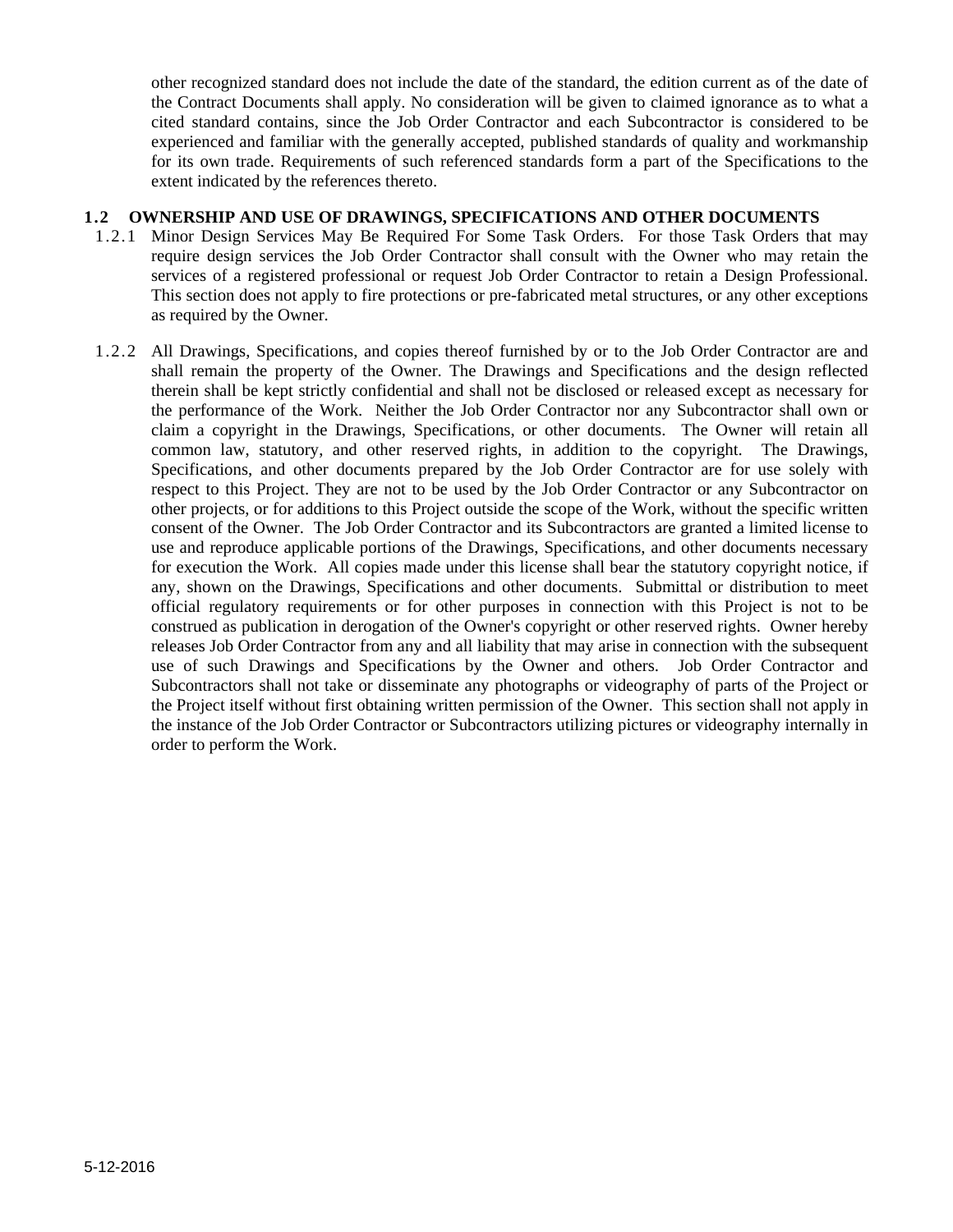#### **ARTICLE 2: OWNER**

#### **2.1 INFORMATION AND SERVICES REQUIRED OF THE OWNER**

- 2.1.1 The Owner shall furnish, for information purposes only, a copy of existing site information and conditions and shall also furnish any Plans and Specifications needed to construct the Project, if such have been prepared.
- 2.1.2 Communication with Job Order Contractor. The Owner shall forward all communications to the Job Order Contractor.
- 2.1.3 Aesthetic Decisions. The Owner's decisions on matters relating to aesthetic effect will be final.

#### **2.2 OWNER'S RIGHT TO STOP THE WORK**

2.2.1 If the Job Order Contractor fails to perform or correct Work which is not in accordance with the requirements of the Contract, or does not allow other contractors to timely perform their work, the Owner may order the Job Order Contractor to stop the Work, or any portion thereof, until the cause for such order has been eliminated; however, the right of the Owner to stop the Work shall not give rise to a duty on the part of the Owner to exercise this right for the benefit of the Job Order Contractor or any other person or entity.

#### **2.3 OWNER'S RIGHT TO CARRY OUT THE WORK**

2.3.1 The Owner shall have the right to contact the Job Order Contractor's Surety if the Owner determines that the Job Order Contractor is not performing in accordance with the Contract. If the Job Order Contractor defaults or neglects to carry out the Work in accordance with the Contract, or fails to commence and continue correction of such default or neglect with diligence or promptness, the Owner may, after forty eight (48) hours written notice to the Job Order Contractor and its Surety, require the Surety to promptly assume the obligations of the Contract. Should the Surety fail to assume the obligations within five (5) days after receipt of the written notices then Owner, without prejudice to any other remedy it may have, may correct such nonconforming Work. In such case, an appropriate Change Order shall be issued deducting from the payments then or thereafter due the Job Order Contractor or the Surety all costs of correcting such nonconforming Work, including but not limited to, compensation for additional services made necessary by such default, neglect, or failure. If the payments then or thereafter due the Job Order Contractor or its Surety are not sufficient to cover such amount, the Job Order Contractor or its Surety shall pay the difference to the Owner within thirty (30) days after receipt of the Owner's invoice.

#### **ARTICLE 3 JOB**

- **3.1 REVIEW OF CONTRACT DOCUMENTS AND FIELD CONDITIONS BY JOB ORDER CONTRACTOR** 
	- 3.1.1 Notice of Errors. The Job Order Contractor warrants that he has carefully reviewed the Contract, and all documents pertaining to the Work, and that he is satisfied as to the feasibility and correctness of the Contract to perform the Work within the Contract Time. The Job Order Contractor shall immediately report to the Owner any errors, inconsistencies, or omissions discovered in the Contract Documents prior to submitting its Proposal. Any error, inconsistency, or omission which could have been discovered prior to submitting its Proposal are waived unless reported in written form to the Owner before submitting its Proposal. If the Job Order Contractor performs any construction activity containing an error, inconsistency, or omission that the Job Order Contractor recognized or should have recognized through the exercise of reasonable diligence, without reporting such error, inconsistency, or omission to the Owner, the Job Order Contractor shall assume responsibility for such performance and shall bear the costs for correction.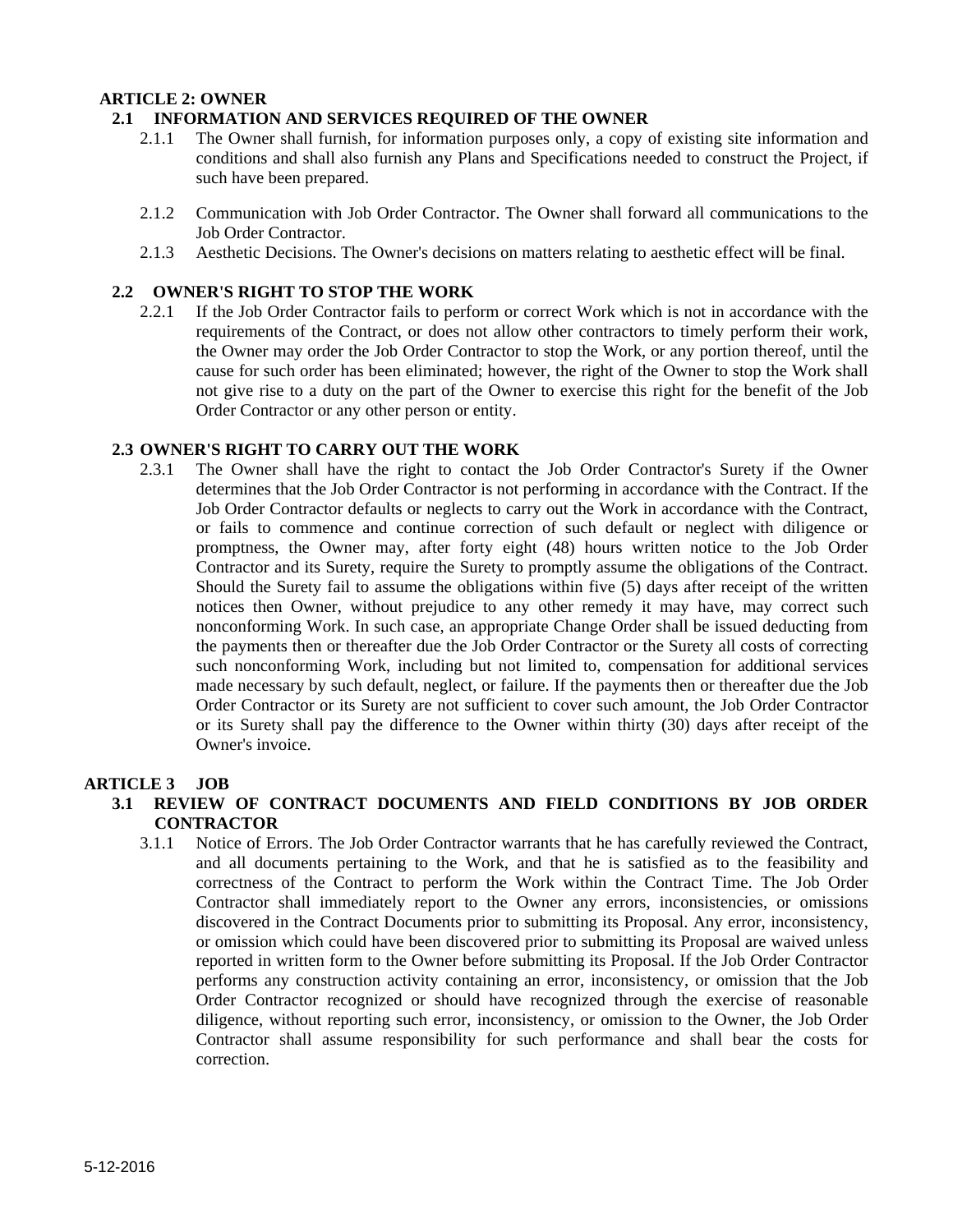- 3.1.2 Examination of Site. The Job Order Contractor warrants that he has visited and examined the character of the Site and any existing structures and has satisfied himself as to the nature of the Work and all matters which could in any way affect the Work. The Job Order Contractor warrants that he has reviewed the geotechnical report, if any, included in the Proposal Documents. The Job Order Contractor shall take field measurements and verify field conditions and shall compare such field measurements and conditions and other information known to the Job Order Contractor with the Contract before commencing the Work. Errors, inconsistencies, or omissions discovered shall be reported to the Owner prior to submitting its Proposal. Any error, inconsistency, or omission which could have been discovered by the Job Order Contractor prior to submitting its Proposal are waived unless reported in written form to the Owner before submitting its Proposal. The accuracy of grades, elevations, dimensions, or locations on work installed by other contractors is not guaranteed by the Owner. The Job Order Contractor shall verify the accuracy of all grades, elevations, dimensions, and locations relating to the Work. In cases of interconnection of the Job Order Contractor's Work with other work, it shall verify at the Site all dimensions relating to such other work. Any error due to the Job Order Contractor's failure to verify the accuracy of such grades, elevations, location, or dimensions shall be promptly rectified by the Job Order Contractor without any additional cost to the Owner.
- 3.1.3 Job Order Contractor License. The Job Order Contractor warrants (1) that it is licensed under the laws of the State of Arizona to perform the Work at the time of Proposal submission, and (2) that it is familiar with and will comply with all applicable laws, statutes, ordinances, building codes, rules and regulations, and lawful orders of public authorities in performing the Work, including, but not limited to, environmental laws and A.R.S. Title 34, as amended.
- 3.1.4 Contract Compliance with Law. If the Job Order Contractor observes that portions of the Contract are at variance with applicable laws, statutes, ordinances, building codes, or rules and regulations, the Job Order Contractor shall promptly notify the Owner in writing, and necessary changes shall be accomplished by appropriate modification of the Work. If the Job Order Contractor performs Work it knows or should know to be contrary to laws, statutes, ordinances, building codes, or rules and regulations without such notice to the Owner, the Job Order Contractor shall assume full responsibility for such Work and shall bear all damages, losses, costs, and expenses attributable thereto.
- 3.1.5 Job Order Contractor Compliance with Contract. The Job Order Contractor shall perform the Work in accordance with the Contract and in a first class and workmanlike manner. In the event that the Job Order Contractor fails to do so, the Owner may withhold payments to protect the Owner from loss, regardless of whether payment has previously been made for the Work in question.

#### **3.2 SUPERVISION AND CONSTRUCTION PROCEDURES**

- 3.2.1 Job Order Contractor to Supervise Work. The Job Order Contractor shall supervise and direct the Work using the Job Order Contractor's best skill and attention. The Job Order Contractor shall be solely responsible for and have control over construction means, methods, techniques, sequences, safety, and procedures associated with its Work and for coordinating all portions of the Work under this Contract.
- 3.2.2 Acts and Omissions. The Job Order Contractor shall be responsible to the Owner for acts and omissions of the Job Order Contractor's employees, Subcontractors and their agents and employees, and other persons performing portions of the Work under a contract with the Job Order Contractor.
- 3.2.3 Duty to Perform. The Job Order Contractor shall not be relieved of obligations to perform the Work in accordance with the Contract either by activities or duties of the Owner in their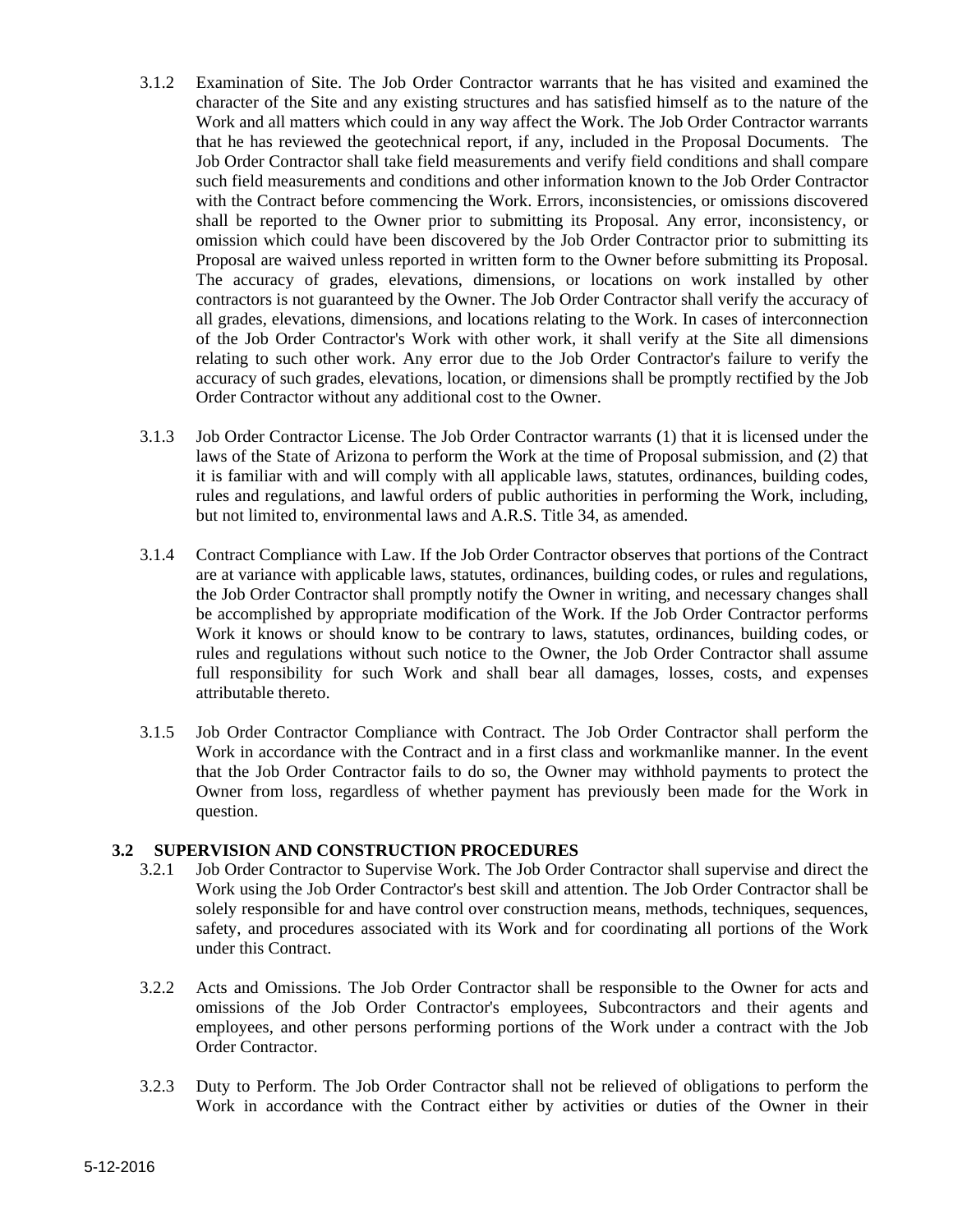administration of the Contract, or by tests, inspections, or approvals required or performed by persons other than the Job Order Contractor.

- 3.2.4 Duty to Inspect. The Job Order Contractor shall inspect portions of the Project related to the Job Order Contractor's Work in order to determine that such portions are in proper condition to receive subsequent Work.
- 3.2.5 Limitation on Liability. Job Order Contractor acknowledges that neither the Owner nor any of their respective agents, employees, successors, or assigns shall control the day-to-day operations of the Job Order Contractor and shall not determine construction means, methods, techniques or procedures, or safety precautions and programs in connection with the Work. Job Order Contractor agrees that neither the Owner nor any of their respective agents, employees, successors, or assigns shall be responsible for the failure of the Job Order Contractor to perform the Work in accordance with the Contract or with the laws, ordinances, rules, permit conditions, regulations, or lawful orders of any governmental agency having regulatory authority over the manner, methods, or means of performance of the Work.
- 3.2.6 Site Protection. The Job Order Contractor shall be responsible for all site protection and security needed during construction.

#### **3.3 COST PROPOSALS AND SCHEDULE OF VALUES**

- 3.3.1 The Job Order Contractor shall submit to and have accepted by the Owner, a schedule detailing values allocated to various portions of the Work, prepared in such form and supported by such data to substantiate its accuracy as the Owner may require. (*See* JOC Pricing and Schedule of Values form,).
- 3.3.2 The following costs are not eligible for reimbursement pursuant to this Contract and shall not be included in any JOC cost proposal, unless otherwise authorized by the Owner in writing in advance.
	- 3.3.2.1 Cellular telephones
	- 3.3.2.2 Work vehicles
	- 3.3.2.3 Mileage
	- 3.3.2.4 Team building exercises
	- 3.3.2.5 Safety rewards
	- 3.3.2.6 Meals/entertainment
	- 3.3.2.7 Travel expenses,
- 3.3.3 For all CSI division on the JOC Cost Proposal and Schedule of Values, the following scale shall be used when receiving Sub-Contractor quotes for work:

 \$0 - \$18,000 - 1 Subcontractor Quote Required \$18,001 - \$50,000 - 2 Subcontractor Quotes Required \$50,001 - \$999,999 - 3 Subcontractor Quotes Required

- 3.3.4 For self-performed work under \$18,001, one additional Subcontractor Quote will be required. For self-performed work over \$18,001, two additional Subcontractor Quote will be required. For self-performed work over \$50,001, three additional Subcontractor Quotes will be required.
- 3.3.5 The Task Order consists of both the Notice to Proceed and the Purchase Order. No Work is to begin on any Project unless both documents have been issued.

#### **3.4 LABOR AND MATERIALS**

3.4.1 Job Order Contractor to Provide.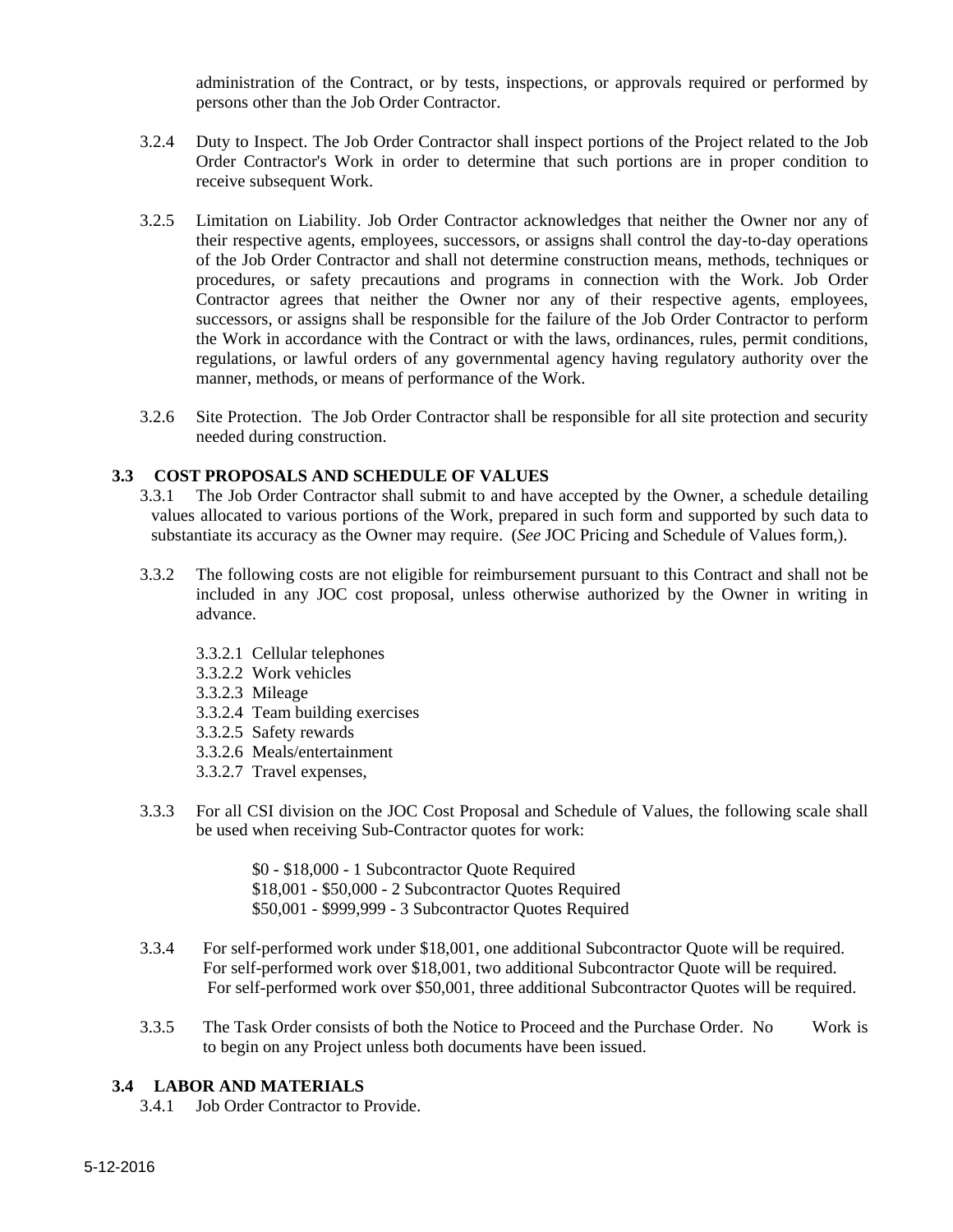- 3.4.1.1 The Job Order Contractor shall provide and pay for labor, materials, equipment, tools, construction equipment and machinery, water, heat, utilities, transportation, storage, and other facilities and services necessary for proper execution and completion of the Work, whether temporary or permanent and whether or not incorporated or to be incorporated in the Work.
- 3.4.1.2 The Job Order Contractor shall furnish any and all labor, materials, equipment, transportation, utilities, services and facilities specified in the Task Order for which it is issued a Task Order Notice to Proceed in accordance with this Agreement. MIHS may determine it is in its best interest to furnish materials and equipment for a specific Task Order in accordance with the Task Order.
- 3.4.2 Skilled Labor. The Job Order Contractor shall enforce strict discipline and good order among the Job Order Contractor's employees and other persons carrying out the Contract. The Job Order Contractor shall not permit employment of unfit persons or persons not skilled in tasks assigned to them. At the sole discretion and opinion of the Owner, the Job Order Contractor agrees to remove from the site any employee of the Job Order Contractor, Subcontractor, or other person performing under the scope of Work, upon notification by the Owner that any employee does not meet the requirements of this paragraph.
- 3.4.3 Standard of Quality. Wherever materials, products, articles, equipment, systems, or similar items are identified by reference to proprietary terms or by a similar reference, it is intended to establish the minimum standard or measure of quality that has been determined as requisite or intended for the Work.
- 3.4.4 Trade Names or Equals. The Job Order Contractor shall supply materials, processes, or equipment specified, or a prior approved equal. Whenever any particular material, process, or equipment is indicated by patent, proprietary or brand name, or by name of manufacturer, such wording is used for the purpose of facilitating its description and shall be deemed to be followed by the words "or prior approved equal"; unless such material, process, or equipment is specifically indicated as "proprietary". A listing of materials or equipment is not intended to be comprehensive, or in any order of preference.

#### **3.5 SUBSTITUTION OF PRODUCTS**

- 3.5.1 Requests for Substitutions. After the Contract has been executed, the Owner may consider, but shall have no obligation to consider, a formal request for the substitution of products in place of those specified under the conditions set forth in Section 012500 of the General Requirements. The decision in the first instance on acceptance or rejection of proposed alternate, substitute or similar materials, products, equipment, or systems shall be vested with the Owner, whose decision shall be final and binding.
- 3.5.2 Conditions for Substitutions. By making requests for substitutions, the Job Order Contractor (1) represents that the Job Order Contractor has personally investigated the proposed substitute product and determined that it is equal or superior in all respects to that specified, (2) represents that the Job Order Contractor will provide the same warranty for the substitution that the Job Order Contractor would for that specified, (3) certifies that the cost data presented is complete and includes all related costs under the Contract, and waives all claims for additional costs related to the substitution which subsequently become apparent, and (4) will coordinate the installation of the accepted substitute, making such changes as may be required for the Work to be complete in all respects.
- 3.5.3 Criteria for Acceptance or Rejection of Substitutes. Acceptance or rejection of proposed alternate, substitute, or similar materials, products, equipment, or systems for use may be based on the construction, design, function, type, size, capacity, performance, strength, durability, finish,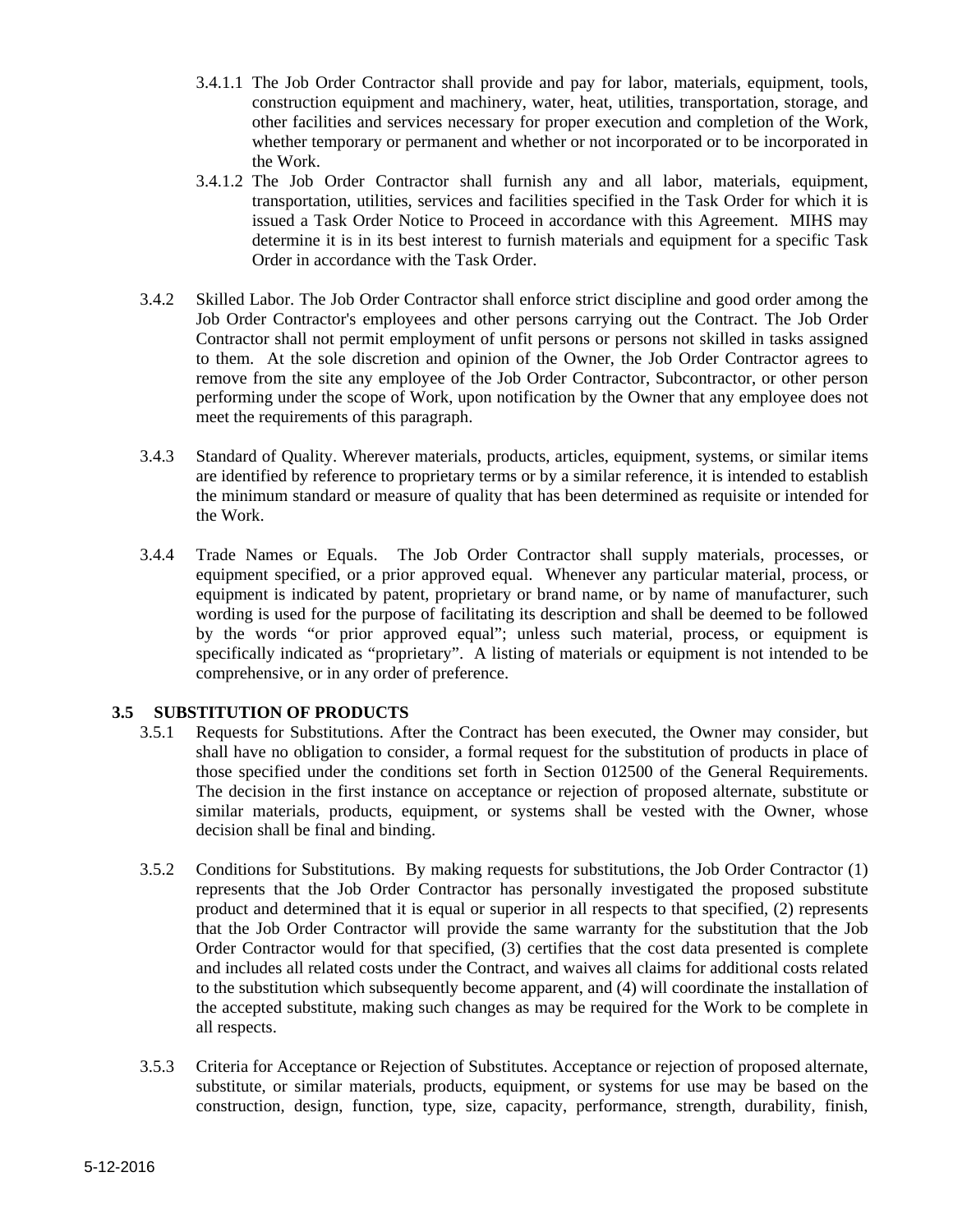aesthetic quality, schedule constraints, redesign costs, the Owner's standard for repair, replacement, and maintenance, or other characteristics or criteria approved by the Owner.

- 3.5.4 Expense for Modification. Any modification to the Contract or Work necessary as a result of the use of an approved alternate or substitute shall be paid by the Job Order Contractor proposing the substitution.
- 3.5.5 Rejection of Substitute. If any alternate or substitute is not approved, the Job Order Contractor shall use the specified material, product, equipment, or system without adjustment to the Contract Sum or Contract Time.

#### **3.6 WORK HOURS**

3.6.1 Unless otherwise provided in the Task Order, Work shall be performed during regular working hours. Notwithstanding the foregoing, in the event of emergency or when required to complete, the Work may be performed on night shifts, overtime, weekends, or holidays, provided that permission to do so has been obtained from the Owner and confirmed in writing by the Owner twenty-four (24) hours prior to the commencement of such Work. The Job Order Contractor will not be entitled to additional compensation for Work performed outside of regular working hours, except to the extent such compensation is approved by the Owner in advance. If so approved, such compensation shall in such event cover only the direct cost of the premium portion of the time involved and not overhead and profit. In no event will Job Order Contractor be entitled to additional compensation for Work performed outside regular hours where occasioned by delays, need for repairs, or other causes attributable to Job Order Contractor or its Subcontractors, or to concurrent delay. Notwithstanding the foregoing and unless overtime has been requested by the Owner, the Job Order Contractor shall bear all costs of standby contractors, if any. In the event the Job Order Contractor performs any of the Work on night shifts, overtime, weekends, or holidays, the Job Order Contractor shall comply with all laws, ordinances, codes, rules, and regulations applicable thereto (including, without limitation, those relating to noise).

#### **3.7 WARRANTY**

- 3.7.1 Free from Defects. The Job Order Contractor warrants to the Owner that (1) materials and equipment furnished under this Contract will be of first quality and new, (2) the Work will be free from defects, and (3) the Work will conform with the requirements of the Task Order. Work not conforming to these requirements, including substitutions not properly approved and authorized, shall be considered defective. This warranty is in addition to and not limited by the provisions of Article 12.2. The warranty period is one (1) year from Substantial Completion unless otherwise stated in the Contract documents.
- 3.7.2 Key System. During the warranty period in the event that any of the key systems in the Project are not functioning properly, the Job Order Contractor will repair those systems within 24 hours of written notice by the Owner. Key systems are defined in the General Requirements.
- 3.7.3 Assignment of Warranties. The Job Order Contractor shall assign to the Owner, before Substantial Completion is due, all manufacturer's warranties relating to equipment, materials, and labor used in the Work.

#### **3.8 TAXES**

3.8.1 The Task Order Sum includes and the Job Order Contractor shall pay any and all sales, consumer, use, transaction privilege, and similar taxes on all monies owed for the Work or portions thereof provided by the Job Order Contractor.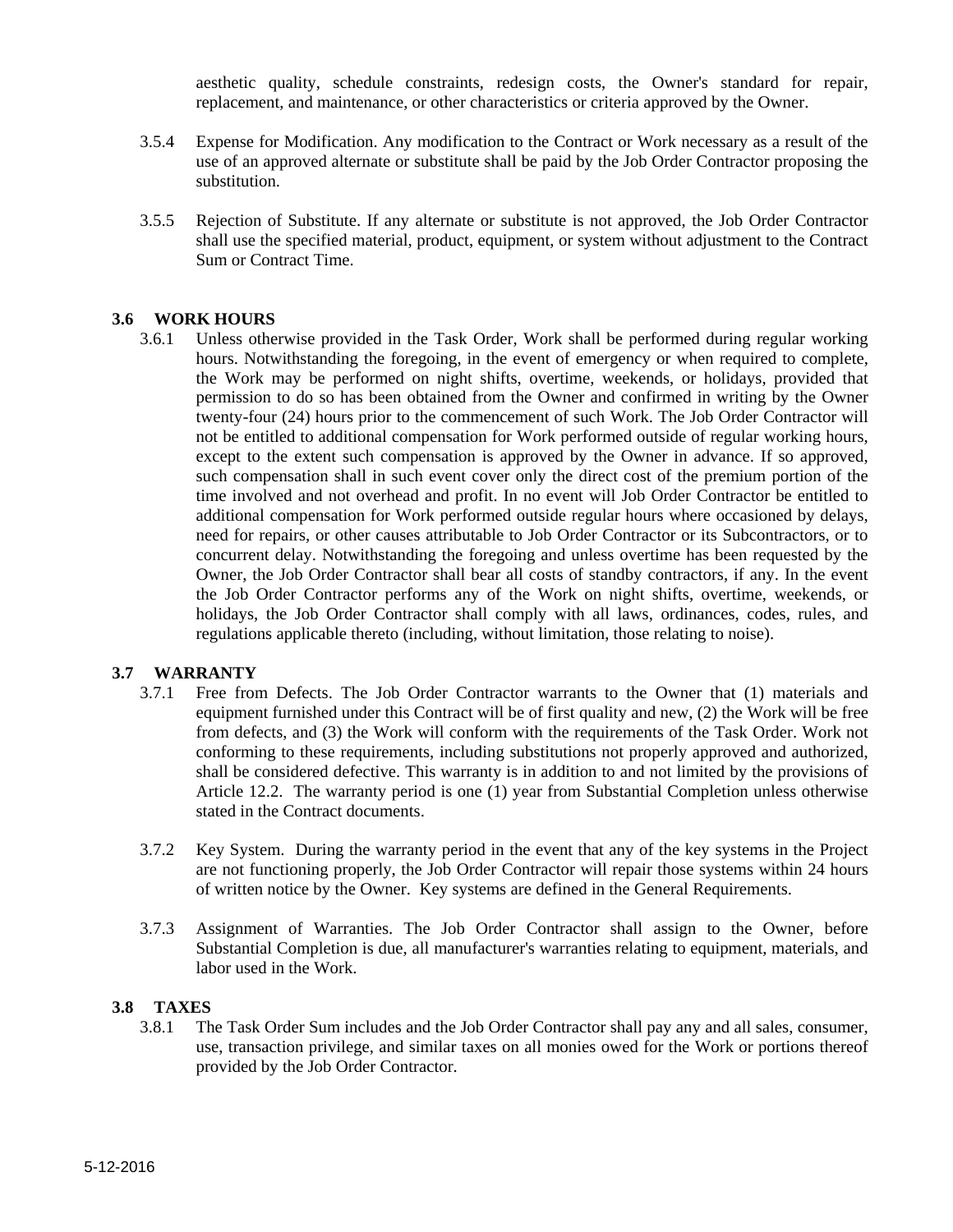#### **3.9 PERMITS AND FEES**

- 3.9.1 Permits and Fees. The Owner shall secure and pay for the required building permits, plan check fees, and development fees. The Job Order Contractor shall secure and pay for all other permits and governmental fees, licenses, and inspections necessary for proper execution and completion of the Work. Job Order Contractor is required to comply with all Job Order Contractor-secured permit requirements at no additional cost to Owner.
- 3.9.2 Permit Set Copies. Job Order Contractor is required to provide Owner with three (3) copies of all permit sets (hard copy and electronic pdf copy) acquired by Job Order Contractor from any issuing entity, within two (2) business days from acquisition.

#### **3.10 JOB ORDER CONTRACTOR KEY PERSONNEL**

- 3.10.1 On Site. The Job Order Contractor shall employ competent key staff as indicated in other Articles who shall be in attendance at the Site during performance of the Work. The competent project representative shall represent the Job Order Contractor, and communications given to the competent project representative shall be as binding as if given to the Job Order Contractor. Important communications shall be confirmed in writing by the Job Order Contractor.
- 3.10.2 Satisfactory to Owner. The Job Order Contractor's competent project representative and staff must be satisfactory to the Owner. The Job Order Contractor, three (3) days prior to the Preconstruction Conference, shall submit to the Owner the names and resumes of the competent project representative and key staff as indicated in other Articles which Job Order Contractor proposes to use for the Work. The competent project representative and key members of the Job Order Contractor's staff shall not change without the prior consent of the Owner. However, the Job Order Contractor agrees to change any competent project representative or member of the Job Order Contractor's staff at the request of the Owner, if in the opinion of the Owner, such person's performance is unsatisfactory.
- 3.9.3 Job Order Contractors Required to Attend Meetings. The Owner will call for meetings of the Job Order Contractor and Subcontractors as it deems necessary. Such meetings shall be held at or near the Site, on regular working days during regular working hours, unless otherwise directed by the Owner. Attendance shall be mandatory for all parties notified to attend, and the Job Order Contractor and Subcontractors so notified are required to have a responsible member of their organizations with full decision making authority in attendance.

#### **3.11 JOB ORDER CONTRACTOR'S SCHEDULES**

- 3.11.1 Job Order Contractor Construction Schedule. The Job Order Contractor shall submit to the Owner, the Construction Schedule for the Work ("Job Order Contractor Construction Schedule"). Such Schedule (1) shall not exceed time limits as identified in the Task Order, (2) shall be updated and submitted as often as directed and in a format acceptable to the Owner, and (3) shall provide for expeditious and practicable execution of the Work. Pursuant to (1) above, Job Order Contractor shall make no claim for delay against the Owner for any Owner-caused delay within the Task Order Time.
- 3.11.2 Job Order Contractor shall include a total number of weather related days for the project within the final baseline construction schedule. If delay occurs due to weather related conditions, the Job Order Contractor shall submit a request for the number of days to the Owner for approval within 5 calendar days. Claims for delay due to weather will be deducted from the total number of days approved in the final baseline construction schedule.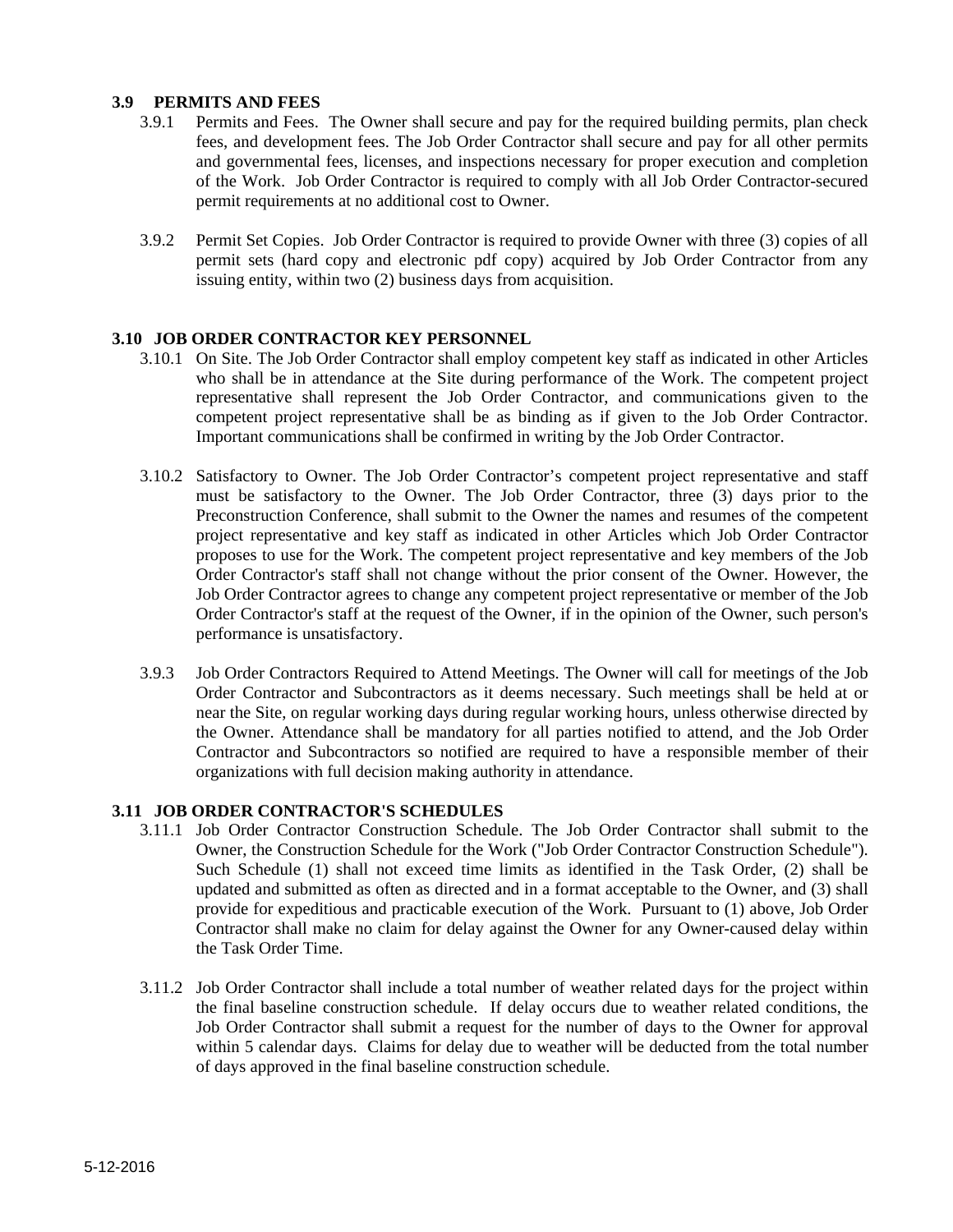- 3.11.3 Updated Schedules. The updated Job Order Contractor Construction Schedule shall not exceed time limits current under the Contract and shall be in accordance with and fully coordinated with all information previously supplied to the Job Order Contractor. Updated schedules shall be submitted as requested.
- 3.11.4 Scheduling Cooperation. The Job Order Contractor shall cooperate with the Owner in providing information and clarification as required to understand the Schedule and performance of the Job Order Contractor's Work to avoid conflict, delay in, or interference with the work of other contractors or the construction or operations of the Owner's own forces.
- 3.11.5 Conform to Most Recent Schedule. The Job Order Contractor shall conform to the most recent Schedule.
- 3.11.6 Selection of Products. Job Order Contractor shall, at the time of submittal of the Job Order Contractor Construction Schedule, advise the Owner of the date when the final selection and purchase of each product or system described by an Allowance must be completed to avoid delaying the Work.
- 3.11.7 Compliance with Schedules. The Job Order Contractor shall be responsible for all costs resulting from its lack of diligence or failure to provide needed labor or materials to meet the requirements of the Task Order. Owner may withhold payments to Job Order Contractor if requested to do so by Job Order Contractor's Surety, or if otherwise necessary to protect the Owner from delay or expense occasioned by the Job Order Contractor's failure to perform under the Contract.

#### **3.12 DOCUMENTS AND SAMPLES AT THE SITE**

- 3.12.1 Job Order Contractor to Maintain. The Job Order Contractor shall maintain at the Site for the use of the Owner, one copy of all Drawings, Specifications, Bulletins, Addenda, Change Orders, Field Orders, reviewed Shop Drawings, Design Professional's Supplementary Instructions, Requests for Information/Interpretation, and other Contract-related documents and their modifications, if any, in good order and marked promptly by the Job Order Contractor to record all approved changes made during construction. The Job Order Contractor shall also maintain all available catalog data, price lists, manufacturer's operating and maintenance instructions, schematics, certificates, warranties, guarantees, and other documents as noted in the Construction **Documents**
- 3.12.2 Record Documents. The Job Order Contractor shall provide the Owner with Record Documents as a condition of Substantial Completion and they must be updated and finalized before Final Application for Payment. The Job Order Contractor shall stamp and sign a certification statement on each Drawing and page thereof that the Record Documents, as submitted, are true and complete. Any changes after Substantial Completion shall be provided prior to Final Payment Application. Record Documents shall be updated daily and shall include approved changes and any field changes made by the Job Order Contractor. Accurate, updated Record Documents shall be a condition of approval of monthly and final Application for Payment.
- 3.12.3 Preparation of Manuals. Before Substantial Completion, the Job Order Contractor shall furnish to the Owner two (2) sets of hard copy manuals and/or two (2) sets of electronic copy manuals in PDF format on Recorded Compact (CD) disks containing the manufacturers' instructions for maintenance and operation of each item of equipment and apparatus furnished under the Contract and any additional data requested under the Specifications for each division of the Work. The manuals shall be indexed and bound or labeled in a manner acceptable to Owner. Warranties related to the Project shall be provided as required under Article 3.6 above.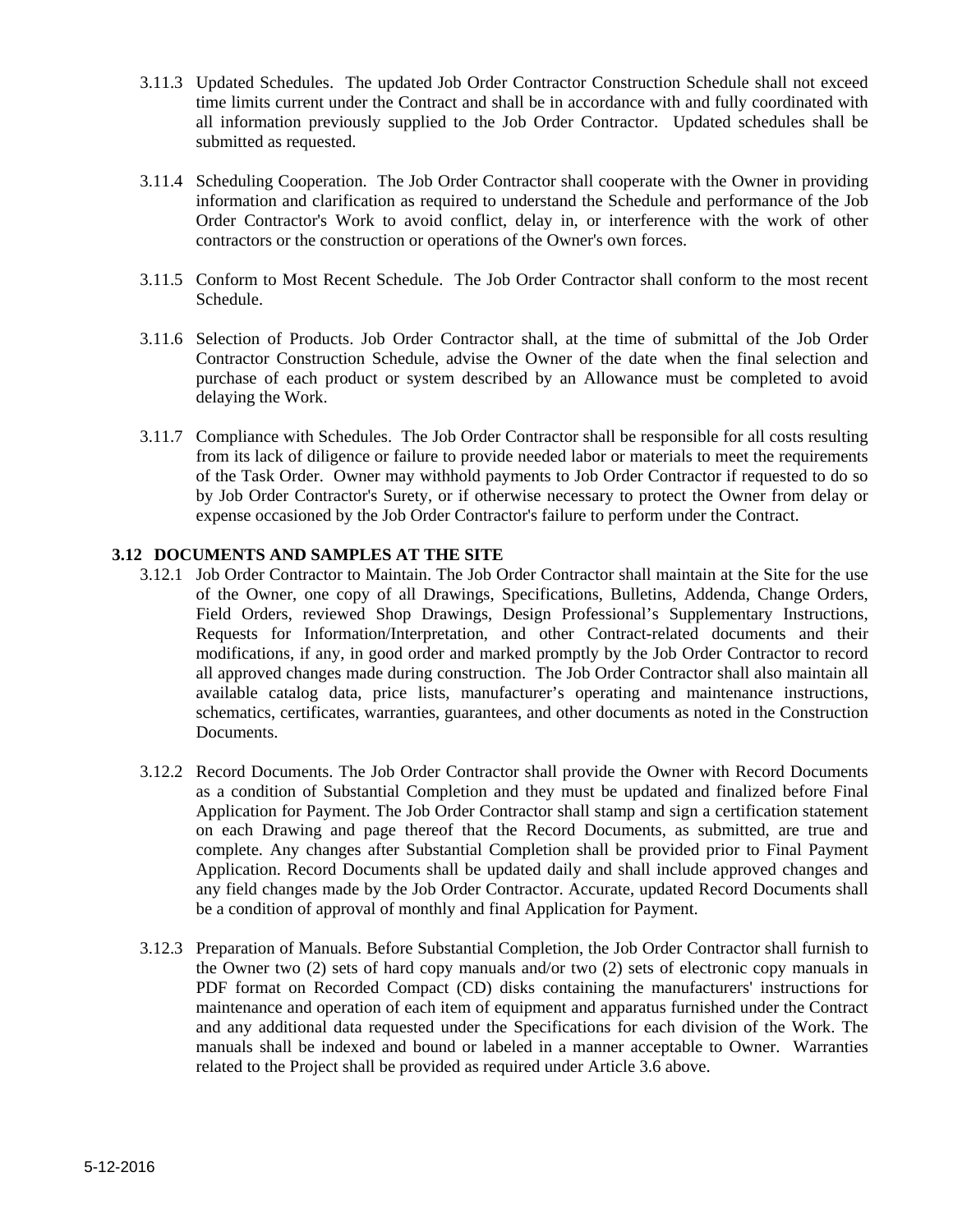#### **3.13 SHOP DRAWINGS, PRODUCT DATA AND SAMPLES**

- 3.13.1 Not Part of Contract. Shop drawings, product data, samples, and similar submittals are not part of the Contract. The purpose of their submittal is to demonstrate for those portions of the Work for which submittals are required the way the Job Order Contractor proposes to conform to the information given and the design concept expressed in the Contract.
- 3.13.2 Prompt Submittal. The Job Order Contractor shall submit shop drawings, product data, samples, and similar submittals required by the Contract in accordance with General Requirements Sections 013216 and 013300 and with such promptness as to cause no delay in the Job Order Contractor's own Work or in that of any other contractor. The Job Order Contractor shall cooperate with the Owner in the coordination of the Job Order Contractor's shop drawings, product data, samples and similar submittals with related documents submitted by other contractors. Submittals made by the Job Order Contractor which are not required by the Contract may be returned without action.
- 3.13.3 Review Required. The Job Order Contractor shall perform no portion of the Work requiring submittal and review of shop drawings, product data, samples, or similar submittals until the submittal has been reviewed by the Owner. Such Work shall be performed in accordance with reviewed submittals.
- 3.13.4 Representations Made by Submittals. By approving and submitting shop drawings, product data, samples, and similar submittals, the Job Order Contractor represents that the Job Order Contractor has determined and verified materials, field measurements, and field construction criteria related thereto, or will do so, and has checked and coordinated the information contained within such submittals with the requirements of the Work and of the Contract.
- 3.13.5 Effect of Review. The Job Order Contractor shall not be relieved of responsibility for deviations from requirements of the Contract by the Owner's or Design Professional's review of shop drawings, product data, samples, or similar submittals unless the Job Order Contractor has specifically informed Owner in writing of such deviation at the time of submittal and the Owner have given written approval to the specific deviation. The Job Order Contractor shall not be relieved of responsibility for errors or omissions in shop drawings, product data, samples, or similar submittals by the review thereof.
- 3.13.6 Revisions to Submittals. The Job Order Contractor shall direct specific attention, in writing or on resubmitted shop drawings, product data, samples, or similar submittals, to revisions other than those requested by the Owner on previous submittals.
- 3.13.7 Informational Submittals. Informational submittals upon which the Owner are not expected to take responsive action shall be so identified in the submittals.
- 3.13.8 Professional Certification. When professional certification of performance criteria of materials, systems, or equipment is required by the Contract, the Owner shall be entitled to rely upon the accuracy and completeness of such calculations and certifications.

#### **3.14 USE OF SITE**

3.14.1 Limits on Use. The Job Order Contractor shall confine operations at the Site to areas permitted by law, ordinances, permits, and the Owner and shall not unreasonably encumber the Site with materials or equipment. Only materials and equipment which are to be used directly in the Work shall be brought to the Site. After equipment is no longer required for the Work, it shall be promptly removed from the Site. See Articles 4.1.1, 6.1.1, and 6.2.1 for requirements governing concurrent Site use.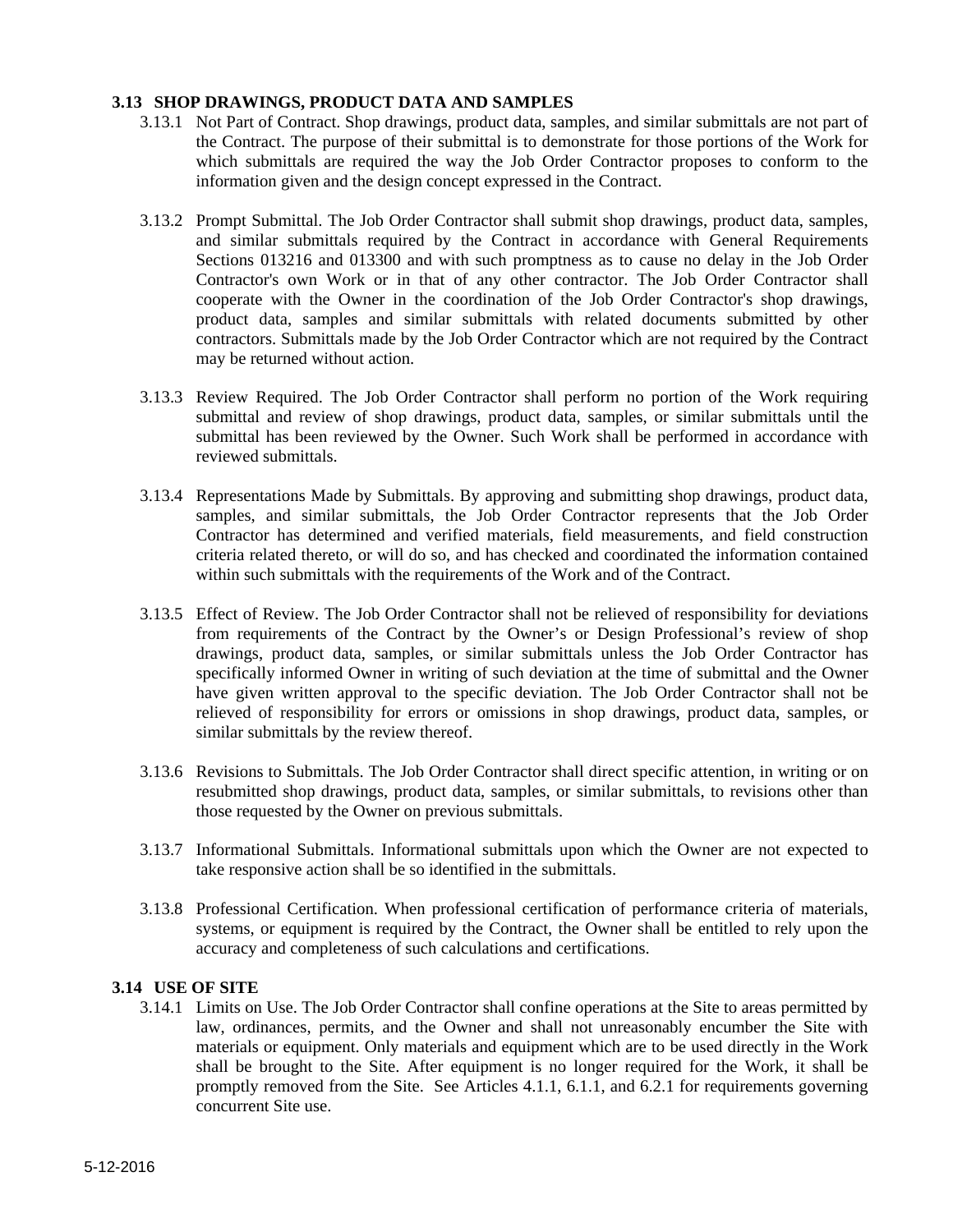- 3.14.2 Owner Approval. The Job Order Contractor shall coordinate the Job Order Contractor's operations with, and secure the approval of, the Owner before using any portion of the Site.
- 3.14.3 Display of Signs. The Job Order Contractor shall not display on or about the Site any sign, trademark, or other advertisement without the consent of the Owner.
- 3.14.4 Equipment Location. The Job Order Contractor's field offices, shanties, materials, storage rooms, hoists elevators, etc., if any, will be placed in locations approved by the Owner. When it becomes necessary, due to the progress of the Project, for the Job Order Contractor to relocate the Job Order Contractor's field operations; such relocation will be approved by the Owner and be accomplished in an expeditious manner with no increase in the Contract Sum.
- 3.14.5 Security. The Job Order Contractor's use of the Site is governed by Task Order requirements, if such requirements are included in the Task Order.

#### **3.15 CUTTING AND PATCHING**

- 3.15.1 Job Order Contractor Responsible. The Job Order Contractor shall be responsible for cutting, fitting, or patching required to complete the Work or to make its parts fit together properly with other work.
- 3.15.2 Consent Required. The Job Order Contractor shall not damage or endanger work performed by the Owner or other contractors by cutting, patching, excavating, or otherwise altering such construction. The Job Order Contractor shall not cut or otherwise alter work performed by the Owner or other contractors except with written consent of the Owner, and such other contractors; such consent shall not be unreasonably withheld. The Job Order Contractor shall not unreasonably withhold from the other contractors or the Owner the Job Order Contractor's consent to cutting or otherwise altering the Work.

#### **3.16 CLEAN UP**

- 3.16.1 Daily Clean Up. The Job Order Contractor shall, on a daily basis, clean up after its operation by removing rubbish, including old and surplus materials. The Job Order Contractor shall use its best efforts to prevent dust. All waste materials, rubbish, and debris resulting from Job Order Contractor's Work shall be removed regularly from the Site, minimum once a week, and disposed in accordance with federal, state, and local laws. The Job Order Contractor shall not allow or permit the accumulation of waste, materials, or equipment that may impede or interfere with the safe production of work or with safe access or egress to the work areas, or impede in any way the ongoing Owner operations.
- 3.16.2 Final Clean Up. At the completion of the Work, the Job Order Contractor shall remove all its waste materials and rubbish from and about the Site as well as all its tools, construction equipment, machinery, and surplus materials. The Job Order Contractor shall professionally wash and clean all surfaces and leave the Work neat and clean, ready for occupancy by the Owner, unless higher cleaning standards are required elsewhere in the Contract. The Job Order Contractor shall be responsible for the overall cleanliness and neatness of the Work.
- 3.16.3 Failure to Clean Up. If the Job Order Contractor fails to perform regular daily cleanup or to clean up at the completion of the Work as specified, the Owner may do so or cause such Work to be performed, with the cost paid for by the Job Order Contractor. The Owner shall have the right to retain such costs from payments due Job Order Contractor and reduce the Task Order Sum by Task Order Modification.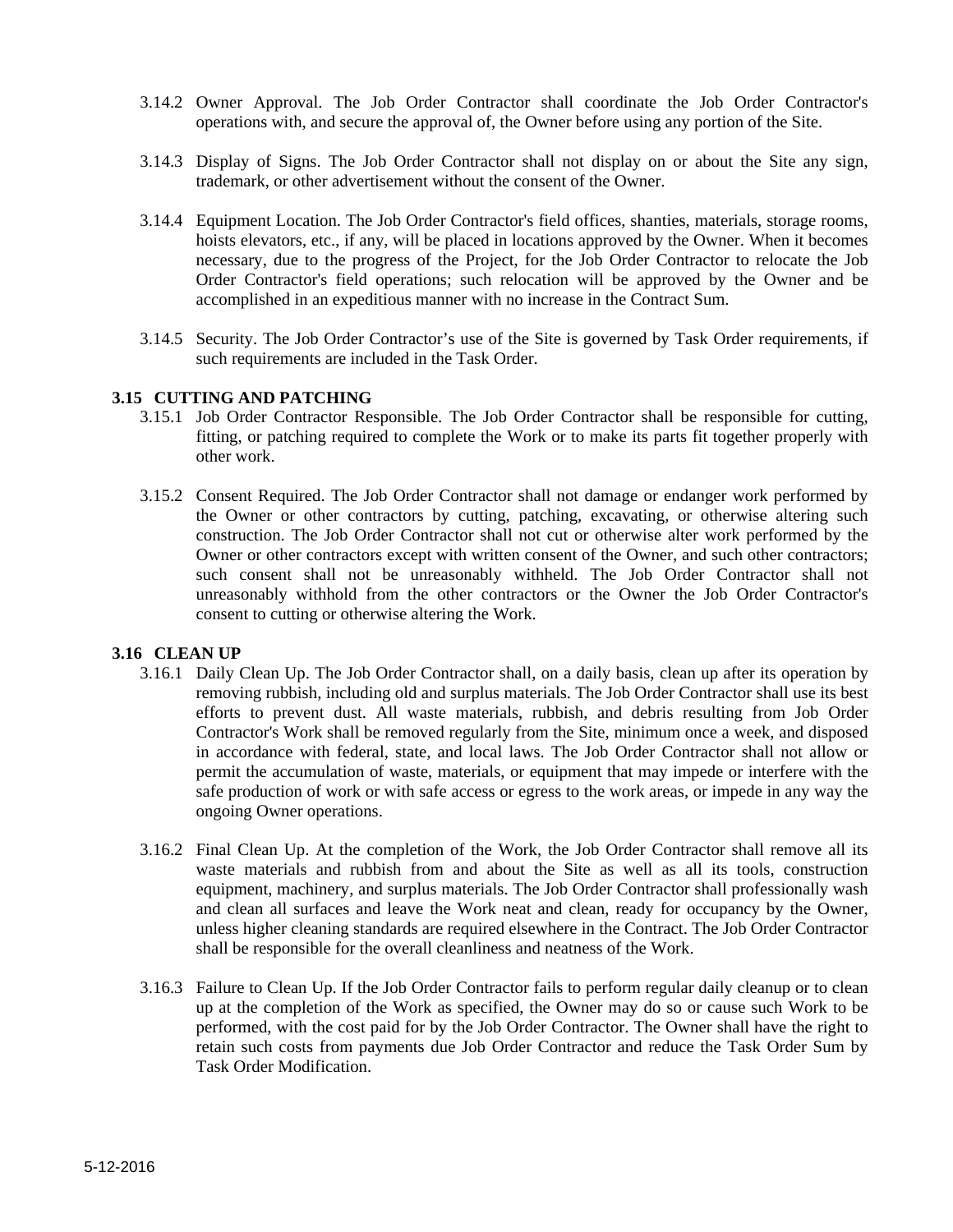3.16.4 Clean Up Disputes. If a dispute arises between the Job Order Contractor and other contractors not a party to this Contract as to their responsibility for cleaning up as required by this Article 3.15, or elsewhere in the Contract, the Owner may clean up and equitably charge the cost thereof to the several contractors. The Owner shall have the right to retain such costs from payments due Job Order Contractor and reduce the Task Order Sum by Task Order Modification.

#### **3.17 ACCESS TO WORK**

3.17.1 The Job Order Contractor shall provide the Owner access to the Work in preparation and progress wherever located. The Job Order Contractor shall provide facilities for such access so that the Owner may perform its functions under the Contract.

#### **3.18 ROYALTIES AND PATENTS**

- 3.18.1 Job Order Contractor Responsibility. The Job Order Contractor shall pay all royalties and license fees applicable to the Job Order Contractor's Work. The Job Order Contractor shall indemnify, defend, and hold harmless the Indemnitees from any and all suits, demands, or claims for infringement of any patent rights unless a particular design, process, or product is specified in the Contract. If such specification is made and the Job Order Contractor has reason to believe it is an infringement of a patent, the Job Order Contractor shall be responsible for any loss arising therefrom unless the Job Order Contractor promptly notifies the Owner prior to performing any portion of the Work involving the patented item.
- 3.18.2 Effect of Review by Owner. The review by the Owner of any method of construction, invention, appliance, process, article, device, or material of any kind shall not constitute an approval thereof for use by the Job Order Contractor in violation of any patent or other rights of any third party.
- 3.18.3 After the Contract has been executed, the Owner and Design Professional may consider, but shall have no obligation to consider, Value Engineering Proposals. The decision in the first instance on acceptance or rejection of a Value Engineering Proposal for a proposal to use similar materials, products, equipment or systems shall be vested in the Design Professional, and ultimately with the Owner, whose decision shall be final and binding. If the submission of Value Engineering Proposals will be considered under this Contract, Specific General Requirements Section 012413 will be included in the Contract Documents.

#### **ARTICLE 4 ADMINISTRATION AND RESOLUTION OF DISPUTES 4.1 ADMINISTRATION OF THE CONTRACT**

- **4.1.1** Concurrent Site Use. The Owner will provide for coordination of the activities of other contractors and of the Owner's own forces with the Work of the Job Order Contractor, who shall cooperate with them. The Owner will schedule and coordinate all contractors with respect to their use of the Site. The Job Order Contractor shall participate with other contractors and the Owner in reviewing their construction schedules when directed to do so. The Job Order Contractor shall make any revisions to the Job Order Contractor Construction Schedule deemed necessary by the Owner.
- **4.1.2** The Owner will not have control over or change of and will not be responsible for construction means, methods, techniques, sequences, or procedures, of for safety precautions and programs in connection with the Work, since these are solely the Job Order Contractor's responsibility.

#### **4.2 CLAIMS AND DISPUTES**

**4.2.1** Time Limits on Claims. Claims by the Job Order Contractor must be made within the number of days specified herein after the occurrence of the event giving rise to such Claim or after the Job Order Contractor should have recognized, in the exercise of due diligence, the condition giving rise to such Claim. Claims must be made by written notice. An additional Claim made after the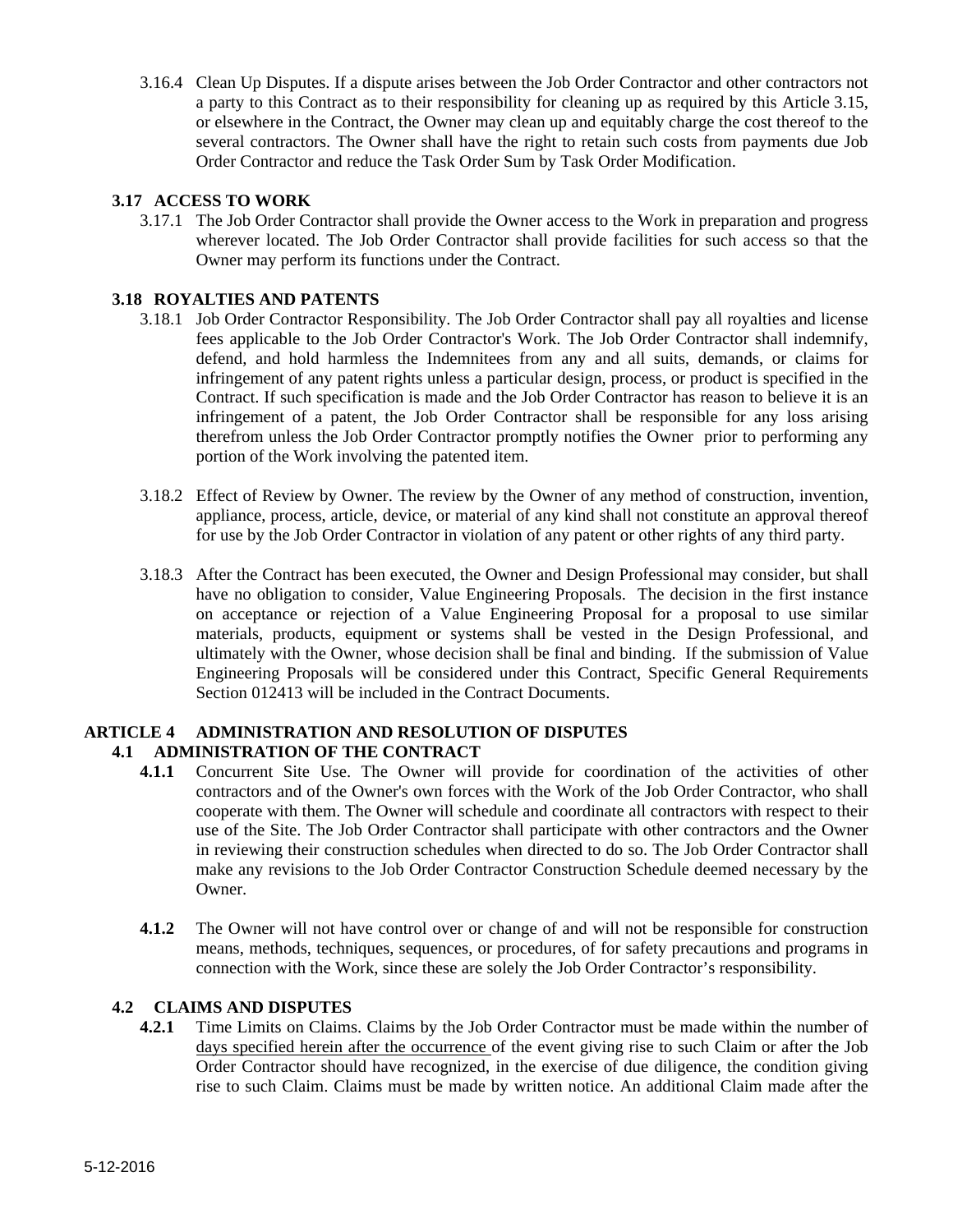initial Claim has been implemented by Task Modification will not be considered unless submitted in a timely manner.

- **4.2.2** Continuing Contract Performance. Pending final resolution of a Claim, including Alternative Dispute Resolution as provided for in Exhibit B of this document, the Job Order Contractor shall proceed diligently with performance of the Contract and the Owner shall continue to make payments in accordance with the Contract other than amounts in dispute.
- **4.2.3** Claims for Concealed or Unknown Conditions. If conditions are encountered at the Site which are (1) subsurface or otherwise concealed physical conditions which differ materially from those indicated in the Contract, (2) unknown physical conditions of an unusual nature, which differ materially from those ordinarily found to exist and generally recognized as inherent at the Site, and (3) could not have been discovered by a thorough inspection and investigation of the Site by the Job Order Contractor, the Job Order Contractor shall give written notice within twenty-four (24) hours of such to the Owner. The Owner will promptly investigate such conditions and, if they differ materially and cause an increase or decrease in the Job Order Contractor's cost of, or time required for, performance of any part of the Work, may arrange for an equitable adjustment in the Task Order Sum or Task Order Time, or both. If the Owner determines that the conditions at the Site are not materially different from those indicated in the Contract and that no change in the terms of the Contract is justified, the Owner shall so notify the Job Order Contractor in writing, stating the reasons. Claims by the Job Order Contractor in opposition to such determination must be made within five (5) days after the Owner has given notice of the decision.
- **4.2.4** Claims for Additional Cost.
	- 4.2.4.1 Notice Prior to Execution of Work. If the Job Order Contractor wishes to make Claim for an increase in the Contract Sum, written notice as provided in Article 4.2.4.2 shall be given before proceeding to execute the Work. Prior notice is not required for Claims relating to an emergency endangering life or property arising under Article 10.3. If the Job Order Contractor believes additional cost is involved for reasons including, but not limited to, (1) a written interpretation from the Owner, (2) an order by the Owner to stop the Work where the Job Order Contractor was not at fault, (3) a written order for a minor change in the Work, (4) failure of payment by the Owner, (5) termination of the Contract by the Owner, (6) Owner's suspension, or (7) other reasonable grounds, Claim shall be filed in accordance with Article 4.2.4.2.
	- 4.2.4.2 Five Days After Occurrence. If the Job Order Contractor wishes to make a Claim for an increase in the Contract Sum, the Job Order Contractor shall give the Owner written notice thereof within five (5) days after the occurrence of the event giving rise to such Claim or within fourteen (14) days after the Job Order Contractor should have recognized, in the exercise of due diligence, the condition giving rise to such Claim. The Job Order Contractor shall provide such notice before proceeding to execute the Work. Claim with respect to an emergency shall be made not later than three (3) days after occurrence of the emergency as to which the Work was performed.
	- 4.2.4.3 Waiver of Claim for Additional Cost. Failure to give notice of a Claim for an increase in the Task Order Sum in strict compliance with the requirements of this Article 4.2.4 shall constitute a waiver of such Claim.
	- 4.2.4.4 Claims Against Owner's Authorized Agent. If the Job Order Contractor wishes to make a Claim or allegation based upon actions or omissions of the Owner's designated Authorized Agent in any way related to or touching on the activities, events, losses, or expenses set forth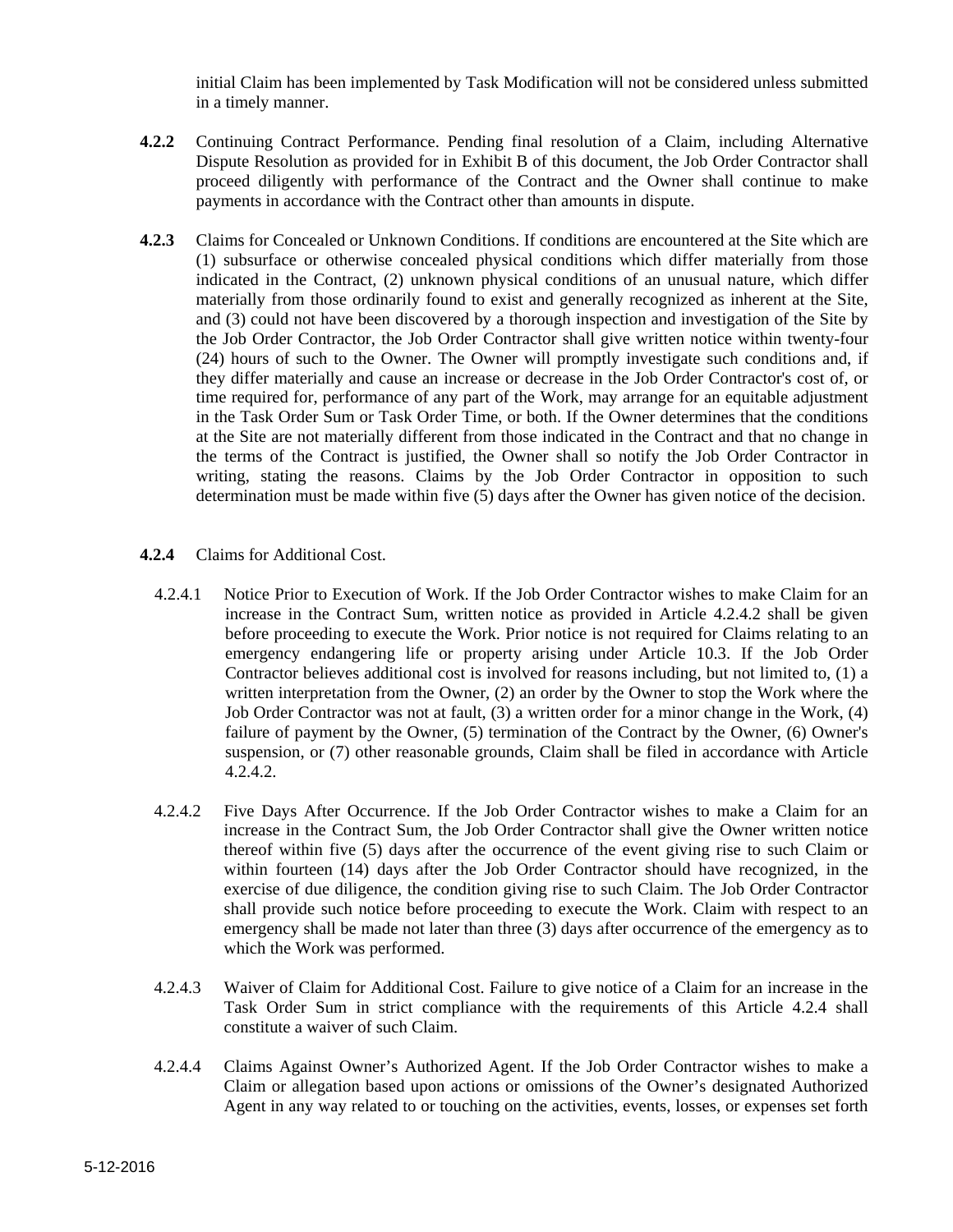in a Claim presented pursuant to this Article 4, such Claim shall be set forth and reasonably described in the notice required by Article 4.2.4.1. Failure to set forth and describe such Claim or allegation in such notice shall constitute a waiver of such Claim against the Owner's Authorized Agent. Claim shall be made within fourteen (14) days after the occurrence of the event giving rise to such Claim or within fourteen (14) days after the Job Order Contractor should have recognized, in the exercise of due diligence, the condition giving rise to such Claim.

- **4.2.5** Claims for Additional Time.
	- 4.2.5.1 Estimate of Cost and Delay. If the Job Order Contractor wishes to make a Claim for an increase in the Contract Time, written notice as provided in Article 4.2.5.4 shall be given. The Job Order Contractor's Claim shall include an estimate of cost, analysis of Schedule and impact on critical path, and of probable effect of delay on progress of the Work. In the case of a continuing delay only one Claim is necessary.
	- 4.2.5.2 Adverse Weather. If adverse weather conditions are the basis for a Claim for additional time, such Claim shall be documented by data substantiating that weather conditions were abnormal (pursuant to NOAA) for the period of time and could not have been reasonably anticipated, and that weather conditions had an adverse effect on the scheduled construction.
	- 4.2.5.3 Critical Path. No extension of time shall be granted to the Job Order Contractor for a delay caused by the Owner, any of the other contractors, or other causes beyond the Job Order Contractor's control, unless the delay affects the critical path of the Project, and then only to the extent that the delay affects the critical path. No extension of time shall be granted to the Job Order Contractor to the extent that, notwithstanding the existence of any such circumstance beyond the Job Order Contractor's control, delay would have resulted in any event due to a concurrent unexcused delay by the Job Order Contractor.
	- 4.2.5.4 Notice of Claim for Additional Time. Should the Job Order Contractor contend that it is entitled to an extension of time for completion of any portion or portions of the Work, the Job Order Contractor shall, within seven (7) days of the occurrence of the cause of the delay, notify the Owner, in writing, of its Claim, setting forth (1) the cause of the delay, (2) a description of the portion or portions of Work affected by the delay, (3) the specific number of days of delay for which an extension of time is requested, and (4) all details pertaining thereto. Within five (5) Business Days after the expiration of any such delay, if such delay continues after the filing of the Claim pursuant to the foregoing sentence, the Job Order Contractor shall deliver to the Owner a subsequent written application for the specific number of days of extension of time requested.
	- 4.2.5.5 Waiver of Claim for Additional Time. Failure to give notice of a Claim for extension of time in strict compliance with the requirements of this Article 4.2.5 shall constitute a waiver of such Claim.
		- **4.2.6** Injury or Damage to Person or Property. If the Job Order Contractor suffers injury or damage to person or property because of an act or omission of the Owner, written notice of such injury or damage, whether or not insured, shall be given to the Owner within a reasonable time not exceeding three (3) Business Days after first observance. The notice shall provide sufficient detail to enable the Owner to investigate the matter. If a Claim for additional cost or time related to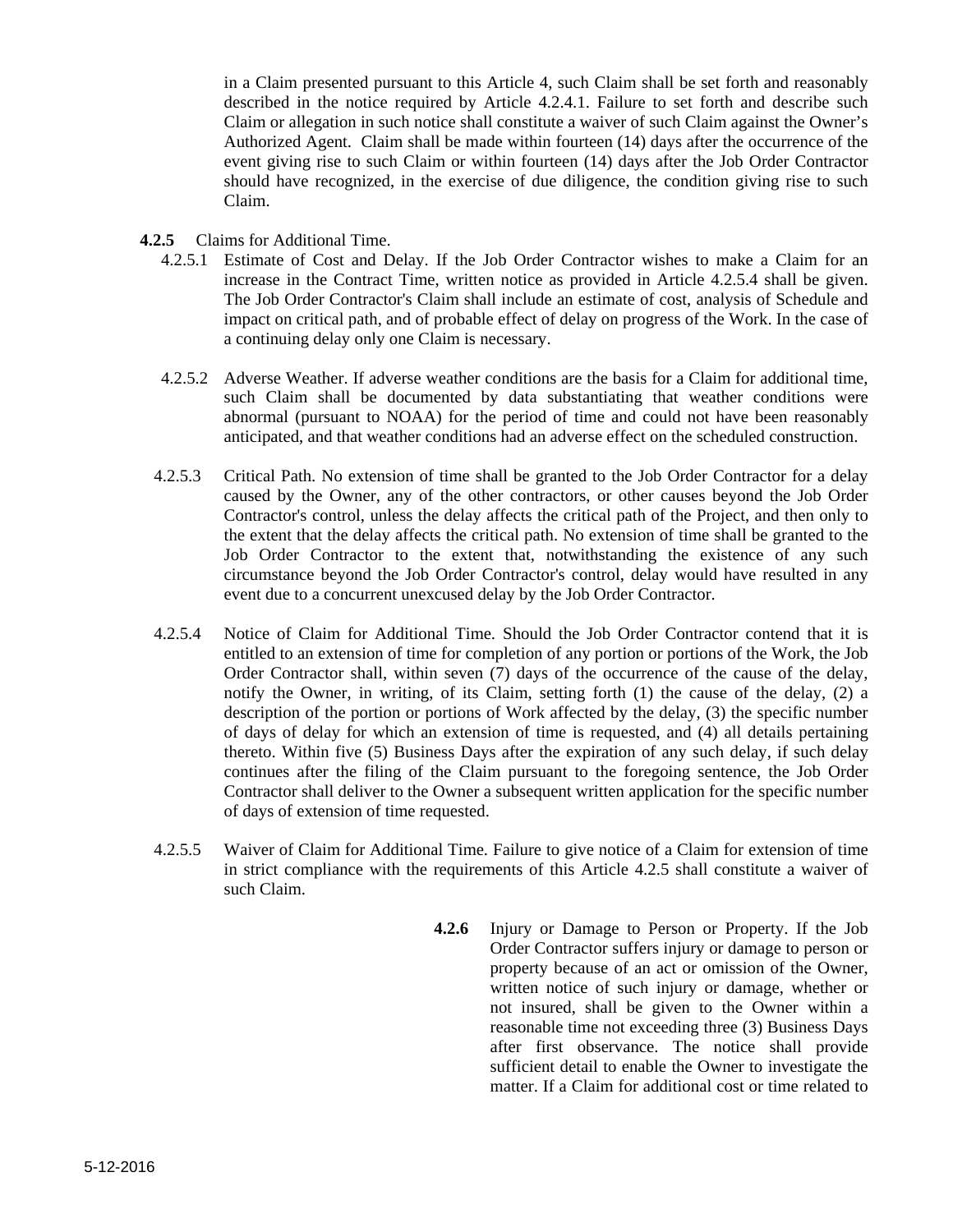this Claim is to be asserted, it shall be filed as provided in Article 4.2.4 or 4.2.5.

**4.2.7** Correspondence Issues. If the Job Order Contractor does not agree with a statement or statements set forth in correspondence from the Owner, the Job Order Contractor must submit a written statement within seven (7) days after receipt, setting forth the facts of the issue. Otherwise, the statement will be deemed to have been accepted.

#### **4.3 ALTERNATIVE DISPUTE RESOLUTION**

4.3.1 Notwithstanding anything to the contrary provided elsewhere in the Contract, the Alternative Dispute Resolution ("ADR") process provided for in Exhibit B attached hereto and incorporated herein by this reference shall be the exclusive means for resolution of claims or disputes arising under this Contract.

#### **ARTICLE 5 SUBCONTRACTORS**

#### **5.1 CONTRACTUAL RELATIONSHIP**

5.1.1 Nothing contained in the Contract shall create any contractual relationship between the Owner and any Subcontractor. However, MIHS reserves the right to reject any subcontractor proposed by the Job Order Contractor.

#### **5.2 AWARD OF SUBCONTRACTS AND OTHER CONTRACTS FOR PORTIONS OF THE WORK**

- 5.2.1 Division of Work. The Job Order Contractor shall, prior to execution of the Contract, designate and distinguish in writing to the Owner those portions of the Work to be performed by Subcontractors and the Job Order Contractor's own forces.
- 5.2.2 Proposed Subcontractors. The Job Order Contractor shall, prior to the start of the Work, furnish in writing to the Owner for review the names of person or entities (including those who are to furnish materials or equipment) proposed for the design, if any, and management portion of the Work.

#### **5.3 SUBCONTRACTUAL RELATIONS**

- 5.3.1 Subcontractors Subject to Contract. By an appropriate written Agreement, the Job Order Contractor shall require each Subcontractor, to the extent of the Work to be performed by the Subcontractor, to be bound to the Job Order Contractor by the terms of the Contract, and to assume toward the Job Order Contractor all the obligations and responsibilities which the Job Order Contractor assumes toward the Owner, except with respect to the ADR provisions of this Contract. The Job Order Contractor shall require its Subcontractors to enter into similar agreements with their Subcontractors, except with respect to the ADR provisions of this Contract. The Job Order Contractor shall make available to each proposed Subcontractor, prior to the execution of the subcontract, copies of this Contract to which the Subcontractor will be bound, except with respect to the ADR provisions of this Contract. Each Subcontractor shall similarly make copies of this Contract available to their Subcontractors.
- 5.3.2 Terms to be Included in Subcontracts. All Work performed for the Job Order Contractor by a Subcontractor shall be pursuant to a written agreement between the Job Order Contractor and the Subcontractor. The Job Order Contractor will ensure that each such subcontract contains provisions requiring: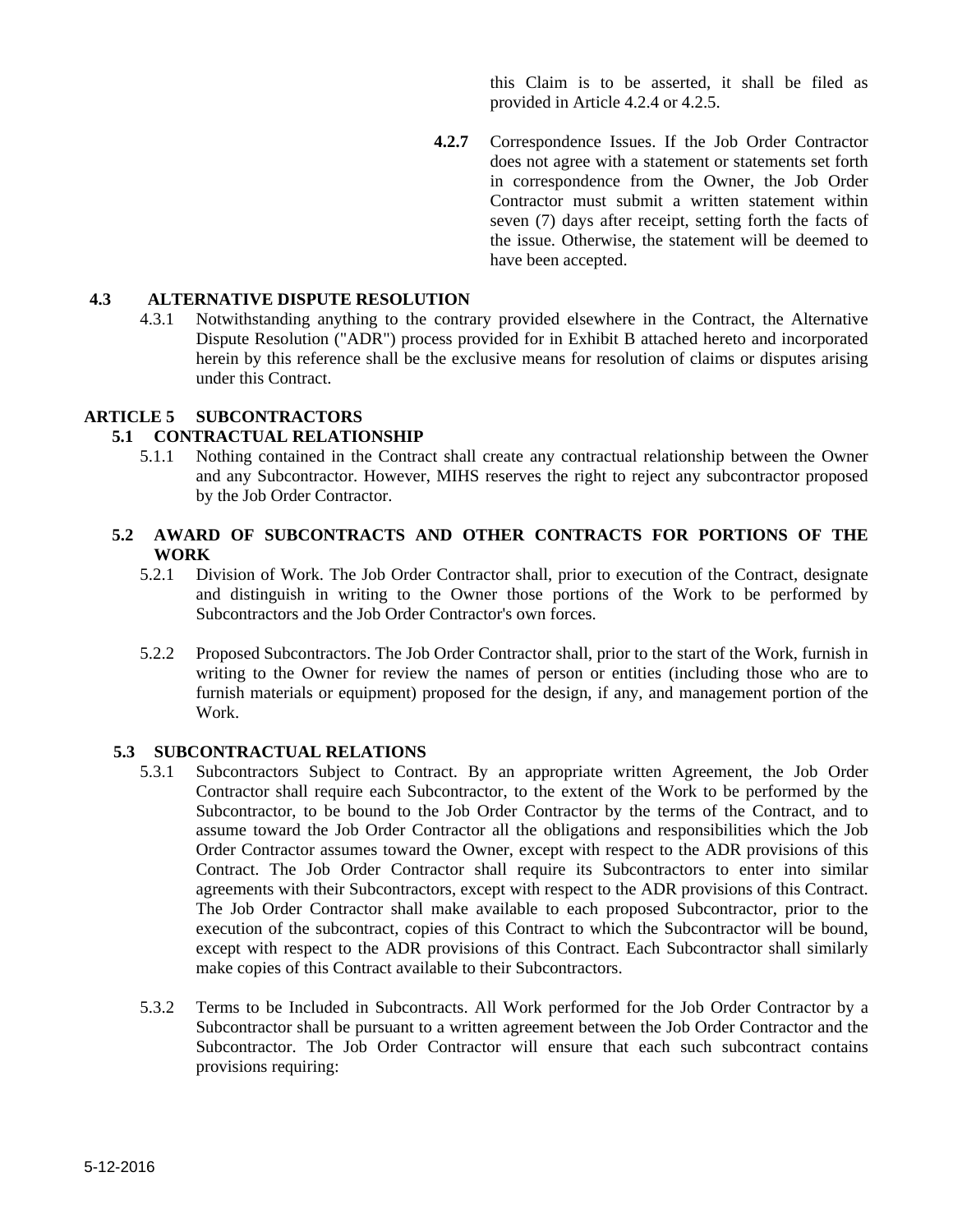- 5.3.2.1 that the Work be performed and guaranteed in accordance with the requirements of this Contract;
- 5.3.2.2 submission to the Job Order Contractor of Applications for Payment under each subcontract in the manner prescribed by the Owner, and reasonable time to enable the Job Order Contractor to apply for payment in accordance with Article 9;
- 5.3.2.3 that the Subcontractor pay sub-subcontractors in accordance with A.R.S. § 34-221;
- 5.3.2.4 that the Subcontractor purchase and maintain insurance and comply with all insurance provisions as required by Article 11. If any subcontractor is unable to comply with this paragraph the Job Order Contractor shall request a waiver of this requirement in writing, and shall provide justification for a waiver. If the Owner grants the request it shall not constitute a waiver of the Owner's right to strict performance of this contract, including the insurance requirements for all other subcontractors. No waiver of a subcontractor's insurance requirements will be effective unless it is in writing.
- 5.3.2.5 that the Subcontractor consents to an assignment of the subcontract from the Job Order Contractor to the Owner in the event of termination of the Job Order Contractor by the Owner.
- 5.3.2.6 that the Subcontractor complies with all safety requirements.

#### **5.4 CONTINGENT ASSIGNMENT OF SUBCONTRACT**

- 5.4.1 Each subcontract for a portion of the Work is hereby assigned by the Job Order Contractor to the Owner provided that:
	- 5.4.1.1 assignment is effective only after termination of the Task Order or Contract by the Owner for cause pursuant to Article 15.1 and only for those subcontracts which the Owner accepts by notifying the Subcontractor in writing; and
	- 5.4.1.2 assignment is subject to the prior rights of the Surety, if any, obligated under the bond required by the Contract.
- 5.4.2 The Job Order Contractor shall conform to the Subcontractor Plan. The Job Order Contractor's submitted subcontractor selection plan applies to all persons or firms selected to perform the construction services and requires the selection of subcontractors to be based on qualifications alone or on a combination of qualifications and price, but not based on price alone.

#### **ARTICLE 6 CONSTRUCTION BY OWNER OR BY OTHER CONTRACTORS**

#### **6.1 OWNER'S RIGHT TO PERFORM CONSTRUCTION WITH OWN FORCES AND TO AWARD OTHER CONTRACTS**

6.1.1 The Owner reserves the right to perform construction or operations related to the Project with the Owner's own forces, which include persons or entities under separate contracts not administered by the Owner. The Owner further reserves the right to award other contracts in connection with other portions of the Project or other construction or operations on the Site.

#### **6.2 MUTUAL RESPONSIBILITY**

6.2.1 Coordination with Owner's Forces. The Job Order Contractor shall afford the Owner's own forces, and other contractor's reasonable opportunity for introduction and storage of their materials and equipment and performance of their activities, and shall connect and coordinate the Job Order Contractor's construction and operations with theirs as required by the Contract.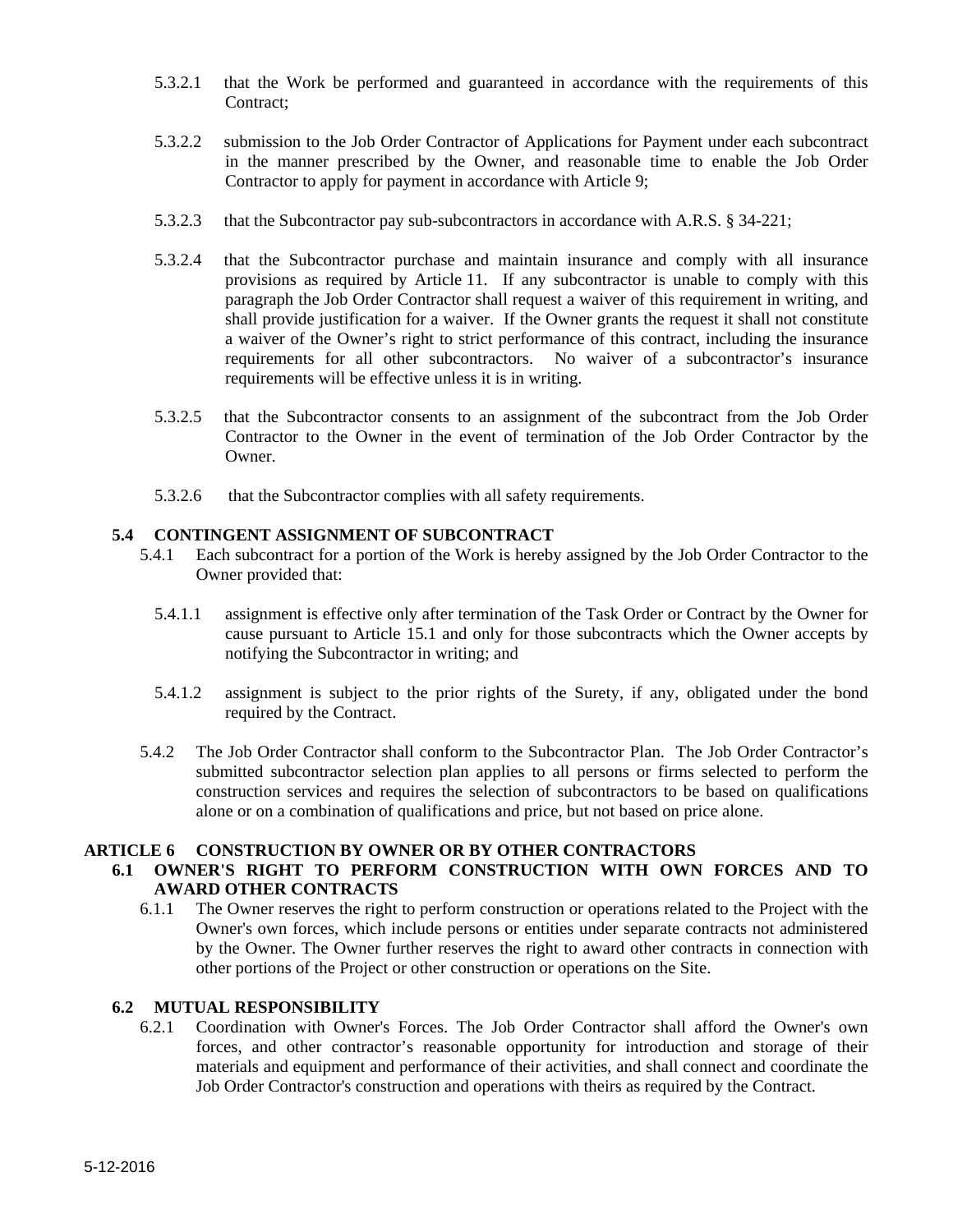- 6.2.2 Defects in Other Work. If part of the Job Order Contractor's Work depends upon construction or operations by the Owner's own forces or other contractors, the Job Order Contractor shall, prior to proceeding with that portion of the Work, promptly report to the Owner apparent discrepancies or defects in such other construction that would render it unsuitable for proper execution and results. Failure of the Job Order Contractor to so report shall constitute an acknowledgment that the Owner's own forces or other contractors' completed or partially completed construction is fit and proper to receive the Job Order Contractor's Work, except as to defects not then reasonably discoverable.
- 6.2.3 Damage to Other Work. The Job Order Contractor shall promptly remedy damage caused by the Job Order Contractor to the completed or partially completed Project or to the property of the Owner or other contractors.

### **ARTICLE 7 CHANGES IN THE WORK**

#### **7.1 CHANGES IN THE TASK ORDER**

- 7.1.1 The Owner reserves the right to make, at any time during the progress of a Task Order, such alterations as may be found necessary or desirable.
- 7.1.1.1 Such alterations and changes shall not invalidate this Contract or the Task Order nor release the surety and the Job Order Contractor agrees to perform the Task Order as altered, the same as if it has been a part of the original Task Order Documents.
- 7.1.1.2 The Owner will request a proposal for a change in a Task Order from the Job Order Contractor, and an adjustment in the Task Order Price and/or Task Order Time shall be made based on a mutually agreed upon cost and time. The Job Order Contractor may proceed with the modified Work only when a revised Purchase Order and a Notice to Proceed have been issued for the revised Work.
- 7.1.2 Task Order Sum. Adjustments to the Task Order Sum shall be based on actual cost, which is itemized for the purpose of preparing pricing for Task Orders and Task Order Modifications, the Job Order Contractor shall submit to the Owner a complete itemization of all costs required for the Task Order or Task Order Modification in such form and detail as requested by the Owner.
- 7.1.3 Calculating Mark-Up Costs on a Modification. All markups for modifications, additive and deductive shall be calculated in the following manner. When both additive deductive activities exist within the same modification, mark-ups shall be calculated on the net amount. Each trade billing for a modification shall indicate the PCO number and the amount billed against the PCO number.

#### **Example:**

| Direct Cost of the Work  | \$1,000.00              |
|--------------------------|-------------------------|
| Bond (.67%)              | \$6.70                  |
| General Liability (.53%) | \$5.34                  |
| Builders Risk (.13%)     | \$1.32                  |
| Subtotal                 | \$1,013.36              |
| Overhead (8.00%)         | \$81.07                 |
| Fee $(5.00\%)$           | \$50.67                 |
| Subtotal                 | \$1,145.10 <sup>1</sup> |

<sup>1</sup>  $\frac{1}{2}$  Any/all applicable sales or transation privilege taxes must be determined by the Job Order Contractor.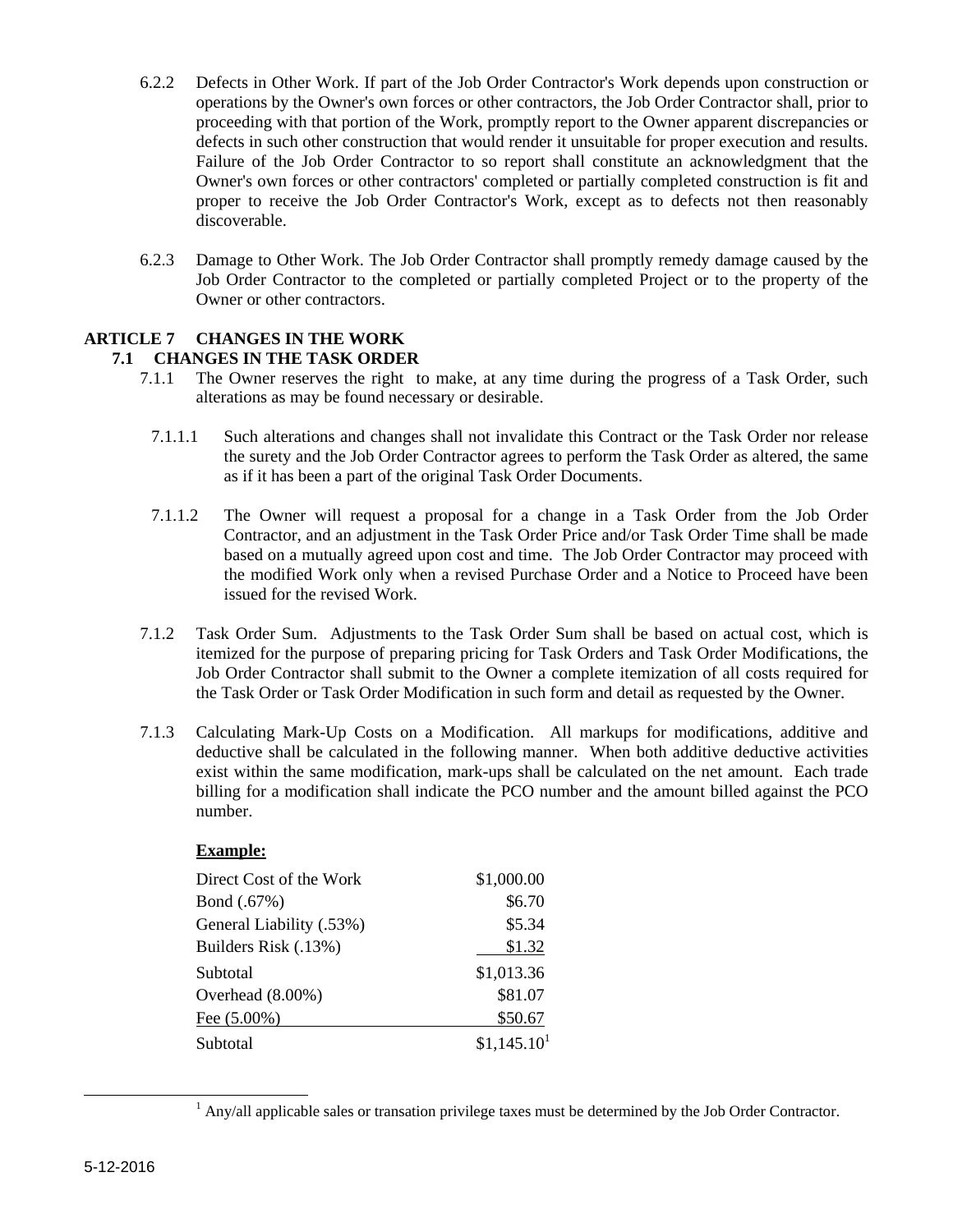- 7.1.4 Actual Costs. Except for modifications based on unit prices included in the Contract, cost changes shall be computed by determining the actual cost enumerated in Article 7.1.2. to which the combined overhead and profit may be added, and then adding the insurance, bonds, and tax to compute the total cost.
- 7.1.5 Labor Prices, General Conditions, Overhead and Profit and Fees in the Contract are in effect for the duration of the Contract not subject to further overhead and profit adjustments. The Contract Sum will be adjusted by the direct extension of the number of units and the unit prices.
- 7.1.6 Final Settlement. Agreement on any Task Order Modification shall constitute a final settlement of all matters relating to the change in the Work which is the subject of the Modification, including, but not limited to, all direct and indirect costs associated with such change, any impact such change may have on the unchanged Work, and any and all adjustments to the Task Sum or the Task Time. In the event a Modification increased the Task Sum, the Job Order Contractor shall include the Work covered by such Modification in Applications for Payment as if such Work were originally part of the Contract. Agreement on any Modification releases the Owner, Design Professional and any other party in privity of Contract with the Owner with respect to the Project from all claims or liabilities arising in any way in connection with, or in any way associated with, such Modification.

#### **7.2 NO DAMAGES FOR DELAY**

No claim for damages, or any claim other than for an extension of time, shall be made or asserted against OWNER by reason of any delays unless such delay is one for which the Owner is responsible, which is unreasonable under the circumstances and which was not one within the contemplation of the parties at the time of contracting. Otherwise the Job Order Contractor shall not be entitled to an increase in the Contract Price or payment or compensation of any kind from OWNER for direct, indirect, consequential, impact or other costs, expenses or damages, including, but not limited to, costs of acceleration or inefficiency, arising because of delay, disruption, Eichleay Formula Costs, interference or hindrance from any cause whatsoever, whether such delay, disruption, interference or hindrance be reasonable or unreasonable. foreseeable or unforeseeable, or avoidable or unavoidable; provided further, however, that this provision shall not preclude recovery of damages by the Job Order Contractor for hindrance or delays due solely to fraud, bad faith or active interference on the part of OWNER or its agents. Otherwise, the Job Order Contractor shall be entitled only to extensions of the Contract Time as the sole and exclusive remedy for such resulting delay, in accordance with and to the extent specifically provided above.

#### **ARTICLE 8 TIME**

#### **8.1 PROGRESS AND COMPLETION**

- 8.1.1 Consent to Task Order Time. The Job Order Contractor acknowledges that the Task Order Time is a reasonable period for performing the Work, and that it is capable of properly completing the Work within the Task Order Time.
- 8.1.2 Compliance with Task Order Time. The Job Order Contractor shall carry the Work forward expeditiously with adequate forces to maintain progress in accordance with the Job Order Contractor Construction Schedule and to complete the Work within the Task Order Time.
- 8.1.3 Notice Required Before Commencing Work. The Job Order Contractor shall give timely notice before commencement of the Work, to all persons, public utility companies, Owners of property having structures or improvements in proximity to the Site, superintendents, inspectors, or those otherwise in charge of property, streets, water lines, gas lines, sewer lines, telephone cables, communication or data cables, electric cables, railroads, or others who may be affected by Job Order Contractor's operations, in order that they may remove any obstruction for which they are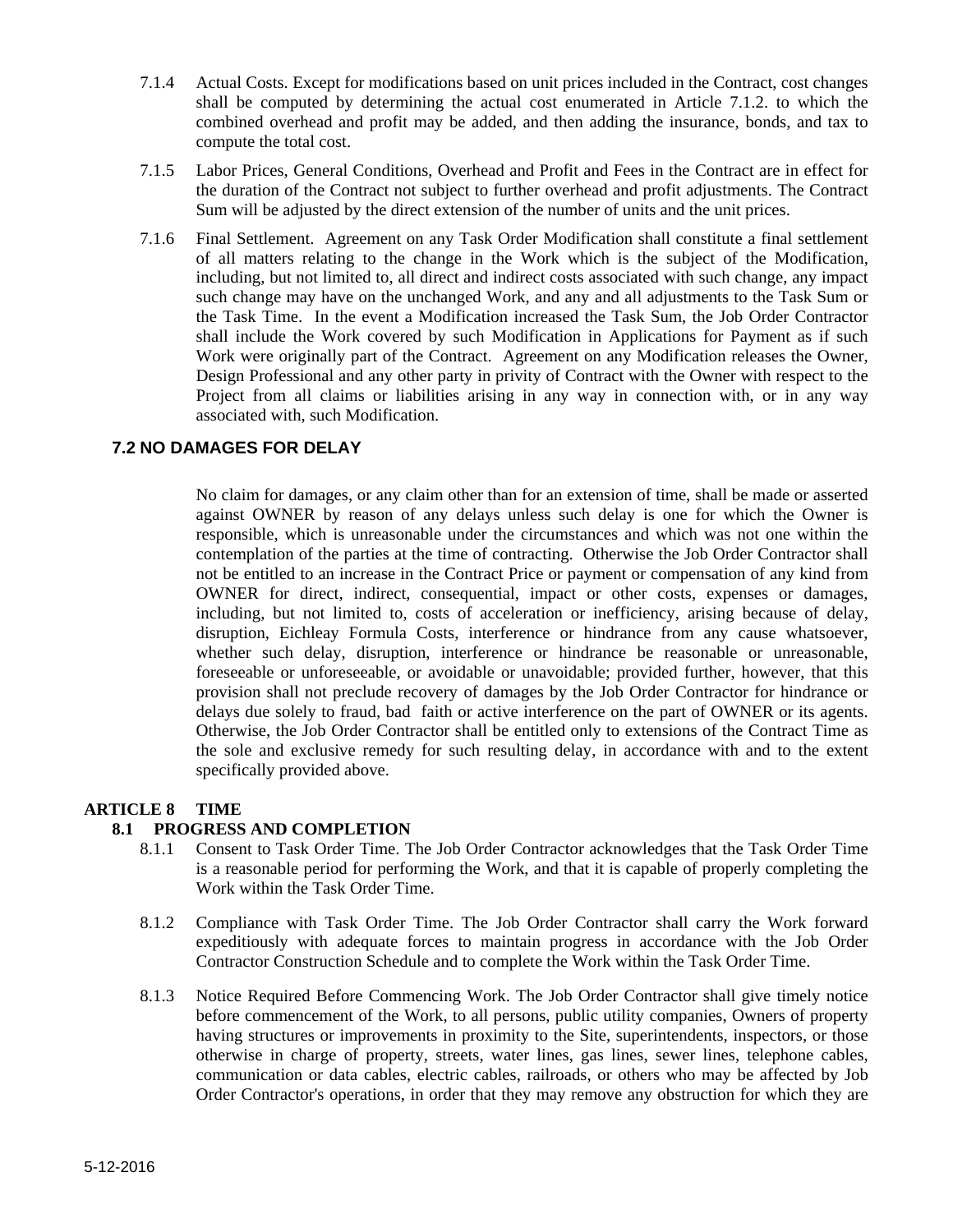responsible, and have representation on the Site to see that their property is properly protected in accordance with requirements of the Task Order. Such notice does not relieve the Job Order Contractor of responsibility for any damages, claims, or defense of all actions against the Owner resulting from performance of the Work.

8.1.4 Maintenance of Utilities. The Job Order Contractor shall (1) protect utilities encountered whether indicated on Drawings or not; (2) exercise care in excavation around utilities; (3) restore any damaged items to the same condition (or better) as existed prior to starting the Work; and (4) maintain utilities or other services indicated to be abandoned in service until new services are provided, tested, and ready for use. Note: In Owner campuses, use of private utility locator service is required, as Blue Stake has no record of underground utilities in these areas.

#### **8.2 DELAYS AND EXTENSIONS OF TIME**

- 8.2.1 Notice of Delays. The Job Order Contractor shall provide prompt written notice to the Owner of the occurrence of any delay, and in no event shall such notice be given later than forty-eight (48) hours after commencement of the delay. The Job Order Contractor agrees that adjustments in the Contract Time will be permitted for a delay only to the extent such delay (1) is not caused or should not have been anticipated by the Job Order Contractor, and (2) could not have been limited or avoided by the Job Order Contractor's timely notice to its suppliers, Subcontractors, or Owner of the delay.
- 8.2.2 Claims for Additional Time. Claims relating to time shall be made in accordance with Article 4.2.5.
- 8.2.3 Recovery of Damages Not Precluded. This Article 8.2 does not preclude recovery of Owner's damages for delay by the Job Order Contractor, if such occurs.

#### **8.3 TIME OF ESSENCE AND LIQUIDATED DAMAGES**

- 8.3.1 Time is of the essence with respect to the performance of each of the covenants, conditions, and obligations contained in this Contract.
- 8.3.2 Upon failure of Job Order Contractor to substantially complete the Task Order within the specified period of time, plus approved time extensions, Job Order Contractor shall pay to OWNER the sum identified in the Notice to Proceed for each calendar **day** after the time specified in the Task Order Notice to Proceed, plus any approved extensions for Substantial Completion. After Substantial Completion, should Job Order Contractor fail to complete the remaining work within the time specified in the Task Order Notice to Proceed, plus approved time extensions thereof, for completion and readiness for Final Completion, Job Order Contractor shall pay to OWNER the sum identified in the Notice to Proceed for each calendar **day** after the time specified in the Task Order Notice to Proceed, plus any approved extensions, for completion and readiness for final payment. These amounts are not penalties but are liquidated damages to OWNER for its inability to obtain full beneficial occupancy of the Project.

Liquidated damages are hereby fixed and agreed upon between the parties, recognizing the impossibility or difficulty of precisely ascertaining the amount of damages that will be sustained by OWNER as a consequence of such delay, and both parties desiring to obviate any questions of dispute concerning the amount of said damages and the cost and effect of the failure of Job Order Contractor to complete the Task Order on time. The above-stated liquidated damages shall apply separately to Substantial Completion and Final Completion.

8.3.3 OWNER is authorized to deduct liquidated damages from monies due to Job Order Contractor for the work under this contract or as much thereof as OWNER may, at its option, deem just and reasonable.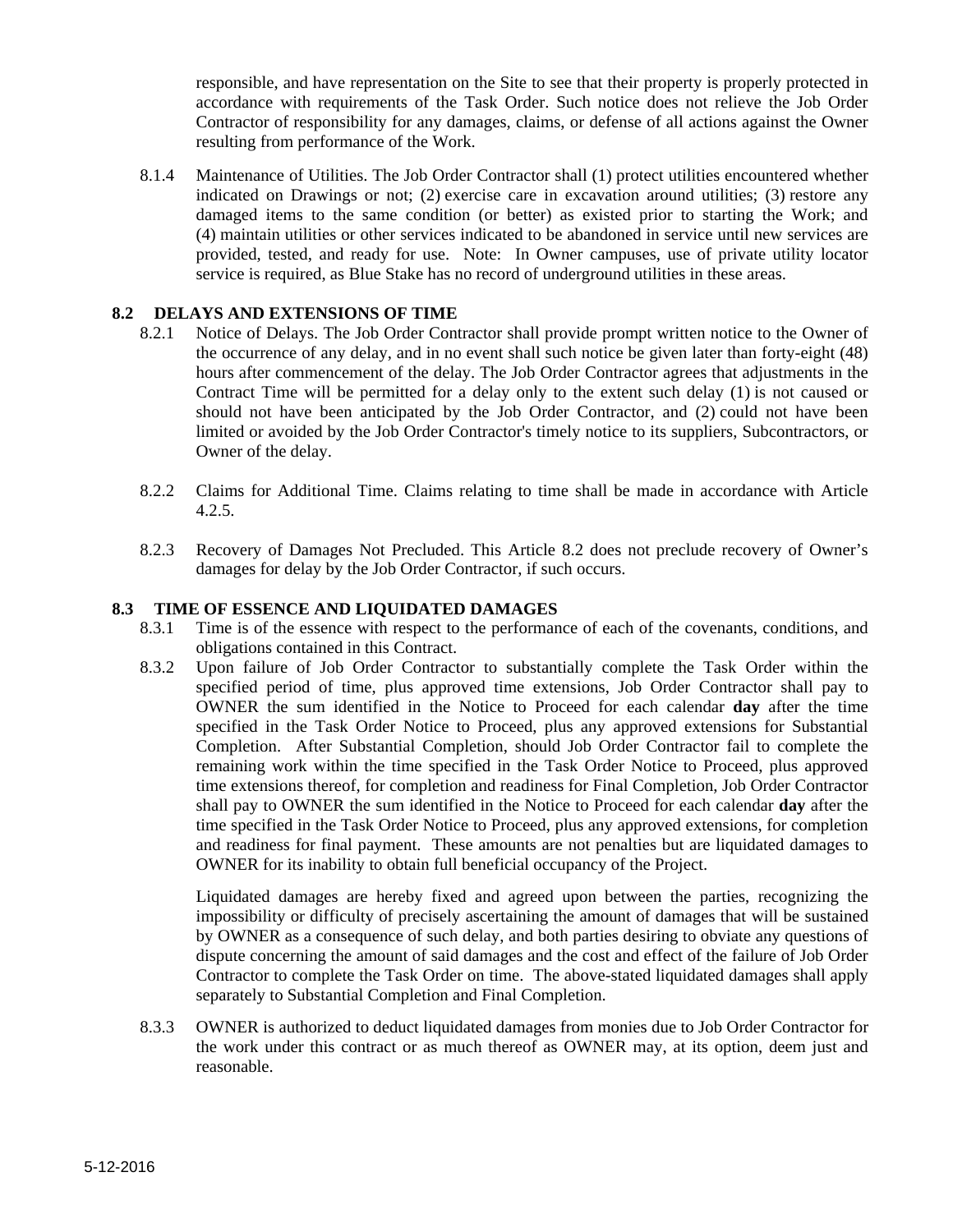#### **ARTICLE 9 PAYMENTS AND COMPLETION**

#### **9.1 SCHEDULE OF VALUES**

9.1.1 The Schedule of values, after acceptance by the Owner, shall be used as a basis for reviewing the Job Order Contractor's Applications for Payment.

#### **9.2 APPLICATIONS FOR PAYMENT**

- 9.2.1 Job Order Contractor shall submit to the Owner an itemized application requesting payment for Work completed, or reasonably projected to be completed by the end of the month, in accordance with the Schedule of Values, substantiating the Job Order Contractor's right to payment as Owner may require, such as copies of requisition from Subcontractors ("Application for Payment").
- 9.2.2 Submission of Applications for Payment.
	- 9.2.2.1 One original of the payment invoice is to be submitted by delivering a complete invoice with all substantiating documentation electronically to: accountpay@mihs.org .
- 9.2.3 All invoices must include the following information. Failure to include this information may cause the invoice to be rejected and may result in delayed payments.
	- Project Name
	- Project Number
	- Contract Number
	- Purchase Order Number
	- -Vendor Name
	- -MIHS Vendor Number
	- -Unique Invoice Number
- 9.2.4 MIHS shall pay Job Order Contractor within fourteen (14) days of receipt of Job Order Contractor's proper statement. To be deemed proper, all invoices must comply with the requirements set forth in this Agreement and must be submitted on the form and pursuant to instructions prescribed by Project Manager, Payment may be withheld for failure of Job Order Contractor to comply with a term, condition, or requirement of this Agreement.
- 9.2.5 Notwithstanding any provision of this Agreement to the contrary, MIHS may withhold, in whole or in part, payment to the extent necessary to protect itself from loss on account of inadequate or defective work which has not been remedied, or resolved in a manner satisfactory to the Project Manager, and/or due to Job Order Contractor's failure to comply with Section 3.2.1 herein. The amount withheld shall not be subject to payment of interest by MIHS.
- 9.2.6 Task Modification Payment. Applications for Payment may not include requests for payment for changes in the Work that have not been properly authorized by Task Modification.
- 9.2.7 Identifying Task Modifications in the Schedule-of-Values. Each modification shall be listed separately in the Job Order Contractor's Schedule-of-Values. Modifications shall be listed by Potential Change Order number, by trade or Subcontractor and include a line item for the JOC's mark-ups associated with the change.

#### **Example:**

A modification occurs including three trades. The Owner issues a Potential Change Order Request #005. Another modification occurs including two trades. The Owner issues Potential Change Order Request #006.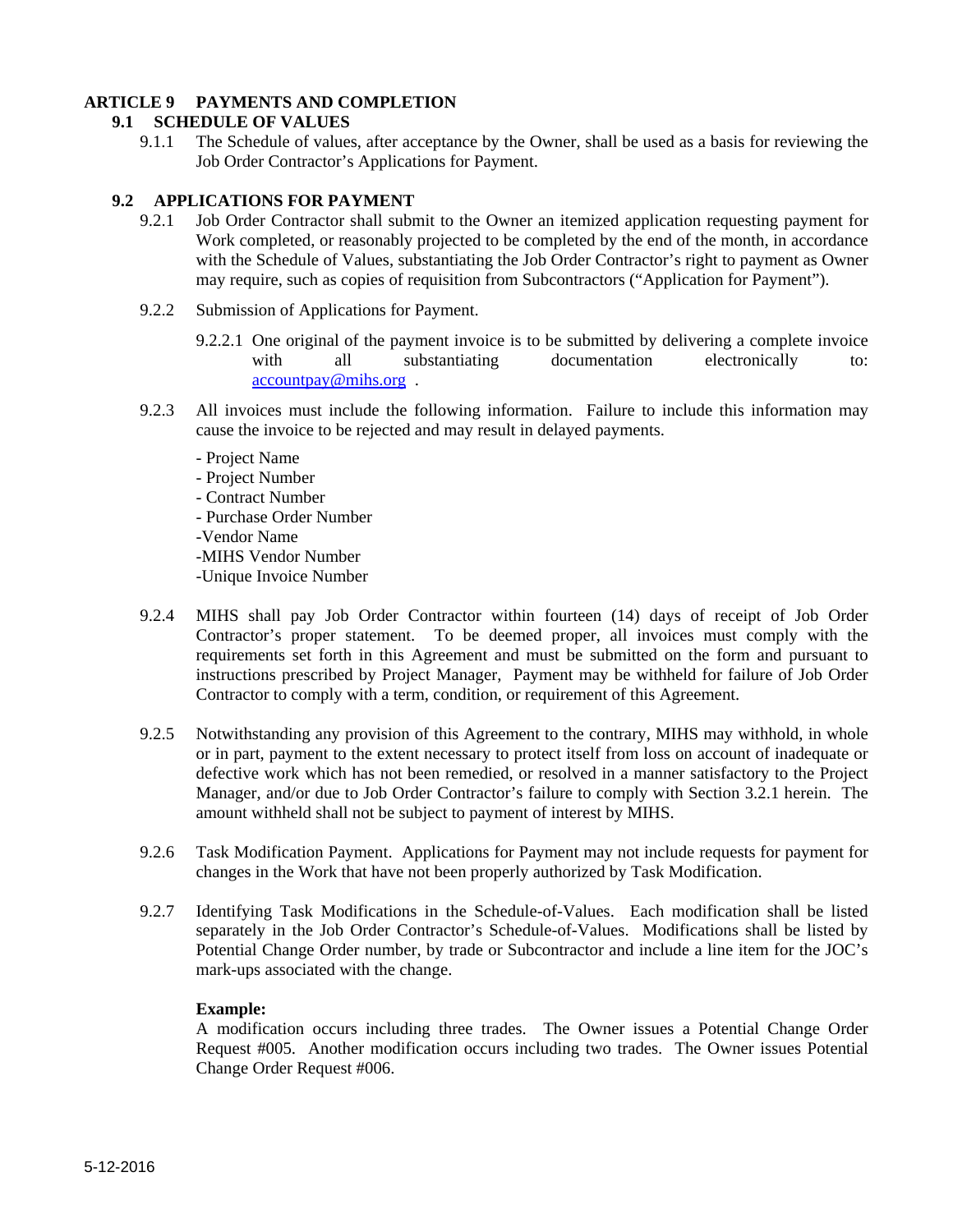| (Schedule-of Values)     | <b>Scheduled Value</b> | Previously Paid | This Period |
|--------------------------|------------------------|-----------------|-------------|
| Electrical PCO #005      | \$1,000.00             | 0.00            | 0.00        |
| Mechanical PCO #005      | \$1,500.00             | 0.00            | 0.00        |
| Framing/Drywall PCO #005 | \$1,000.00             | 0.00            | 0.00        |
| JOC Markups PCO #005     | \$388.72               | 0.00            | 0.00        |
|                          |                        |                 |             |
|                          |                        |                 |             |
| Electrical PCO #006      | \$1,000.00             | 0.00            | 0.00        |
| Framing/Drywall PCO #006 | \$500.00               | 0.00            | 0.00        |
| JOC Markups PCO #006     | \$166.59               | 0.00            | 0.00        |

- 9.2.8 Disputes with Subcontractors. Applications for Payment may not include requests for payment of amounts the Job Order Contractor does not intend to pay to a Subcontractor because of a dispute or other reason.
- 9.2.9 Payment for Stored Materials. Unless otherwise provided in the Contract, payment may, on a limited basis, be made on account of materials and equipment delivered and suitably stored, either on or off the site, for subsequent incorporation in the Work. Approval for payment of stored materials or equipment is at the sole discretion of the Owner. All off-side materials and equipment shall be stored in a licensed and bonded warehouse. All costs associated with inspection of off-site materials and equipment, exclusive of time, shall be borne by Job Order Contractor, and Job Order Contractor shall be responsible for all arrangements.
- 9.2.10 Lien Waivers. The Job Order Contractor warrants that title to all Work covered by an Application for Payment will pass to the Owner no later than the time of payment. The Job Order Contractor also warrants that upon submittal of an Application for Payment all Work for which payments have been received from the Owner shall be free and clear of liens, claims, security interests, or encumbrances in favor of the Job Order Contractor, Subcontractors, or other persons or entities making a claim by reason of having provided labor, materials, or equipment relating to the Work. All Applications for Payment shall include lien waivers executed by the Job Order Contractor providing labor, equipment, or materials for the Work in the form set forth in A.R.S. § 33-1008. The Job Order Contractor shall indemnify, defend, and hold harmless the indemnitee (the Owner) against any lien by any Subcontractor, Sub-Subcontractor, vendor, supplier, manufacturer or other entity or person supplying labor, equipment, or materials related to the Work.
- 9.2.11 Accounting. The Job Order Contractor shall keep full and detailed accounts and exercise such control as may be necessary for proper financial management under this contract; the accounting and control system shall be satisfactory to the Owner. The Job Order Contractor shall provide access and cooperate fully in the review of all project records. At a minimum, Job Order Contractor shall afford access to Owner, its accountants, auditors, and any other designated agents, to the Job Order Contractor's records books, correspondence, instructions, drawings, payroll records, receipts, subcontracts, proposals, purchase orders, vouchers, memoranda and other data relating to this Project as required by the Owner. The Job Order Contractor shall preserve these records for a period of three (3) years after final payment, or such longer time as may be required by law.
- 9.2.12 Owner may withhold, in whole or in part, any progress payment to Job Order Contractor to such extent as may be sufficient to pay the Expenses the Owner reasonably expects to incur to correct any deficiency in the Work set forth in specific written finding by Design Professional or Owner prepared for those items in the pay application of the estimate of the Work that are not approved for payment in that pay application under the Contract. If Owner in its good faith judgment, determines that the portion of the Task Order Price then remaining unpaid will not be sufficient to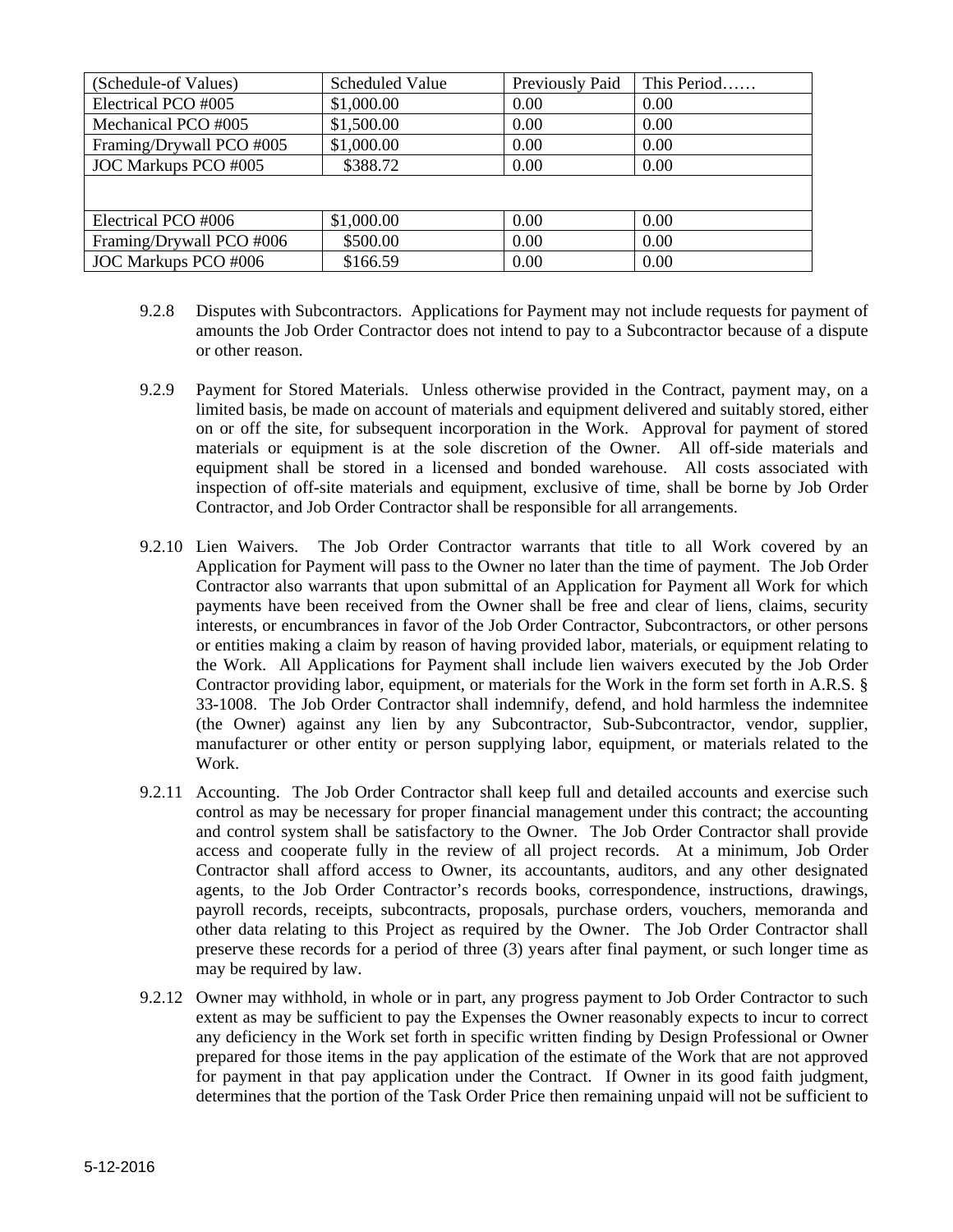complete the Work in accordance with Contract Documents as set forth in written detail and provided to Job Order Contractor pursuant to A.R.S. § 34-609, no additional payments will be due to Job Order Contractor hereunder unless and until Job Order Contractor, as its sole cost, performs a sufficient portion of the Work so that such portion of the GMP then remaining unpaid is determined by Owner to be sufficient to so complete the Work. It is the intention of this Article 9.2 to provide Owner with the maximum protection afforded an Owner under the Prompt Pay Provisions of A.R.S. § 34-609.

#### **9.3 RECOMMENDATION FOR PAYMENT**

- 9.3.1 Timing for Recommendation. The Job Order Contractor's Application for Payment shall be deemed approved and certified for payment within seven (7) days from the date of submission to the Architect/Engineer (hereinafter "A/E"), if utilized, or Owner, unless within seven (7) days from the date of submission, the A/E or Owner issues a written finding to the Job Order Contractor specifying those items in the Application for Payment that will not be approved for payment. The Owner may withhold an amount from the progress payment sufficient to pay the expenses that the Owner reasonably expects to incur in correcting the deficiency set forth in the written finding. Undisputed portions of progress payments shall be paid within fourteen (14) days after approval of the Application for Payment by the Owner. If utilized, the A/E shall recommend payment to the Owner only upon their determination that the Work has progressed to the point indicated in the Job Order Contractor's Application for Payment and that to their knowledge, information, and belief, the quality of the Work is in accordance with the Contract.
- 9.3.2 Recommendation Subject to Later Evaluation. The recommendation of the Architect/Engineer, if utilized, and the decision of the Owner to make a payment is subject to later evaluation of the Work for conformance with the Contract upon Substantial Completion, to results of subsequent tests and inspections, to minor deviations from the Contract correctable prior to completion, and to specific qualifications expressed by the A/E or Owner. The issuance of a recommendation for payment will not be a representation that the A/E or Owner has (1) made exhaustive or continuous on-site inspections to check the quality or quantity of the Work, (2) reviewed the Job Order Contractor's construction means, methods, techniques, sequences, or procedures, (3) reviewed copies of requisitions received from Subcontractors and material suppliers and other data requested by the Owner to substantiate the Job Order Contractor's right to payment, or (4) made examination to ascertain how or for what purpose the Job Order Contractor has used money previously paid on account of the Contract Sum.

#### **9.4 DECISIONS TO WITHHOLD RECOMMENDATION**

- 9.4.1 Criteria for Withholding Recommendation. The Owner may decide not to recommend payment and may withhold a recommendation in whole or in part, to the extent reasonably necessary to protect the Owner, if in the Owner's opinion the representations to the Owner required in Article 9.3.1 cannot be made. If the Owner is unable to recommend payment in the amount of the Application for Payment, the Owner will notify the Job Order Contractor as provided in Article 9.3.1. If the Job Order Contractor and Owner cannot agree on a revised amount, the Owner will promptly issue a recommendation for the amount for which the Owner is able to make such representations to the Owner. The Owner may also decide not to recommend payment or, because of subsequently discovered evidence or subsequent observations, may nullify the whole or a part of a recommendation previously issued, to such extent as may be necessary in the Owner's opinion to protect the Owner from loss because of:
	- 9.4.1.1 Defective Work not remedied:
	- 9.4.1.2 Third party claims filed or reasonable evidence indicating probable filing of such claims;
	- 9.4.1.3 Failure of the Job Order Contractor to make payments properly to Subcontractors or for labor, materials, or equipment;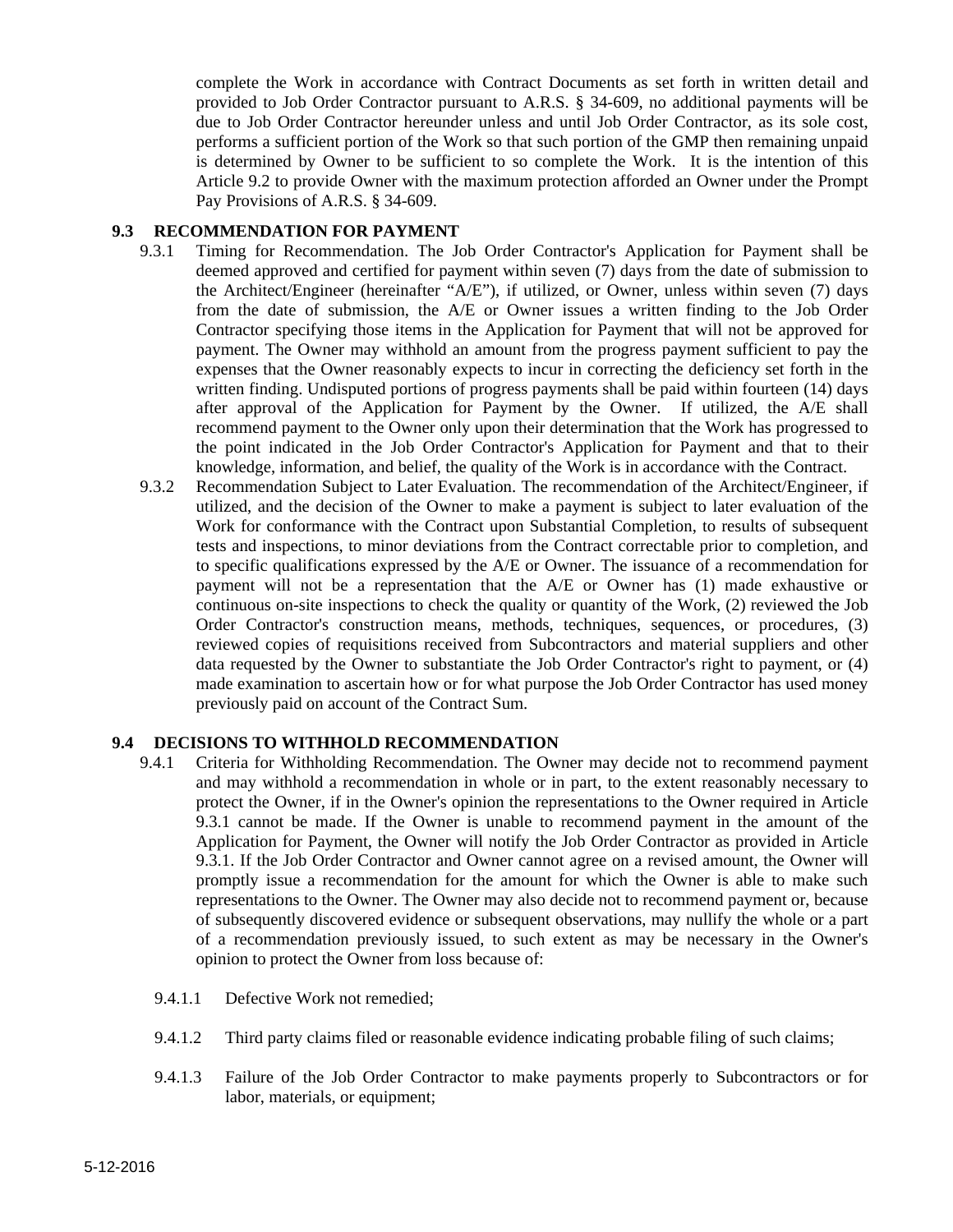- 9.4.1.4 Reasonable evidence that the Work cannot be completed for the unpaid balance of the Task Order Sum;
- 9.4.1.5 Damage to the Owner or another contractor or Job Order Contractor;
- 9.4.1.6 Reasonable evidence that the Work will not be completed within the Contract Time, and that the unpaid balance would not be adequate to cover actual or liquidated damages for the anticipated delay;
- 9.4.1.7 Persistent failure to carry out the Work in accordance with the Contract;
- 9.4.1.8 Unsatisfactory prosecution of the Work or failure to comply with the Contract Schedule;
- 9.4.1.9 Failure to supply shop drawings or other required submittals;
- 9.4.1.10 Erroneous estimates by the Job Order Contractor of the value of the Work performed;
- 9.4.1.11 The existence of a breach by the Job Order Contractor of any provision in the Contract;
- 9.4.1.12 Failure to execute an assignment of insurance related proceeds pursuant to Article 11.2.2.10;
- 9.4.1.13 Failure to provide or submit in a timely manner safety related documentation required by the Contract or Owner.
- 9.4.1.14 Failure to provide manuals as required by Contract;
- 9.4.1.15 Failure to submit lien waivers as required by Article 9.2.6;
- 9.4.1.16 Failure to submit Schedule updates as set forth herein;
- 9.4.1.17 Failure to submit a Safety Plan per Article 10;
- 9.4.1.18 Failure to maintain and provide Record Documents as set forth herein.
- 9.4.2 Recommendation Made Upon Compliance. When the above reasons for withholding recommendation are removed, recommendation will be made for amounts previously withheld.

#### **9.5 PAYMENTS TO SUBCONTRACTORS**

- 9.5.1 Payment to be Made Within Seven (7) Days. In accordance with A.R.S. § 34-221(E), the Job Order Contractor shall pay each Subcontractor, within seven (7) days of receipt of payment from the Owner, out of the amount paid to the Job Order Contractor on account of such portion of the Work. The amount to which each Subcontractor is entitled shall reflect payments to the Job Order Contractor on account of such Subcontractor's portion of the Work. The Job Order Contractor shall, by appropriate agreement with each Subcontractor, require each Subcontractor to make payments to sub-subcontractors in the same manner.
- 9.5.2 No Obligation to Oversee Payments. The Owner shall have no obligation to pay or to see to the payment of money to a Subcontractor.
- 9.5.3 Payment Not Acceptance of Work. A payment recommendation, a progress payment, or partial or entire use or occupancy of the Project by the Owner shall not constitute acceptance of Work not in accordance with the Contract.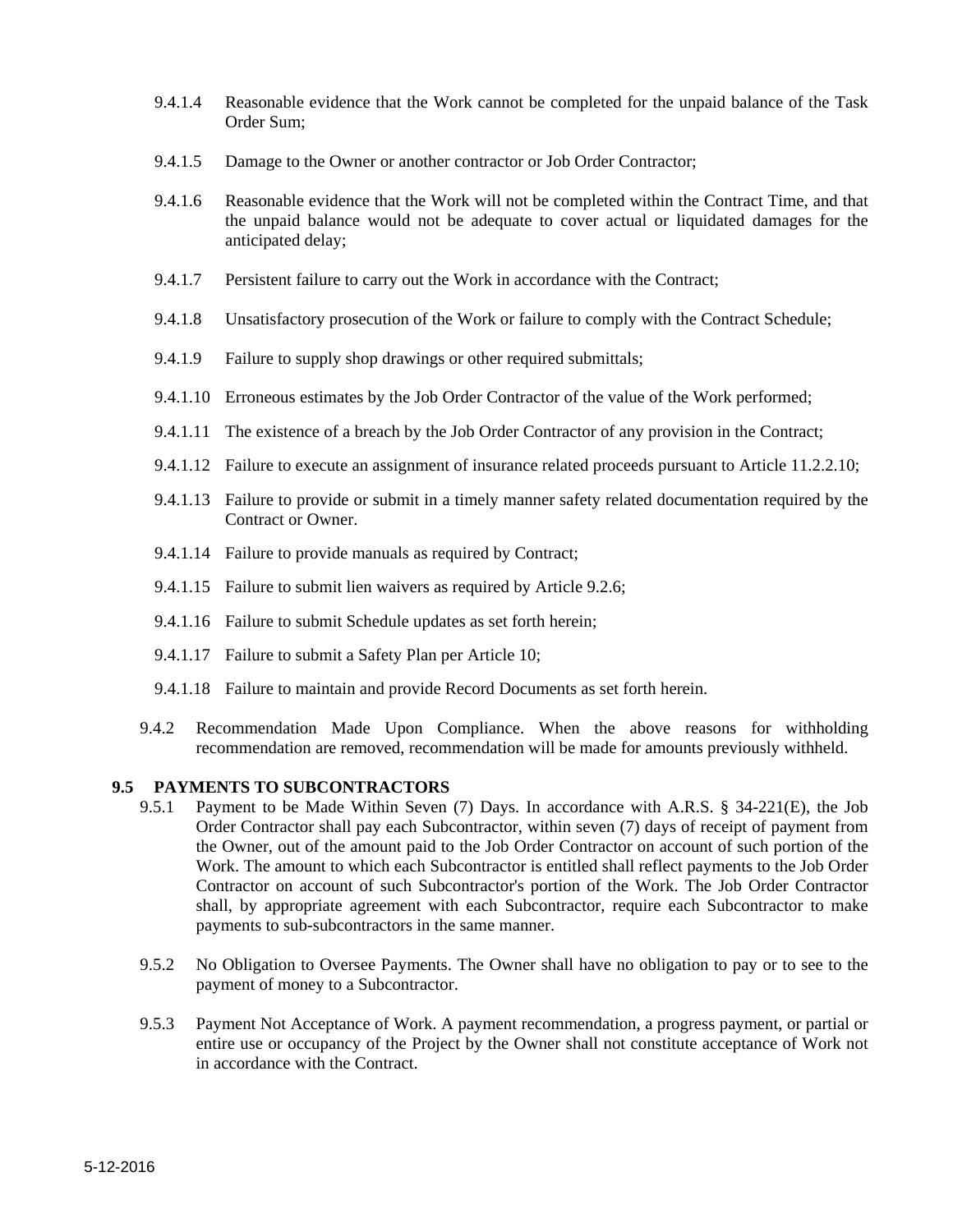#### **9.6 INTEREST**

9.6.1 If any payment to the Job Order Contractor is delayed after the date due, the Owner shall pay interest at the rate of one and one-half percent (1½%) per month or fraction of a month on such unpaid balance as may be due, provided however, that such charge shall not apply to any disputed portion of an Application for Payment. If any periodic or Final Payment to a Subcontractor is delayed by more than seven (7) days after receipt of the periodic or Final Payment by the Job Order Contractor or Subcontractor, the Job Order Contractor or Subcontractor shall pay interest to his Subcontractor or material supplier, beginning on the eighth day, at the rate of one and one-half percent (1½%) per month or a fraction of a month on such unpaid balance as may be due.

#### **9.7 FAILURE OF PAYMENT**

9.7.1 If the Job Order Contractor, for any reason not the fault of the Job Order Contractor, is not paid any undisputed amount within fourteen (14) days after the date payment is due, the Job Order Contractor may, upon seven (7) additional days' notice to the Owner, stop the Work until payment of the amount owing has been received. Notwithstanding the preceding, the Job Order Contractor shall not stop the Work during the pendency of a dispute which has been submitted to Alternative Dispute Resolution pursuant to Exhibit B, nor shall the Job Order Contractor stop the Work if the Owner makes payment of any amounts not in dispute within seven (7) days after the Job Order Contractor's notice of nonpayment is received by the Owner.

#### **9.8 SUBSTANTIAL COMPLETION**

- 9.8.1 Defined. Substantial Completion is the stage of completion of the Work or area of Work when that portion of the Project or Work for which the Job Order Contractor is responsible is fully usable by the Owner for its intended purpose, without inconvenience to, or risk of harm to, the Owner or the public. The authority to determine whether the Job Order Contractor has achieved Substantial Completion is determined by the Owner, whose decision shall be final and binding.
- 9.8.2 Certificate of Substantial Completion. When the Job Order Contractor considers that the Work, or a portion thereof which the Owner agrees to accept separately, is substantially complete, the Job Order Contractor shall prepare and submit to the Owner a comprehensive list of items to be completed or corrected. All Owner training, Record Documents, Operation and Maintenance Manuals, warranties, guarantees, reports, and information required for the Owner to operate the facility in accordance with Article 9.8.1 shall be provided in the quantities specified. The Job Order Contractor shall, in the time frame indicated in the Contract Documents, complete and correct all items on the list, unless a longer time is granted by the Owner in writing. Failure to include an item on such list does not alter the responsibility of the Job Order Contractor to complete all Work in accordance with the Contract. Upon receipt of the list, the A/E, if utilized, assisted by the Owner, will make an inspection to determine whether the Work or designated portion thereof is substantially complete. If the inspection discloses any item, whether or not included on the list, which is not in accordance with the requirements of the Contract, the Job Order Contractor shall, before issuance of the Certificate of Substantial Completion, complete or correct such item upon notification by the Owner. The Job Order Contractor shall then submit a request for another inspection by the A/E, if utilized, assisted by the Owner, to determine Substantial Completion. When the Work or designated portion thereof is substantially complete, the A/E, if utilized, will prepare a certificate which shall (1) establish the date of Substantial Completion, (2) establish responsibilities of the Owner and Job Order Contractor for security, maintenance, heat, utilities, and damage to the Work, and (3) shall fix the time within which the Job Order Contractor shall finish all items on the list accompanying the Certificate of Substantial Completion (Certificate). The Certificate shall be submitted to the Owner and Job Order Contractor for their written acceptance of responsibilities assigned to them in such Certificate.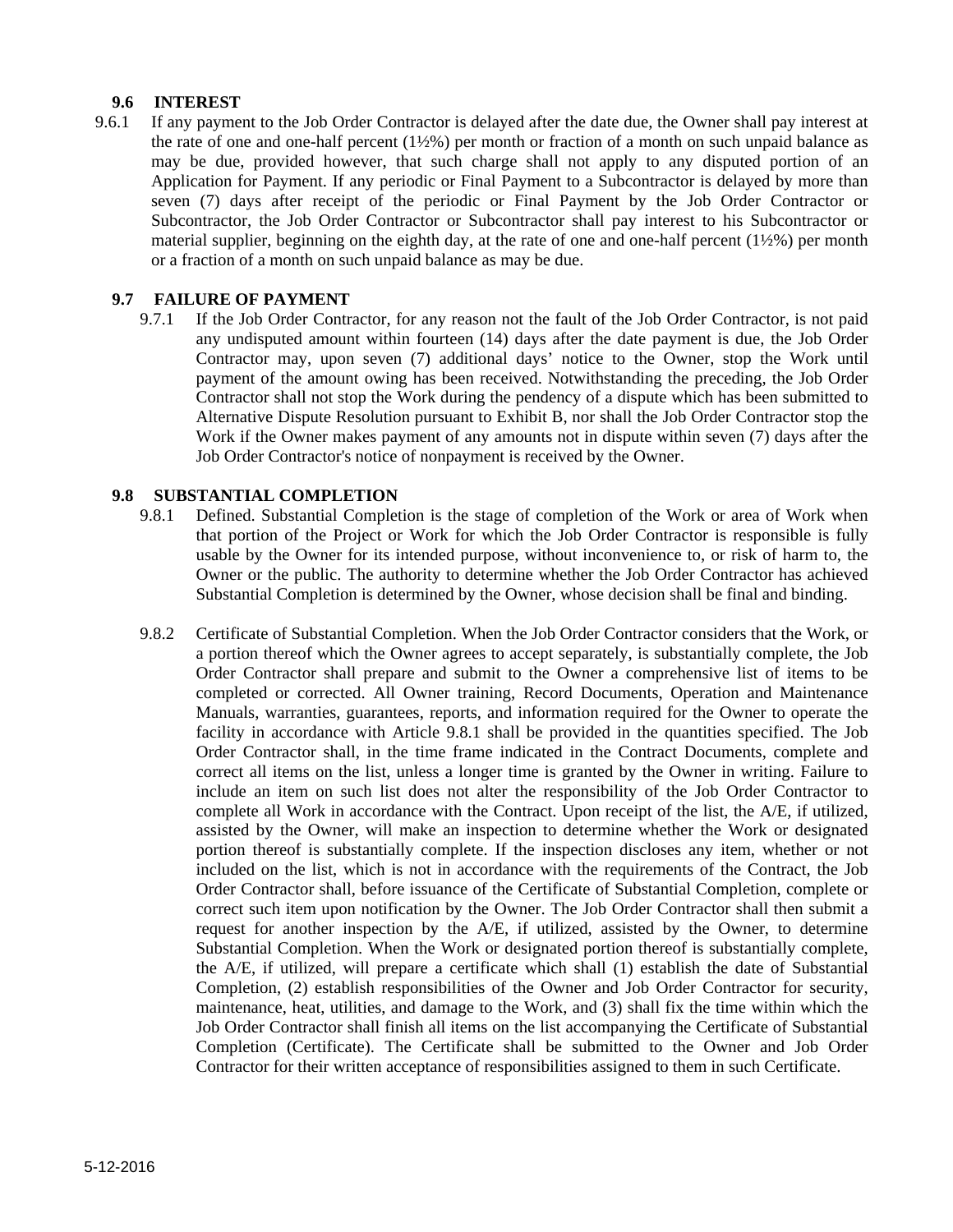#### **9.9 FINAL COMPLETION AND FINAL PAYMENT**

- 9.9.1 Final Inspection. Following the Owner's issuance of a Certificate of Substantial Completion of the Work and upon completion of the Work, the Job Order Contractor shall forward to the Owner a written notice that the Work is ready for final inspection and acceptance, and shall also forward to the Owner a final Application for Payment. The Job Order Contractor's submission of Final Completion Notice shall indicate that all times listed in Substantial Completion have been completed. When the Owner finds the Work acceptable under the Contract and the Task Order fully performed, the Owner will promptly issue a final recommendation stating that to the best of their knowledge, information, and belief, and on the basis of their observations and inspections, the Work has been completed in accordance with the Task Order and that the remaining Task Order Sum is due, including all retainage, less authorized deductions.
- 9.9.2 Conditions to Final Payment. Final Payment to the Job Order Contractor shall be made within thirty-five (35) days after compliance by the Job Order Contractor with Article 9.9.1 and Article 9.9.2. Neither Final Payment nor any remaining retainage shall become due until the Job Order Contractor submits to the Owner (1) an affidavit acknowledging that all Subcontractors, payrolls, bills for materials and equipment, and other indebtedness connected with the Work will be paid or otherwise satisfied once final payment is made, (2) a certificate evidencing that insurance required by Article 11 is currently in effect and will not be cancelled or allowed to expire until at least 30 days prior written notice has been given to the Owner, (3) a written statement that the Job Order Contractor knows of no reason that the insurance will not cover the period required by Article 11, (4) the written consent of the Surety to Final Payment, (5) a full and final release and conditional waiver of liens from the Job Order Contractor. The Job Order Contractor shall also indemnify, defend, and hold harmless the Indemnitees against liens by any Subcontractor (collectively "Final Payment"). Upon final payment for each Task Order, the Job Order Contractor shall provide an unconditional wavier. Release of retention shall not occur until all unconditional lien waivers have been received. After payment of retainage, the Job Order Contractor shall provide an unconditional lien waiver in ten (10) days.
- 9.9.3 Delay of Final Completion. If, after Substantial Completion of the Work, Final Completion thereof is materially delayed through no fault of the Job Order Contractor or by issuance of Task Order Modification affecting Final Completion the Owner shall, upon application by the Job Order Contractor and without terminating the Contract, make payment of the balance due for that portion of the Work fully completed and accepted. In such case, the Owner will retain at least two times the value of the incomplete or uncorrected parts of the Work, as determined by the Owner. If the remaining balance for Work not fully completed or corrected is less than retainage stipulated in the Task Order the written consent of Surety to payment of the balance of due for that portion of the Work fully completed and accepted shall be submitted by the Job Order Contractor to the Owner prior to recommendation of such payment. Such payment shall be made under terms and conditions governing Final Payment.
- 9.9.4 Waiver of Claims. Acceptance of payment by the Job Order Contractor shall constitute a waiver of claims by that payee, except those previously made in writing and identified by that payee as unsettled at the time of final Application for Payment.

#### **ARTICLE 10 PROTECTION OF PERSONS AND PROPERTY**  3.5 **SAFETY PRECAUTIONS AND PROGRAM**

3.5.4 Job Order Contractor's Responsibility. The Job Order Contractor shall be responsible for initiating, maintaining, and supervising all safety precautions and programs in connection with the Work. The Job Order Contractor shall have a written Safety Program for the Work and shall submit two (2) copies of such Safety Program to the Owner. If the Task Order includes work not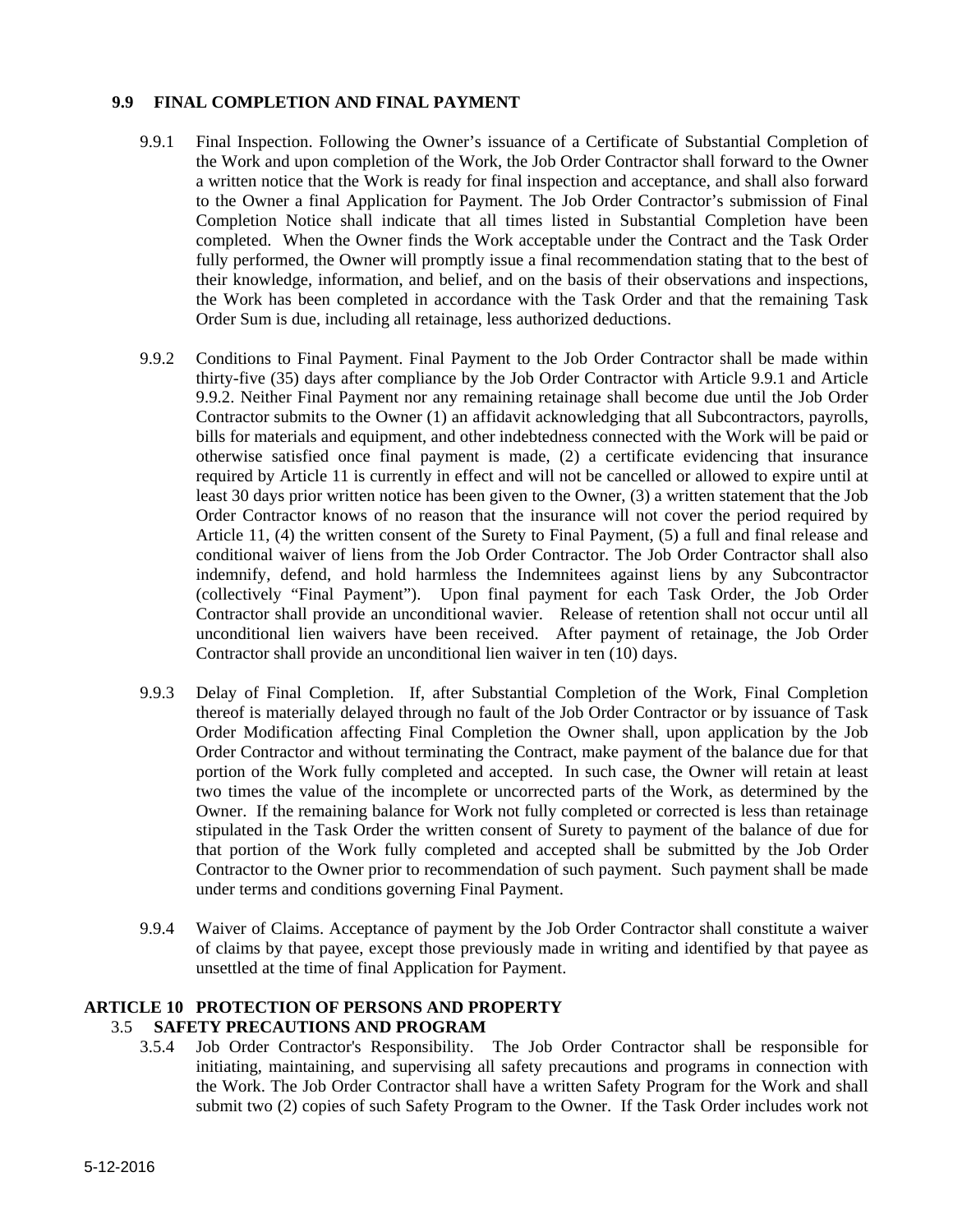contained within the submitted safety program, the Job Order Contractor shall submit the necessary site specific safety precautions and incorporated into the Work.

- 3.5.5 Remedy for Failure to Maintain Safety. If the Job Order Contractor fails to maintain the safety precautions required by law or by the Contract, the Owner may take action as necessary and charge the Job Order Contractor therefore. However, the failure of the Owner to take any such action shall not relieve the Job Order Contractor of its obligations set forth in Article 10.1.1. If the Job Order Contractor fails to maintain the safety precautions required by law or by the Owner, the Job Order Contractor shall, if directed by the Owner, remove all forces from the Project without cost or loss to the Owner until the Job Order Contractor complies with such safety precautions. The Job Order Contractor shall not be granted additional time for completion of the Work if the Work is stopped by the Owner due to hazards or non-compliance with these provisions.
- 3.5.6 Environmental Hazards and Archeological Items In the event the Job Order Contractor encounters on the Site material reasonably believed to contain asbestos, polychlorinated biphenyls (PCBs), petroleum based substances, or hazardous substances (as defined or regulated under any federal, state, or local law), the Job Order Contractor shall (1) immediately stop Work in the area affected and report the condition to the Owner by the fastest available means and follow up in writing; and (2) take reasonable precautions to prevent or contain the movement, spread, or disturbance of such materials. The Work in the affected area shall not thereafter be resumed except by written consent of the Owner. In no event shall the Owner have any responsibility for any substance or material that is brought to the Site by the Job Order Contractor, any Subcontractor, any material man or supplier, or any entity for whom any of them is responsible. The Job Order Contractor agrees not to use any fill or other materials to be incorporated into the Work which are hazardous, toxic, or comprised of any items that are hazardous or toxic. Job Order Contractor shall indemnify, defend, and hold harmless the Indemnitees from and against any and all liabilities, claims, or demands (including attorney's fees and costs) arising out of or resulting from the presence, uncovering, release of suspected or confirmed asbestos, polychlorinated biphenyls (PCBs), petroleum based substances, or hazardous substances to the extent caused by the negligence of, or failure to comply with, the terms and conditions of the Contract by the Job Order Contractor, any Subcontractor, any material man or supplier, or any entity for whom any of them is responsible. Job Order Contractor may request from the Owner any environmental reports which were completed by Owner's environmental consultant(s) for this Project.
- 3.5.7 Duty to Stop Work. If reasonable precautions will be inadequate to prevent foreseeable bodily injury or death to persons resulting from a material or substance encountered on the Site by the Job Order Contractor, the Job Order Contractor shall, upon recognizing the condition, immediately stop Work in the affected area and report the condition to the Owner in writing.

#### 3.6 **PROTECTION OF PERSONS AND PROPERTY**

- 3.6.4 Job Order Contractor's Duty to Protect. The Job Order Contractor shall take reasonable precautions for safety of, and shall provide reasonable protection to prevent damage, injury, or loss to:
	- 3.6.4.1 Employees on the Work and other persons who may be affected thereby;
	- 3.6.4.2 The Work and materials and equipment to be incorporated therein, whether in storage on or off the Site, under care, custody, or control of the Job Order Contractor or the Job Order Contractor's Subcontractors;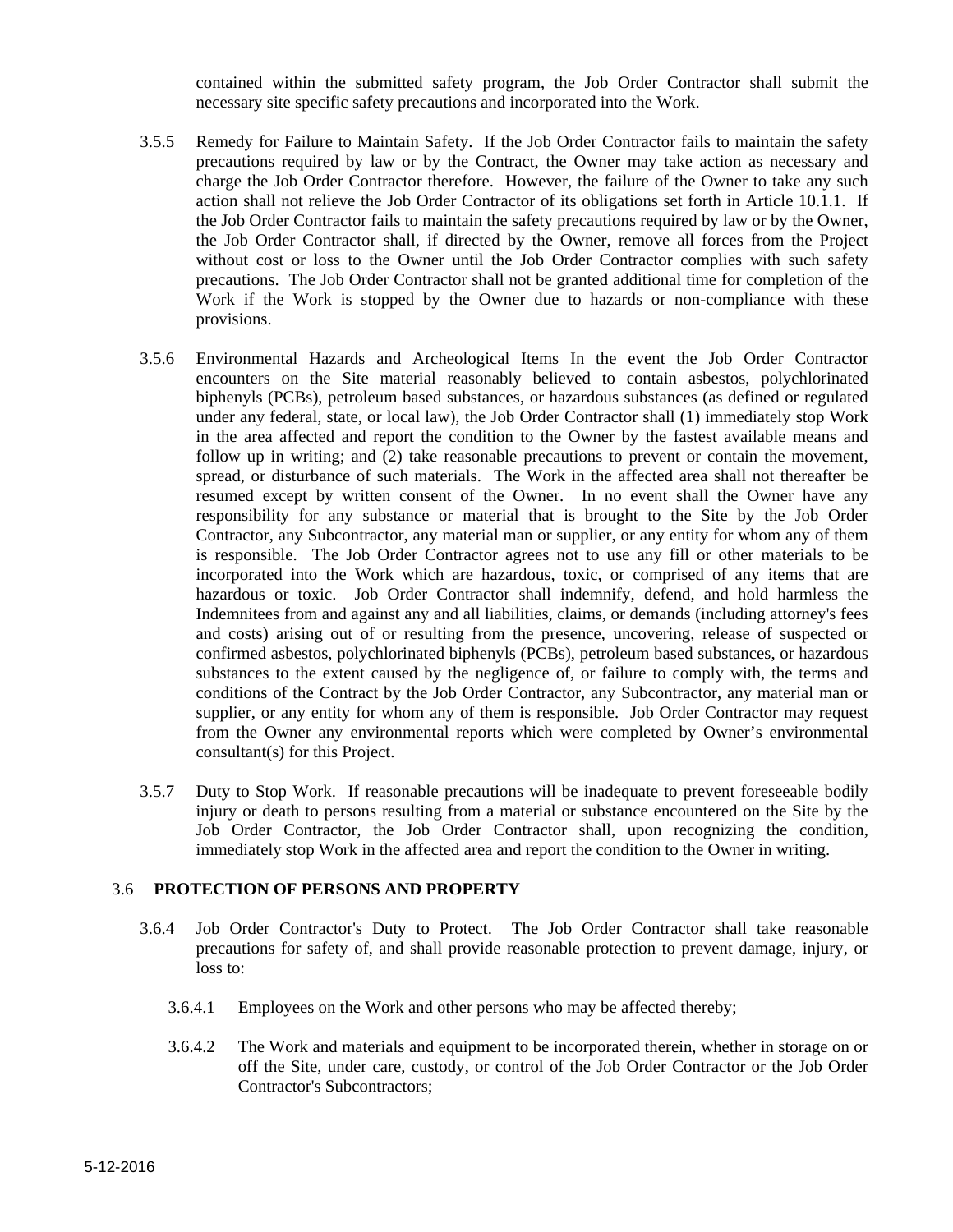- 3.6.4.3 Other property at the Site or adjacent thereto, such as trees, shrubs, lawns, walks, pavements, roadways, structures, and utilities not designated for removal, relocation, or replacement in the course of construction; and
- 3.6.4.4 Construction or operations by the Owner or other contractors.
- 3.6.5 Compliance with Safety Notices and Laws. The Job Order Contractor shall comply with applicable laws, ordinances, rules, regulations, and lawful orders of public authorities bearing on safety of persons or property or their protection from damage, injury, or loss.
- 3.6.6 Safety Precautions. The Job Order Contractor shall erect and maintain, as required by existing conditions and performance of the Contract, reasonable safeguards for safety and protection, including posting danger signs and other warnings against hazards, promulgating safety regulations, and notifying Owners and users of adjacent sites and utilities. The Job Order Contractor shall also be responsible, at the Job Order Contractor's sole cost and expense, for all measures necessary to protect any property adjacent to the Site and improvements thereon. Any damage to such property or improvements shall be promptly repaired by the Job Order Contractor. Without limiting the indemnity provisions elsewhere in the Contract, the Job Order Contractor shall indemnify, defend, and hold harmless the Indemnitees from and against any and all liabilities, claims, or demands (including attorney's fees and costs) arising out of, or resulting from, damage to such property or improvements.
- 3.6.7 Use of Explosives or Hazardous Materials. When use or storage of explosives, or other hazardous materials or equipment, or unusual methods is necessary for execution of the Work, the Job Order Contractor shall exercise utmost care and carry on such activities under supervision of properly qualified personnel. When use or storage of explosives, other hazardous materials or equipment, or unusual methods are necessary, the Job Order Contractor shall secure the Owner's approval prior to their storage or use.
- 3.6.8 Job Order Contractor Liability. The Job Order Contractor shall promptly remedy damage and loss to any property caused in whole or in part by the Job Order Contractor or Subcontractor, or by anyone for whose acts they may be liable.
- 3.6.9 Competent Person. The Job Order Contractor shall designate a competent person or member of the Job Order Contractor's organization at the Site whose duty shall be the prevention of accidents and administration of the Job Order Contractor's written Safety Program
- 3.6.10 Accident Reports. The Job Order Contractor shall report in writing within one (1) working day of the Job Order Contractor's knowledge, to the Owner, all accidents arising out of or in connection with the Work which cause death, personal injury, or property damage, giving full details and statements of any witnesses. In addition, if death or serious personal injuries or serious damages are caused, the accident shall be reported immediately by telephone or messenger to the Owner.
- 3.6.11 Safety Cooperation. The Job Order Contractor and its Subcontractors shall cooperate fully with the Owner and all interested parties on accident prevention and claim handling procedures.
- 3.6.12 Risk of Loss. The Job Order Contractor shall be fully responsible for, and shall bear the full risk of loss of, all the Job Order Contractor's tools, equipment, materials, and other property.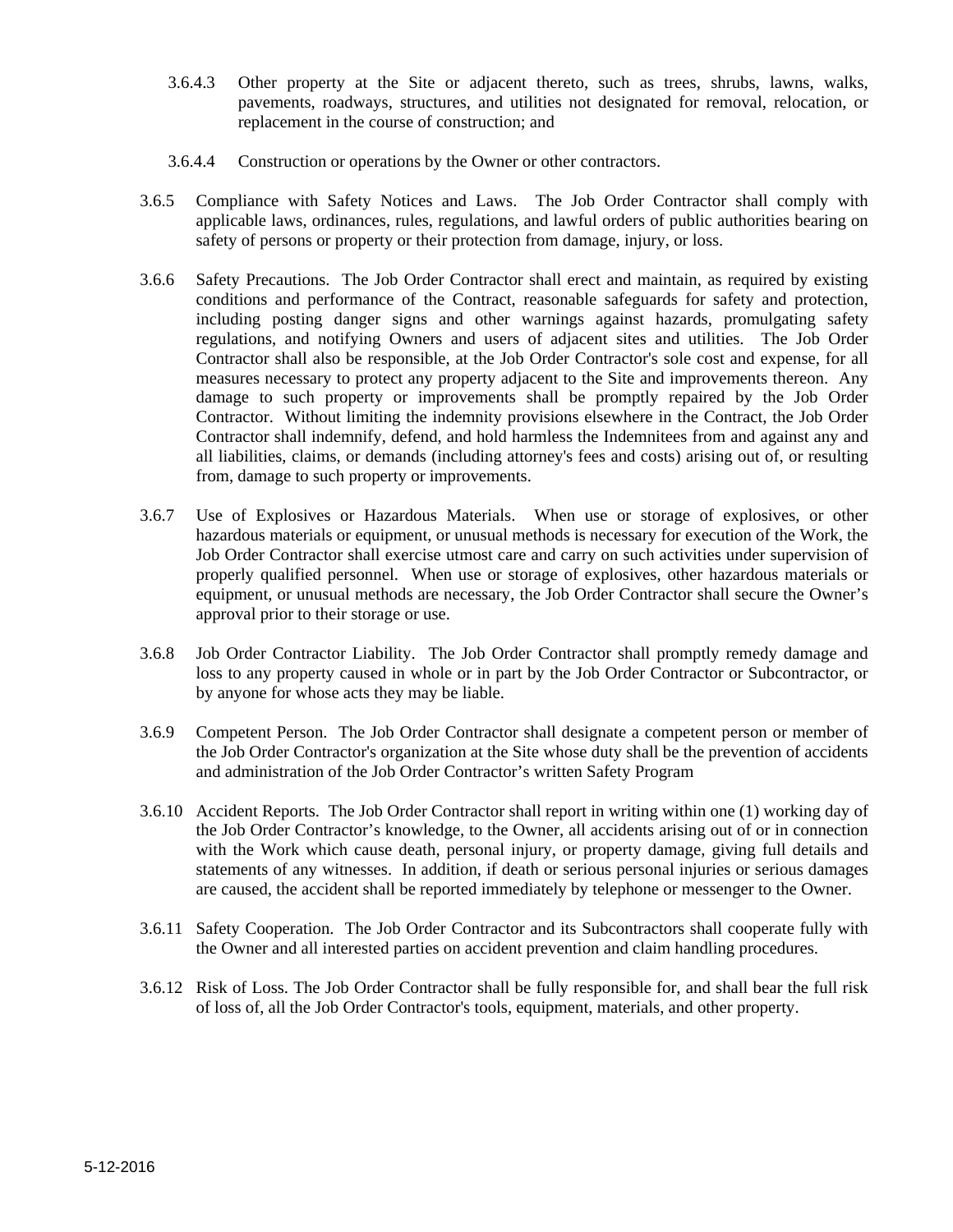#### 3.7 **EMERGENCIES**

10.3.1 In an emergency affecting safety of persons or property, the Job Order Contractor shall act, at the Job Order Contractor's discretion, to prevent damage, injury, or loss. Additional compensation or extension of time claimed by the Job Order Contractor on account of an emergency shall be determined as provided in Article 4.2 and Article 7.

#### **ARTICLE 11 INDEMNIFICATION AND INSURANCE**

#### 4.5 **INDEMNIFICATION**

- 11.1.1 Job Order Contractor's Duty to Indemnify and Defend. To the fullest extent permitted by law, the Job Order Contractor shall defend, indemnify and hold harmless the Owner, its agents, representatives, officers, directors, officials, and employees from and against all claims, damages, losses, and expenses, including but not limited to attorneys' fees, court costs, expert witness fees, and the cost of appellate proceedings, relating to, arising out of, or alleged to have resulted from the negligent, reckless, or intentionally wrongful acts, errors, omissions or mistakes of the Job Order Contractor, its agents, representatives, employees, or Subcontractors, relating to the performance of this Contract. This duty to defend, indemnify and hold harmless the Owner, its agents, representatives, officers, directors, officials, and employees shall arise in connection with any claim, damage loss or expense that is attributable to bodily injury, sickness, disease, death or injury to, impairment, or destruction of property, including loss of use resulting therefrom, caused by referenced acts, errors, omissions or mistakes in the performance of this Contract, including these made by any person for whose acts, errors, omissions or mistakes, the Job Order Contractor may be legally liable.
- 11.1.2 The amount and type of insurance coverage requirements set forth herein will in no way be construed as limiting the scope of the indemnity in this paragraph.

#### 4.6 **INSURANCE**

- 4.6.4 Job Order Contractor at its own expense, shall purchase and maintain the herein stipulated minimum insurance from a company or companies duly licensed by the State of Arizona and possessing a current A.M. Best, Inc. rating of B++. In lieu of State of Arizona licensing, the stipulated insurance may be purchased from a company or companies, which are authorized to do business in the State of Arizona, provided that said insurance companies meet the approval of Owner. The form of any insurance policies and forms must be acceptable to Owner.
- 4.6.5 All insurance required herein shall be maintained in full force and effect until all work or service required to be performed under the terms of the Contract is satisfactorily completed and formally accepted. Failure to do so may, at the sole discretion of Owner, constitute a material breach of this Contract.
- 4.6.6 Job Order Contractor's insurance shall be primary insurance as respects Owner, and any insurance or self-insurance maintained by Owner shall not contribute to it.
- 4.6.7 Any failure to comply with the claim reporting provisions of the insurance policies or any breach of an insurance policy warranty shall not affect the Owner's right to coverage afforded under the insurance policies.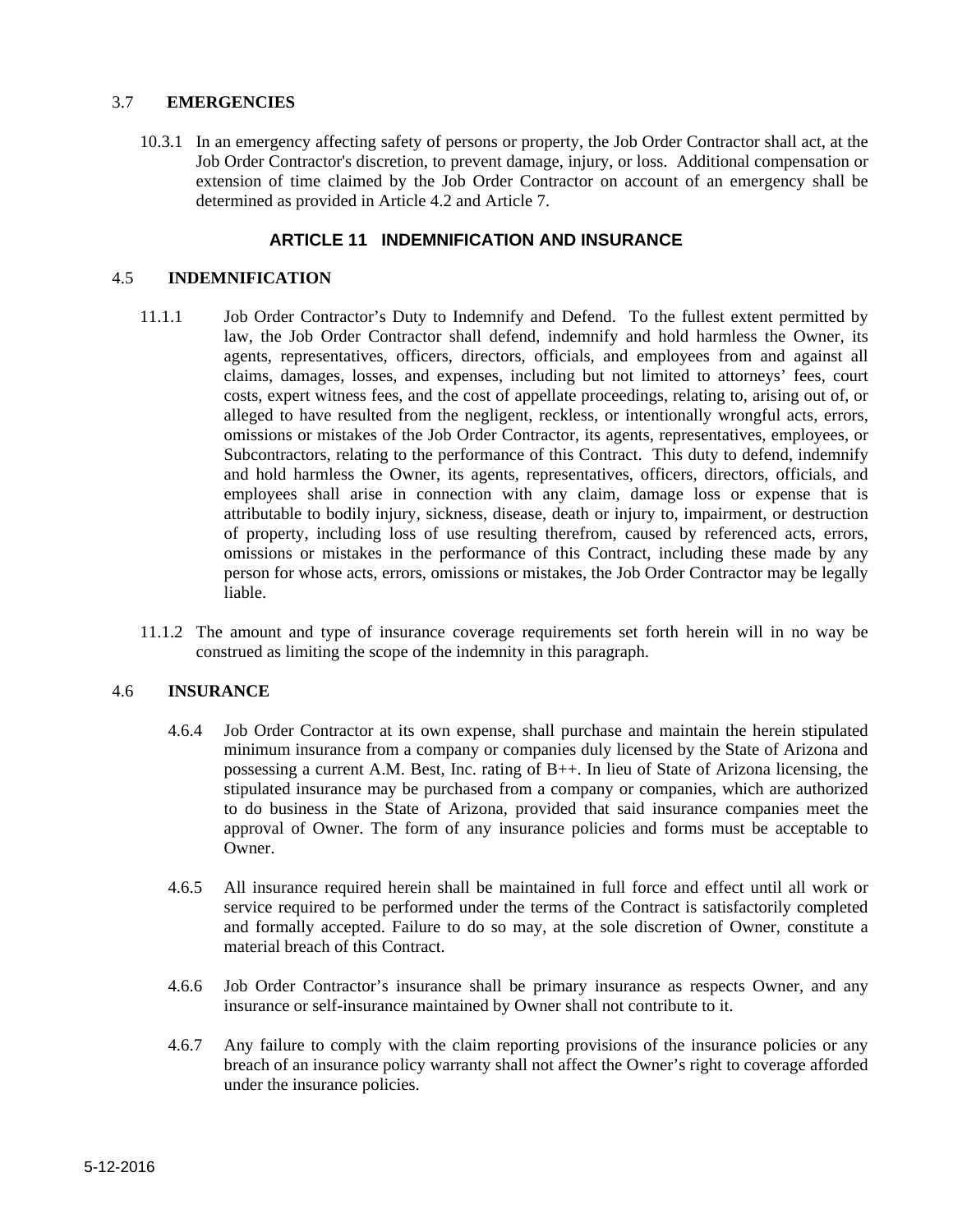- 4.6.8 The insurance policies may provide coverage that contains deductibles or self-insured retentions. Such deductible and/or self-insured retentions shall not be applicable with respect to the coverage provided to Owner under such policies. Job Order Contractor shall be solely responsible for the deductible and/or self-insured retention and Owner, at its option, may require Job Order Contractor to secure payment of such deductibles or self-insured retentions by a surety bond or an irrevocable and unconditional letter of credit.
- 4.6.9 Owner reserves the right to request and to receive, within 5 working days, certified copies of any or all of the herein required insurance policies and/or endorsements. Owner shall not be obligated, however, to review such policies and/or endorsements or to advise Job Order Contractor of any deficiencies in such policies and endorsements, and such receipt shall not relieve Job Order Contractor from, or be deemed a waiver of Owner's right to insist on strict fulfillment of Job Order Contractor's obligations under this Contract.
- 4.6.10 The insurance policies required by this Contract, except Workers' Compensation, and Errors and Omissions, shall name Owner, its agents, representatives, officers, directors, officials and employees as Additional Insureds.
- 4.6.11 The policies required hereunder, except Workers' Compensation, and Errors and Omissions, shall contain a waiver of transfer of rights of recovery (subrogation) against Owner, its agents, representatives, officers, directors, officials and employees for any claims arising out of Job Order Contractor's work or service.
- 4.6.12 Job Order Contractor is required to procure and maintain the following coverage's indicated by a checkmark:
	- 4.6.12.1 **Commercial General Liability.** Commercial General Liability insurance and, if necessary, Commercial Umbrella insurance with a limit of not less than \$2,000,000 for each occurrence, \$2,000,000 Products/Completed Operations Aggregate, and \$4,000,000 General Aggregate Limit. The policy shall include coverage for bodily injury, broad form property damage, personal injury, products and completed operations and blanket contractual coverage, and shall not contain any provision which would serve to limit third party action over claims. There shall be no endorsement or modification of the CGL limiting the scope of coverage for liability arising from explosion, collapse, or underground property damage.
	- 4.6.12.2 **Automobile Liability.** Commercial/Business Automobile Liability insurance and, if necessary, Commercial Umbrella insurance with a combined single limit for bodily injury and property damage of not less than \$2,000,000 each occurrence with respect to any of the Job Order Contractor's owned, hired, and non-owned vehicles assigned to or used in performance of the Job Order Contractor's work or services under this Contract.
	- 4.6.12.3 **Workers' Compensation.** Workers' Compensation insurance to cover obligations imposed by federal and state statutes having jurisdiction of Job Order Contractor's employees engaged in the performance of the work or services under this Contract; and Employer's Liability insurance of not less than \$1,000,000 for each accident, \$1,000,000 disease for each employee, and \$1,000,000 disease policy limit.
	- 4.6.12.4 Job Order Contractor waives all rights against Owner and its agents, officers, directors and employees for recovery of damages to the extent these damages are covered by the Workers' Compensation and Employer's Liability or commercial umbrella liability insurance obtained by Job Order Contractor pursuant to this agreement.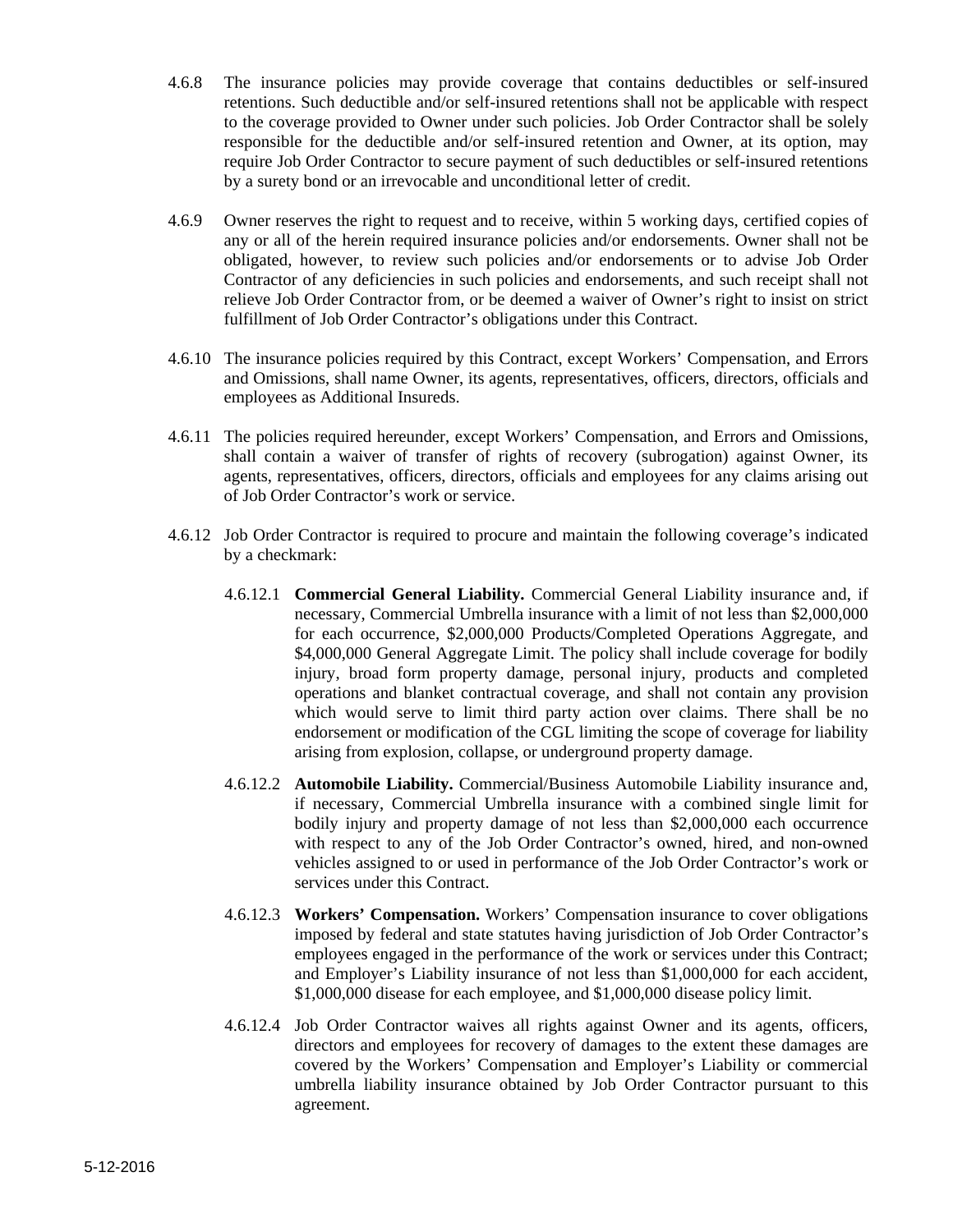- 4.6.12.5 **Builder's Risk (Property) Insurance.** Job Order Contractor shall purchase and maintain, on a replacement cost basis, Builders' Risk insurance and, if necessary, Commercial Umbrella insurance in the amount of the initial Contract amount as well as subsequent modifications thereto for the entire work at the site. Such Builders' Risk insurance shall be maintained until final payment has been made or until no person or entity other than Owner has an insurable interest in the property required to be covered, whichever is earlier. This insurance shall include interests of Owner**,** Job Order Contractor, and all subcontractors and sub-subcontractors in the work during the life of the Contract and course of construction, and shall continue until the work is completed and accepted by Owner. For new construction projects, Job Order Contractor agrees to assume full responsibility for loss or damage to the work being performed and to the structures under construction. For renovation construction projects, Job Order Contractor agrees to assume responsibility for loss or damage to the work being performed at least up to the full Contract amount, unless otherwise required by the Contract documents or amendments thereto.
- 4.6.12.6 Builders' Risk insurance shall be on a special form and shall also cover false work and temporary buildings and shall insure against risk of direct physical loss or damage from external causes including debris removal, demolition occasioned by enforcement of any applicable legal requirements, and shall cover reasonable compensation for architect's service and expenses required as a result of such insured loss and other "soft costs" as required by the Contract.
- 4.6.12.7 Builders' Risk insurance must provide coverage from the time any covered property comes under Job Order Contractor's control and/or responsibility, and continue without interruption during construction, renovation, or installation, including any time during which the covered property is being transported to the construction installation site, and while on the construction or installation site awaiting installation. The policy will provide coverage while the covered premises or any part thereof are occupied. Builders' Risk insurance shall be primary and not contributory. If the Contract requires testing of equipment or other similar operations, at the option of Owner, Job Order Contractor will be responsible for providing property insurance for these exposures under a Boiler Machinery insurance policy.
- 4.6.12.8 Job Order Contractor, if it is licensed to perform and tasked to perform any design services, shall purchase Errors and Omissions Insurance in an amount stated by Owner in the Task Order.
- 4.6.13 Job Order Contractor waives all rights against Owner and its agents, officers, directors and employees for recovery of damages to the extent these damages are covered by the Workers' Compensation and Employer's Liability or commercial umbrella liability insurance obtained pursuant to this agreement.

#### 4.7 **CERTIFICATES OF INSURANCE**

4.7.4 Prior to commencing work or services under this Contract, Job Order Contractor shall furnish Owner with Certificates of Insurance in a form acceptable to Owner, or formal endorsements as required by the Contract in the form provided by MIHS, issued by Job Order Contractor's  $insure(s)$ , as evidence that policies providing the required coverage's, conditions and limits required by this Contract are in full force and effect. Such certificates shall identify this contract number and title.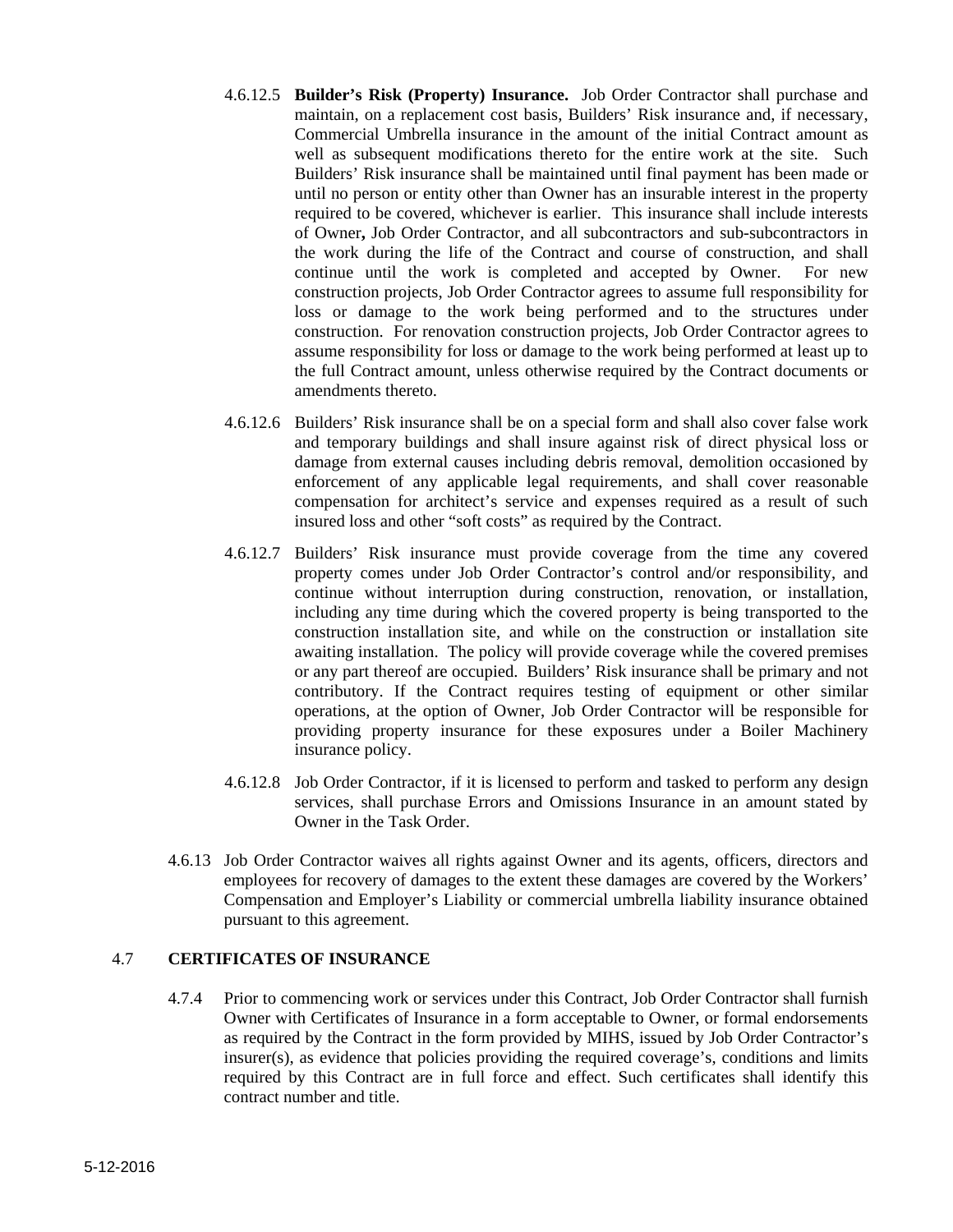- 4.7.5 In the event any insurance policy(ies) required by this contract is(are) written on a "claims made" basis, coverage shall extend for two years past completion and acceptance of Job order Contractor's work or services and as evidenced by annual Certificates of Insurance.
- 4.7.6 If a policy does expire during the life of the Contract, a renewal certificate must be sent to Owner fifteen (15) days prior to the expiration date.

#### 4.8 **CANCELLATION AND EXPIRATION NOTICE**

4.8.4 Insurance required herein shall not expire, be canceled, or materially changed without thirty (30) days prior written notice to Owner**.** 

#### 4.9 **PERFORMANCE AND PAYMENT BONDS**

- 4.9.4 A.R.S. § 34-222. Job Order Contractor shall obtain, at its own expense, performance and payment bonds as required by A.R.S. § 34-222 and Section 00610. Job Order Contractor warrants that its payment and performance bonds fully comply with A.R.S. § 34-222. Bonds will be required on an individual task order basis and are required to be submitted within **five** business days (or as otherwise approved by the Office of Procurement Services) of the successful completion of negotiations.
- 4.9.5 Copies to Potential Beneficiaries. Upon the request of any person or entity appearing to be a potential beneficiary of bonds covering payment of obligations arising under the Contract, the Job Order Contractor shall promptly furnish a copy of the bonds or shall permit a copy to be made.

#### **ARTICLE 12 UNCOVERING AND CORRECTION OF WORK**  12.1 **UNCOVERING OF WORK**

- 12.1.1 Duty to Uncover Work. If a portion of the Work is covered contrary to the Owner's request or to requirements specifically expressed in the Contract, it must, if required in writing, be uncovered for their observation and be replaced at the Job Order Contractor's expense without change in the Contract Time.
- 12.1.2 Cost of Uncovering Work. If a portion of the Work has been covered which the Owner has not specifically requested to observe prior to its being covered, the Owner may request to see such Work and it shall be uncovered by the Job Order Contractor. If such Work is in accordance with the Contract, costs of uncovering and replacement shall, by appropriate Change Order, be charged to the Owner. If such Work is not in accordance with the Contract, the Job Order Contractor shall pay such costs.

#### 12.2 **CORRECTION OF WORK**

- 12.2.1 Duty to Correct Rejected Work. The Job Order Contractor shall promptly correct all Work rejected by the Owner as defective or failing to conform to the requirements of the Contract, whether observed before or after Substantial Completion of the Work and whether or not fabricated, installed, or completed. The Job Order Contractor shall bear costs of correcting such rejected Work, including the replacement or repair of other work affected by Job Order Contractor's performance, including additional testing and inspection and compensation for the Owner's services made necessary thereby. Work rejected before Final Completion shall be corrected prior to Final Payment.
- 12.2.2 One Year Duty to Correct Work. If within any guarantee period, repairs or changes are required in connection with the guaranteed Work, as the result of the use of materials, equipment or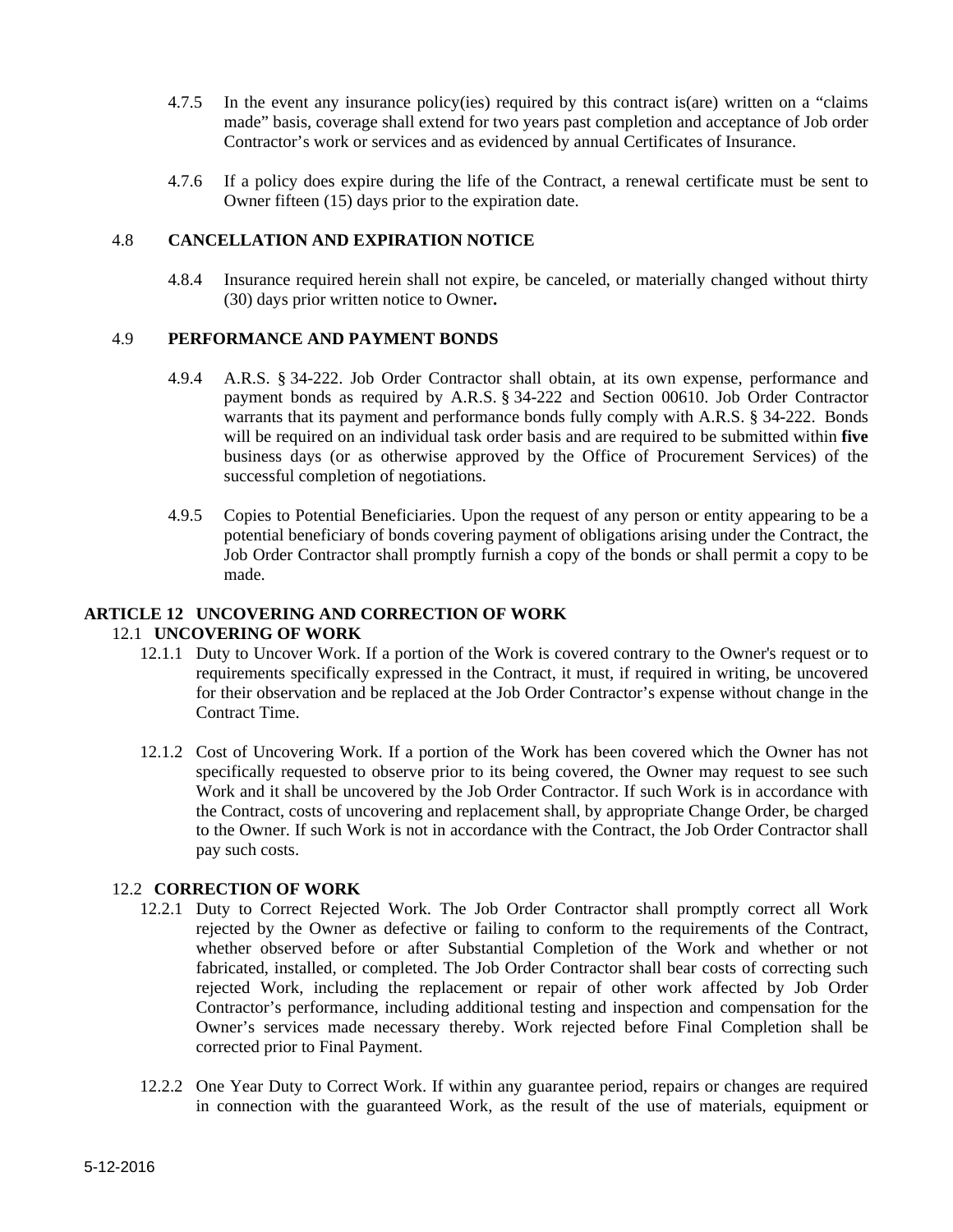workmanship, which are defective, or inferior, or not in accordance with the terms of the Contract, the Job Order Contractor is to commence and continue to effect such repairs or changes to, promptly, within 48 hours after receipt of notice from the Owner, except in the case of emergencies, and without expense to the Owner:

- 12.2.3 Warranty Periods. Nothing contained in this Article 12.2 shall be construed to establish a period of limitation with respect to obligations that the Job Order Contractor has under the Contract or at law, including Article 3.6. Establishment of the time period of one (1) year as described in Article 12.2.2, or such longer period of time as may be prescribed by law or by the terms of any warranty required by the Contract, relates only to the specific obligation of the Job Order Contractor to correct the Work, and has no relationship to the time within which the obligation to comply with the Contract may be sought to be enforced, nor to the time within which proceedings may be commenced to establish the Job Order Contractor's liability with respect to Contract obligations.
	- 12.2.3.1 Four (4) hours for emergency repair work. An "emergency repair" is defined as that repair necessitated by life, safety or security issues that will jeopardize the continued operation of that facility, endanger its occupants or the general public.
	- 12.2.3.2 Sixteen (16) hours for urgent repair work. An "urgent repair" is defined as that repair necessitated by issues that may jeopardize the continued operation of that facility, endanger its occupants or the general public.
	- 12.2.3.3 Five (5) days for general service or repairs
		- 12.2.3.3.1 place in satisfactory condition, in every particular, all of such guaranteed work and correct all defects therein;
		- 12.2.3.3.2 make good all changes to the structure or site or equipment or contents thereof, which in the opinion of the Architect, Engineer or Owner, is the result of the use of materials, equipment or workmanship which are inferior, defective or not in accordance with the terms of the Contract.
	- 12.2.3.4 Notifications by the Owner of defects will stop the warranty time period. The guarantee or warranty period for that replaced or restored work is to be reinstated for the remaining time period, starting on the date of acceptance of the replaced or restored work.
	- 12.2.3.5 In any case, where, in fulfilling the requirements of the Contract or of any guarantee embraced in or required thereby, the Job Order Contractor disturbs any work guaranteed under another contract, the Job Order Contractor is responsible to restore such work to a condition satisfactory to the Architect, Engineer or Owner and guarantee such restored work to the same extent as it was guaranteed under such other contract.
	- 12.2.3.6 If the Job Order Contractor after notice fails to proceed to commence and continue to comply with the terms of the guarantee and Paragraph 1, the Owner may have the defect corrected, in which case the Job Order Contractor and its Surety are liable for all expenses incurred.
	- 12.2.3.7 All special guarantees or warranties applicable to definite parts of the Work that may be stipulated in the Specifications or other papers forming part of the Contract are subject to the terms of this Article during the life of such special guarantee.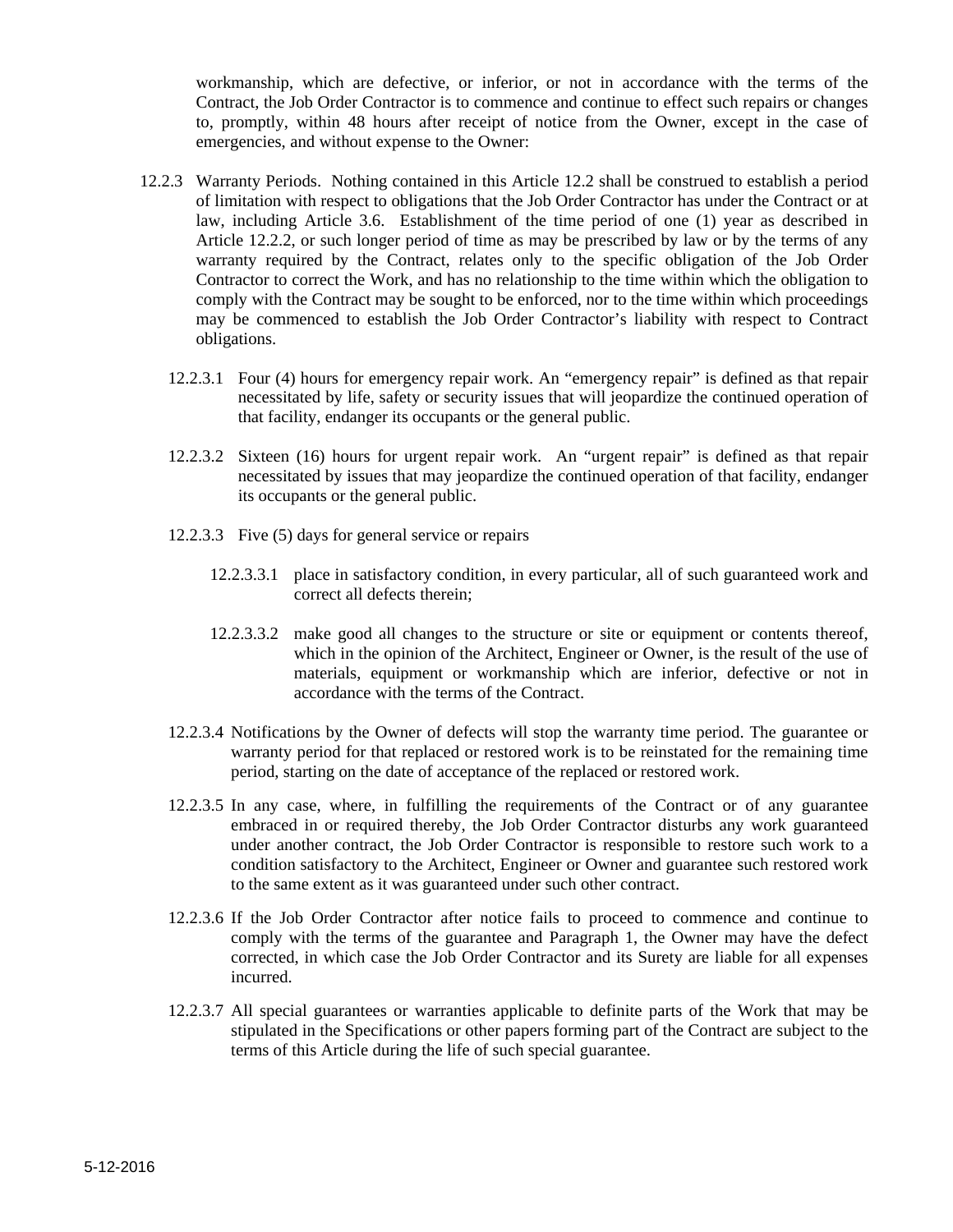- 12.2.4 Removal of Nonconforming Work. The Job Order Contractor shall remove from the Site, at no additional cost, portions of the Work, which are not in accordance with the requirements of the Contract and are neither corrected by the Job Order Contractor nor accepted by the Owner.
- 12.2.5 Owner's Right to Correct Nonconforming Work. If the Job Order Contractor fails to correct nonconforming Work within a reasonable time, the Owner may correct it in accordance with Article 2.3. If the Job Order Contractor does not proceed with correction of such nonconforming Work within a reasonable time fixed by written notice from the Owner, the Owner may remove it and store the salvable materials or equipment at the Job Order Contractor's expense. If the Job Order Contractor does not pay costs of such removal and storage within ten (10) days thereafter, the Owner may sell such materials and equipment at auction or at private sale and shall account for the net proceeds thereof, after deducting the costs that should have been borne by the Job Order Contractor, including compensation for Owner's additional services and expenses made necessary thereby. If such proceeds of sale do not cover costs which the Job Order Contractor should have borne, the Contract Sum shall be reduced by the deficiency. If payments then or thereafter due the Job Order Contractor are not sufficient to cover such amount, the Job Order Contractor shall pay the difference to the Owner.
- 12.2.6 Cost of Correcting Other Affected Work. The Job Order Contractor shall bear the cost of correcting destroyed or damaged construction, whether completed or partially completed, of the Owner, Job Order Contractor, or other contractors caused by the Job Order Contractor's correction or removal of Work which is defective or not in accordance with the requirements of the Contract.

### **ACCEPTANCE OF NONCONFORMING WORK**

12.2.7 If the Owner prefers to accept Work, which is not in accordance with the requirements of the Contract, the Owner may do so instead of requiring its removal and correction, in which case the Contract Sum will be reduced as appropriate and equitable for the difference in value together with an allowance for damage or loss of quality. Such adjustment shall be effected whether or not Final Payment has been made.

#### **ARTICLE 13 MISCELLANEOUS PROVISIONS**  13.1 **GOVERNING LAW**

- 13.1.1 The Contract shall be governed by the laws of the State of Arizona.
- 13.1.2 This Contract is made in accordance with and subject to the provision of all applicable laws, statutes, ordinances, rules, regulations, executive orders and codes. To the extent required by applicable law, each party hereto shall comply and require its Subcontractors and suppliers to comply with all then applicable federal, state of Arizona and local nondiscrimination laws, rules, regulations, ordinances and executive orders, including, without limitation, the Civil Rights Act of 1964, as they may be amended, modified, codified, supplemented or repealed from time to time.

#### 13.2 **SUCCESSORS AND ASSIGNS**

13.2.1 The Owner and Job Order Contractor respectively bind themselves, their successors, assigns, and legal representatives to the other party hereto and to successors, assigns, and legal representatives of such other party in respect to covenants, agreements, and obligations contained in the Contract.

#### 13.3 **NOTICES**

13.3.1 Methods of Notice. All notices pursuant to this Agreement must be in writing and must be sent to the appropriate person and will be deemed properly given if sent by (1) personal delivery, (2) e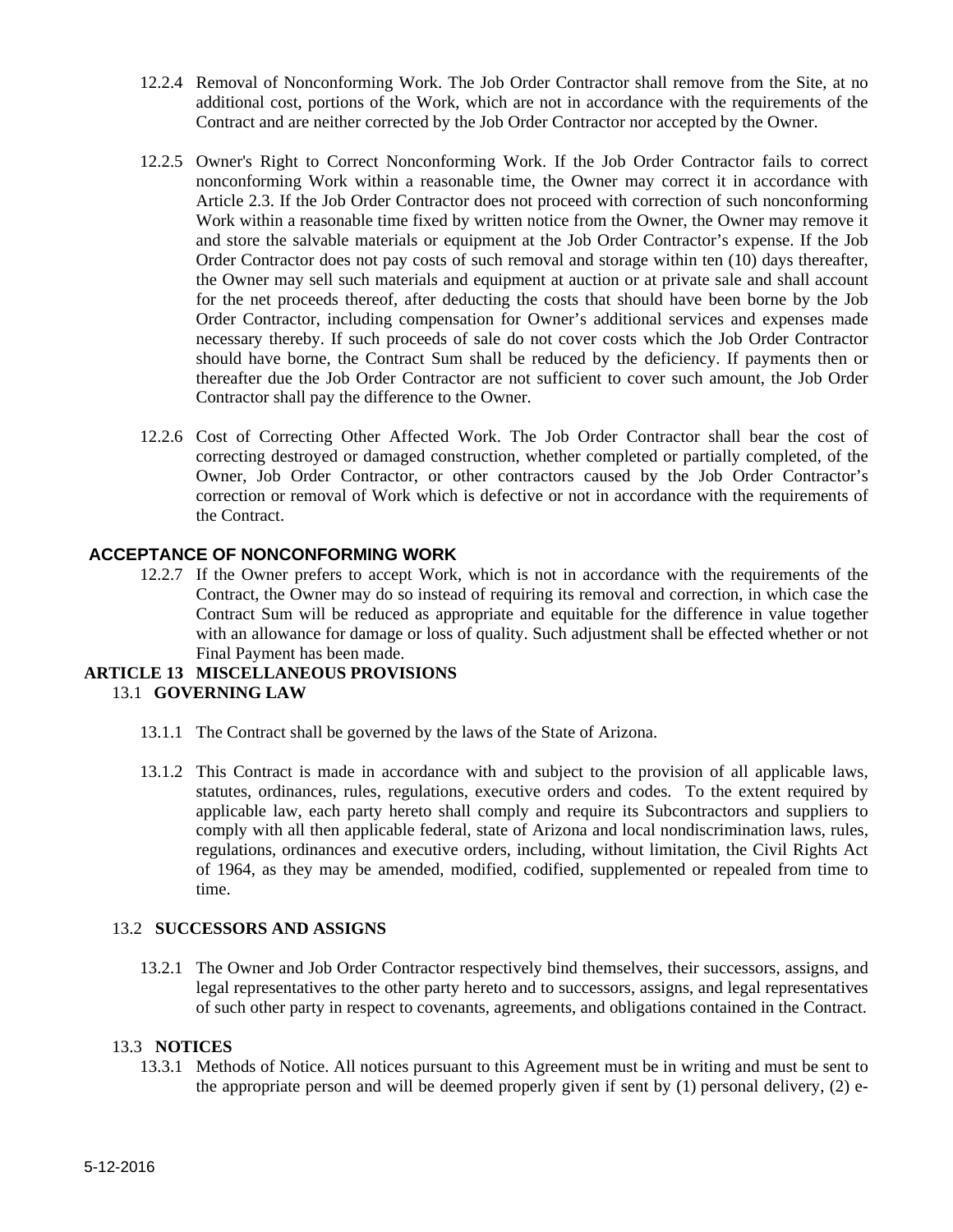mail, return receipt required, (3) express mail, postage prepaid, return receipt required, or (4) certified United States mail, postage prepaid, return receipt required, addressed as follows:

| Owner: |  |  |
|--------|--|--|

Maricopa County Special Healthcare District Dba/ Maricopa Integrated Health Systems c/o Contracts Management 2611 E. Pierce St. 2<sup>nd</sup> Floor Phoenix, Arizona 85008 Attn: Mary Hammer, CPPO, CPPB E-mail: mary.hammer@mihs.org

 $\overline{\phantom{a}}$  , and the contract of the contract of the contract of the contract of the contract of the contract of the contract of the contract of the contract of the contract of the contract of the contract of the contrac

Job Order Contractor:

 $\overline{\phantom{a}}$  , and the contract of the contract of the contract of the contract of the contract of the contract of the contract of the contract of the contract of the contract of the contract of the contract of the contrac Attn: Project Manager E-Mail:

Copy to: Maricopa County Special Healthcare District Dba Maricopa Integrated Health Systems (MIHS) c/o Facilities Management 2601 E. Roosevelt St. Phoenix, Arizona 85008 Attn.: XXXXXXX, Project Manager E-Mail: XXXXXX@mihs.org

Each party may, by notice to the others, specify a different address for subsequent notice purposes. Notice is effective on the date of actual receipt or five (5) days after the date of mailing, whichever is earlier.

#### 13.4 **RIGHTS AND REMEDIES**

- 13.4.1 Legal Rights. Duties and obligations imposed by the Contract and rights and remedies available thereunder shall be in addition to and not a limitation of duties, obligations, rights, and remedies otherwise imposed or available by law. This clause shall not be interpreted to permit the Job Order Contractor to recover any costs or damages that are otherwise limited, prohibited, or waived by the Contract.
- 13.4.2 No Waiver o action or failure to act by the Owner or Job Order Contractor shall constitute a waiver of a right or duty afforded them under the Contract, nor shall such action or failure to act constitute approval of, or acquiescence in, a breach thereunder, except as may be specifically agreed in writing.

#### 13.5 **TESTS AND INSPECTIONS**

13.5.1 Job Order Contractor's Duty to Administer. Tests, inspections, and approvals of portions of the Work required by the Contract or by laws, ordinances, rules, regulations, or orders of public authorities having jurisdiction shall be made at the appropriate time. Unless otherwise provided, the Owner shall make arrangements for such tests, inspections, and approvals with the independent testing laboratory. The Job Order Contractor shall give the Owner timely notice of when and where tests and inspections are to be made so the Owner may observe such procedures. Any of the Work requiring testing, inspection, or approval which is covered or otherwise made inaccessible without the consent of those requiring or making the inspection or test shall be uncovered or made accessible by, and at the expense of, the Job Order Contractor. Job Order Contractor shall be responsible for any testing, retesting, or other charges resulting from Job Order Contractor's failure to perform.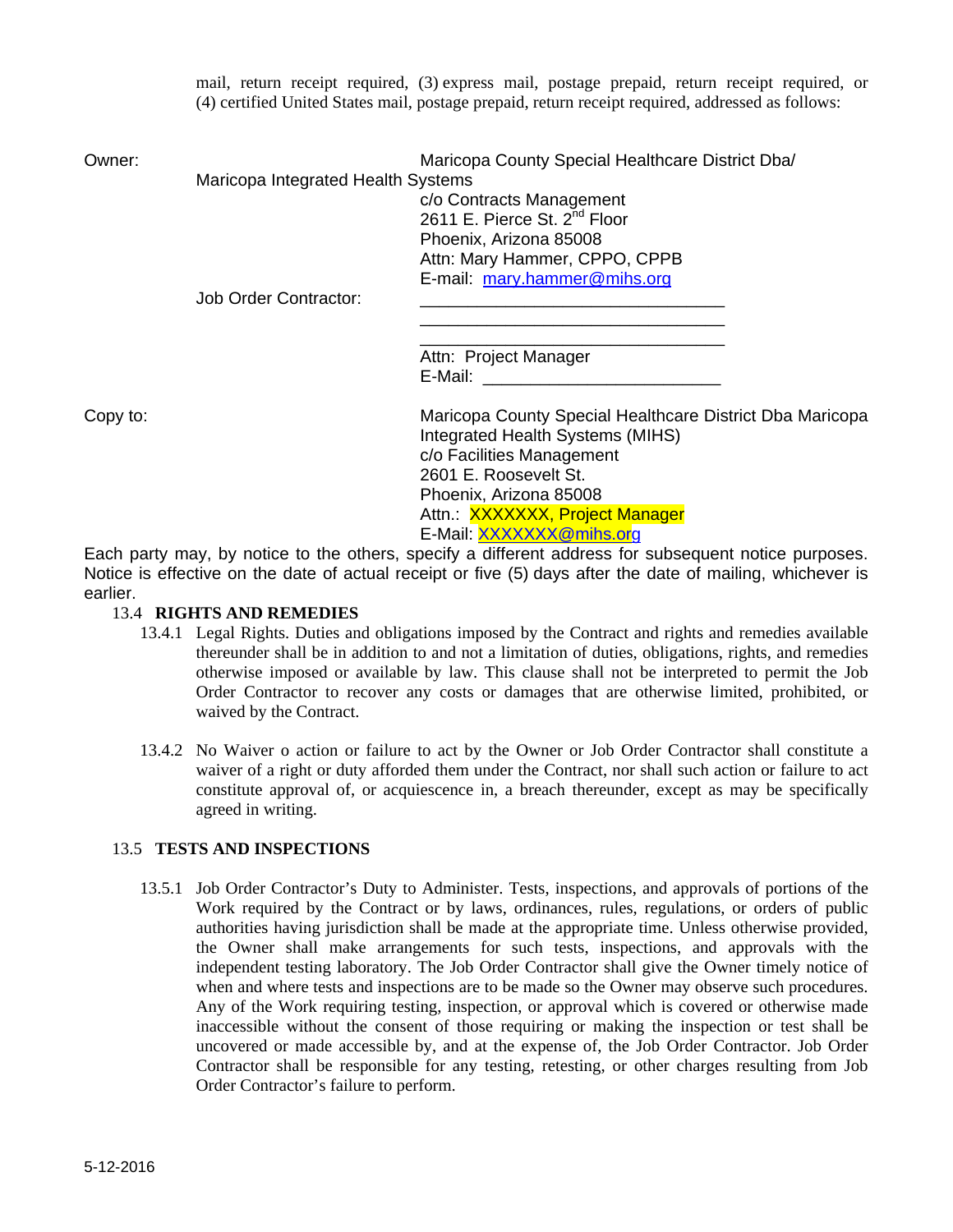- 13.5.2 Additional Testing and Inspection. If the Owner or public authorities having jurisdiction determine that portions of the Work require additional testing, inspection, or approval not included under Article 13.5, the Owner will instruct the Job Order Contractor to make arrangements for such additional testing, inspection, or approval by an entity acceptable to the Owner, and the Job Order Contractor shall give timely notice to the Owner of when and where tests and inspections are to be made so the Owner may observe such procedures. The Owner shall bear such costs except as provided in Article 13.5.
- 13.5.3 Costs for Testing and Inspection. If such procedures for testing, inspection, or approval under Articles 13.5 reveals failure of the portions of the Work to comply with requirements established by the Contract, the Job Order Contractor shall bear all costs made necessary by such failure, including those of repeated procedures and compensation for the Owner's services and expenses.
- 13.5.4 Certificates. Required certificates of testing, inspection, or approval shall, unless otherwise required by the Contract, be secured by the Job Order Contractor and promptly delivered to the Owner.
- 13.5.5 Prompt Testing and Inspection. Tests or inspections conducted pursuant to the Contract shall be made promptly to avoid unreasonable delay in the Work.

#### 13.6 **MANUFACTURERS' NAMEPLATES**

13.6.1 Manufacturers' nameplates shall not be permanently attached to ornamental and miscellaneous metal work, doors, frames, millwork, and similar factory fabricated products on which, in the Owner's opinion, the nameplates would be objectionable, if visible after installation of the Work. This provision does not apply to underwriters' labels when required, or to the manufacturers' name and rating plates on mechanical and electrical equipment.

#### 13.7 **MANUFACTURERS' INSTRUCTIONS**

13.7.1 All manufactured articles, materials, and equipment shall be applied, installed, connected, erected, used, cleaned, and conditioned in accordance with the manufacturers' written specifications or instructions. In case of any difference or conflicts between the requirements of the manufacturers' instructions or specifications and the technical sections of the Specifications, the Job Order Contractor shall promptly report any such difference or conflict to the Owner.

#### 13.8 **SBE REQUIREMENTS**

13.8.1 The Job Order Contractor shall comply with all requirements of the Small Business Enterprise ("SBE") program applicable to the Project as specified in the Maricopa County Small Business Enterprise Construction Contracting Requirements to be posted at a later date.

# **ARTICLE 14 CONTRACT INTERPRETATION:**

- 14.1 **HEADINGS** 
	- 14.1.1 The subject headings of this Agreement are included for purposes of convenience only and shall not affect the construction or interpretation of any provision of this Agreement.

### 14.2 **INTERPRETATION**

14.2.1 In the interest of brevity, the Contract frequently omits modifying words such as "all" and "any" and articles such as "the" and "an", but the fact that a modifier or an article is absent from one statement and appears in another is not intended to affect the interpretation of either statement. To the extent permitted by the context in which used, (1) words in the singular member shall include the plural, words in the masculine gender shall include the feminine and neuter, and vice versa; and (2) (unless specified otherwise) references to Articles are to Articles of Section 00700, General Conditions to the Job Order Contract.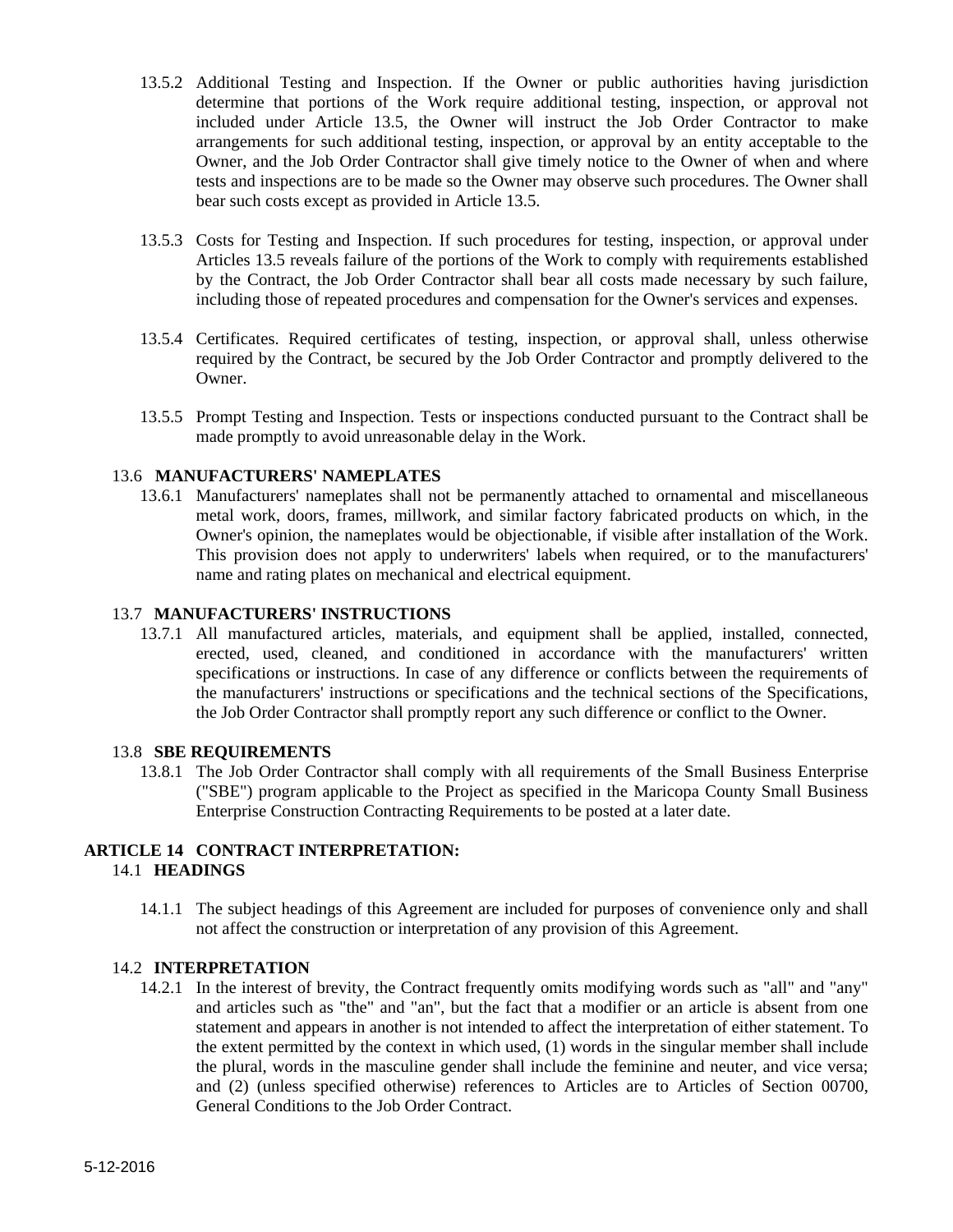#### **ARTICLE 15 TERMINATION OR SUSPENSION OF THE CONTRACT OR TASK ORDER 15.1 TERMINATION BY THE OWNER FOR CAUSE**

- 15.1.1 Criteria for Termination for Cause. The Owner may terminate the Contract or terminate a Task Order if the Job Order Contractor:
	- 15.1.1.1 Repeatedly refuses or fails to supply enough properly skilled workers or proper materials;
	- 15.1.1.2 Repeatedly disregards laws, ordinances, rules, regulations, or orders of a public authority having jurisdiction;
	- 15.1.1.3 Materially breaches any provision of the Contract or Task Order;
	- 15.1.1.4 Fails to furnish the Owner with assurances satisfactory to the Owner evidencing the Job Order Contractor's ability to complete the Work for the Task Order in compliance with all the requirements of the Contract; or
	- 15.1.1.5 Fails after commencement of the Work to proceed diligently and continuously with the construction and completion of the Work for more than seven (7) days, except as permitted under the Contract.
	- 15.1.1.6 Repeatedly refuses or fails to carry out Safety provisions as required by Contract;
	- 15.1.1.7 Fails to make payment to Subcontractors for materials or labor in accordance with the respective agreements between the Job Order Contractor and the Subcontractors.
- 15.1.2 Effect of Termination for Cause. When any of the above conditions exist, the Owner, may without prejudice to any other rights or remedies of the Owner, and after giving the Job Order Contractor and the Job Order Contractor's Surety, if any, three (3) days' written notice, terminate the Contract or Task Order and may, subject to any prior rights of the Surety:
	- 15.1.2.1 Take possession of the Site and all materials, equipment, tools, and construction equipment machinery thereon owned by the Job Order Contractor;
	- 15.1.2.2 Accept assignment of subcontracts pursuant to Article 5.4; and
	- 15.1.2.3 Finish the Work for the Task Order by whatever reasonable method the Owner may deem expedient.
- 15.1.3 Job Order Contractor Right to Receive Payment. When the Owner terminates the Contract or a Task Order for one of the reasons stated in Article 15.1.1, the Job Order Contractor shall not be entitled to receive further payment for the Task Order until the Work is finished.
- 15.1.4 Costs for Finishing Work. If the unpaid balance of the Contract Sum exceeds costs of finishing the Work for the Task Order, including compensation for the Owner's services and expenses made necessary thereby, such excess shall be paid to the Job Order Contractor. If such costs exceed the unpaid balance, the Job Order Contractor shall pay the difference to the Owner. The amount to be paid to the Job Order Contractor or Owner, as the case may be, shall, upon application, be certified after consultation with the Owner, and this obligation for payment shall survive termination of the Contract.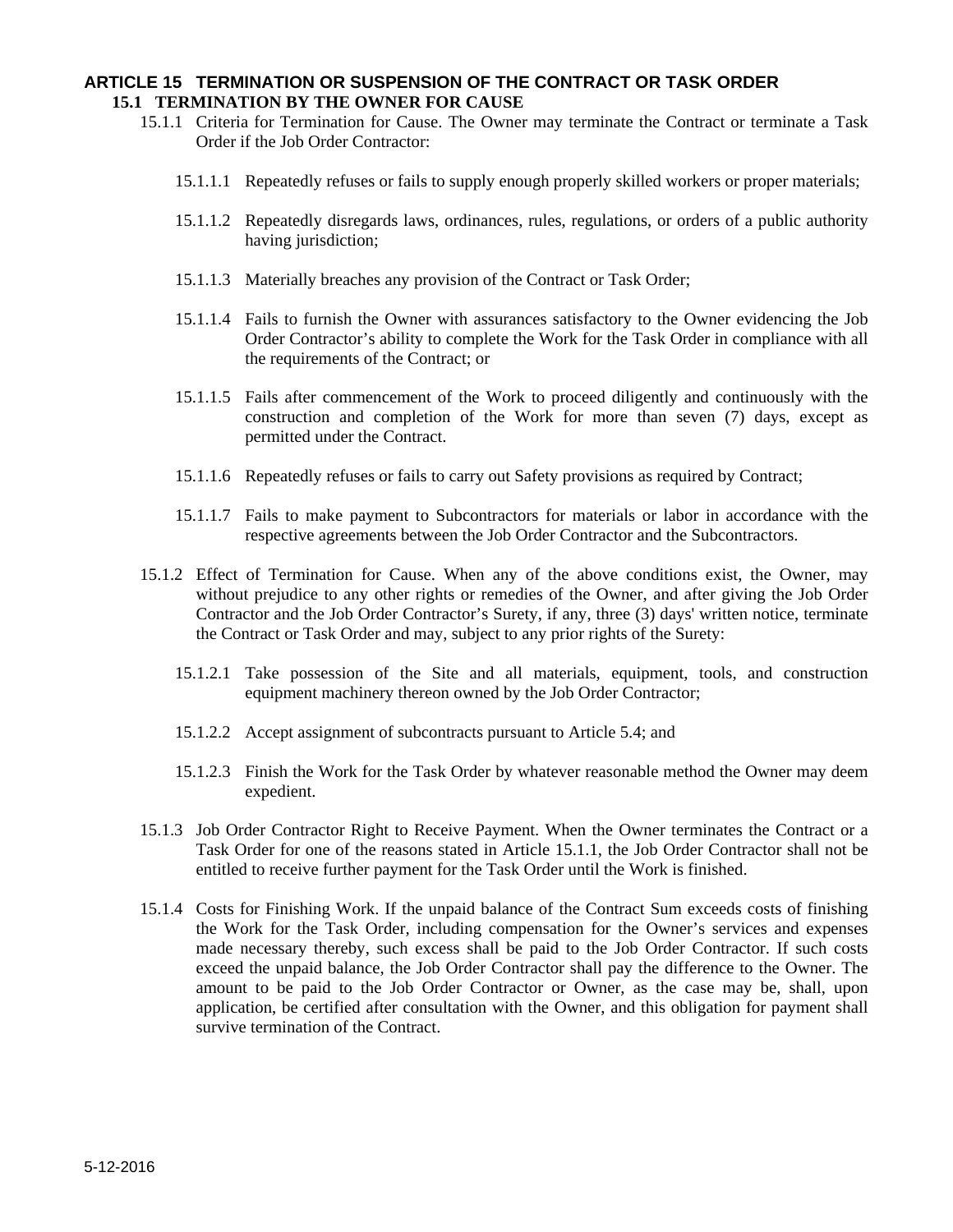#### **15.2 SUSPENSION BY THE OWNER FOR CONVENIENCE**

- 15.2.1 Owner's Right. The Owner may, without cause, order the Job Order Contractor in writing to suspend, delay, or interrupt the Work for a Task Order in whole or in part for such period of time as the Owner may determine.
- 15.2.2 Adjustment in Task Order Sum. An adjustment shall be made for increases in the cost of performance of the Task Order, including profit on the increased cost of performance, caused by suspension, delay, or interruption. No adjustment shall be made to the extent:
	- 15.2.2.1 that performance is, was, or would have been so suspended, delayed, or interrupted by another cause for which the Job Order Contractor is responsible; or
	- 15.2.2.2 that an equitable adjustment is made or denied under another provision of this Contract.
- 15.2.3 Method for Adjustment in Task Order Sum. Adjustments made in the cost of performance may have a mutually agreed fixed or percentage fee.

#### **15.3 OWNER'S TERMINATION FOR CONVENIENCE**

- 15.3.1 Effect of Termination for Convenience. The Owner reserves the right to terminate the Contract or a Task Order for convenience and without cause, even if Job Order Contractor has not failed to perform any part of the Contract or a Task Order. Termination of the Task Order Work shall be effected by written notice to the Job Order Contractor. Upon receipt of such notice, Job Order Contractor shall, unless the notice otherwise directs:
	- 15.3.1.1 Immediately discontinue the Work of the Task Order and the placing of all orders and subcontracts in connection with this Contract;
	- 15.3.1.2 Immediately cancel all of the existing orders and subcontracts made hereunder or for the Task Order involved;
	- 15.3.1.3 Immediately transfer to the Owner all materials, supplies, Work in progress, appliances, facilities, machinery, and tools acquired by the Job Order Contractor in connection with the performance of the Contract or the Task Order, and take such action as may be necessary or as the Owner may direct for protection and preservation of the Work relating to this Contract; and
	- 15.3.1.4 Deliver all plans, Drawings, Specifications, and other necessary information to Owner.
	- 15.3.1.5 Job Order Contractor's Exclusive Remedy. If the Owner terminates the Contract or a Task Order for convenience, the following shall be the Job Order Contractor's exclusive remedy:
	- 15.3.1.6 Reimbursement of all actual expenditures and costs approved by the Owner as having been made or incurred in performing the Work;
	- 15.3.1.7 Reimbursement of expenditures made and costs incurred with the Owner's prior written approval in settling or discharging outstanding commitments entered into by the Job Order Contractor in performing the Contract; and
	- 15.3.1.8 Payment of profit, in so far as profit is realized hereunder, of an amount equal to the estimated profit on any Task Order Work underway at the time of termination multiplied by the percentage of completion of the Work. In no event shall the Job Order Contractor be entitled to anticipated fees or profits on Work not required to be performed.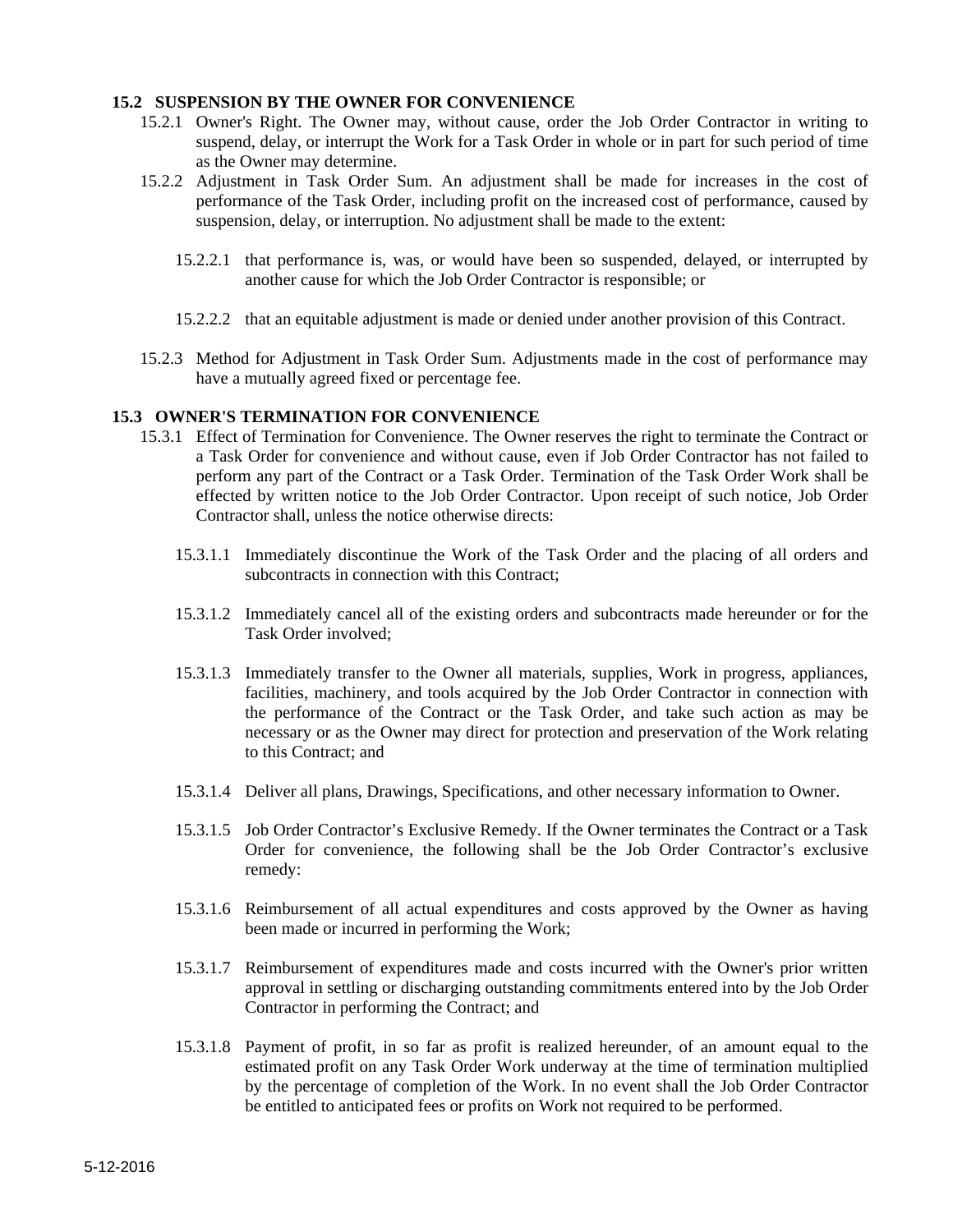- 15.3.1.9 Warranties, Guarantees, and Indemnities to Remain in Effect. All obligations of the Job Order Contractor under the Contract with respect to completion of the Work, including but not limited to all warranties, guarantees, and indemnities, shall apply to all Work completed or substantially completed by the Job Order Contractor prior to a convenience termination by the Owner. Notwithstanding the above, any convenience termination by the Owner or payments to the Job Order Contractor shall be without prejudice to any claims or legal remedies that the Owner may have against the Job Order Contractor for any cause.
- 15.3.2 Conversion of Termination for Cause to Termination for Convenience. Upon a determination that a termination of this Contract or a Task Order, other than a termination for convenience, under this Article was wrongful or improper for any reason, such termination shall automatically be deemed converted to a convenience termination under this Article 15, and the Job Order Contractor's remedy for such wrongful termination shall be limited to the recoveries specified under Article 15.3.2.
- 15.3.3 Remedy Limited to Damages. In the event that Job Order Contractor is terminated, whether for cause or convenience, the Job Order Contractor's sole remedy shall be for damages. In no event shall Job Order Contractor be entitled to reinstatement or other equitable relief from a court or through Alternative Dispute Resolution as provided in Exhibit B.
- 15.3.4 Notice that Contract is Subject to Termination Provisions of A.R.S. § 38-511. The parties acknowledge, and as required by law, notice is hereby given that this Contract is subject to A.R.S. § 38-511.

### **END OF SECTION**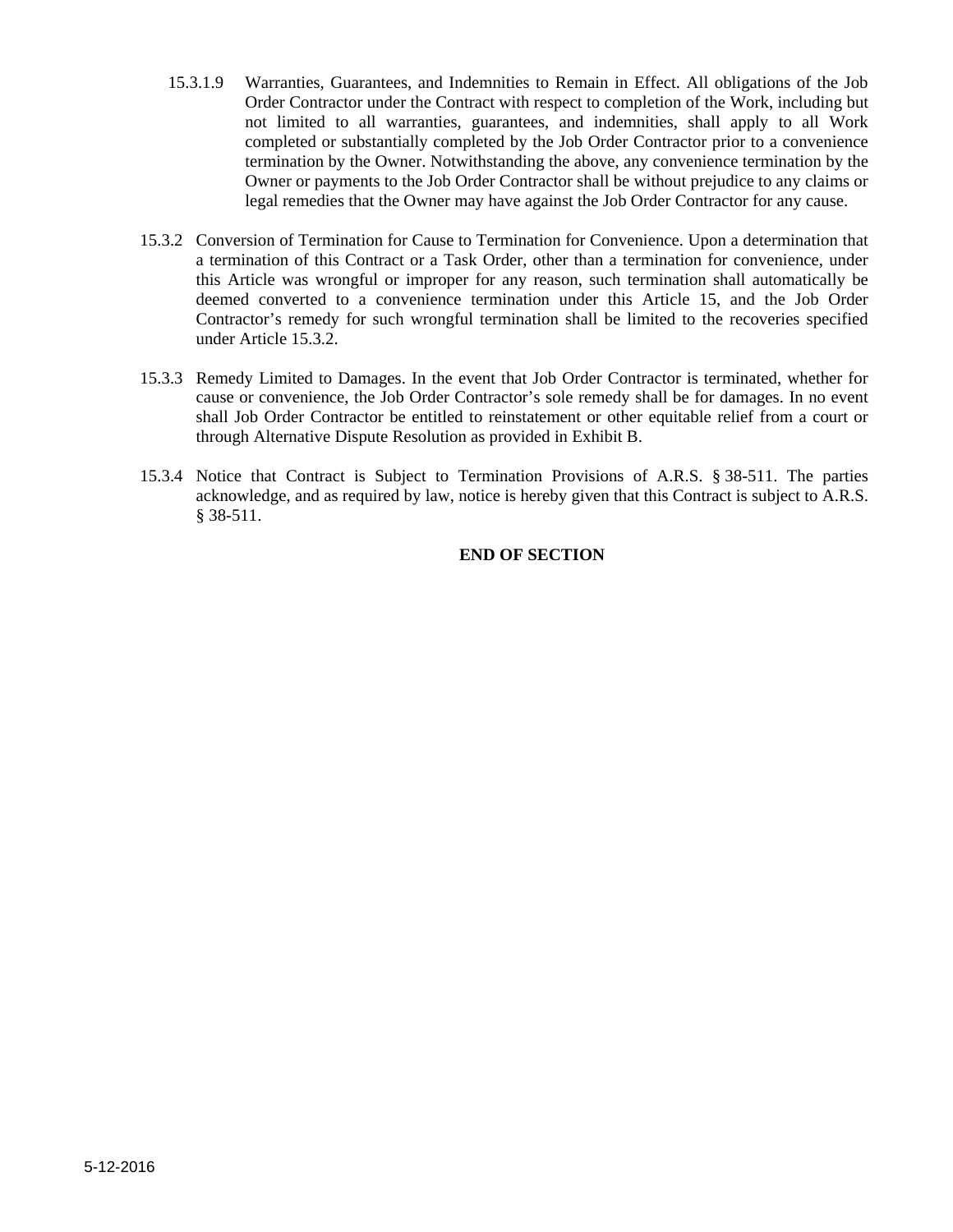### **15.4** NON-DISCRIMINATION:

CONTRACTOR agrees to comply with all provisions and requirements of Arizona Executive Order 2009-09 including flow down of all provisions and requirements to any subcontractors. Executive Order 2009-09 supersedes Executive order 99-4 and amends Executive order 75-5 and may be viewed and downloaded at the Governor of the State of Arizona's website http://www.azgovernor.gov/dms/upload/EO\_2009\_09.pdf which is hereby incorporated into this contract as if set forth in full herein. During the performance of this contract, CONTRACTOR shall not discriminate against any employee, client or any or any other individual in any way because of that person's age, race, creed, color, religion, sex, disability or national origin.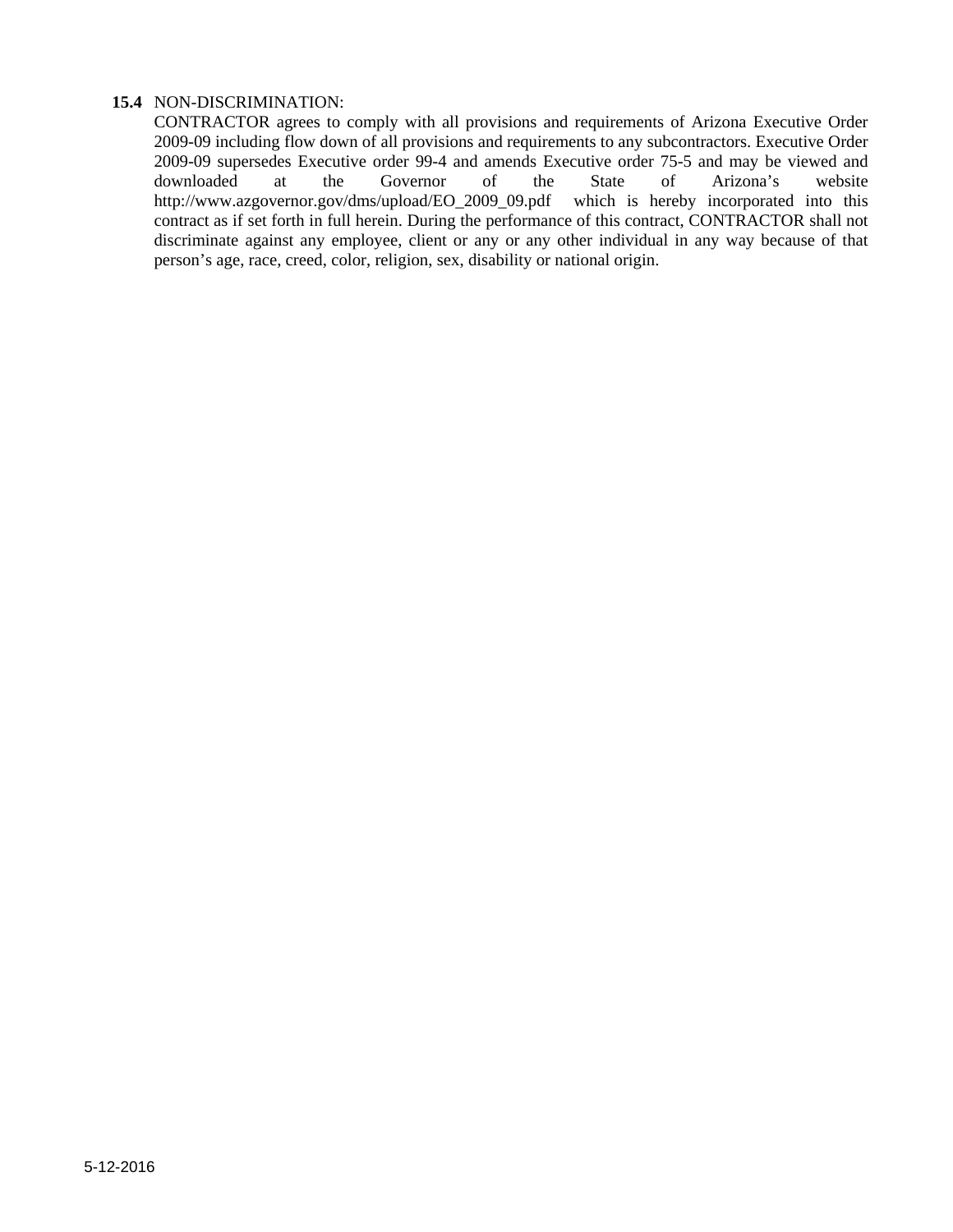### EXHIBIT A

#### DEFINITIONS TO THE GENERAL CONDITIONS **TO THE CONSTRUCTION CONTRACT**

**Allowance** means funds which are included in the Task Order Bid and designated for uses by the Owner**.** 

**Application for Payment** has the meaning set forth in Article 9.2.1 of the General Conditions to the Construction Contract.

**Article** shall refer to Specifications Section 00700, General Conditions of the Construction Contract.

**Authorized Agent** means any person, which may be an employee of the Owner or a consultant, with written notification who acts on behalf of the Owner for the purposes of managing the Task Order.

**Business Day** means all days of the year except Saturday, Sunday and legal holidays of the United States of America or the State of Arizona.

**Certificate of Substantial Completion** has the meaning set forth in Article 9.8.2 of the General Conditions to the Construction Contract.

**Claim** means a demand or assertion by one of the parties seeking, as a matter of right, adjustment or interpretation of Contract terms, payment of money, extension of time, or other relief with respect to the terms of the Contract. The term "Claim" also includes other disputes and matters in question between the Owner and Job Order Contractor arising out of or relating to the Contract. Claims must be made by written notice. The responsibility to substantiate Claims shall rest with the party making the Claim.

**Contract** means the fully executed Contract document between the Job Order Contractor and MIHS, as may be amended or modified from time to time.

**Contract Documents** are defined in Section 00500, 7 Contract Documents.

**Day or "day"** means calendar day unless otherwise specifically defined.

**Drawings** means the documents referenced in Section 00500, 7 Contract Documents, showing the design, location and dimensions of the Work, generally including but not limited to plans, elevations, sections, details, schedules and diagrams and/or those developed under a specific Task Order

**Employer** means any individual, firm, or corporation who provides direct labor at or from the Project Site either by written or verbal contract, work order, purchase order, or invoice.

**Final Completion** means when all of the Work of the Contract fulfills all of the terms of the Contract in all respects.

**Final Payment** has the meaning set forth in Article 9.9.2 of the General Conditions to the Job Order Contract.

**Furnish or "furnish"** means "furnish only", including delivery of materials to the Site.

**General Requirements** means Division I of the Specifications.

**Indemnitees** means the Owner and all of their respective authorized agents, employees, successors and assigns.

**Install or "install"** means "install only" furnished materials or items. Such materials or items shall be received at the Site, unloaded, stored and/or distributed, protected, and installed in place, including final connections. Minor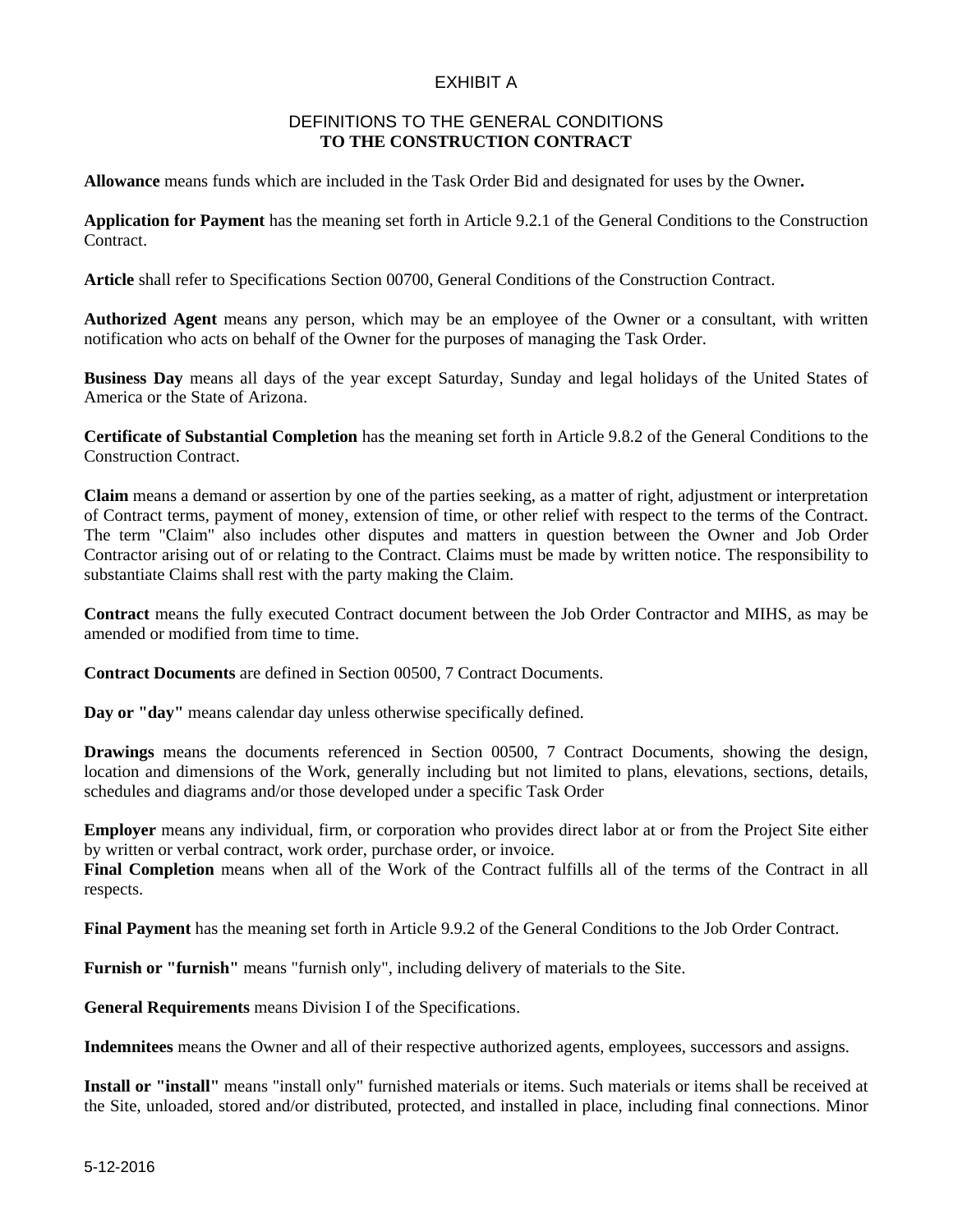items and accessories reasonably inferable as necessary to complete the proper installation shall be provided by the Job Order Contractor whether or not they are specifically called for by the Specifications or Drawings.

**Insurance Carrier** means the carrier providing coverage for any of the insurance programs.

**Insured** means the entity named in a Policy or Certificate of Insurance signed by a duly authorized representative of the Insurers.

**Insurer** means the Insurance Carrier named on a Policy or Certificate of Insurance.

**Job Order Contractor** means the person or entity identified as such in the Job Order Contract.

**JOC Construction Schedule** has the meaning set forth in Article 3.11.1 of the General Conditions to the **Contract** 

**Material Status Report** has the meaning set forth in Article 3.11.7 of the General Conditions to the Job Order Contract.

**Notice to Proceed** means that written dated document which instructs the Job Order Contractor to proceed and sets forth the date for substantial and final completion of the project outlined in a specific Task Order.

**Owner** means Maricopa County Special Health Care District DBA Maricopa Integrated Health Systems (MIHS), or its Authorized Agent.

**Product Data** means illustrations, standard schedules, performance charts, instructions, brochures, diagrams and other information furnished by the Job Order Contractor to illustrate materials or equipment for some portion of the Work.

**Project** means the total construction necessary for the full and efficient use of the facilities and appurtenances described in the individual Task Order Documents.

**Provide or Perform or "provide" or "perform"** means to furnish, install and complete all labor, materials, equipment, services and other items required to complete the referenced tasks.

**Record Documents** has the meaning set forth in Section 3.12.2 of the General Conditions. **Record Drawings** has the meaning set forth in Section 3.12.2 of the General Conditions.

**Samples** are physical examples that illustrate materials, equipment or workmanship and establish standards by which the Work will be judged.

**SBE** has the meanings set forth in Article 13.8 of the General Conditions to the Construction Contract, Maricopa County Small Business Enterprise Construction Contracting Requirements.

**Schedule of Values** has the meaning set forth in Article 9.1 of the General Conditions to the Job Order Contract. **Scope Documents** means all documents associates with setting forth the scope of Work designated in each Task Order utilized to develop the Task Order Sum.

**Shop Drawings** are drawings, diagrams, schedules and other data specially prepared for the Work by the Job Order Contractor or a Subcontractor, sub-subcontractor, manufacturer, supplier or distributor to illustrate some portion of the Work.

**Site** means that certain real property upon which the Project is to be constructed and which is generally depicted in the Contract Documents.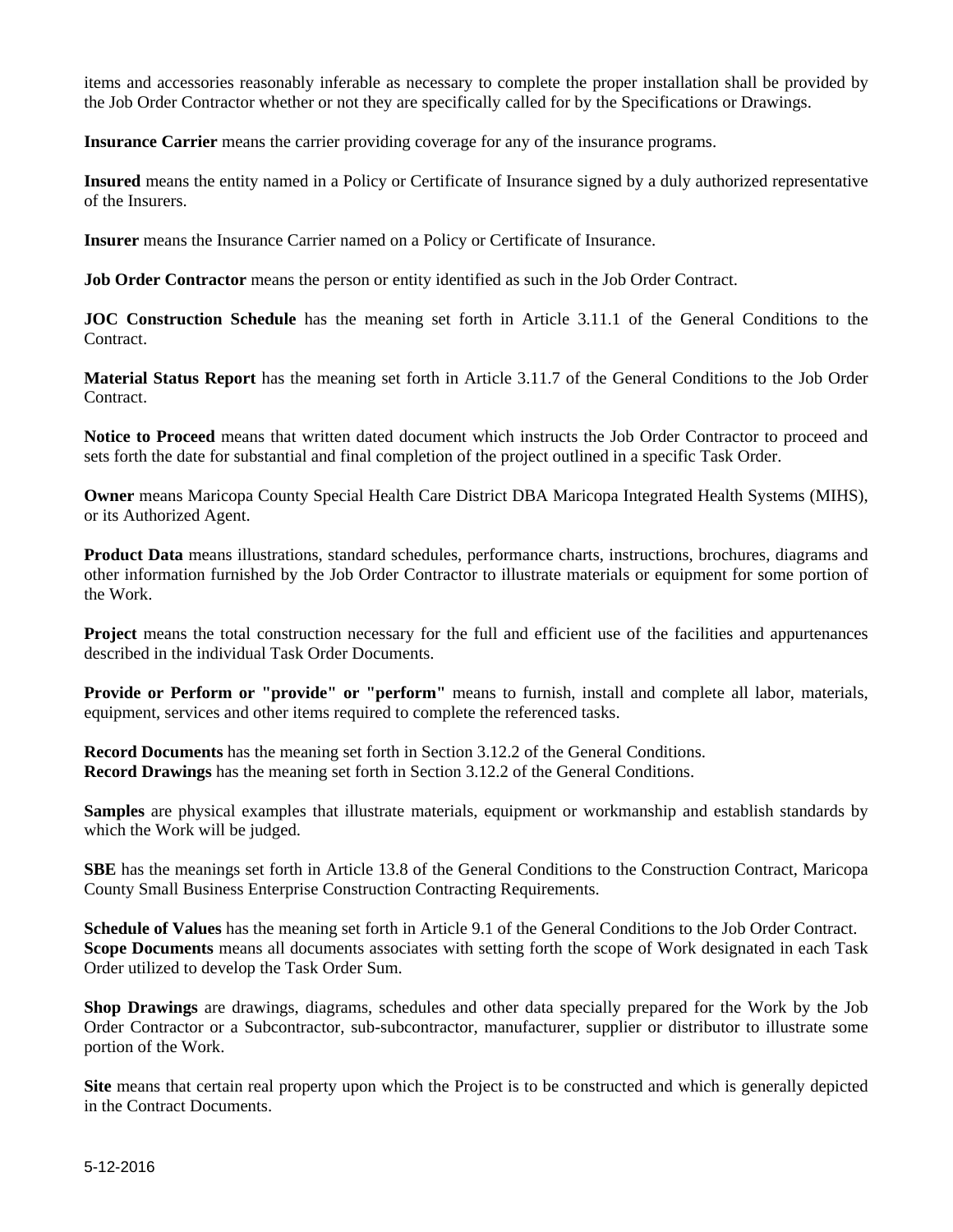**Specifications** means the document referenced in each individual Task Order consisting of the written requirements for materials, equipment, construction systems, standards and workmanship for the Work, and performance of related services.

**Subcontractor** means any person or entity supplying labor, equipment, or material for a portion of the Job Order Contractor's Work either on or off the Site and all of the respective employees, agents, successors and assigns of such person or entity. The term "Subcontractor" includes sub-subcontractors of the Job Order Contractor but does not include subcontractors of other contractors performing Work for the Project.

**Substantial Completion** is the date certified by the Architect/Engineer, if utilized, and/or the Owner in accordance with Article 9.8.1 of the General Conditions to the Job Order Contract.

**Surety** means the entity providing the performance and payment bonds required under Article 11.4 of the General Conditions to the Job Order Contract.

**Task Order** means that document which identifies and notifies the Job Order Contractor that a task needs to be performed pursuant to the Job Order Contract and all subsequent documents setting forth the scope, time and sum.

**Task Order Modification** has the meaning set forth in Article 7.1 of the General Conditions to the Construction Contract.

**Task Order Sum** is stated in Section 00500, 4.1 and means the total amount payable by the Owner to the Job Order Contractor for performance of the Work under each individual Task Order and pursuant to the terms of the Contract.

**Task Order Time** means the periods of time set forth in each individual Task Order for Substantial Completion and Final Completion of the Work set forth in that Task Order.

**Work** means all administration, labor, equipment and materials, whether on or off the Site, necessary to produce and fully complete the construction required by the Contract or reasonably inferable therefrom. If all or part of the Work involves demolition, the term "Work" shall also mean demolition and all activities related to demolition. Work Day relates to the Job Order Contractor's schedule bases for calculating project activities and durations. **END OF EXHIBIT**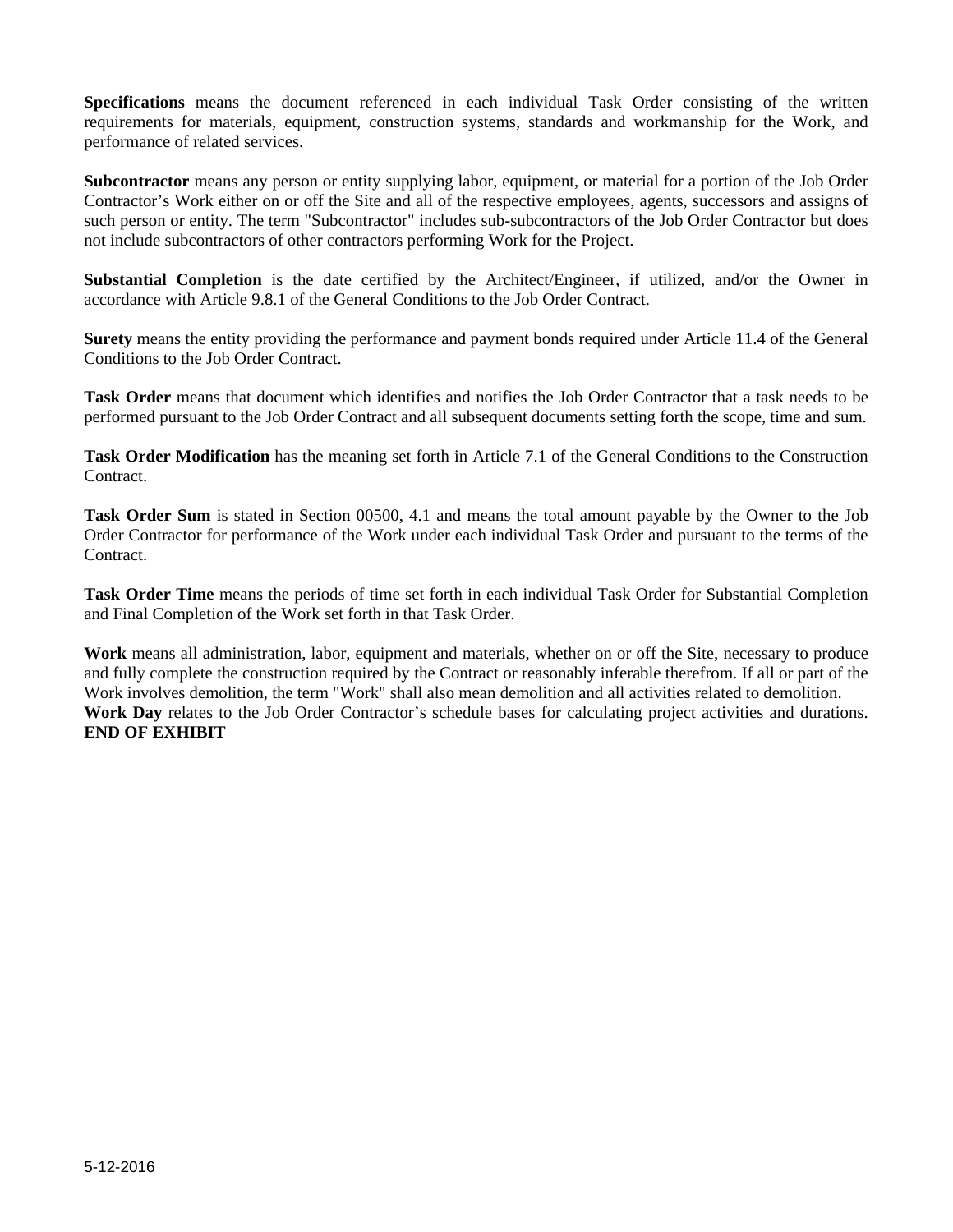### **EXHIBIT B**

#### **ALTERNATIVE DISPUTE RESOLUTION**

- **1.1 Scope.** Notwithstanding anything to the contrary provided elsewhere in the Contract, the alternative dispute resolution ("ADR") process provided for herein shall be the exclusive means for resolution of claims or disputes arising under, relating to or touching upon the Contract, the interpretation thereof or the performance or breach by any party thereto, including but not limited to original claims or disputes asserted as cross claims, counterclaims, third party claims or claims for indemnity or subrogation, in any threatened or ongoing litigation or arbitration with third parties, if such disputes involve parties to contracts containing this ADR provision.
- **1.2 Neutral Evaluator, Arbitrators.** MIHS will select a Neutral Evaluator to serve as set forth in this ADR process. As needed under § 1.6.2 below, MIHS and Job Order Contractor shall each select an arbitrator to serve as set forth in this ADR process. Each arbitrator selected shall be a member of the State Bar of the State of Arizona and shall have experience in the field of construction law. All arbitrators, once selected, shall serve as neutral arbitrators, even if they are party-appointed. MIHS and the Job Order Contractor shall name their respective arbitrators within five (5) calendar days after the declaration of a failure of mediation or the mutual waiver of mediation.
- **1.3 Discussion and Partnering.** When a claim is made or a dispute arises relating to the Contract, senior representatives of MIHS and the claimant will meet personally within ten (10) days to discuss the claim/dispute and attempt to resolve it. If, after good faith efforts, resolution is not achieved, the claim/dispute (hereafter "dispute") will proceed to the neutral evaluation process.
- **1.4 Neutral Evaluation Process**. If the parties have been unable to resolve the dispute after discussions and partnering, the following neutral evaluation process shall be used to resolve any such dispute.
	- 1.4.1 **Notification of Dispute**. MIHS through its Agent shall promptly notify the Neutral Evaluator in writing of the existence of a dispute within ten days of MIHS or the Job Order Contractor declaring need to commence the neutral evaluation process.
	- 1.4.2 **Non-Binding Informal Hearing.** The Neutral Evaluator shall schedule a non-binding informal hearing of the matter to be held within ten (10) calendar days from receipt of notification of the existence of a dispute. The Neutral Evaluator may conduct the hearing in such manner as he deems appropriate and shall notify each party of the hearing of its opportunity to present such evidence as they believe will resolve the dispute. The Neutral Evaluator shall notify each party to the dispute that they shall submit a written outline of the issues and evidence intended to be introduced at the hearing and their proposed resolution of the dispute to the Neutral Evaluator before the hearing commences. Potential Arbitrators shall not participate in such informal hearing or proceedings process. The Neutral Evaluator is not bound by the rules of evidence when admitting evidence in the hearing and may limit the length of the hearing, the number of witnesses or any evidence introduced to the extent deemed relevant and efficient.
	- 1.4.3 **Non-Binding Decision**. The Neutral Evaluator shall render a non-binding written decision as soon as possible, but not later than five (5) calendar days after the hearing concludes.
	- 1.4.4 **Further proceedings.** In the event that either party declines to accept the Neutral Evaluator's decision as the resolution of the dispute, the dispute will proceed to mediation.
- **1.5** Mediation. In the event that a meeting of principals and neutral evaluation have failed, the parties shall engage in mediation (as a condition precedent to arbitration) within fifteen (15) days of a party's notifying the Neutral Evaluator that the party declines to accept the Neutral Evaluator's decision as the resolution of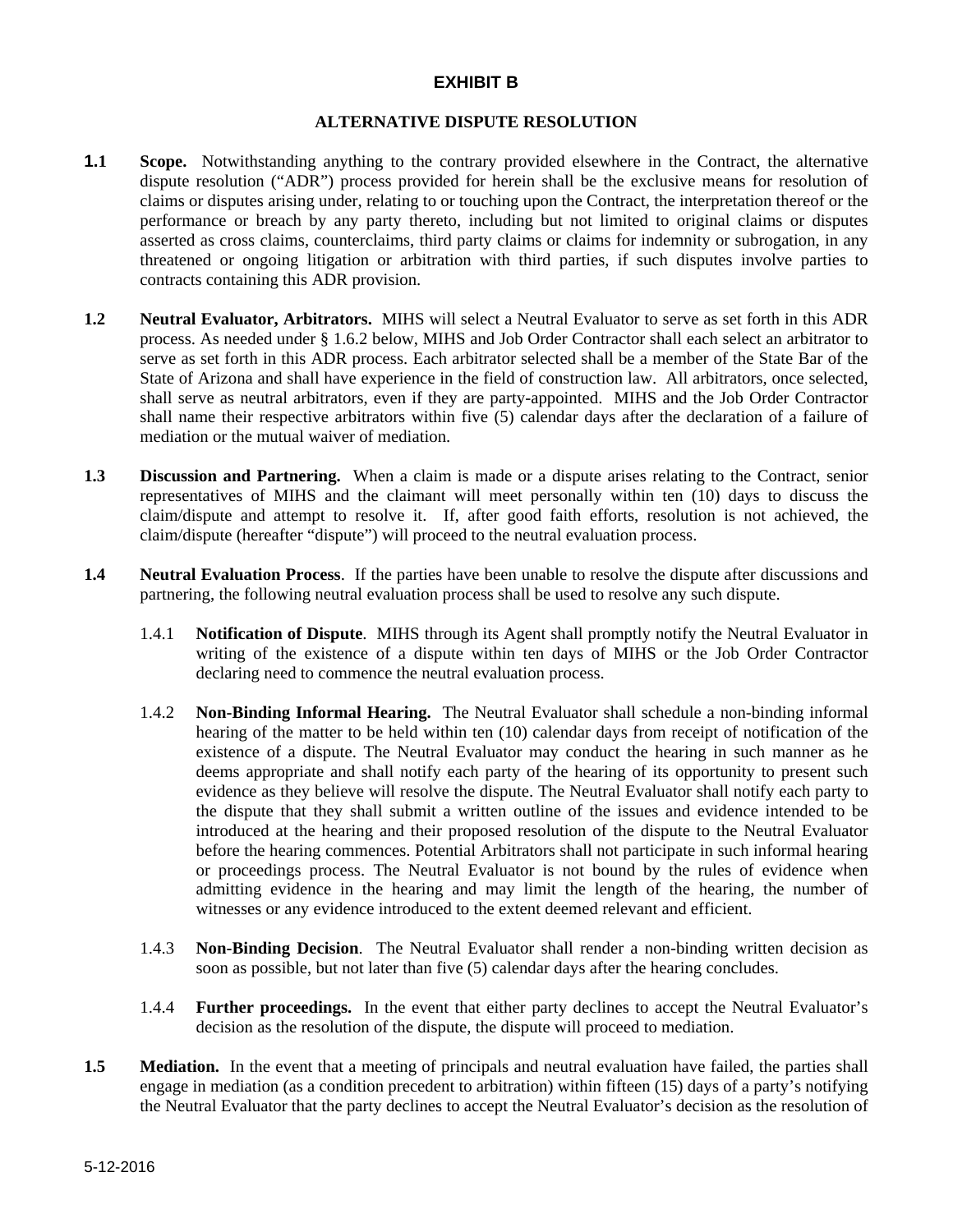the dispute. The mediator shall be chosen by the parties' agreement. If such agreement is not reached by five (5) days after the neutral evaluator's receipt of a party's notification, then the mediator shall be named by the Neutral Evaluator. In the event that mediation fails (or is waived by both parties) then the matter shall proceed to binding arbitration.

- **1.6 Binding Arbitration Procedure.** The following binding arbitration procedure shall serve as the exclusive method to resolve a dispute if any party chooses not to accept the decision of the Neutral Evaluator and mediation has failed or has been waived. A party requesting binding arbitration shall notify the Neutral Evaluator in writing within seven (7) calendar days of the failure or waiver of mediation of the party's demand for arbitration. If the Job Order Contractor requests arbitration it shall post a cash bond with the Neutral Evaluator in an amount agreed upon by the parties or, in the event of no agreement, the Neutral Evaluator shall establish the amount of the cash bond to defray the cost of the arbitration as set forth in paragraph 1.6.11 and the proceeds from the bond shall be allocated in accordance with paragraph 1.6.13 by the Arbitration Panel. The bond must be in the full amount agreed upon or as established by the Neutral Evaluator to pay the potential cost of the full arbitration proceeding. The bond must be posted with and received by the Neutral Evaluator within five (5) calendar days after the demand for arbitration.
	- 1.6.1 **Arbitration Panel and Applicable Law and Rules**. Disputes involving less than \$200,000 shall be heard by one single arbitrator chosen by agreement of the parties. For disputes in excess of \$200,000, the Arbitration Panel shall consist of three arbitrators: MIHS's appointed arbitrator, the Job Order Contractor's appointed arbitrator and a third arbitrator (or "neutral arbitrator") who shall be selected by the parties' arbitrators as set forth in Section 1.5.2. The arbitration is to be convened and administered under the Revised Uniform Arbitration Act ("RUAA") (A.R.S. § 12- 3001 et seq.) and the American Arbitration Association Construction Rules shall serve as a guideline for proceedings, thus as a supplement to the RUAA.
	- 1.6.2 **Selection of Neutral Arbitrator**. For disputes in excess of \$200,000, the parties' arbitrators shall choose the Neutral Arbitrator, within ten (10) calendar days of notification of a demand for arbitration having been received by the Neutral Evaluator. The Neutral Arbitrator shall have the same qualifications as those of the arbitrators set forth in paragraph 1.2. above. In the event that the two party selected arbitrators cannot agree on a Neutral Arbitrator as set forth above, the Neutral Arbitrator shall be selected as the Default Neutral Arbitrator. If MIHS and Job Order Contractor cannot agree on the single arbitrator or upon a Default Neutral Arbitrator, then MIHS and the Job Order Contractor shall each submit two names to Judge Eino Jacobson, or his successor as designated by Maricopa County, who shall select one person. The Neutral Arbitrator may submit his invoices for services to the Owner, and the Owner shall pay the amounts invoiced (subject to the provisions of paragraph 1.4.13) unless and until the Job Order Contractor is determined by the Arbitration Panel to be the non-prevailing party and the Arbitration Panel determines per 1.6.11 what party pays such costs.
	- 1.6.3 **Expedited Hearing**. The parties have structured this procedure with the goal of providing for the prompt, efficient and final resolution of all disputes falling within the purview of this ADR process. To that end, any party can petition the Neutral Evaluator to set an expedited hearing. If the Neutral Evaluator determines that the circumstances justify it, the Neutral Evaluator shall contact the selected single arbitrator or Arbitration Panel and arrange for scheduling of the arbitration at the earliest possible date. In any event, the hearing of any dispute not expedited will commence as soon as practical but in no event later than twenty (20) calendar days after notification of request for arbitration having been received. This deadline can be extended only with the consent of all the parties to the dispute, or by decision of the single arbitrator or the Arbitration Panel upon a showing of emergency circumstances.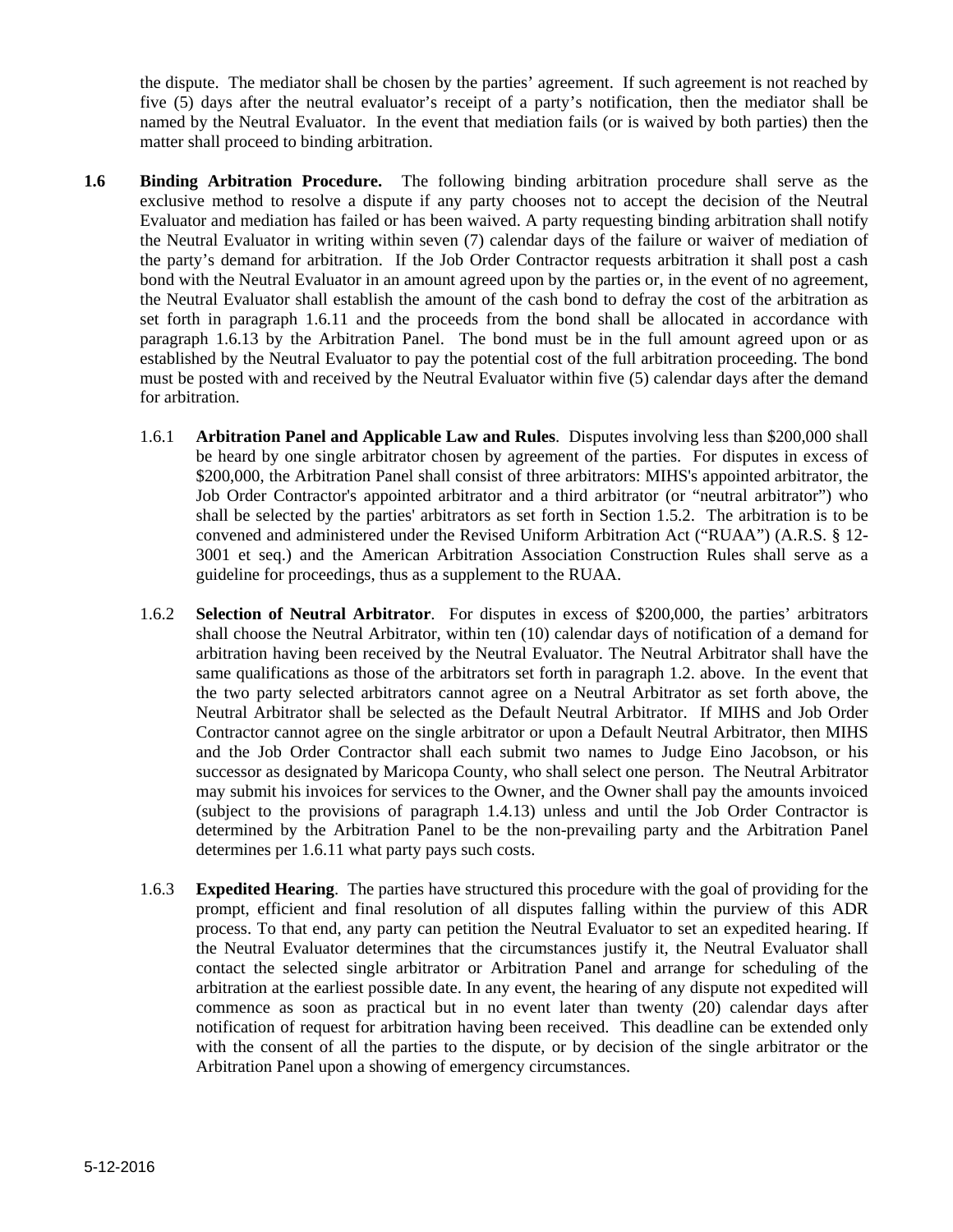- 1.6.4 **Procedure**. The single arbitrator or the Arbitration Panel will conduct the hearing in such a manner that will resolve disputes in a prompt, cost efficient manner giving regard to the rights of all parties. Each party shall supply to the single arbitrator or Arbitration Panel a written prehearing statement which shall contain a brief statement of the nature of the claim or defense, a list of witnesses and exhibits, a brief description of the subject matter of the testimony of each witness who will be called to testify, and an estimate as to the length of time that will be required for the arbitration hearing. The single arbitrator or the Arbitration Panel shall review and consider the Neutral Evaluator decision. The single arbitrator or the Chairman shall determine the nature and scope of discovery, if any, and the manner of presentation of relevant evidence consistent with deadlines provided herein, and the parties' objective that disputes be resolved in a prompt and efficient manner. No discovery may be had of any materials or information for which a privilege is recognized by Arizona law. The single arbitrator or the Chairman upon proper application shall issue such orders as may be necessary and permissible under law to protect confidential, proprietary or sensitive materials or information from public disclosure or other misuse. Any party may make application to the Maricopa County Superior Court to have a protective order entered as may be appropriate to confirm or enforce such orders of the Chairman.
- 1.6.5 **Hearing Days**. In order to effectuate parties' goals, the hearing once commenced, will proceed from working day to working day until concluded, absent a showing of emergency circumstances.
- 1.6.6 **Award**. The single arbitrator shall within ten (10) calendar days of the conclusion of a hearing issue a reasoned award. The Arbitration Panel shall, within ten (10) calendar days from the conclusion of any hearing, by majority vote issue its reasoned award. The award shall include an allocation of fees and costs pursuant to 1.6.11 herein. The award is to be in accordance with the Contract and the law of the State of Arizona.
- 1.6.7 **Scope of Award**. Regardless of the provisions of the RUAA, the Arbitration Panel shall be without authority to award punitive damages, and any such punitive damage award shall be void. If an award is made against any party in excess of one hundred thousand dollars (\$100,000), exclusive of interest, arbitration fees, costs and attorneys' fees, it shall be supported by written findings of fact, conclusions of law and a statement as to how damages were calculated.
- 1.6.8 **Jurisdiction**.The Arbitration Panel shall not be bound for jurisdictional purposes by the amount asserted in any party's claim, but shall conduct a preliminary hearing into the question of jurisdiction over the claim as regards its amount upon application of any party at the earliest convenient time, but not later than the commencement of the arbitration hearing. If the dispute is in reality one involving less than \$200,000, the arbitration shall continue before the Neutral Arbitrator as a single arbitrator, with the party appointed arbitrators being excused.
- 1.6.9 **Entry of Judgment**.As provided in the RUAA, any party can make application to the Maricopa County Superior Court for confirmation of an award, and for entry of judgment on it.
- 1.6.10 **Severance and Joinder**. To reduce the possibility of inconsistent adjudications, the Neutral Evaluator or the single arbitrator or Arbitration Panel, may: (i) at the request of any party, join and/or sever parties, and/or claims arising under other contracts containing this ADR provision, and (ii) the Neutral Evaluator, on his own authority, or the single arbitrator or Arbitration Panel may, on its own authority, join or sever parties and/or claims subject to this ADR process as deemed necessary for a just resolution of the dispute, consistent with the parties' goal of the prompt and efficient resolution of disputes, provided, however, that the A/E, Owner and Project Professionals shall not be joined as a party to any claim made by a Job Order Contractor. Nothing herein shall create the right by any party to assert claims against another party not germane to the Contract or not recognized under the substantive law as applicable to the dispute. Neither the Neutral Evaluator nor the single arbitrator or Arbitration Panel is authorized to join to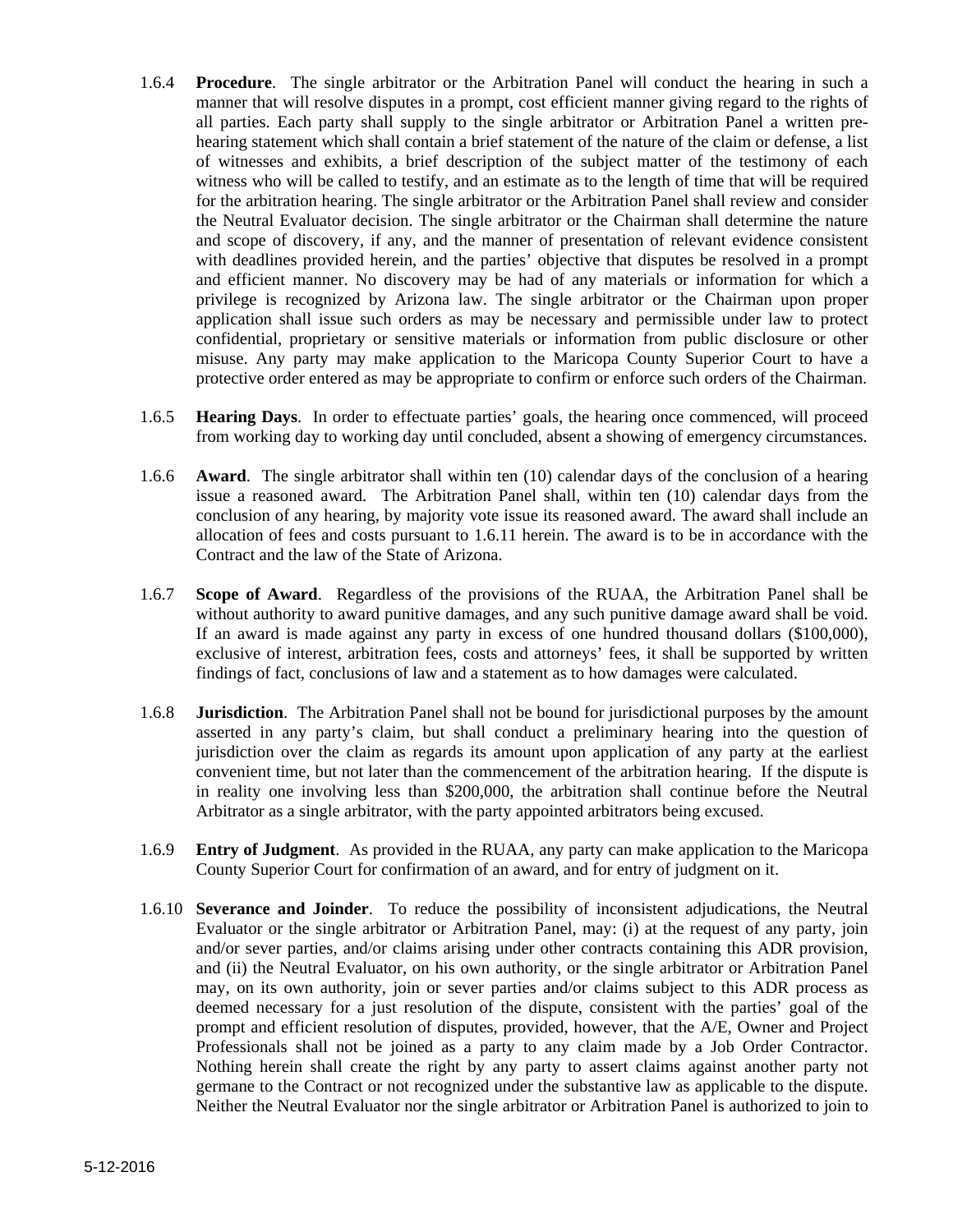the proceeding parties not in privity with MIHS. Job Order Contractor cannot be joined to any pending arbitration proceeding, without Job Order Contractor's express written consent and unless Job Order Contractor is given the opportunity to participate in the selection of the single arbitrator or non-County appointed arbitrator.

- 1.6.11 **Fees and Costs**. Each party shall bear its own fees and costs in connection with any informal hearing before the Neutral Evaluator and the mediation. All fees and costs associated with any arbitration before the single panel or Arbitration Panel, including without limitation the Arbitrator fees, and the prevailing party's reasonable attorneys' fees, expert witness fees and costs, will be paid by the non-prevailing party, except as provided for herein. In the event that Job Order Contractor is the non-prevailing party, all fees and costs as noted above shall first be paid out of the bond posted with the Neutral Evaluator. In no event shall the Job Order Contractor's obligation to pay fees and costs be limited to the amount of the bond posted herein. In no event shall any Arbitrator's hourly fees be awarded in an amount in excess of \$250 per hour and (i) costs shall not include any travel expenses in excess of mileage at the rate paid MIHS, not to exceed a one way trip of 150 miles, and (ii) all travel expenses, including meals, shall be reimbursed pursuant to the travel policy of MIHS in effect at the time of the hearing. The determination of prevailing and non-prevailing parties, and the appropriate allocation of fees and costs, will be included in the award by the single arbitrator or Arbitration Panel. Fees for the Neutral Evaluator shall be paid by MIHS.
- 1.6.12 **Confidentiality**. Any proceeding initiated under this ADR provision shall be deemed confidential to the maximum extent allowed by Arizona law and, except for disclosures to a party's attorneys or accountants, no party shall make any disclosure related to the disputed matter or to the outcome of any proceeding except to the extent required by law, or to seek interim equitable relief, or to enforce an agreement reached by the parties or an award made hereunder. This provision does not affect MIHS's right to inform MIHS Supervisors of the resolution of the dispute.
- 1.6.13 **Equitable Litigation**. Notwithstanding any other provision of ADR to the contrary, any party can petition the Maricopa County Superior Court for interim equitable relief as may become necessary to preserve the status quo and prevent immediate and irreparable harm to a party or to the Project pending resolution of a dispute pursuant to ADR provided herein. No court may order any permanent injunctive relief except as may be necessary to enforce an order entered by the Arbitration Panel. The fees and costs incurred in connection with any such equitable proceeding shall be determined and assessed in ADR.
- 1.6.14 **Change Order**. Any award in favor of the Job Order Contractor against MIHS or in favor of MIHS against the Job Order Contractor shall be reduced to a Change Order and executed by the parties in accordance with the award and the provisions of the Contract.
- 1.6.15 **Merger and Bar**. Any claim asserted pursuant to this ADR process shall be deemed to include all claims, demands, and requests for compensation for costs and losses or other relief, including the extension of the Contract performance period which reasonably should or could have been brought against any party that was or could have been brought into this ADR process, with respect to the subject claim. The Arbitration Panel shall apply legal principles commonly known as merger and bar to deny any claim or claims against any party regarding which claim or claims recovery has been sought or should have been sought in a previously adjudicated claim for an alleged cost, loss, breach, error, or omission.
- **1.7 Inclusion in Other Contracts**. The Job Order Contractor shall cooperate with MIHS in efforts to include this ADR provision in all other project contracts. Subject to Job Order Contractor's reasonable agreement, the Job Order Contractor agrees that any modification to this ADR provision that is included in the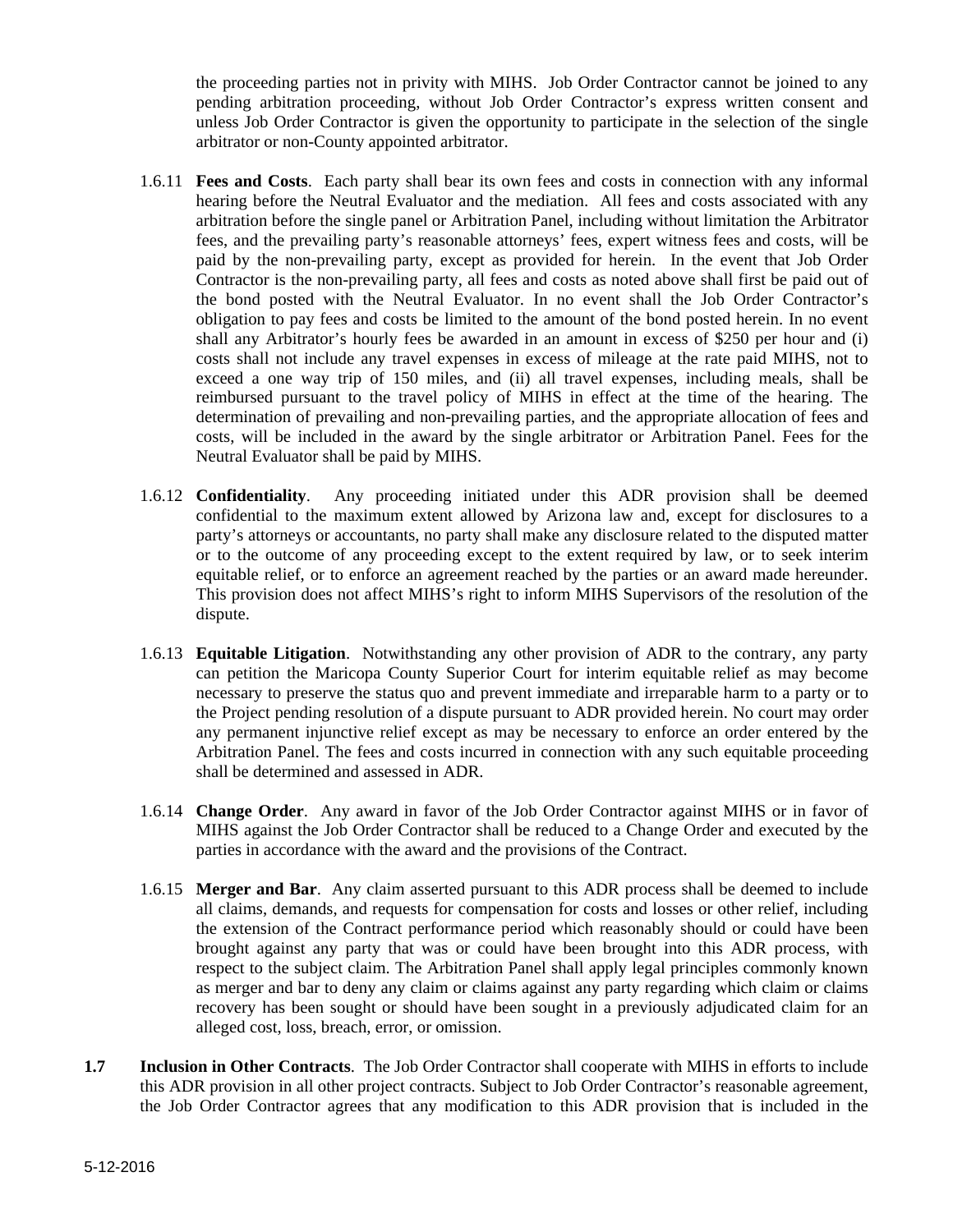construction or other contracts shall also apply to the Job Order Contractor. It is the intent of the parties that any changes to this ADR provision in later contracts will be evolutionary and designed to incorporate the terms of this ADR provision without material changes to the substance or procedure of this ADR provision.

### **END OF EXHIBIT**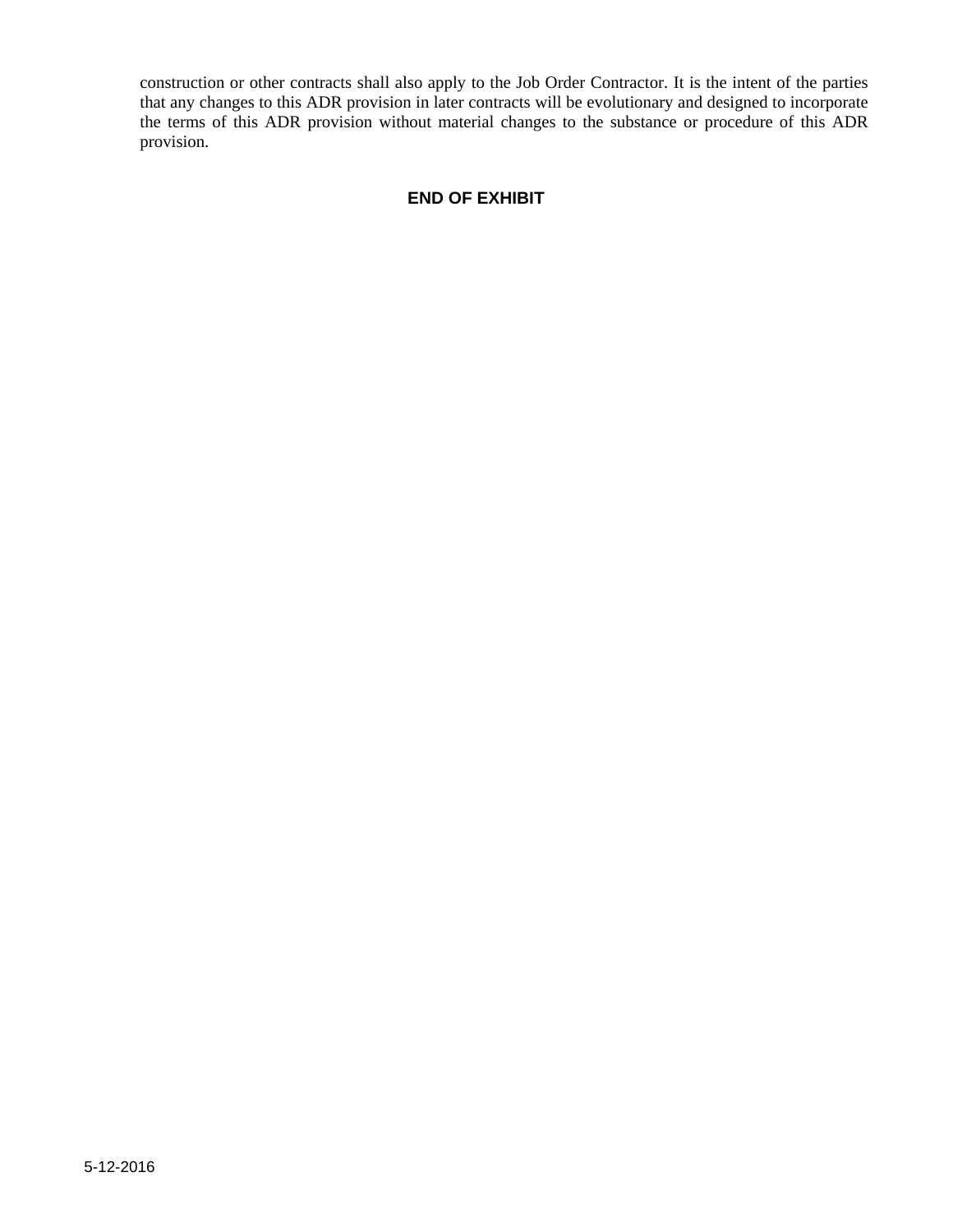# **EXHIBIT C**

# **LEGAL WORKER CERTIFICATION**

**\_\_\_\_\_\_\_\_\_\_\_\_\_\_\_\_\_\_\_\_\_ (Date)** 

Maricopa Integrated Health System 2611 E. Pierce 2<sup>nd</sup> Floor Phoenix, AZ. 85008

As required by Arizona Revised Statutes §41-4401, Maricopa Integrated Health System is prohibited from awarding a contract to any contractor who fails, or whose subcontractors/subrecipients fail, to comply with Arizona Revised Statutes §23-214-A. Contractor warrants that it complies fully with all applicable federal immigration laws and regulations that relate to its employees, that it shall, as applicable or required under Arizona Revised Statutes §23-214A, verify, through the e-verify program as jointly administered by the U.S. Department of Homeland Security and the Social Security Administration or any of its successor programs, the employment eligibility of each employee hired to work on the contract, and that it shall, as applicable or required under Arizona Revised Statutes §23-214A, require its subcontractors and sub-subcontractors to provide the same warranties to Contractor.

A breach of the foregoing warranty shall be deemed a material breach of the contract. In addition to the legal rights and remedies available to Maricopa Integrated Health System hereunder and under the common law, in the event of such a breach, Maricopa Integrated Health System shall have the right to terminate the contract. Upon request, Maricopa Integrated Health System shall have the right to inspect the papers of each contractor, subcontractor or any employee of either who performs work hereunder for the purpose of ensuring that the contractor or subcontractor is in compliance with the warranty set forth in this provision.

(Firm) (Address)

\_\_\_\_\_\_\_\_\_\_\_\_\_\_\_\_\_\_\_\_\_\_\_\_\_\_\_\_\_\_\_\_\_\_\_\_\_\_\_\_\_\_\_\_\_\_\_\_\_\_\_\_\_\_\_\_\_\_\_\_\_\_\_\_ (Email Address)

\_\_\_\_\_\_\_\_\_\_\_\_\_\_\_\_\_\_\_\_\_\_\_\_\_\_\_\_\_\_\_\_ \_\_\_\_\_\_\_\_\_\_\_\_\_\_\_\_\_\_\_\_\_\_\_\_\_\_\_\_\_\_\_\_

(Signature required) (Phone)

\_\_\_\_\_\_\_\_\_\_\_\_\_\_\_\_\_\_\_\_\_\_\_\_\_\_\_\_\_\_\_\_ \_\_\_\_\_\_\_\_\_\_\_\_\_\_\_\_\_\_\_\_\_\_\_\_\_\_\_\_\_\_\_\_

\_\_\_\_\_\_\_\_\_\_\_\_\_\_\_\_\_\_\_\_\_\_\_\_\_\_\_\_\_\_\_\_\_\_\_\_\_\_\_\_\_\_\_\_\_\_\_\_\_\_\_\_\_\_\_\_\_\_\_\_\_\_\_\_ (Print name)

\_\_\_\_\_\_\_\_\_\_\_\_\_\_\_\_\_\_\_\_\_\_\_\_\_\_\_\_\_\_\_\_ \_\_\_\_\_\_\_\_\_\_\_\_\_\_\_\_\_\_\_\_\_\_\_\_\_\_\_\_\_\_\_\_ (Print title) (Federal Taxpayer ID Number)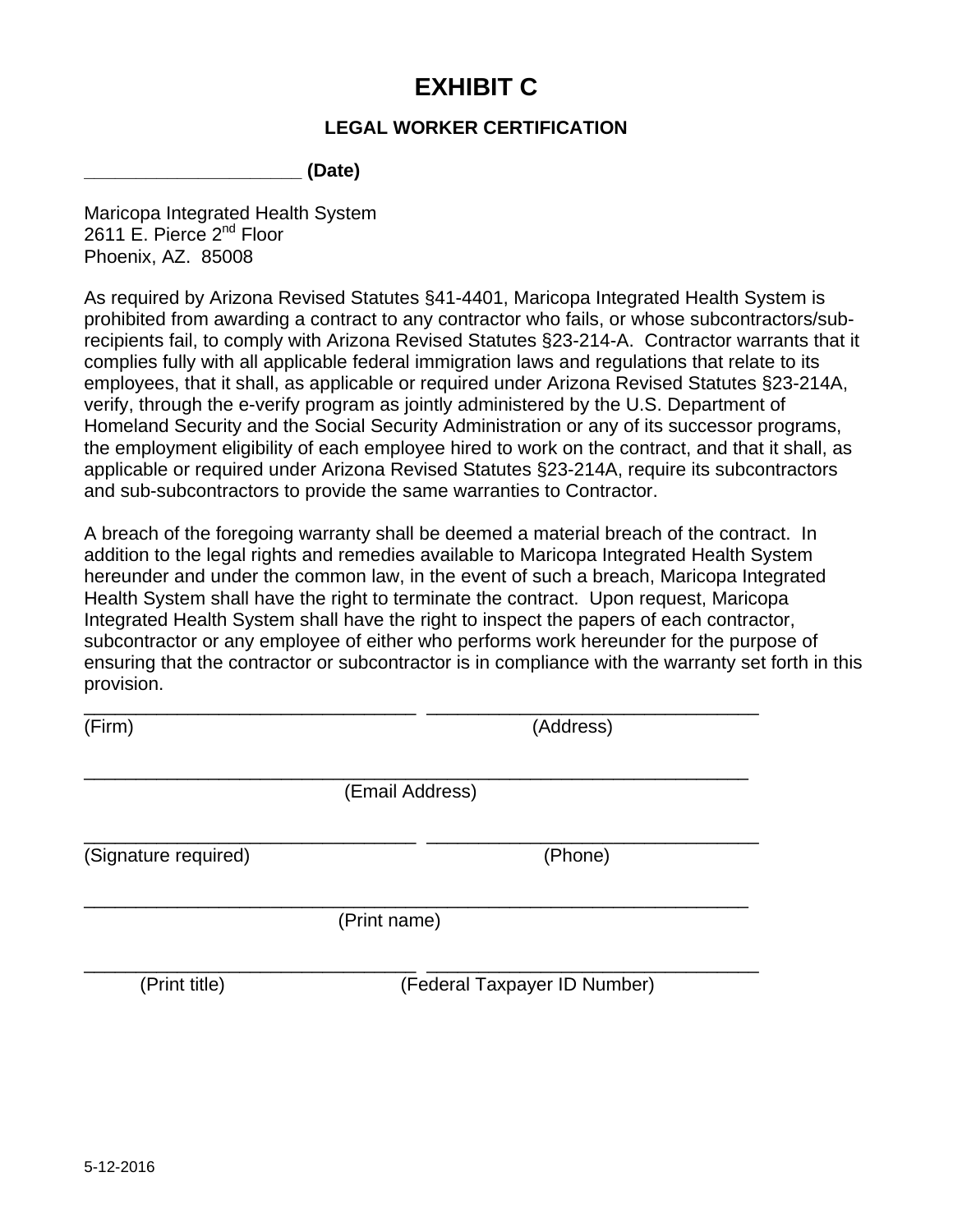

# **EXHIBIT C**

**MIHS JOC No. \_\_\_\_\_\_\_\_\_\_\_\_\_\_\_\_\_\_** 

# **REQUEST FOR PROPOSAL**

# **FOR**

# **TASK ORDER**

JOB ORDER CONTRACTING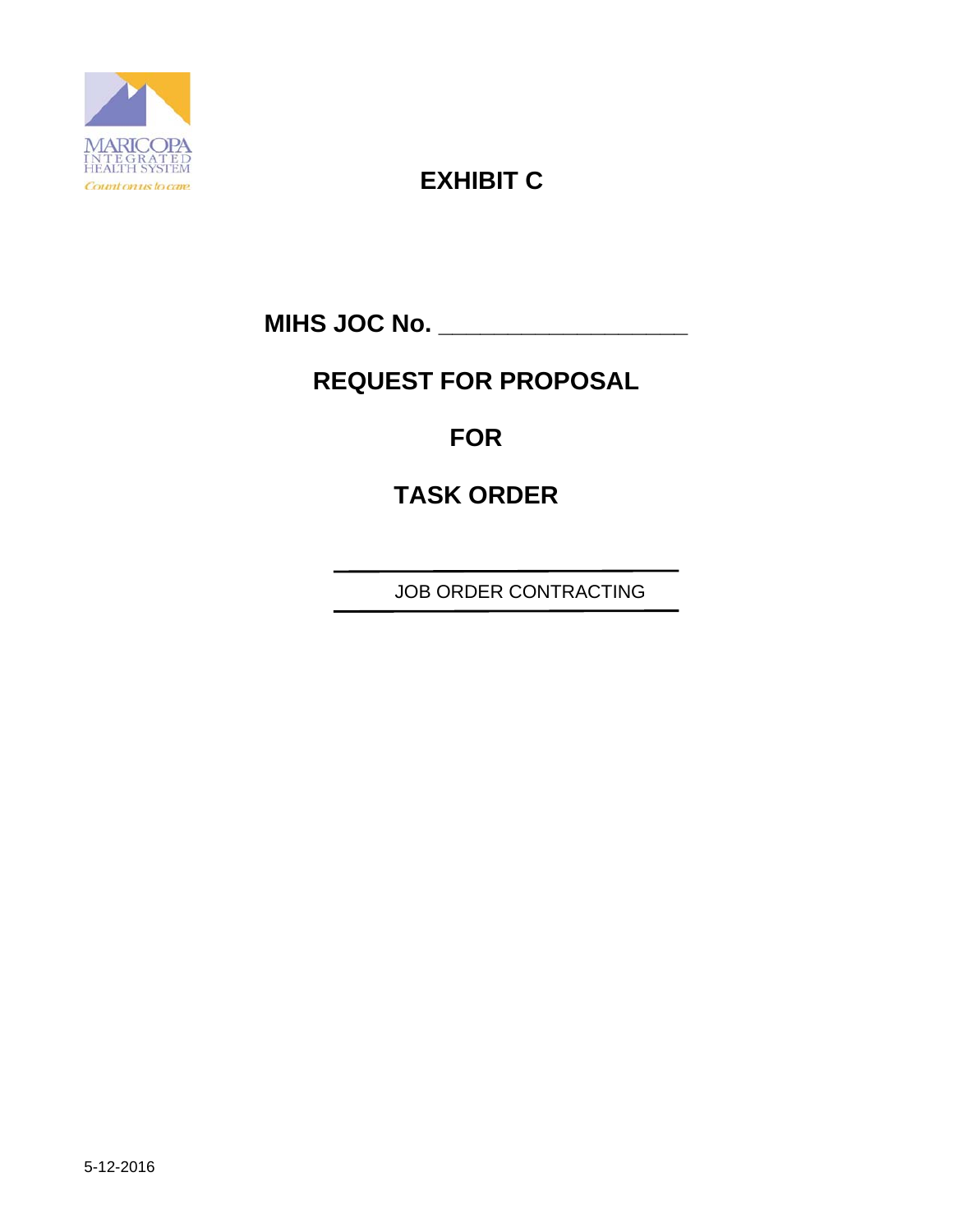|  | <b>JOB ORDER</b> | Order Number:<br>Job | ∽<br>Date: |
|--|------------------|----------------------|------------|
|--|------------------|----------------------|------------|

To:

Job Order Contracting Contractor ("**Contractor**")

From: Maricopa Integrated Health System ("**Owner**")

Re: Job Order Project Number: Job Order Project Name:

This Job Order is issued pursuant to the Agreement (Job Order Contracting Construction Services) Between Owner and Contractor (Job Order Contracting), dated , **2016**, and the other JOC Contract Documents. This Job Order is the Notice to Proceed with the subject Job Order Project on the below Job Order Beginning Date. The terms of this Job Order are as follows:

**Part I - Scope of Job Order Work**  Full street or physical address of each location at which Job Order Work will be done under this Job Order: 1. Description of the Scope of Job Order Work : 2. Job Order costs may be determined by one of three (3) methods or by combination of methods. The determination as to which method will be used is at the discretion of the **Owner** in concert with the **Contractor** at the time a prospective **Job Order** project is identified to the **Contractor A. Unit Price Method:** Pricing using a Unit Price Book (UPB). Contractor will provide an Excel spreadsheet, to the owner explaining the total cost estimate(s). This method utilizes the following Cost Data books RSMeans CostWorks, as published annually with quarterly updates by Construction Market Data, with local location factors applied to an electronic version of the RSMeans CostWorks Software for the Year of the contract. **Means Facility Construction Cost Data (Computer CD Version)\*\*\* a. Facilities Construction Cost Data Book b. Facilities & Commercial Renovation Cost Data Book c. Facilities Maintenance and Repair Cost Data Book \*\*\* Computer CD Version Normalized to Phoenix Zip Code 850, Updated quarterly with inflation data B. Three Bid Method:** Pricing consists of obtaining a **maximum** of three quotes, unless otherwise approved by **Owner**, from a list of pre-qualified subcontractors for each trade, selecting the lowest quote. 1. For each CSI division on the JOC Cost Proposal and Schedule of Values, the following scale shall be used when receiving subcontractor bids for work: **\$0 - \$18,000** 1 Subcontractor Bid Required **\$18,001 - \$50,000** 2 Subcontractor Bid Required **\$50,001 - \$999,999** 3 Subcontractor Bid Required 2. Self-Perform Work: Proposer may self-perform any or all work. The proposed self-performed work is subject to the requirements listed below. a. The self-performed work then requires the proposers Bid plus a minimum of two additional Bids form pre-qualified contractors approved by Owner prior to bid solicitation.

b. Any self-performed work must be submitted, reviewed and approved by Owner's Representative prior to the bidding process.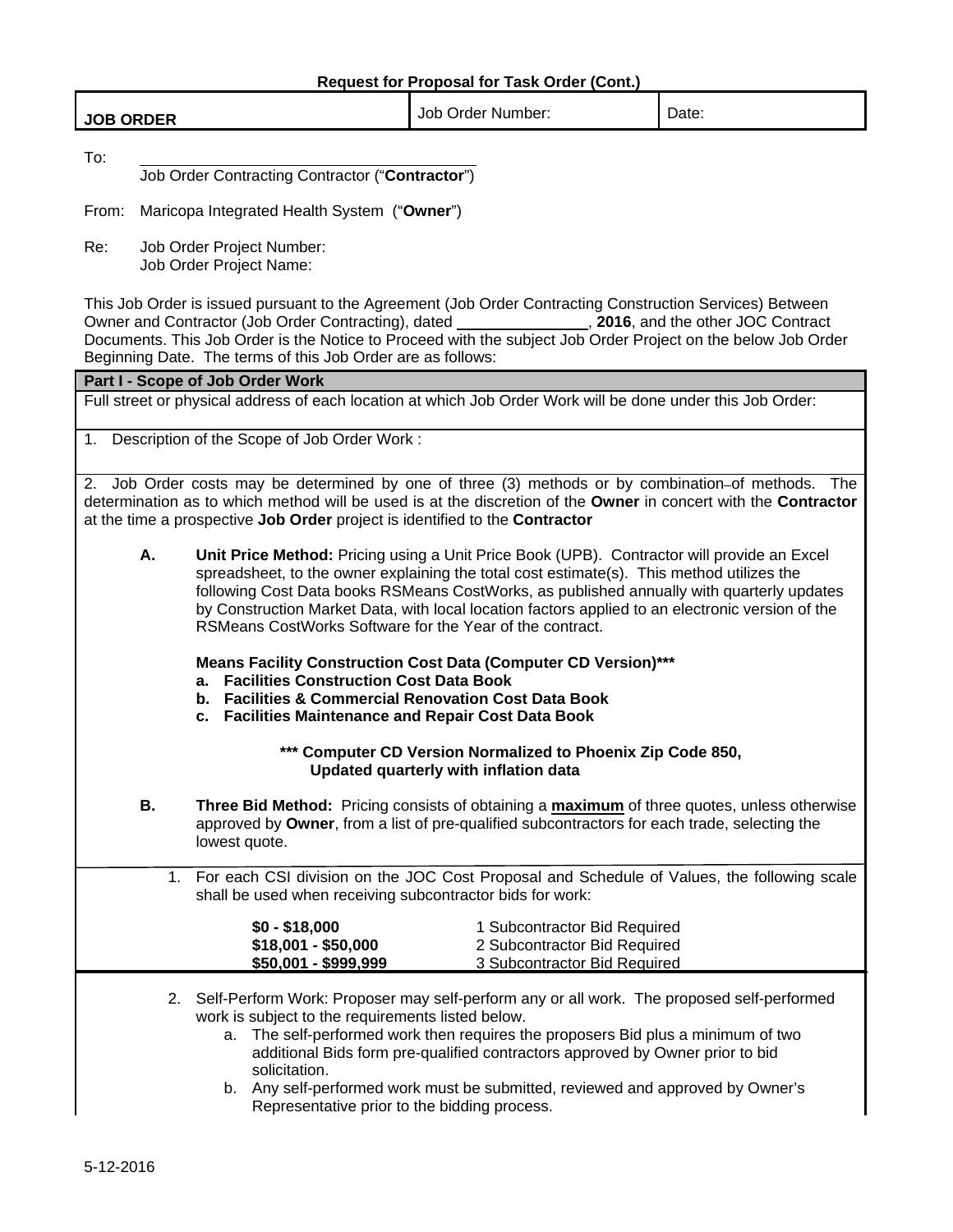| 3. Quote evaluation and selection |
|-----------------------------------|
|-----------------------------------|

- a. All bids will be opened by the JOC Contractor.
- b. Self-performed work shall comply with procedures established in Article 6 of the General Conditions and delivered to MIHS Contracts Management sealed. Selection of the successful subcontractors bid will be decided by the Owner's Representative in accordance with Section Article 5 of the Contractor General Conditions.

**C. Unit Pricing / Three Bid Method:** Pricing using a combination of the two methods above or other unit pricing methods as approved by MIHS.

3. Description, Unit of Measurement, and price of tasks (**Other Tasks**) and their prices (**Other Prices**) not included in the Owner Standard Task and Price Data Base or the Means UPB, if any:

|    | <b>Task Description</b> | Unit of Measurement | Unit Cost |
|----|-------------------------|---------------------|-----------|
| а. |                         |                     |           |
| D. |                         |                     |           |
| С. |                         |                     |           |
| a. |                         |                     |           |
|    | .<br>$\sim$             |                     |           |

4. A list of Drawings and Specifications for the Project is attached as **Attachment X**:

| <b>JOB ORDER</b>                      |                             |                                  | Job Order Number:                                                                                                                                                                                                  | Date: |    |
|---------------------------------------|-----------------------------|----------------------------------|--------------------------------------------------------------------------------------------------------------------------------------------------------------------------------------------------------------------|-------|----|
| <b>Part II - Specific Information</b> |                             |                                  |                                                                                                                                                                                                                    |       |    |
|                                       | 1. Job Order Price          |                                  |                                                                                                                                                                                                                    |       |    |
| 2.                                    | Schedule                    | Job Order Beginning Date:        |                                                                                                                                                                                                                    |       |    |
|                                       |                             | (Date construction must start)   |                                                                                                                                                                                                                    |       |    |
| 3.                                    | Substantial                 |                                  | Job Order Substantial Completion Date                                                                                                                                                                              |       |    |
|                                       | Completion                  | (Date of Owner Occupancy)        |                                                                                                                                                                                                                    |       |    |
| 4.                                    | Liquid<br>Damages           | JOC Contractor,                  | Liquidated Damages per Day if Substantial Completion is not achieved<br>by the agreed upon date. Damages are assigned on a project per<br>project basis based on the criticality of the project and agreed upon by |       | \$ |
| 5.                                    | Final<br>Completion<br>Date | Job Order Final Completion Date: | (Date construction is complete (including, without limitation, all<br>deficiency, incomplete or correction items (Job Order Punch List))                                                                           |       |    |

If there are more than sixty (60) days between the Beginning Date and the Final Completion Date or if Owner has requested a Job Order Progress Schedule, a Job Order Progress Schedule is attached as **Attachment X**, or, if not attached, Contractor is to submit a Job Order Progress Schedule on or before the date to the right and when approved by Owner, this Job Order Progress Schedule will be attached as **Attachment X.**

#### **Part III - Points of Contact**

| <b>Owner Representative</b>                | Address | <b>Phone Number</b> |
|--------------------------------------------|---------|---------------------|
| Name & Title                               |         | <b>Fax Number</b>   |
| <b>Owner Principal Representative</b>      | Address | <b>Phone Number</b> |
| Name & Title                               |         | <b>Fax Number</b>   |
| <b>Contractor Principal Representative</b> | Address | <b>Phone Number</b> |
| Name & Title                               |         | <b>Fax Number</b>   |
| Site Manager                               | Address | <b>Phone Number</b> |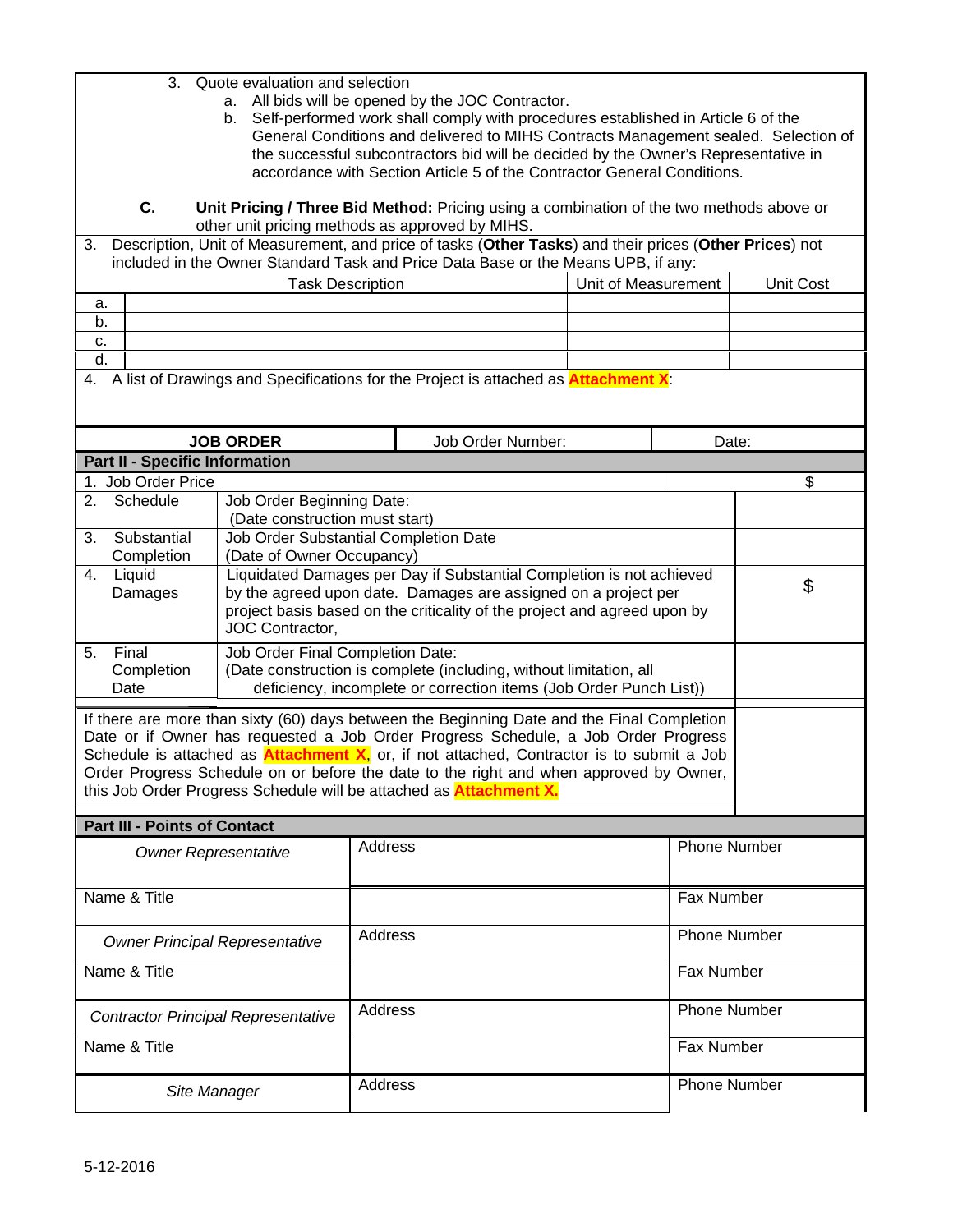| Name & Title               |              | Fax Number          |
|----------------------------|--------------|---------------------|
| <b>Design Professional</b> | Company Name |                     |
| Name                       | Address      | <b>Phone Number</b> |
| <b>Title</b>               |              | Fax Number          |

| <b>Part IV - Other Requirements</b>  |                                                                                                           |      |  |  |
|--------------------------------------|-----------------------------------------------------------------------------------------------------------|------|--|--|
|                                      | A Notice Concerning Environmental Matters and Hazardous Substances in the Job Order Work Area is attached |      |  |  |
| as <b>Attachment X.</b>              |                                                                                                           |      |  |  |
|                                      | The following checked items are required. The requirements for each are in the Operating Manual           |      |  |  |
| <b>Submittals</b>                    |                                                                                                           |      |  |  |
| Shop Drawings                        |                                                                                                           |      |  |  |
| Samples                              |                                                                                                           |      |  |  |
| <b>Product Data</b>                  |                                                                                                           |      |  |  |
| <b>Part V - Approvals</b>            |                                                                                                           |      |  |  |
| <b>Owner Representative</b>          | Signature                                                                                                 | Date |  |  |
| Owner Signature                      | Signature                                                                                                 | Date |  |  |
| <b>JOC Contractor Representative</b> | Signature                                                                                                 | Date |  |  |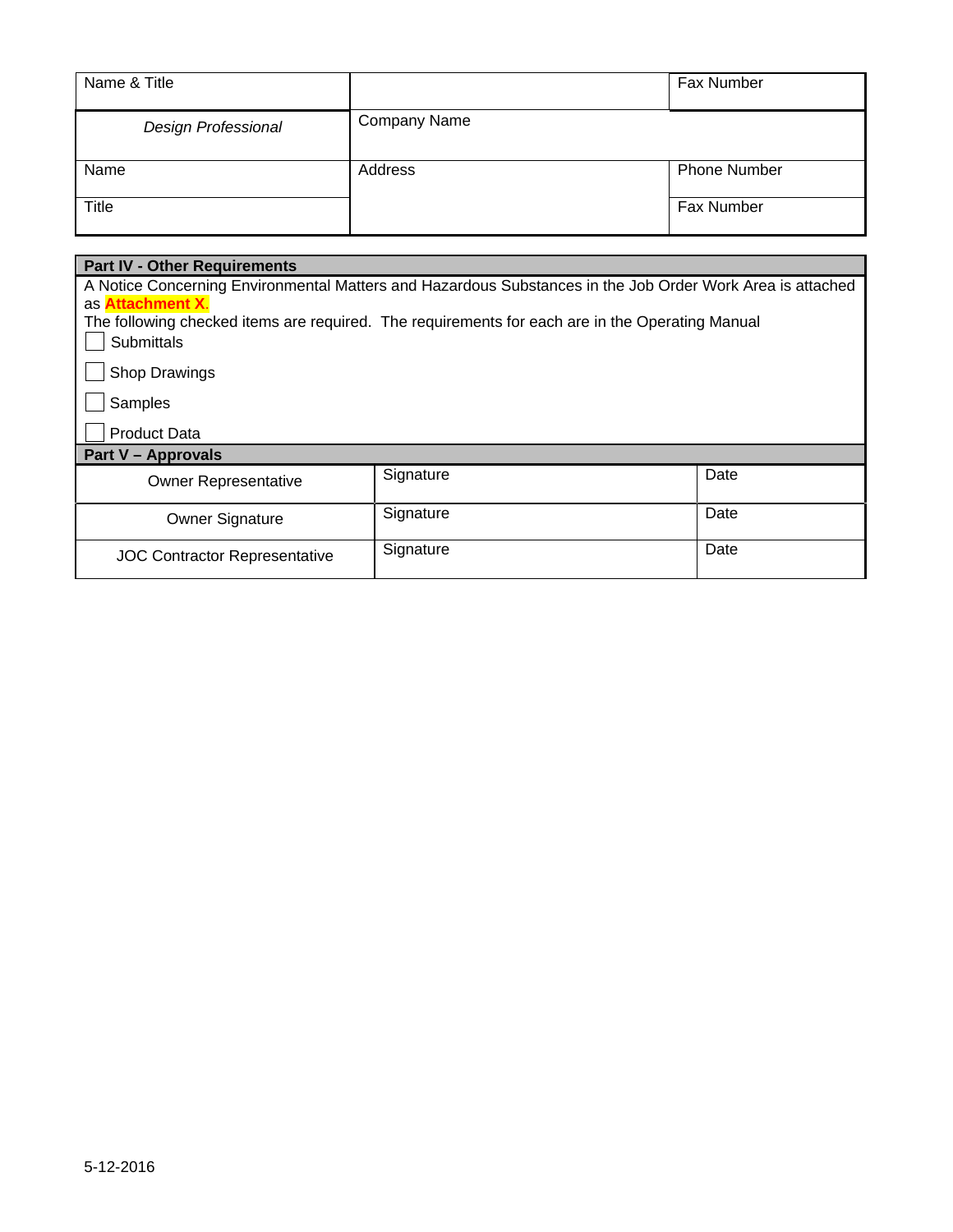### **EXHIBIT E**

### **PERFORMANCE BOND AND PAYMENT BOND**

### **PART 1 GENERAL**

#### **1.1 DESCRIPTION**

- **1.1.1** All bonds must be pursuant to A.R.S. Title 34, Chapter 6, Article 1, and executed solely by a surety company or companies holding a Certificate of Authority to transact surety business in Arizona, issued by the Director of the State of Arizona Department of Insurance.
- **1.1.2** Bonds executed by an individual surety or sureties are not in compliance with Arizona Revised Statutes.
- **1.1.3** The use of the Owner-supplied bond forms is required.

### **1.2 SUBMITTALS**

- **1.2.1** Submit a completed copy of the Statutory Performance Bond within **five (5)** days of the date of the Notice of Intent to Award letter.
- **1.2.2** Submit a completed copy of the Statutory Payment Bond within **five (5)** days of the date of the Notice of Intent to Award letter.

#### **END OF SECTION**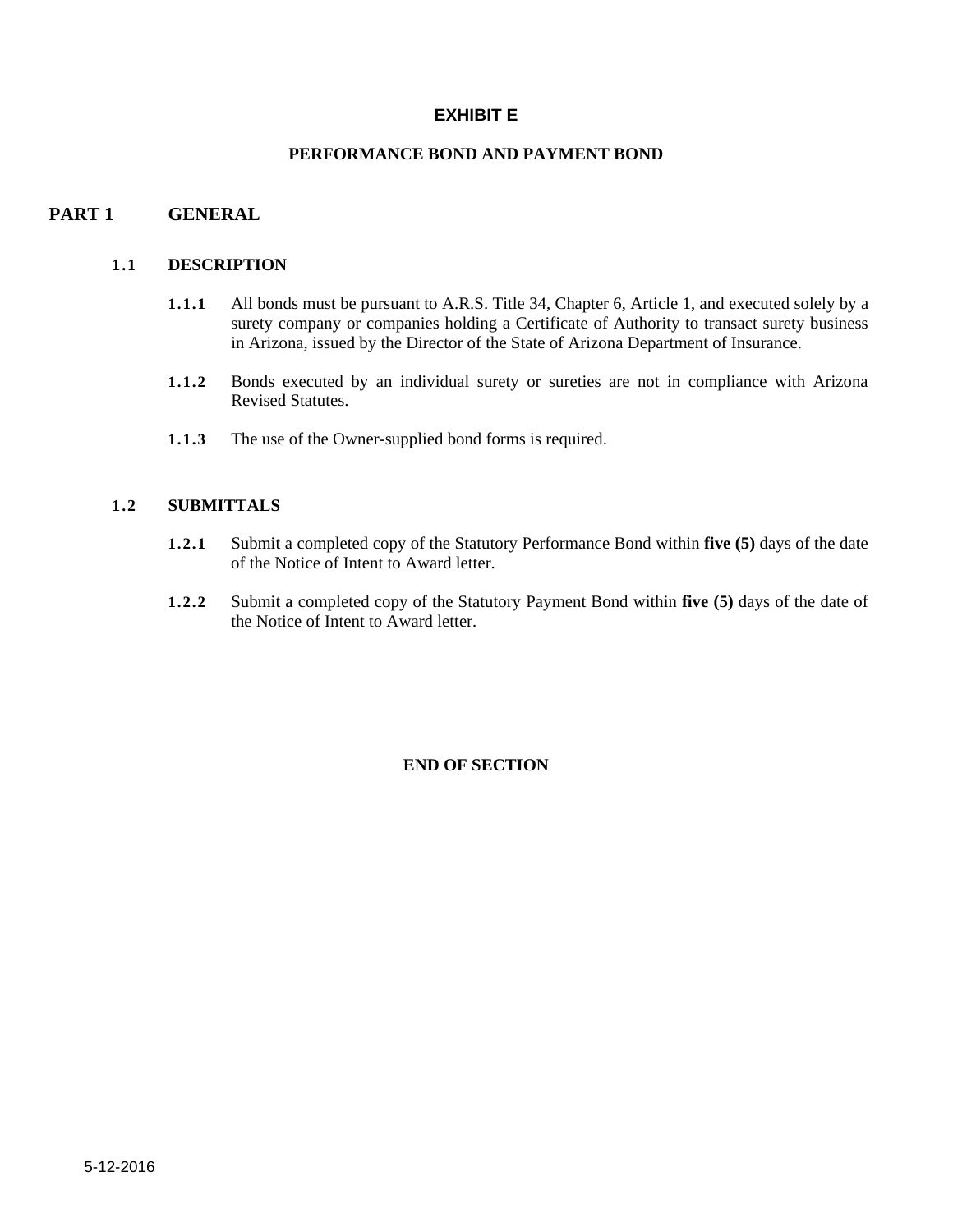#### **STATUTORY PERFORMANCE BOND**

#### PURSUANT TO TITLE 34, CHAPTER 6, ARTICLE 1, OF THE ARIZONA REVISED STATUTES (Penalty of this bond must be 100% of the contract amount)

#### KNOW ALL MEN BY THESE PRESENTS:

|        | That,   |                                                                                                              |  | (hereinafter called the Principal), as Principal, and the      |  |           |  |
|--------|---------|--------------------------------------------------------------------------------------------------------------|--|----------------------------------------------------------------|--|-----------|--|
|        |         |                                                                                                              |  | _, a corporation duly organized under the laws of the State of |  |           |  |
|        |         | with its principal office in the City of ___________________ hereinafter called the Surety),                 |  |                                                                |  |           |  |
|        |         | as Surety are held and firmly bound unto Maricopa County Special Healthcare District Dba Maricopa Integrated |  |                                                                |  |           |  |
| Health | Systems | (MIHS) (hereinafter called the Obligee), in the                                                              |  |                                                                |  | amount of |  |
|        |         |                                                                                                              |  |                                                                |  |           |  |
|        |         |                                                                                                              |  | __) for the payment whereof, the said Principal                |  |           |  |
|        |         | and Surety bind themselves, and their heirs, administrators, executors, successors and assigns, jointly and  |  |                                                                |  |           |  |

severally, firmly by these presents. WHEREAS, the Principal has entered into a certain written contract with the Obligee, dated the day of

,20 , to construct Solicitation Title, Serial No. Serial Number, which contract is hereby referred to and made a part hereof as fully and to the same extent as if copied at length herein.

 NOW, THEREFORE, THE CONDITION OF THE OBLIGATION IS SUCH, that if the Principal faithfully performs and fulfills all of the undertaking, covenants, terms, conditions, and agreements of the contract during the original term of the contract and any extension of the contract with or without notice to the Surety, and during the life of any guaranty required under the contract, and also performs and fulfills all the undertakings, covenants, terms, conditions, and agreements of all duly authorized modifications of the contract that may hereafter be made, notice of which modifications to the Surety being hereby waived, the above obligation is void. Otherwise it remains in full force and effect.

 PROVIDED, HOWEVER, that this bond is executed pursuant to the provisions of Title 34, Chapter 6, Article 1, Arizona Revised Statutes, and all liabilities on this bond shall be determined in accordance with the provisions of Title 34, Chapter 6, Article 1, Arizona Revised Statutes to the extent as if it were copied at length in this agreement.

 The prevailing party in a suit on this bond shall be entitled as part of the judgment reasonable attorney's fees as may be fixed by the judge of the court.

| Witness our hands this $\_\_\_\_day$ of $\_\_\_\_\_\_\_x$ , 20. |                                        |
|-----------------------------------------------------------------|----------------------------------------|
| AGENCY OF RECORD, STATE OF ARIZONA                              | <b>PRINCIPAL</b>                       |
|                                                                 | BY:                                    |
| <b>AGENCY ADDRESS</b>                                           |                                        |
|                                                                 | <b>SURETY</b>                          |
|                                                                 |                                        |
| <b>BOND NUMBER</b>                                              | <b>ATTACH SURETY POWER OF ATTORNEY</b> |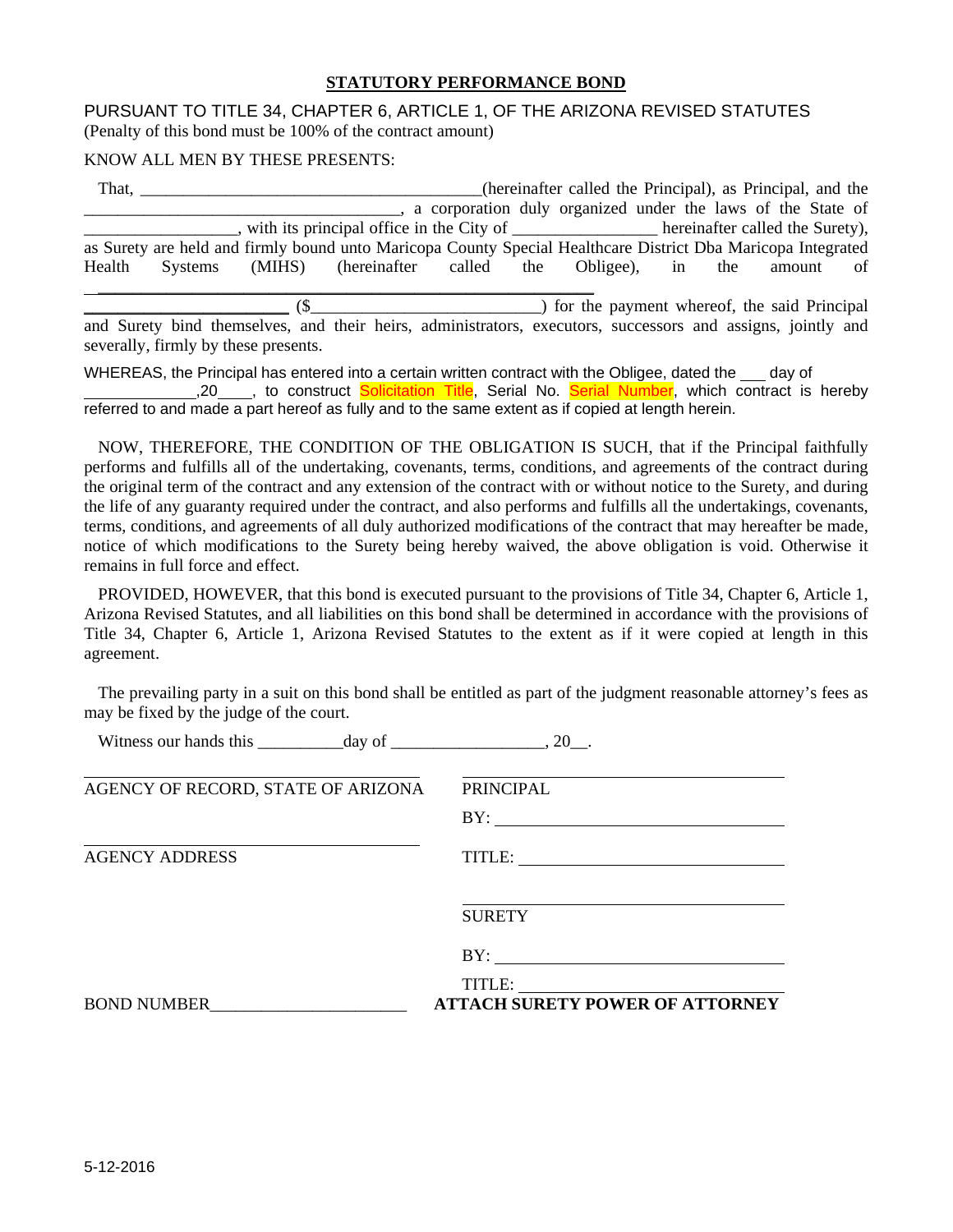#### **STATUTORY PAYMENT BOND**

#### PURSUANT TO TITLE 34 CHAPTER 2, ARTICLE 2 OF THE ARIZONA REVISED STATUTES (Penalty of this bond must be 100% of the contract amount)

#### KNOW ALL MEN BY THESE PRESENTS:

| That.   |                                                                                                                   | (hereinafter called the Principal), as Principal,        |
|---------|-------------------------------------------------------------------------------------------------------------------|----------------------------------------------------------|
| and the |                                                                                                                   | a corporation duly organized under the laws of the State |
| οf      |                                                                                                                   | (hereinafter called the                                  |
|         | Surety), as Surety are held and firmly bound unto Maricopa County (hereinafter called the Obligee), in the amount |                                                          |
| οf      |                                                                                                                   |                                                          |
|         |                                                                                                                   | ) for the payment whereof, the said Principal            |
|         | and Surety bind themselves, and their heirs administrators                                                        | avocutors successors and assigns jointly and             |

and Surety, bind themselves, and their heirs, administrators, executors, successors and assigns, jointly and severally, firmly by these presents.

 WHEREAS, the Principal has entered into a certain written contract with the Obligee, dated the day of <sub>.</sub>20 \_\_\_, to construct **Solicitation Title**, Serial No. Serial Number, which contract is hereby referred to and made a part hereof as fully and to the same extent as if copied at length herein.

 NOW, THEREFORE, THE CONDITION OF THE OBLIGATION IS SUCH, that if the Principal faithfully performs and fulfills all of the undertaking, covenants, terms, conditions, and agreements of the contract during the original term of the contract and any extension of the contract with or without notice to the Surety, and during the life of any guaranty required under the contract, and also performs and fulfills all the undertakings, covenants, terms, conditions, and agreements of all duly authorized modifications of the contract that may hereafter be made, notice of which modifications to the Surety being hereby waived, the above obligation is void. Otherwise it remains in full force and effect.

 PROVIDED, HOWEVER, that this bond is executed pursuant to the provisions of Title 34, Chapter 2, Article 2, Arizona Revised Statutes, and all liabilities on this bond shall be determined in accordance with the provisions of Title 34, Chapter 2, Article 2, Arizona Revised Statutes to the same extent as if it were copied at length in this agreement.

 The prevailing party in a suit on this bond shall be entitled as part of the judgment reasonable attorney's fees as may be fixed by the judge of the court.

Witness our hands this \_\_\_\_\_\_\_\_\_\_\_ day of \_\_\_\_\_\_\_\_\_\_\_\_\_, 20\_\_\_.

AGENCY OF RECORD, STATE OF ARIZONAPRINCIPAL

|                       | BY:                                       |
|-----------------------|-------------------------------------------|
|                       |                                           |
| <b>AGENCY ADDRESS</b> |                                           |
|                       | <b>SURETY</b>                             |
|                       | BY:                                       |
|                       |                                           |
| <b>BOND NUMBER</b>    | <b>ATTACH SURETY OF POWER OF ATTORNEY</b> |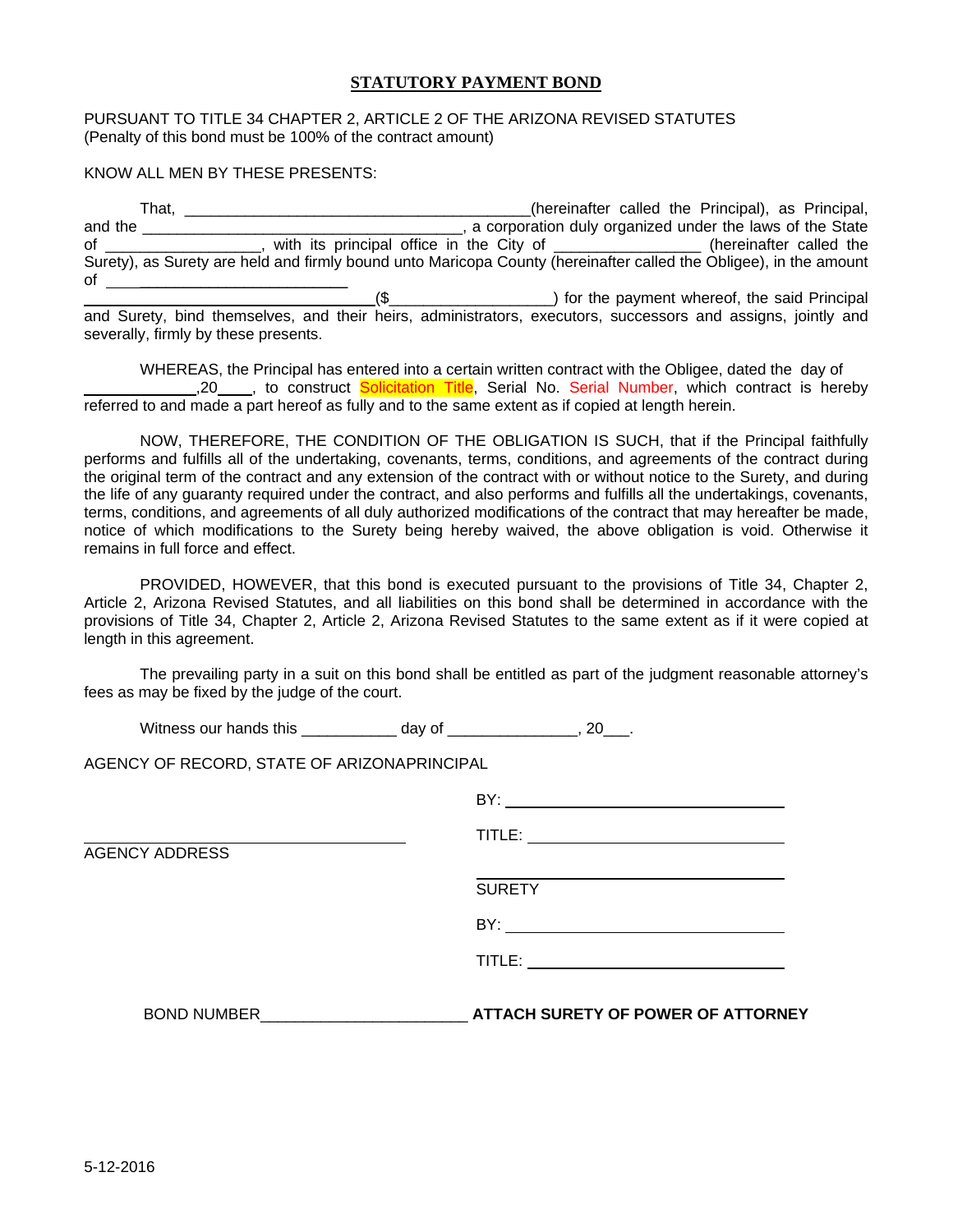

## **EXHIBIT F [SBE Reporting Document]**

# **MARICOPA COUNTY SBE PARTICIPATION REPORTING FORM**

**This form is to be submitted with each pay application or invoice.** Any pay application or invoice without this form attached is subject to rejection as not being a completed pay application or invoice pursuant to the terms of the contract.

| Name of Prime Consultant/Contractor | Contract No.                           |  |  |  |  |
|-------------------------------------|----------------------------------------|--|--|--|--|
| <b>Contact Person</b>               | Project No.                            |  |  |  |  |
|                                     |                                        |  |  |  |  |
| <b>Street Address</b>               | Amount of this Pay Application/Invoice |  |  |  |  |

City, State ZIP

\_\_\_\_\_\_\_\_\_\_\_\_\_\_\_\_\_\_\_\_\_\_\_\_\_\_\_\_\_

Complete below with information on the SBE firms utilized as subconsultants/subcontractors for this pay application/invoice. If work was self-performed and your firm, as the prime, is an SBE firm pursuant to A.R.S. § 41-1001, et seq., then you may list your firm as the SBE firm.

| <b>SBE Firm Name</b> | <b>SBE Firm Address</b> | Type of Work<br>Performed | \$ Pd to SBE this<br>App/Inv |
|----------------------|-------------------------|---------------------------|------------------------------|
|                      |                         |                           |                              |
|                      |                         |                           |                              |
|                      |                         |                           |                              |
|                      |                         |                           |                              |
|                      |                         |                           |                              |
|                      |                         |                           |                              |
|                      |                         |                           |                              |

 $\Box$  A mark in this box certifies that no SBE firms were utilized as the prime, subconsultant or subcontractor with respect to this pay application/invoice.

\_\_\_\_\_\_\_\_\_\_\_\_\_\_\_\_\_\_\_ \_\_\_\_\_\_\_\_\_\_\_\_\_\_\_\_\_\_\_\_\_\_\_\_\_\_\_\_\_\_\_\_\_\_\_\_\_\_\_ Date Signature

Printed Name & Telephone Number

 Page | 61  $JOC #$  [  $\frac{1}{2}$   $\frac{1}{2}$   $\frac{1}{2}$   $\frac{1}{2}$   $\frac{1}{2}$   $\frac{1}{2}$   $\frac{1}{2}$   $\frac{1}{2}$   $\frac{1}{2}$   $\frac{1}{2}$   $\frac{1}{2}$   $\frac{1}{2}$   $\frac{1}{2}$   $\frac{1}{2}$   $\frac{1}{2}$   $\frac{1}{2}$   $\frac{1}{2}$   $\frac{1}{2}$   $\frac{1}{2}$   $\frac{1}{2}$   $\frac{1}{2}$   $\frac$ 

\_\_\_\_\_\_\_\_\_\_\_\_\_\_\_\_\_\_\_\_\_\_\_\_\_\_\_\_\_\_\_\_\_\_\_\_\_\_\_\_\_\_\_\_\_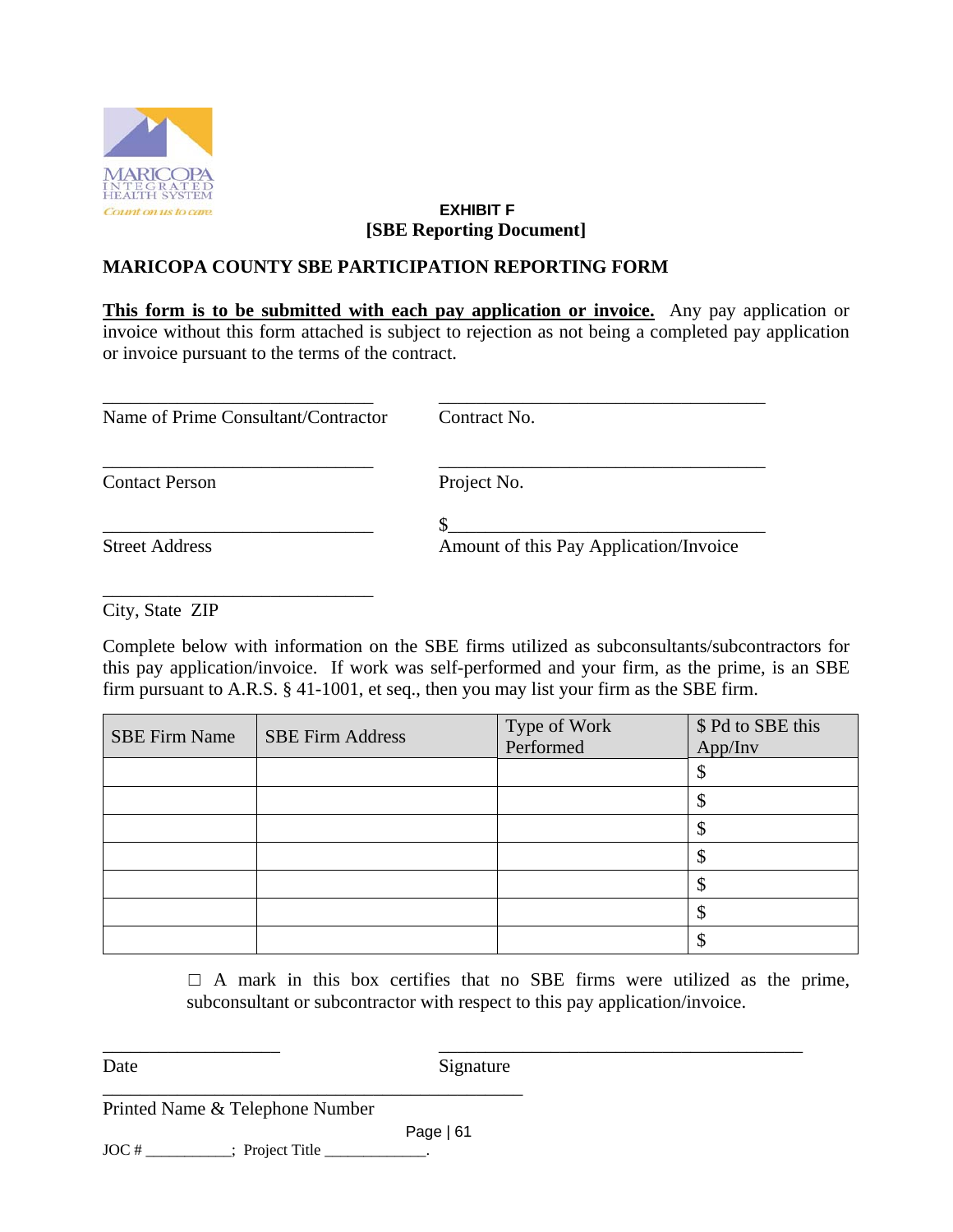# **EXHIBIT G**

**Request for Qualifications Dated**  $\frac{1/2016}{ }$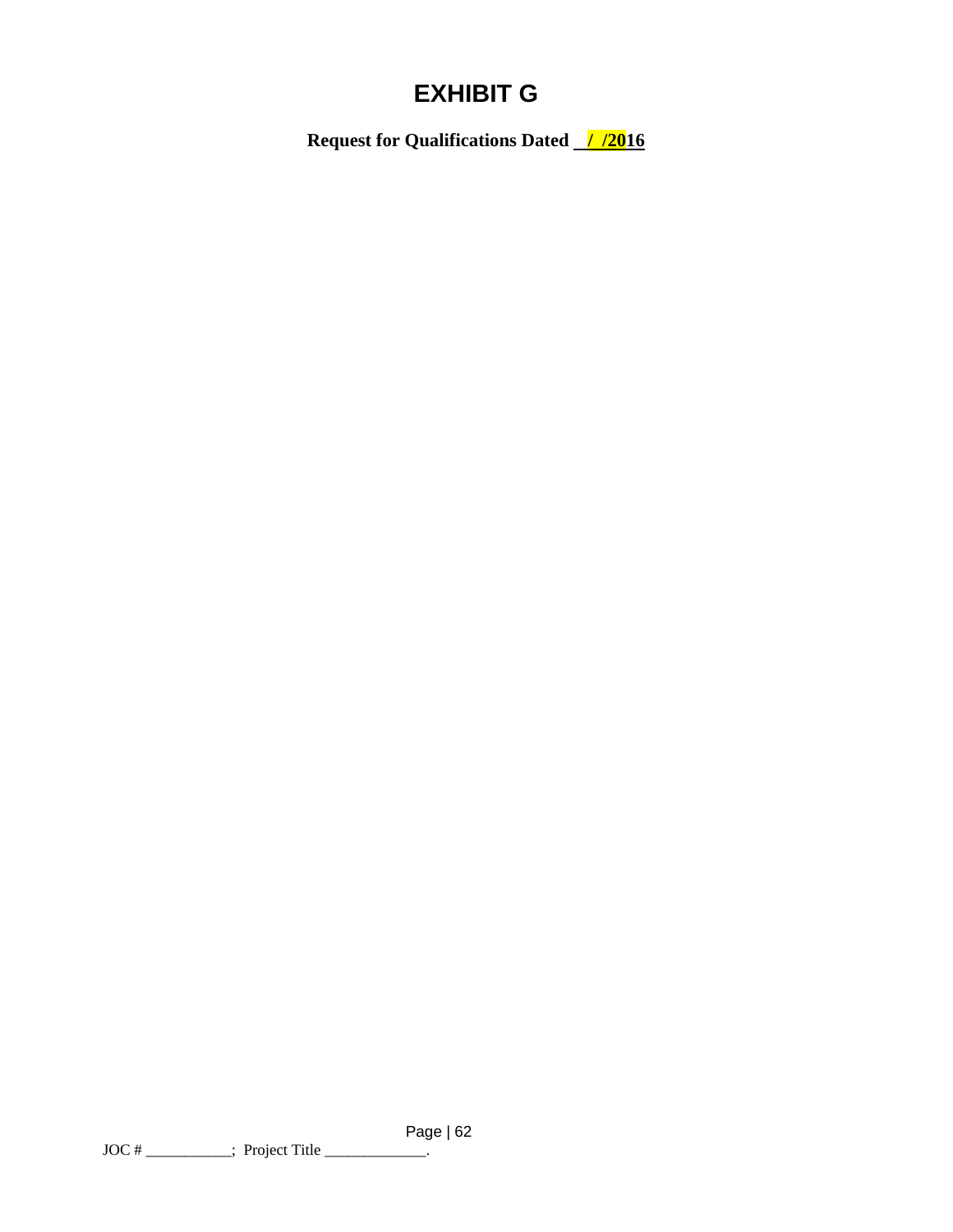# **EXHIBIT H**

**Statement of Qualifications Dated //20xx**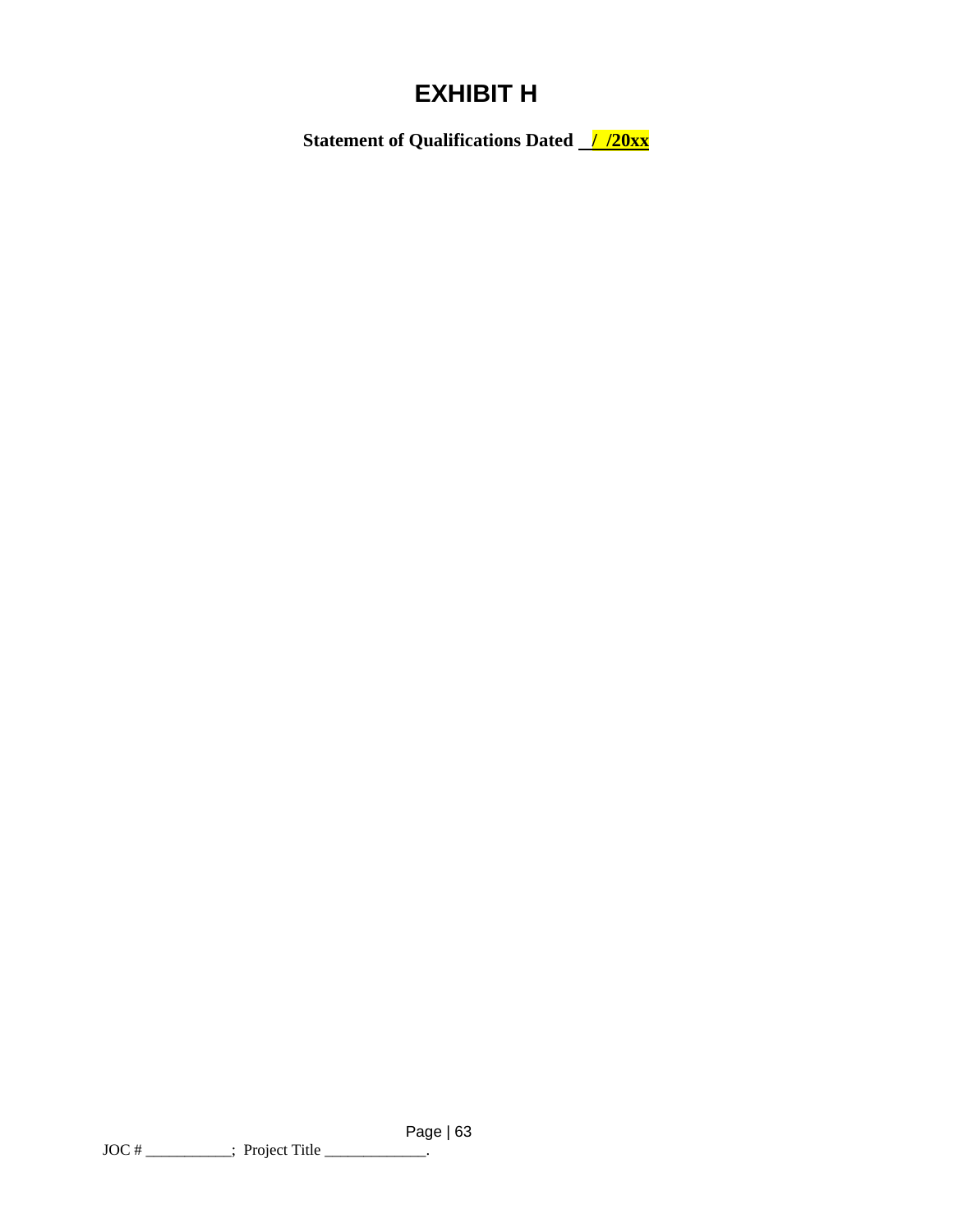

### **EXHIBIT I MIHS. CERTIFICATE OF INSURANCE - JOB ORDER CONTRACT**

**SERIAL #** Click here to enter text.**,** Click here to enter text.

|                                                                                                                                                                                                                                                                                                                                                                                                                                                                                                                                                                                                                                                                                                                                                                                                                                                                                                                                                                                                                                                                                                                                                                                                                                                                                                                                                                                                                                                                                                                                                                                                                                                                                                                                                                                                                                                                     |                                                                                                                                                                                                                                                                                        |                     |                    |                                                                                                                                                                                       |  |                                  |                          |  | DERETTE II CHER HELE to effect text, CHER HELE to effect text |                                                                                                                                                                             |               | DATE(MM/DD/YYYY)                                         |
|---------------------------------------------------------------------------------------------------------------------------------------------------------------------------------------------------------------------------------------------------------------------------------------------------------------------------------------------------------------------------------------------------------------------------------------------------------------------------------------------------------------------------------------------------------------------------------------------------------------------------------------------------------------------------------------------------------------------------------------------------------------------------------------------------------------------------------------------------------------------------------------------------------------------------------------------------------------------------------------------------------------------------------------------------------------------------------------------------------------------------------------------------------------------------------------------------------------------------------------------------------------------------------------------------------------------------------------------------------------------------------------------------------------------------------------------------------------------------------------------------------------------------------------------------------------------------------------------------------------------------------------------------------------------------------------------------------------------------------------------------------------------------------------------------------------------------------------------------------------------|----------------------------------------------------------------------------------------------------------------------------------------------------------------------------------------------------------------------------------------------------------------------------------------|---------------------|--------------------|---------------------------------------------------------------------------------------------------------------------------------------------------------------------------------------|--|----------------------------------|--------------------------|--|---------------------------------------------------------------|-----------------------------------------------------------------------------------------------------------------------------------------------------------------------------|---------------|----------------------------------------------------------|
| <b>CERTIFICATE OF LIABILITY INSURANCE</b><br>THIS CERTIFICATE IS ISSUED AS A MATTER OF INFORMATION ONLY AND CONFERS NO RIGHTS UPON THE CERTIFICATE HOLDER. THIS CERTIFICATE DOES NOT<br>AFFIRMATIVELY OR NEGATIVELY AMEND, EXTEND OR ALTER THE COVERAGE AFFORDED BY THE POLICIES BELOW. THIS CERTIFICATE OF INSURANCE DOES                                                                                                                                                                                                                                                                                                                                                                                                                                                                                                                                                                                                                                                                                                                                                                                                                                                                                                                                                                                                                                                                                                                                                                                                                                                                                                                                                                                                                                                                                                                                          |                                                                                                                                                                                                                                                                                        |                     |                    |                                                                                                                                                                                       |  |                                  |                          |  |                                                               |                                                                                                                                                                             |               |                                                          |
| NOT CONSTITUTE A CONTRACT BETWEEN THE ISSUING INSURER(S), AUTHORIZED REPRESENTATIVE OR PRODUCER, AND THE CERTIFICATE HOLDER.                                                                                                                                                                                                                                                                                                                                                                                                                                                                                                                                                                                                                                                                                                                                                                                                                                                                                                                                                                                                                                                                                                                                                                                                                                                                                                                                                                                                                                                                                                                                                                                                                                                                                                                                        |                                                                                                                                                                                                                                                                                        |                     |                    |                                                                                                                                                                                       |  |                                  |                          |  |                                                               |                                                                                                                                                                             |               |                                                          |
| IMPORTANT: If the certificate holder is an ADDITIONAL INSURED, the policy(ies) must be endorsed. IF SUBROGATION IS WAIVED, subject to the terms and conditions<br>of the policy, certain policies may require an endorsement. A statement on this certificate does not confer rights to the certificate holder in lieu of such endorsement(s).                                                                                                                                                                                                                                                                                                                                                                                                                                                                                                                                                                                                                                                                                                                                                                                                                                                                                                                                                                                                                                                                                                                                                                                                                                                                                                                                                                                                                                                                                                                      |                                                                                                                                                                                                                                                                                        |                     |                    |                                                                                                                                                                                       |  |                                  |                          |  |                                                               |                                                                                                                                                                             |               |                                                          |
|                                                                                                                                                                                                                                                                                                                                                                                                                                                                                                                                                                                                                                                                                                                                                                                                                                                                                                                                                                                                                                                                                                                                                                                                                                                                                                                                                                                                                                                                                                                                                                                                                                                                                                                                                                                                                                                                     | <b>NAME AND ADDRESS OF INSURANCE AGENCY:</b>                                                                                                                                                                                                                                           |                     |                    |                                                                                                                                                                                       |  |                                  |                          |  | *INSURERS AFFORDING COVERAGES:                                | NAIC#                                                                                                                                                                       |               |                                                          |
|                                                                                                                                                                                                                                                                                                                                                                                                                                                                                                                                                                                                                                                                                                                                                                                                                                                                                                                                                                                                                                                                                                                                                                                                                                                                                                                                                                                                                                                                                                                                                                                                                                                                                                                                                                                                                                                                     |                                                                                                                                                                                                                                                                                        |                     |                    |                                                                                                                                                                                       |  | Company Letter<br>Company Letter | Α                        |  |                                                               |                                                                                                                                                                             |               |                                                          |
|                                                                                                                                                                                                                                                                                                                                                                                                                                                                                                                                                                                                                                                                                                                                                                                                                                                                                                                                                                                                                                                                                                                                                                                                                                                                                                                                                                                                                                                                                                                                                                                                                                                                                                                                                                                                                                                                     |                                                                                                                                                                                                                                                                                        |                     |                    |                                                                                                                                                                                       |  | Company Letter                   | B                        |  |                                                               |                                                                                                                                                                             |               |                                                          |
|                                                                                                                                                                                                                                                                                                                                                                                                                                                                                                                                                                                                                                                                                                                                                                                                                                                                                                                                                                                                                                                                                                                                                                                                                                                                                                                                                                                                                                                                                                                                                                                                                                                                                                                                                                                                                                                                     | <b>NAME AND ADDRESS OF INSURED:</b>                                                                                                                                                                                                                                                    |                     |                    |                                                                                                                                                                                       |  | <b>Company Letter</b>            | $\mathbf{C}$             |  |                                                               |                                                                                                                                                                             |               |                                                          |
|                                                                                                                                                                                                                                                                                                                                                                                                                                                                                                                                                                                                                                                                                                                                                                                                                                                                                                                                                                                                                                                                                                                                                                                                                                                                                                                                                                                                                                                                                                                                                                                                                                                                                                                                                                                                                                                                     |                                                                                                                                                                                                                                                                                        |                     |                    |                                                                                                                                                                                       |  | Company Letter                   | D                        |  |                                                               |                                                                                                                                                                             |               |                                                          |
|                                                                                                                                                                                                                                                                                                                                                                                                                                                                                                                                                                                                                                                                                                                                                                                                                                                                                                                                                                                                                                                                                                                                                                                                                                                                                                                                                                                                                                                                                                                                                                                                                                                                                                                                                                                                                                                                     |                                                                                                                                                                                                                                                                                        |                     |                    |                                                                                                                                                                                       |  |                                  | E<br>F                   |  |                                                               |                                                                                                                                                                             |               |                                                          |
| <b>Company Letter</b><br>THIS IS TO CERTIFY THAT THE POLICIES OF INSURANCE LISTED BELOW HAVE BEEN ISSUED TO THE INSURED NAMED ABOVE FOR THE POLICY PERIOD<br>INDICATED. NOTWITHSTANDING ANY REQUIREMENT, TERM, OR CONDITION OF ANY CONTRACT OR OTHER DOCUMENT WITH RESPECT TO WHICH THIS<br>EXCLUSIONS AND CONDITIONS OF SUCH POLICIES. LIMITS SHOWN MAY HAVE BEEN REDUCED BY PAID CLAIMS.                                                                                                                                                                                                                                                                                                                                                                                                                                                                                                                                                                                                                                                                                                                                                                                                                                                                                                                                                                                                                                                                                                                                                                                                                                                                                                                                                                                                                                                                          |                                                                                                                                                                                                                                                                                        |                     |                    |                                                                                                                                                                                       |  |                                  |                          |  |                                                               |                                                                                                                                                                             |               |                                                          |
| <b>INSR</b><br>LTR                                                                                                                                                                                                                                                                                                                                                                                                                                                                                                                                                                                                                                                                                                                                                                                                                                                                                                                                                                                                                                                                                                                                                                                                                                                                                                                                                                                                                                                                                                                                                                                                                                                                                                                                                                                                                                                  | TYPE OF INSURANCE                                                                                                                                                                                                                                                                      | ADDL<br><b>INSR</b> | <b>SUBR</b><br>WVD | <b>POLICY</b><br><b>NUMBER</b>                                                                                                                                                        |  |                                  | POLICY EFF<br>(MM/DD/YY) |  | POLICY EXP<br>(MM/DD/YY)                                      |                                                                                                                                                                             | <b>LIMITS</b> |                                                          |
|                                                                                                                                                                                                                                                                                                                                                                                                                                                                                                                                                                                                                                                                                                                                                                                                                                                                                                                                                                                                                                                                                                                                                                                                                                                                                                                                                                                                                                                                                                                                                                                                                                                                                                                                                                                                                                                                     | <b>GENERAL LIABILITY:</b><br><b>⊠ COMMERCIAL GENERAL LIABILITY</b><br>□: CLAIMS MADE ⊠: OCCUR<br><b>XE: BODILY INJURY</b><br><b>E. BLANKET CONTRACTURAL</b><br>⊠: BROAD FORM PROPERTY<br>DAMAGE<br><b>GEN'L AGGREGATE LIMIT APPLIES PER</b><br><b>□: POLICY ⊠: PROJECT □: LOCATION</b> | X                   | X                  |                                                                                                                                                                                       |  |                                  |                          |  |                                                               | <b>EACH OCCURRENCE</b><br>PERSONAL & ADV INJURY<br><b>GENERAL AGGREGATE</b><br><b>PRODUCTS/ COMP/OP AGG</b>                                                                 |               | \$2,000,000<br>\$2,000,000<br>\$4,000,000<br>\$4,000,000 |
|                                                                                                                                                                                                                                                                                                                                                                                                                                                                                                                                                                                                                                                                                                                                                                                                                                                                                                                                                                                                                                                                                                                                                                                                                                                                                                                                                                                                                                                                                                                                                                                                                                                                                                                                                                                                                                                                     | <b>AUTOMOBILE LIABILITY:</b><br><b>E. ANY AUTO</b><br><b>E. ALL OWNED AUTOS</b><br><b>E. HIRED AUTOS</b><br><b>E. ALL NON-OWNED AUTOS</b>                                                                                                                                              | X                   | X                  |                                                                                                                                                                                       |  |                                  |                          |  |                                                               | <b>COMBINED SINGLE LIMIT</b><br>(EA Accident)<br><b>BODILY INJURY</b><br>(Per Person)<br><b>BODILY INJURY</b><br>(Per Accident)<br><b>PROPERTY DAMAGE</b><br>(Per accident) |               | \$2,000,000                                              |
|                                                                                                                                                                                                                                                                                                                                                                                                                                                                                                                                                                                                                                                                                                                                                                                                                                                                                                                                                                                                                                                                                                                                                                                                                                                                                                                                                                                                                                                                                                                                                                                                                                                                                                                                                                                                                                                                     | <b>D: EXCESS/UMBRELLA LIABILIT</b><br>$\Box$ : Claims Made $\Box$ : Occur $\Box$ : Deductible<br>$\Box$ : Retention                                                                                                                                                                    |                     |                    |                                                                                                                                                                                       |  |                                  |                          |  |                                                               | EACH OCCURRENCE<br>AGGREGATE                                                                                                                                                |               |                                                          |
|                                                                                                                                                                                                                                                                                                                                                                                                                                                                                                                                                                                                                                                                                                                                                                                                                                                                                                                                                                                                                                                                                                                                                                                                                                                                                                                                                                                                                                                                                                                                                                                                                                                                                                                                                                                                                                                                     | <b>EI: WORKERS' COMPENSATION</b><br>AND EMPLOYERS' LIABILITY<br>Any Proprietor/Partner/Executive Office/Member<br>Excluded $\Box$ : YES $\Box$ : NO<br>If Yes describe under Special Provisions                                                                                        | N/A                 |                    |                                                                                                                                                                                       |  |                                  |                          |  |                                                               | <b>XE: WC STATUTORY LIMITS</b><br>E.L: EA ACCIDENT<br>E.L. DISEASE: EACH<br><b>EMPLOYEE</b><br>E.L. DISEASE: POLICY LIMIT                                                   |               | \$1.000,000<br>\$1,000,000<br>\$1,000,000                |
|                                                                                                                                                                                                                                                                                                                                                                                                                                                                                                                                                                                                                                                                                                                                                                                                                                                                                                                                                                                                                                                                                                                                                                                                                                                                                                                                                                                                                                                                                                                                                                                                                                                                                                                                                                                                                                                                     | ⊠: BUILDERS' RISK ALL-RISKFORM                                                                                                                                                                                                                                                         | X                   | Χ                  |                                                                                                                                                                                       |  |                                  |                          |  |                                                               | REPLACEMENT COSTS                                                                                                                                                           |               |                                                          |
| SPECIAL PROVISIONS: The policies required hereunder, except Workers' Compensation, contain a waiver of transfer of rights of recovery (subrogation) against Maricopa County Special Health Care<br>District Dba Maricopa Integrated Healthcare System (MIHS), its agents, representatives, officers, directors, officials, and employees for any claims arising out of Contractors work or service. Except Workers'<br>Compensation, MIHS, its agents, representatives, officers, directors, officials, and employees are named as Additional Insureds. To the extent provided in this Contract, insured shall defend, indemnify, and<br>hold harmless MIHS from liability arising out of any services provided or duty performed by insured as required by statute, law, purchase order or otherwise required, with the exception of liability for loss or<br>damage resulting from the sole negligence of MIHS, its agents, employees, or indemnities. It is agreed that any insurance available to the named insured shall be primary of all other sources that may be<br>available and insurance maintained by MIHS shall not contribute to it. Renewal certificate must be sent to MIHS thirty (30) days prior to expiration date. Builders' Risk insurance shall also cover false work<br>and temporary buildings and shall insure against risk of direct physical loss or damage from external causes including debris removal, demolition occasioned by enforcement of any applicable legal<br>requirements, and shall cover reasonable compensation for architect's service and expenses required as a result of such insured loss and other "soft costs" as required by the Contract. THIS CERTIFICATE<br>IS NOT VALID UNLESS COUNTERSIGNED BY AN AUTHORIZED REPRESENTATIVE OF THE INSURANCE COMPANY.<br><b>CERTIFICATE HOLDER</b><br><b>CANCELLATION</b> |                                                                                                                                                                                                                                                                                        |                     |                    |                                                                                                                                                                                       |  |                                  |                          |  |                                                               |                                                                                                                                                                             |               |                                                          |
| <b>Maricopa County Special Health Care District</b><br><b>Dba</b><br><b>Maricopa Integrated Health Systems</b><br>2611 E. Pierce St. 2 <sup>nd</sup> Floor<br>PHOENIX, ARIZONA 850083                                                                                                                                                                                                                                                                                                                                                                                                                                                                                                                                                                                                                                                                                                                                                                                                                                                                                                                                                                                                                                                                                                                                                                                                                                                                                                                                                                                                                                                                                                                                                                                                                                                                               |                                                                                                                                                                                                                                                                                        |                     |                    | It is further agreed that no policy shall expire, be cancelled, or materially<br>changed to affect the coverage available to MIHS without thirty (30) days<br>written notice to MIHS. |  |                                  |                          |  |                                                               |                                                                                                                                                                             |               |                                                          |
|                                                                                                                                                                                                                                                                                                                                                                                                                                                                                                                                                                                                                                                                                                                                                                                                                                                                                                                                                                                                                                                                                                                                                                                                                                                                                                                                                                                                                                                                                                                                                                                                                                                                                                                                                                                                                                                                     | AUTHORIZED REPRESENTATIVE SIGNATURE<br>DATE ISSUED                                                                                                                                                                                                                                     |                     |                    |                                                                                                                                                                                       |  |                                  |                          |  |                                                               |                                                                                                                                                                             |               |                                                          |
|                                                                                                                                                                                                                                                                                                                                                                                                                                                                                                                                                                                                                                                                                                                                                                                                                                                                                                                                                                                                                                                                                                                                                                                                                                                                                                                                                                                                                                                                                                                                                                                                                                                                                                                                                                                                                                                                     |                                                                                                                                                                                                                                                                                        |                     |                    |                                                                                                                                                                                       |  |                                  |                          |  |                                                               |                                                                                                                                                                             |               |                                                          |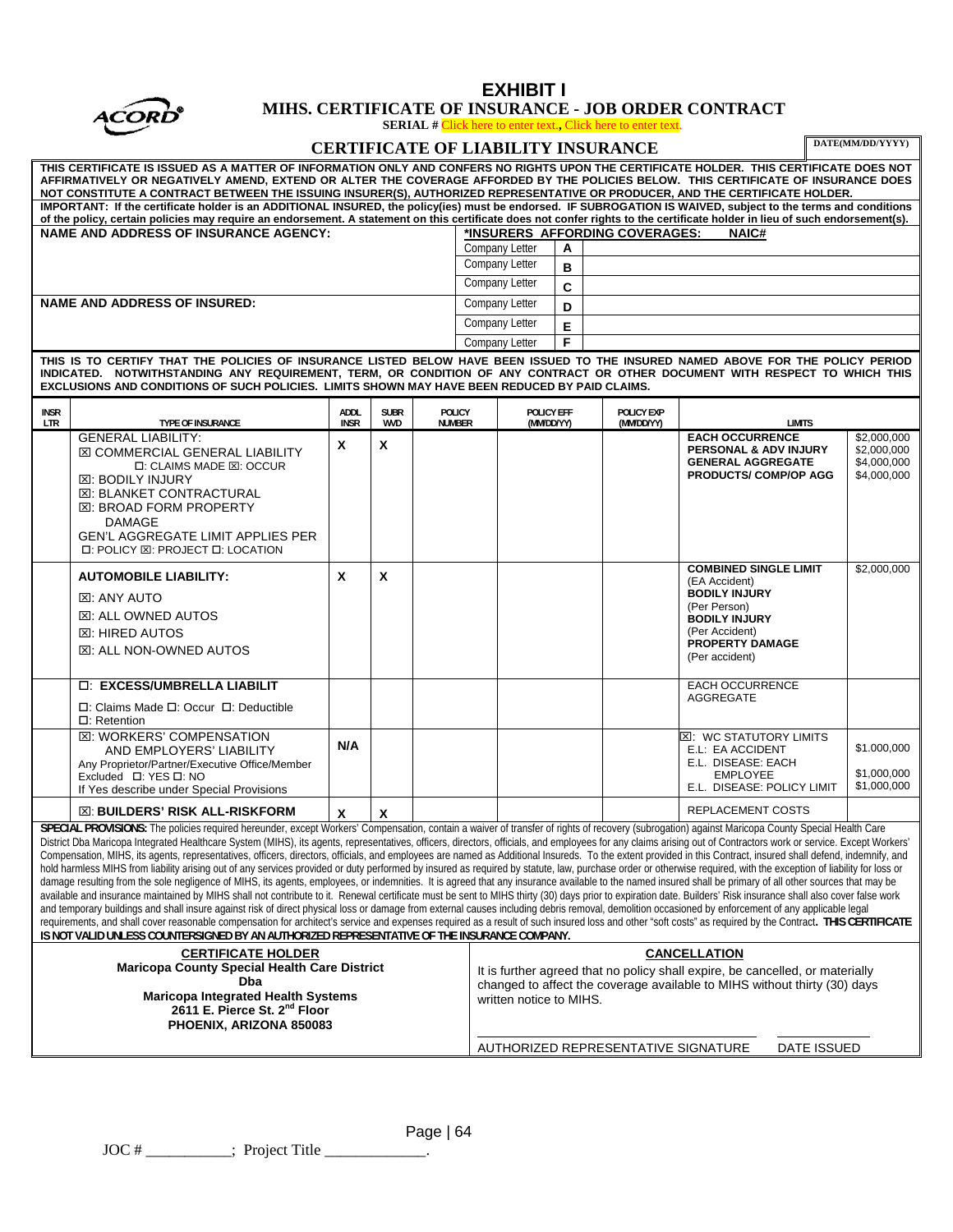

# **EXHIBIT J**

# **GENERAL REQUIREMENTS**

# **FOR THE JOB ORDER CONTRACTS**

Page | 65  $\text{JOC} \#$  \_\_\_\_\_\_\_\_\_\_; Project Title \_\_\_\_\_\_\_\_\_\_\_\_\_.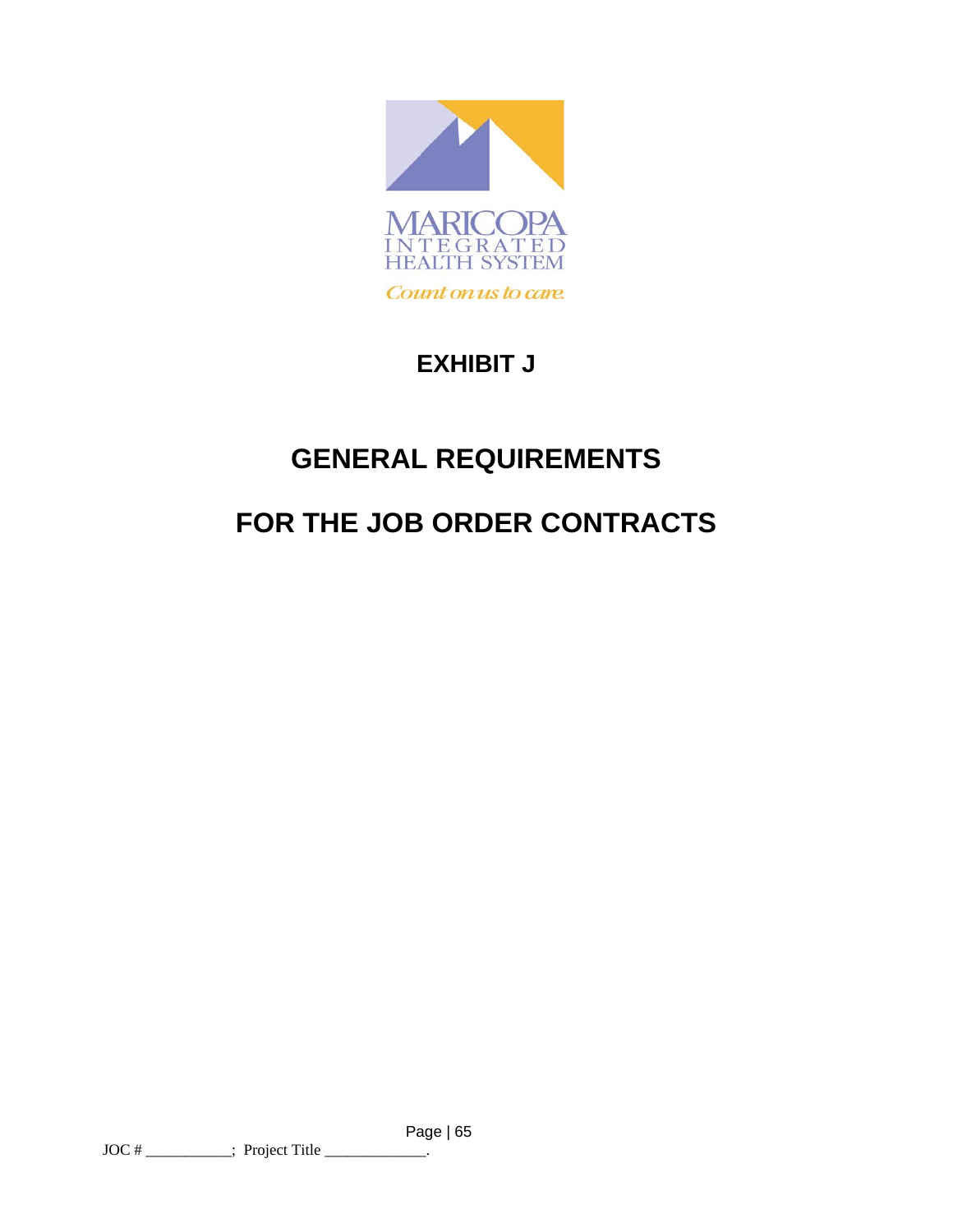# **Table of Contents** Page #

| Section 01 79 00 - *** Equipment Demonstration and Owner Personnel Instruction *** 94 |  |
|---------------------------------------------------------------------------------------|--|
|                                                                                       |  |
|                                                                                       |  |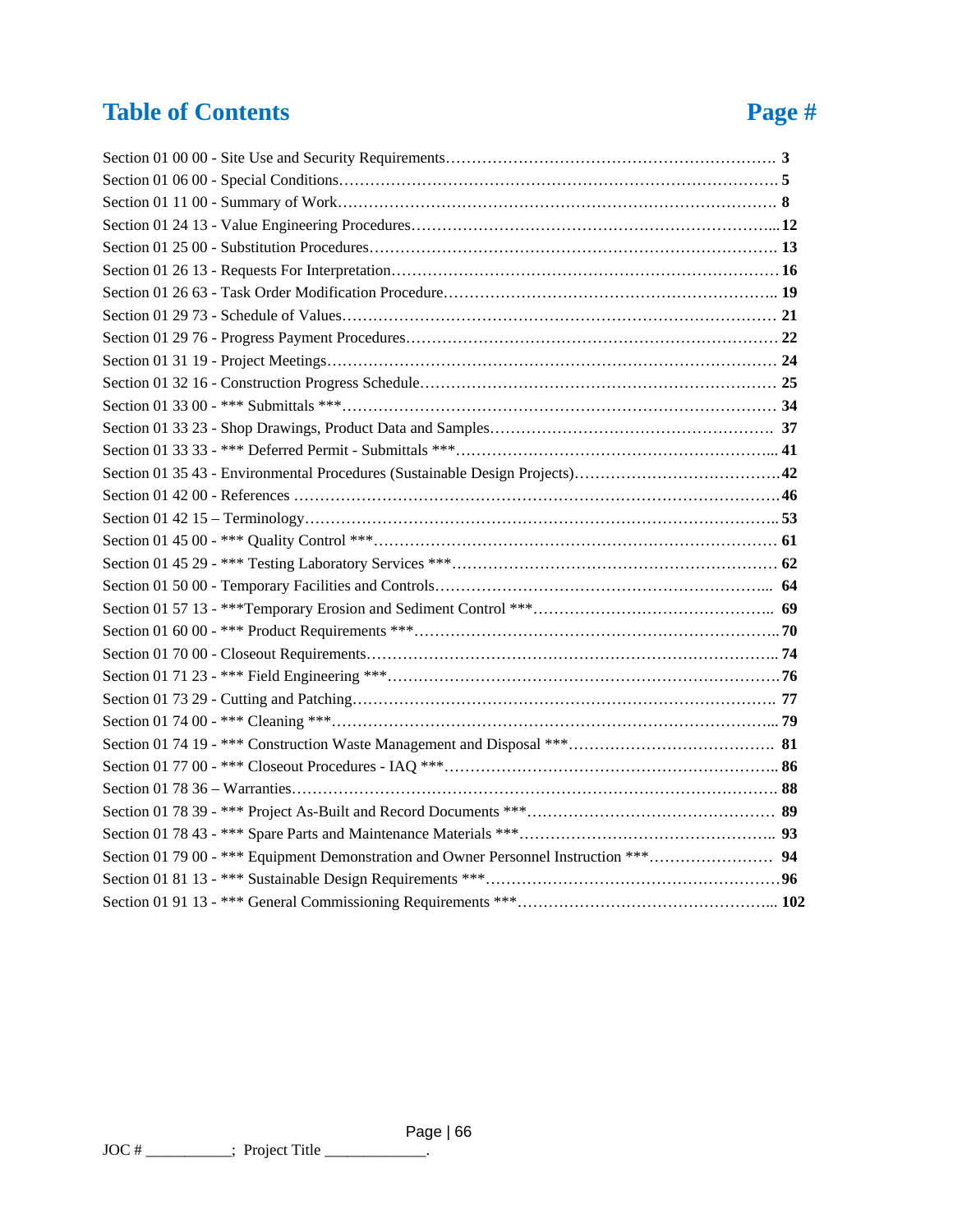# **DIVISION 01 - GENERAL REQUIREMENTS FOR JOB ORDER CONTRACTS**

| <b>SECTION</b> | <b>TITLE</b>                                            | <b>No. of Pages</b> |
|----------------|---------------------------------------------------------|---------------------|
|                |                                                         |                     |
| 01 00 00       | Site Use and Security Requirements                      | 2                   |
| 01 06 00       | <b>Special Conditions</b>                               | 3                   |
| 01 11 00       | Summary of Work                                         | 4                   |
| 01 24 13       | Value Engineering Procedures                            | 1                   |
| 01 25 00       | <b>Substitution Procedures</b>                          | 3                   |
| 01 26 13       | Requests for Interpretation                             | 3                   |
| 01 26 63       | <b>Task Order Modification Procedure</b>                | $\overline{2}$      |
| 01 29 73       | Schedule of Values                                      | 1                   |
| 01 29 76       | <b>Progress Payment Procedures</b>                      | $\overline{2}$      |
| 01 31 19       | <b>Project Meetings</b>                                 | 1                   |
| 01 32 16       | <b>Construction Progress Schedule</b>                   | 9                   |
| 01 33 00       | Submittals                                              | 3                   |
| 01 33 23       | Shop Drawings, Product Data and Samples                 | 4                   |
| 01 33 33       | <b>Deferred Permit Submittals</b>                       | 1                   |
| 01 35 43       | <b>Environmental Procedures</b>                         | 4                   |
| 01 42 00       | References                                              | 7                   |
| 01 42 15       | Terminology                                             | 8                   |
| 01 45 00       | <b>Quality Control</b>                                  | $\mathbf{1}$        |
| 01 45 29       | <b>Testing Laboratory Services</b>                      | $\overline{2}$      |
| 01 50 00       | Temporary Facilities and Controls                       | 5                   |
| 01 57 13       | Temporary Erosion and Sediment Control                  | 1                   |
| 01 60 00       | <b>Product Requirements</b>                             | $\overline{4}$      |
| 01 70 00       | <b>Closeout Requirements</b>                            | 2                   |
| 01 71 23       | <b>Field Engineering</b>                                | 1                   |
| 01 73 29       | Cutting and Patching                                    | $\overline{2}$      |
| 01 74 00       | Cleaning                                                | $\overline{2}$      |
| 01 74 19       | <b>Construction Waste Management and Disposal</b>       | 5                   |
| 01 77 00       | Closeout Procedures - IAQ                               | $\overline{2}$      |
| 01 78 36       | Warranties                                              | 1                   |
| 01 78 39       | Project As-Built and Record Documents                   | $\overline{4}$      |
| 01 78 43       | Spare Parts and Maintenance Materials                   | 1                   |
| 01 79 00       | Equipment Demonstration and Owner Personnel Instruction | $\overline{2}$      |
| 01 81 13       | <b>Sustainable Design Requirements</b>                  | 6                   |
| 01 91 13       | <b>General Commissioning Requirements</b>               | $\tau$              |

 $\text{JOC} \#$  \_\_\_\_\_\_\_\_\_\_; Project Title \_\_\_\_\_\_\_\_\_\_\_\_\_.

l

Page | 67 <sup>2</sup> \*\*\* In the text indicates an item which the Architect on a particular Project may want to adjust for that Project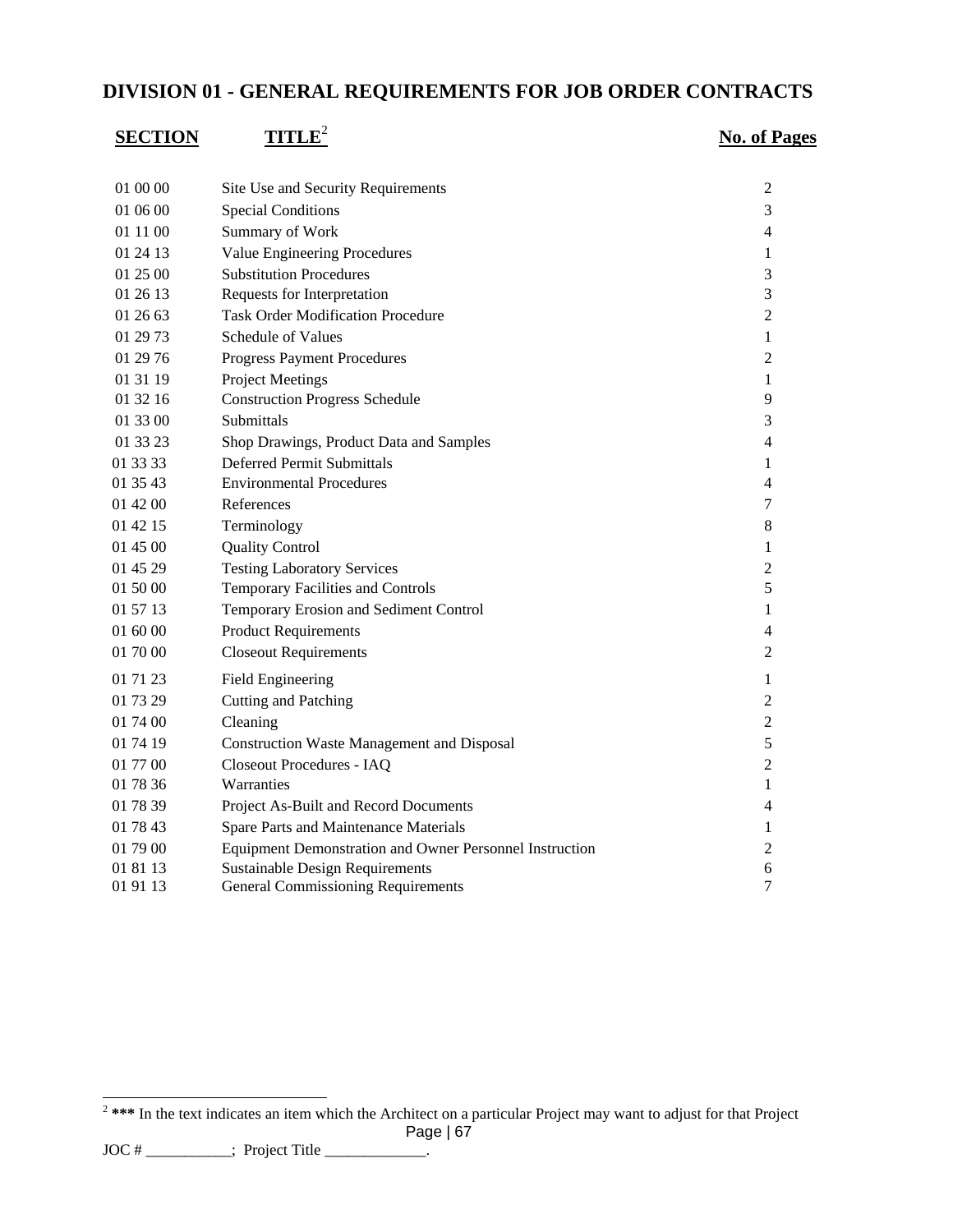### **5 SECTION 01 00 00 SITE USE AND SECURITY REQUIREMENTS**

#### **PART 1 GENERAL**

- **1.1** Construction Site
	- **1.1.1** Safety and security must be maintained at all times, on the Construction Site and lay down areas. It is the Job Order Contractor's responsibility to coordinate construction activities that may affect MIHS operations or any surrounding business. A twenty-four (24) hour advance written notice shall be given to the Owner or Owner's Representative for any activities or conditions that may affect operations, personnel, or clients.
	- **1.1.2** The Construction Site is the area to be enclosed within temporary construction fences erected by the Job Order Contractor to separate and secure the construction activities from the Public.
	- **1.1.3** Access to Construction Site shall be provided in accordance with requirements in Section 01 50 00 – Temporary Facilities and Controls.
	- **1.1.4** Internal security for remodeling shall be provided.\*\*\*
	- **1.1.5** Job Order Contractor is responsible for hiring a private utility locator to identify all underground utilities in the site.

#### **PART 2 FACILITY ENTRY/EXIT REQUIREMENTS**

- **2.1** Access for MIHS business must be maintained. \*\*\*
- **2.2** Weapons, drug, tobacco (including e-cigarettes and alcohol cannot be brought onto MIHS property or the Construction Site.
- **2.3** Safety and security for all tools, equipment and stored or in-place materials on the site are the responsibility of the Job Order Contractor. The owner assumes no liability for loss or damage to tools or equipment.
- **2.4** Job Order Contractor must immediately report any major losses or major unexplained damages to equipment to the Owner or Owner's Representative.
- **2.5** Job Order Contractor and construction personnel shall not talk to or interact with the media for any reason without prior written approval for the Owner or Owner's Representative.
- 2.6 MIHS reserves the right to inspect lunch boxes, toolboxes, clothing and equipment of any and all construction personnel permitted into existing secured areas.
- **2.7** MIHS reserves the right to require immediate removal of any worker or employee from areas deemed to be considered secure in nature.
- **2.8** The work hours at the site will be agreed upon by the JOB ORDER CONTRACTOR and Owner.

#### **PART 3 SITE LIGHTING**

**3.1** The Job Order Contractor shall provide adequate security lighting for the ground floor of the Construction Site throughout the evening and nighttime non-work hours. \*\*\*

#### **PART 4 DISRUPTIONS TO ELECTRICAL SERVICE**

Page | 68

JOC #  $\qquad \qquad ;$  Project Title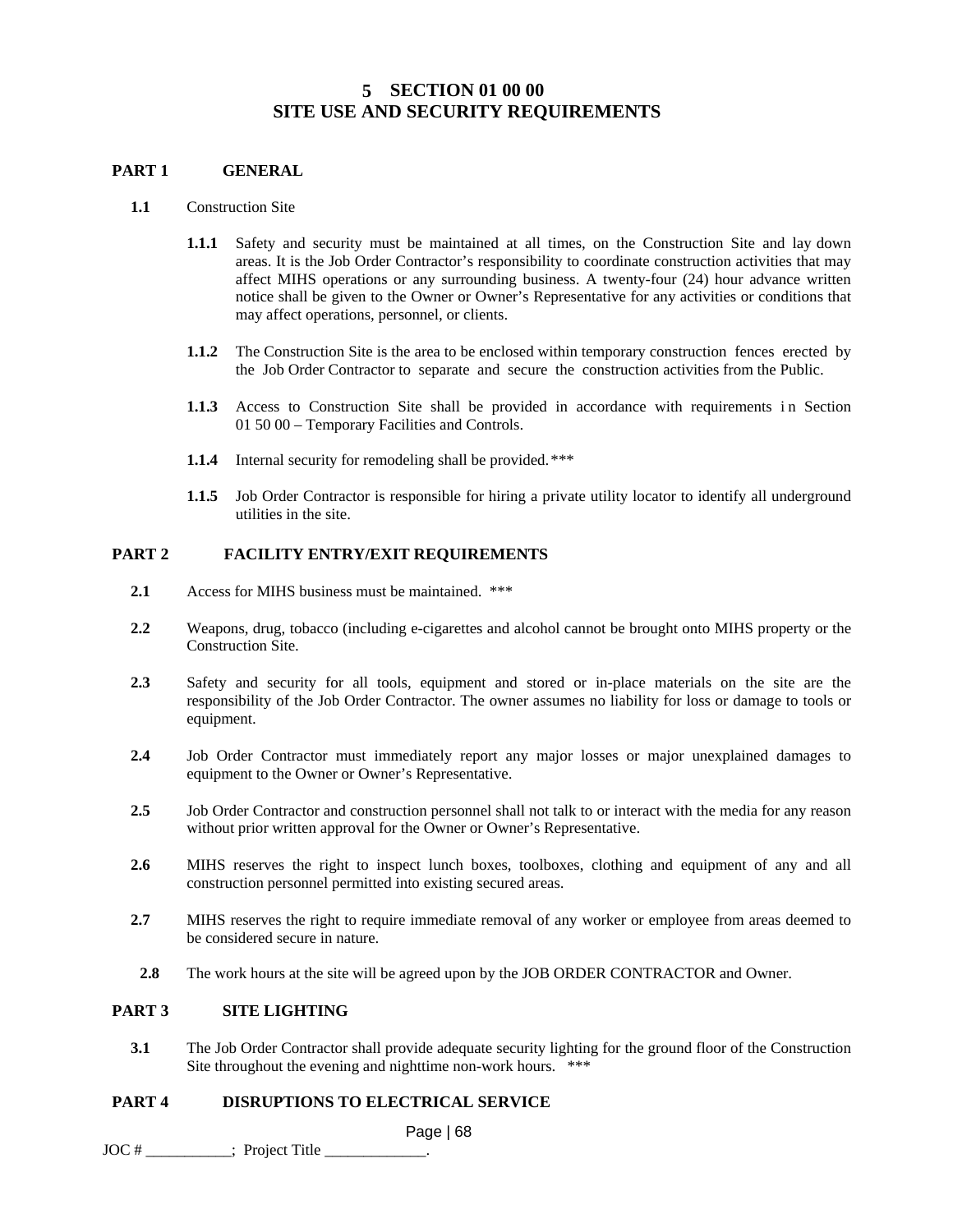- **4.1** Electrical service shall be provided in accordance with Section 01 50 00 Temporary Facilities and Controls
- **4.2** The Owner or Owner's Representative must have at least twenty-one (21) days advance written notice prior to the electricity being shut off to any area outside of the construction site. At the discretion of the Owner or Owner's Representative, more notice may be required.
- **4.3** The length of time electricity is off is to be coordinated with the Owner or Owner's Representative and kept to the absolute minimum.

#### **PART 5 EXCAVATIONS**

- **5.1** The Owner or Owner's Representative must have a minimum of five (5) working days advance written notice prior to any excavation.
- **5.2** Prior to any excavation, the specific location of all known underground utilities shall be marked.
- **5.3** Job Order Contractor is responsible for the location of all known utilities, on-site and off-site in the location of any excavation.
- **5.4** The Job Order Contractor shall be fully aware of the location of all known shut-off valves, and switches prior to commencing excavation.
- **5.5** All excavations must be properly marked and barricaded during daylight hours and adequately illuminated, barricaded, and marked during the hours of darkness. All excavations within City rights of way must comply with requirements of the City in which the excavation is located.
- **5.6** Based on security and safety issues, more stringent controls may be implemented; however, the JOB ORDER CONTRACTOR will be advised prior to revisions to this Section.

#### END OF SECTION

Page | 69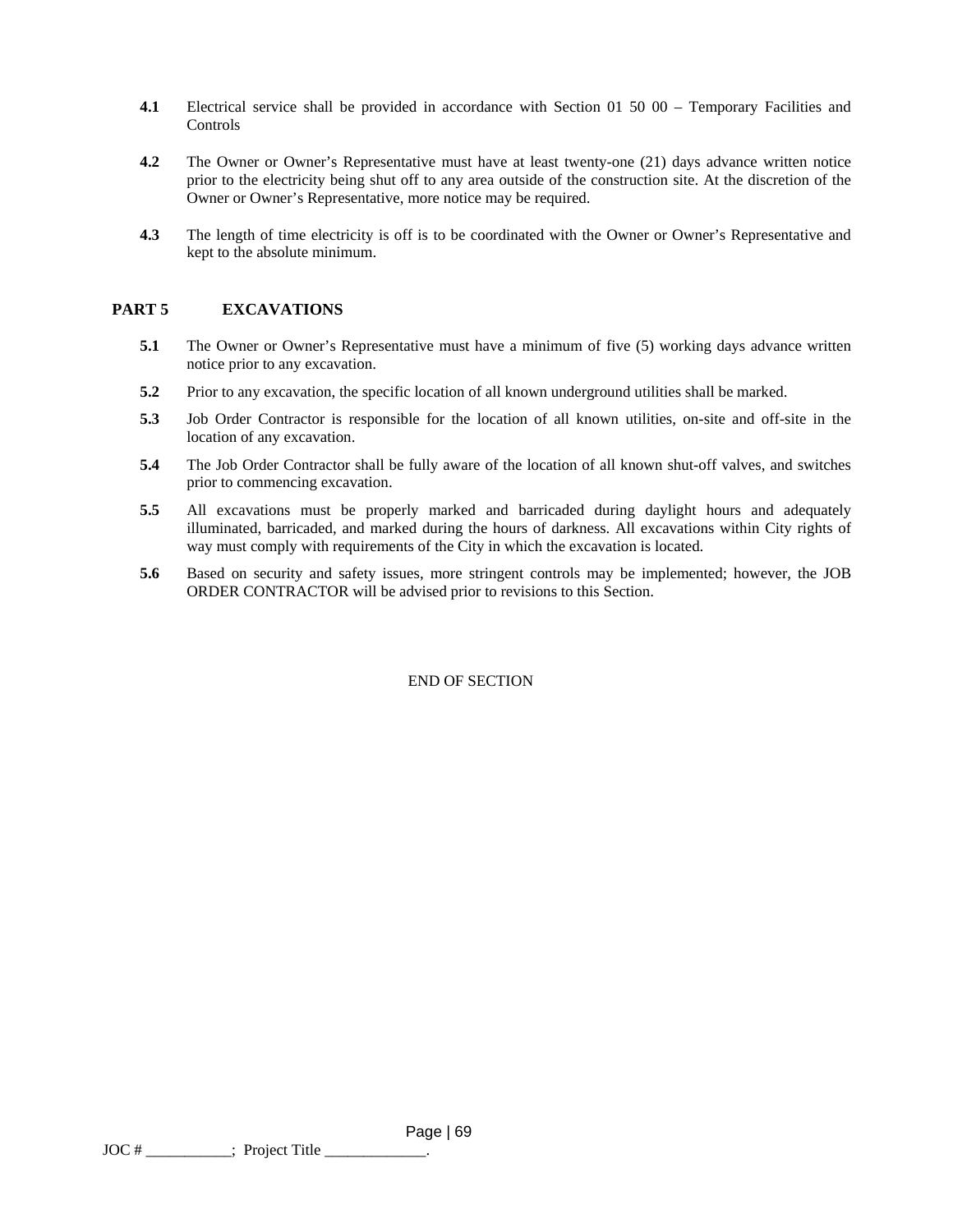#### **6 SECTION 01 06 00**

#### **SPECIAL CONDITIONS**

#### **PART 1 GENERAL**

#### **1.1** RELATED DOCUMENTS

**1.1.1** Drawings and general provisions of the Contract, including General Conditions and Division 1 Specification Sections, apply to this Section.

#### **1.2** GOOD REPAIR

- **1.2.1** Definition: Good repair as defined in General Conditions shall be extended to include:
	- **1.2.1.1** Site and Drainage Work
	- **1.2.1.2** Trench Conditions
	- **1.2.1.3** Landscaping Improvements
	- **1.2.1.4** Environmental/Process Applications of Work
- **1.2.2** If in opinion of Owner, deterioration has taken place, the Owner or Owner's Representative shall notify the Job Order Contractor and his surety of said matter. If the Job Order Contractor does not proceed to remedy such matters called to his attention by written notice within five (5) days of notice, the Owner shall have sufficient cause to correct matters requiring repairs as the Owner deems best, and entire cost shall be paid by Job Order Contractor and surety.

#### **1.3** SITE MAINTENANCE

- **1.3.1** Maintain in good repair temporary structures, fences, barricades and related items.
- **1.3.2** Keep site clean of debris, rubble and paper. Store and stockpile materials in an orderly manner and protect against damage.
- **1.4** DRAWINGS AND CONTRACT DOCUMENTS FOR CONTRACTOR USE
	- **1.4.1** No Charge Documents: The Owner or Owner's Representative will furnish to Job Order Contractor Contract Documents upon request and as appropriate.

#### **1.5** TESTING

- **1.5.1** The Owner will engage a qualified independent testing agency to perform quality-control testing normally required for Divisions 02, 03, 04 and 05. **\*\*\***
	- **1.5.1.1** Payment of these services will be made by the Owner.
	- **1.5.1.2** Retesting of materials failing to meet the specified requirements shall be done at the Job Order Contractor's expense.
- **1.5.2** Other Testing: Unless specifically stated otherwise in individual sections of specifications or drawings, required testing, testing procedures, reports, certificates, and costs associated with all phases of securing required satisfactory test information which may be required by individual sections of specifications or drawings are the full responsibility of the Job Order Contractor. **\*\*\***
- **1.5.3** Fuel costs for startup and testing of the emergency generator shall be included in the Job Order Contactor's construction cost. **\*\*\***

#### **1.6** START-UP AND DEMONSTRATION

**1.6.1** Pre Start-up Period. Prior to start-up, observe the following procedures by sequence: **\*\*\***

Page | 70

 $JOC # \_\_\_\_\_\_\$ ; Project Title  $\_\_\_\_\_\$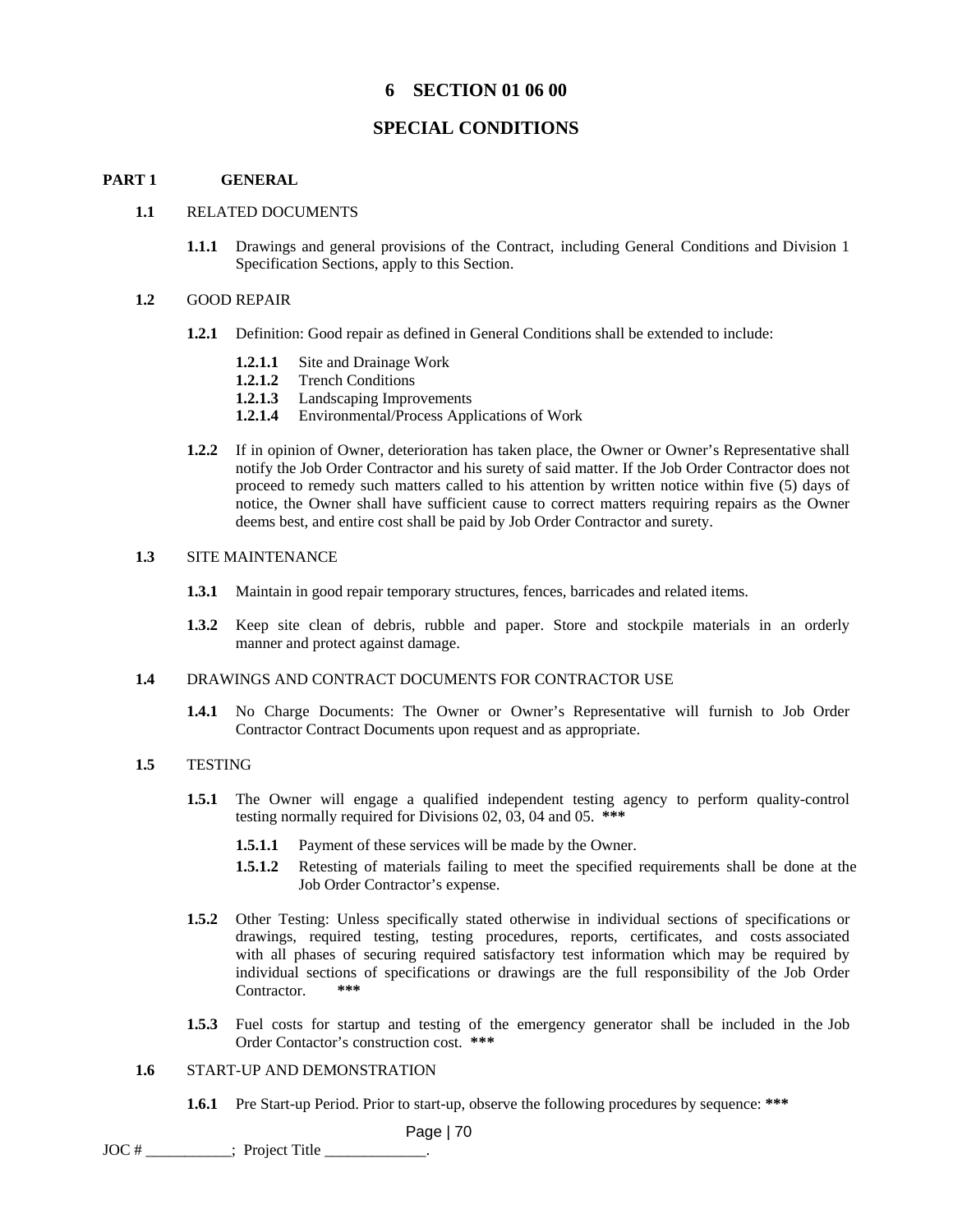- **1.6.1.1** Insure by checklist submitted to Owner or Owner's Representative that all required written statements from manufacturers by individual sections of specifications are received and comply with Contract Documents.
- **1.6.1.2** Insure work is completed before start-up of any unit or system. Certify to Owner or Owner's Representative that specifically required services of respective equipment manufacturer's representative by individual sections of specifications have been performed in accordance with Contract Documents.
- **1.6.1.3** Definition of System. For this project, "system" is defined as the arrangement of items or components of equipment (either process, mechanical or electrical) which form a unit of operation. Separate start-up and demonstration by system.
- **1.6.1.4** Insure systems are tested hydraulically, mechanically, and electrically. Insure systems which require calibration, commissioning, and balancing are fully certified as complete in performance in accordance with Contract Documents. Insure required tagging, identification, and stenciling is complete.
- **1.6.1.5** Schedule start-up a minimum of thirty (30) days prior with written notice issued to, but not necessarily limited to, Owner or Owner's Representative and applicable control agencies. Provide a final notification of the exact date and time for startup a minimum of ten (10) days prior to the startup in accordance with 01 91 13.
- **1.6.1.6** Provide all labor, supervision, chemicals, equipment, vehicles or any other items necessary to start-up, operate, and demonstrate the system.
- **1.6.2** Start-Up and Demonstration Period.
	- **1.6.2.1** Start-up, operate and demonstrate specified performance of each item of equipment and each system at full operation without interruption of equipment or system, or need of adjustment or repair per the plans and specifications.
	- **1.6.2.2** During start-up with equipment in operation, provide knowledgeable personnel to instruct Owner's designated personnel on operation and maintenance of each system. This service shall be in addition to services provided by individual manufacturer's authorized representative(s) prescribed by individual sections of specifications. Instructions during this start-up period shall be overview in nature and not simply repeat previous operation and maintenance instructions.
- **1.6.3** Substantial Completion:
	- **1.6.3.1** Completion of Paragraphs 1.6.1–1.6.3 above is required prior to Request for Substantial Completion.
	- **1.6.3.2** See also Section 01 91 13 General Commissioning Requirements for items to be completed prior to substantial completion.

#### **1.7** REMOVAL OF EXISTING FACILITIES

**1.7.1** All equipment, piping, etc. removed, and not specifically designated for reuse, shall become the property of the Job Order Contractor for salvage or disposal and shall be removed from the site by the Job Order Contractor. All other debris shall be hauled by Job Order Contactor and disposed of in an approved landfill and in accordance with Section 01 74 19 Construction Waste Management.

#### **1.8** INSPECTION BY PUBLIC AGENCIES

**1.8.1** Authorized representatives of the City, MIHS, County and State of Arizona, shall have access to the work wherever it is in preparation or progress. The Job Order Contractor shall provide reasonable facilities for such access and inspection.

#### **1.9** HAZARDOUS SUBSTANCES

**1.9.1** The Job Order Contractor agrees that it shall not knowingly transport to, use, generate,

Page | 71

 $JOC #$  [  $\ldots$  ]; Project Title  $\ldots$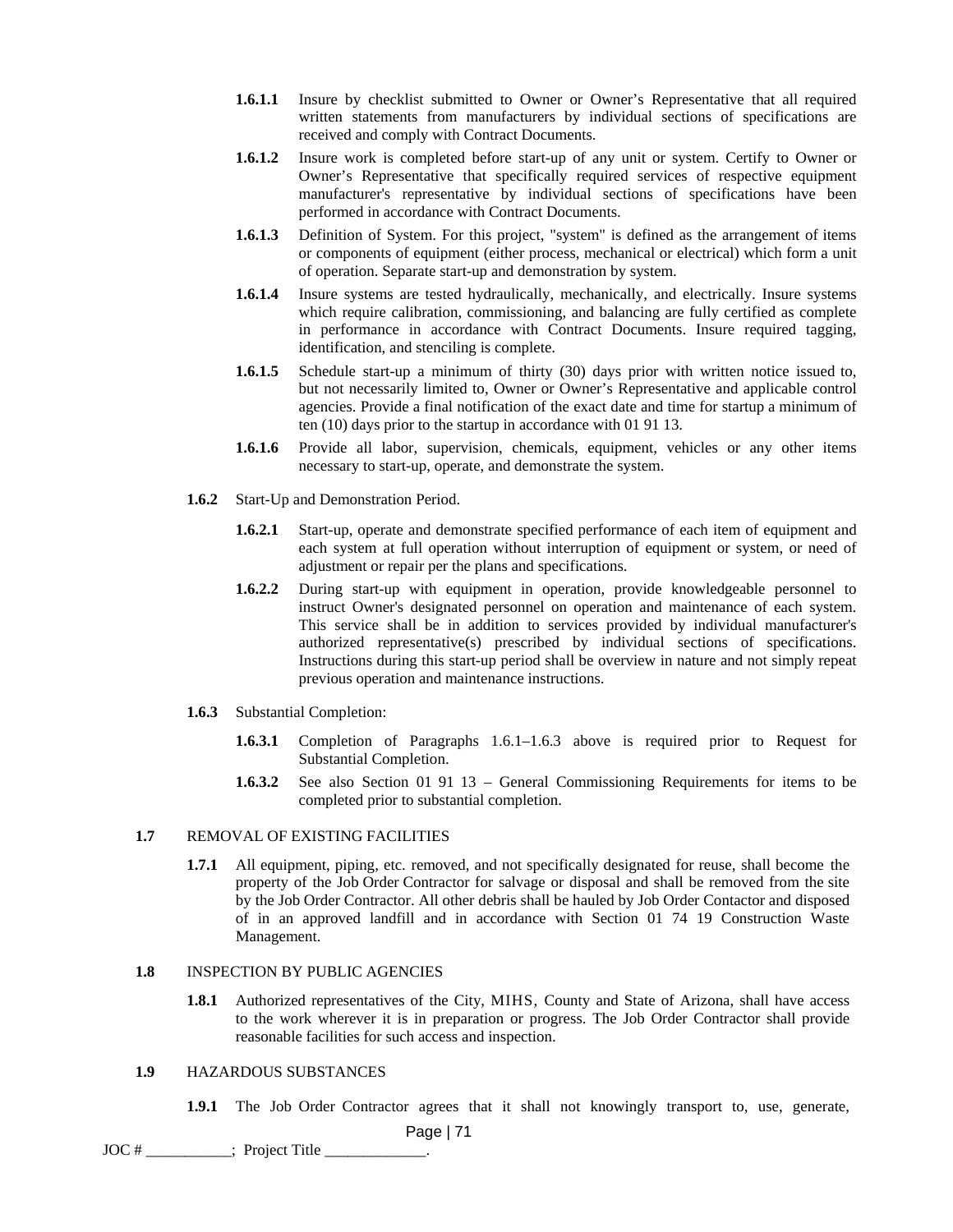dispose of, or install at the project site any Hazardous Substance, (as defined in Section 19.2.3), except in accordance with applicable Environmental Laws. Further, in performing the Work, the Job Order Contractor shall not knowingly cause any release of hazardous substances into, or contamination of, the environment, including the soil, the atmosphere, any water course or ground water, except in accordance with applicable Environmental Laws.

- **1.9.2** In the event the Job Order Contractor encounters on the project site any Hazardous Substance, or what the Job Order Contractor reasonably believes to be a Hazardous Substance, which is being introduced to the Work, in violation of any applicable Environmental Laws, the Job Order Contractor shall immediately stop Work in the area affected and report the condition to the Owner or Owner's Representative if in fact a Hazardous Substance has been introduced and has not been rendered harmless.
- **1.9.3** The Owner or Owner's Representative may direct the Job Order Contractor to remediate and/or render harmless the Hazardous Substance in accordance with applicable permits then in existence, but the Job Order Contractor shall not be required to remediate and/or render harmless the Hazardous Substance absent such direction. If the Job Order Contractor is not so directed, Job Order Contractor shall not be required to resume Work in any area affected by the Hazardous Substance until such time as the Hazardous Substance has been remediated and/or rendered harmless.
- **1.9.4** For purposes of this Contract, the term "Hazardous Substance" shall mean and include, but shall not be limited to, any element, constituent, chemical, substance, compound or mixture, which are defined in or included under or regulated by any local, state, or federal law, rule, ordinance, by-law, or regulation pertaining to environmental Response, Compensation and Liability Act of 1980 (CERCLA), The Resource Conversation and Recovery Act (RCRA), The Toxic Substances Control Act (TSCA), The Clean Water Act (CWA), the Clean Air Act (CAA), The Occupational Safety and Health Act (OSHA), The Superfund Amendments and Reauthorization Act of 1986(SARA), or other state or environmental clean-up or disclosure statues including all state and local counterparts of such laws (all such laws, rules and regulations being referred to collectively as Environmental Laws). It is the JOB ORDER CONTRACTOR's responsibility to comply with the law in effect at the time its services are rendered and to comply with any amendments to those laws for all services rendered after the effective date of any such amendments.

#### **PART 2 PRODUCTS (Not Used)**

#### **PART 3 EXECUTION (Not Used)**

END OF SECTION

Page | 72

 $JOC #$  [Froject Title  $\Box$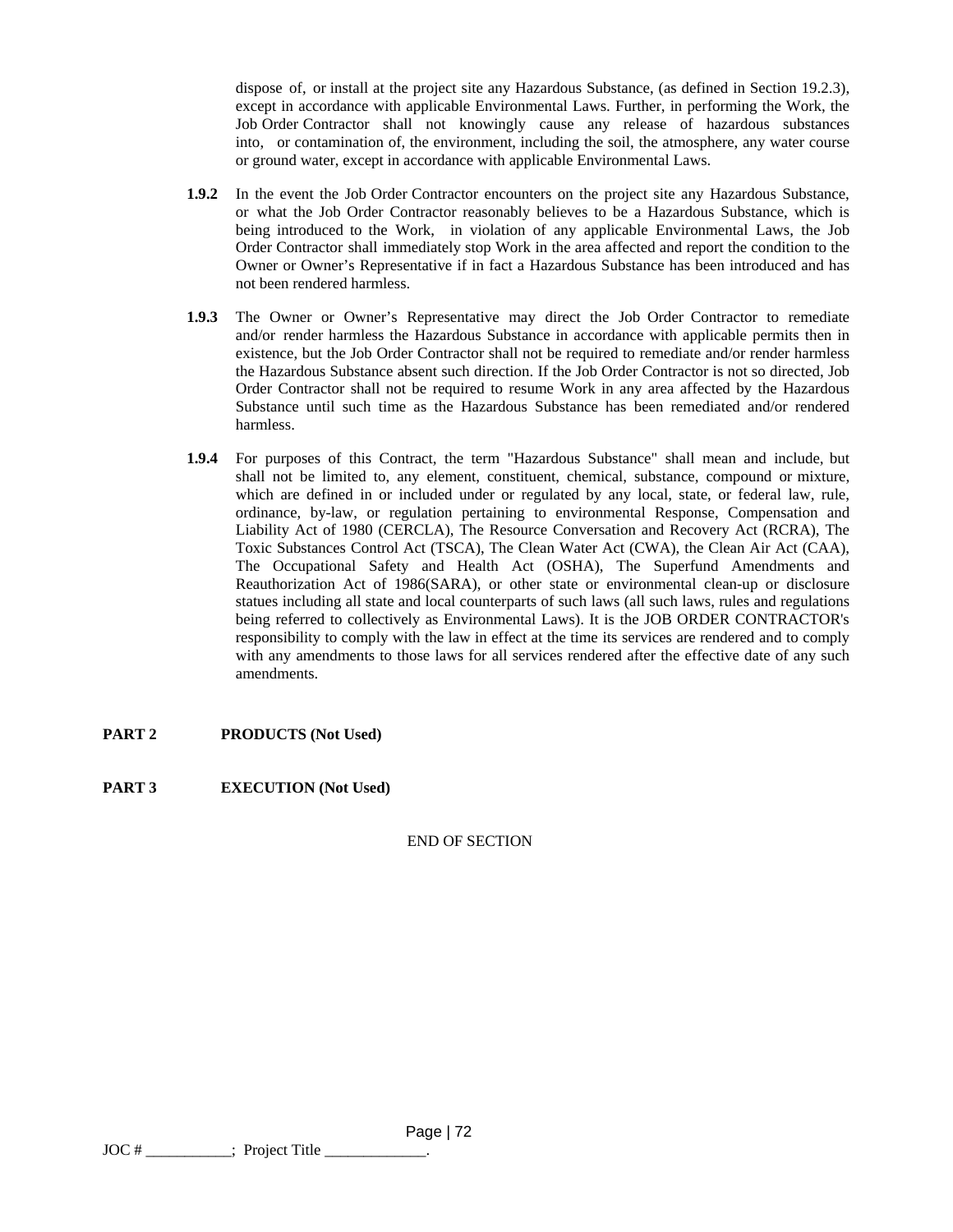## **7 SECTION 01 11 00**

#### **SUMMARY OF WORK**

#### **1.1** WORK COVERED BY CONTRACT DOCUMENTS

- **1.1.1** Project: **\*\*\***
- **1.1.2** Sustainable Design Requirements: **\*\*\***
	- **1.1.2.1** The building(s) on the site and the site-work adjacent to the building(s) are designed and shall be constructed as sustainable entities.
	- **1.1.2.2** The requirements for sustainable/"green" construction are contained throughout the Contract Documents and in particular are specified in Section 01 81 13 – Sustainable Design Requirements.
- **1.1.3** BIM Model: If the Job Order Contractor maintains a BIM model, it shall be made available for reference by the Design Professional and Owner. The files shall be compatible with REVIT 2012 and NAVISWORKS. **\*\*\***
- **1.1.4** Subcontractors shall review the Construction Documents in their entirety to ensure that all materials, services, labor and equipment required are included in their bid. Documents are arranged by discipline (e.g. electrical) only as a convenience. It shall not be assumed that work of a specified trade will be contained only within the specifications or drawings that are identified with a specific discipline. Subcontractors are hereby notified that the work of their trade may be contained on any or all of the documents. No additional cost(s) will be paid by the Owner for work that is construed to be performed by another trade because the work is specified or indicated on a document which is not specifically identified for their trade.

## **1.2** DEFINITIONS PERTAINING TO THE CONTRACT DOCUMENTS

- **1.2.1** Furnish: To purchase and deliver.
- **1.2.2** Install: To place into final position and connect.
- **1.2.3** Provide: To furnish and install.
- **1.2.4** "As shown", "as detailed", "as indicated" or words of similar import mean as indicated on the drawings
- **1.2.5** "As selected", "as approved" or words of similar import mean as selected by, as approved by, or as accepted by the Design Professional and Owner.
- **1.2.6** "Approved equal", "or equal" shall mean as approved and accepted by the Design Professional and Owner.
- **1.2.7** "Shall" means mandatory.
- **1.2.8** "As required" means as required by the contract documents.
- **1.2.9** "As necessary" means essential to the completion of the work.
- **1.2.10** "Concealed" means not visible in the finished work.
- **1.2.11** "Exposed" means visible in the finished work.
- **1.2.12** "Days" means calendar days, unless specifically indicated otherwise.
- **1.2.13** Substantial Completion: That stage in the progress of the Work when the Work or designated portion thereof is sufficiently complete in accordance with the Contract Documents so that the Owner can occupy or utilize the Work for its intended use. **\*\*\***

Page | 73

 $JOC # \_\_\_\_\_\_\$ ; Project Title  $\_\_\_\_\$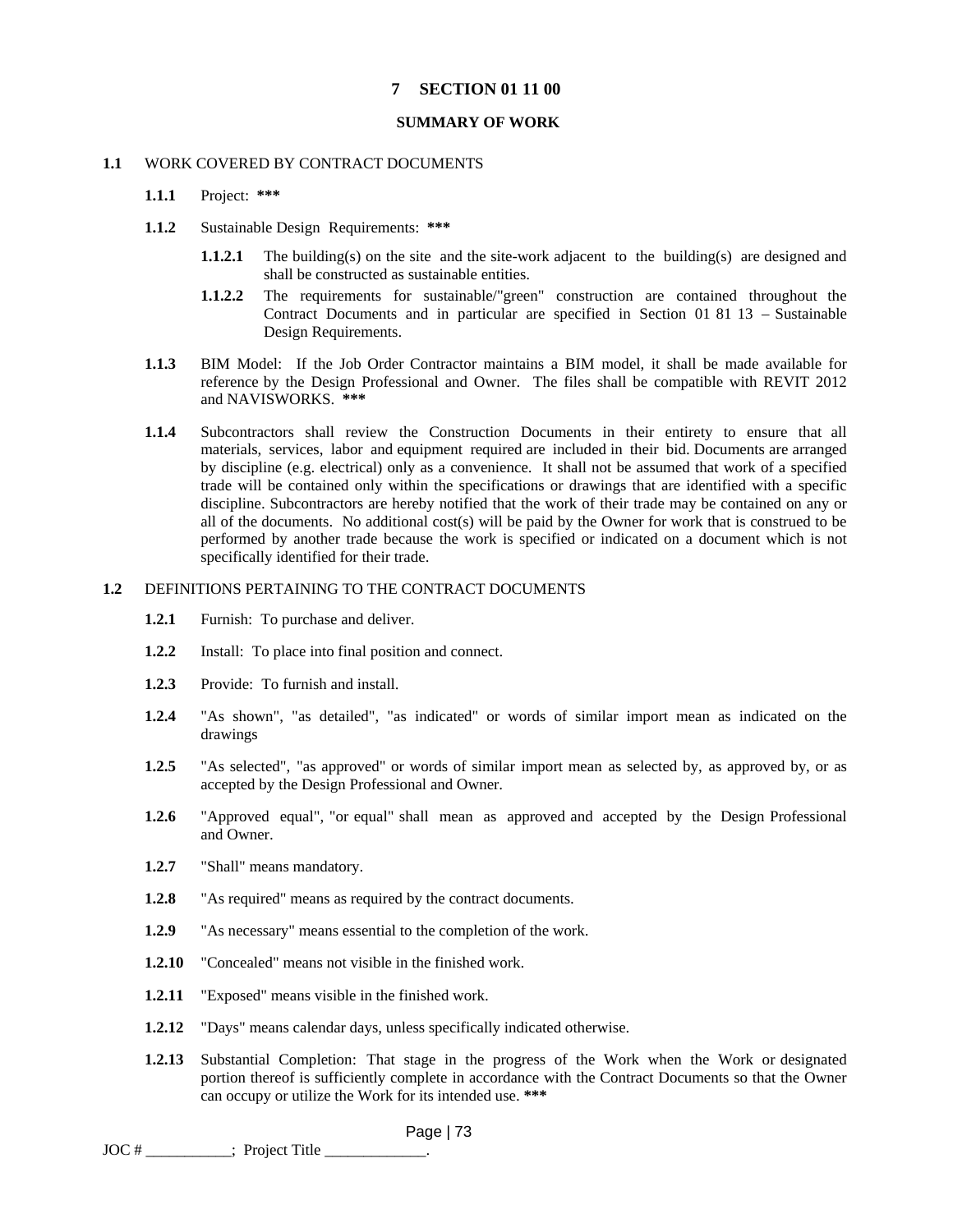#### **1.3** WORK BY OWNER

- **1.3.1** Items noted 'NIC' (Not in Contract) will be furnished and installed by Owner.
- **1.3.2** Fixtures, Furnishings and Equipment (FFE) items to be provided by Owner include: **\*\*\***
	- **1.3.2.1** Technology Hardware and Software, including cabling, terminations and commissioning.
	- **1.3.2.2** Furniture and Equipment throughout the building.

#### **1.4** OWNER FURNISHED ITEMS **\*\*\***

- **1.4.1** Products furnished to the site and paid for by Owner shall be as noted on Drawings.
- **1.4.2** Owner's Responsibilities:
	- **1.4.2.1** Arrange for and deliver Owner reviewed Shop Drawings, Product Data, and Samples, to Job Order Contractor for Owner-Furnished Job Order Contractor Installed (OFCI) items.
	- **1.4.2.2** Arrange and pay for product delivery to site.
	- **1.4.2.3** On delivery, inspect products jointly with Job Order Contractor.
	- **1.4.2.4** Submit claims for transportation damage and replace damaged, defective, or deficient items.
	- **1.4.2.5** Arrange for Manufacturers' warranties, inspections and service.
- **1.4.3** Job Order Contractor's Responsibilities:
	- **1.4.3.1** Job Order Contractor shall give Owner written notice a minimum of 30 calendar days in advance stating dates when Owner-furnished items must be received at the job site to insure Project completion in accordance with established schedule.
	- **1.4.3.2** Review Owner-reviewed Shop Drawings, Product data, and Samples
	- **1.4.3.3** For OFCI items, receive and unload products at site; inspect for completeness or damage, jointly with Owner.
	- **1.4.3.4** For OFCI items, handle, store, assemble, install, connect and finish such products, including furnishing lubricants and fluids and procedures required to render product serviceable and operative.
	- **1.4.3.5** Job Order Contractor is responsible for the coordination and interface of Owner-Furnished and Installed work with Work of this Contract to provide all required mechanical and electrical rough-ins, openings, supports, dimensions, etc., as required for a complete installation

## **1.5** JOB ORDER CONTRACTOR USE OF SITE

- 1.5.1 General: Job order Contractor shall have full use of the site within Contract Limit Lines indicated for construction operations during the construction period.
- **1.5.2** Use of site shall allow for:
	- **1.5.2.1** Owner occupancy and usage of adjacent buildings.
	- **1.5.2.2** Work by Other Contractors and Work by Owner.
- **1.5.3** Owner Operations:
	- **1.5.3.1** At no time during the work shall Job Order Contractor place, or cause to be placed, materials or equipment, or other items, at a location which would impede or impair access to or from the present facilities for customers, employees or delivery personnel.
	- **1.5.3.2** Job Order Contractor shall cooperate with the Owner in providing traffic control during course of construction in order to minimize inconvenience to Owner's customers. Job Order Contractor shall provide these traffic control service at no additional cost to Owner.
- **1.5.4** Emergency Building Exits During Construction: Provide protection of emergency exits for adjacent

```
JOC # ; Project Title
```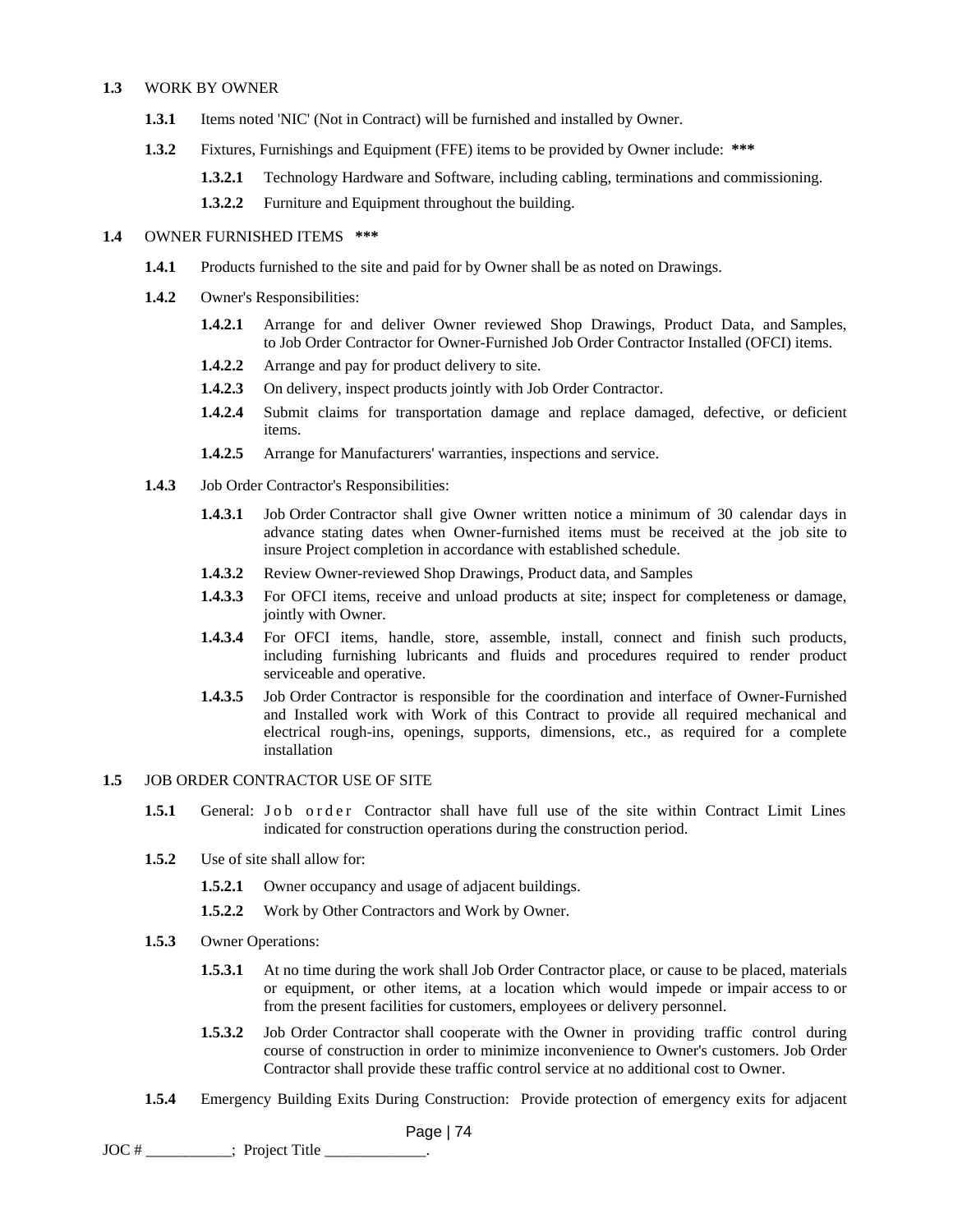buildings as directed by and approved by Owner during the entire course of construction.

- **1.5.5** Time Restrictions for Performing Work:
	- **1.5.5.1** Construction hours as directed by Owner. **\*\*\***
	- **1.5.5.2** Restrictions may be placed on certain types of work and areas of site activity depending on Owner needs.
- **1.5.6** Utility Outages and Shutdown: Non-emergency interruption of utility services to the existing building(s) is not permitted without advance written twenty-one (21) day minimum notice. Job Order Contractor shall schedule pre- activity meeting with affected stakeholders with written plan of shutdown activities, affected areas/systems. Include job hazard analysis, procedures, execution plan and activity durations.

# **1.6** PERMITS, FEES AND NOTICES

- **1.6.1** Plan check fees will be paid by the Owner.
- **1.6.2** The Job Order Contractor shall comply with and give notices required by laws, ordinances, rules, regulations and lawful orders of public authority bearing on the performance of the Work.
- **1.6.3** It is the responsibility of the Design Professional to make certain that the Contract Documents are in accordance with applicable laws, statutes, building codes and regulations. If the Job Order Contractor observes that any of the Contract Documents are at variance therewith in any respect, he shall promptly notify the Design Professional and Owner in writing, and any necessary changes shall be accomplished by appropriate Modification.
- **1.6.4** If the Job Order Contractor performs Work knowing it to be contrary to such laws, ordinances, rules and regulations, and without such notice to the Design Professional and Owner, the Job Order Contractor shall assume full responsibility therefor and shall bear attributable costs.

## **1.7** SPECIAL SITE CONDITIONS **\*\*\***

- **1.7.1** The Job Order Contractor shall be solely and completely responsible for protecting the existing buildings from damage and/or injury due to this Work and shall repair at his expense and to the Design Professional's satisfaction, all areas damaged as a result of his Work.
- **1.7.2** Job Order Contractor shall make consideration of dust and debris. Means for maintaining operations shall be discussed with, an approved by the Owner prior to commencing work.
- **1.7.3** Job Order Contractor shall make consideration of providing a visual screen as part of, or in addition, the site fencing wherever, in the opinion of the Owner, additional privacy is needed for adjacent building patrons.

# **1.8** APPROVED APPLICATORS

**1.8.1** Where specific instructions in the Specifications require that a particular product and/or material be applied and/or installed by an "approved applicator" it shall be the Job Order Contractor's responsibility to insure that any Subcontractor used for such work is in fact currently certified, or otherwise approved in writing, by the particular Manufacturer for this type of installation or application.

# **1.9** APPROVED MANUFACTURERS

**1.9.1** Each Section of the Specifications may include a list of Manufacturers whose equipment is acceptable as to manufacture, subject to conformance with the Contract Documents. Careful checking must be made by the Job Order Contractor and the manufacturer or equipment supplier to verify that the equipment will meet all capacities, requirements, space allocations is suitable to the intended purpose, and will be installed in accordance with the Construction Schedule. **\*\*\***

Page | 75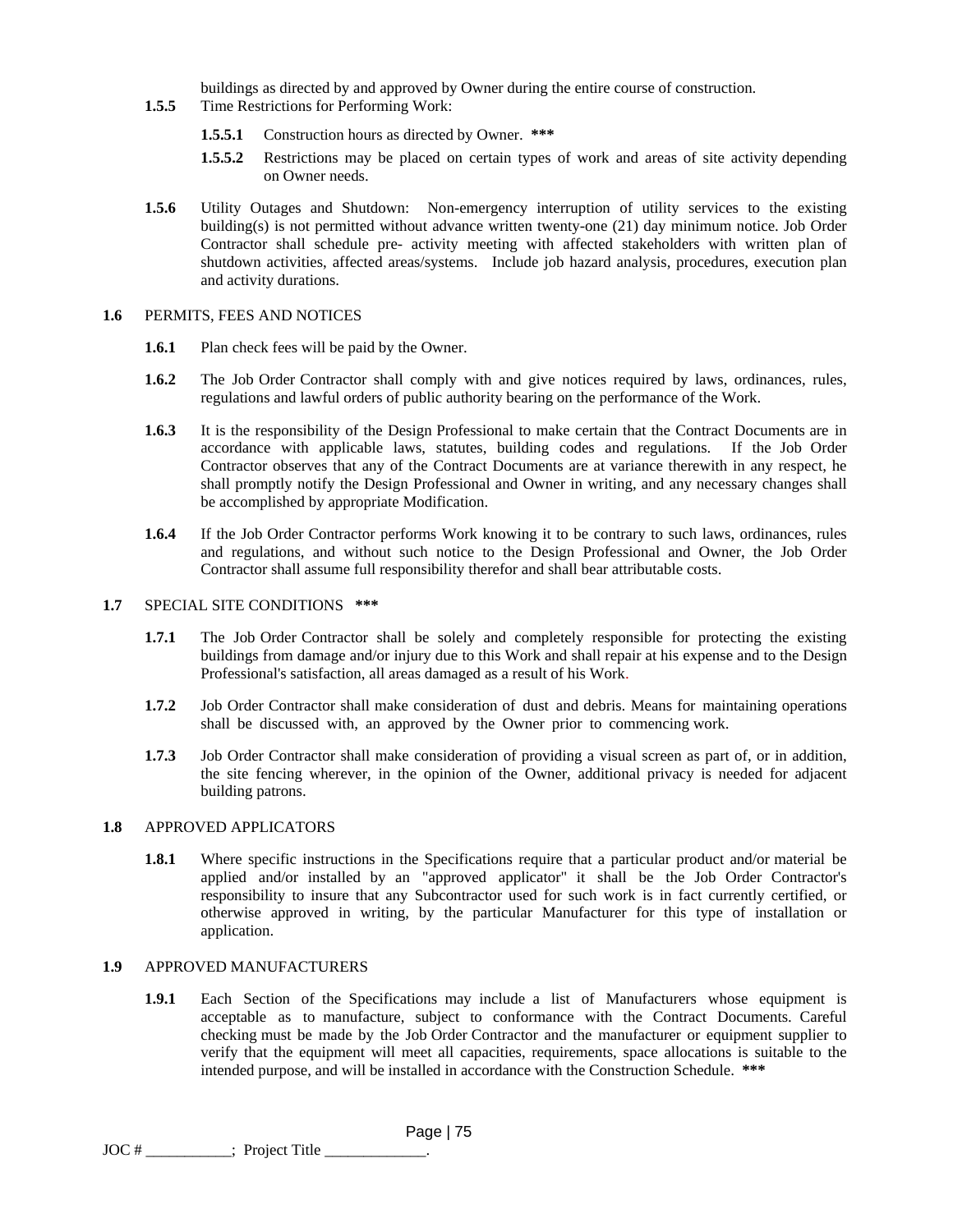#### **1.10** REFERENCE DATA

- **1.10.1** Reference data made available to the Job Order Contractor is for the Job Order Contractor's information only, and neither the Owner nor the Design Professional assume any responsibility for the Job Order Contractor's conclusions.
- **1.10.2** The Job Order Contractor shall establish and maintain all buildings and construction grades, lines, levels, and bench marks. This Work shall be performed by a licensed Civil Engineer or Surveyor under the employ of the Job Order Contractor, who shall certify to the Design Professional that he has performed this service.
- **1.10.3** The Job Order Contractor shall not remove any property line markers or monuments or data established by the Owner.

#### **1.11** NO DISCRIMINATION

- **1.11.1** It is the desire of the Owner that the facilities and improvements constructed under this Contract meet or exceed the intent of applicable public law concerning prohibition of discrimination, and that no individual be discriminated against on the basis of disability in the full and equal enjoyment of the goods, services, facilities, privileges, advantages, or accommodations of this completed Project.
- **1.11.2** The designers and drafters of these Documents have intended to incorporate those Owner's intentions into these Documents.
- **1.11.3** The Owner hereby solicits those providing elements of this Project to bid and contract for the Project as required by these Documents, but at the time of submitting Shop Drawings, or sooner when appropriate, and without causing delay in the Project, to also submit proposals for improving the accessibility of the Project to physically or mentally impaired persons.

## END OF SECTION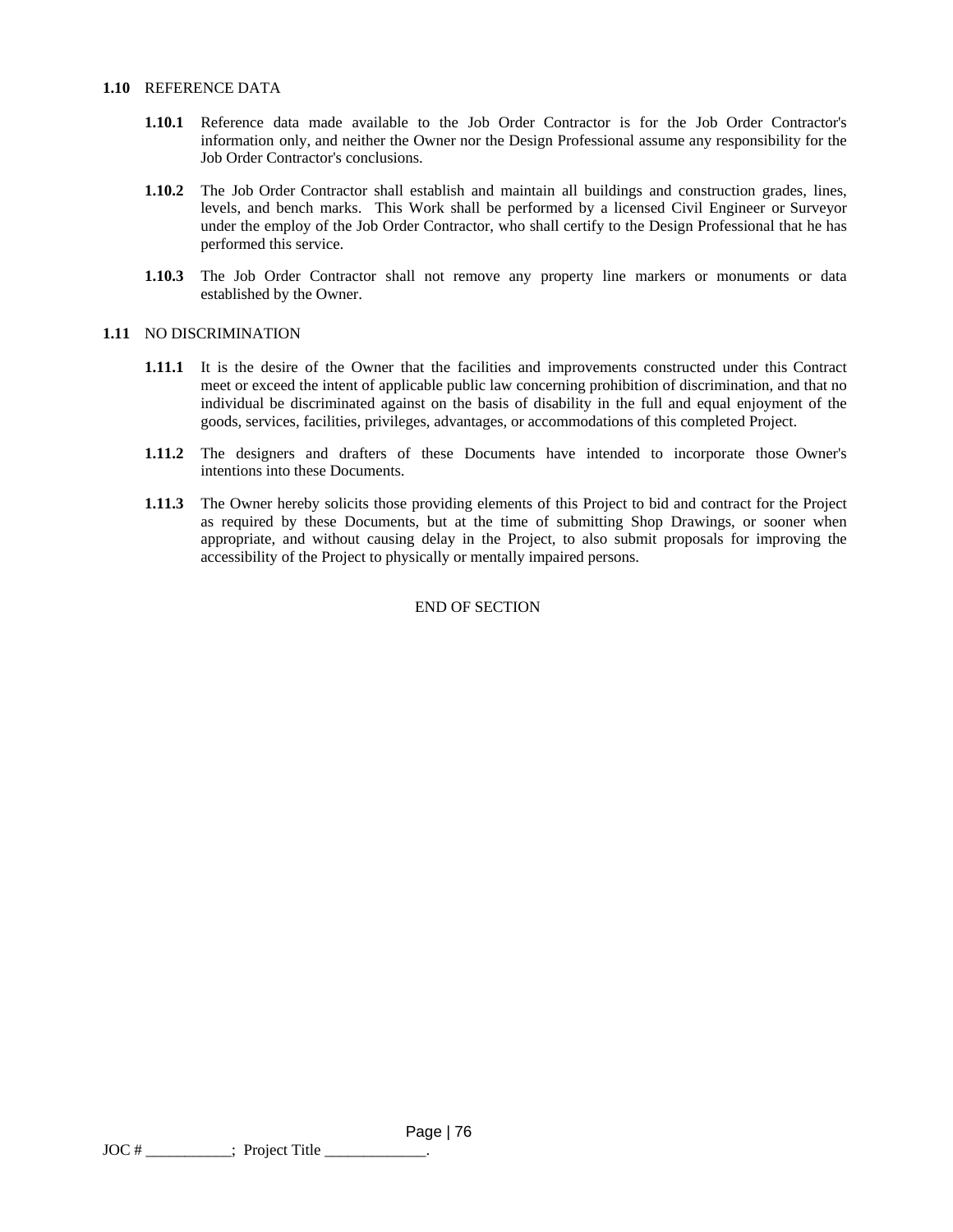# **8 SECTION 01 24 13 VALUE ENGINEERING PROCEDURES**

## **PART 1 GENERAL**

### **1.01** SUMMARY

A. Section Includes: Administrative requirements for value engineering.

### **1.02** DEFINITIONS

A. Value Engineering: 1) To effect economy in the cost of constructing a project, and; 2) Evaluating and bettering of materials and systems in terms of dollars and functional objectives.

## **1.03** ADMINISTRATIVE REQUIREMENTS FOR VALUE ENGINEERING OPTIONS

- A. Whenever a material or system is specified, the specified item shall be understood as establishing type, function, dimension, appearance, and quality desired. Other materials and systems will be accepted as value engineering options, provided sufficient information is submitted to allow the Design Professional to determine that proposed value engineering option materials and systems will meet the functional objectives of the specified materials and systems.
- B. Requests for approval of value engineering options:
	- 1. Job Order Contractor shall request approval of each value engineering option, in writing, to the Design Professional.
	- 2. The request shall specifically state what specified materials and systems are being substituted and shall state what materials and systems are being proposed as value engineering options.
	- 3. Design Professional will approve or reject value-engineering options in writing, and in such form, as the Design Professional or Owner directs. Owner has final authority regarding approval of value engineering items.
	- 4. Value engineering options will not be considered if they are indicated or implied on submittals (shop drawings, product data or samples).
	- 5. Value engineering options are encouraged and will be treated confidential as proprietary to the Job Order Contractor making the value engineering option.
- C. Job Order Contractor shall provide descriptive brochures, drawings, samples and other data as is necessary to allow comparison to the specified materials and systems. Value engineering information and data shall be well-marked and identified as to types and kind of the items being proposed for value engineering option. Reference to catalogs will not be acceptable unless catalog is included with proposal.
- D. In proposing a value engineering option, the Job Order Contractor makes the following representations:
	- 1. Proposed value engineering option has been fully investigated and determined to will meet the functional objectives of the specified materials and systems.
	- 2. Maintenance service and source of replacement parts, as applicable, is available.
	- 3. Cost data included on the value engineering option is complete. Claims for additional costs related to accepted value engineering options which may subsequently become apparent are to be waived.
	- 4. Coordination, installation, and changes in the Work as necessary for accepted substitution will be complete in all respects.
	- 5. Implementation of the value engineering option will not adversely affect other systems.
- E. Value engineering options which are accepted and require revisions to the Contract Documents shall have the cost of the modifications to the Contract Documents deducted from the savings proposed for the value engineering option. There will be a deductive Task Modification to the Task Order.

## END OF SECTION

```
JOC # ___________; Project Title _____________.
```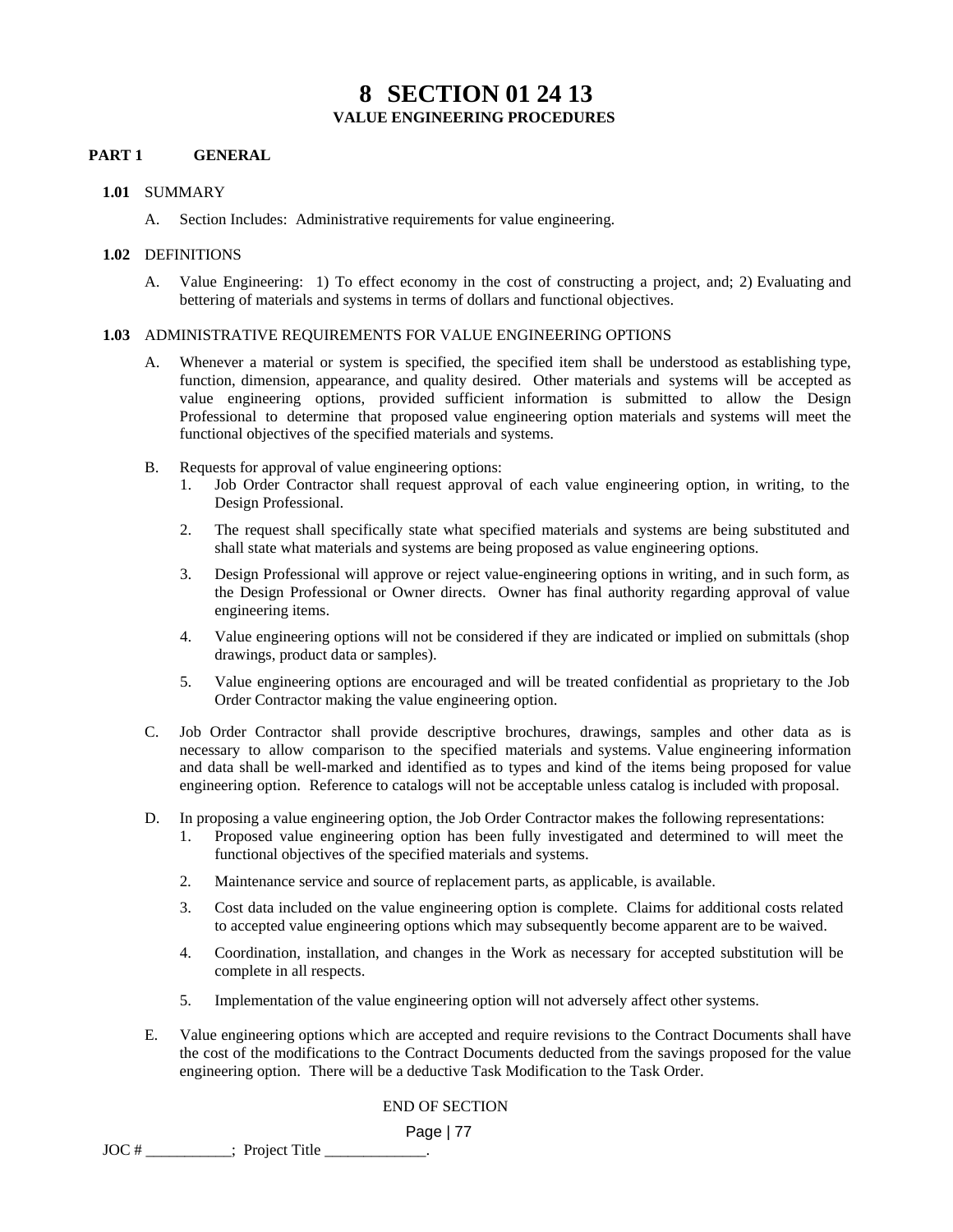# **9 SECTION 01 25 00**

#### **SUBSTITUTION PROCEDURES**

## **PART 1 GENERAL**

#### **1.1 Description**

- **1.1.1** Furnish all work and services for furnishing, submitting, processing, and handling of requests for substitution and product options. Any substitution or option shall be in accord with provisions of Contract Documents.
- **1.1.2** Completely coordinate with work of other trades.
- **1.1.3** See appropriate sections of the Specifications for specific items.
- **1.1.4** Address submissions to Design Professional and Owner's Representative.

#### **1.2 Product Selection–General**

- **1.2.1** Base bids on materials, equipment and procedures specified.
- **1.2.2** Certain types of equipment and kinds of material are described in Specifications by means of trade names, catalog numbers and/or manufacturer's names. This is not intended to exclude from consideration other items which may be capable of accomplishing the purpose indicated. The words "or equal" allow submission under Section 01 33 00 of products considered to be capable of accomplishing the Specification criteria.
- **1.2.3** Prior Approvals for "or equal" products will be permitted in accordance with the submittal requirements of this Section.
- **1.2.4** Other types of equipment and kinds of material may be acceptable to Owner. A Substitution request (see 1.6 below) or Value Engineering request (see Section 01 24 13) will be required to initiate review of these items.
- **1.2.5** Listing of a manufacturer implies acceptance of them only as the supplier of a product which complies with specified item.
- **1.2.6** The Owner or Owner's Representative, and DP reserve the right to require substitute items to comply color- and pattern-wise with base specified items.

#### **1.3 Job Order Contractor's Options**

- **1.3.1** For products specified only by reference standards, any product meeting standards may be used.
- **1.3.2** For products specified by naming several products or manufacturers and "or equal", use any product or manufacturer named, or any product or manufacturer which meets all the Specification criteria. Job Order Contractor may request Prior written Approval of an "or equal" product or manufacturer in accordance with this Section.
- **1.3.3** For products specified by naming one manufacturer and product, and indicating product is proprietary, select the product and manufacturer named.

#### **1.4 Requests for Approval Prior**

- **1.4.1** Only written requests a minimum of twenty-one (21) days prior to shop drawing submittals with complete submittal data will be considered.
- **1.4.2** In making request for prior approval, or in using a prior approved item, Job Order Contractor acknowledges it:

Page | 78

**1.4.2.1** Has investigated proposed product or method, and has determined that it is equal or superior in all respects to that specified, and that it will perform the intended function and not impact adversely other systems.

 $JOC \#$  \_\_\_\_\_\_\_\_\_\_\_\_\_; Project Title \_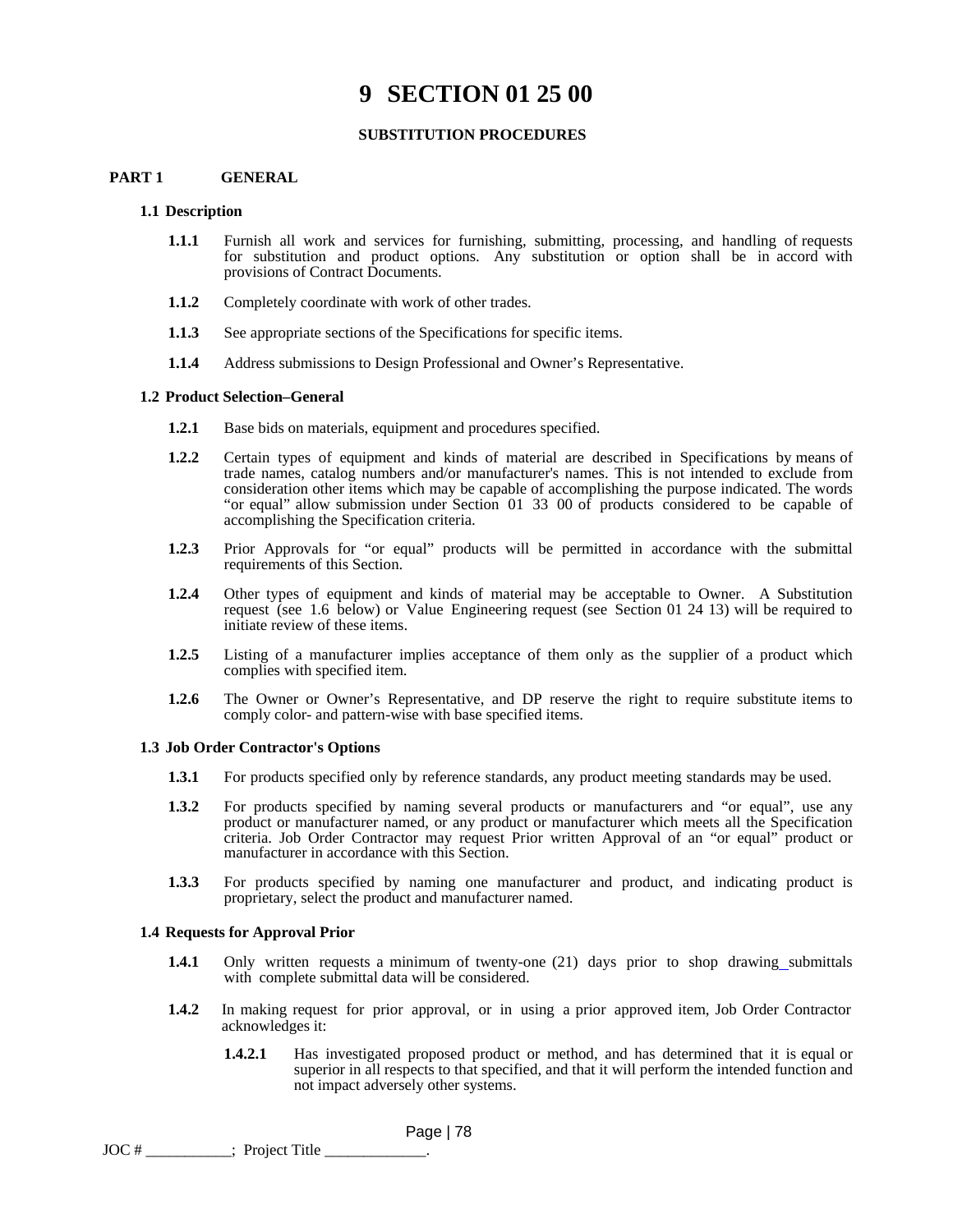- **1.4.2.2** Will provide same guarantee for prior approved item as for product or method specified.
- **1.4.2.3** Will coordinate installation of accepted prior approval into Work, to include building modifications if necessary; making such changes as may be required for Work to be complete and timely in all respects.
- **1.4.2.4** Waives all claims for additional costs related to any requested and/or approved prior approval which may subsequently become apparent.
- **1.4.2.5** Shall pay for all Job Order Contractor requested modifications and/or revisions to the Drawings and/or Specifications at no expense to the Owner, including any resulting fees for added Design Professional services.
- **1.4.3** Job Order Contractor shall acknowledge acceptance of the foregoing provisions in request form.
- **1.4.4** If the request for prior approval requires any change to equipment, materials, and methods of construction, such must be specifically indicated, and approved by the DP and be agreed upon by Owner as part of the approval process.
- **1.4.5** Prior approval does not automatically mean equipment is approved. Final submittals and shop drawings shall be made as required by the specifications for final approval of all equipment and materials. Any changes required due to substitution are the Job Order Contractor's responsibility.

#### **1.5 Submittal Data**

- **1.5.1** Complete data substantiating compliance of proposed prior approval with Contract Documents. Job Order Contractor shall request approval of such substitution, in writing, to the Design Professional using Document 00 63 25 - Substitution Request form contained in the Project Manual. **\*\*\***
- **1.5.2** For products:
	- **1.5.2.1** Products identification, including manufacturer's name**.**
	- **1.5.2.2** Manufacturer's literature, marked to indicate specific model, type, size, and options to be considered:
		- 1.5.2.2.1 Product description.
		- **1.5.2.2.2** Performance and test data.
		- 1.5.2.2.3 Reference standards.
		- **1.5.2.2.4** Difference in power demand, air quantities, etc.
		- **1.5.2.2.5** Dimensional differences from specified unit.
	- **1.5.2.3** Full size samples if requested. DP reserves the right to impound sample until physical units are installed on project for comparison purposes. Requester will pay all costs of furnishing and return of samples. DP is not responsible for loss of, or damage to, samples not under their direct control.
	- **1.5.2.4** Name and address of similar projects and name of Owner's Representative who can be contacted to discuss product, installation, and field performance data.
- **1.5.3** For construction methods:
	- **1.5.3.1** Detailed description of proposed method.
	- **1.5.3.2** Illustrate on drawings.
- **1.5.4** Itemized comparison of proposed prior approval to specified item.
- **1.5.5** Data relating to changes in construction schedule.

```
JOC # ___________; Project Title _____________.
```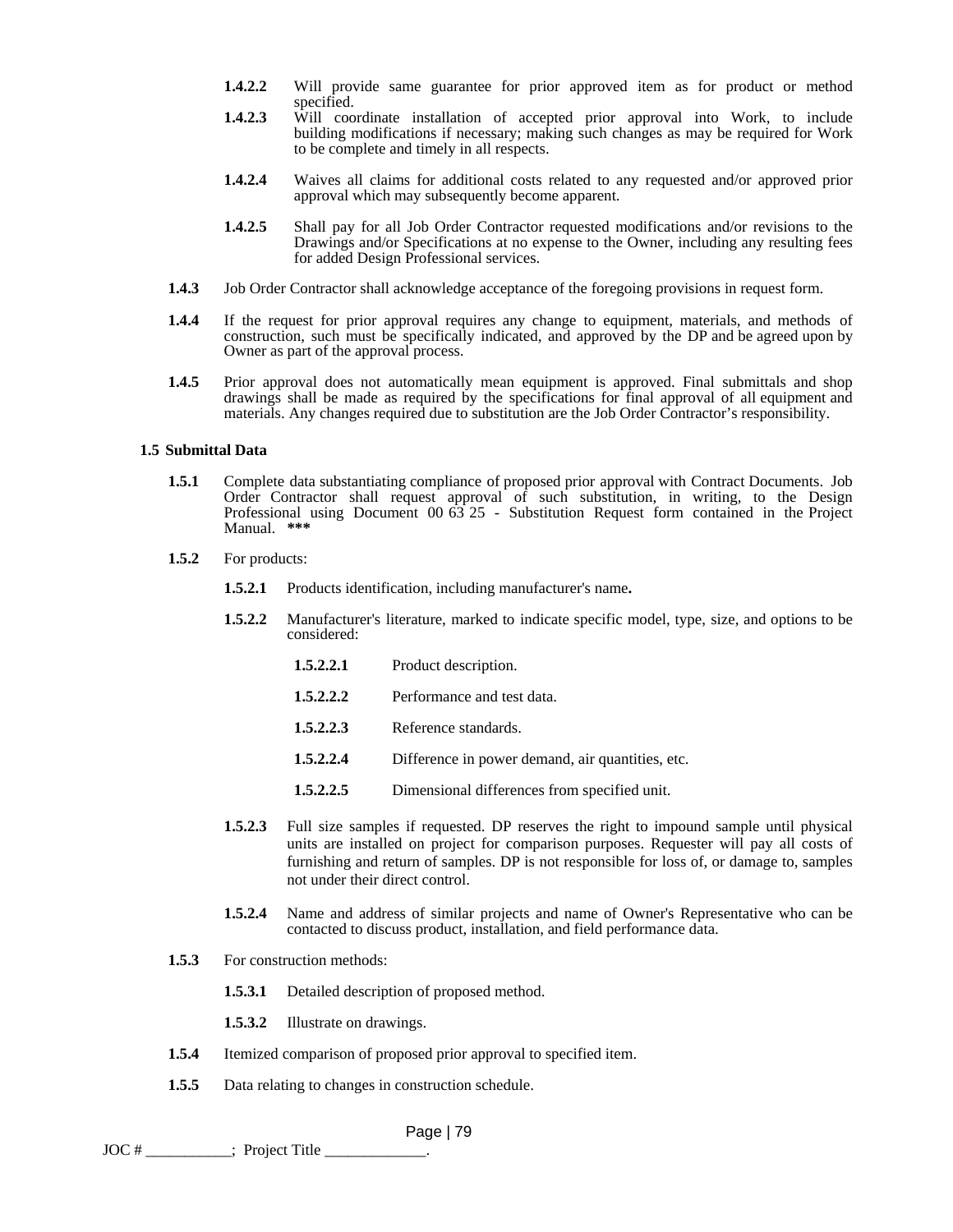- 1.5.6 Relation to separate contracts.
- **1.5.7** Cost of proposed prior approval in comparison with product or method specified.
- **1.5.8** Any change to equipment, materials, and methods of construction must be specifically indicated.

#### **1.6 Substitutions**

- **1.6.1** A Substitution is defined as a minor change in the type of materials operation of equipment or method of manufacture or production of a specified item. Submission of an item considered to be "or equal" under the Specifications is not a Substitution and should be submitted as a Shop Drawing, Product Data, or Sample under Section 01 33 00.
- **1.6.2** Substitutions will be considered after Contract execution provided data as required in 1.5 above is received by Owner or Owner's representative a minimum of twenty-one  $(21)$  days prior to show drawings submittals. A Substitution may be submitted as Value Engineering request, per Section 01-24-13, if significant costs savings may be realized.
- **1.6.3** Substitutions will also be allowed for non–availability of specified item due to strikes, lockouts, bankruptcy, discontinuance of production, proven shortage, or similar occurrences.
- **1.6.4** Notify Owner or Owner's Representative, in writing with substantiating data as soon as nonavailability becomes apparent, to avoid delay in construction. Only written requests made a minimum of twenty-one (21) days prior to shop drawing submittals with complete submittal data will be considered.
- **1.6.5** Forward submittal data as required for Prior Approvals in 1.5 above.

#### **1.7 Rejection of Substitution or Optional Items**

- **1.7.1** Substitutions and/or options will not be considered if:
	- **1.7.1.1** They are indicated or implied on shop drawings, or project data submittals, without a timely formal request having been submitted in accordance with this section.
	- **1.7.1.2** Request for substitution does not indicate specific item for which request is submitted. Acceptance of a manufacturer only will not be made.

#### **PART 2: PRODUCTS (Not Used)**

**PART 3: EXECUTION (Not Used)**

#### END OF SECTION

 Page | 80  $JOC \#$  \_\_\_\_\_\_\_\_\_\_\_\_\_; Project Title \_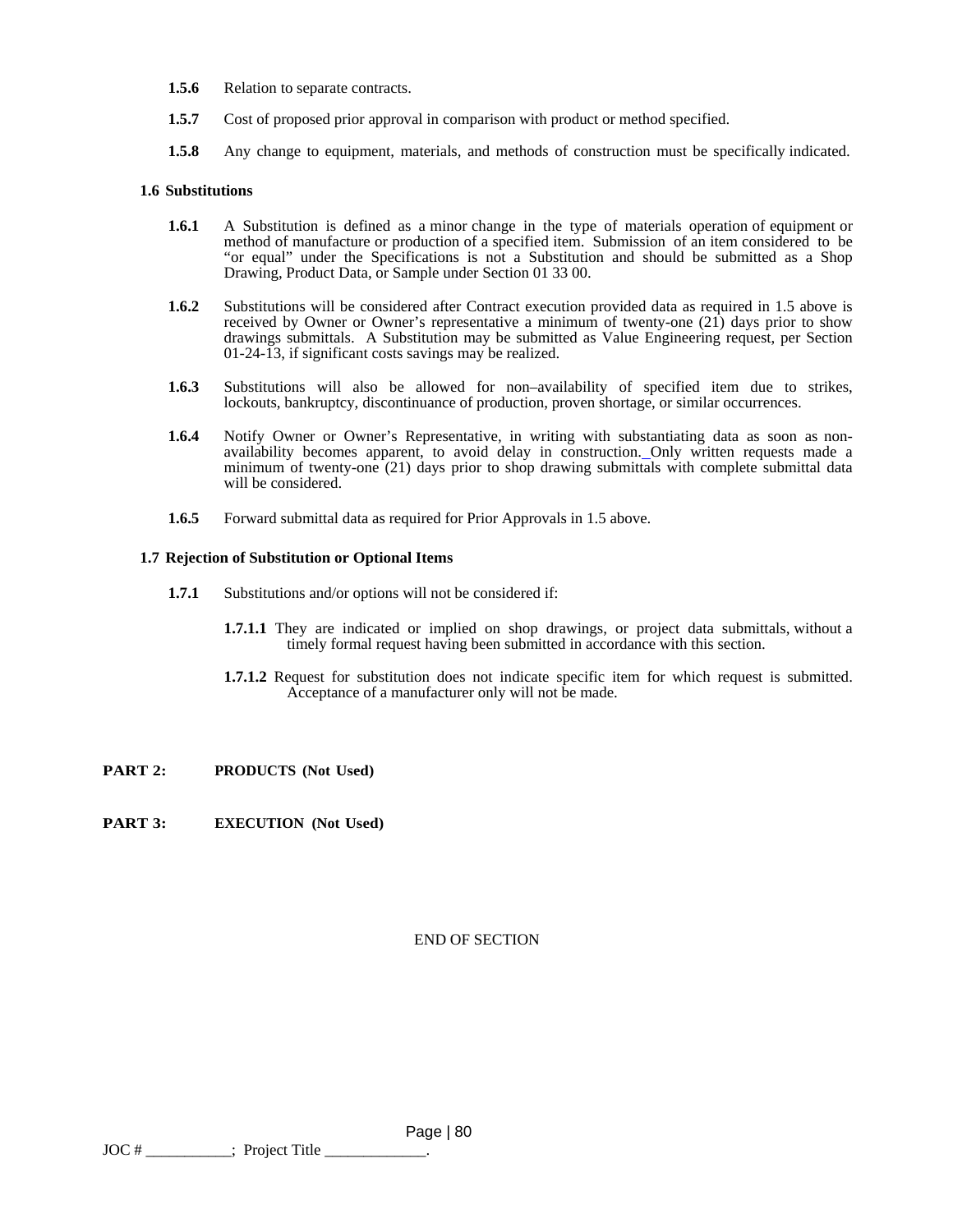# **10SECTION 01 26 13**

# **REQUESTS FOR INTERPRETATION**

# **PART 1 GENERAL**

## 1.01 SUMMARY

A. Section Includes: Administrative requirements for requests for information interpretation.

## 1.02 DEFINITIONS

- A. Request For Information / Interpretation (RFI):
	- 1. A document submitted by the Job Order Contractor to the Architect and Owner requesting clarification of a portion of the Contract Documents, hereinafter referred to as RFI.
	- 2. A properly prepared request for information / interpretation shall include a detailed written statement that indicates the specific Drawings or Specification in need of clarification and the nature of the clarification requested. RFI shall indicate if cost and/or schedule may be impacted.
		- a. Drawings shall be identified by drawing number and location on the drawing sheet.
		- b. Specifications shall be identified by Section number, page and paragraph.
	- 3. Requests for Information: Request made by Job Order Contractor concerning items not indicated on drawings or contained in Project Manual that is required to properly perform the work.
	- 4. Requests for Interpretation: Request made by Job Order Contractor in accordance with Owner's Representative's third party obligations to the contract for construction.
- B. Improper RFI's:
	- 1. RFI's that are not properly prepared.
	- 2. Hand-written RFI's are not acceptable.
	- 3. Improper RFI's will be processed by the Design Professional after receiving corrected or clarified RFI forms. The Job Order Contractor will be notified by the Design Professional prior to the processing of improper RFI's.
- C. Frivolous RFI's:
	- 1. RFI's that request information that is clearly shown on the Contract Documents.
	- 2. Frivolous RFI's may be returned unanswered or may be voided. The Job Order Contractor will be notified by the Design Professional prior to the processing of frivolous RFI's.

## 1.03 JOB ORDER CONTRACTOR'S REQUESTS FOR INFORMATION

- A. RFI's shall be submitted on a form acceptable to the Owner. **\*\*\*** 
	- 1. Forms shall be completely filled in, and; shall be fully legible after photocopying or transmission by facsimile (fax).
	- 2. RFI's shall be submitted in numerical order with no breaks in the consecutive numbering.
	- 3. Each page of attachments to RFI's shall bear the RFI number and shall be consecutively numbered in chronological order.
	- 4. Job Order Contractor's may use their own form which must include, at a minimum, the information required in Document 00 63 13.
	- 5. RFI's may be submitted by E-Mail or via online project management system.

- a. Address for E-Mail will be distributed by the Design Professional at the Pre-Construction Conference.
- b. Digitally issued RFI's shall be prepared using a standard form. Requests issued without using the standard form will not be considered a formal RFI
- c. An electronic version of Document 00 63 13 will be provided upon request.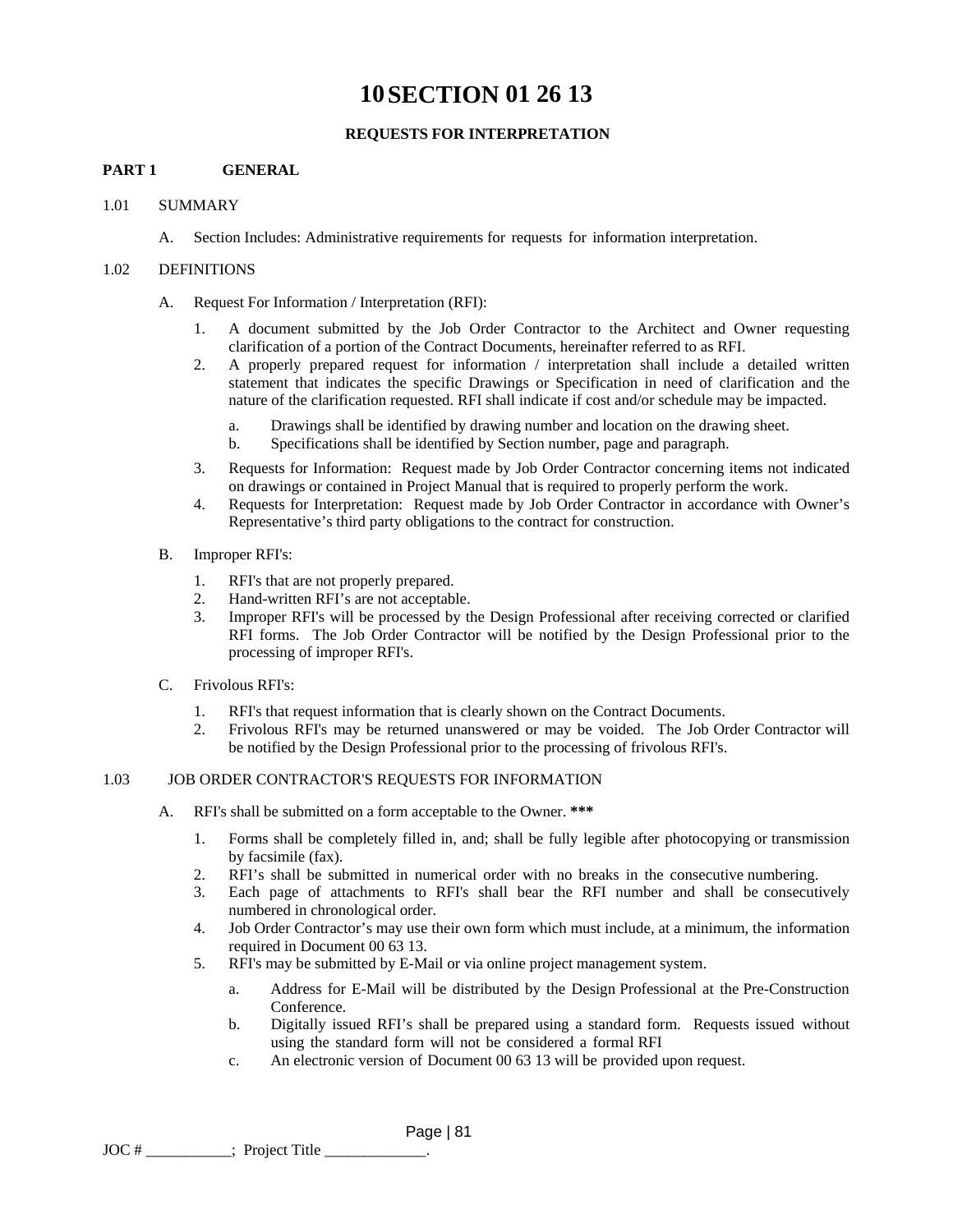- B. When the Job Order Contractor is unable to determine from the Contract Documents, the material, process or system to be installed, the Design Professional shall be requested to make a clarification of the indeterminate item.
	- 1. Wherever possible, such clarification shall be requested at the next appropriate project meeting, with the response entered into the meeting minutes. When clarification at the meeting is not possible, either because of the urgency of the need, or the complexity of the item, Job Order Contractor shall prepare and submit an RFI to the Design Professional.
	- 2. RFI requesting clarification of an item required of a document, known to have been prepared by a consultant to the Design Professional, may be sent directly to the consultant with a simultaneous copy to the Design Professional, if this direct communication is approved by the Design Professional.
- C. Job Order Contractor shall endeavor to keep the number of RFI's to a minimum. In the event that the process becomes unwieldy, in the opinion of the Design Professional (and validated by Owner), because of the number and frequency of RFI's submitted, the Design Professional may request that the Owner require the Job Order Contractor to abandon the process and submit future requests as either submittals, substitutions or requests for change.
- D. RFI's shall be originated by the Job Order Contractor.
	- 1. RFI's from subcontractors or material suppliers shall be submitted through, reviewed by, and signed by the Job Order Contractor prior to submittal to the Design Professional.
	- 2. RFI's from subcontractors or material suppliers sent directly to the Owner's Representative, Design Professional or the Design Professional's consultants shall not be accepted and will be returned unanswered.
- E. Job Order Contractor shall carefully study the Contract Documents to assure that the requested information is not available therein. RFI's which request information available in the Contract Documents will be deemed either "improper" or "frivolous" as noted above.
- F. In cases where RFI's are issued to request clarification of coordination issues, for example, pipe and duct routing, clearances, specific locations of work shown diagrammatically, and similar items, the Job Order Contractor shall fully lay out a suggested solution using drawings or sketches drawn to scale, and submit same with the RFI. RFI's which fail to include a suggested solution will be returned unanswered with a requirement that the Job Order Contractor submit a complete request.
- G. RFI's shall not be used for the following purposes:
	- 1. To request approval of submittals
	- 2. To request approval of substitutions,
	- 3. To request changes which are known to entail additional cost or credit. (A Task Order Modification Request form shall be used.)
	- 4. To request different methods of performing work than those drawn and specified.
- H. In the event the Job Order Contractor believes that a clarification by the Design Professional results in additional cost or time, Job Order Contractor shall not proceed with the work indicated by the RFI until a Change Order (or Construction Change Directive, if applicable to project) is prepared and approved. RFI's shall not automatically justify a cost increase in the work or a change in the project schedule.
	- 1. Answered RFI's shall not be construed as approval to perform extra work.
	- 2. Unanswered RFI's will be returned with a stamp or notation: Not Reviewed.
- I. Job Order Contractor shall prepare and maintain a log of RFI'S, and at any time requested by the Design Professional, Job Order Contractor shall furnish copies of the log showing outstanding RFI'S. Job Order Contractor shall note unanswered RFI's in the log.
- J. Job Order Contractor shall allow up to 7 days for review and response time for RFI'S, unless review is required of multiple consultants, then the review and response period shall be 10 working days.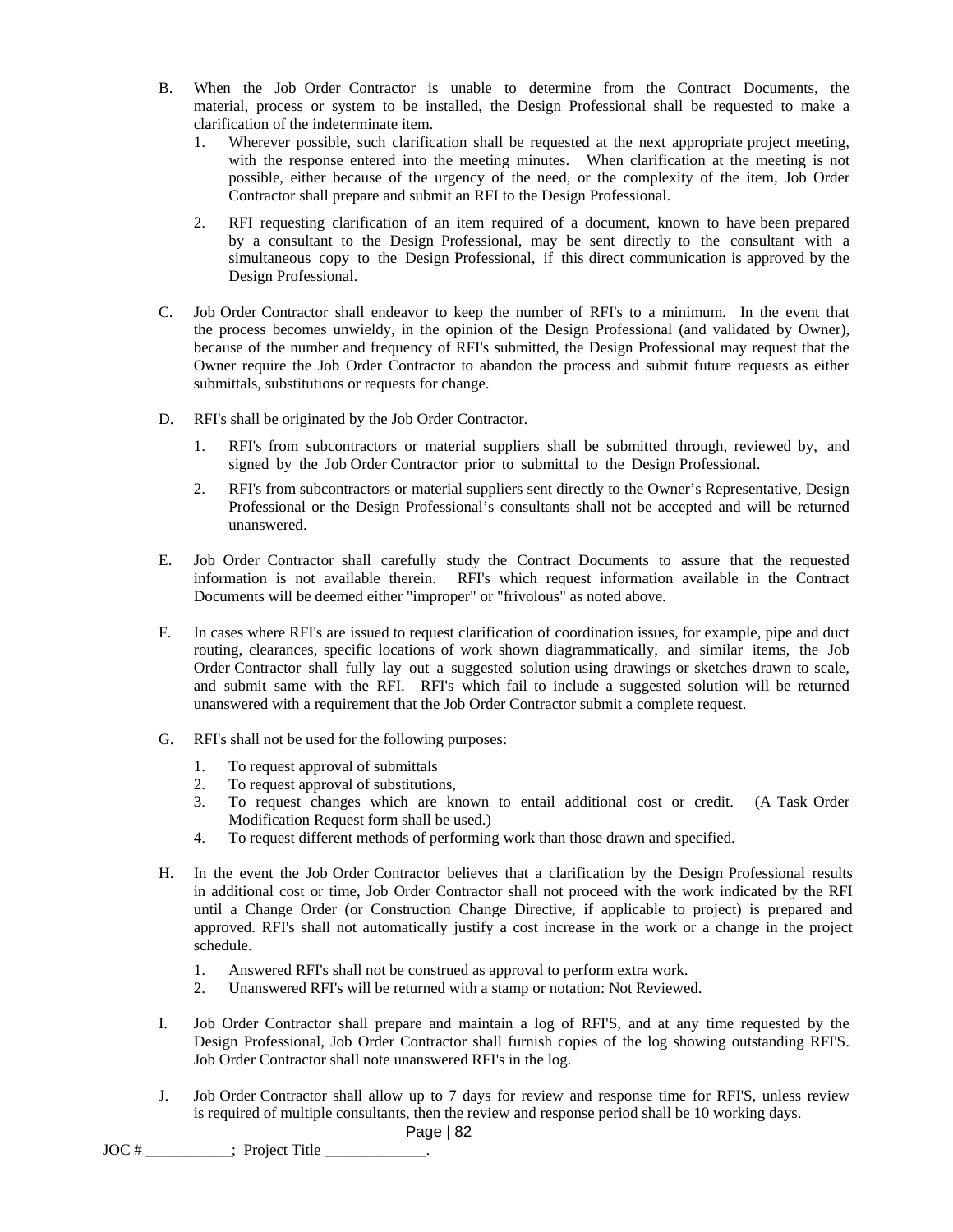- 1. The Design Professional will endeavor to respond in a timely fashion to RFI's.
- 2. RFI shall state requested date/time for response, however, this requested date/time for response is not a guarantee that the RFI will be answered by that date/time if that date/time is too expeditious

# 1.04 DESIGN PROFESSIONAL'S RESPONSE TO RFI'S

- A. Design Professional will respond to RFI's on one of the following forms:
	- 1. Properly prepared RFI's:
		- a. Response directly upon Request for Information / Interpretation form.
		- b. Design Professional's Supplemental Instruction.
		- c. Request for Proposal.
	- 2. Improper or Frivolous RFI's
		- a. Notification of Processing Fee(s).
		- b. Unanswered RFI's will be returned with a stamp or notation: Not Reviewed.
	- 3. Answers to properly prepared RFI's may or may not be made directly upon the RFI form as deemed appropriate by the Design Professional.
	- 4. Design Professional will reference the RFI number when appropriate for tracking purposes.

# 1.05. CONFIRMING RFI'S

- A. The Job Order Contractor shall provide confirming RFI's or other acceptable means of tracking verbal directives and their resolution, whether initiated by the Design Professional, Job Order Contractor or Owner.
- **PART 2: PRODUCTS (Not Used)**
- **PART 3: EXECUTION (Not Used)**

# END OF SECTION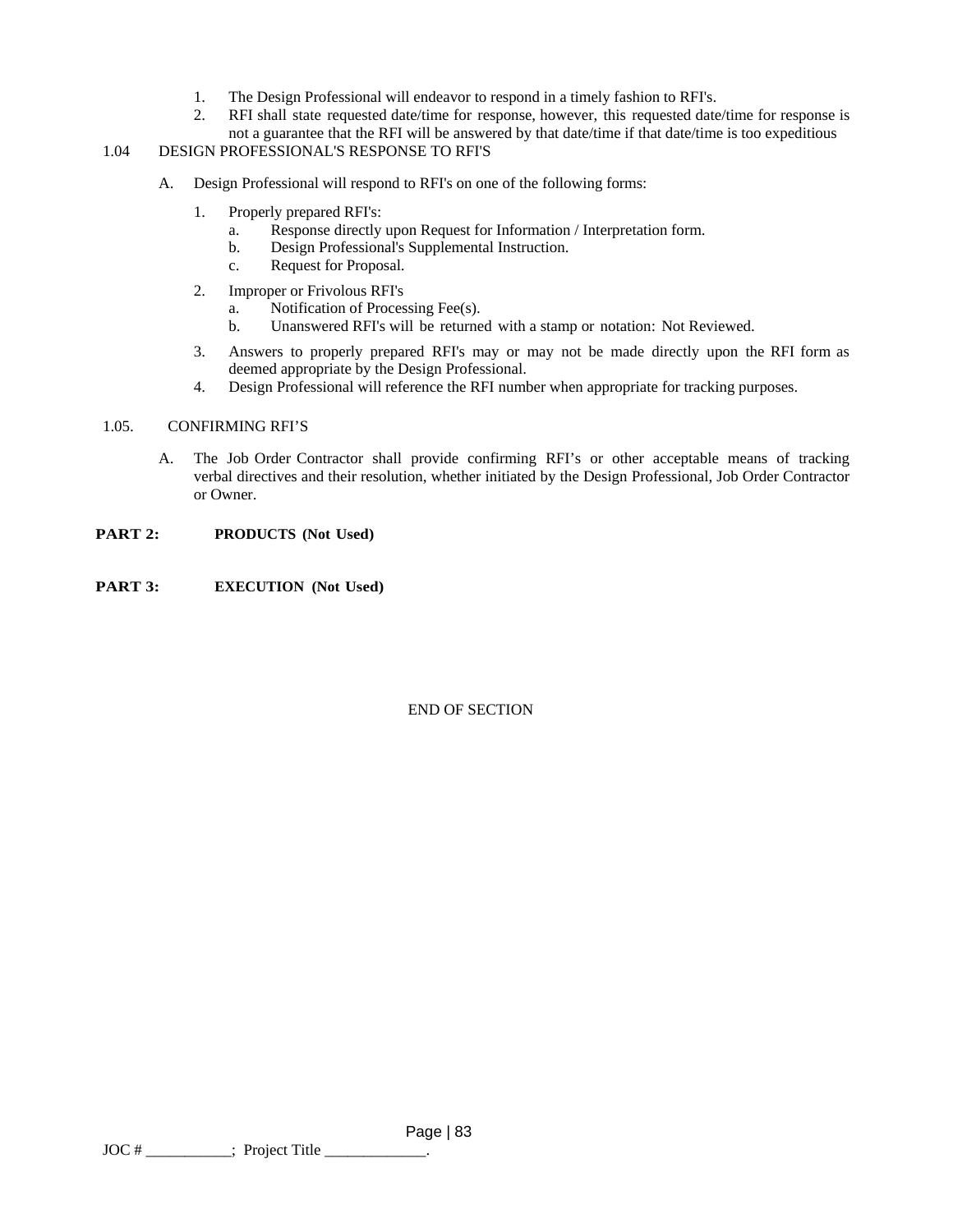# **11SECTION 01 26 63**

## **TASK ORDER MODIFICATION PROCEDURE**

### **PART 1 GENERAL**

#### **1.1 DESCRIPTION**

**1.1.1** Only such changes in the Work, in the Task Order Sum, in the Task Order Time of Completion, in the Contract or Task Order language, or any combination thereof, as are described in written Task Order Modifications signed by the Job Order Contractor, Owner or Owner's Representative and the DP and issued after execution of the Contract, in accordance with the provisions of this Section.

#### **1.2 OWNER REQUESTED REVISIONS**

- **1.2.1** If Owner requests a revision, Owner will submit a Proposed Task Order Modification to the Job Order Contractor.
- **1.2.2** Owner will review the proposed modification and issue to Job Order Contractor a Proposed Task Order Modification Order ("PTOMO").
- **1.2.3** Within fifteen (15) days the Job Order Contractor shall respond in writing to the PTOMO, in the form of a Task Order Modification detailing all costs and time and schedule impacts.
- **1.2.4** Job Order Contractor shall take no action until Owner has issued a written Task Order Modification.

#### **1.3 PROCESSING CHANGES INITIATED BY THE OWNER**

- **1.3.1** Should the Owner contemplate making a change in the work or a change in the Task Order Time of Completion, the Owner will issue a Potential Change Order (PCO) describing the modification and may include a proposal request ("P.R.") from Design Professional, if applicable.
	- **1.3.1.1** Each PTOMO will be dated and will be numbered in sequence.
	- **1.3.1.2** The PCO will describe the contemplated revision.
	- **1.3.1.3** Upon receipt of a PCO the Job Order Contractor shall promptly respond with a Change Order Request advising the Owner or Owner's Representative as to credit or cost and time proposed for the described change. This is not an authorization to proceed with the change.
	- **1.3.1.4** Upon agreement the Owner will issue a Task Modification to the Job Order Contractor. The Job Order Contractor shall immediately proceed with the modification.
- **1.3.2** If the Job Order Contractor disputes any aspect of the Task Modification and the Job Order Contractor wishes to make a claim for a portion of such change, the Job Order Contractor shall proceed with the Task Order Modification and shall notify the Owner and/or Owner's Representative as provided for in Contract for Construction Services. Job Order Contractor will track the labor and material used for the disputed work.
- **1.3.3** If the Job Order Contractor has been directed by the Owner or Owner's Representative to make the described Task Order Modification subject to later determination of cost or credit in accordance with the Contract for Construction Services, the Job Order Contractor shall:
	- **1.3.3.1** Take such measures as needed to make the change.
	- **1.3.3.2** Consult with the Owner and Owner's Representative and reach agreement on the most appropriate method for determining credit or cost or time or schedule impact for the modification, then submit a Task Order Modification Order Request.
- 1.3.4 If the Job Order Contractor has been directed by the Owner or Owner's Representative to promptly advise him as to credit or cost or time or schedule impact proposed for the described modification, the Job Order Contractor shall:

```
JOC # ___________; Project Title _____________.
```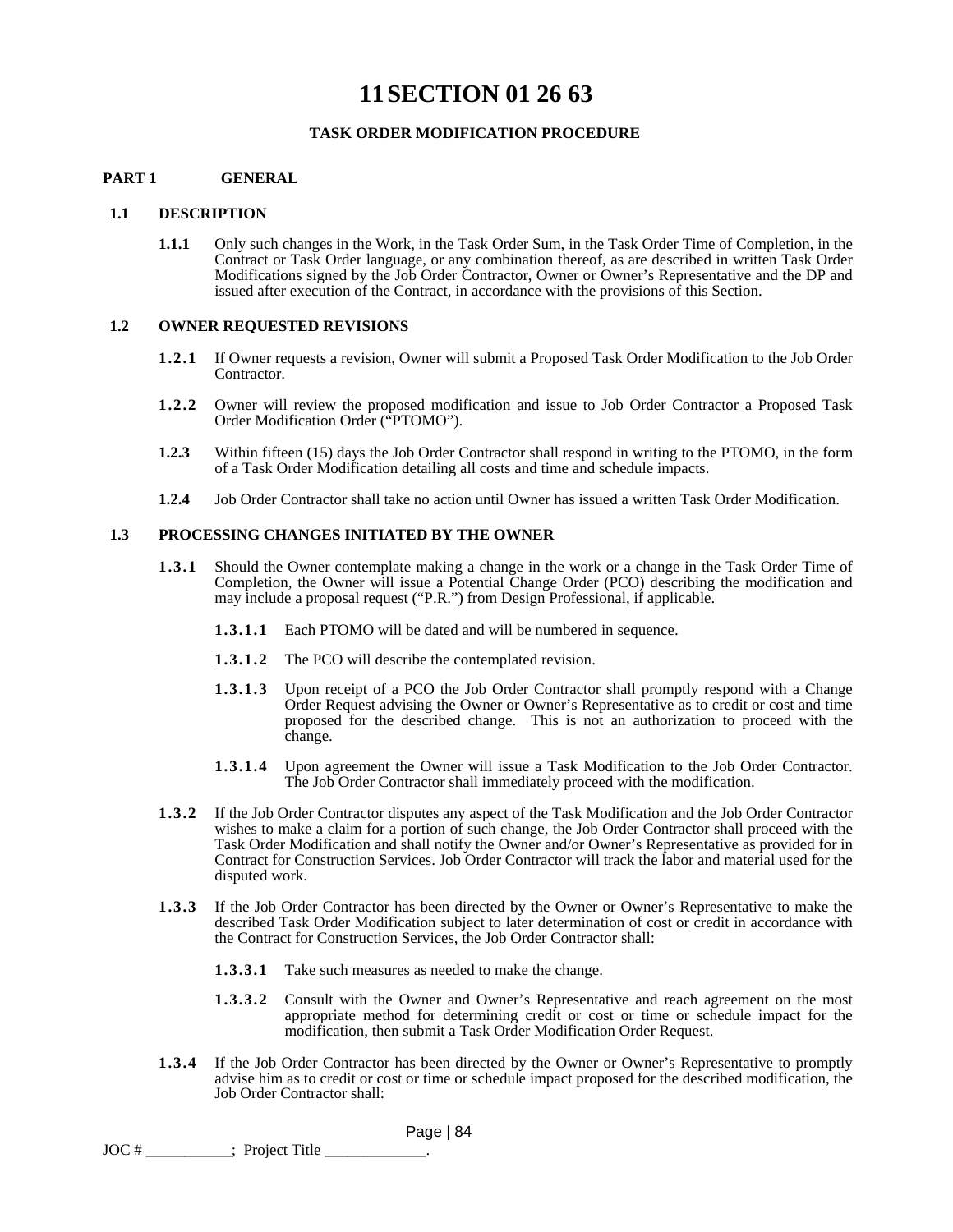- **1.3.4.1** Analyze the described change and its impact on costs and time.<br>**1.3.4.2** Secure the required information and forward it to the Owner
- Secure the required information and forward it to the Owner or Owner's Representative for review as a Change Order Request.
- **1.3.4.3** Meet with the Owner or Owner's Representative as required to explain costs and, when appropriate, determine other acceptable ways to achieve the desired objective.
- **1.3.4.4** Alert pertinent personnel and subcontractors as to the impending change and, to the maximum extent possible, avoid such work as would increase the Owner's cost for making the change, advising the Owner or Owner's Representative in writing when such avoidance no longer is practicable.

#### **1.4 PROCESSING CHANGES INITIATED BY THE JOB ORDER CONTRACTOR**

**1.4.1** Should the Job Order Contractor discover a discrepancy among the Contract Documents, a concealed condition or other cause for suggesting a Task Order Modification in the Work, a change in the Task Order Sum, or a change in the Task Order Time of Completion, he shall notify the Owner or Owner's Representative as required by Article 6 of the Contract for Construction Services.

#### **1.5 PROCESSING JOB ORDER CONTRACTOR CHANGES**

- **1.5.1** Job Order Contractor shall promptly provide a Change Order Request to the Owner or Owner's Representative. The Owner will assign a PCO number to the proposed change.
	- **1.5.1.1** State proposed modification to the Task Order Sum, and/or Time and Schedule if any.
	- **1.5.1.2** Clearly describe other modifications in the work, if required by the proposed modification, or desirable therewith, if any.
	- **1.5.1.3** Include full backup data such as subcontractor's proposal. At a minimum the subcontractor's supporting data shall provide a breakdown of labor, labor rates, materials, taxes, delivery costs, indirect costs, and overhead and profit as well as Time and Schedule impacts, including a schedule analysis.
	- **1.5.1.4** Submit this Change Order Request in single copy.
	- **1.5.1.5** Each Change Order Request will be dated and will be numbered in sequence
- **1.5.2** When cost or credit or time or schedule impact for the modification has been agreed between Owner and the Job Order Contractor, or the Owner has directed that cost or credit be determined in accordance with provisions of Article 7 of the Contract for Construction Services, the Owner or Owner's Representative will issue a "Task Order Modification" to the Job Order Contractor. No work shall be performed prior to issuance of a signed Task Order Modification.

#### **1.6 LOGS**

- **1.6.1** Maintain a Log of Change Order Requests and Task Order Modifications at the job site, accurately reflecting current status of all pertinent data.
- **1.6.2** Make the Log available to the DP, Owner or Owner's Representative for review upon request.

#### **PART 2 PRODUCTS (Not Used)**

#### **PART 3 EXECUTION (Not Used)**

END OF SECTION

```
JOC \# _____________; Project Title _
```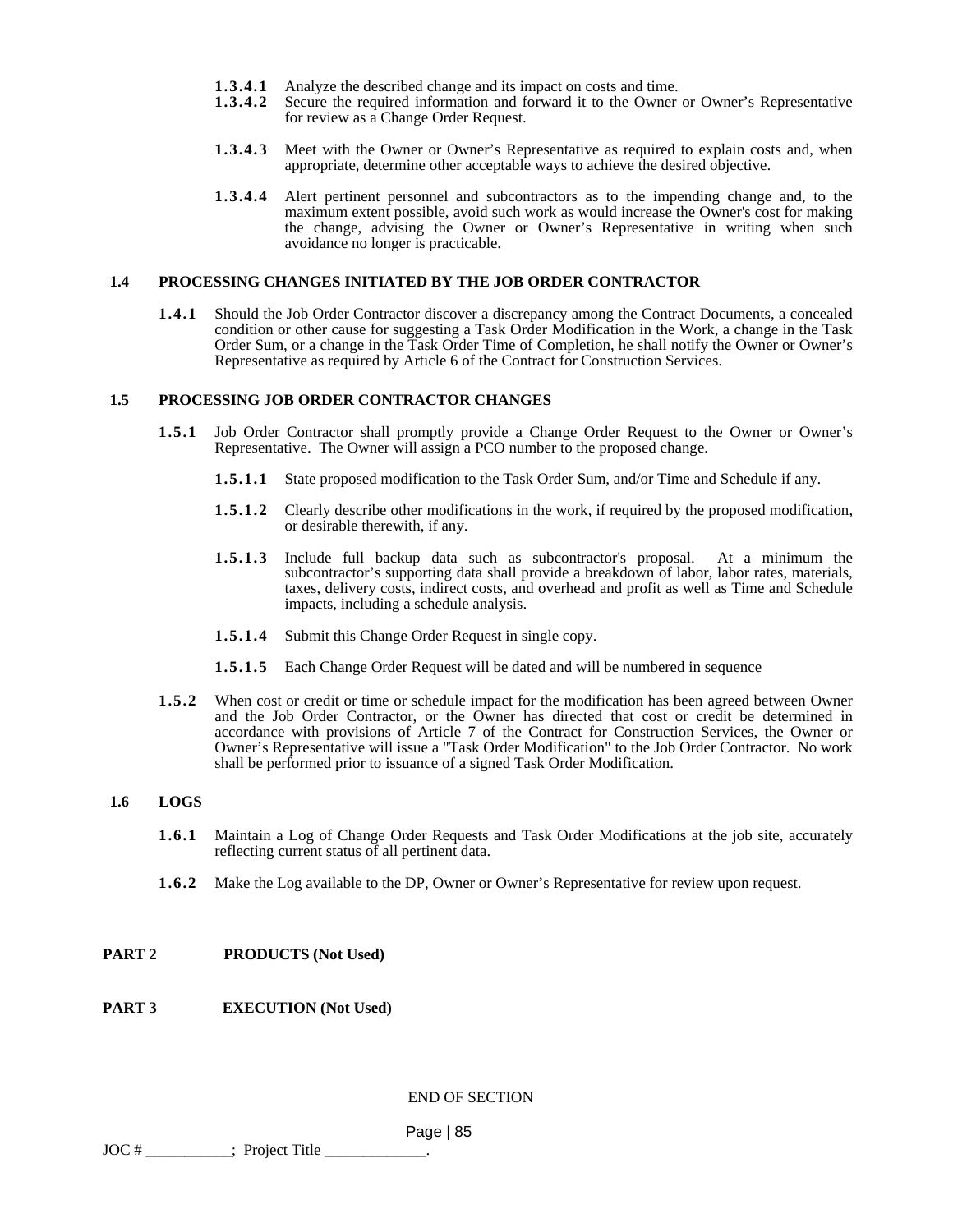# **12SECTION 01 29 73**

## **SCHEDULE OF VALUES**

# **PART 1 GENERAL**

#### **1.1 DESCRIPTION**

- **1.1.1** Work Included: Provide a detailed breakdown, of the agreed Task Order Sum showing values allocated to each of the various parts of the Work as directed by the Owner or Owner's Representative, as specified herein and in other provisions of the Contract Documents.
- **1.1.2** Related Work
	- **1.1.2.1** Schedule of Values is required under Article 9.1 of the General Conditions to the Job Order Contract.
	- **1.1.2.2** Schedule of Values is required to be compatible with AIA Document G703, "Continuation Sheet" and accompany AIA Document G702, "Application and Certificate for Payment", as described in Section 01 29 76.

## **1.2 QUALITY ASSURANCE**

**1.2.1** Assure arithmetical accuracy of the sums described.

#### **1.3 SUBMITTALS**

- **1.3.1** Submit a proposed Schedule of Values to the Owner or Owner's Representative for approval.
	- **1.3.1.1** The Schedule of Values shall subdivide the work into component parts in sufficient detail to serve as the basis for progress payments during construction.
	- **1.3.1.2** Meet with the Owner, or Owner's Representative, and determine additional data, if any, required to be submitted.
	- **1.3.1.3** Secure the Owner or Owner's Representative's approval of the Schedule of Values prior to submitting first Application for Payment.
- **1.4 Identifying Changes in the Schedule-of-Values**. Each change shall be listed separately in the Job Order Contractor's Schedule-of-Values. Changes shall be listed by Potential Change Order number, by trade or subcontractor and include a line item for the Job Order Contractor's mark-ups associated with the change.

Example:

A change occurs including three trades. The Owner issues a Potential Change Order Request #005. Another change occurs including two trades. The Owner issues any Potential Change Order Requests #006.

| (Schedule-of Values)     | Scheduled Value | Previously Paid | This Period |
|--------------------------|-----------------|-----------------|-------------|
| Electrical PCO #005      | \$1,000.00      | 0.00            | 0.00        |
| Mechanical PCO #005      | \$1,500.00      | 0.00            | 0.00        |
| Framing/Drywall PCO #005 | \$1,000.00      | 0.00            | 0.00        |
| JOC Markups PCO #005     | \$388.72        | 0.00            | 0.00        |
|                          |                 |                 |             |
| Electrical PCO #006      | \$1,000.00      | 0.00            | 0.00        |
| Framing/Drywall PCO #006 | \$500.00        | 0.00            | 0.00        |
| JOC Markups PCO #006     | \$166.59        | 0.00            | 0.00        |

#### **PART 2 PRODUCTS (Not Used)**

#### **PART 3 EXECUTION (Not Used)**

END OF SECTION

Page | 86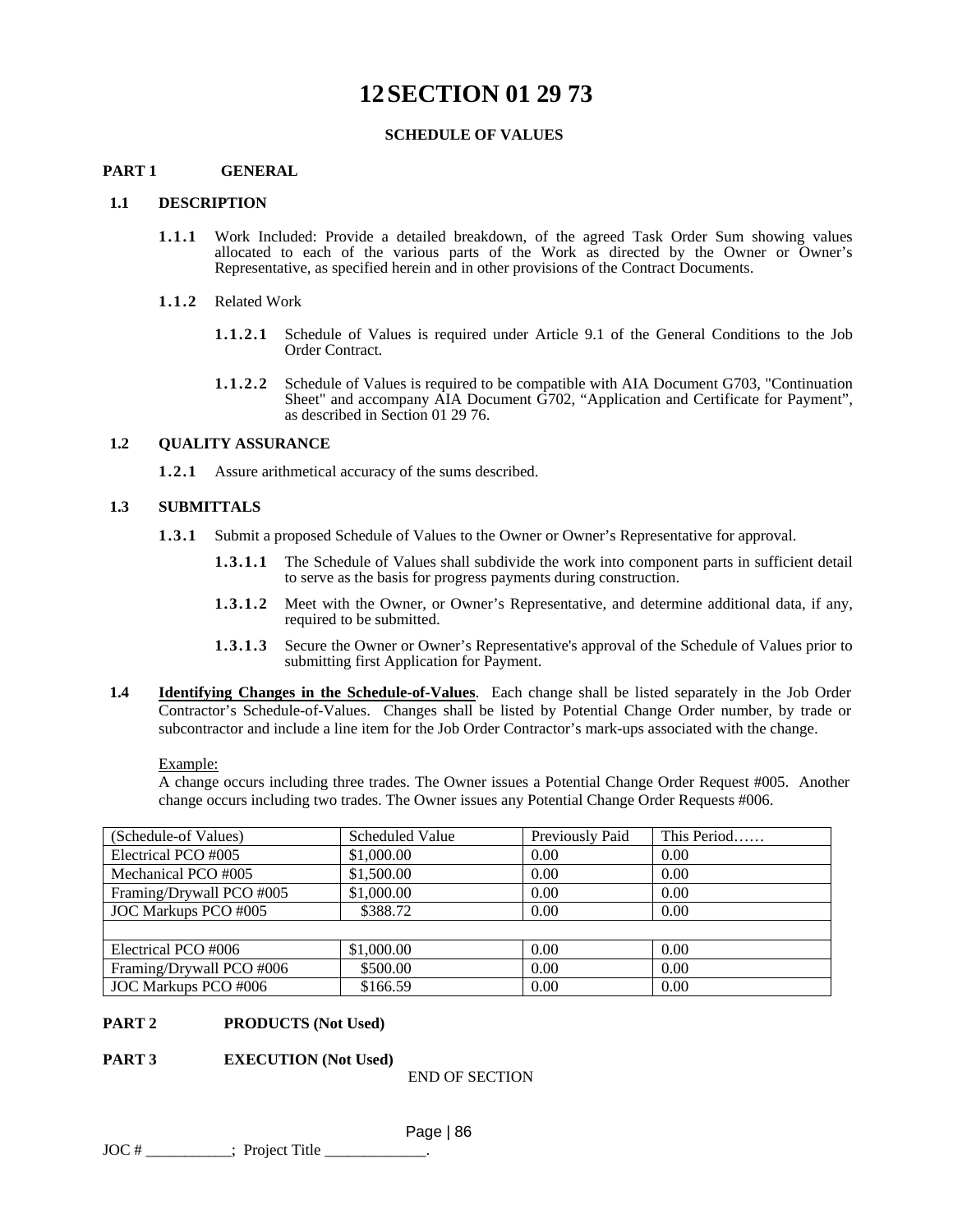# **13SECTION 01 29 76**

#### **PROGRESS PAYMENT PROCEDURES**

# **PART 1 GENERAL**

- **1.1** DESCRIPTION
	- **1.1.1** General
		- **1.1.1.1** Furnish all Applications for Payment as indicated, in accordance with provisions of Article 8 of the Contract for Construction Services.

#### **PART 2 PRODUCTS (Not Used)**

#### **PART 3 EXECUTION**

- **3.1** GENERAL
	- **3.1.1** On the first  $(1^{st})$  of the month or the next business day if the first  $(1^{st})$  is a legal holiday or weekend, the Job Order Contractor shall submit to the Project Manager an itemized Application for Payment for the work completed to that date. This application will be reviewed for content by the Program Manager. The Application for Payment shall be based on the accepted Schedule of Values, per Section 01 29 73.
	- **3.1.2** Provide supporting data substantiating the Job Order Contractor's right to payment as the Owner or Owner's Representative may require. See 3.2 below for requirements.
	- **3.1.3** Submit estimates of the cost of work to be completed during the current calendar month with the Application for Payment.
	- **3.1.4** Submit Progress Photographs.
	- **3.1.5** Submit Record Photographs.
	- **3.1.6** Submit updated monthly Schedule.
	- **3.1.7** Submit conditional and unconditional lien waivers from Job Order Contractor and subcontractors.
	- **3.1.8** Submit documentation per the Contract for Construction Services for off-site stored materials.
	- **3.1.9** Submit SBE forms per the Contract for Construction Services.
	- **3.1.10** Comply with other Specification Sections which contain requirements related to the Job Order Contractor's Application for Payment.
	- **3.1.11** Demonstrate as built project documents are up to date.

#### **3.2** APPLICATIONS FOR PAYMENT **\*\*\***

- **3.2.1** Submit the Application for Payment on AIA Document G702, "Application and Certificate for Payment" to the Owner's Representative. The Schedule of Values shall be submitted in a format similar to AIA Document G703, "Continuation Sheet.
- **3.2.2** Furnish electronically one (1) original Application for Payment with a schedule update in P6 format.
- **3.2.3** The Application for Payment will serve as a certification of the status of project.
- **3.2.4** The notarized Signature on the Application for Payment shall be that of a duly authorized agent of the Job Order Contractor.
- **3.2.5** Base Application for Payment upon 100 percent of value of work installed and materials and equipment suitably stored at site and materials and equipment suitably stored off-site in insured and/or a bonded warehouse.

Page | 87

JOC #  $\qquad \qquad ;$  Project Title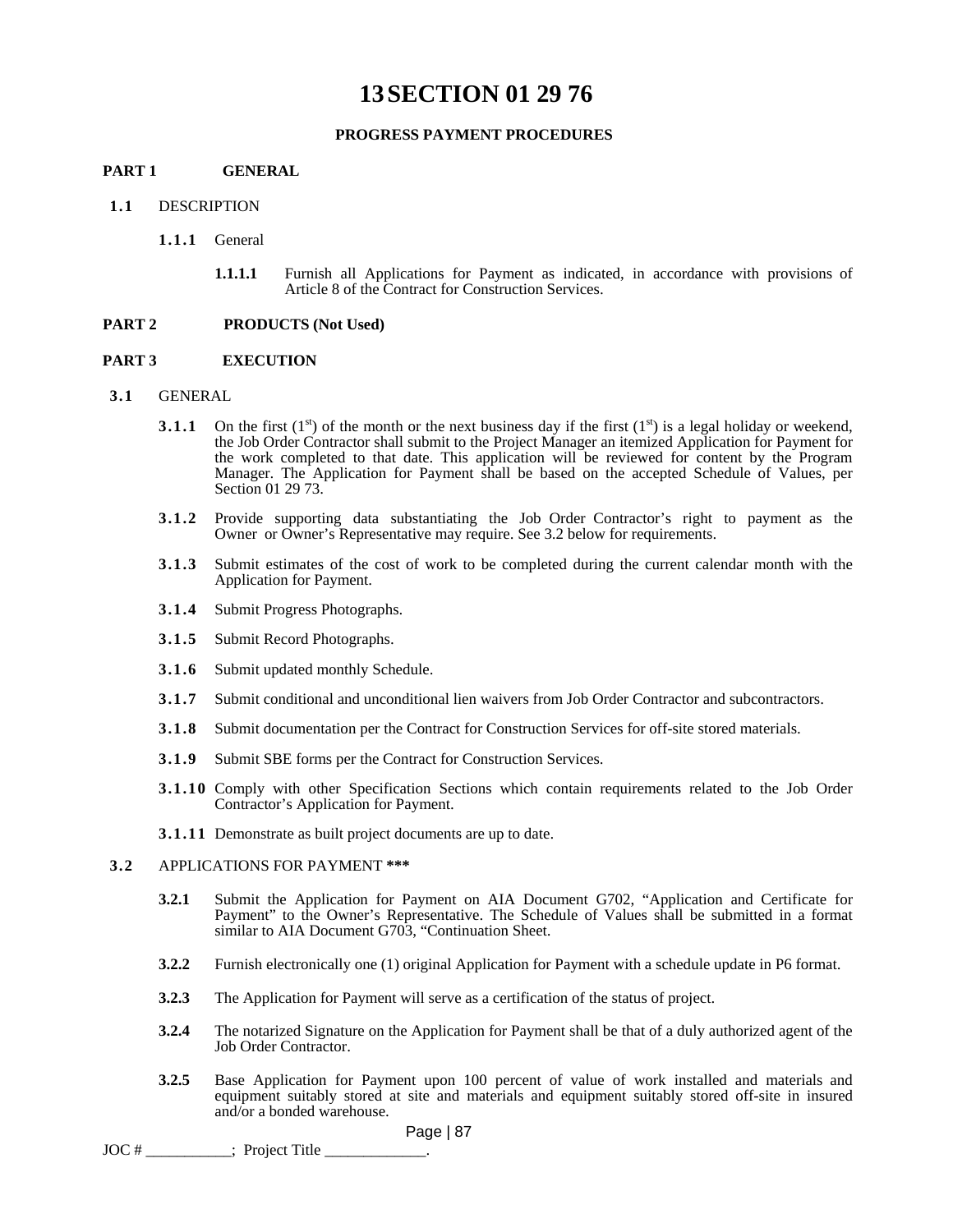- **3.2.6** Itemize Applications for Payment:
	- **3.2.6.1** Submit Applications for Payment
	- **3.2.6.2** Heading completed in full
	- **3.2.6.3** Original contract sum
	- **3.2.6.4** Change order summary completed
	- **3.2.6.5** Net change by Change Order
	- **3.2.6.6** Contract sum to date
	- **3.2.6.7** Total completed and stored to date
	- **3.2.6.8** Total earned, less retainage
	- **3.2.6.9** Amount of previous payments
	- **3.2.6.10** Current payment due
	- **3.2.6.11** Balance to finish
	- **3.2.6.12** Notarized section completed
	- **3.2.6.13** Completed Schedule of Values as identified in 3.2.1 above

#### END OF SECTION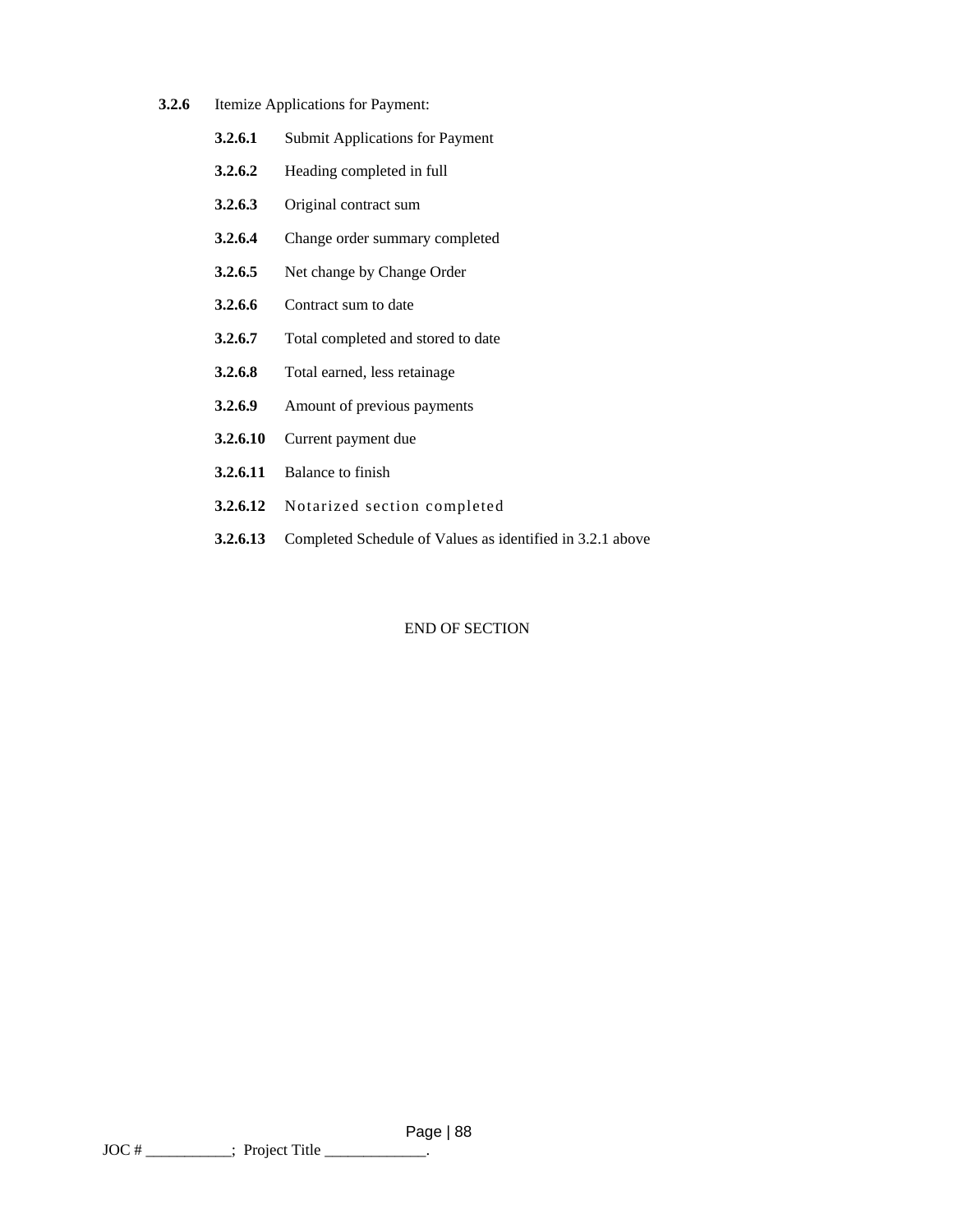# **14SECTION 01 31 19**

## **PROJECT MEETINGS**

# **PART 1 GENERAL**

#### **1.1 DESCRIPTION**

- **1.1.1** Project Meetings are held to enable an orderly review of the Work as it progresses on a weekly basis. It also provides an opportunity for systematic discussion of cost, schedule, problems and solutions. The Owner's Representative shall schedule and conduct project meetings throughout the construction period. **\*\*\***
- **1.1.2** The Job Order Contractor's relationship with his Subcontractors and materials suppliers, and discussions relative thereto, are the Job Order Contractor's responsibility and are not a part of project meetings content.
- **1.1.3** Persons designated by the Job Order Contractor to attend and participate in the project meetings shall have all required authority to commit the Job Order Contactor to solutions agreed upon in the project meetings.

#### **1.2 SUBMITTALS**

- **1.2.1** To the maximum extent possible, advise the Owner's Representative at least three (3) working days in advance of project meetings regarding all items to be added to the agenda.
- **1.2.2** The Job Order Contractor will compile minutes of each project meeting and will furnish a draft to the Project Manager for approval within 3 days of the meeting. Job Order Contractor shall distribute approved minutes to the identified distribution list within 5 days of the meeting.

## **PART 2: PRODUCTS (Not Used)**

#### **PART 3: EXECUTION**

#### **3.1 MEETING SCHEDULE**

**3.1.1** Project meetings will be held on a weekly basis or more frequently if required. Meeting dates and times will be coordinated in an effort to include all parties whose participation is essential.

#### **3.2 MEETING LOCATION**

**3.2.1** To the maximum extent practicable, meetings will be held at the job site.

#### **3.3 PROJECT MEETINGS**

- **3.3.1** To the maximum extent practicable, assign the same person or persons to represent the Job Order Contractor at project meetings throughout progress of the Work. Subcontractors, materials suppliers, and others may be invited to attend those project meetings in which their aspects of the Work are involved.
- **3.3.2** Minimum Agenda:
	- **3.3.2.1** Review, revise as necessary, and approve minutes of previous meeting.
	- **3.3.2.2** Review site safety issues.
	- **3.3.2.3** Review progress of the Work since last meeting, including status of submittals for approval.
	- **3.3.2.4** Present and discuss Job Order Contractor's updated 3-week schedule.
	- **3.3.2.5** Identify problems which impede planned progress.
	- **3.3.2.6** Develop corrective measures and procedures to regain planned schedule.
	- **3.3.2.7** Discuss changes in the work.
	- **3.3.2.8** Review RFI, RFP, COR, and CO logs, and identify outstanding items.
	- **3.3.2.9** Complete other current and new business.

```
JOC \# _____________; Project Title _
```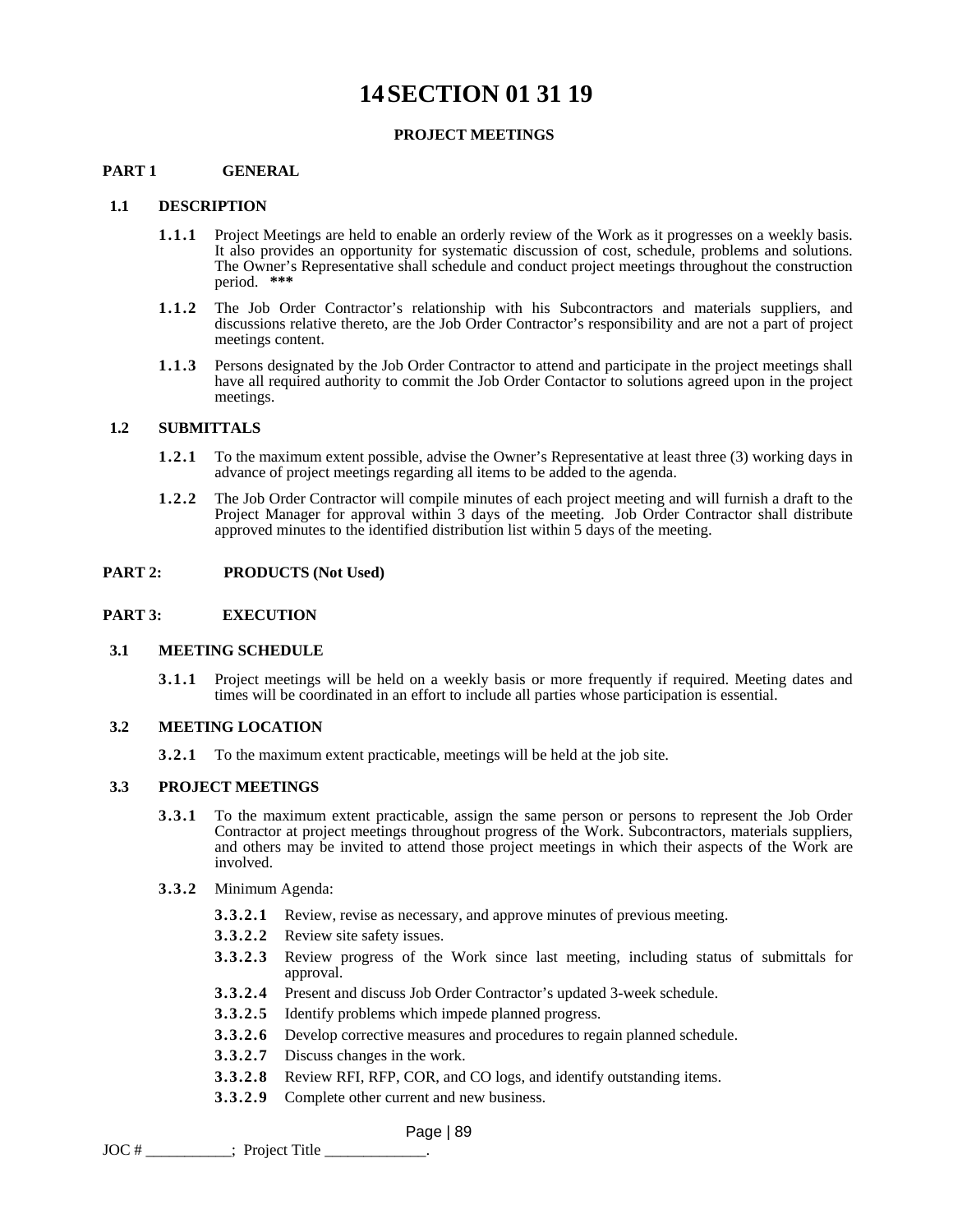# END OF SECTION **15SECTION 01 32 16**

## **CONSTRUCTION PROGRESS SCHEDULE**

#### **PART 1 GENERAL**

#### **1.1** RELATED DOCUMENTS

1.1.1 Drawings and General Provisions of Contract, including General and Supplementary Conditions and other Division-1 Specification Sections, apply to this Section.

#### **1.2** SUMMARY

- 1.2.1 General
	- 1.2.1.1 This Section specifies administrative and procedural requirements for preparation and reporting of Job Order Contractor's preferred sequence of construction of the Work and other possible sequences of construction of the Work, for monitoring and reporting of actual performance of the Work, for incorporation of changes and unexpected events for determination of possible impact to the timely completion of the Work and for determination of means and method necessary for time completion of performance of the Work.

#### **1.3** PROJECT SCHEDULE

- 1.3.1 Detailed Construction Schedule
	- 1.3.1.1 The Job Order Contractor shall develop and maintain the overall Detailed Construction Schedule, (referred to hereafter as Schedule or Construction Schedule). The Schedule shall be computer generated in precedence format using the Critical Path Method (CPM). The Job Order Contractor shall perform its obligations in accordance with the sequence and time frame provided by the Schedule. The Job Order Contractor shall update the Schedule and shall modify and change the Schedule as may be required as provided by this Section and notify the Owner or Owner's Representative in writing of changes to the schedule. Any change made in the schedule at any time shall require an explanation in writing as to reasons for the change.
- 1.3.2 Purpose of the Schedule
	- 1.3.2.1 Provide additional assurance by the Job Order Contractor of its adequate planning, scheduling, and reporting during the execution of the construction and related activities so they may be prosecuted in an orderly and expeditious manner, within the Contract time and the milestones stipulated herein.
	- 1.3.2.2 Provide additional assurance by the Job Order Contractor of its coordination of the Work of the Contractors and the various Subcontractors and suppliers at all tiers.
	- 1.3.2.3 Assist the Owner or Owner's Representative in monitoring the progress of the Work.
	- 1.3.2.4 Assist the Owner or Owner's Representative in evaluation of the monthly progress payments requests.
	- 1.3.2.5 Assist the Owner or Owner's Representative evaluating the potential impact of proposed changes to the Task Order.
	- 1.3.2.6 Assist and be utilized by the Job Order Contractor in the coordination of its forces, subcontractors and vendors.
	- 1.3.2.7 Assist in detecting problems for the purpose of taking timely corrective action and to provide a mechanism or tool for determining and monitoring such corrective actions.
- 1.3.3 General Requirements of Submitted Schedules
	- 1.3.3.1 The Work shall proceed at a rate as will meet the specified Milestone Dates, Substantial Completion and Final Completion dates within the Contract Time. By execution of the Contract, the Job Order Contractor represents that he has analyzed the Work, the materials and methods involved, the systems of the building, availability of qualified mechanics and labor, restrictions of the site, constraints imposed, their own work load and capacity to perform the Work, and agrees that the specified times are reasonable considering the existing

```
JOC # ___________; Project Title _____________.
```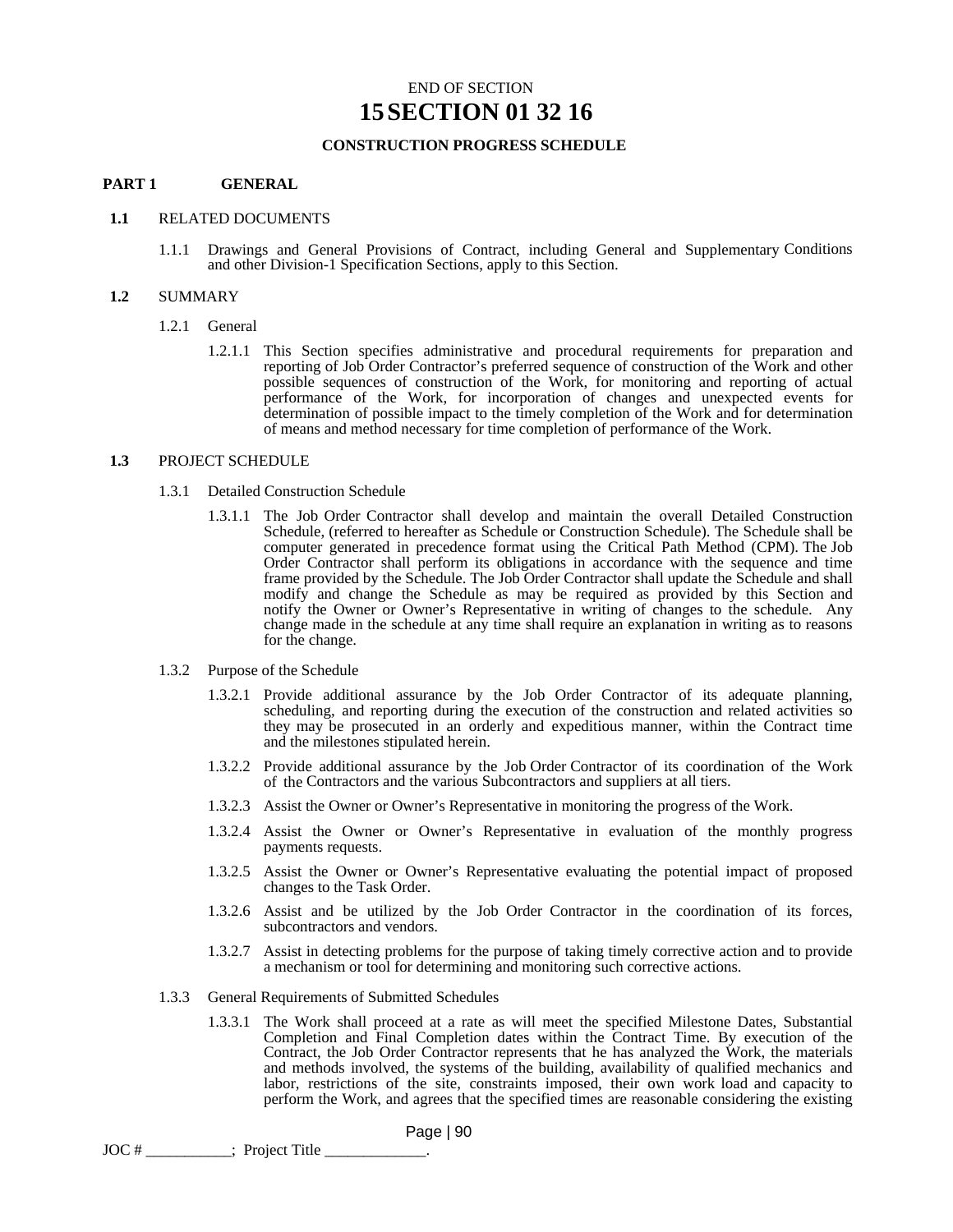conditions prevailing in the locality of the Work, including weather conditions, and other factors, with reasonable allowance for variations from average or ideal conditions.

- 1.3.3.2 The Schedule shall clearly identify the activities illustrating accomplishment of the time(s) for completion of the Project set forth in the Contract. If the Schedule indicates earlier completion time(s) than that set forth in Contract, the float between the Schedule and the Contract dates shall be considered to be part of the total float available.
- 1.3.3.3 In developing the Schedule, the Job Order Contractor shall be responsible for assuring that Subcontractor Work at all tiers, as well as Job Order Contractor's own Work, is included in the Schedule.
- 1.3.3.4 The Schedule as developed shall show the sequence and interdependence of activities required for complete performance of the Work. The Job Order Contractor shall be responsible for assuring all Work sequences are logical and the Schedule shows a coordinated plan of the Work.
- 1.3.3.5 Failure by the Job Order Contractor to include any element of Work required for performance of the Contract or failure to properly sequence the Work shall not excuse the Job Order Contractor from completing all Work within the Contract Time.
- 1.3.3.6 Contractor shall include a total number of weather related days for the project within the final baseline construction schedule. If delay occurs due to weather related conditions, the Contractor shall submit a request for the number of days to the Owner for approval within 5 calendar days. Claims for delay due to weather will be deducted from the total number of days approved in the final baseline construction schedule.
- 1.3.4 Use of Float and Reasonable Limitations Upon Resources
	- 1.3.4.1 Float time within the schedule is jointly owned. The Job Order Contractor shall limit its use of logic restraints based upon use of a resource such that it equally reserves float for the limited resources of the Owner, other entities under the Owner's control and other entities beyond the control of either the Job Order Contractor or Owner, and that the Job Order Contractor reserves float for the various types of unexpected events which may be anticipated on a construction project of this magnitude.
	- 1.3.4.2 The Job Order Contractor acknowledges and agrees that actual delays to specific activities that do not exceed available total float time of such activities will not have any effect upon Contract completion times and Job Order Contractor will take all actions necessary to maintain the overall schedule.
- 1.3.5 Requirement for Additional Resources
	- 1.3.5.1 The Job Order Contractor shall provide adequate resources, including but not limited to manpower and construction equipment, to perform its obligations in a timely manner. The Job Order Contractor shall be required to provide additional resources for additional unanticipated Work or events which may be anticipated on a construction project of this magnitude.
	- 1.3.5.2 If the Job Order Contractor and Owner or Owner's Representative agree to a Task Order Modification, such agreement shall be construed as stating that the Job Order Contractor is capable of supplying additional resources as may be required to effectuate such Task Order Modification without the need to reduce the resources available for other Work on the project, without disruption of other Work on the project and without additional cost for provision of additional resources other than as may be included in the agreed Change Order
- 1.3.6 Entitlement to Extension of Time and Acceleration
	- 1.3.6.1 Entitlement to extensions of time for performance as described in the Contract Documents will be granted only to the extent that time adjustments for the activity or activities affected by any condition or event which entitles the Job Order Contractor to a time extension exceed the total float along the current critical path of activities affected.
	- 1.3.6.2 If the Owner or Owner's Representative does not provide an extension of time at the request of the Job Order Contractor, the Job Order Contractor shall in a timely manner provide a Recovery Schedule and itemized estimate of costs to effectuate such or shall be deemed to waive its claim for additional compensation therefore.

#### **PART 2 PRODUCTS**

#### **2.1 TECHNICAL REQUIREMENTS OF SUBMITTED SCHEDULES \*\*\***

Page | 91 2.1.1 Job Order Contractor shall plan, schedule, execute, and report on the Work using the Critical Path Method (CPM). The principles used herein shall be as set forth in the text CPM in Construction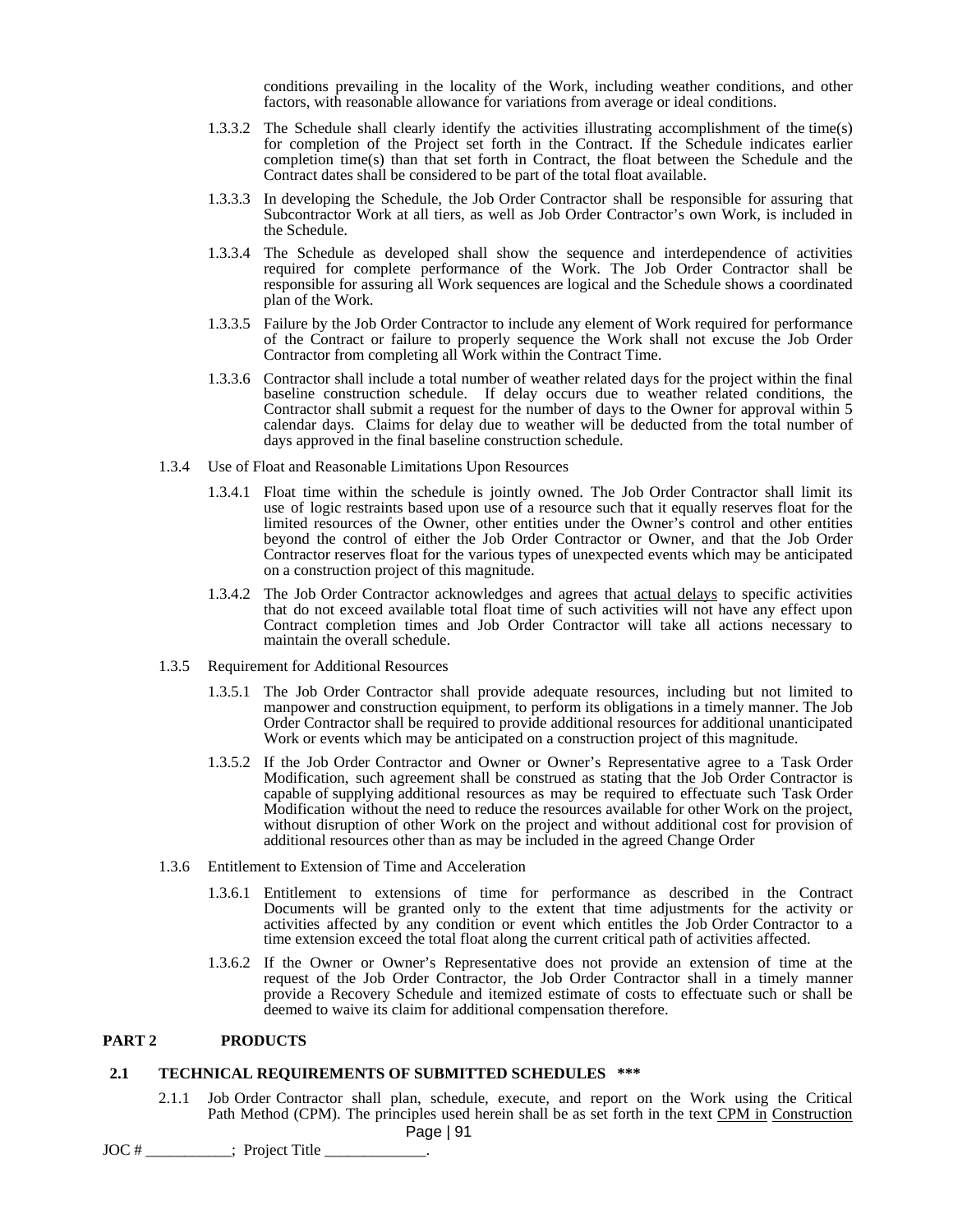Management, current edition, McGraw Hill and the Associated General Contractors of America (AGC) publication "The Use of CPM in Construction, a Manual for General Contractors and the Construction Industry", except that in case of conflict, the provisions of these Contract Documents shall govern.

- 2.1.2 The Job Order Contractor shall be responsible for maintaining the Project's Schedule.
- 2.1.3 The Schedule shall be developed utilizing the Precedence Diagramming Method. Job Order Contractor shall use Microsoft Project or Primavera 6 software or some program acceptable to the Owner with scheduling options set for retained logic, calculate start-to- start lag from actual start, schedule durations as interruptible, show open ends as critical and calculate the total float as the most critical.
- 2.1.4 Milestone Dates, including Notice to Proceed, Substantial Completion, and Final Completion must be adhered to and shall be clearly identified on the Schedule. Milestone Dates may not be changed without the written consent of the Owner or Owner's Representative. Final Completion and Substantial Completion shall be mandatory finish constrained dates.
- 2.1.5 The Schedule shall be developed utilizing activities of specified duration of whole days between one (1) and fifteen (15) work days. Working days are defined as on a five day per week calendar, less recognized holidays as provided by the Owner or Owner's Representative. Milestones or other zero duration activities shall not be permitted except to indicate milestones set forth in this Specification. Submissions including use of Expected Finish constraints to calculate durations shall not be permitted.
- 2.1.6 Exceptions to the requirements above for the purpose of improving the Owner or Owner's Representative's ability to monitor the Schedule and permitting the use of durations larger than fifteen (15) work days, multiple calendars, milestones or other zero duration activity, calculated durations, logic relationships other than finish to start or durations between activities (lags) may be permitted on a case by case basis at the sole discretion of the Owner or Owner's Representative.
- 2.1.7 The level of detail of the Schedule shall be a function of the complexity of the Work involved. The level of detail and total number of activities shall be subject to approval by the Owner or Owner's Representative. No construction activity shall have duration of longer than fifteen (15) work days without prior acceptance of the Owner or Owner's Representative. Non-construction activities (such as procurement and fabrication) may have durations in excess of fifteen (15) work days.
- 2.1.8 Normal weather conditions shall be considered and included in the planning and scheduling of all Work influenced by high or low ambient temperatures and/or precipitation to ensure completion of all Work within the Contract Time. Normal weather conditions shall be determined by an assessment of average historical climatic conditions based upon the preceding ten (10) year records published for the locality by the National Ocean and Atmospheric Administration (NOAA).
- 2.1.9 Activity descriptions shall be clear and concise. The beginning and end of each activity shall be readily verifiable. All activity starts and finishes, with the exception of Milestones, must be tied into the schedule by logical restraints.
- 2.1.10 Proposed duration assigned to each activity shall be the Job Order Contractor's best estimate of time required to complete the activity considering the scope and resources planned for the activity.
- 2.1.11 Responsibility for each activity shall be identified with a single performing organization.
- 2.1.12 Each activity shall be identified with codes including as a minimum:
	- 2.1.12.1 The party responsible for performance of the Work.
	- 2.1.12.2 Where Work is to be subcontracted, the subcontractor to be responsible for the Work,
	- 2.1.12.3 Building, Floor and Location of the Work.
- 2.1.13 For all major equipment and materials fabricated or supplied for this project, the Schedule shall show a sequence of activities including:
	- 2.1.13.1 Preparation of shop drawings and sample submissions.
	- 2.1.13.2 Review of shop drawings and samples.
	- 2.1.13.3 Shop fabrication and delivery.
	- 2.1.13.4 Erection or installation.
	- 2.1.13.5 Testing of equipment and materials.

#### **PART 3 EXECUTION**

## **3.1 PRESENTATION AND REVIEW CYCLE**

3.1.1 Job Order Contractor's Representative Designation

Page | 92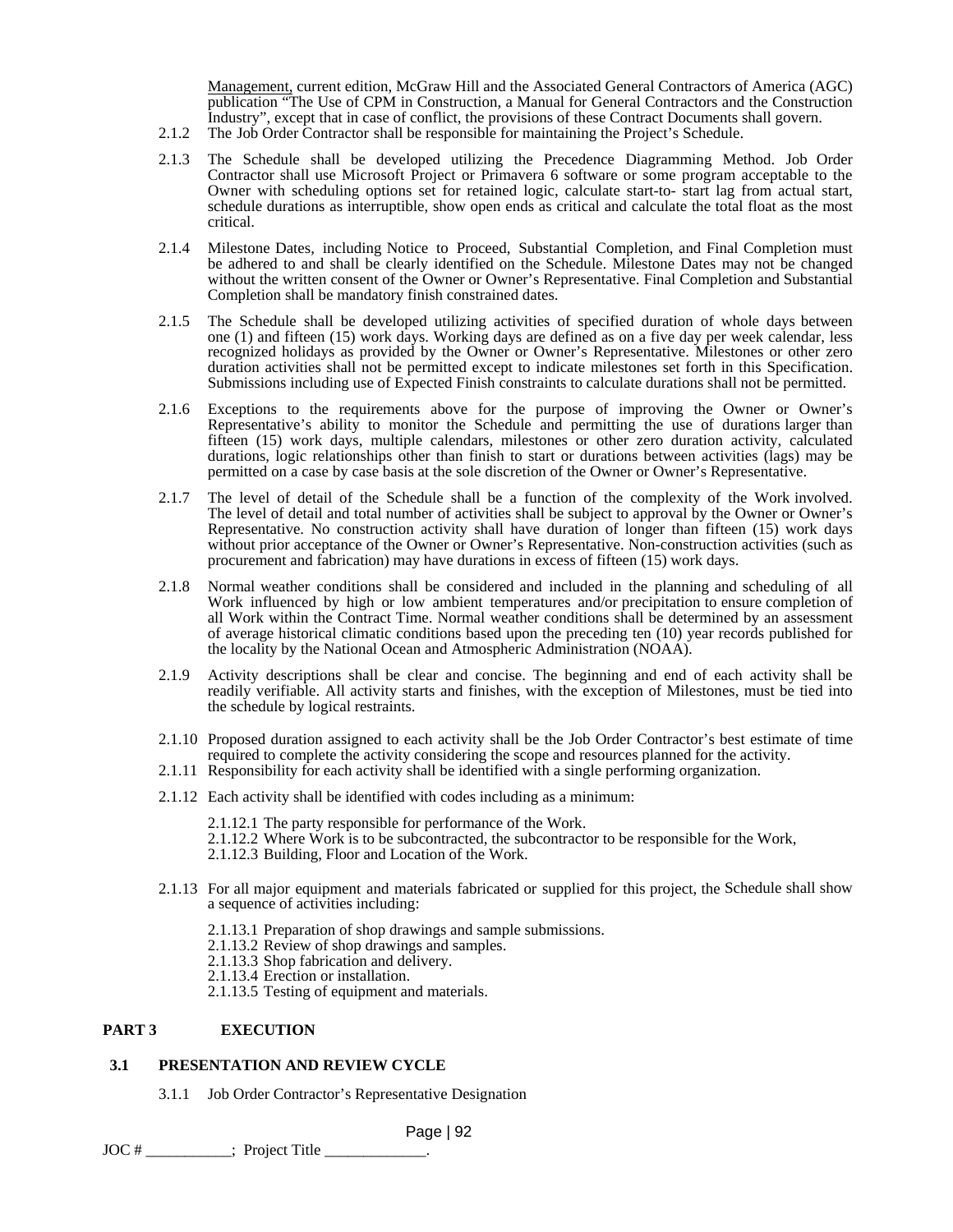- 3.1.1.1 (3) working days after date of Notice to Proceed, Job Order Contractor shall designate the person in its employ preparing the Schedule and Schedule updates.
- 3.1.2 Initial Schedule Conference
	- 3.1.2.1 The Owner or Owner's Representative will schedule and conduct an initial schedule conference within five (5) working days of Notice to Proceed. Job Order Contractor shall be prepared to review and discuss the schedule and sequence of operations. The conference shall be attended by:
		- 3.1.2.1.1 Job Order Contractor's Project Manager, Superintendent, and any Scheduler employee.
		- 3.1.2.1.2 Other Job Order Contractor key personnel, defined as any individual reporting to the Job Order Contractor's Project Manager or Superintendent, and being in responsible charge of more than 20% of field efforts as defined by cost.
		- 3.1.2.1.3 The Project Manager, Superintendent or person in responsible charge of each Subcontractor expected to perform more than 10% of field efforts as defined by cost.
		- 3.1.2.1.4 A representative in responsible charge of the fabrication and delivery of materials for this project for each major supplier including each supplier of more than 10% of the total contract value as defined by cost.
		- 3.1.2.1.5 Owner or Owner's Representative.
	- 3.1.2.2 Procedures will be reviewed by the Owner or Owner's Representative for the following:
		- 3.1.2.2.1 Development of preliminary Schedule by Job Order Contractor.
		- 3.1.2.2.2 Procedures for updating and revisions.
		- 3.1.2.2.3 Data exchange and Communications.
		- 3.1.2.2.4 Procedures for assessing schedule impacts, schedule delays, and time extensions.
		- 3.1.2.1.5 Development of recovery schedules.
- 3.1.3 Preliminary Schedule
	- 3.1.3.1 Immediately after the Notice to Proceed, the Job Order Contractor shall submit for the Owner or Owner's Representative's review and acceptance a Preliminary Schedule.
	- 3.1.3.2 The Preliminary Schedule shall cover the following project phases and activities
		- 3.1.3.2.1 Proposed Procurement Activities to be accomplished during the first ninety (90) days of the Contract. Procurement activities shall include mobilization, key shop drawing and sample submittals, reviews and the fabrication and delivery of key and long-lead procurement elements. Indicate planned submittal dates and delivery dates for fabrication and delivery activities.
		- 3.1.3.2.2 Proposed Construction Activities to be accomplished during the first ninety (90) days of the Contract
		- 3.1.3.2.3 Summary Activities not included above which are necessary to properly indicate the approach to scheduling the remaining Work areas or phases of the Work. The Work for each phase or area must be represented by at least one summary activity such that they cumulatively indicate the entire Construction Schedule. Summary Activities may exceed the duration limitations listed above and may be connected by Start-to-Start and Finish- to-Finish logic relationships as well as Finish-to-Start logic relationships and such logic relationships may include durations between activities (lag.)
		- 3.1.3.2.4 The Preliminary Schedule shall otherwise conform to the requirements outlined in the "Technical Requirements for Job Order Contractor-submitted Schedules" in this specification section.
	- 3.1.3.3 The submission shall consist of:
		- 3.1.3.3.1 A Schedule in Scheduling Program File Backup Disk.
		- 3.1.3.3.2 A logic diagram of the entire Preliminary Schedule in electronic format.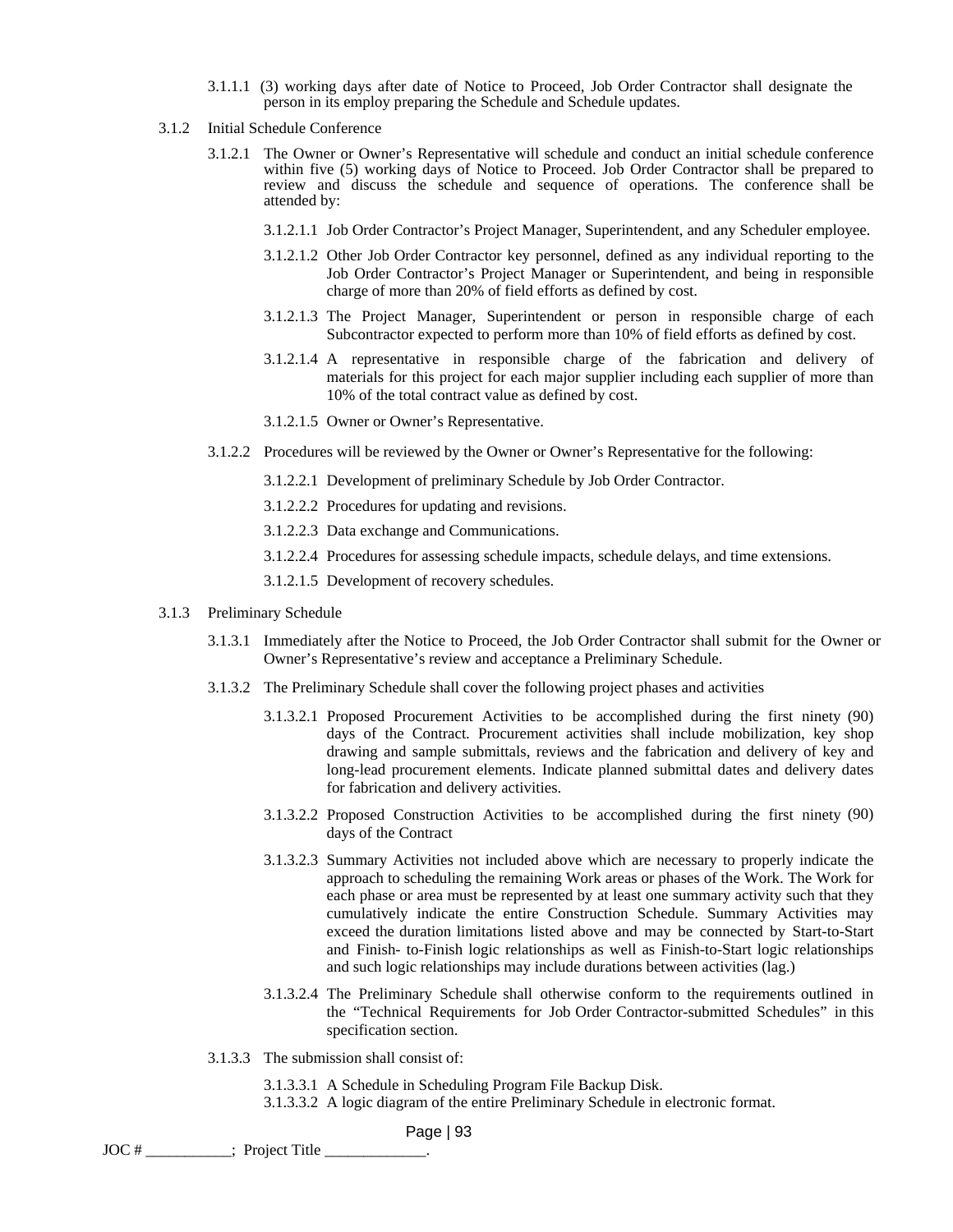- 3.1.3.3.3 Time scaled logic diagrams of:
	- 3.1.3.3.3.1 The entire Preliminary Schedule.
	- 3.1.3.3.3.2 The first 90 days of the Preliminary Schedule.
	- 3.1.3.3.3.3 Time scaled diagrams shall be Adobe electronic format.
- 3.1.3.3.4 Tabular listings of:
	- 3.1.3.3.4.1 All Procurement Activities grouped by Submissions, Review and Fabrications, then sorted by Early Start, then Total Float.
	- 3.1.3.3.4.2 All Construction Activities to be performed in the first ninety (90) days, sorted by Early Start, then Total Float.
	- 3.1.3.3.4.3 All Summary Activities sorted by Early Start, then Total Float.
	- 3.1.3.3.4.4 Tabulations shall include Activity ID, Description, Original Duration, Remaining Duration, Activity Codes, Early Dates, Late Dates, Total Float, Predecessors and Successors.
- 3.1.3.3.5 Electronic copies of all diagrams and tabulations shall be required.
- 3.1.3.3.6 Within seven (7) calendar days after receipt by the Owner or Owner's Representative of the Preliminary Schedule, the Owner or Owner's Representative will notify the Job Order Contractor of any concerns the Owner or Owner's Representative may have in regard to the Preliminary Schedule. The Job Order Contractor shall provide a response to the concerns of the Owner or Owner's Representative, to the satisfaction of the Owner or Owner's Representative, before the submittal of the Detailed Construction Schedule.
- 3.1.3.3.7 Upon the submittal of the changes to the Preliminary Schedule by the Job Order Contractor, final review and acceptance by the Owner or Owner's Representative will take place within seven (7) days. The Preliminary Schedule shall be updated on a monthly basis while the Baseline Schedule is being developed. The monthly updating of the Preliminary Schedule shall be consistent with the procedures and requirements described in the "Schedule Updating" section of this specification section.
- 3.1.4 Baseline Schedule
	- 3.1.4.1 Within fifteen (15) days following Notice to Proceed, Job Order Contractor shall submit to the Owner or Owner's Representative a detailed Baseline Schedule in precedence format for the Job Order Contractor's construction Work scope.
	- 3.1.4.2 The Baseline Schedule shall conform to the requirements outlined in the "Technical Requirements for Job Order Contractor-submitted Schedules" in this specification section.
	- 3.1.4.3 The submission shall consist of:
		- 3.1.4.3.1 A Scheduling Backup disk.
		- 3.1.4.3.2 A logic diagram of the entire Baseline Schedule.
		- 3.1.4.3.3 Time scaled logic diagrams of:
			- 3.1.4.3.3.1 The entire Baseline Schedule.
			- 3.1.4.3.3.2 Activities on the critical path and those having ten (10) days or less float relative to the critical path.
			- 3.1.4.3.3.3 Diagrams shall have the critical path highlighted and activities for which responsibility is other than the Job Order Contractor highlighted in a different color and pattern.
			- 3.1.4.3.3.4 Diagrams shall be in a format acceptable to the Owner.
		- 3.1.4.3.4 Tabular listings of:
			- 3.1.4.3.4.1 All Procurement Activities organized by Submissions, Review and Fabrications, then sorted by Early Start, then Total Float.
			- 3.1.4.3.4.2 All Construction Activities sorted by Early Start, then Total Float.

```
JOC # ___________; Project Title _____________.
```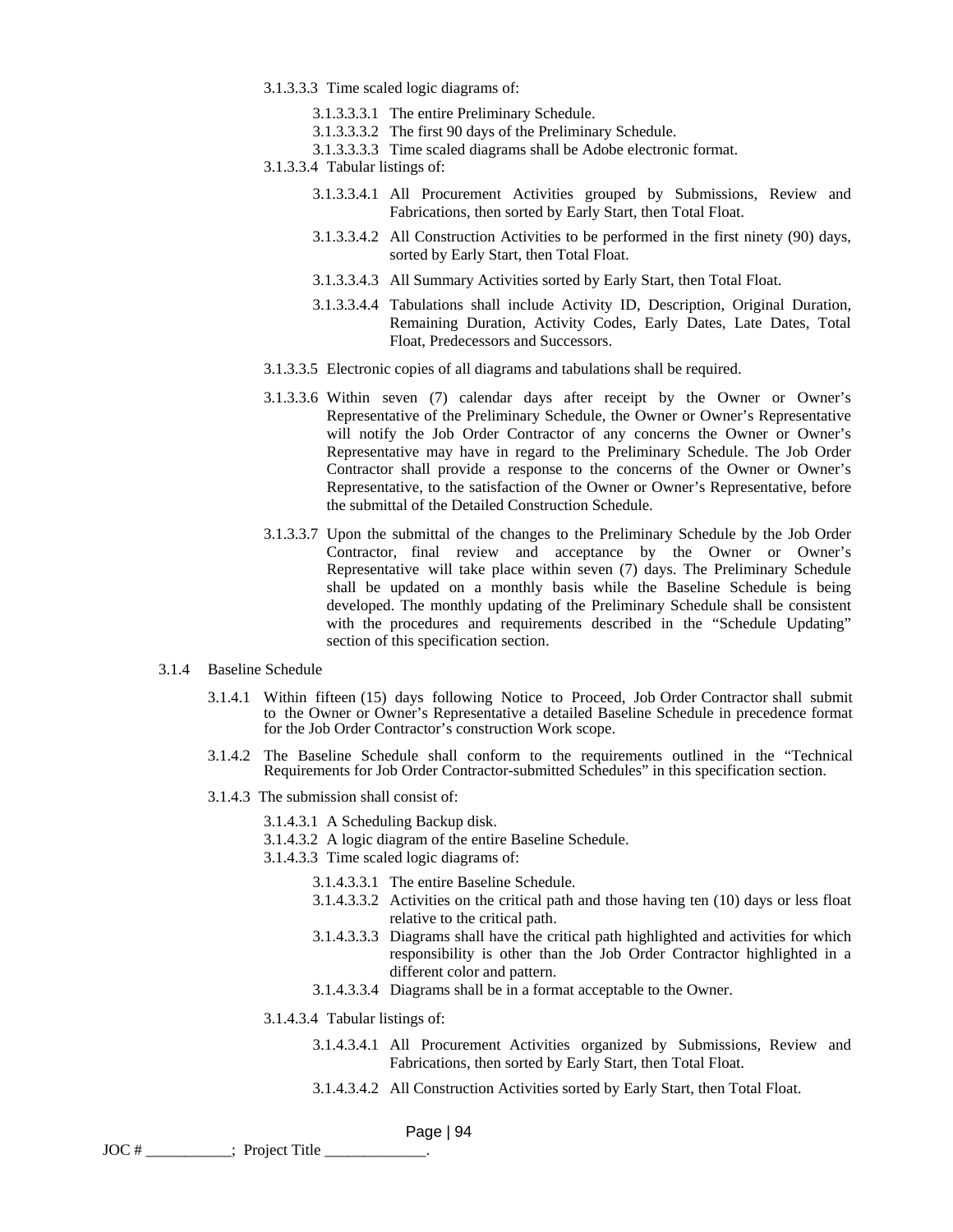- 3.1.4.3.4.3 Tabulations above shall include Activity ID, Description, Original Duration, Remaining Duration, Percent Complete, Cost Percent Complete, Activity Codes, Early Dates, Late Dates, Total Float, Predecessors, Successors and Assigned Cost. The column for Assigned Cost shall be totaled.
- 3.1.4.3.4.4 All activities in activity identification number order, listing the activity identification number, activity title, successor identification number, successor title, logic relationship type, lag, activity calendar number and reason for the logic relationship.
- 3.1.4.4 The Baseline Schedule shall be reviewed in the following manner:
	- 3.1.4.4.1 Within fifteen (15) days after receipt by the Owner or Owner's Representative of the Baseline Schedule, the Owner or Owner's Representative shall notify the Job Order Contractor of any concerns the Owner or Owner's Representative may have in regard to the Baseline Schedule.
	- 3.1.4.4.2 If the Owner or Owner's Representative questions the Job Order Contractor's proposed activities, logic, duration, the Job Order Contractor, within seven (7) days after receipt of the Owner or Owner's Representative's request, provide a satisfactory revision to, or adequate justification for, these activities, logic, duration, to the satisfaction of the Owner or Owner's Representative.
	- 3.1.4.4.3 The Owner or Owner's Representative and the Job Order Contractor shall meet within seven (7) days after receipt of the Job Order Contractor's response for a joint review, correction, or adjustment of the Job Order Contractor's proposed Baseline Schedule.
	- 3.1.4.4.4 In the event the Job Order Contractor fails to define any element of Work, activity, or logic and the Owner or Owner's Representative review does not detect this omission or error, such omission or error, when discovered by the Job Order Contractor or Owner or Owner's Representative, shall be corrected by the Job Order Contractor at the next monthly Schedule Update (discussed hereinafter) and shall not affect the Contract Time.
	- 3.1.4.4.5 Within seven (7) days after the joint review between the Job Order Contractor and Owner or Owner's Representative, the Job Order Contractor shall revise the Baseline Schedule in accordance with agreements reached during the joint review and resubmit it to the Owner or Owner's Representative.
- 3.1.4.5 Acceptance of Job Order Contractor's Baseline Schedule:

- 3.1.4.5.1 Upon the submittal of the changes to the Baseline Schedule by the Job Order Contractor, final review and acceptance by the Owner or Owner's Representative will take place within seven (7) days. Upon the Owner or Owner's Representative's acceptance of the changes to the Baseline Schedule, the Job Order Contractor shall sign on the face of the Baseline Schedule which shall then indicate the Job Order Contractors acceptance and approval of the Baseline Schedule.
- 3.1.4.5.2 The electronic files for Accepted Baseline Schedule shall be saved as Project ID Number/Version "BASELINE" and not further modified. A copy of this file shall be renamed as Project ID Number/Version "UPDATE <date>" and used for subsequent updates and shall reference this file as its target. A copy of the "UPDATE" file shall be renamed as Project ID Number/Version "INTERIM <date>" and shall reference the most recent "UPDATE" file.
- 3.1.4.5.3 Acceptance by the Owner or Owner's Representative of the Job Order Contractor's accepted Baseline Schedule shall be a condition precedent to the making of any progress payments under the Contract after the first ninety (90) days of the Contract.
- 3.1.4.5.4 Upon acceptance of the Baseline Schedule by the Owner or Owner's Representative, the Baseline Schedule shall be used as a basis for determining progress payments. Monthly progress payments shall be based upon information developed at the monthly Schedule Update.
- JOC # ; Project Title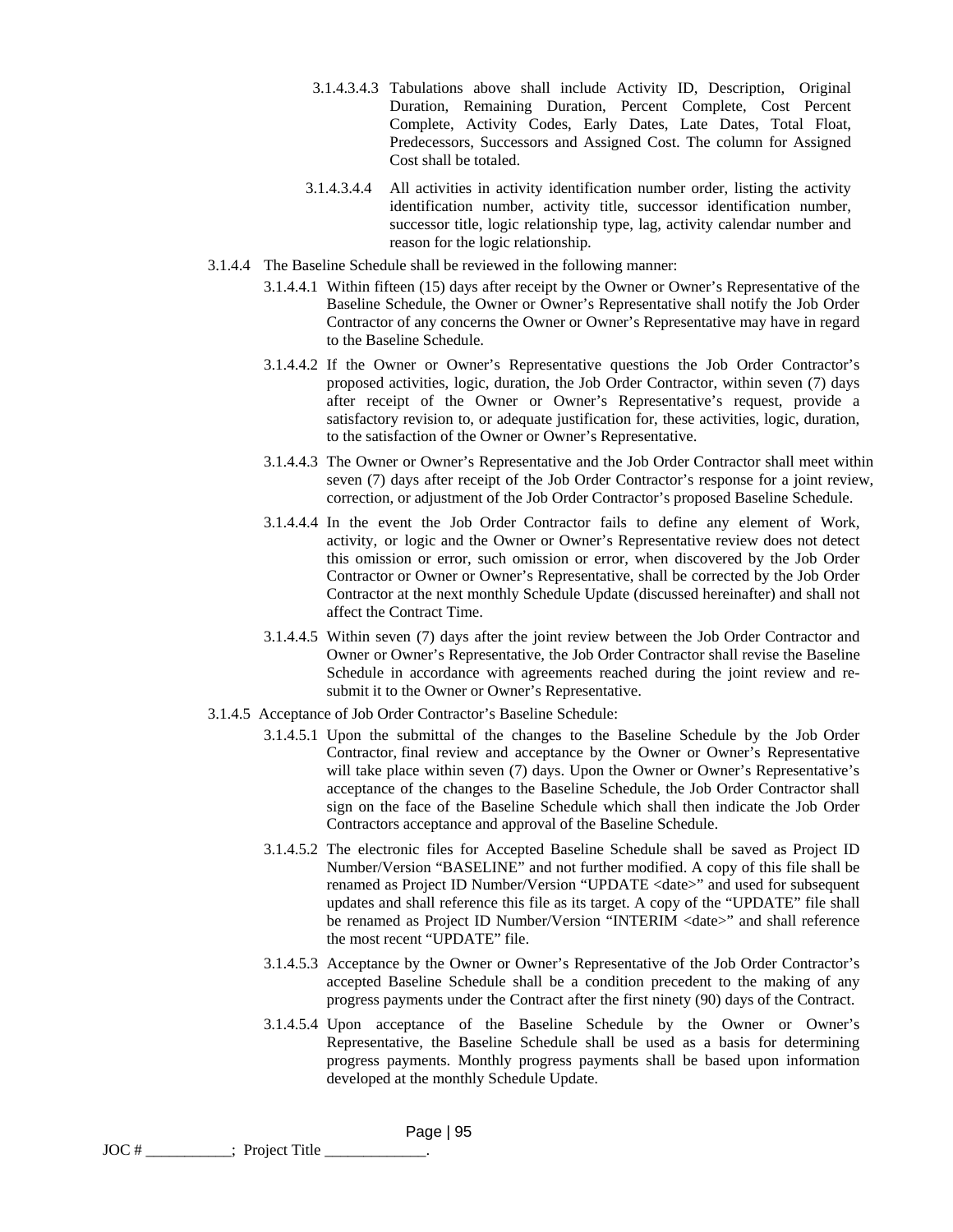3.1.4.5.5 Acceptance by the Owner or Owner's Representative of the Job Order Contractor's Construction Schedule does not relieve the Job Order Contractor of any of Job Order Contractor's responsibility whatsoever for the accuracy or feasibility of the Construction Schedule, or of the Job Order Contractor's ability to meet the Contract completion date or Milestone Dates, nor does such acceptance acknowledge or admit the reasonableness of the activities, logic and duration of the Job Order Contractor's Construction Schedule.

## 3.2 **USE OF SCHEDULE FOR PROJECT COORDINATION**

- 3.2.1 Weekly Progress Meetings
	- 3.2.1.1 Once each week at the progress meeting, the progress achieved by the Job Order Contractor during previous work week will be assessed. The Job Order Contractor shall update the most recent "INTERIM" Schedule with the Actual Start date of activities started in the past week, the Remaining Duration of those activities in progress and the Actual Finish date of activities completed during the past week. The Job Order Contractor shall submit a progress schedule in electronic tabular/bar-chart format indicating the information used to perform this update for the previous week and the activities scheduled for the succeeding three (3) weeks. A bar chart directly derived from the most recent "INTERIM" Schedule shall be used to generate the four (4) week window. All activities shown in this short interval schedule will be identified by the same activity numbers and descriptions as shown in the Construction Schedule.
	- 3.2.1.2 The Job Order Contractor shall mark on this computer generated bar-chart schedule the choice and timing of those activities it intends to actually perform during the upcoming three weeks. The Job Order Contractor may add further details to monitor this short interval Schedule.
	- 3.2.1.3 A copy of this short interval schedule shall be submitted to the Owner or Owner's Representative.
- 3.2.2 Minor Revisions to the Schedule for Unanticipated Events
	- 3.2.2.1 If the Job Order Contractor and Owner or Owner's Representative agree to a Task Order Modification, such agreement shall include an Impact Analysis and agreement on the acceptance for such impact (in part or whole by each party) and costs for mitigation thereof. In the event that such agreement is not part of the agreement for the price of the Task Order Modification, the Job Order Contractor shall treat such Task Order Modification as a directive for purposes of the schedule.
	- 3.2.2.2 If the Job Order Contractor believes that any change to the Work identified through an accepted Project document may impact its Work, the Job Order Contractor shall perform an Impact Analysis upon a copy of the most recent "UPDATE" file and submit such to the Owner or Owner's Representative, with a written explanation of the changes, as soon as practicable (not more than seven (7) days) after determination of such belief. The failure to so promptly notify the Owner or Owner's Representative shall be deemed a waiver of any compensation or extension of time due to such cause. Where the parties are in disagreement over the responsibility of the delaying event, the Job Order Contractor shall use a description for such which is responsibility neutral.
	- 3.2.2.3 As part of its Impact Analysis, the Job Order Contractor shall suggest means of mitigation including but limited to use of greater resources, modification or deletion from the logic network of selected restraints and selective overtime. If the Job Order Contractor believes that its efforts to mitigate such impact will entitle it to additional compensation, the Job Order Contactor shall submit an estimate of the unmitigated and mitigated impact and cost consequences of each. The failure to provide such a submittal in a timely manner shall be deemed a waiver of any additional compensation.
- 3.2.3 Monthly Schedule Update Meetings
	- 3.2.3.1 On a monthly basis, the Job Order Contractor shall meet with the Owner or Owner's Representative for the purpose of updating the Schedule. The Job Order Contractor shall submit its assessment of the Actual Start date of activities started since the last update, Remaining Duration of those activities in progress, Actual Finish date of activities completed and Cost Percent Complete of activities in progress or complete. The Owner or Owner's Representative will either assent to the Job Order Contractor's assessments or direct the Job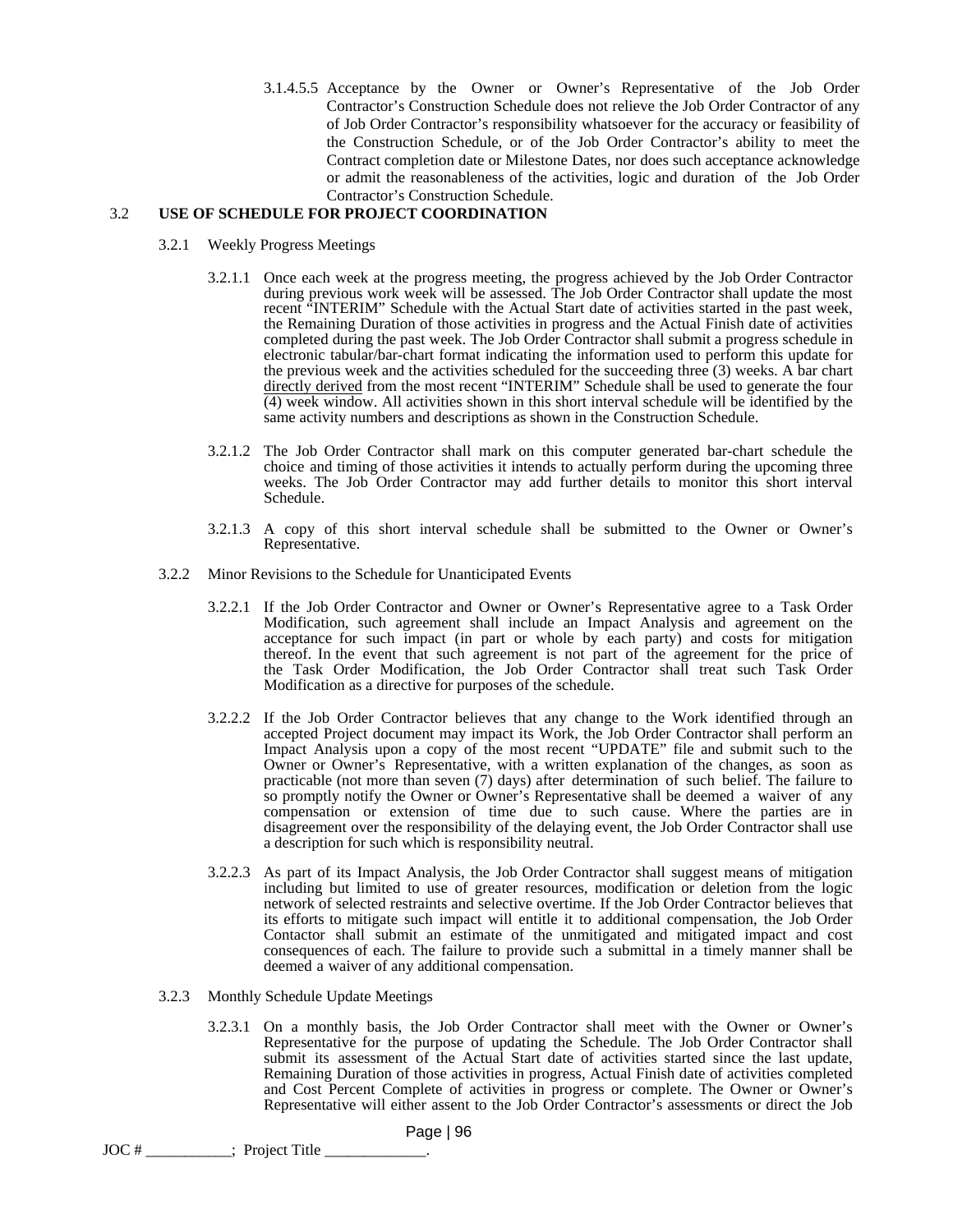Order Contractor to use other dates. The Owner or Owner's Representative may request the Job Order Contractor to provide additional assurance of a Remaining Duration of Work in progress. If the Job Order Contractor does not agree to the direction of the Owner or Owner's Representative, it shall so state in the log field of the activity and in comments to the Minutes of the meeting.

- 3.2.3.2 The information shall be entered to a copy of the most recent "UPDATE" file which will then be saved and not further modified.
- 3.2.3.3 Monthly Update Reports submission shall consist of:

3.2.3.3.1 An electronic Back up disc.

- 3.2.3.3.2 Electronic time scaled logic diagrams of:
	- 3.2.3.3.2.1 The entire Baseline Schedule including indication of progress to date.
	- 3.2.3.3.2.2 Activities not yet completed on the critical path and those having ten (10) days or less float relative to the critical path.
	- 3.2.3.3.2.3 Diagrams shall have the critical path highlighted and activities for which responsibility is other than the Job Order Contractor highlighted in a different color and pattern.
	- 3.2.3.3.2.4 Diagrams shall be provided in an electronic format approved by the Owner.

3.2.3.3.3 Electronic tabular listings of:

- 3.2.3.3.3.1 All Procurement Activities organized by Submissions, Review and Fabrications, then sorted by Early Start, then Total Float.
- 3.2.3.3.3.2 All Construction Activities sorted by Early Start, then Total Float.
- 3.2.3.3.3.3 Tabulations above shall include Activity ID, Description, Original Duration, Remaining Duration, Activity Codes, Early Dates or Actual Dates, Late Dates (if applicable), Total Float, Predecessors and **Successors.**
- 3.2.3.4 If there have been any Minor Revisions to the Schedule for Unanticipated Events during the past reporting period, such shall be incorporated into a copy of most recent "UPDATE" file and rescheduled. This file will be renamed as Project ID Number/Version "REVISED <date>". The file will then be saved as the new "UPDATE" file and not further modified.
- 3.2.3.5 Minor Revision Reports submission shall consist of:

3.2.3.5.1 All reports required for an Update.

- 3.2.3.5.2 Those portions of the logic diagram required for the Baseline Schedule submission which have been modified with the modifications highlighted.
- 3.2.3.6 After updating and (if required) revising the schedule, it shall be copied to the next UPDATE file and to a new INTERIM file.

#### **3.3 MAJOR REVISIONS TO THE SCHEDULE**

3.3.1 In the event that, pursuant to a Task Order Modification, a Revised Baseline Schedule is adopted for the Work remaining on the project, such revised baseline Schedule shall be used as the target for further update to the project.

## **3.4 RECOVERY SCHEDULE**

3.4.1 In the event that the Job Order Contractor determines that it can no longer perform according to the schedule, the Job Order Contractor shall prepare and submit a Recovery Schedule.

Page | 97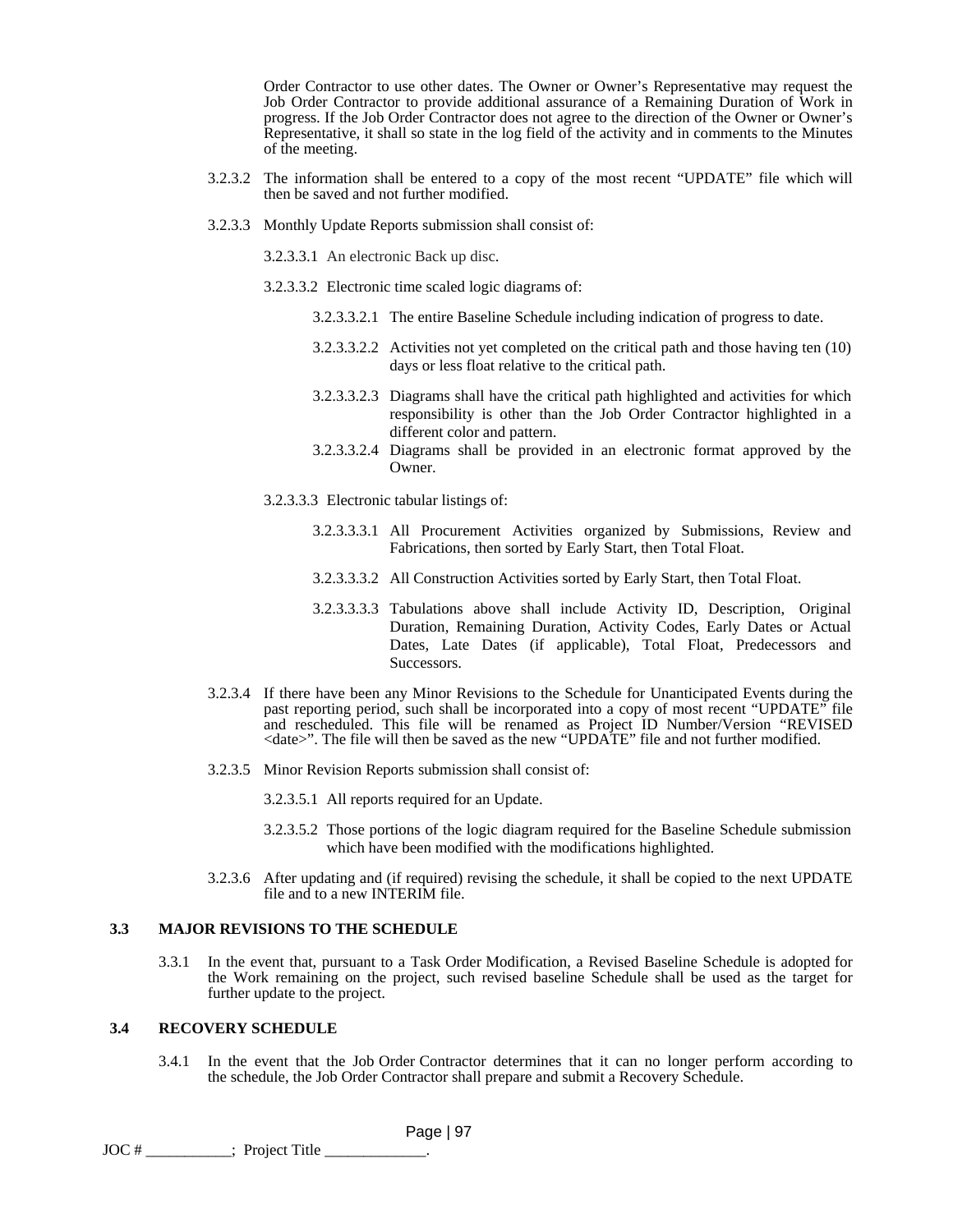- 3.4.2 In the event that the Most Recent Update indicates that the project is more than ten (10) days behind schedule, or that a major subcontractor performing more than ten percent (10%) of the labor on the site leaves for any reason without completion of its Work, or that a specialty subcontractor employing proprietary means and methods leaves the site for any reason without completion of its Work, or the Job Order Contractor becomes aware of an anticipated delay of specially ordered materials or equipment calculated to delay the project more than ten (10) days behind schedule or the Job Order Contractor anticipates for any reason that the project is likely to be delayed more than ten (10) days behind schedule, and upon notice of such to and subsequent request of the Owner or Owner's Representative, the Job Order Contractor shall prepare and submit a Recovery Schedule.
- 3.4.3 The Recovery Schedule submittal may include, without limitation:
	- 3.4.3.1 Revisions to the Original Durations of Activities not yet started, which are to individually be supported with a narrative of the actual productivity to date.
	- 3.4.3.2 Revisions to the Calendar, including indicating Work on Saturdays, Sundays or holidays, subject to approval by the Owner or Owner's Representative.
	- 3.4.3.3 Splitting of activities to indicate more precise coordination, which are to be individually supported with a narrative of how a portion of the previously indicated activity may now suffice for a successor activity.
	- 3.4.3.4 Revisions to Logic Relationships, deleting restraints, as may be required.
- 3.4.4 The Recovery Schedule shall be prepared to indicate, where practicable, recovery within one month or within ten percent (10%) of the remaining duration until the mandated deadlines threatened.
- 3.4.5 Recovery Schedule Reports submission shall consist of:
	- 3.4.5.1 All reports required for an Update.
	- 3.4.5.2 The logic diagram required for the Baseline Schedule submission, highlighted, where practicable, to indicate where the Recovery Schedule differs from the Baseline Schedule. A narrative explanation shall be provided as to the reasons for the changes in the schedule.
- 3.4.6 Where the Recovery Schedule has been ordered by the Owner or Owner's Representative, it shall be submitted within five (5) working days. The Job Order Contractor and all parties under its control called to the Initial Schedule Conference shall be prepared to attend, upon forty-eight (48) hours' notice, a Recovery Schedule Meeting which may be called by the Owner or Owner's Representative within the next three (3) to seven (7) work days. The Owner or Owner's Representative may also request the Job Order Contractor's Surety to attend the Recovery Schedule Meeting.
	- 3.4.6.1 If a Recovery Schedule Meeting is called, the parties attending shall provide additional assurances to, or revise the proposed Recovery Schedule to the satisfaction of the Owner or Owner's Representative.
	- 3.4.6.2 Once approved by the Owner or Owner's Representative, the Recovery Schedule shall be treated as a Minor Revision to the Schedule or a Major Revision to the Schedule as may be directed by the Owner or Owner's Representative.
	- 3.4.6.3 Once approved by the Owner or Owner's Representative, failure by the JOB ORDER CONTRACTOR to strictly follow the Recovery Schedule until back on schedule shall be deemed a Material Breach of the Contract.

#### END OF SECTION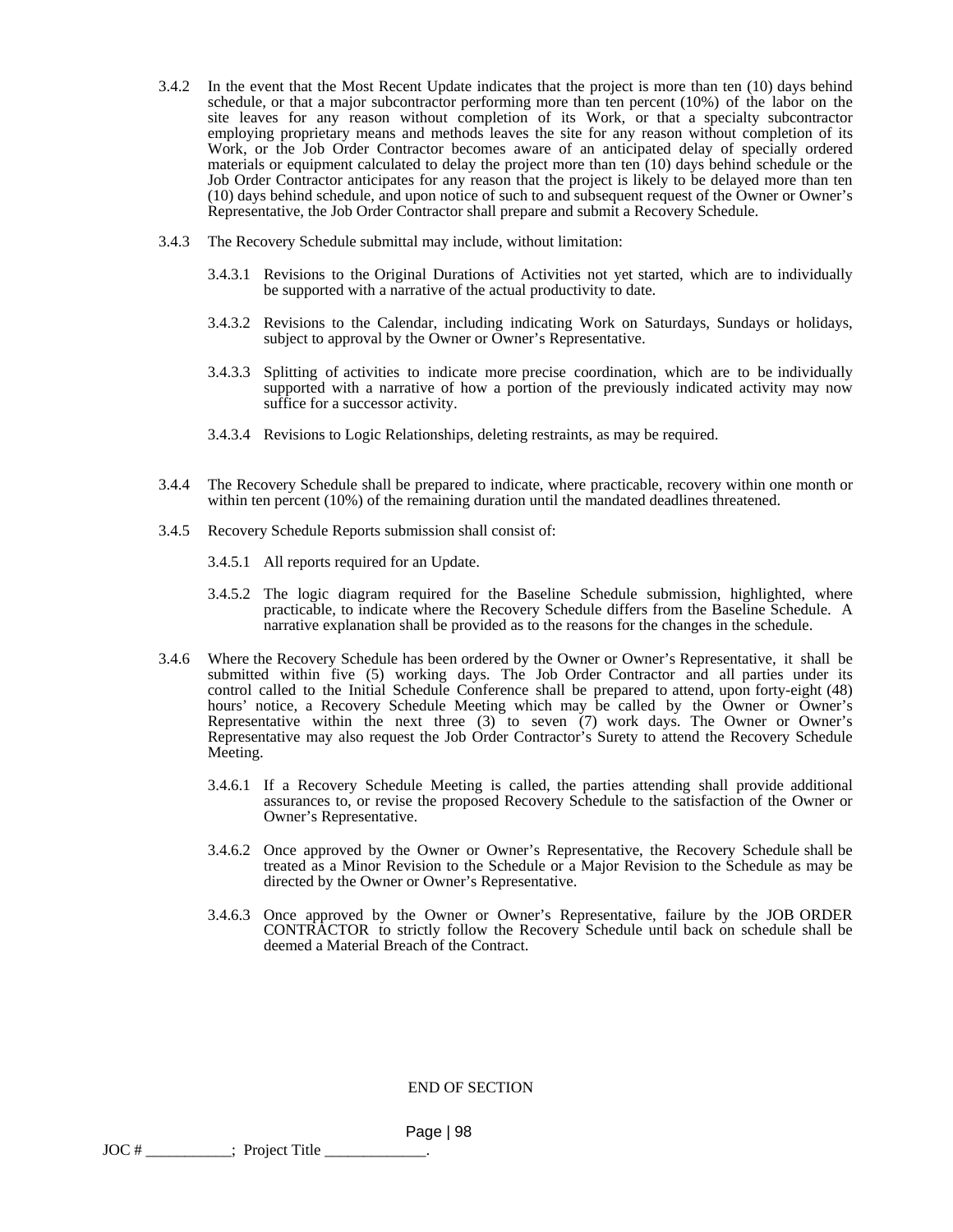# **\*\*\* SUBMITTALS \*\*\***

## **PART 1 GENERAL**

#### 1.01 CONSTRUCTION SCHEDULE

- A. In accordance with Section 01 32 16 and as specified herein.
- B. Based upon the Project Schedule, provide a separate submittal schedule indicating anticipated product and shop drawing submittal dates along with critical dates by which approvals must be provided. Schedule shall make accommodation for full review times and at least one resubmittal.

#### 1.02 SHOP DRAWINGS, PRODUCT DATA AND SAMPLES

- A. In accordance with Section 01 33 23 and as specified herein.
- B. UL Assemblies:
	- 1. Job Order Contractor shall submit 3 copies of each UL Listed fire rated assembly that is to be used for the project for approval by the Design Professional, including; but not limited to:
		- a. Fire rated wall and ceiling construction, including shaft wall construction.
		- b. Fire rated roof construction.
		- c. Spray applied fire resistive materials
		- d. Fire rated penetrations (including dampers) through fire rated wall, ceiling and roof construction, including pipe, duct and expansion joint assemblies.
		- e. Fire rated openings, glazing and frames (interior and exterior doors and windows).
		- f. Other fire rated assemblies as noted on Drawings or as specified in the specifications.
	- 2. Copies shall be compiled into loose-leaf notebooks with tabbed dividers identifying the location of each UL assembly.
- C. Submit Shop Drawings and Samples for only those items specifically mentioned in the Specifications. Job Order Contractor shall be responsible for obtaining Shop Drawings required for the progress of the Work, even though such Shop Drawings may not require the Design Professional's review.
- D. Environmentally Sensitive Materials (Green Products):
	- 1. Specifications are based upon the use of environmentally sensitive materials.
	- 2. In some cases, manufacturer's standard products may contain materials that do not comply with specified requirements for the usage of environmentally sensitive materials and compliance with the specified requirements may not be possible.
	- 3. Job Order Contractor shall submit product data for any products that are proposed for use that failed to comply with specified requirements for the usage of environmentally sensitive materials.
	- 4. Design Professional and Owner reserve the right to disapprove the submittal (and subsequent usage) for a n d products that are proposed for use that fail to comply with specified requirements for the usage of environmentally sensitive materials.

#### 1.03 QUALITY CONTROL SUBMITTALS

- A. Mockups: In coordination with submittal and prior to start of Work represented by mockup, construct full scale mockup(s) as indicated on Drawings and as required by the Owner
	- 1. General requirements:
		- a. Mockups shall provide a standard of workmanship.
		- b. Provide required structural support for mockups and include concrete slab with required footings as mock-up base.
		- c. Construct with all anchors, fasteners, sealants, and other components proposed for actual installation.

Page | 99

 $JOC #$   $\frac{1}{2}$   $\frac{1}{2}$   $\frac{1}{2}$   $\frac{1}{2}$   $\frac{1}{2}$   $\frac{1}{2}$   $\frac{1}{2}$   $\frac{1}{2}$   $\frac{1}{2}$   $\frac{1}{2}$   $\frac{1}{2}$   $\frac{1}{2}$   $\frac{1}{2}$   $\frac{1}{2}$   $\frac{1}{2}$   $\frac{1}{2}$   $\frac{1}{2}$   $\frac{1}{2}$   $\frac{1}{2}$   $\frac{1}{2}$   $\frac{1}{2}$   $\frac{1$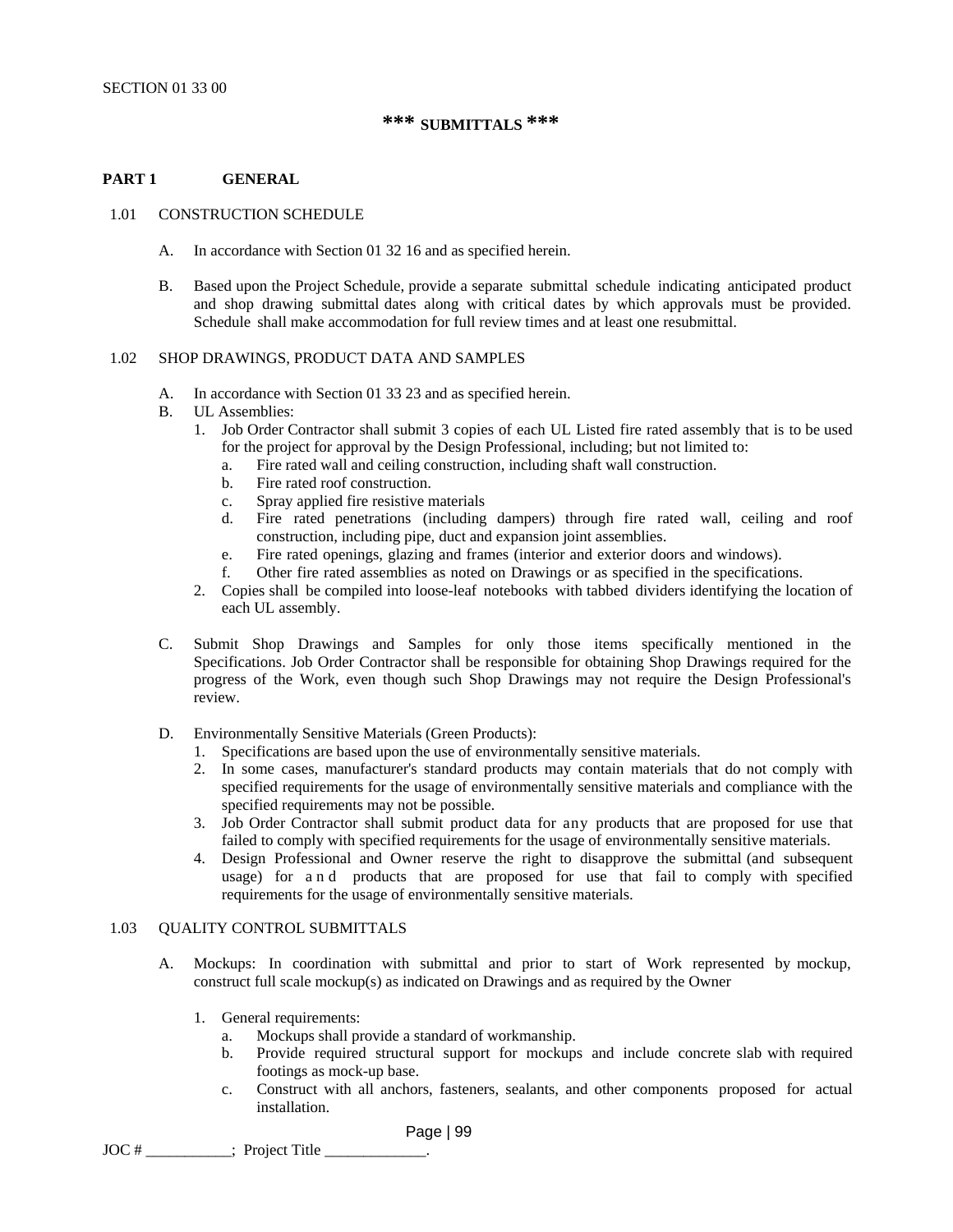- d. Construct successive and/or modify mockups until standard is approved.
- e. When accepted, sample panel shall be standard of comparison for remainder of Work and will function as a reference base for acceptance or rejection of final work.
- f. Submit report describing tests, results, and any modifications made to correct deficiencies or to improve performance.
- g. Mockups shall be reviewed by the Design Professional's contract administrator and Owner's Representative for joint acceptance. Do not proceed with installation of materials included on mockups on the building until mock-up has been inspected and accepted by Design Professional and Owner's Representative.
- h. Upon acceptance of final work at completion of Project, if directed by Owner's Representative, remove sample panel from site and dispose of in a legal manner, in accordance with Waste Management Plan per Section 01 74 19.
- B. Field Samples: In addition to mockups described above, provide the field samples as specified in the various technical sections for review and joint acceptance by Design Professional and Owner's Representative.
	- 1. Job Order Contractor shall provide field samples for all finishes (interior and exterior) that will remain exposed to view in the final work.
		- a. Field samples shall be constructed of actual materials to be used in the final work, including actual mix for concrete and other such materials.
		- b. Include testing for exterior components as specified in the various sections.
		- c. Field samples shall not be incorporated into the final work
	- 2. Size(s) of field samples shall be sufficient to show the characteristics of the finish.
	- 3. Approved field samples will serve as standard for approval of building construction.
	- 4. Construct in location where directed.
	- 5. Bracing and supports shall be adequate to support field samples throughout construction period.
	- 6. Modify field samples as directed by Design Professional to satisfy appearance and performance requirements.
	- 7. Obtain approval of field samples before commencing construction of exposed work.
	- 8. Upon acceptance of final work at completion of Project, remove sample panel from site and dispose of in a legal manner, in accordance with Waste Management Plan per Section 01 74 19, if directed by Owner's Representative.
- C. Equipment Lists: Following Job Order Contractor's review and approval, submit to the Design Professional and Owner's Representative 3 complete lists of major items of mechanical, plumbing and electrical equipment and materials. Submit all items at one time. Partial lists will not be acceptable. Submittals shall include the Manufacturer's Specifications, weights, space requirements, physical dimensions, rating of equipment and supplemental information requested by the Design Professional. Submit performance curves for pumps and fans. Where a submittal sheet describes items in addition to that item being submitted, delete such items. Clearly note equipment and materials which deviate from those shown or specified in size, weight, required clearances, and location of access. Modifications to the Work as shown or specified in submittals shall be indicated and shall be provided by the Job Order Contractor as a part of the Work.
- D. Manufacturer's Instructions: Where Specifications require Work to be furnished, installed or performed in accordance with a specified product Manufacturer's instructions, distribute copies of such instructions to concerned parties.

#### 1.04 LEED SUBMITTALS **\*\*\***

- A. Prior to start of construction: The following shall be submitted a minimum of 15 calendar days prior to the start of construction for review and acceptance.
	- 1. Erosion and Sedimentation Control Plan (SSp1)
	- 2. Construction IAQ Management Plan as specified in Section 01 50 00-Temporary Facilities and Control.

Page | 100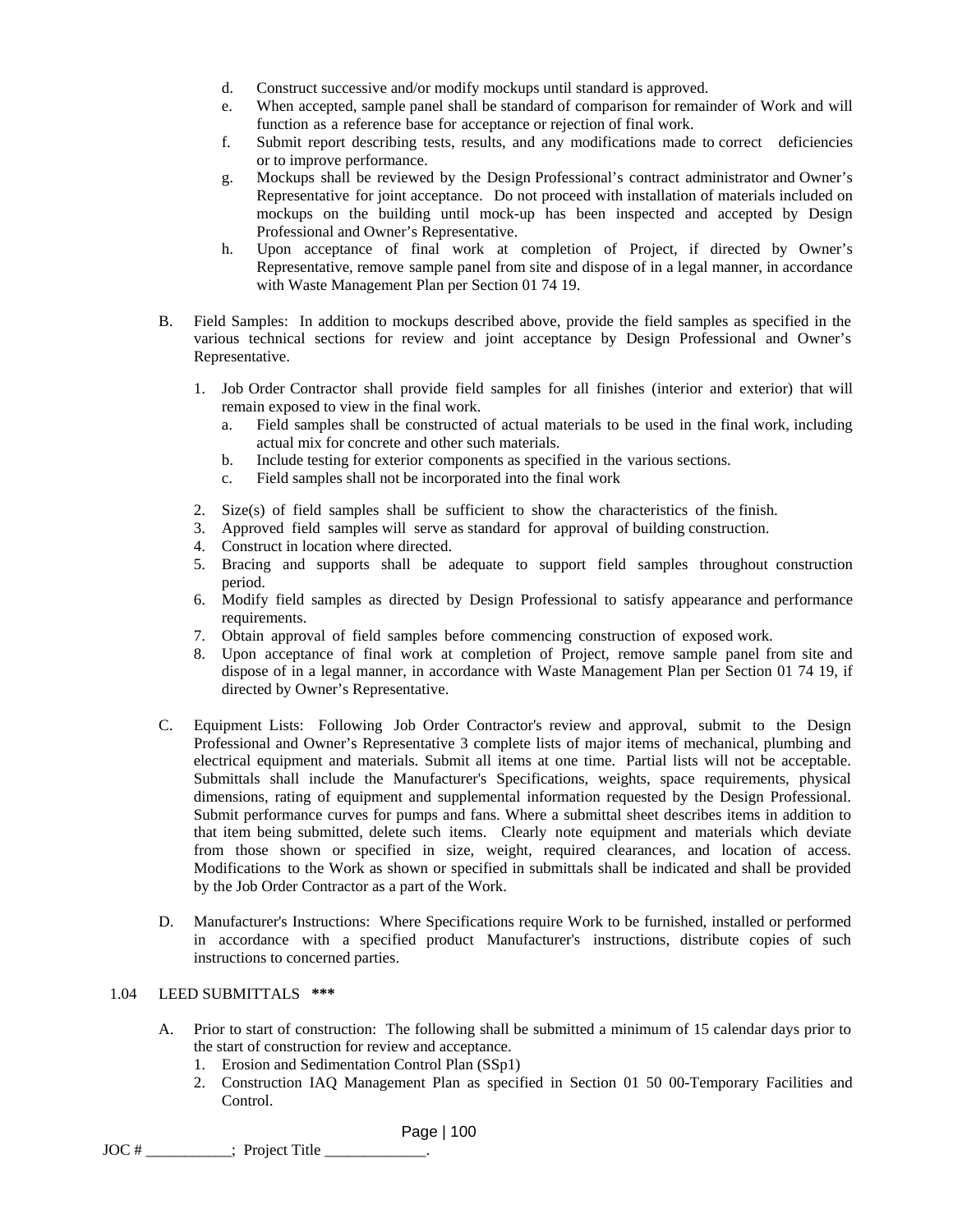- 3. Construction Waste Management Plan as specified in Section 01 74 19.
- B. Prior to installation of products: The following shall be submitted a minimum of 7 calendar days prior to the installation of the applicable product.
	- 1. Product Form: Prior to installation of a product into the work, submit a completed form for each product which contributes to the points required for LEED™ Certification. Information contained on the Product Form shall be used to complete the information required for the LEED Submission.
- C. During the course of construction:
	- 1. Submittals with applications for payment as specified in Section 01 29 76 Progress Payment Procedures.
- D. Prior to Substantial Completion:
	- 1. The Job Order Contractor shall complete required LEED-NC 2009 forms and supporting data required by LEED-Online as required for the "Construction Submittal" in accordance with Section 01 81 13. Provide required Project Data and calculation information for each respective credit template to document credit compliance using LEED-NC 2009 requirements.
	- 2. Requirements of IAQ management (during construction and before occupancy) shall be in accordance with Section 01 50 00 and 01 77 00.

# END OF SECTION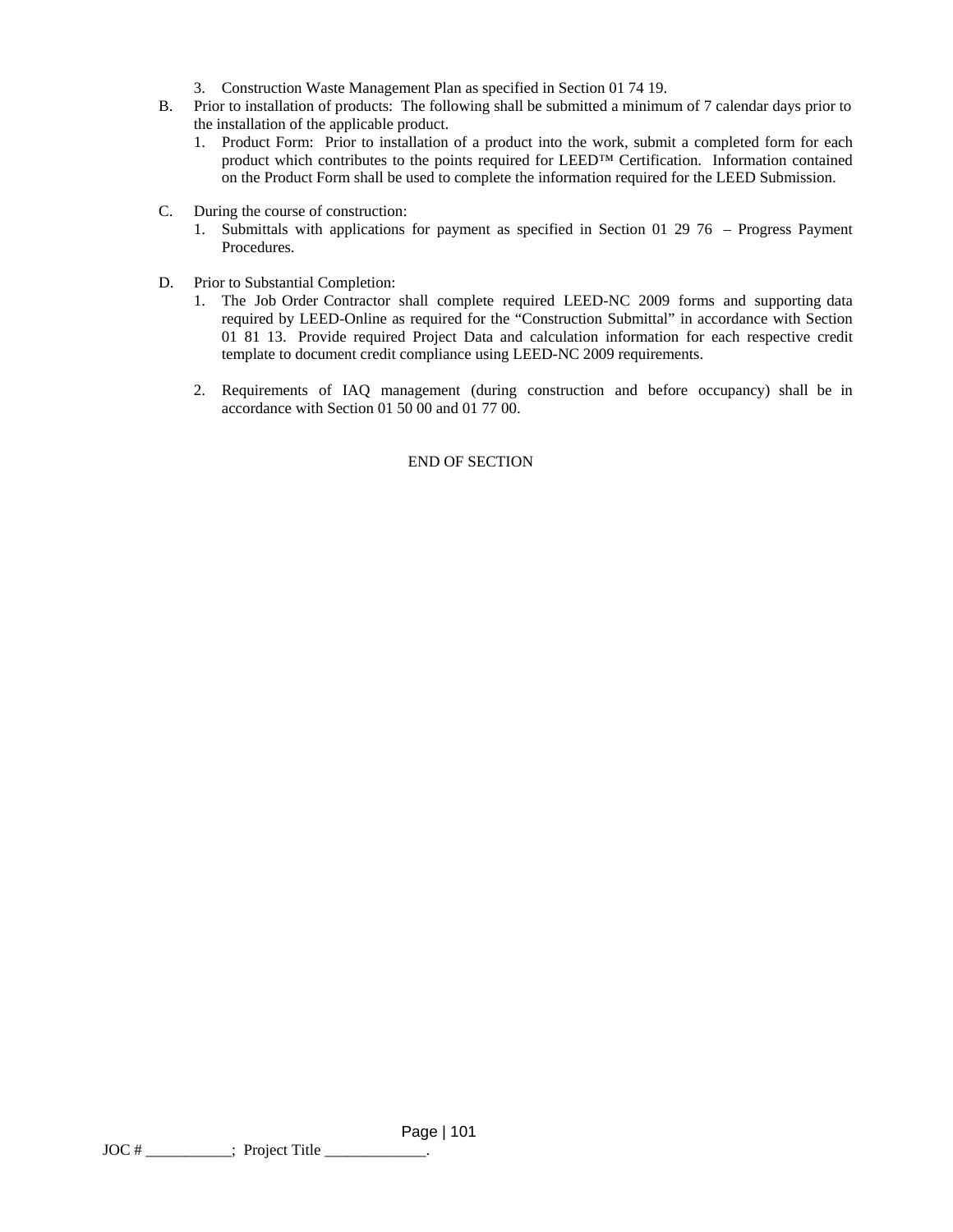# **16SECTION 01 33 23**

### **SHOP DRAWINGS, PRODUCT DATA AND SAMPLES**

#### **PART 1 GENERAL**

#### **1.1 Description**

- **1.1.1** General
	- **1.1.1.1** Furnish all shop drawings, product data and samples as indicated, in accordance with Contract Documents.
	- **1.1.1.2** Completely coordinate with work of all other trades.
	- **1.1.1.3** See Sections of the Contract and Task Order for additional requirements.
- **1.1.2** See Specification Sections for items for which shop drawings, product data, and samples are required.

#### **1.2 Submittal–General**

- **1.2.1** Job Order Contractor shall be responsible for and make all submissions.
	- **1.2.1.1** Transmit all items on an approved shop drawing transmittal form.
	- **1.2.1.2** Identify each transmittal using the 6-digit specification number with a dash and an added number (i.e. metal handrails might be numbered 05 50 00-1. If returned for re-submission, second submission would be  $05\,50\,00-1$ A) or other mutually agreed upon numbering system.\*\*
	- **1.2.1.3** After the second rejection, a meeting may be required by the Owner or Owner's Representative between the Job Order Contractor, Owner or Owner's Representative, and Design Professional (hereafter "DP") to review the submittal.
- **1.2.3.** Job Order Contractor shall review all Subcontractor submittals prior to submission.
- **1.2.4.** Provide written statement that the submittals are consistent with the Construction Documents or if not totally consistent, indicate all deviations. Unless such departures are accepted as indicated in Section **1.7.6** below, such departures will not be permitted.
- **1.2.5.** Submittals without written statement will be returned and considered as not having been submitted.
- **1.2.6.** By reviewing or submitting submittals and/or shop drawings, the Job Order Contractor thereby represents that it has determined and verified availability, field measurements, field construction criteria, materials, catalog numbers and similar data, or will do so, and that it has checked and coordinated each submittal and/or shop drawing with the requirements of the Construction Documents and other Job Order Contractor Construction Contract Documents.
- **1.2.7.** If any specified material item or part is not available, the Job Order Contractor shall so indicate to the DP**.**
- **1.2.8** Make submittals sufficiently in advance of date required to allow the DP reasonable time, in accordance with the requirements of the Contract, for review and additional resubmission and review cycles if necessary.
- **1.2.9** Items not submitted in accordance with provisions of this Section will be returned, without action, for resubmission.
- **1.2.10** Submittals on items not approved for use by specifications, addenda or substitution request will be rejected.
- **1.2.11** Drawings transmitted to the Owner or Owner's Representative by other than the Job Order Contractor will be returned to the Job Order Contractor without action of any kind unless agreed to previously. Drawings will not be returned to subcontractors.
- **1.2.12** Provide Operation-Maintenance Manuals, and warranties in a separate transmittal. Refer to Section 01 91 13 for operation and maintenance manual requirements. Transmittal numbers for Operation-

Page | 102

 $JOC \#$  \_\_\_\_\_\_\_\_\_\_\_\_\_; Project Title \_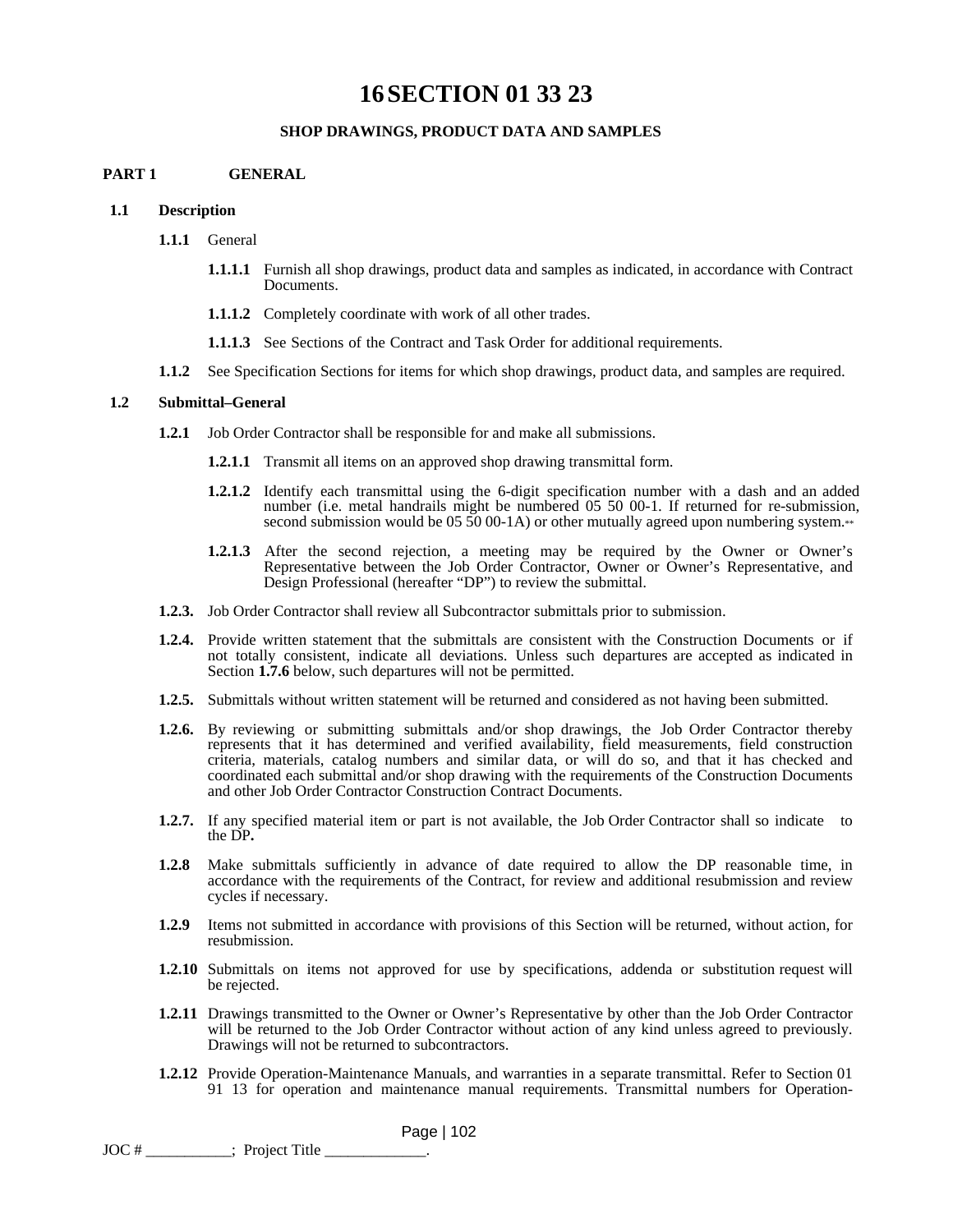Maintenance Manuals shall be original number for Operation- Maintenance "O-M" or other mutually agreed to numbering system.

#### **1.3 Submittal Schedule**

- **1.3.1** Per the requirements of the Contract and the Task Order, submit an itemized schedule, indicating proposed submittal dates for all items.
	- **1.3.1.1** Include all shop drawings, data, samples and other items required to be submitted including operations and maintenance data.
	- **1.3.1.2** All items requiring DP action should be submitted, when possible during the first 25 percent of the construction period.
	- **1.3.1.3** No extension of time will be granted to the Job Order Contractor because of its failure to submit submittals or shop drawings in ample time to allow for review, possible resubmittals and approval.

#### **1.4 Product List**

- **1.4.1** Submit six (6) copies **\*\*\*** of a list of products, equipment and subcontractors proposed for use. Electronic submittals may be utilized in lieu of hard copies upon consent of Design Professional.
- **1.4.2** Tabulate by Specification Section.
- **1.4.3** Only items which have been specified, approved by addenda or substitution request may be used.
- **1.4.4** No partial Applications for Payment will be processed until this data and other submissions required by Contract Documents are received.
- **1.4.5** For products specified under reference standards, approved equal products, or products of optional manufacturers, include with listing of each product:
	- **1.4.5.1** Name and address of manufacturer**.**
	- **1.4.5.2** Trade name**.**
	- **1.4.5.3** Model or catalog designation**.**
	- **1.4.5.4** Manufacturer's data.

**1.4.5.4.1** Performance and test data.

**1.4.5.4.2** Reference standards.

#### **1.5 Submittals–Shop Drawings**

- **1.5.1** Identify drawings with manufacturer, item, use, type, project designation, specification section or drawing detail reference.
- **1.5.2** In the event hard copies are submitted, submit six (6) copies of each drawing, or as otherwise indicated in the specification section. Electronic submittals may be utilized in lieu of hard copies upon consent of Design Professional.
	- **1.5.2.1** Marks on drawings by Job Order Contractor shall not be in red. Any marks by Job Order Contractor shall be duplicated on all copies submitted.
	- **1.5.2.1** Submit drawings 24 x 36 inches, or 30 x 42 inches, unless size of items depicted makes such size impractical or as agreed to by the Owner or Owner's Representative, the DP and the Job Order Contractor .
	- **1.5.2.3** Allow clear space of approximately 40 square inches for stamping on right hand side.
- **1.5.3** Submit six (6) copies **\*\*\*** of standard items such as equipment brochures, catalog cuts of fixtures, or standard catalog items. Electronic submittals may be utilized in lieu of hard copies upon consent of Design Professional.
	- **1.5.3.1** Indicate exact item or model and all proposed options.
	- **1.5.3.2** Include scale details, sizes, dimensions, performance characteristics, capacities, wiring diagrams, controls and other pertinent data.

#### **1.6 Submittals–Samples**

Page | 103

 $JOC \#$  \_\_\_\_\_\_\_\_\_\_\_\_; Project Title \_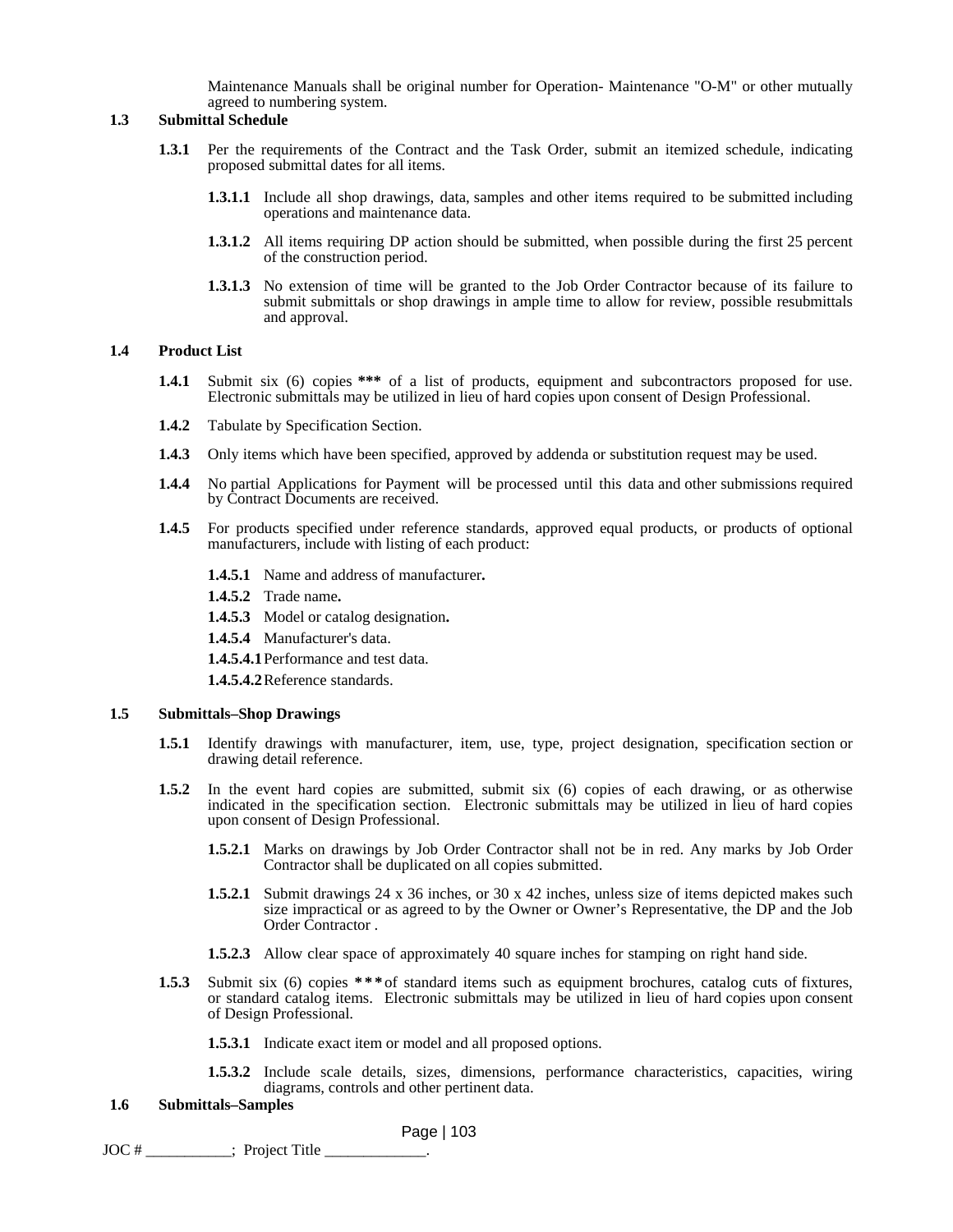- **1.6.1** The Job Order Contractor shall furnish product samples of all items requested or required by the specifications in accordance with Contract for Construction Manager at Risk Project.
	- **1.6.1.1** Product samples shall be properly identified and submitted with such promptness as to cause no delay in Construction Work or in the work of any other contractor and to allow time for consideration by the DP and the Owner.
	- **1.6.1.2** Job Order Contractor shall submit product samples to the DP and Owner for review and approval.
	- **1.6.1.3** Any product or material substitutions must be submitted for DP's prior written approval, subject to Owner's review and written approval.
	- **1.6.1.4** Each product sample must be accompanied by a letter of transmittal containing: (i)Date of submission; (ii) Name of Project; (iii) Location of Project; (iv) Branch of Construction Work (specification section number); (v) Project number; (vi) Name of submitting Job Order Contractor; and (vii) Name of Subcontractor.
	- **1.6.1.5** The Job Order Contractor shall furnish to the DP a certificate stating that material or equipment submitted complies with the Construction Documents and the other Contract Documents. If a certificate originates with the manufacturer, the Job Order Contractor shall endorse it and submit it to the DP together with a statement of compliance in its own name.
- **1.6.2** Submit six (6) samples **\*\*\*** to address indicated with transmittal letters, or construction site, if required.

**1.6.2.1** Include brochures, shop drawings, and installation instructions with transmittal.

**1.6.2.2** Submit transmittal for site-built samples to address indicated.

- **1.6.3** DP, Owner or Owner's Representative may retain samples for comparison purposes until completion of Work.
	- **1.6.3.1** Samples will be returned or may be used in the Work unless the Specification Section specifically indicates otherwise.
	- **1.6.3.2** Remove samples when directed.
	- **1.6.3.3** Pay all costs of furnishing or constructing, and removing samples as specified within the Contract Documents.
	- **1.6.3.4** Unless the DP is requested at the time of submittal to return samples at the Job Order Contractor's expense, rejected samples will be destroyed.
- **1.6.4** Resubmit samples of rejected items.

#### **1.7 Design Professional Review**

- **1.7.1** Reproduce and distribute submittals that the DP reviews and stamps. The DP will review and stamp the submittal as follows, to indicate the action taken:
	- **1.7.1.1** REVIEWED: Where a submittal is marked "REVIEWED", that part of the Work covered by the submittal may proceed provided it complies with requirements of the Contract Documents; final acceptance will depend upon that compliance.
	- **1.7.1.2** FURNISH AS CORRECTED: When a submittal is marked ''FURNISH AS CORRECTED", that part of the Work covered by the submittal may proceed provided it complies with notations or corrections on the submittal and requirements of the Contract Documents; final acceptance will depend on that compliance.
	- **1.7.1.3** REJECTED Submit Specified Item: When a submittal is marked "REJECTED Submit Specified Item", information submitted is not in compliance with Contract Documents. Provide a written statement to the Job Order Contractor as to why the item is rejected. Job Order Contractor shall resubmit submittal as required by Contract Documents.
	- **1.7.1.4** REVISE AND RESUBMIT: When a submittal is marked "REVISE AND RESUBMIT", do not proceed with that part of the Work covered by the submittal, including purchasing, fabrication, delivery, or other activity. Revise or prepare a new submittal in accordance with the notations; resubmit without delay. Repeat if necessary to obtain a different action mark.

```
JOC # ___________; Project Title _____________.
```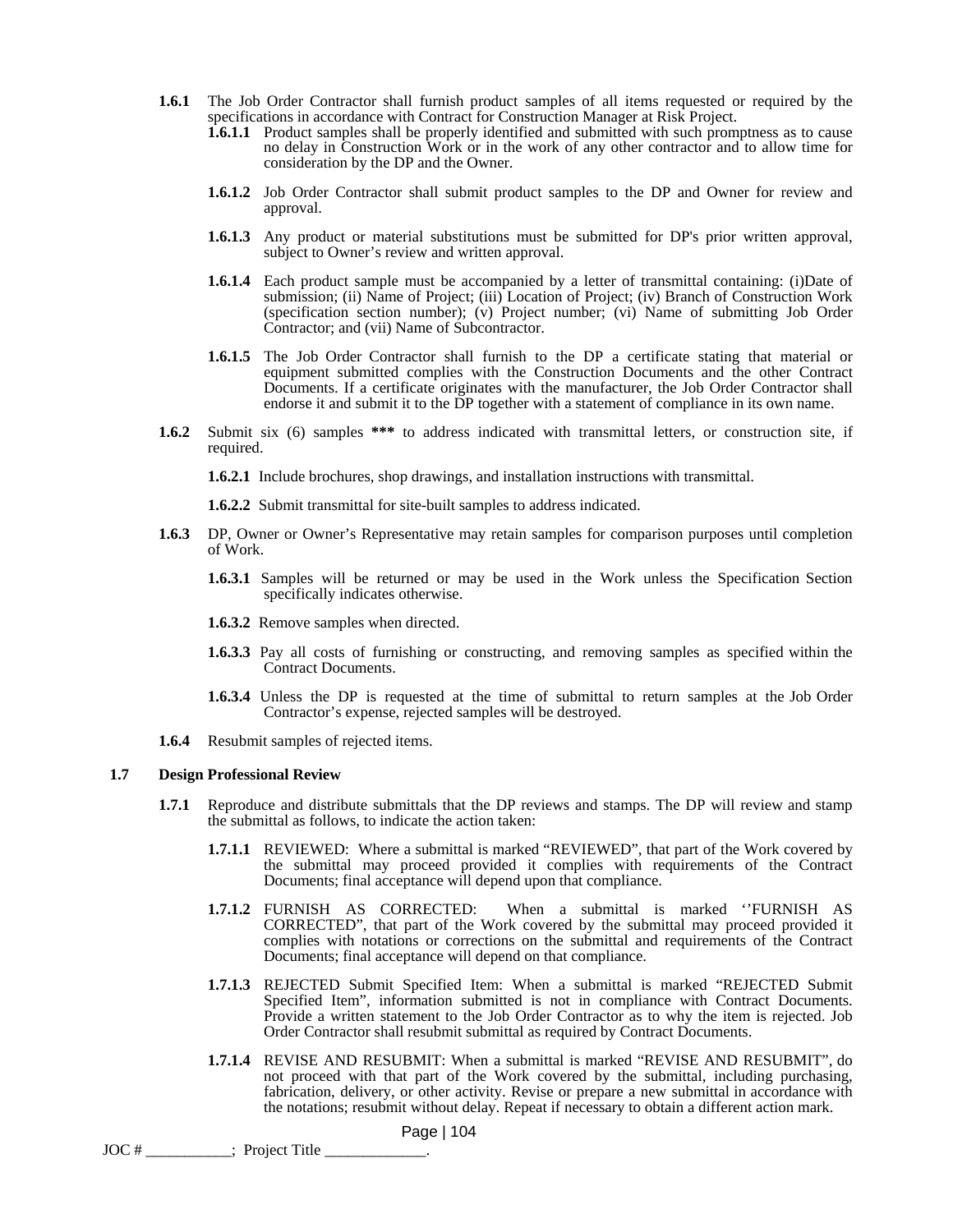- **1.7.1.4.1** Do not permit submittals marked "REVISE AND RESUBMIT" to be used at the Project Site or elsewhere where Work is in progress.
- **1.7.2** Job Order Contractor shall retain one (1) copy of each "REVIEWED", or "FURNISH AS CORRECTED" submittal on file at the job-site.
- **1.7.3** Owner or Owner's Representative and DP shall retain one (1) copy of each "REVIEWED", or "FURNISH AS CORRECTED" submittal in the project file.
- **1.7.4** Job Order Contractor shall resubmit items stamped "REVISE AND RESUBMIT" or "REJECTED Submit Specified Item"; by DP.
	- **1.7.4.1** Provide a print of previous drawing with resubmission for comparison, if requested by the DP.
	- **1.7.4.2** Add letter suffix to previous transmittal number, to indicate resubmission.
	- **1.7.4.3** It shall be the Job Order Contractor's responsibility to assure that previously approved documents are destroyed when they are superseded by a resubmittal.
- **1.7.5** The DP shall review and approve Submittals, Shop Drawings, Product Data, Samples, substitutions, and other required submissions of the Job Order Contractor.
	- **1.7.5.1** Submissions shall be approved only if they are in conformance with the design of the Project and in full compliance with the Construction Documents.
	- **1.7.5.2** Submissions of Job Order Contractor shall be acted on and returned to Job Order Contractor within fourteen (14) days of receipt. If review and approval are not timely, the DP shall notify the Job Order Contractor or Job Order Contractor and the Owner in writing stating the reason for the delay.
	- **1.7.5.3** The DP's approval of a specific item or component shall not indicate approval of an assembly of which the item is a component.
	- **1.7.5.4** DP review does not relieve Job Order Contractor of the responsibility to provide all components, wiring, etc., required to make item operable or usable provided this information is indicated within the Contract Documents.
- **1.7.6** At Owner's option, items constituting a departure from Contract Documents that are in the interest of Owner and involve no change in Contract cost may be accepted. In the event of such acceptance, institute a Supplementary Instruction reflecting change.
- **1.7.7** Reviewed samples submitted or constructed and approved by DP constitute criterion for judging completed work. Finish work or items not equal to samples will be rejected.
- **1.7.8** Start of work which requires submittals, prior to return of submittals with DP or Owner's stamp indicating review is at Job Order Contractor's risk.

**PART 2: PRODUCTS (Not Used)**

**PART 3: EXECUTION (Not Used)**

END OF SECTION

 Page | 105  $JOC \#$  \_\_\_\_\_\_\_\_\_\_\_\_\_; Project Title \_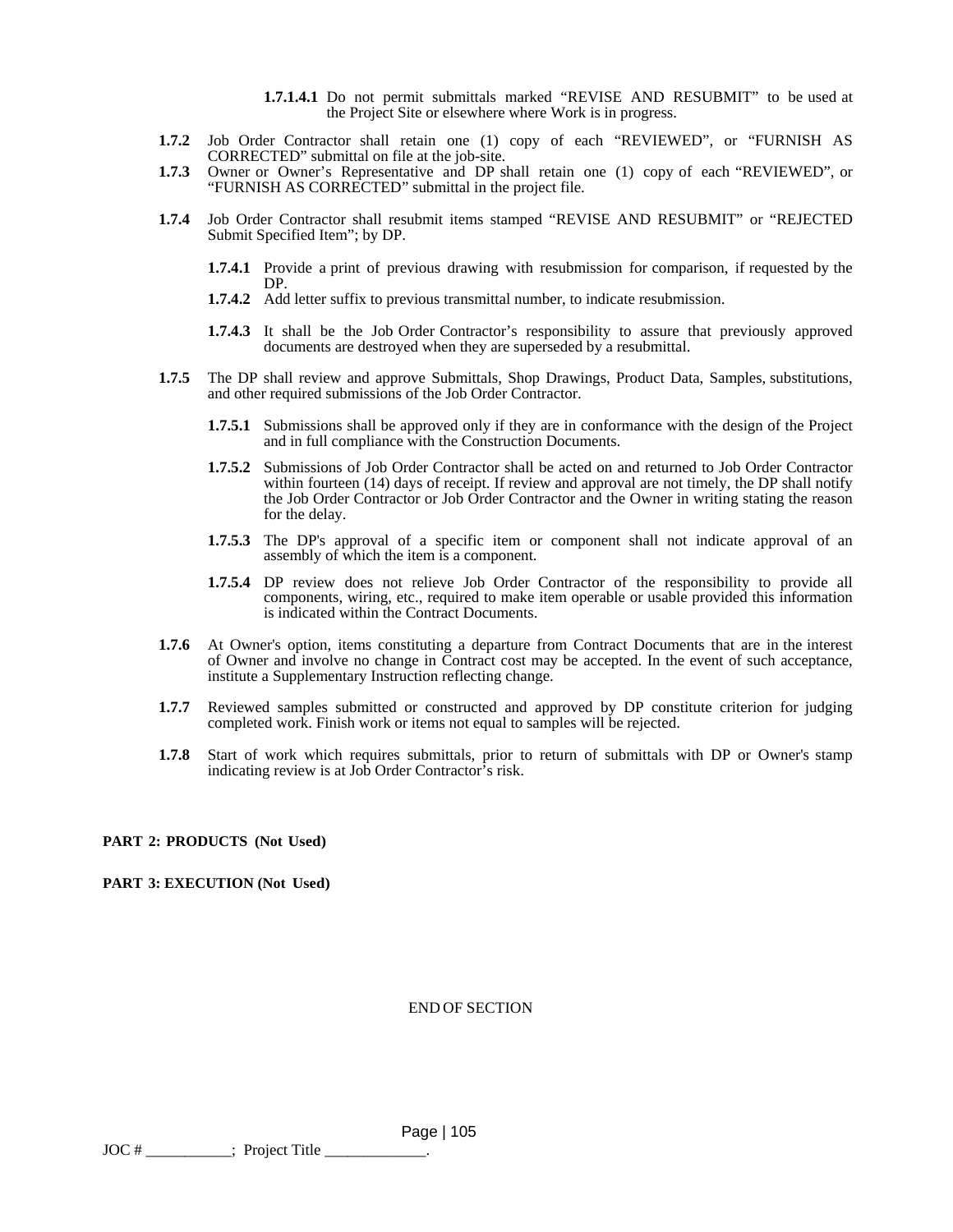# **17SECTION 01 33 33**

# **\*\*\* DEFERRED PERMIT - SUBMITTALS \*\*\***

# **PART 1 GENERAL**

#### **1.1 DESCRIPTION**

- **1.1.1** Design deferred to the Contractor for completion of the design due to the complexity and associated Code impacts. Typical Deferred Submittals may include, but are not limited to Curtain Wall Systems, Stairs, Precast, Fire Alarm, and Fire Protection Systems.
- **1.1.2** On occasion, Design Professionals, with the consent of Owner's Representative, may provide for "deferred permit submittals" which will comply with the procedures and requirements of the permitting agency.
- **1.1.3** In the event of the AE having provided (with the Owner's consent) for deferred permit submittals, the costs of such shall be borne by the Job Order Contractor (except for the permitting cost which will be paid by the Owner).
- **1.2** The deferred permit submittals are as indicated on the drawings.

END OF SECTION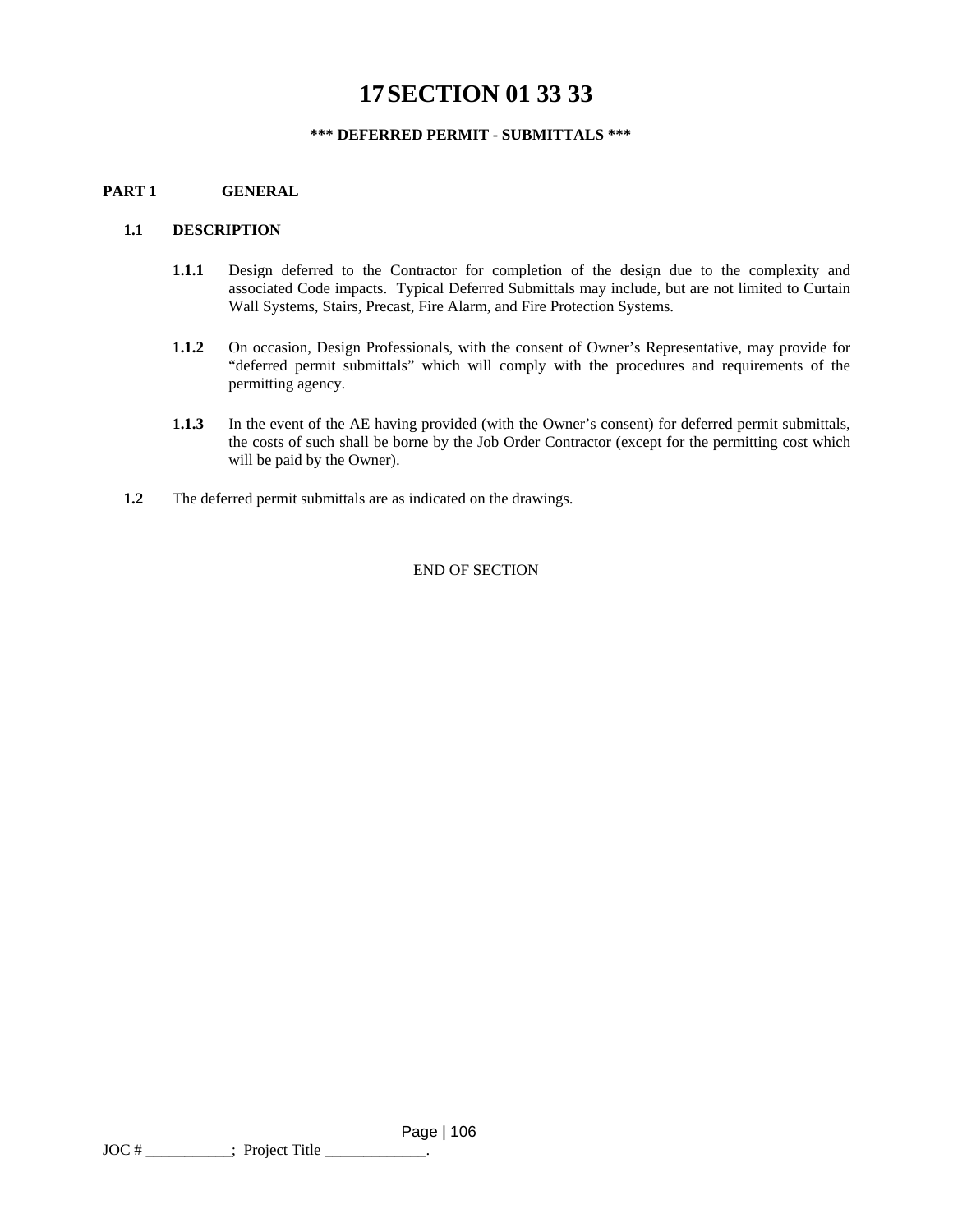# **18SECTION 01 35 43**

## **ENVIRONMENTAL PROCEDURES (Sustainable Design Projects)**

# **PART 1 GENERAL**

## 1.01 SUMMARY

- A. Section Includes: Procedures for achieving the most environmentally conscious Work feasible within the limits of the Construction Schedule, Contract Sum, and available materials, equipment, and products.
	- 1. Participate in promoting efforts of Owner and Design Professional to create an energy-efficient and environmentally sensitive structure.
	- 2. Use recycled-content, toxic-free, and environmentally sensitive materials, equipment, and products.
	- 3. Use environmentally sensitive procedures.
		- a. Protect the environment, both on-site and off-site, during construction operations.
		- b Prevent environmental pollution and damage.
		- c. Effect optimum control of solid wastes.
- B. Related Sections:
	- 1. Section 01 33 00 Submittal Procedures: Submittals for "non-green" products.
	- 2. Section 01 60 00 Product Requirements Product substitution procedures.
	- 3. Section 01 77 00 Closeout Procedures: Cleaning and final submittals.

#### 1.02 SUBSTITUTIONS

- A. Notify Owner when Job Order Contractor is aware of materials, equipment, or products that meet the aesthetic and programmatic intent of Contract Documents but are more environmentally sensitive than materials, equipment, or products specified or indicated in the Contract Documents.
- B. Substitution requirements of Section 01 60 00, apply except as follows:
	- 1. Prior to submitting detailed information required under Section 01 60 00, submit the following for initial review by Owner and Design Professional:
		- a. Product data including manufacturer's name, address, and phone number.
		- b. Description of the differences of the proposed substitution from specified product. Include description of environmental advantages of proposed substitution over specified product.
		- c. MSDS Sheets (for information only, not for verification of conformance under OSHA requirements.)
	- 2. Submit additional information as directed by Design Professional.

## 1.03 PRECONSTRUCTION MEETING

A. After award of Contract and prior to the commencement of the Work, schedule and conduct meeting with Owner and Design Professional to discuss the proposed Solid Waste Management and Environmental Protection Plan and to develop a mutual understanding relative to details of environmental protection, recycling, and rebate programs.

# 1.04 SUBMITTALS

- A. Environmental Protection Plan:
	- 1. List of federal, state, and local laws, regulations, and permits concerning environmental protection, environmental pollution and damage, hazardous materials, construction waste, chemical waste, sanitary waste, sediment, water, air, and noise pollution that are applicable to the Job Order Contractor's proposed operations.
	- 2. List species of fish and wildlife (as applicable to this project) that require specific attention, along with measures for their protection.
	- 3. Procedures to be implemented to provide the required environmental protection and to comply with the applicable laws and regulations. Document existing conditions.
	- 4. Procedures for Recycling/Reuse Program, including:
		- a. Name, location, and phone number.

Page | 107

JOC # ; Project Title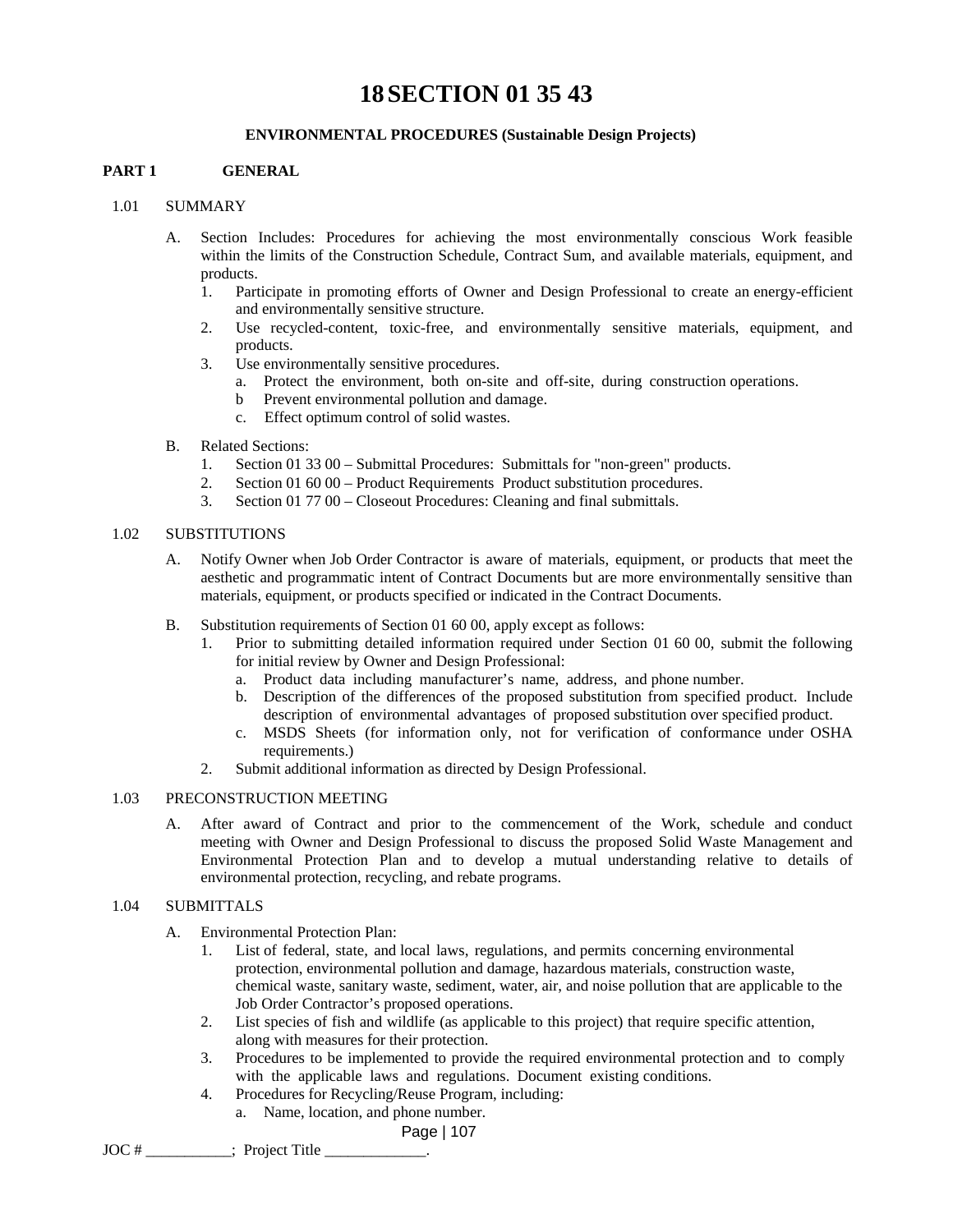- b. Copy of permit or license for each facility.
- B. Environmental Cleaning Plan: Submit cleaning / housekeeping policies and environmental cleaning solution product data sheets.
	- 1. Provide written program for training and implementation.
	- 2. Provide written plan for integrating the Green Housekeeping program into the overall project Environmental Protection Plan
	- 3. Material Safety Data Sheets (MSDS) on chemicals approved for use within the building.
	- 4. Develop list of approved and prohibited chemicals and practices.

## 1.05 QUALITY ASSURANCE

- A. Regulatory requirements:
	- 1. Cleaning materials and methods shall meet federal mandates including Executive Order 13101 on Greening the Government through Waste Prevention, Recycling and Federal Acquisition and Section 23.703 of the Federal Acquisition Regulation which requires federal agencies to consider environmental factors when purchasing products and services.
	- 2. Comply with the CURRENT criteria of Green Seal standard GS-37 (see www.greenseal.org).

## **PART 2 PRODUCTS**

#### 2.01 MATERIALS

- A. Furnish environmentally responsible materials as defined above and as specified in the various specification sections of this Project Manual.
- B. Cleaning Materials:
	- 1. Utilize non-hazardous chemicals that have no or greatly reduced impacts upon the environment.
	- 2. Provide Green Seal approved ENVIRCARE chemical line, or approved equivalent, which consists of products that are non-hazardous and have a low environmental impact.
	- 3. Utilize concentrated cleaning products when available.

# **PART 3 EXECUTION**

#### 3.01 ENVIRONMENTAL GOALS IMPLEMENTATION

- A. Job Order Contractor shall designate an on-site party (or parties) responsible for overseeing the Environmental Goals for the project and instructing workers and subcontractors in the means and methods of achieving those goals.
- B. Distribution: The Job Order Contractor shall distribute copies of the Environmental Goals to the Job Site Foreman, each Subcontractor, the Owner, and the Design Professional.
- C. Meetings: Job Order Contractor shall discuss the implementation of the Environmental Goals at the following meetings:
	- 1. Pre-construction meeting.
	- 2. Regular job-site meetings.

#### 3.02 ENVIRONMENTAL CONTROLS

- A. Protection of natural resources: Preserve the natural resources within the project boundaries and outside the limits of permanent work performed under this Contract in their existing condition or restore to an equivalent or improved condition as approved by Owner, upon completion of the Work.
	- 1. Confine construction activities to work area limits indicated on the Drawings.
		- a. Temporary construction: As specified in Section 01 50 00.
			- b. Disposal operations for demolished and waste materials that are not identified to be salvaged, recycled, or reused:
				- 1) Remove debris, rubbish, and other waste materials resulting from construction operations from site.
				- 2) No burning permitted.
				- 3) Transport materials with appropriate vehicles, and dispose off-site to areas that are approved for disposal by governing authorities having jurisdiction.
				- 4) Avoid spillage by covering and securing loads when hauling on or adjacent to public streets or highways. Remove spillage and sweep, wash, or otherwise clean project site, streets, or highways.
				- 5*)* Comply with applicable regulations.

Page | 108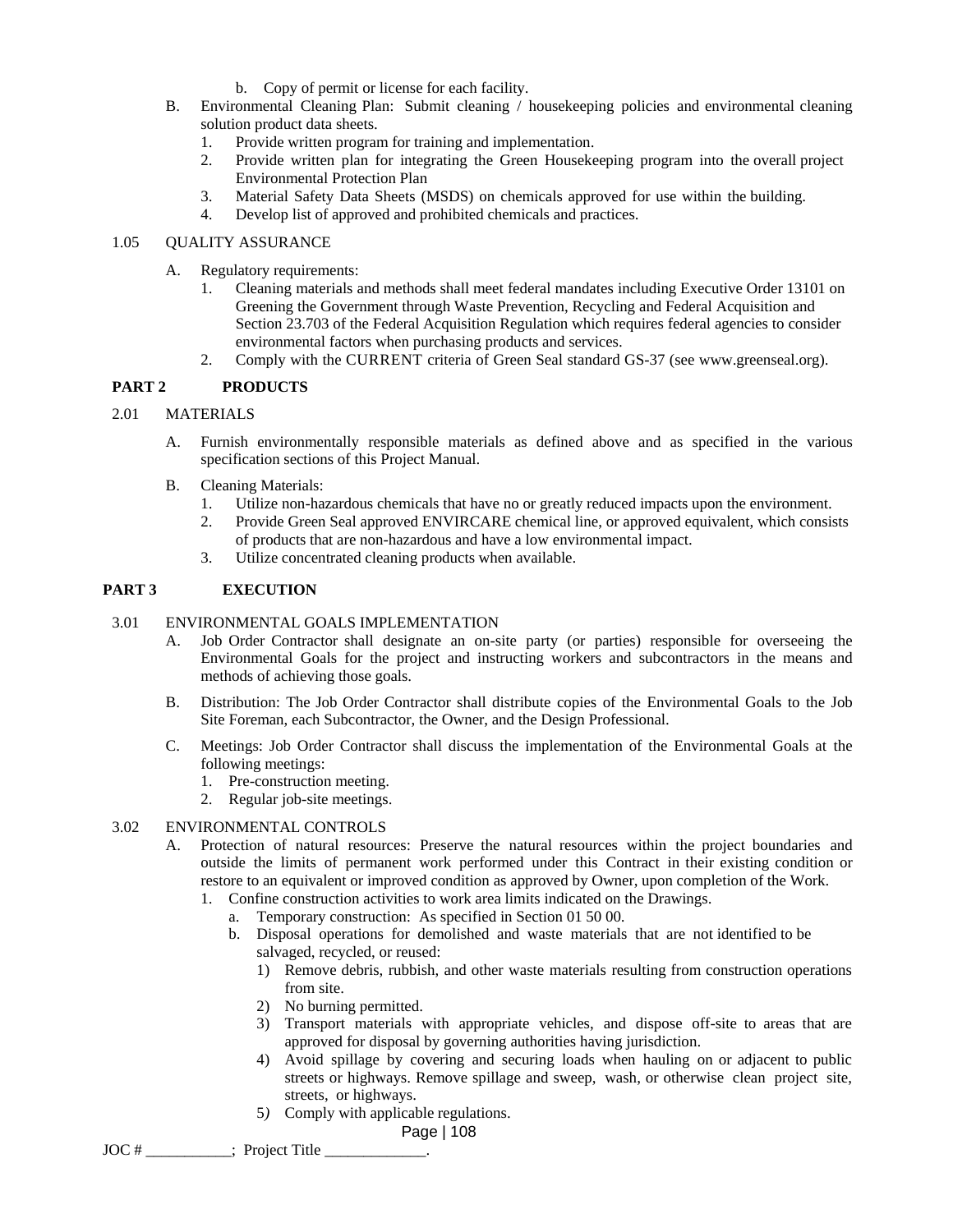- 2. Land resources: Prior to construction, identify land resources to be preserved within the Work area. Do not remove, cut, deface, injure, or destroy land resources, including trees, shrubs, vines, grasses, topsoil, and land forms without permission from Owner.
	- a. Earthwork: As specified in Section \_\_\_\_\_\_\_\_ **\*\*\*** —Earthwork and as follows:
		- 1) Erodible soils: Plan and conduct earthwork to minimize the duration of exposure of unprotected soils, except where the constructed feature obscures borrow areas, quarries, and waste material areas. Clear areas in reasonably sized increments only as needed to use the areas developed. Form earthwork to final grade as shown. Immediately protect side slopes and back slopes upon completion of rough grading.
		- 2) Erosion and sedimentation control devices: Construct or install temporary and permanent erosion and sedimentation control features as required. Provide 'biofence" (www.biofence.com), or approved equivalent or hay bales, or other methods as required to provide silt control into adjacent washes, creeks, rivers, lakes and other wetlands as directed by Design Professional and/or Civil Engineer.
	- b. Tree and plant protection: Prior to start of construction, tag each tree and plant scheduled to remain with value as identified by Owner. In the event of damage to tree or plant, Owner may, at Owner's discretion, deduct the indicated value of the damaged tree or plant from the Contract Sum.
- 3. Air Resources: Prevent creation of dust, air pollution, and odors.
	- a. Use water sprinkling, temporary enclosures, and other appropriate methods to limit to lowest practical level dust and dirt rising and scattering in air.
		- 1) Dust mitigation shall be as required by local Environmental Health Department.
		- 2) Do not use water when it may create hazardous or other adverse conditions such as flooding and pollution.
	- b. Store volatile liquids, including fuels and solvents, in closed containers.
	- c. Properly maintain equipment to reduce gaseous pollutant emissions.
	- d. Interior final finishes: Schedule construction operations involving wet products prior to packaged dry products to the greatest extent possible, in accordance with approved Solid Waste Management and Environmental Protection Plan.
	- e. Temporary Ventilation: As specified in Section 01 50 00—Temporary Facilities and Controls, and as follows:
		- 1) Provide adequate ventilation during and after installation of interior wet products and interior final finishes.
		- 2) Provide adequate ventilation of packaged dry products prior to installation. Remove from packaging and ventilate in a secure, dry, well-ventilated space free from strong contaminant sources and residues. Provide a temperature range of 60 degrees F minimum to 90 degree F maximum continuously during the ventilation period. Do not ventilate within limits of Work unless otherwise approved by Design Professional.
		- 3) Preoccupancy ventilation: After final completion and prior to initial occupancy, provide adequate ventilation for minimum five days. Preoccupancy ventilation procedures:
			- a) Use supply air fans and ducts only.
			- b) Temporarily seal exhaust ducts.
			- c) Temporarily disable exhaust fans.
			- d) Provide exhaust through operable windows or temporary openings.
			- e) Provide temporary exhaust fans as required to pull exhaust air from deep interior locations. Stair towers may be used for exhausting air from the building during the temporary ventilation.
			- f) After preoccupancy ventilation and prior to final testing and balancing of HVAC system, replace air filters and make HVAC system fully operational.
			- g) Provide clean air filters.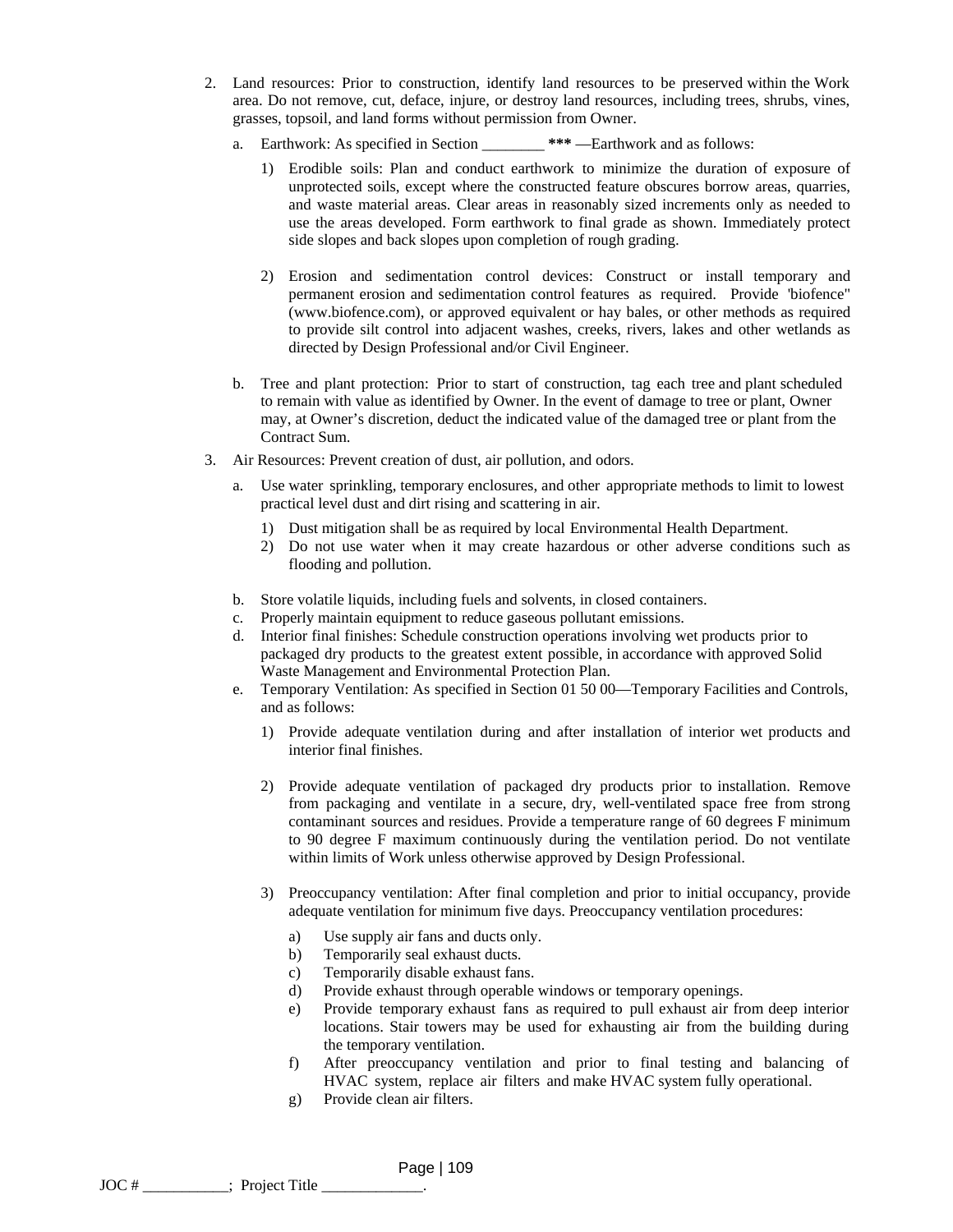#### 3.03 INDOOR AIR QUALITY

- A. Verify ventilation requirements for indoor air quality. "Adequate" requirements for one material may not be "adequate" for another; for example, carpet can contain over 100 chemicals, including possible carcinogens, and may require more complex ventilation to accelerate off-gassing prior to installation. Materials/products that generally require temporary ventilation for off gassing include:
	- 1. adhesives
	- 2. wood preservatives<br>3. composite wood pro
	- composite wood products
	- 4. plastics
	- 5. waterproofing
	- 6. insulation
	- 7. fireproofing
	- 8. sealants/caulking
	- 9. acoustical ceilings
	- 10. resilient flooring
	- 11. carpet
	- 12. painting
	- 13. sealers/coatings
	- 14. wall coverings
	- 15. manufactured casework
	- 16. furniture
- B For more information and information on current Federal activities for IAQ, contact: EPA Indoor Air Quality Information Clearing House, National Pesticides Telecommunication Network, National Institute for Occupational Safety and Health, The Department of Energy (DOE) Office of Conservation, and Renewable Energy.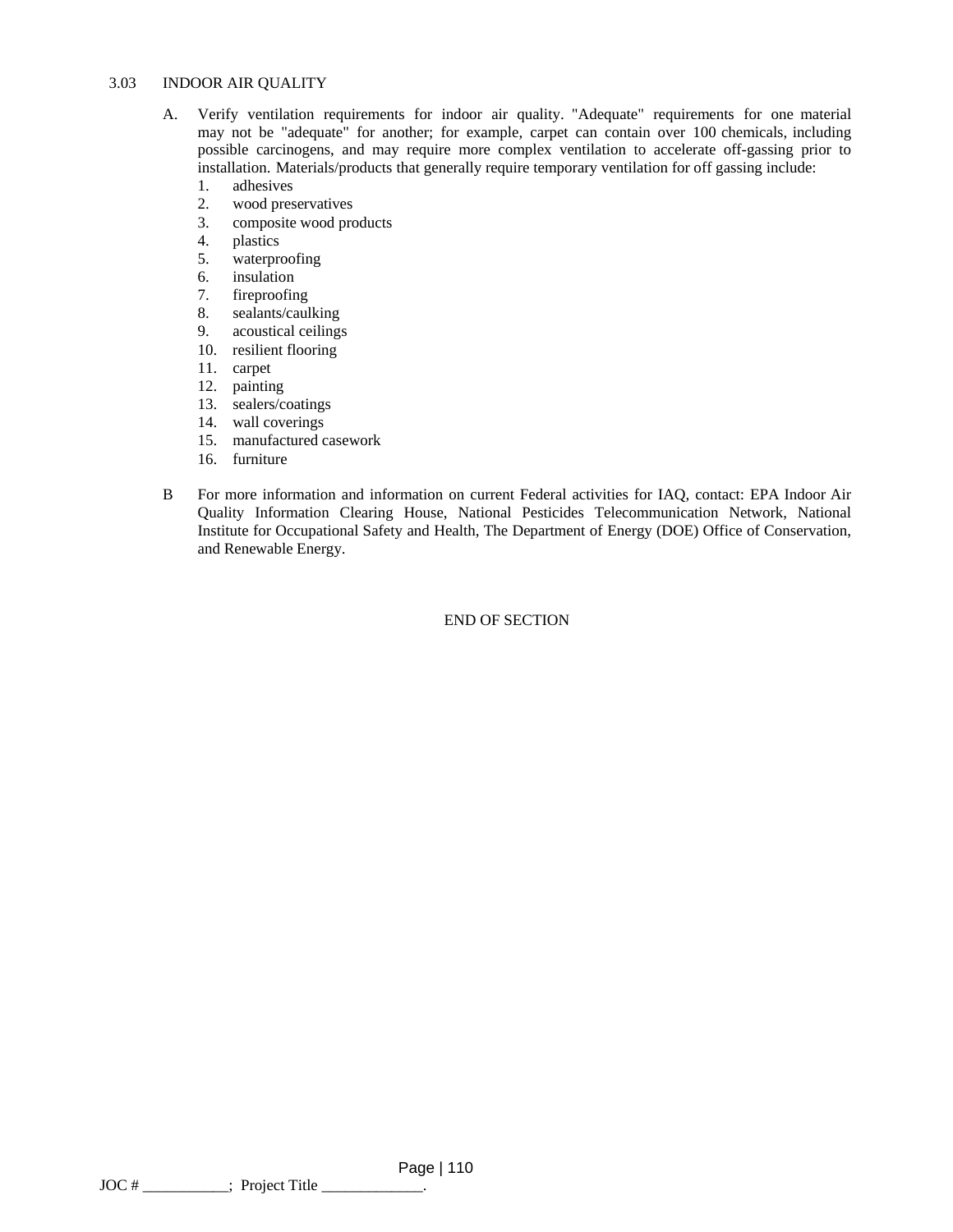# **19SECTION 01 42 00**

### **REFERENCES**

#### 1.01 OUALITY ASSURANCE

- A. For products or workmanship specified by association, trade, or Federal Standards, comply with requirements of the standard, except when more rigid requirements are specified or are required by applicable codes.
- B. Conform to reference standard by date of issue current on date of Contract Documents.
- C. Obtain copies of standards when required by Contract Documents.
- D. Should specified reference standards conflict with Contract Documents, request clarification from Design Professional/Engineer before proceeding.
- E. The contractual relationship of the parties to the Contract shall not be altered from the Contract Documents by mention or inference otherwise in any reference document.

#### 1.02 MIHS DESIGN GUIDELINES AND STANDARDS

- A. The following list represents MIHS Departmental and User-specific Design Guidelines and Standards. Project teams must incorporate the requirements of these guidelines into their project approach. The information in these specific design guidelines takes precedence over the information of the Technical Design Standards unless directed otherwise by the FMD Project Manager.
- B. Discrepancies between MIHS Technical Design Standards and the specific departmental guidelines must be brought to the attention of the MIHS Project Manager for review with  $O \& M$  and user group staff.
- C. The MIHS Project Manager will assist the Design Team in obtaining the latest versions of the following design guidelines:
	- 1. Maricopa County Green Government Program
	- 2. MCSO Cabling Standards
	- 3. Maricopa County Structured Cabling Standard
	- 4. Maricopa County Security System Requirements
	- 5. Maricopa County Superior Court Court Facility Planning Guidelines
	- 6. Maricopa County Justice Court Facility Planning Guidelines
	- 7. Maricopa County Locksmith Guidelines
	- 8. Maricopa County Ergonomics Guidelines
	- 9. MCSO Detention Facility Design Guidelines
	- 10. Maricopa County Commissioning Requirements
	- 11. Maricopa County Space Guidelines
	- 12. Maricopa County CAD Layering Standards
- D. Sustainable Design is a priority to MIHS. New projects shall be designed to achieve a minimum LEED – Certification level as defined by the U.S. Green Building Council, unless specified otherwise by MIHS Project Manager. **\*\*\*** 
	- 1. MIHS may elevate desired LEED –Certification levels on certain projects.
	- 2. Credits that increase operating efficiencies and reduce Life Cycle Costs are strongly desired.
	- 3. Building Commissioning is required on all projects regardless of LEED. MIHS Project Manager will hire and additional commissioning agent under separate contract.
	- 4. Design shall incorporate lighting, motors, and HVAC equipment that are eligible for rebate or incentive programs from local utility companies such as APS or SRP.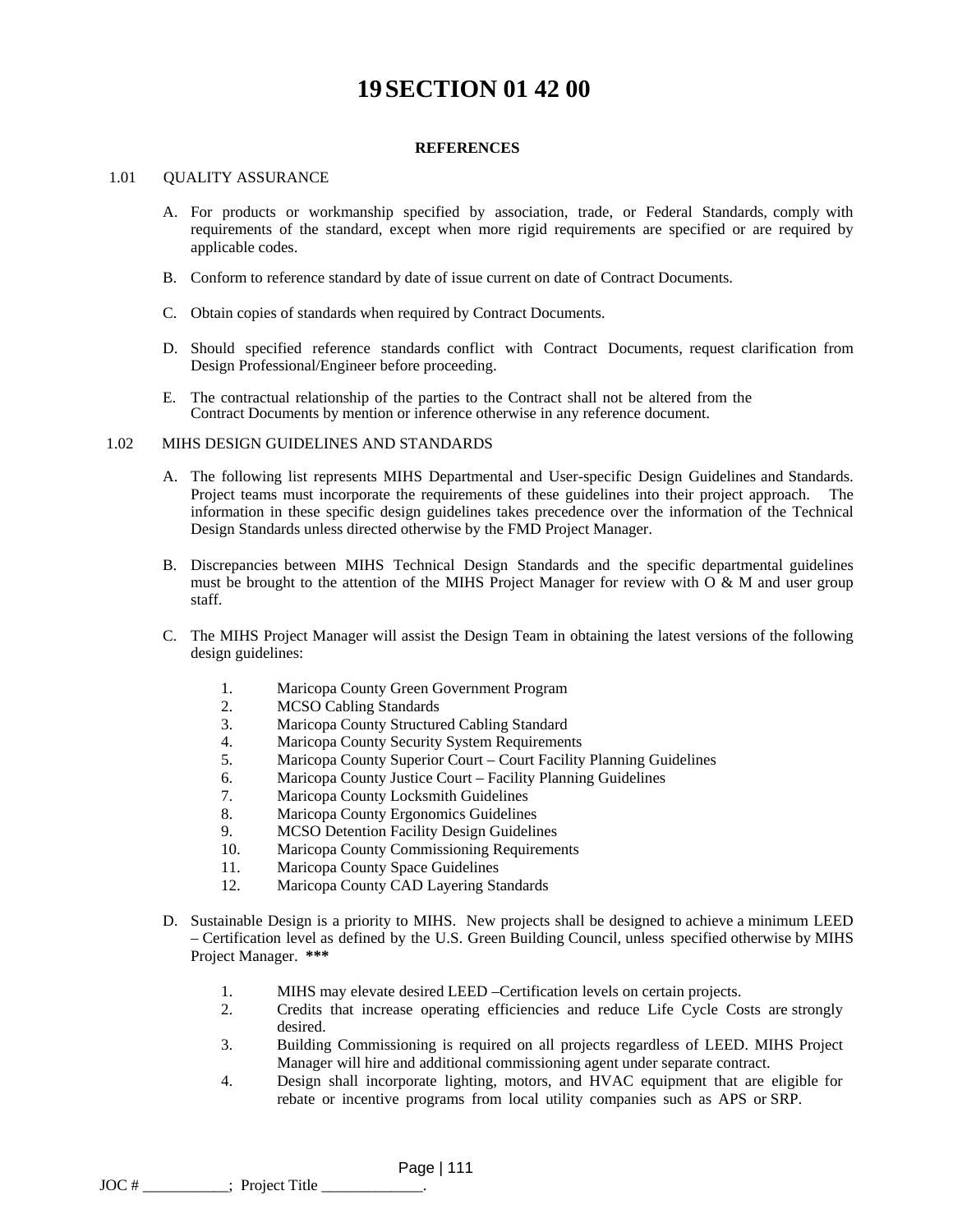| 1.03 | SCHEDULE OF REFERENCES (telephone numbers, addresses, or URL's may not be current): |                                                                                                                                                                                 |                  |  |
|------|-------------------------------------------------------------------------------------|---------------------------------------------------------------------------------------------------------------------------------------------------------------------------------|------------------|--|
|      | AA                                                                                  | <b>Aluminum Association</b><br>900 19th St. N.W., Suite 300<br>Washington, DC 20006<br>www.aluminum.org                                                                         | $(202)$ 862-5100 |  |
|      | AABC                                                                                | <b>Associated Air Balance Council</b><br>1518 K. Street, N.W.<br>Washington, DC 20005<br>www.aabchq.com                                                                         | $(202)$ 737-0202 |  |
|      | <b>AACPA</b>                                                                        | <b>Autoclaved Aerated Concrete Product Association</b><br>3701 C.R. 544 E Haines<br>City, FL 33844<br>www.aacpa.org                                                             | $(863)$ 419-2058 |  |
|      | <b>AAMA</b>                                                                         | American Architectural Manufacturers Association<br>1540 E. Dundee Rd., Suite 310<br>Palatine, IL 6067-8321<br>www.aamanet.org                                                  | $(847)$ 303-5664 |  |
|      | <b>AASHTO</b>                                                                       | American Association of State Highway<br>and Transportation Officials<br>444 North Capitol Street, N.W., Suite 249<br>Washington, DC 20001<br>www.aashto.org                    | $(202)$ 624-5800 |  |
|      | <b>ACI</b>                                                                          | American Concrete Institute<br>P. O Box 9094<br>Farmington Hills, MI 48999-9094<br>www.aci-net.org                                                                              | $(248)$ 848-3700 |  |
|      | <b>ADC</b>                                                                          | Air Diffusion Council<br>230 North Michigan Avenue<br>Chicago, IL 60601<br>www.flexibleduct.org                                                                                 | $(312)$ 201-0101 |  |
|      | <b>AFPA</b>                                                                         | American Forest and Paper Association<br>(Formerly: National Forest Products Association<br>1111 19 <sup>th</sup> St., NW, Suite 800<br>Washington, DC 20036<br>www.afandpa.org | $(202)$ 463-2700 |  |
|      | AI                                                                                  | <b>Asphalt Institute</b><br>2696 Research Park Dr<br>P.O. Box 14052<br>Lexington, KY 40512-4052<br>www.asphaltinstitute.org                                                     | $(606)$ 288-4960 |  |
|      | AIA                                                                                 | American Institute of Architects<br>1735 New York Avenue, N.W.<br>Washington, DC 20006-5292<br>www.aia.org                                                                      | $(202)$ 626-7300 |  |
|      | <b>AISC</b>                                                                         | American Institute of Steel Construction<br>1 E. Wacker Dr., Suite 3100<br>Chicago, IL 60601<br>www.aisc.org                                                                    | $(312)$ 670-2400 |  |
|      | <b>AISI</b>                                                                         | American Iron and Steel Institute<br>1101 17th Street, N.W., Suite 1300<br>Washington, DC 20036<br>www.steel.org                                                                | $(202)$ 452-7133 |  |
|      | <b>AITC</b>                                                                         | American Institute of Timber Construction<br>7012 S. Revere Pky, Suite 140                                                                                                      | $(303)$ 792-9559 |  |
|      |                                                                                     | Page   112<br>$\text{JOC} \#$ __________; Project Title ____________.                                                                                                           |                  |  |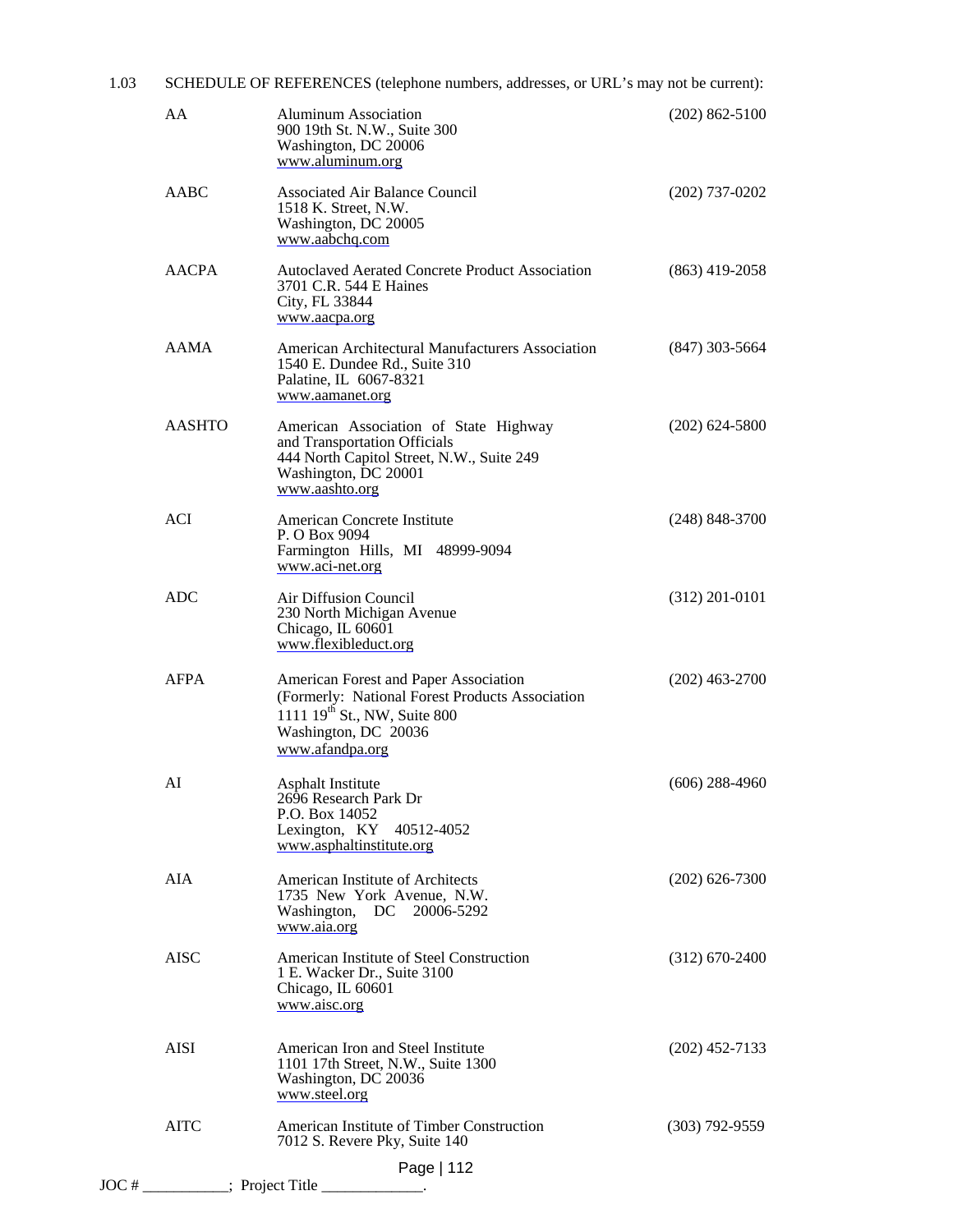|               | Englewood, CO 80112<br>www.aitc-glulam.org                                                                                                      |                                        |
|---------------|-------------------------------------------------------------------------------------------------------------------------------------------------|----------------------------------------|
| <b>AMCA</b>   | Air Movement and Control Association<br>30 West University Drive<br>Arlington Heights, IL 60004<br>www.amca.org                                 | $(847)$ 394-0150                       |
| <b>AMG</b>    | Arizona Masonry Guild<br>5225 N. Central Ave., Suite 400<br>Phoenix, AZ 85014<br>www.azmasonryguild.org                                         | $(602)$ 265-5999                       |
| <b>ANSI</b>   | American National Standards Institute<br>11 West 42nd Street, 13 <sup>th</sup> Fl<br>New York, NY 10036<br>www.ansi.org                         | $(212)$ 642-4900                       |
| APA           | <b>Engineered Wood Association</b><br>(Formerly: American Plywood Association)<br>P.O. Box 11700<br>Tacoma, WA 98411<br>www.apawood.org         | $(253) 656-6600$                       |
| <b>API</b>    | American Petroleum Institute<br>1220 L Street, N.W.<br>Washington, DC 20005<br>www.api.org                                                      | $(202)$ 682-8000                       |
| AQMD          | Air Quality Management District<br>21865 E. Copley Drive<br>Diamond Bar, CA 91765<br>www.aqmd.gov                                               | $(909)$ 396-2000                       |
| ARI           | Air-Conditioning and Refrigeration Institute<br>4301 N. Fairfax Dr., Suite 425<br>Arlington, VA 22203<br>www.ari.org                            | $(703)$ 524-8800                       |
| <b>ASHRAE</b> | American Society of Heating, Refrigerating<br>and Air Conditioning Engineers<br>1791 Tullie Circle, N.E.<br>Atlanta, GA 30329<br>www.ashrae.org | $(800)$ 527-4723<br>$(404)$ 636-8400   |
| <b>ASME</b>   | American Society of Mechanical Engineers<br>345 East 47th Street<br>New York, NY 10017<br>www.asme.org                                          | $(800)$ 843-2763<br>$(973) 882 - 1167$ |
| <b>ASTM</b>   | American Society for Testing and Materials<br>100 Barr Harbor Drive<br>West Conshohocken, PA 19428<br>www.astm.org                              | $(610)$ 832-9585                       |
| AWI           | Architectural Woodwork Institute<br>1952 Isaac Newton Square West<br>Reston, VA 20190 www.awinet.org                                            | $(703)$ 733-0600                       |
| AWPA          | American Wood Preservers Association<br>PO Box 5690<br>Granbury, TX<br>76049<br>www.awpa.com                                                    | $(817)$ 326-6300                       |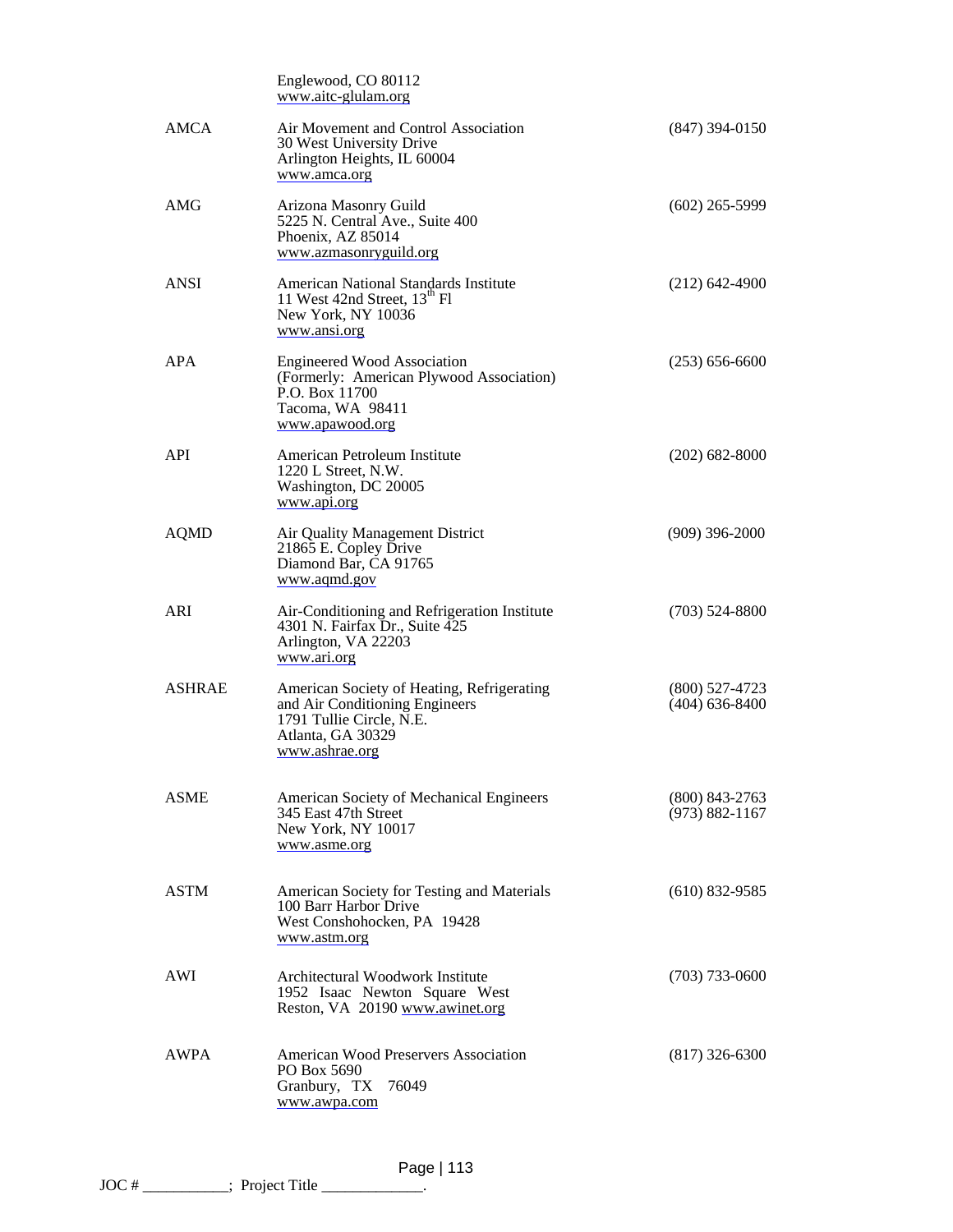| <b>AWS</b>   | <b>American Welding Society</b><br>8669 NW 36 St.,#130<br>Miami, FL<br>33166-6672<br>www.amweld.org                                           | $(800)$ 443-9353<br>$(305)$ 443-9353 |
|--------------|-----------------------------------------------------------------------------------------------------------------------------------------------|--------------------------------------|
| <b>AWWA</b>  | <b>American Water Works Association</b><br>6666 West Quincy Avenue<br>80235<br>Denver,<br>CO.<br>www.awwa.org                                 | $(303)$ 794-7711                     |
| <b>BHMA</b>  | <b>Builders Hardware Manufacturer's Association</b><br>355 Lexington Ave., 17th Floor<br>New York, NY 10017                                   | $(212)$ 661-4261                     |
| <b>BIA</b>   | <b>Brick Institute of America</b><br>11490 Commerce Park Drive<br>Reston, VA 22091 www.bia.org                                                | $(703) 620 - 0010$                   |
| <b>CDA</b>   | <b>Copper Development Association</b><br>260 Madison Ave. New<br>York,<br>NY<br>10016<br>www.copper.org                                       | $(212)$ 251-7200                     |
| <b>CFPC</b>  | <b>Certified Forest Products Council</b><br>14780 SW Osprey Drive, Suite 285<br>Beaverton, OR 97007<br>www.certifiedwood.org                  | $(503) 590 - 6600$                   |
| <b>CISCA</b> | Ceilings and Interior Systems Construction Association<br>1500 Lincoln Highway, Suite 202<br>St. Charles, IL 60174<br>www.cisca.org           | $(630)$ 584-1919                     |
| <b>CLFMI</b> | Chain Link Fence Manufacturers Institute<br>9891 Broken Land Pkwy, Suite 300<br>Columbia, MD 21046<br>www.chainlinkinfo.org                   | $(301)$ 596-2584                     |
| <b>CRI</b>   | The Carpet and Rug Institute<br><b>Box 2048</b><br>Dalton, GA 30722-2048<br>www.carpet-rug.com                                                | $(706)$ 278-3176                     |
| <b>CRSI</b>  | <b>Concrete Reinforcing Steel Institute</b><br>933 Plum Grove Road<br>Schaumburg, IL 60173<br>www.crsi.org                                    | $(847)$ 517-1200                     |
| <b>CSSB</b>  | Cedar Shingle and Shake Bureau (Formerly: Red Cedar<br>Shingle and Handsplit Shake Bureau)<br>515 116th Avenue<br>Bellevue, WA 98004          | $(425)$ 453-1323                     |
| <b>DCAT</b>  | Development Center for Appropriate Technology<br>P.O. Box 41144<br>Tucson, AZ 85717<br>www.dcat.net                                           | $(520)$ 624-6628                     |
| DHI          | Door and Hardware Institute<br>14170 Newbrook Drive<br>Chantilly, VA 20151<br>www.dhi.org                                                     | $(703)$ 222-2010                     |
| <b>DOE</b>   | U.S. Department of Energy<br>1000 Independence Ave., SW<br>Washington, DC<br>20585<br>http://www.energy.gov                                   | $(800)$ 342-5363                     |
| <b>EEBA</b>  | Energy and Environmental Building Association<br>10740 Lyndale Avenue South, 10W,<br>Bloomington,<br>MN<br>55420-5615<br>http://www.eeba.org/ | $(952) 881 - 1098$                   |
|              | Page   114<br>$\text{JOC} \#$ __________; Project Title ____________.                                                                         |                                      |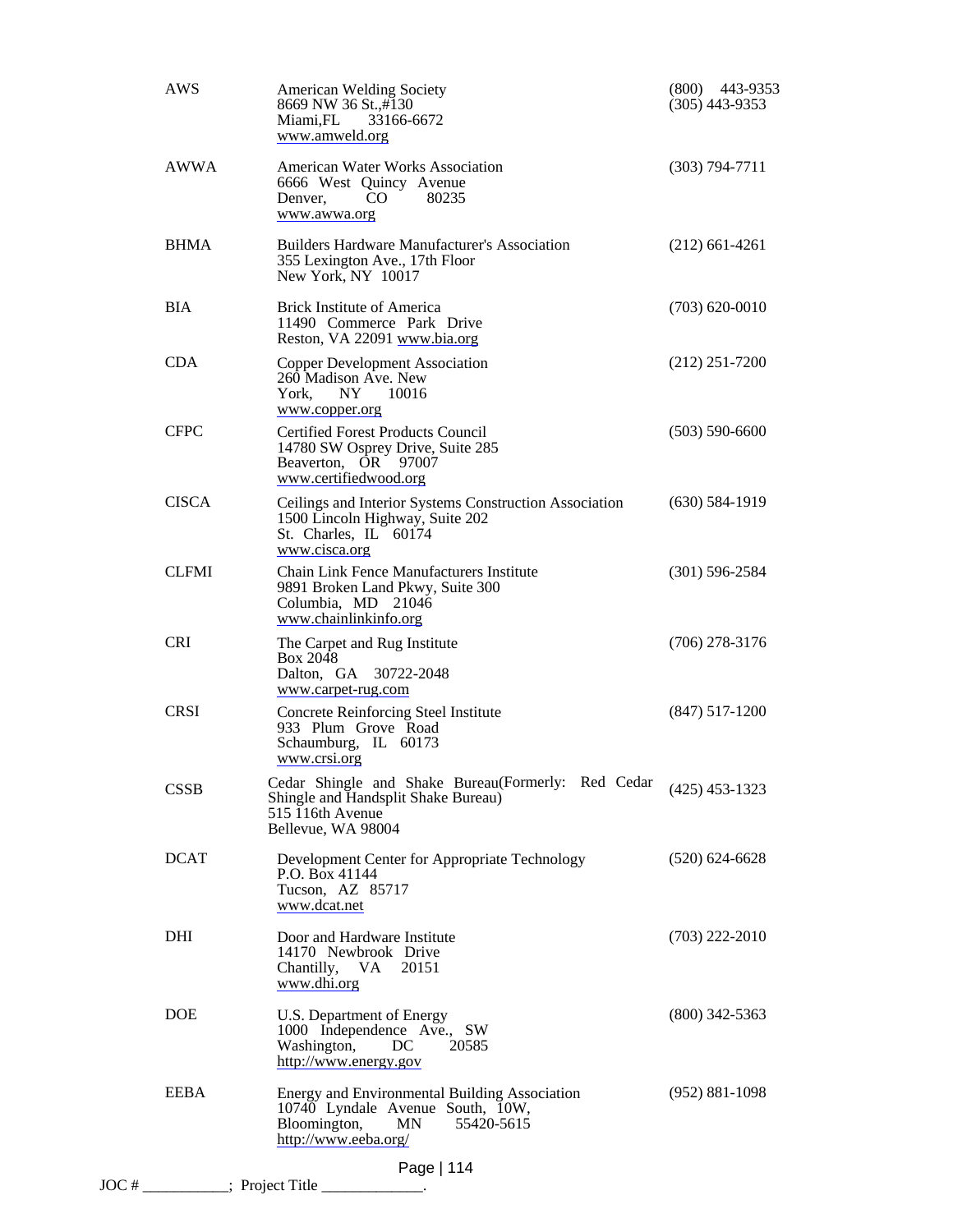| <b>EBN</b>  | <b>Environmental Building News</b><br>122 Birge St., Suite 30<br>Brattelboro, VT<br>05301<br>www.BuildingGreen.com                                         | $(802)$ 257-7300   |
|-------------|------------------------------------------------------------------------------------------------------------------------------------------------------------|--------------------|
| EJMA        | <b>Expansion Joint Manufacturers Association</b><br>25 North Broadway<br>Tarrytown, NY 10591<br>www.ejma.org                                               | $(914)$ 332-0040   |
| EPA         | U.S. Environmental Protection Agency<br>401 M St. WS, 6202J<br>Washington, DC 20460<br>www.epa.gov                                                         | $(202)$ 775-6650   |
| <b>FSC</b>  | Forest Stewardship Council - U.S.<br>1155 30th Street NW Suite 300<br>Washington, DC 2007<br>www.fscus.org                                                 | $(877)$ 372-5646   |
| <b>FM</b>   | FM Global<br>(Formerly: Factory Mutual System)<br>1151 Boston-Providence Turnpike<br>P.O. Box 688<br>Norwood, MA 02062<br>www.factorymutual.com            | $(781) 762 - 4300$ |
| <b>GA</b>   | <b>Gypsum Association</b><br>125 S Franklin St<br>Chicago, IL 60606<br>www.usg.com                                                                         | $(312)$ 606-4000   |
| <b>GANA</b> | Glass Association of North America<br>(Formerly: Flat Glass Marketing Association)<br>3310 SW Harrison St<br>Topeka, KS 66611<br>www.glasswebsite.com/gana | $(785)$ 266-7013   |
| <b>ICC</b>  | International Code Council Headquarters<br>5203 Leesburg Pike, Suite 600<br>Falls Church, VA 22041                                                         | 703-931-4533       |
|             | Los Angeles District Office<br>5360 S. Workman Mill Road<br>Whittier, CA 90601<br>http://www.iccsafe.org/                                                  | 800-284-4406       |
| <b>IEEE</b> | Institute of Electrical and Electronics Engineers<br>3 Park Ave $17^{\text{th}}$ Floor<br>New York, NY 10016<br>www.ieee.org                               | $(212)$ 419-7900   |
| <b>ISRI</b> | Institute of Scrap Recycling Industries<br>1325 G St. NW, Suite 1000<br>Washington, DC 20005-3104<br>www.isri.org                                          | $(202)$ 737-1770   |
| <b>MAG</b>  | Maricopa Association of Governments<br>302 N. 1 <sup>st</sup> Street, suite 300<br>Phoenix, AZ 85003<br>www.mag.maricopa.gov                               | $(602)$ 254-6300   |
| <b>MBMA</b> | Metal Building Manufacturer's Association<br>1300 Sumner Ave.<br>Cleveland, OH 44115                                                                       | $(216)$ 241-7333   |
| <b>MIL</b>  | Military Specification<br>Naval Publications and Forms Center<br>5801 Tabor Avenue<br>Philadelphia, PA 19120                                               |                    |
|             | Page   115<br>JOC # _________; Project Title ____________.                                                                                                 |                    |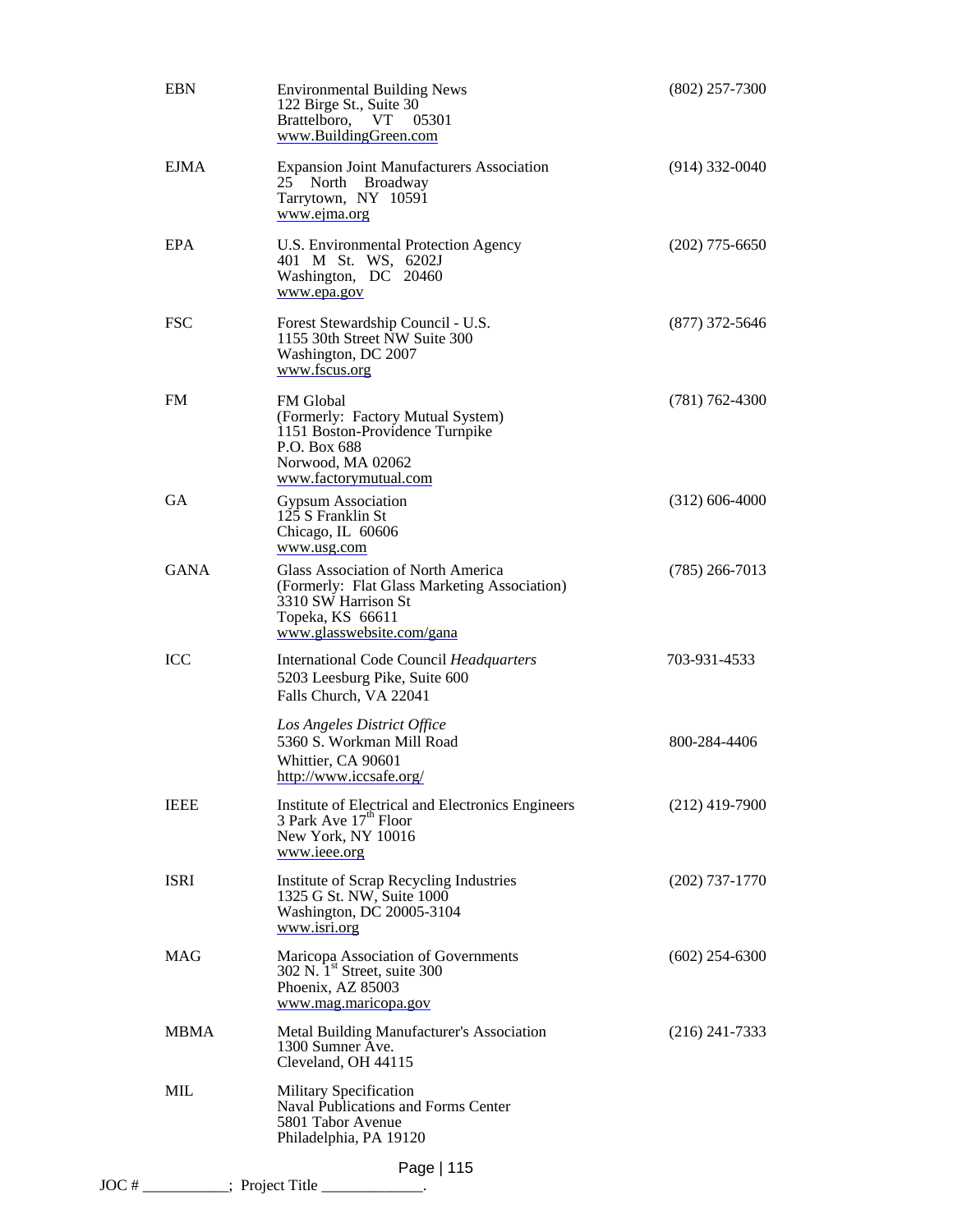| ML/SFA        | Metal Lath/Steel Framing Association<br>(A Division of the NAAMM)<br>8 South Michigan Ave., Suite 1000<br>Chicago, IL 60603                   | (312)                                | 456-5590                             |
|---------------|-----------------------------------------------------------------------------------------------------------------------------------------------|--------------------------------------|--------------------------------------|
| <b>NAAMM</b>  | National Association of Architectural<br><b>Metal Manufacturers</b><br>8 South Michigan Ave, Suite 1000<br>Chicago, IL 60603<br>www.naamm.org |                                      | $(312)$ 456-5590                     |
| <b>NCMA</b>   | National Concrete Masonry Association<br>2302 Horse Pen Rd.<br>Herndon, VA 22071<br>www.ncma.org                                              |                                      | $(703)$ 713-1900                     |
| <b>NEBB</b>   | National Environmental Balancing Bureau<br>8575 Grovemont Circle<br>Gaithersburg, MD 20877<br>www.nebb.org                                    |                                      | $(301)$ 977-3698                     |
| <b>NEMA</b>   | National Electrical Manufacturers Association<br>1300 N 17 <sup>th</sup> Street, Suite 1847<br>Rosslyn, VA 22209<br>www.nema.org              |                                      | $(703)$ 841-3200                     |
| <b>NFPA</b>   | <b>National Fire Protection Association</b><br>1 Battery March Park<br>Quincy, MA 02269<br>www.nfpa.org                                       |                                      | $(800)$ 344-3555<br>$(617)$ 770-3000 |
| <b>NRCA</b>   | National Roofing Contractors Association<br>10255 W. Higgins Rd., Suite 600<br>Rosemont, IL 60018<br>www.roofonline.org                       | $(847)$ 299-9070                     |                                      |
| <b>NTMA</b>   | National Terrazzo and Mosaic Association<br>110 E Market St, Ste 200A<br>Leesburg, VA 20176                                                   | $(800)$ 323-9736<br>$(703)$ 779-1022 |                                      |
| <b>PCA</b>    | www.ntma.com<br><b>Portland Cement Association</b><br>5420 Old Orchard Road<br>Skokie, IL 60077                                               | $(847)$ 966-6200                     |                                      |
| PCI           | www.portcement.org<br>Precast/Prestressed Concrete Institute<br>209 W. Jackson Blvd<br>Chicago, IL 60606                                      | $(312)$ 786-0300                     |                                      |
| <b>PDCA</b>   | www.pci.org<br>Painting and Decorating Contractors of America<br>3913 Old Lee Hwy., Suite 33B<br>Fairfax, VA 22030                            | $(703)$ 359-0826                     |                                      |
| <b>PS</b>     | www.pdca.com<br><b>Product Standard</b><br>U. S. Department of Commerce<br>Washington, DC 20203                                               |                                      |                                      |
| <b>RIS</b>    | Redwood Inspection Service<br>405 Enfrente Rd<br>Novato, CA 94949                                                                             | $(415)$ 382-0662                     |                                      |
| <b>RCSHSB</b> | Red Cedar Shingle and Handsplit Shake Bureau                                                                                                  | Refer to CSSB                        |                                      |
| RFCI          | <b>Resilient Floor Covering Institute</b><br>966 Hungerford Dr., Suite 12B<br>Rockville, MD 20850<br>www.buildernet.com/rfci                  |                                      | $(301)$ 340-8580                     |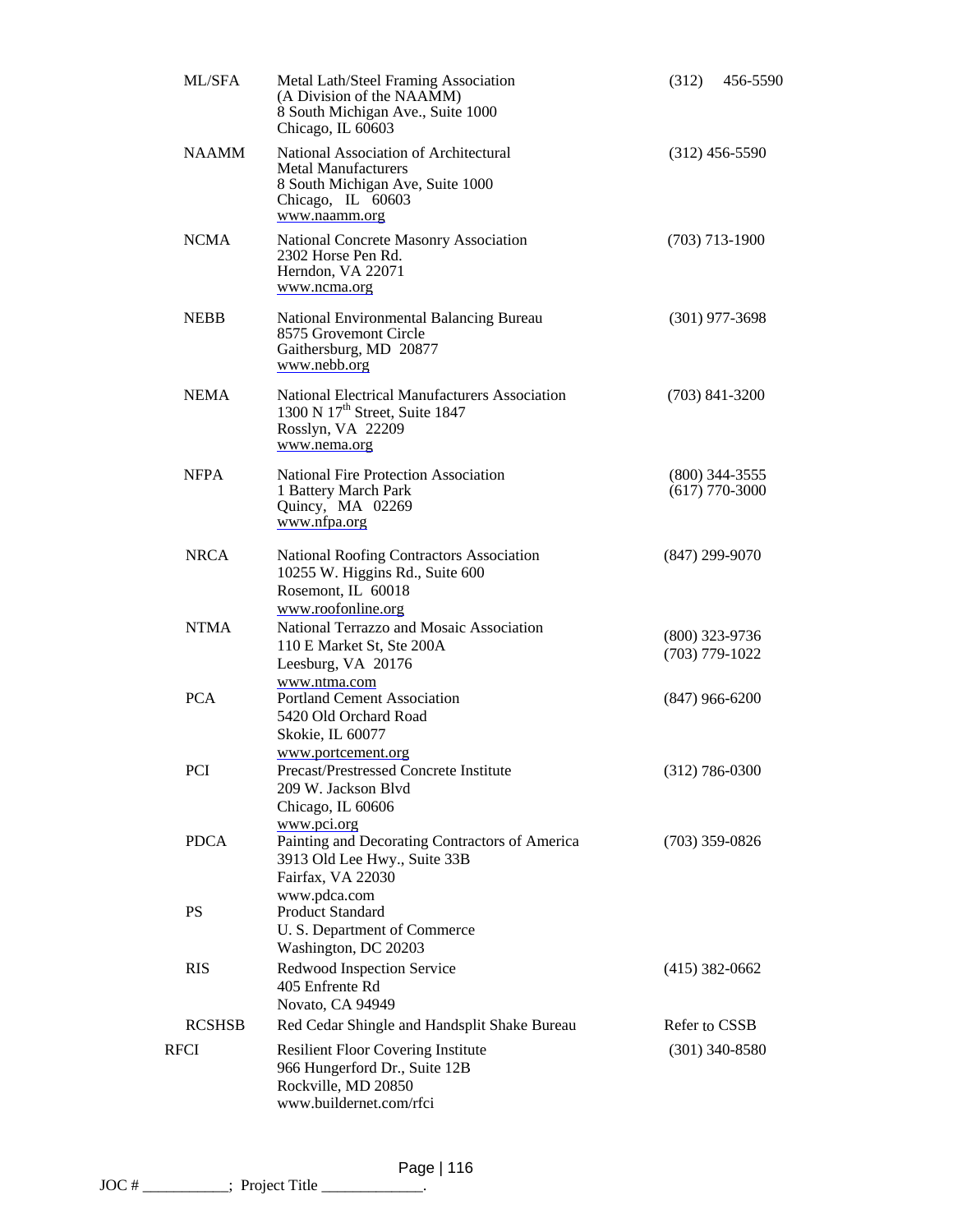| <b>SDI</b>    | <b>Steel Deck Institute</b><br>P.O. Box 25<br>Fox River Grove, IL 60021-0025<br>www.sdi.org                                                                                     | $(847)$ 462-1930   |
|---------------|---------------------------------------------------------------------------------------------------------------------------------------------------------------------------------|--------------------|
| <b>SDI</b>    | <b>Steel Door Institute</b><br>30200 Detroit Rd.<br>Cleveland, OH 44145<br>www.steeldoor.org                                                                                    | $(440)$ 899-0010   |
| <b>SIGMA</b>  | Sealed Insulating Glass Manufacturers Association<br>401 N. Michigan Ave<br>Chicago, IL 60611<br>www.sigmaonline.org                                                            | $(312) 664 - 6610$ |
| <b>SJI</b>    | Steel Joist Institute<br>3127 10 <sup>th</sup> Ave Extension<br>North Myrtle Beach, SC 29582<br>www.steeljoist.org                                                              | $(843)$ 626-1995   |
| <b>SMACNA</b> | Sheet Metal and Air Conditioning<br><b>Contractors' National Association</b><br>4201 Lafayette Center Drive<br>Chantilly, VA 20151<br>www.smacna.org                            | $(703)$ 803-2980   |
| <b>SSPC</b>   | The Society for Protective Coatings<br>(Formerly: Steel Structures Painting Council)<br>4516 Henry St., $6^{th}$ Floor<br>Pittsburgh, PA 15222<br>www.sspc.org                  | $(412)$ 281-2331   |
| <b>TCA</b>    | Tile Council of America, Inc.<br>100 Clemson Research Blvd<br>Anderson, SC 29625<br>www.tileusa.com                                                                             | $(864)$ 646-8453   |
| UL            | Underwriters' Laboratories, Inc.<br>333 Pfingston Road<br>Northbrook, IL 60062<br>www.ul.com                                                                                    | $(800)$ 704-4050   |
| <b>USGBC</b>  | US Green Building Council<br>1825 I St. NW, Suite 400<br>Washington, DC<br>20006<br>www.usgbc.org                                                                               | $(202)$ 429-2081   |
| <b>WCLIB</b>  | West Coast Lumber Inspection Bureau<br>Box 23145<br>Portland, OR 97281<br>www.wclib.org                                                                                         | $(503) 639 - 0651$ |
| <b>WDMA</b>   | Window and Door Manufacturing Association<br>(Formerly: National Woodwork Manufacturers Association<br>1400 E. Touhy Avenue, Suite 470<br>Des Plaines, IL 60018<br>www.wdma.com | $(800)$ 223-2301   |
| <b>WWPA</b>   | <b>Western Wood Products Association</b><br>522 S.W. 5th Ave., Ste 500<br>Portland, OR 97204<br>www.wwpa.org                                                                    | $(503)$ 224-3930   |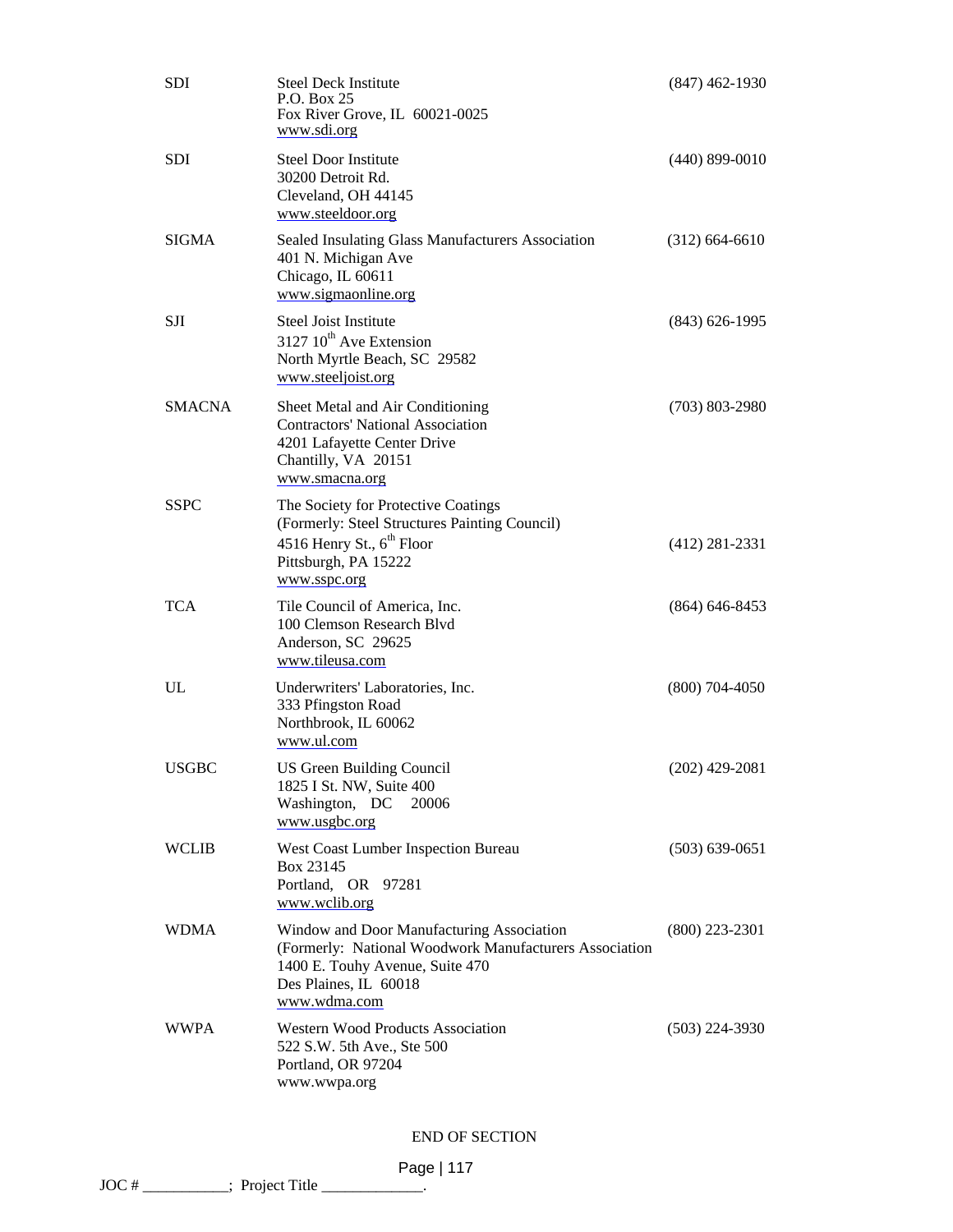# **20SECTION 01 42 15**

### **TERMINOLOGY**

### **PART 1 GENERAL**

#### 1.01 DESCRIPTION

A. Work included: Terminology used on drawings and within specifications and the meanings intended. The following list is limited to those words which experience indicates are most often misused and sources of confusion. Words, which are consistently properly used and understood, are not included.

#### 1.02 DEFINITIONS PERTAINING TO THE CONTRACT DOCUMENTS

A. In accordance with Section 01 11 00, Exhibit A contains acronyms and definitions related to the Summary of Work. \*\*\*

#### 1.03 COMMON ABBREVIATIONS (MARICOPA COUNTY)

- A. FMD-Facilities Management Department
- B. IT-Information Technology
- C. JOC-Job Order Contracting
- D. MIHS-Maricopa County Special Healthcare District Dba Maricopa Integrated Health System
- E. O&M-Operations and Maintenance
- G. OET-Office of Enterprise Technology
- H. OMB-Office of Management and Budget
- I. PM-MIHS Project Manager
- I. D.P. or A.E.-Design Professional or Architect/Engineer
- J. P&D-Planning and Development Department
- K. MCDEQ-Maricopa County Department of Environmental Quality
- 1.04 TERM ("GREEN" BUILDING RELATED)
	- A. ADEQUATE VENTILATION: Ventilation, including air circulation and air changes Required to cure materials, dissipate humidity, and prevent accumulation of dust fumes, vapors, or gases. See Section 01 81 13 - for requirements relating to Indoor Environmental Quality (EQ) Prerequisite No. 1 - Minimum IAQ Performance.
	- B. AIR BARRIER SYSTEM: The assembly of components used in building construction to create a plane of air tightness throughout the building envelope and to control air leakage.
	- C. ADAPTIVE REUSE: Renovation of a building or site to include elements that allow a particular use or uses to occupy a space that originally was intended for a different use.
	- D. ALTERNATIVE ENERGY: Energy from a source other than the conventional fossil-fuel sources of oil, natural gas and coal (i.e., wind, running water, the sun). Also referred to as "alternative fuel."
	- E. BAKE-OUT: Process by which a building is heated in an attempt to accelerate VOC emissions from furniture and materials.
	- F. BIODEGRADABLE: Waste material composed primarily of constituent parts that occur naturally, are able to be decomposed by bacteria or fungi, and are absorbed into the ecosystem. Wood, for example, is biodegradable, while plastics are not.
	- G. BUILDING ENVELOPE: The external elements walls, floor, ceiling, roof, windows and doors of a building that encloses conditioned space; the building shell.
	- H. BUILDING FOOTPRINT: The area on a project site that is used by the building structure and is defined by perimeter of the building plan. Parking lots, landscape and other non- building facilities are not included in the building footprint.
	- I. BROWNFIELDS: Abandoned, idled or underused industrial and commercial facilities where expansion or redevelopment is complicated by real or perceived environmental contamination.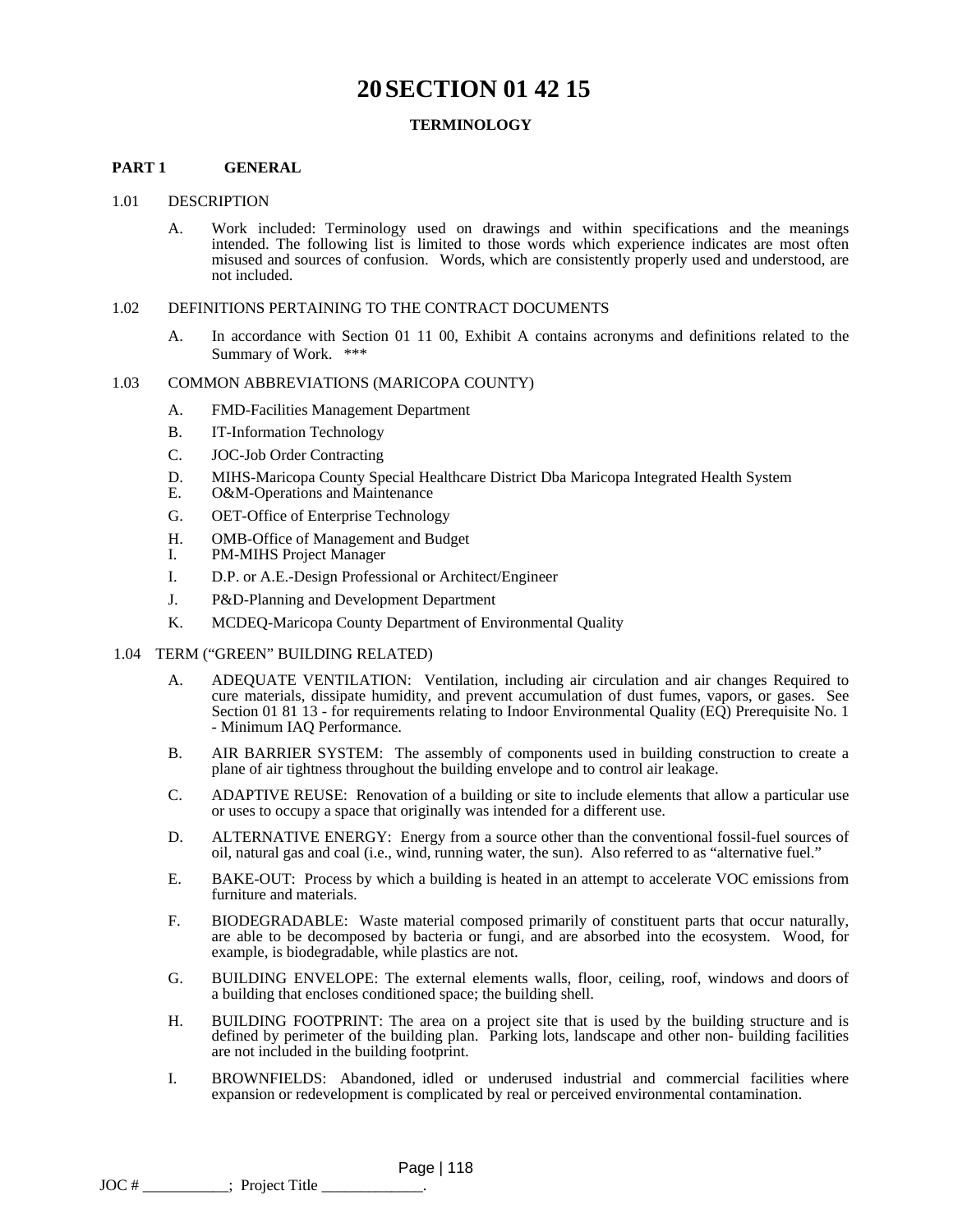- J. CHAIN OF CUSTODY: A tracking procedure to document the status of a product from the point of harvest or extraction to the ultimate consumer end use. *(from LEED™ Reference Guide Version 2.0, June 2001, Pg. 188)*
- K. CHEMICAL WASTE: Includes petroleum products, bituminous materials, salts, acids, alkalis, herbicides, pesticides, organic chemicals, and inorganic wastes.
- L. CLOSED-LOOP RECYCLING: When a used product is recycled into a similar product; a recycling system in which a particular mass of material (possibly after upgrading) is remanufactured into the same product (e.g., glass bottles into glass bottles).
- M. COMPOST: Process whereby organic wastes, including food wastes, paper and yard wastes, decompose naturally, resulting in a product rich in minerals and ideal for gardening and farming as a soil conditioner, mulch, resurfacing material or landfill cover.
- N. CONSTRUCTION [AND DEMOLITION WASTE: Includes solid wastes, such as building materials, packaging, rubbish, debris, and rubble resulting from construction, remodeling, repair. [and demolition operations.
	- 1. Rubbish: Includes both combustible and noncombustible wastes, such as paper. boxes, glass. crockery, metal and lumber scrap, metal cans. and bones.
	- 2. Debris: Includes both combustible and noncombustible wastes, such as leaves and tree trimmings that result from construction or maintenance and repair work.
- O. CRADLE-TO-CRADLE: A term used in life-cycle analysis to describe a material or product that is recycled into a new product at the end of its defined life and disposal. Also refers to a system that handles a product from creation through disposal.
- P. DAYLIGHTING: Daylighting optimizes the use of natural light through design considerations to illuminate the interior of buildings during the day. Common daylighting strategies include the proper orientation and placement of windows, use of light wells, light shafts or tubes, skylights, clerestory windows, light shelves, reflective surfaces, and shading, and use of interior glazing to allow light into adjacent spaces.
- Q. DEVELOPMENT FOOTPRINT: The area on the project site that has been impacted by any development activity. Hardscape, access roads, parking lots, non-building facilities and building structure are all included in the development footprint.
- R. ENVIRONMENTAL FOOTPRINT: For an industrial setting, this is a company's environmental impact determined by the amount of depletable raw materials and nonrenewable resources it consumes to make its products, and the quantity of wastes and emissions that are generated in the process. Traditionally, for a company to grow, the footprint had to get larger. Today, finding ways to reduce the environmental footprint is a priority for leading companies.

# S. ENVIRONMENTALLY RESPONSIBLE MATERIALS:

- 1. Products made from environmentally attractive materials such as "salvaged products" and "products with post-consumer recycled content."
- 2. Products that are green because of what isn't there, such as alternative to products made from PVC and polycarbonate.
- 3. Products that reduce environmental impacts during construction, renovation, or demolition.
- 4. Products that reduce environmental impacts of the building operation, such as equipment that conserves energy and products that prevent pollution or reduce waste.
- 5. Products that contribute to a safe, healthy indoor environment such as products that remove indoor pollutants.
- T. ENVIRONMENTAL TOBACCO SMOKE: Secondhand tobacco smoke exposure. U. FLY ASH
	- 1. A fine, glass-powder recovered from the gases of burning coal during the production of electricity. These micron- sized earth elements consist primarily of silica, alumina and iron. When mixed with lime and water the fly ash forms a cementitious compound with properties very similar to that of Portland cement. Because of this similarity, fly ash can be used to replace a portion of cement in the concrete, providing some distinct quality advantages. The concrete is denser resulting in a tighter, smoother surface with less bleeding. Fly Ash concrete offers a distinct architectural benefit with improved textural consistency and sharper detail.
	- 2. Fly ash with a low LOI (carbon content) is used as a substitute for Portland cement in concrete. Regulations vary from state to state, however, ASTM suggests that fly ash must not contain more than 6% unburned carbon to be used for its cementitious qualities.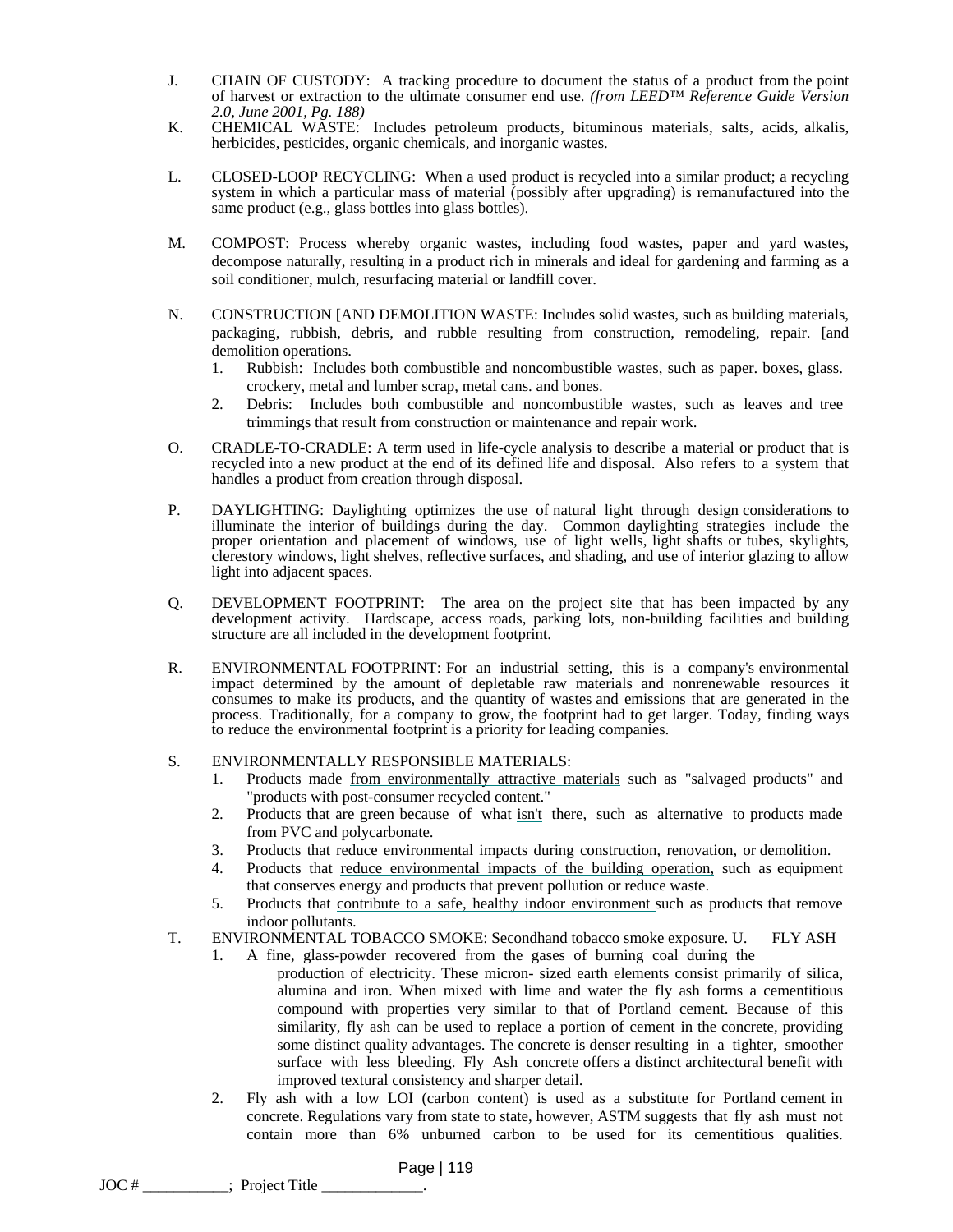Otherwise, concrete companies use it as a fine aggregate in concrete block. Others use it for filling old coal mines, seaside docking areas and as a lining for hazardous waste dumps.

- V. GREEN BUILDING: Green Building refers to the process of designing and constructing buildings in ways that minimize their negative ecological impacts. This includes concern for the full life cycle impacts of buildings from the acquisition of resources and materials, transportation, processing, manufacture, distribution, installation, use, maintenance, repair, and ultimate disposal. Green building usually also includes efforts to ensure energy efficiency, material and resource efficiency and healthy and safe indoor environment in terms of the toxicity of materials and indoor air quality.
- W. GREEN DEVELOPMENT: Green development is a development approach that benefits or has minimal negative impacts to the local and larger environment, uses resources efficiently (including community resources), and is sensitive to the existing local culture and community.
- X. GREEN MATERIALS, PRODUCTS, AND SYSTEMS: Green materials. Products, and systems have many of the following characteristics: are durable, are low-maintenance, have low-embodied energy (energy required to acquire, transport, manufacture and install), are locally available, are made from recycled or renewable resources and can be recycled or renewed, have low toxicity, produce little pollution or waste, and have minimal negative ecological impacts.
- Y. GREENFIELD: Undeveloped land or land that has not been impacted by human activity.
- Z. GREENWASH: Disinformation disseminated by an organization so as to present an environmentally responsible public image.
- AA. INDOOR AIR QUALITY (IAQ**)**: ASHRAE defines acceptable indoor air quality as air in which there are no known contaminants at harmful concentrations as determined by cognizant authorities and with which 80% or more people exposed do not express dissatisfaction.
- AB. INTEGRATED WASTE MANAGEMENT: The complementary use of a variety of practices to handle solid waste safely and effectively. Techniques include source reduction, recycling, composting, combustion and landfilling.
- AC. LIFE CYCLE OF A PRODUCT: All stages of a product's development, from extraction of fuel for power to production, marketing, use and disposal.
- AD. LIFE CYCLE ANALYSIS (LCA): The assessment of a product's full environmental costs, from raw material to final disposal, in terms of consumption of resources, energy and waste.
- AE. MATERIAL SAFETY DATA SHEET (MSDS): A standard formatted information sheet, prepared by a material manufacturer, describing the potential hazards, physical properties, and procedures for safe use of a material.
- AF. OPEN-LOOP RECYCLING: A recycling system in which a product made from one type of material is recycled into a different type of product (e.g., used newspapers into toilet paper). The product receiving recycled material itself may or may not be recycled.
- AG. PASSIVE SOLAR DESIGN: Passive solar design of buildings maximizes the use of the sun for heating during cool weather and minimizes solar gain from the sun in warm weather. Design features typically include south-facing orientation of windows for winter sun (in the northern hemisphere), general east-west orientation of the building, roof and overhangs that provide shade from the summer sun but allow the winter sun through the windows, and thermal mass in the interior to store heat or coolness and maintain more constant temperatures within the structure. Good insulation is typical also for most of the building envelope, to control heat loss and gain.
- AH. POST-CONSUMER MATERIAL: Any household or commercial product that has served its original, intended use.
- AI. POST-CONSUMER RECYCLE CONTENT: A product composition that contains some percentage of material that has been reclaimed from the same or another end use at the end of its former, useful life.
- AJ. POST-INDUSTRIAL MATERIAL: Industrial manufacturing scrap or waste; also called preconsumer material.
- AK. POST-INDUSTRIAL RECYCLE CONTENT: A product composition that contains some percentage of manufacturing waste material that has been reclaimed from a process generating the same or a similar product. Also called pre-consumer recycle content.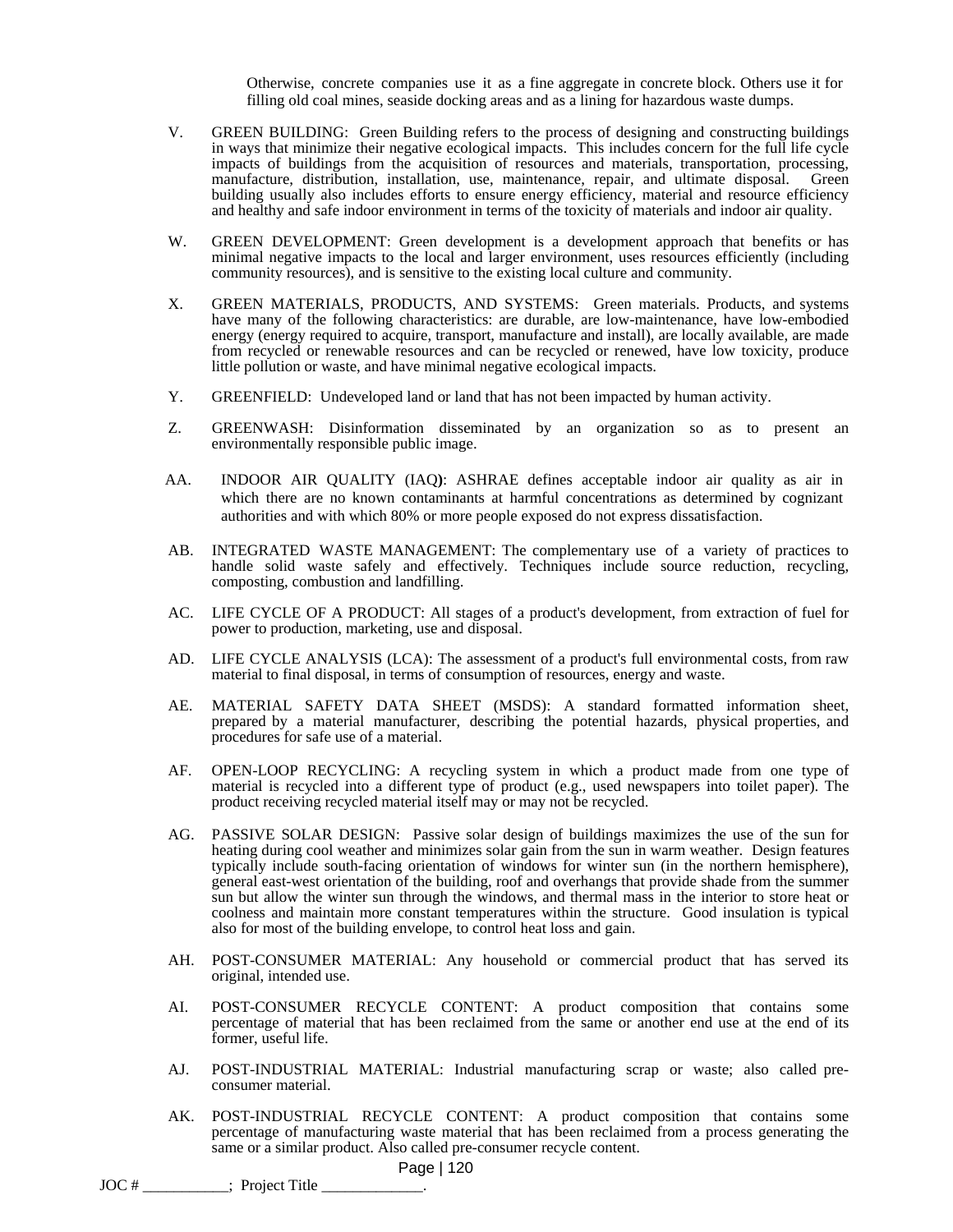- AL. RECLAMATION: Restoration of materials found in the waste stream to a beneficial use that may be other than the original use.
- AM. RECYCLE: A strategy to process material in order to extend the usable life of that material.
- AN. REDUCE: A strategy to use less of a material or to use it more efficiently.
- AO. RENEWABLE RESOURCES: A resource that can be replenished at a rate equal to or greater than its rate of depletion; i.e., solar, wind, geothermal and biomass resources.
- AP. RESOURCE CONSERVATION: Practices that protect, preserve or renew natural resources in a manner that will ensure their highest economic or social benefits.
- AQ. RETROFIT: The modification of an existing building or facility to include new systems or components.
- AR. REUSE:
	- 1. A strategy to return a material to achieve use in the same or a related capacity.
	- 2. Using a product or component of municipal solid waste in its original form more than once.
- AS. SALVAGED MATERIALS: Construction materials recovered from existing building and reprocessed for reuse in other buildings. Common salvaged materials include structural beams and posts, flooring, doors, cabinetry, brick and decorative items. *(from LEED™ Reference Guide Version 2.0, June 2001, pg 188)*
- AT. SEDIMENT: Soil and other debris that has been eroded and transported by storm or well production runoff water.
- AU. SOLAR THERMAL WATER HEATING: Here the energy of the sun is used to provide or supplement a building's hot water supply. This can be both domestic hot water and for building heat, usually through radiant heat systems.
- AV. SOURCE REDUCTION.
	- 1. The design, manufacture, purchase or use of materials to reduce the amount or toxicity of waste in an effort to reduce pollution and conserve resources (i.e., reusing items, minimizing the use of products containing hazardous compounds, extending the useful life of a product and reducing unneeded packaging).
	- 2. Practices that reduce the amount of any hazardous substance, pollutant or contaminant entering any waste stream or otherwise being released into the environment. Such practices also reduce the risk to public health and the environment associated with such releases. Term includes equipment or technology modifications, substitution of raw materials, and improvements in housekeeping, maintenance, training or inventory control.

AW. TIPPING FEE:

- 1. Charge for the unloading or dumping of waste at a recycling facility, composting facility, landfill, transfer station or waste-to-energy facility.
- 2. Fees charged by the landfill for dumping large volumes of disposable waste. The fee is usually quoted for one ton of waste.
- AX. TOTAL VOLATILE ORGANIC COMPOUNDS: The total mass, typically in milligrams per cubic meter, of the organic compounds collected in air.
- AY. VAPOR RETARDER: A layer of moisture resistant material usually which controls moisture diffusion (defined as less than 1 perm) to prevent moisture build up in the walls.
- AZ. VOLATILE ORGANIC COMPOUNDS (VOC): Any compound containing carbon and hydrogen or containing carbon and hydrogen in combination with other elements.
- BA. WASTE TO ENERGY: Burning of industrial waste to provide steam, heat or electricity. Sometimes referred to as waste-to-fuel process.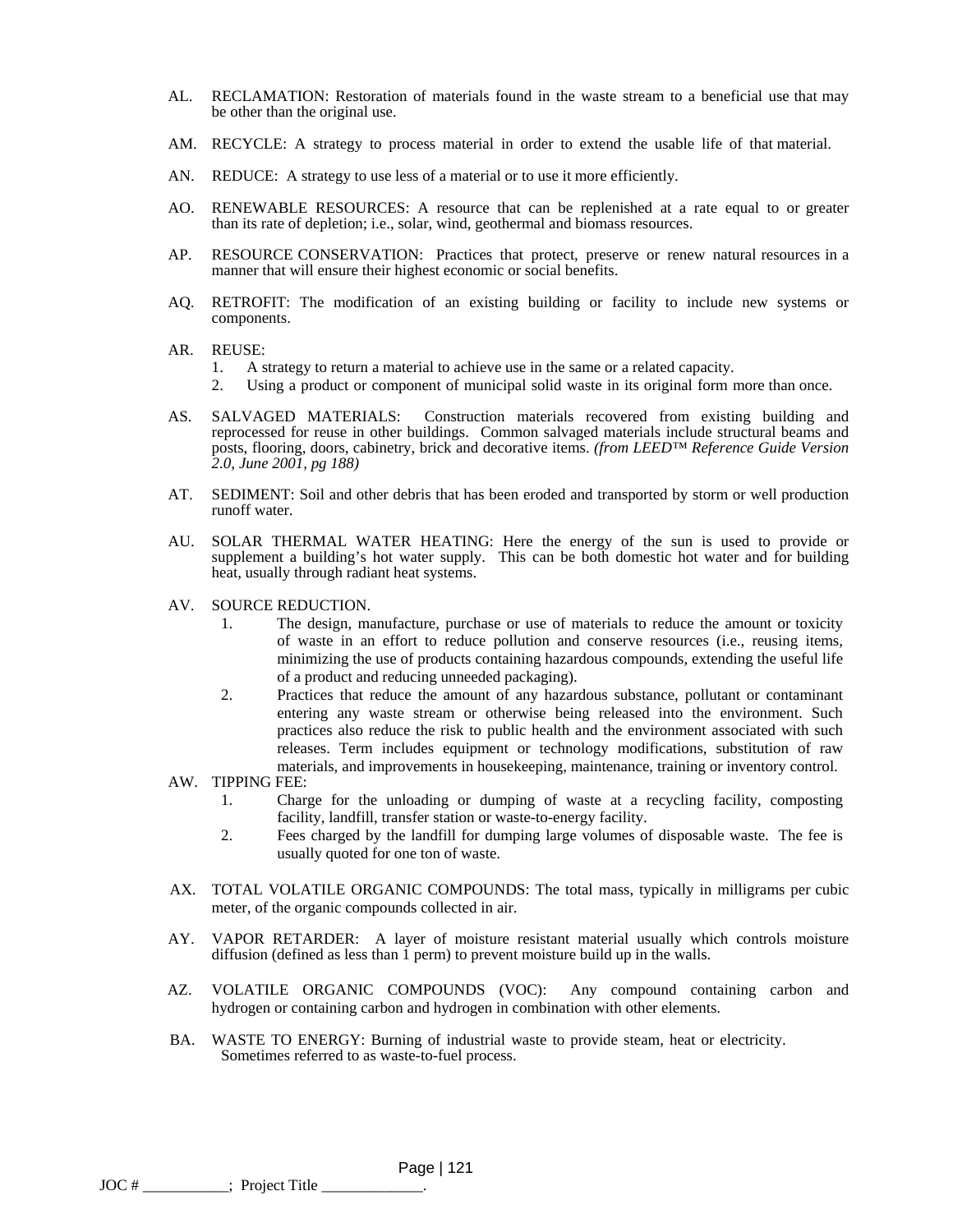#### 1.04 TERMS (ELECTICITY, HVAC AND VENTILATION RELATED)

- A. AIR CHANGES PER HOUR (ACH)**:** An expression of ventilation rates - the number of Times in an hour that a home's entire air volume is exchanged with outside air.
- B. BATTERY POWER STORAGE SYSTEMS: Battery systems that are designed to store power in batteries that has been generated by solar photovoltaic, wind, micro- hydroelectric, or other site-based power generation systems.
- C. BLOWER DOOR: Diagnostic equipment consisting of a fan, removable panel and gauges, used to measure and locate air leaks.
- D. COMBUSTION EFFICIENCY: A measure of useful heat extracted from a fuel source by an operating D. heating appliance. For example a furnace with a combustion efficiency of 60 percent converts 60 percent of the fuels energy content into useful heat. The rest is lost as exhaust gases.
- E. CONDUCTION TRANSMISSION: of energy (heat /sound) through a material or from one material to another by direct contact. Materials with low rates of conductive heat transfer make good insulation.
- F. CONVECTION TRANSMISSION: of energy (heat /sound) from one place to another by movement of a fluid such as air or water.
- G. DEW POINT: The temperature at which a vapor begins to condense.
- H. EXFILTRATION: Uncontrolled leakage of conditioned air from inside the home to the outside.
- I. HEAT RECOVERY VENTILATION SYSTEM: A mechanical ventilation system that recovers energy from exhausted indoor air and transfers it to incoming air. This system usually incorporates an air-to-air heat exchanger which transfers the heat from exhaust air to the incoming air or vice versa.
- J. HUMIDISTAT: A humidity sensitive control device that signals the ventilation system to operate if the humidity goes above a preset limit.
- K. MICRO-HYDROELECTRIC SYSTEMS: Micro hydroelectric systems generate electricity by harnessing the flow of a stream or some other small scale flowing water source. Surplus electricity is often stored in a battery storage system for later use.
- L. PASSIVE VENTILATION: Passive ventilation relies typically on using both convective air flows that result from the tendency of warm air to rise and cool air to sink and taking advantage of prevailing winds. Many passive ventilation systems rely on the building users to control window and vents as dictated by site conditions and conditions within the building.
- M. RELATIVE HUMIDITY: The ratio expressed as a percentage of the amount of moisture air actually contains to the maximum amount it could contain at that temperature.
- N. SOLAR PHOTOVOLTAIC SYSTEMS: These systems harness the energy of the sun and convert it into electricity. This electricity can be used as either direct current (DC) power or alternating current (AC) power if an inverter is used. Surplus electricity is often stored in a battery storage system for later use.
- O. SOLAR THERMAL AIR HEATING: This uses the energy of the sun to heat air either for direct space heating or to heat the thermal mass of the building or heat storage systems (such as water tanks, rock pits).
- P. THERMAL BRIDGE: A thermally conductive material which penetrates or bypasses an insulation system;
- Q. THERMAL RESISTANCE: (R) An index of a material's resistance to heat flow.
- R. WIND POWER SYSTEMS: These convert the energy of the wind into electricity. Surplus electricity is

#### 1.05 TERMS (WATER RELATED)

- A. GREYWATER SYSTEMS: Greywater systems take water used once for washing clothes or bodies and distribute that water for secondary use, typically for substrate irrigation of landscaping.
- B. WATER HARVESTING SYSTEMS: These systems collect rainwater for use after a rain event. Features in the system include catchment/storage systems such as gutters and cisterns, landscaping features (swales, basins, etc.) to direct the rainwater to plants and/or hold the water to slow the infiltration rate.
- 1.06 TERMS (UNITS RELATED)
	- A. BTU: British Thermal Unit The amount of energy that is required to raise 1 lb. of water up 1° F.
	- B. BTUH: A rate of energy transfer can be expressed as Btu's/hour.

 $JOC \#$  \_\_\_\_\_\_\_\_\_\_\_\_\_; Project Title \_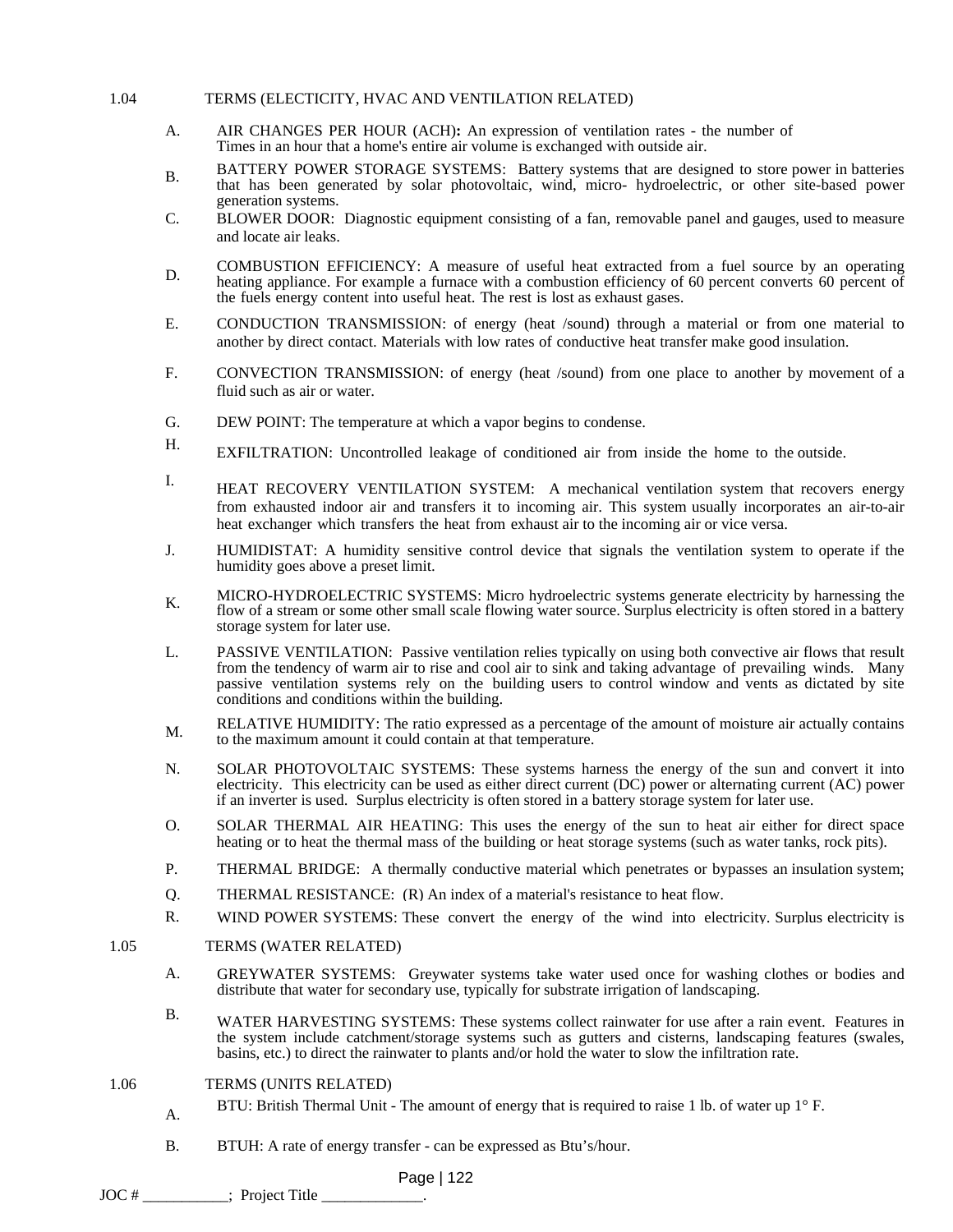- C. KILOWATT-HOUR (kWh): Standard unit for measuring electrical energy consumption- kilowatts X hours.
- D. PERM: A unit of water vapor transmission defined as 1 grain of water vapor per square foot per hour per inch of mercury pressure difference (1 inch mercury = 0.49 psi). Metric unit of measure is ng/m<sup>2</sup> s Pa. 1 perm = 55 ng/m<sup>2</sup> s Pa.
- E. PH: A measure of acidity/alkalinity of aqueous mixtures. A measure of pH 7 is neutral, lower is more acidic, higher is more alkaline.
- F. PSI: Pounds per square inch.
- G R A: unit of measurement of resistance to heat flow in hr.  $ft^2 \circ F/BTU.in.$
- H. RSI: A unit of measurement of resistance to heat flow in  $m^2 \circ C/W$  per 25 mm. R = 0.176 RSI
- E. MSVBUULT: DRexWING: mal conductance: Grintlumarkeduabyo the Inverse of the munatof the Rheaduescinal system comditions at abonstructed. For Architect's drawing, see RECORD DRAWING.
- 1.07 F. TERMS (GENERAL) nuous material behind entire area of finish, as opposed to intermittent or edge
	- A. ACCESS DOOR: Small doors not included in door schedules which are typically a prefabricated assembly
	- G. BATT INSULATION: ON THE insulation for installation between studs or joists, either pressed fit
	- B. ACCERSS PARTELS: ALANKET INSULATION be opened.
	- C. ACOUSTICAL SEALANT: Non-hardening caulking or sponge tape used to seal partitions to structural ceiling, wall suffaces. Entire flate loose of secured with walls and floor to reduce sound transmissions. H. BLANKET INSULATION: Roll type insulation for installation over suspended ceiling or on plane wall surfaces. Either laid loose or secured with stick clips. See also BATT INSULATION.
	- **D. RNUHUNG BALLER:** Sheathing paper of the masonry or cast-in-place in concrete.
	- J. CAULK, CAULKING: Non-elastomeric fillers and joints subject to little movement, generally indoors.
	- K. CASING BEAD: Plaster stop.
	- L. CEMENT PLASTER: Portland cement plasters used at interior spaces.
	- M. COLD JOINT: Use to describe a joint where the material on one side of the joint is to be set or hard before the other side is installed and no particular bonding is expected.
	- N. CONTROL JOINT: A joint to limit cracking, or a joint which is necessary to the construction process but continuity or bonding is required.
	- O. DAMPPROOFING: A coating intended to resist vapor transmission and dampness, but not designed to resist a head of water.
	- P. DELETE: Something to be taken out by intention. See also OMIT.
	- Q. DOWNSPOUT: A rain water conduit made of sheet metal or plastic. See also LEADER.
	- R. ELASTOMERIC: A material which is inherently rubbery, typically used to describe sealant, flashing, membrane, etc.
	- S. EXPANSION BOLT: Single unit bolt with integral anchoring device, such as Wej-it or Kwik Bolt.
	- T. EXPANSION JOINT: A joint designed for structural movement, both expansive and contractive.
	- U. EXPANSION SHIELD: Use for devices that receive a separate screw or bolt and also note type of screw or bolt.
	- V. FURRED CEILING: Any ceiling not directly attached to the floor or roof framing above except suspended acoustical ceiling.
	- W. FURRING: Any ceiling not directly attached to the floor or roof framing above except suspended acoustical ceiling.
	- X. FURRING CHANNEL: Cold rolled steel channel. For hat-shaped 25 gauge steel channels see METAL FURRING.
	- Y. GLAZED OPENING: Used at interior partitions.
	- Z. GROOVE: A long, narrow indentation. In wood, use only when parallel to the grain. See also RABBET.
	- AA. GROUT: Any cementitious material used to fill, level or set other materials.
	- AB. GYPSUM BOARD: Wall and ceiling finish material. Abbreviation is GYP.BD.

Page | 123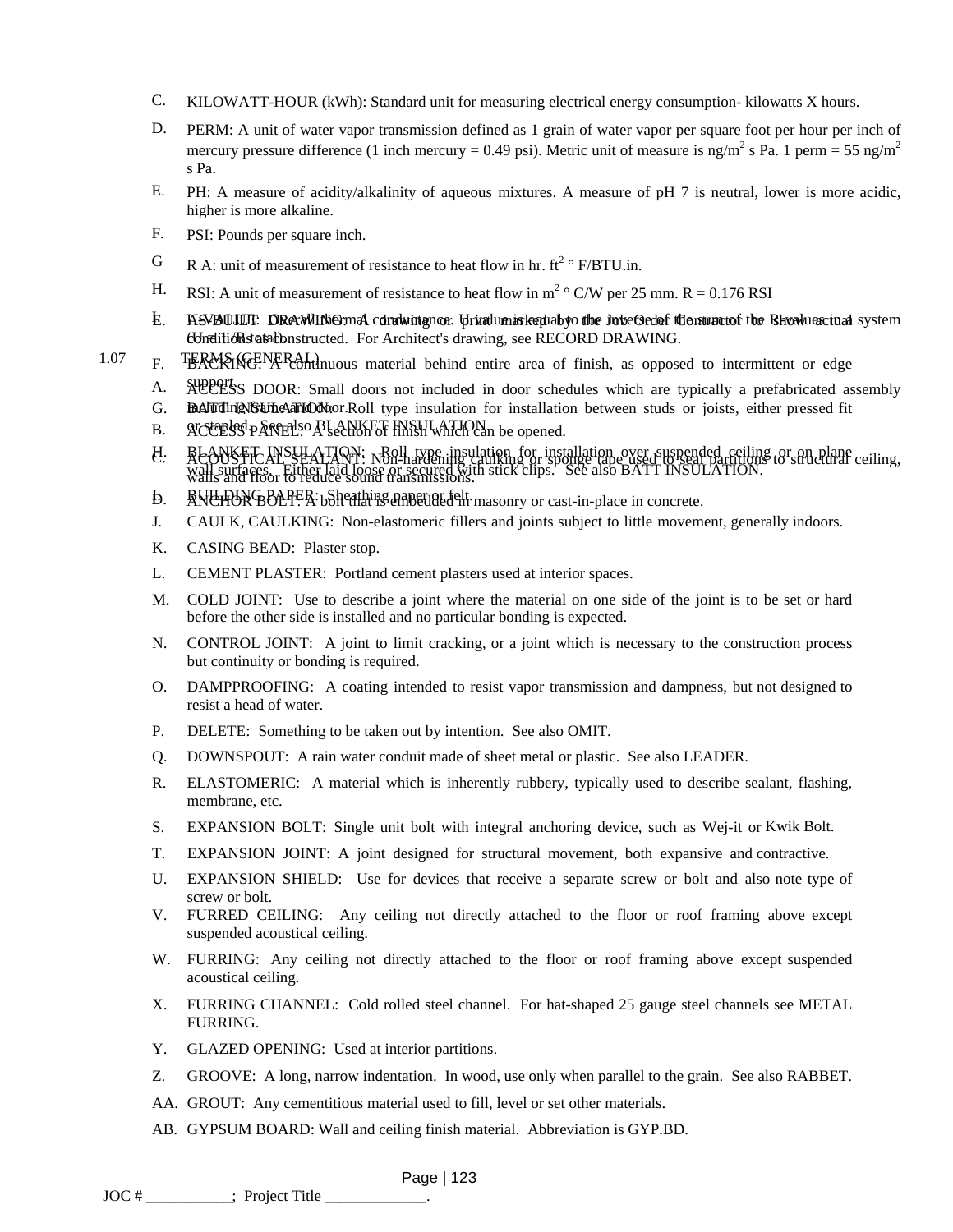- AC. HANDRAIL: Single rail. For protective barricade type rails see RAILING.
- AD. HANGER: Any suspended structural member by which other members are attached.
- AE. HARDWOOD: No specific species. Wood from broadleaved evergreen or deciduous trees. See also WOOD for softwood.
- AF. HEAVYGAUGE FRAMING: Weldable load bearing metal studs and joists.
- AG. HOISTWAY: Use for elevators and dumbwaiters.
- AH. HOISTWAY BEAM: Beams supporting guiderails between multiple hoistways.
- AI. JOINT BACKER: Material behind sealant which establishes depth of sealant. Generally shown on drawings but not noted.
- AJ. JOINT FILLER: Material which fills entire joint. May also be used with sealant.
- AK. LEADER: A rain water conduit made of pipe or tubing. See also DOWNSPOUT.
- AL. LIGHTGAUGE FRAMING: 20 and 25 gauge non-loadbearing interior framing assemblies. For weldable loadbearing assemblies see HEAVYGAUGE FRAMING.
- AM. LIGHTWEIGHT AGGREGATE CONCRETE: Concrete of lightweight aggregates not designed to provide insulation.
- AN. METAL FRAME: Pressed metal frames used with doors and panel or glazed openings.
- AO. METAL FURRING: Hat-shaped, 25 gauge steel channels used to furr out walls and for furring ceilings. For cold rolled steel channels see FURRING CHANNEL.
- AP. OMIT: To leave out by intention. See also DELETE.
- AQ. PANELING: Sheet or board material for interior use.
- AR. PANELS: Sheet material, with some sort of joint or trim for exterior or interior use.
- AS. PARTITION: Non-loadbearing vertical panel subdividing interior spaces, either rated or non-rated. For loadbearing see WALL.
- AT. PATCH: Replacement or repair of material or finish to match existing conditions.
- AU. PLASTER: Specifications shall define type, i.e., gypsum plaster, Keenes Cement, etc.
- AV. PROVIDE: Denotes "Furnish and Install."
- AW. RABBET: Groove at edge of member only.
- AX. RAILING: Multiple railed barrier. See also HANDRAILS.
- AY. RECORD DRAWING: Drawings revised to include construction changes. See "AS- BUILT DRAWING" for drawings prepared by the Job Order Contractor.
- AZ. REFINISH: To put a finish back into its original condition.
- BA. RELOCATE: To move from one location and install in another location.
- BB. REPLACE: To provide a substitute or equivalent for.
- BC. RUNNER CHANNEL: 1-1/2 inch cold rolled steel channel.
- BD. SCREED: Metal or wood strip placed at intervals to gauge thickness of applied materials.
- BE. SCRIBE STRIP: Strip to make tight closure to adjoining surfaces.
- BF. SEALANT: Elastomeric materials at joints subject to movement or weather penetration at outdoors or indoors. If purpose is acoustical use ACOUSTICAL SEALER.
- BG. SEAMLESS FLOORING: Sheet material with joints field welded or sealed, or field installed materials finished to provide a homogenous flooring material.
- BH. SECTION:
	- 1. Drawing showing cut through an object.
	- 2. Subdivision of a Division of the specifications as defined by the CSI MasterFormat.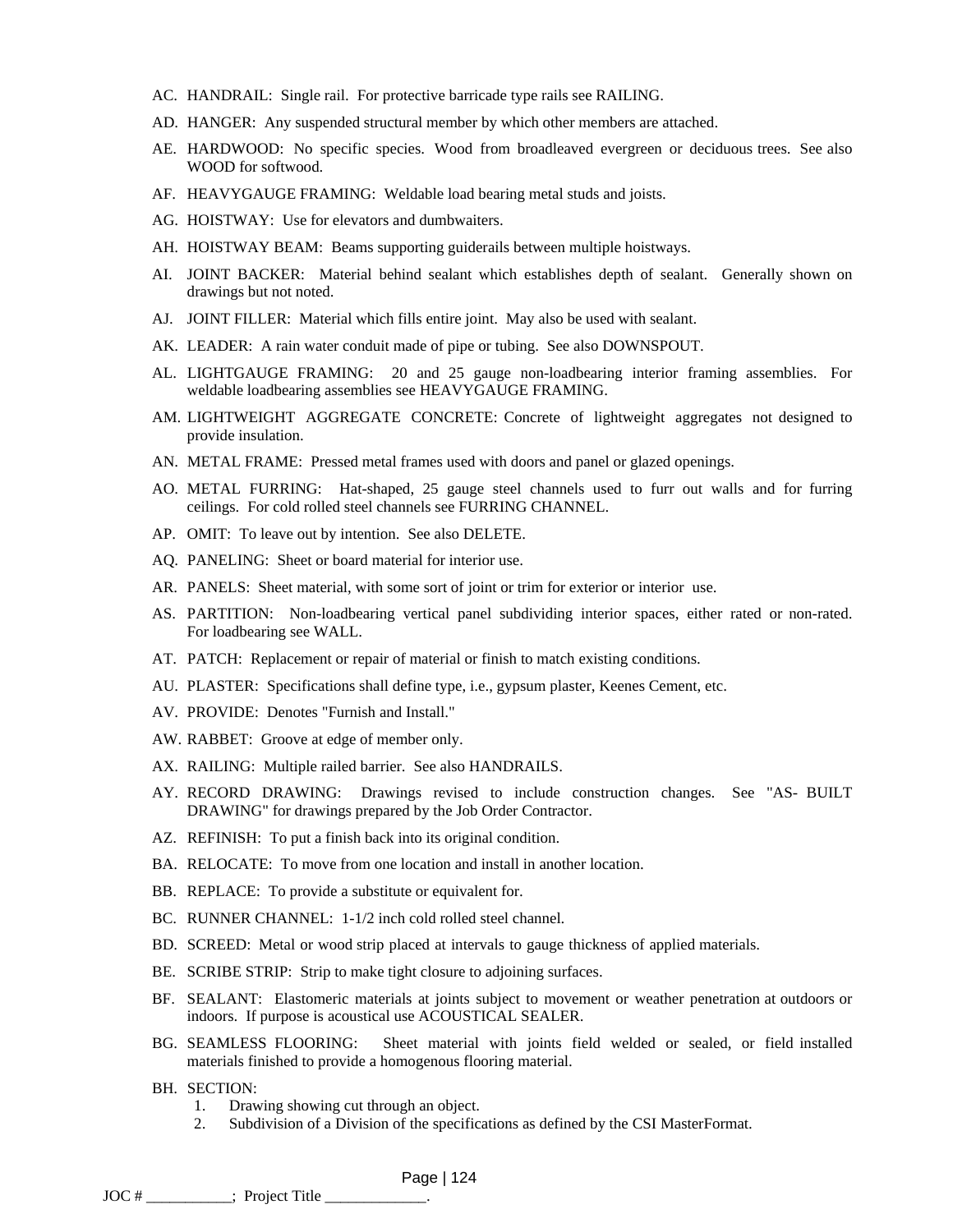- BI. SELF-EDGE: Application to edge of plywood or particleboard of plastic laminate of same pattern as face surface.
- BJ. SERVICE SINK: Wall or floor mounted sink.
- BK. SHEET: Thin construction material.
- BL. SHEET FLOORING: Resilient flooring installed in lengths, generally wall to wall with joints depending upon manufactured widths of roll material.
- BM. SHEET METAL: General term on drawings with specifications defining particulars.
- BN. SOUND DEADENING BOARD: High density wallboard, wood fiber or gypsum, not suitable for painting or finishing.
- BO. STAGGER: To offset building elements in a horizontal or vertical plane as stagger studs, stagger joints.
- BP. STOCK: Raw material, i.e. 2x4 stock.
- BQ. STUD: Upright framing member of wood or metal.
- BR. SUBFLOORING: Usually of different grade and thickness than used for wall or roof sheathing.
- BS. THRU: Short version of THROUGH on drawings only.
- BT. TOE BOARD: Raised protective edge at balconies, landings, etc. (OSHA requirement).
- BU. TOE SPACE: Recess at base of cabinets.
- BV. TYPICAL: Representative example, characteristic of a kind.
- BW. UNDERLAYMENT: A smooth, hard sheet material, placed over rougher substrates to achieve a surface suitable for the application of such finishes as resilient tile.
- BX. WAINSCOT: Finish on the lower part of a partition when it differs from that of the upper wall.
- BY. WALL: Vertical panel enclosing a building or that serves as an occupancy separation. Generally loadbearing.
- BZ. WATERPROOFING: Designed to resist a head of water.
- CA. WOOD: Used to describe solid stock softwoods. See also HARDWOOD.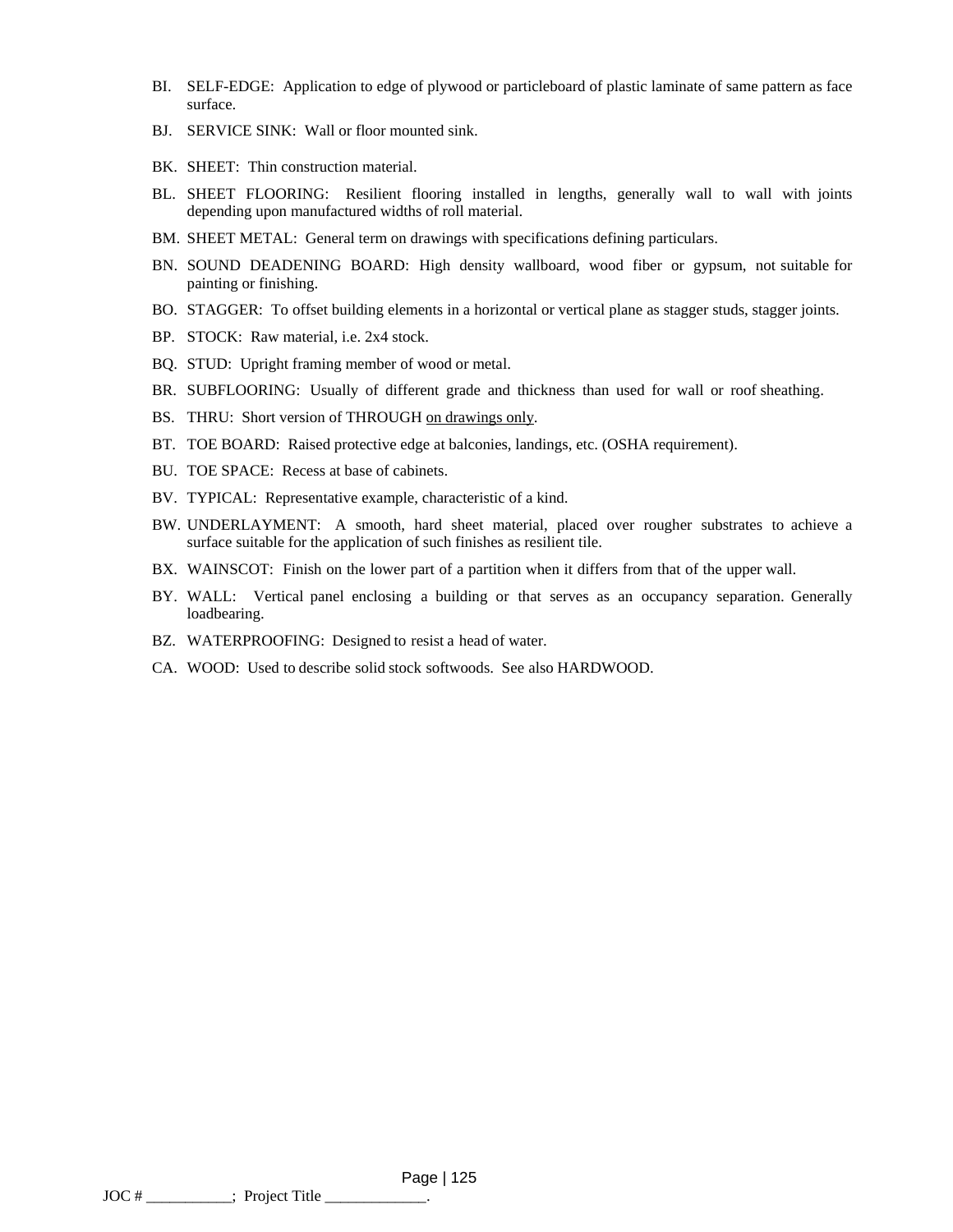# **21SECTION 01 45 00**

# **\*\*\* QUALITY CONTROL \*\*\***

### **PART 1 GENERAL**

#### **1.1 Description**

- **1.1.1** Provide and maintain an effective Job Order Contractor Quality Control (JOCQC) program and perform sufficient and adequate inspections and testing of all items of Work, including those of Subcontractors, to ensure compliance with Contract Documents. Including, but not limited to, the surveillance and tests specified in the technical sections of the Specifications. Furnish appropriate facilities, instruments, and testing devices required for performance of the quality control function. Controls must be adequate to cover construction operations and be scheduled with the construction sequence.
- **1.1.2** The individual selected by the Job Order Contractor to manage the Job Order Contractor Quality Control Program must be approved by the Owner or Owner's Representative following an approved resume indicating the experience of the proposed manager.

#### **1.2 Control of On-Site Construction**

- **1.2.1** Perform inspections prior to beginning work on any definable feature of Work. The JOCQC Manager shall monitor and review the Contract requirements; check to assure that materials, products, and equipment have been tested, submitted, and approved; check to assure that provisions have been made for required control testing; examine the Work area to ascertain that preliminary Work has been completed; physically examine materials and equipment to assure that they conform to shop drawing data and that the materials and equipment are on hand.
- **1.2.2** Perform initial inspections as soon as Work commences on a representative portion of a particular feature of Workmanship; monitor and review control testing for compliance with Contract requirements.
- **1.2.3** Perform follow-up inspections on a regular basis to assure continuing compliance with Contract requirements until completion of that particular Work.

#### **1.3 Control of Off-Site Operations**

**1.3.1** Perform factory quality control inspections for items fabricated or assembled off-site as opposed to "off-the-shelf" items as required in the specifications. The JOCQC representative at the job site shall receive the item and note any damage incurred during shipment. The Job Order Contractor shall be responsible for protecting and maintaining the item in good condition throughout the period of on-site storage and during erection or installation. Although any item found to be faulty may be rejected before it is used, final acceptance of an item by the Owner is based on its satisfactory incorporation into the Work and acceptance of the completed project.

#### **PART 2 PRODUCTS (Not Used)**

#### **PART 3 EXECUTION (Not Used)**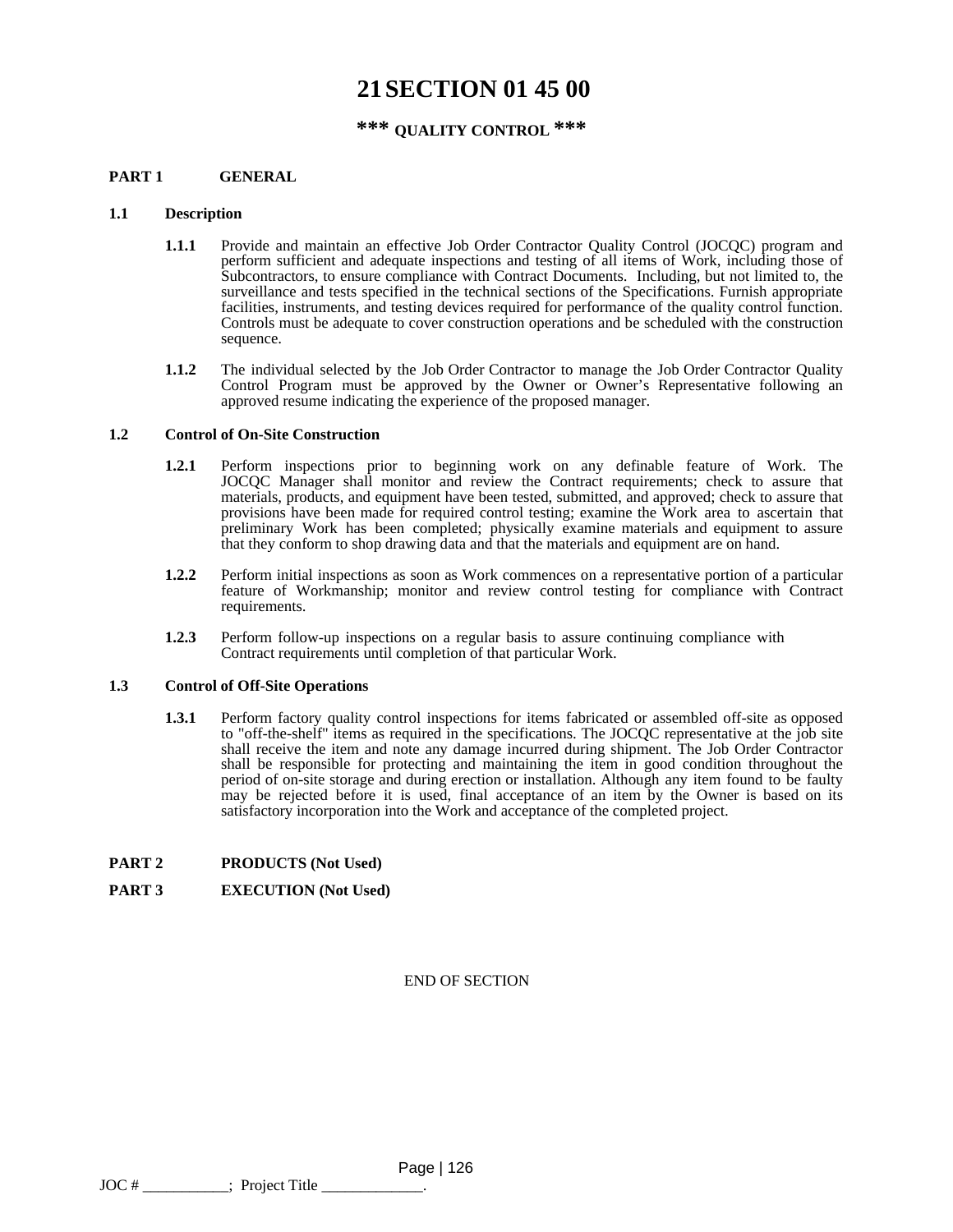

# **22SECTION 01 45 29**

# **\*\*\* TESTING LABORATORY SERVICES \*\*\***

# **PART 1: GENERAL**

#### **1.1 DESCRIPTION**

- **1.1.1** The Job Order Contractor shall cooperate with the Owner or Owner's Representative, DP, and the approved testing laboratory and all others responsible for testing and inspecting the Work.
- **1.1.2** The provisions of other testing and inspecting, as specified, will be furnished as directed by this Section and/or in the Specifications. .
- **1.1.3** Where no other testing requirements are described, but the Owner decides that testing is required, the Owner may direct that such testing be performed under current standards for testing. Payment for such testing will be made as described in this Section.
- **1.1.4** All services of the testing laboratory will be paid for as further described in this Section.

### **1.2 QUALITY ASSURANCE**

- **1.2.1** The Owner has selected the testing laboratory in accordance with the applicable ASTM Section.
- **1.2.2** Codes and Standards: Testing, when and where required, will be in accordance with pertinent codes and regulations and with selected standards of the American Society for Testing and Materials (ASTM).

# **1.3 PRODUCT HANDLING**

- **1.3.1** The testing laboratory will promptly process and distribute required copies of test reports and related instructions to ensure necessary retesting and replacement of materials with the least possible delay.
	- **1.3.1.1** Retests of all work shall be specifically indicated by the term "Retest" and shall be sufficiently descriptive to designate the date, location, and original test information indicating why the original was not in compliance with documents.
	- **1.3.1.2** The Laboratory shall send all test reports to the Owner, or Owner's Representative, Job Order Contractor, and DP.

# **PART 2: PRODUCTS**

### **2.1 PAYMENT FOR TESTING**

- **2.1.1** Initial Services
	- **2.1.1.1** The Owner or Owner's Representative will pay for testing services as specified in each Division of the Specifications as applicable.
	- **2.1.1.2** When initial tests indicate non-compliance with the Contract Documents, the costs of initial tests associated with that non-compliance will be paid by the Owner.
- **2.1.2** Retesting: When initial tests indicate non-compliance with the Contract Documents, all subsequent retesting occasioned by the non-compliance shall be performed by the same testing agency and the costs thereof will be paid by the Job Order Contractor.

# **2.2 CODE COMPLIANCE TESTING**

 Page | 127 JOC # \_\_\_\_\_\_\_\_\_\_\_; Project Title \_\_\_\_\_\_\_\_\_\_\_\_\_.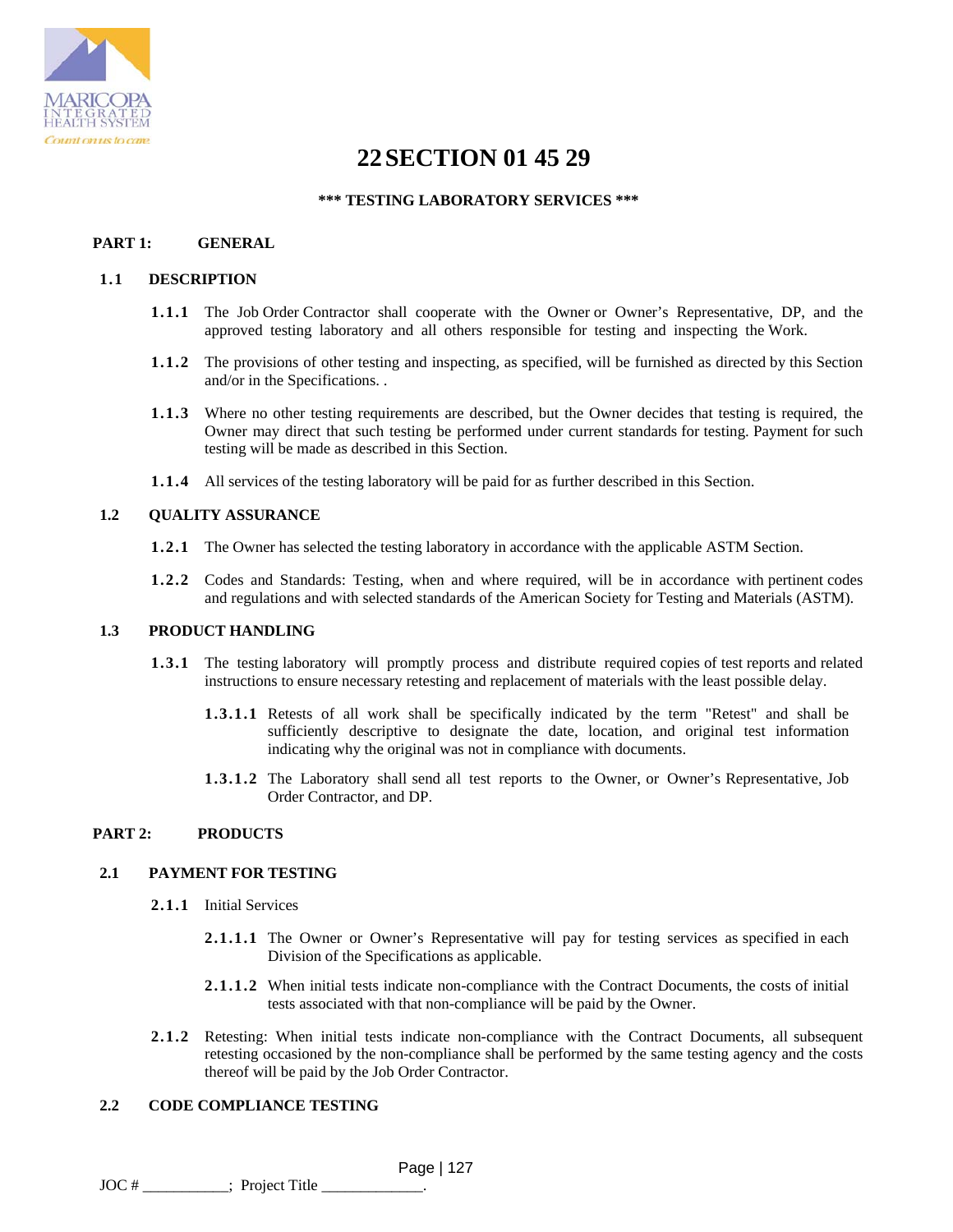

**2.2.1** Inspections and tests required by codes or ordinances, or by a plan approval authority, and which are made by a legally constituted authority, shall be the responsibility of, and shall be paid for by, the Job Order Contractor unless otherwise provided in the Contract Documents.

## **2.3 JOB ORDER CONTRACTOR'S CONVENIENCE TESTING**

**2.3.1** Inspecting and testing performed exclusively for the Job Order Contractor's convenience shall be the sole responsibility of the Job Order Contractor and at the sole expense of the Job Order Contractor.

#### **PART 3: EXECUTION**

#### **3.1 COOPERATION WITH TESTING LABORATORY**

**3.1.1** Representatives of the testing laboratory shall have access to the Work at all times. The Job Order Contractor shall accommodate such access in order that the laboratory may properly perform its function.

#### **3.2 TAKING SPECIMENS**

**3.2.1** Specimens and samples for testing, unless otherwise provided in the Contract Documents, will be taken by the testing personnel. Sampling equipment and personnel will be provided by the testing laboratory. Deliveries of specimens and samples to the testing laboratory will be performed by the testing laboratory.

#### **3.3 SCHEDULES FOR TESTING**

- **3.3.1** Establishing the schedule
	- **3.3.1.1** By advance discussion with the testing laboratory, the Owner or Owner's Representative, Job Order Contractor and testing laboratory shall determine the time required for the laboratory to perform its tests and to issue each of its findings.
	- **3.3.1.2** Job Order Contractor shall provide for required time within the construction schedule.
	- **3.3.1.3** Job Order Contractor shall provide twenty-four (24) hours' notice to the testing laboratory of required tests.
- **3.3.2** Revising the schedule: When changes of construction schedule are necessary during construction, coordinate such changes of schedule with the testing laboratory as required.
- **3.3.3** Adherence to schedule: When the testing laboratory is ready to test according to notification by the Job Order Contractor, but is prevented from testing or taking specimens due to incompleteness of the Work or weather, all extra charges for testing attributable to the delay will be paid by the Job Order Contractor and shall not be borne by the Owner.

#### **3.4 ALTERNATIVE AND ADDITIONAL INSPECTION PROCEDURE**

**3.4.1** Owner or Owner's Representative and DP, subject to the Owner's approval, shall have the right, to require alternative and/or additional inspection or testing procedures other than as specified when, in the Owner or Owner's Representative and DP's judgment, other inspections or testing services are required to demonstrate compliance with the Contract requirements. Costs of such alternative and/or additional inspections or testing services will be borne by the Owner if products are found to comply; otherwise, costs shall be borne by the Job Order Contractor.

END OF SECTION

 Page | 128  $\text{JOC}$  #  $\_\_\_\_\_\_\_\_\_\.\$  Project Title  $\_\_\_\_\$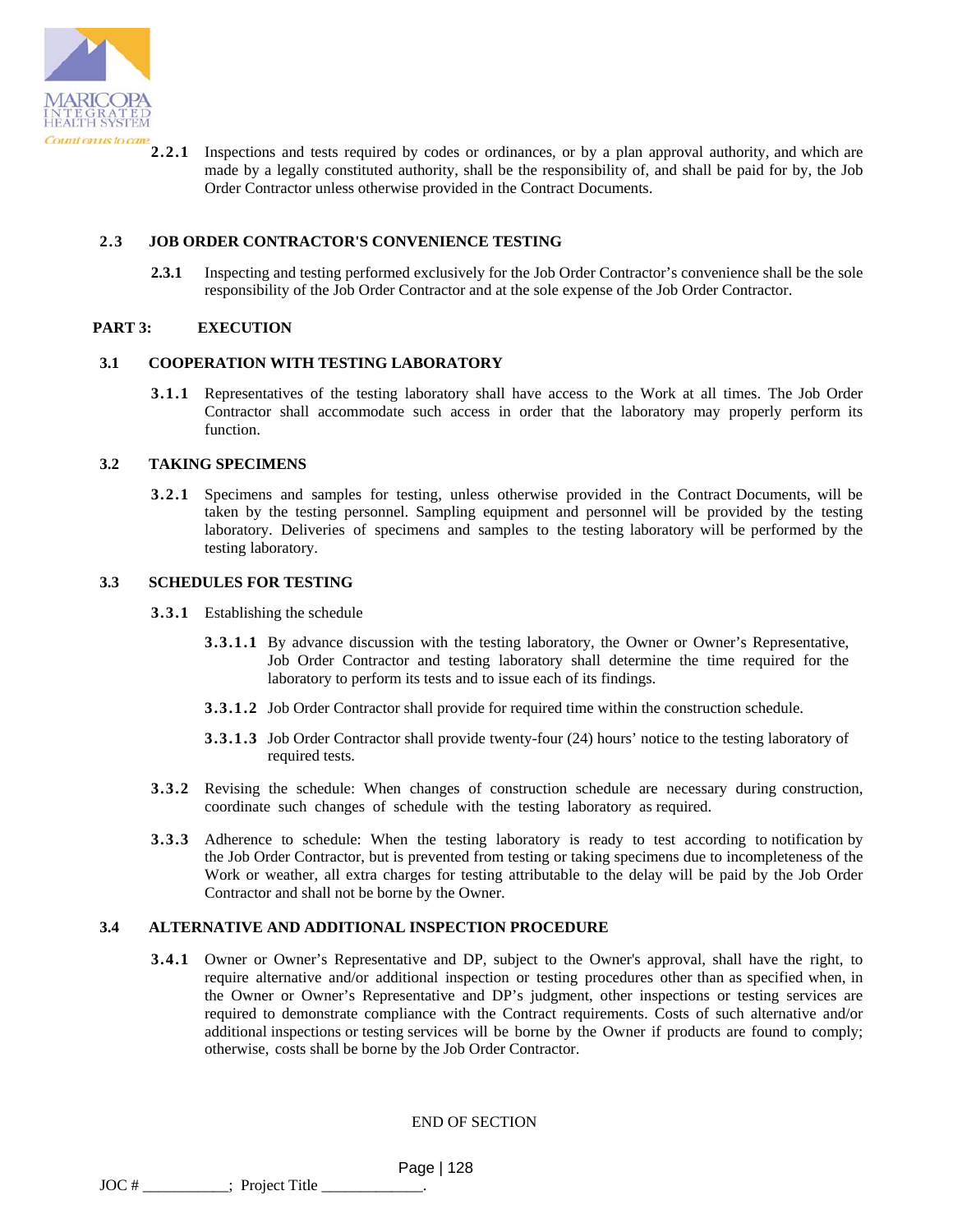

# **23SECTION 01 50 00**

# **TEMPORARY FACILITIES AND CONTROLS**

# **24 PART 1 GENERAL**

# **1.18** PROTECTION OF INSTALLED WORK

- A. Protect installed Work and provide special protection where specified in individual specification Sections.
- B. Provide temporary and removable protection for installed products. Control activity in immediate work area to minimize damage.
- C. Provide protective coverings at walls, projections, jambs, sills, and soffits of openings.
- D. Protect finished floors, stairs, elevators, and other surfaces from traffic, dirt, wear, damage, or movement of heavy objects, by protecting with durable sheet materials.
- E. Prohibit traffic or storage upon waterproofed or roofed surfaces. If traffic or activity is necessary, obtain recommendations for protection from waterproofing or roofing material manufacturer.
- F. Prohibit traffic from landscaped areas.

# **1.19** PROTECTION OF EXISTING FACILITIES

In the event that that the Project involves nearby existing MIHS facilities, Job Order Contractor shall provide appropriate protection for such facilities. If such facilities are to be used by Job Order Contractor, Owner shall approve in writing the Job Order Contractor's protection plan concerning such use.

#### **1.20** CONSTRUCTION IAQ MANAGEMENT PLAN (LEED EQ Credit No. 3.1)

- A. Job Order Contractor shall reduce indoor air quality problems resulting from the construction process, to help sustain the comfort and well-being of construction works and building occupants.
- B. Job Order Contractor shall develop and implement an Indoor Air Quality (IAQ) Management Plan for the construction and preoccupancy phases of the building as follows:
	- 1. During construction meet or exceed the recommended Control Measures of the Sheet Metal and Air Conditioning National Contractors Association (SMACNA) IAQ Guidelines for Occupied Buildings under Construction, 2nd Edition 2007, ANSI/SMACNA 008-2008 (Chapter 3).
	- 2. Protect stored on-site or installed absorptive materials from moisture damage
	- 3. If permanently installed air handlers are used during construction, filtration media with a Minimum Efficiency Reporting Value (MERV) of 8 shall be used at each return air grille, as determined by ASHRAE 52.2-1999 (with errata but without addenda). Replace all filtration media immediately prior to occupancy.
- C. Refer to Section 01 77 00 for Construction IAQ Management Plan Before Occupancy (LEED EQ Credit No. 3.2).
- D. Submittals:
	- 1. Contractor shall submit a completed LEED-NC 2009 form with supporting data for LEED EQ Credit No. 3.1 to Design Professional, to be included with the comprehensive construction submittal. The following project data and calculation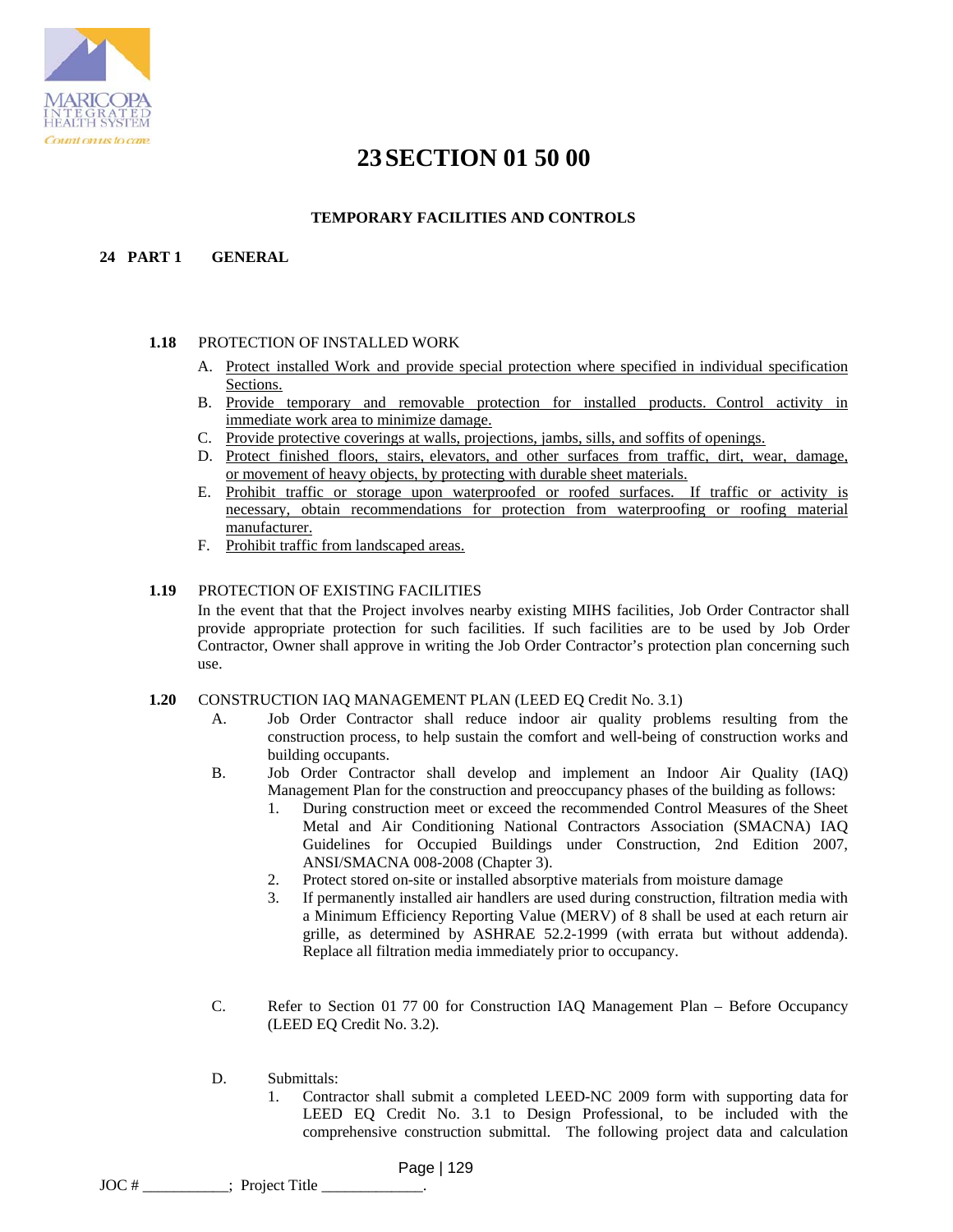

information is required to document credit compliance using LEED-NC 2009 credit templates

- 2. Provide the following in accordance with the requirements of LEED Submittals in accordance with applicable requirements of Section 01 33 00 – Submittal Procedures. Verify these requirements with LEED-Online and include any additional submittals required for EQ Credit No. 3.1 as per LEED-Online.
	- a. Submit copy of the Construction IAQ Management Plan highlighting the 5 requirements of SMACNA IAQ Guideline for Occupied Buildings under Construction, 1995, Chapter 3 prior to start of construction.
	- b. Provide confirmation if permanently installed air handling equipment was used during construction prior to substantial completion.
	- c. Provide photographs (digital format preferable), acceptable to Design Professional, documenting construction IAQ management measures such as protection of ducts and on-site stored or installed absorptive materials prior to substantial completion.
	- d. Prior to substantial completion provide cut sheets of filtration media used during construction and installed immediately prior to occupancy with MERV values highlighted. Include list outlining all filtration media (manufacturer, model number, MERV rating, location of installed filter and confirm that each was replaced prior to final occupancy.
	- e. Provide a narrative describing any special circumstances or non-standard approaches taken by project.
- 25 PART2 PRODUCTS (Not Used)
- 26 PART3 EXECUTION (Not Used)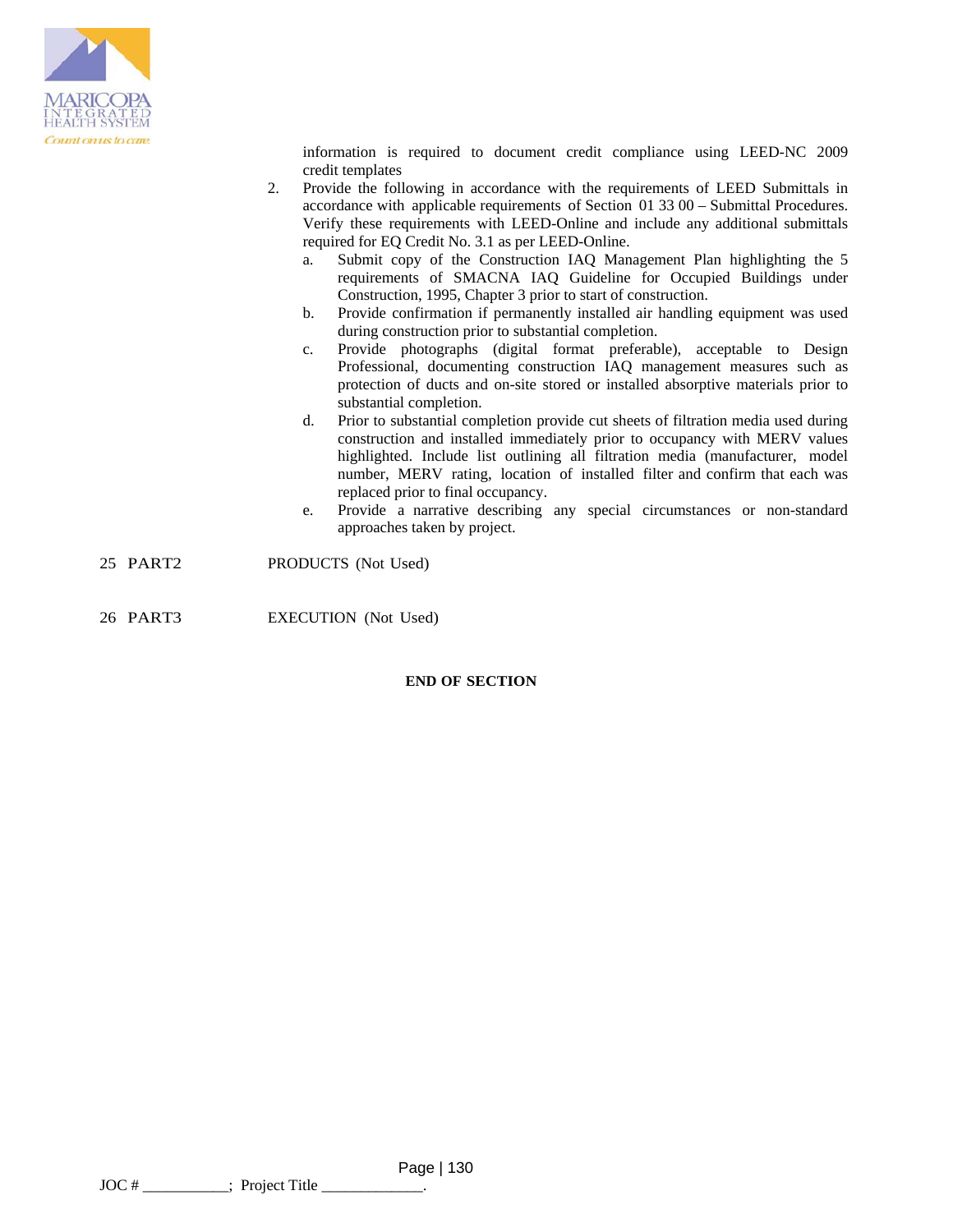

# **27SECTION 01 57 13**

# **\*\*\*TEMPORARY EROSION AND SEDIMENT CONTROL \*\*\***

# **28 PART 1: GENERAL**

#### **1.01** SUMMARY

### A. LEED™ Certification:

- 1. Job Order Contractor shall ensure that the work provided under this section will provide the construction activity pollution prevention required by the US Green Building Council (USGBC) LEED (Leadership in Energy & Environmental Design) "Sustainable Sites" Prerequisite. Achievement of this prerequisite requires the creation and implementation of an Erosion and Sedimentation Control (ESC) Plan for all construction activities associated with the project. The ESC Plan shall conform to the erosion and sedimentation requirements of the 2003 EPA Construction General Permit, OR local erosion and sedimentation control standards and codes, whichever is more stringent. The Plan shall describe measures implemented to accomplish the following objectives:
	- a. Prevent loss of soil during construction by Stormwater runoff and/or wind erosion, including protecting topsoil by stockpiling for reuse.
	- b. Prevent sedimentation of storm sewer or receiving streams.
	- c. Prevent polluting the air with dust and particulate matter.
- 2. The Construction General Permit (CGP) outlines the provisions necessary to comply with Phase I and Phase II of the National Pollutant Discharge Elimination System (NP-DES) program. While the CGP only applies to construction sites greater than 1 acre, the While the CGP only applies to construction sites greater than 1 acre, the requirements are applied to all projects for the purposes of this prerequisite. Information on the EPA CGP is available at http://cfpub.epa.gov/npdes/stormwater/cgp.cfm.

# **1.02** SUBMITTALS - LEED

A. Submit documentation to the Design Professional regarding erosion and sedimentation control procedures followed, including; but not limited to; memos, letters, drawings, sketches and photographs.

# **29PART 2: PRODUCTS**

- **2.01** MATERIALS
	- A. In accordance with Civil Drawings and Specifications

# **30PART 3: EXECUTION**

- **3.01** EXECUTION
	- A. In accordance with Civil Drawings and Specifications

# **END OF SECTION**

 Page | 131 JOC # \_\_\_\_\_\_\_\_\_\_\_; Project Title \_\_\_\_\_\_\_\_\_\_\_\_\_.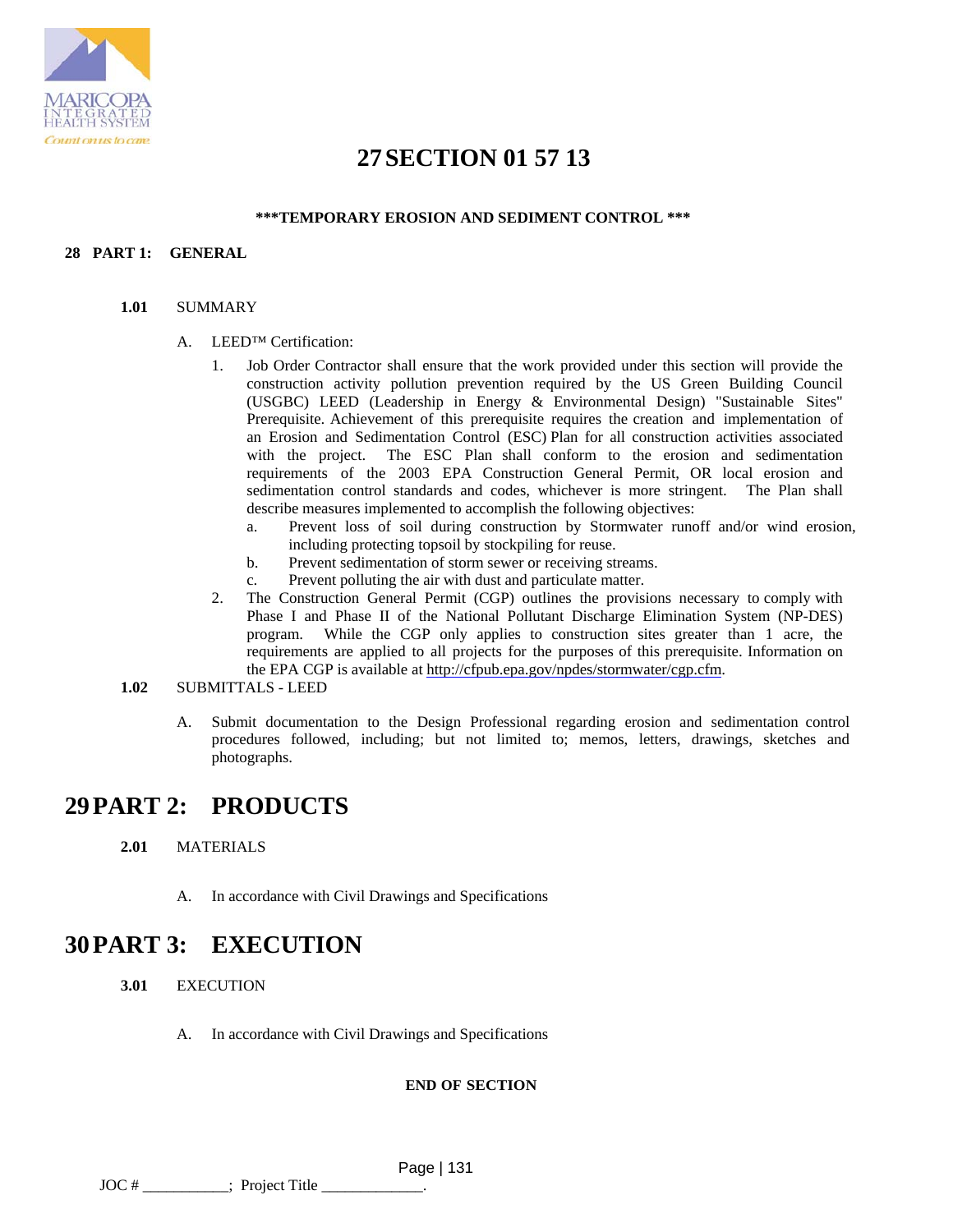

# **31SECTION 01 60 00**

**\*\*\* PRODUCT REQUIREMENTS \*\*\***

# **32PART 1: GENERAL**

### **1.01** DELIVERY, STORAGE AND HANDLING

- A. In accordance with Section 01 66 00 and as follows:
	- 1. Deliver manufactured materials in the original packages, containers or bundles, with the seals unbroken, identified by the name and mark of the Manufacturer.
	- 2. Deliver fabrications in as large assemblies as practicable. Fabrications specified to be shop-primed or shop-finished shall be packaged or crated as required to preserve such priming or finish intact and free from abrasion.
	- 3. Store materials in a manner to properly protect from damage. Materials or equipment damaged by handling, weather, dirt or other cause will not be acceptable.
	- 4. Store materials so as to cause no obstructions. Store off sidewalks, roadways and underground services. The Job Order Contractor shall be responsible for protecting materials and equipment furnished under the Contract.
	- 5. When a room in the Project is used as a shop or store room, the Job Order Contractor shall be responsible for all repairs, patching or cleaning necessary due to such use. Location of such storage space shall be subject to approval of the Design Professional.
- B. Packaging shall be minimized whenever possible but shall not be reduced so as to cause damage to materials or products. Packaging shall be recycled in accordance with the requirements of Section 01 74 19 - Construction Waste Management.

# **1.02** SUBSTITUTIONS AND PRODUCT OPTIONS

- A. Whenever a product is specified by using a proprietary name or the name of a particular Manufacturer or Vendor, the specific item mentioned shall be understood as establishing type, function, dimension, appearance, and quality desired.
- B. Other manufacturers' products will be accepted provided sufficient information is submitted with prior approval to allow the Design Professional to determine that products proposed are equivalent to those named.
- C. Substitutions (Prior Approvals and requests for approval after award of a contract): In accordance with Section 01 25 00 – Substitution Procedures.

# **1.03** RECYCLED CONTENT

- A. LEED<sup>™</sup> Certification: Job Order Contractor shall ensure that the work provided will include recycled content materials to achieve Materials & Resources Credit 4.1 and 4.2 and Innovation in Design Credit 1.2 as outlined in Section 01 81 13.
	- 1. Credit 4.1 (one point) requires that the sum of post-consumer recycled content plus one-half of the pre-consumer content constitutes at least 10% (based on cost) of the total value of the materials in the project.
	- 2. Credit 4.2 (one point) requires that the sum of post-consumer recycled content plus one-half of the pre-consumer content constitutes and additional 10% beyond MR Credit 4.1 (total of 20% based on cost) of the total value of the materials in the project.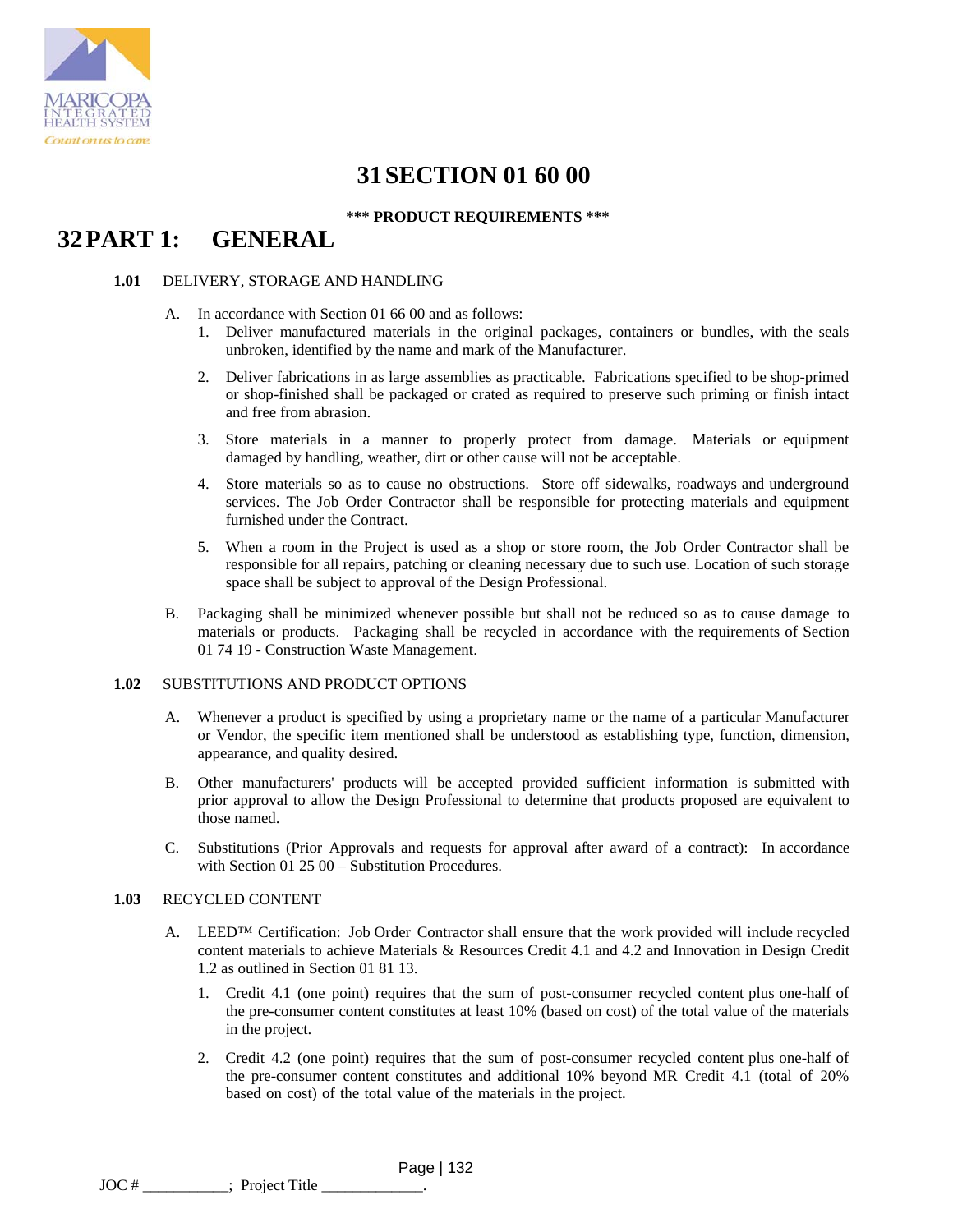

- 3. Credit IDc1.2 (one point) requires that the sum of post-consumer recycled content plus one-half of the pre-consumer content constitutes an additional 10% beyond MR Credit 4. 2 (total of 30% based on cost) of the total value of the materials in the project.
- B. Submittals: In accordance with Section 01 81 13 Special Procedures LEED Certification.
- C. Materials Containing Recycled Content:
	- 1. Concrete and cementitious materials containing fly ash as specified in Section 03 05 05: a. Section 03 30 00 - Cast-In Place Concrete
		- b. Section 04 05 15 Mortar and Masonry Grout
		- c. Section 04 22 00 Concrete Masonry Units
		- d. Section 09 24 00 Portland Cement Plaster (Stucco).
	- 2. Materials containing recycled steel:
		- a. Section 03 20 00 Concrete Reinforcement
		- b. Section 05 10 00 Structural Metal Framing
		- c. Section 05 31 00 Steel Deck
		- d. Section 05 41 00 Load Bearing Metal Stud System
		- e. Section 05 50 00 Metal Fabrications
		- f. Section 07 60 00 Flashing and Sheet Metal
		- g. Section 08 11 13 Steel Doors and Frames
		- h. Section 09 22 16 Metal Support Assemblies.
	- 3. Other materials as specified throughout the Project Manual. (The following are examples)
		- a. Section 06 10 53 Miscellaneous Carpentry
		- b. Section 06 40 00 Architectural Woodwork
		- c. Section 07 53 16 Single Ply Membrane Roofing
		- d. Section 08 41 13 Aluminum Entrances and Storefronts
		- e. Section 08 44 00 Glazed Aluminum Curtain Walls
		- f. Section 09 29 00 Gypsum Board
		- g. Section 09 30 00 Tile
		- h. Section 09 65 16 Resilient Flooring
		- i. Section 09 51 00 Acoustical Ceilings
		- j. Section 09 68 00 Carpet Tile
		- k. Section 09 91 00 Paint.
	- 4. Other materials as recommended by Job Order Contractor to achieve requirements specified in Section 01 81 13.
	- 5. Mechanical and electrical components shall not be included in the calculations for this Credit.

# **1.04** REGIONAL MATERIALS

- A. LEED<sup>™</sup> Certification: Job Order Contractor shall ensure that the work provided will include regional Materials to achieve Materials & Resources Credit 5.1 [and 5.2], and Innovation in Design Credit 1.2 as outlined in Section 01 81 13.
	- 1. Credit 5.1 (one point) requires that 10% of building materials (based on cost) have been extracted, harvested or recovered, as well as manufactured, within 500 miles of the project.
		- a. Mechanical, electrical and plumbing components and specialty items such as elevators and equipment shall not be included in this calculation.
		- b. Only include materials permanently installed in the project.
		- c. Furniture may be included, providing it is included consistently in MR Credits 3-7.
	- 2. Credit 5.2 (one point) is to be achieved which requires that an additional 10% of the building materials beyond MR Credit 5.1 (total of 20% based on cost) have been extracted, harvested or recovered, as well as manufactured*,* within 500 miles of the project.
	- 3. Credit IDc1.3 (one point) requires that an additional 10% of the building materials beyond MR Credit 5.2 (total of 30% based on cost) have been extracted, harvested or recovered, as well as manufactured, within 500 miles of the project.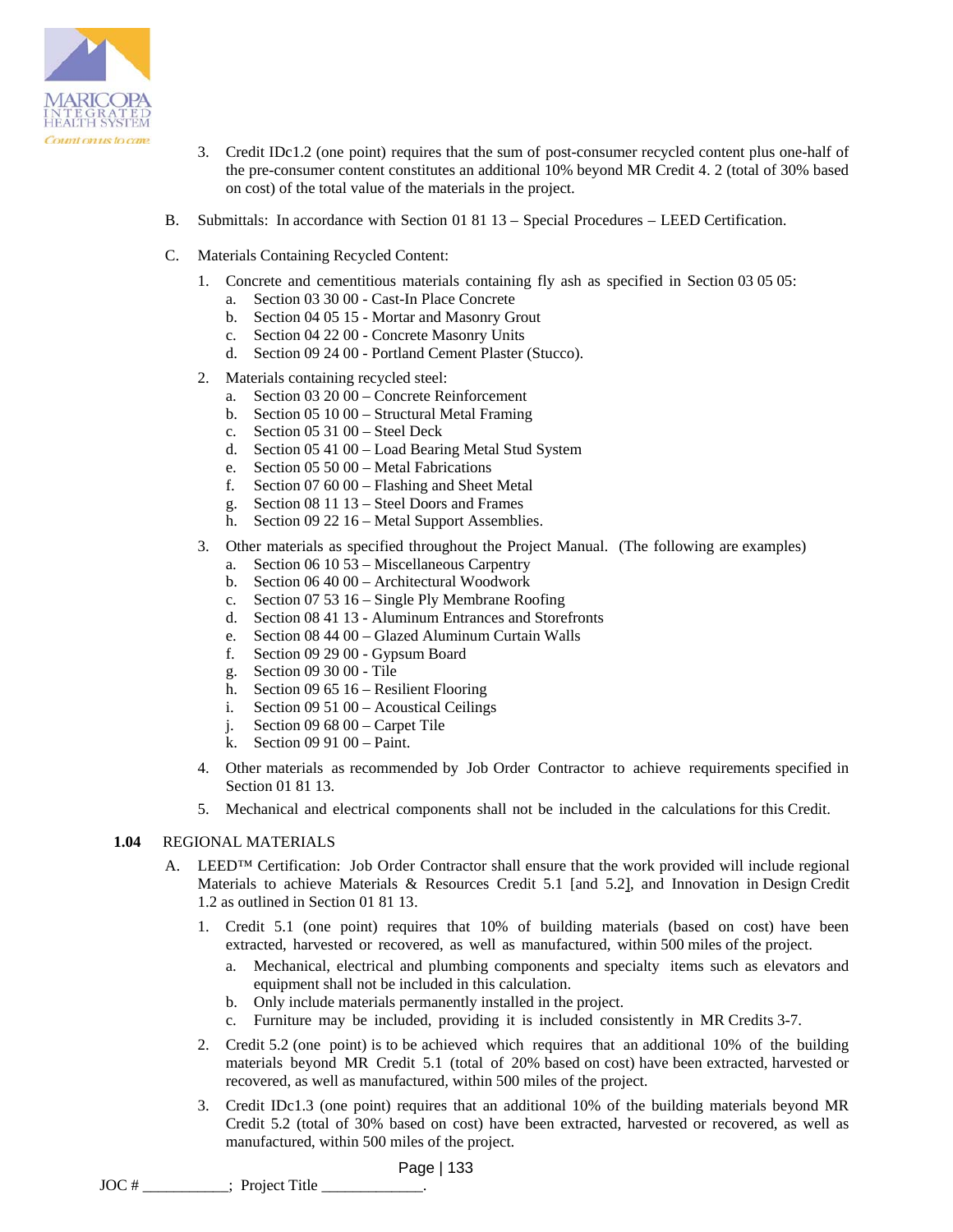

- B. Submittals: In accordance with Section 01 81 13 Special Procedures LEED Certification
- C. Regional Materials
	- 1. Earthwork and site utilities as specified in Section 31 01 00 Earthwork.
	- 2. Concrete and cementitious materials as specified in:
		- a. Section 03 30 00 Cast-In Place Concrete
		- b. Section 04 05 15 Mortar and Masonry Grout
		- c. Section 04 22 00 Concrete Masonry Units
		- d. Section 09 24 00 Portland Cement Plaster (Stucco).
	- 3. Materials containing steel components that are locally fabricated:
		- a. Section 03 20 00 Concrete Reinforcement
		- b. Section 05 10 00 Structural Metal Framing
		- c. Section 05 31 00 Steel Deck
		- d. Section 05 41 00 Heavy-Gauge Metal Stud System
		- e. Section 05 50 00 Load-Bearing Metal Stud System
		- f. Section 07 60 00 Flashing and Sheet Metal
		- g. Section 08 11 13 Steel Doors and Frames
		- h. Section 09 22 16 Metal Support Assemblies.
	- 4. Other materials as specified throughout the Project Manual. (The following are examples)
		- a. Section 06 10 53 Miscellaneous Carpentry
		- b. Section 06 40 00 Architectural Woodwork
		- c. Section 07 53 16 Single Ply Membrane Roofing
		- d. Section 08 41 13 Aluminum Entrances and Storefronts
		- e. Section 08 44 00 Glazed Aluminum Curtain Walls<br>f. Section 09 29 00 Gypsum Board
		- Section 09 29 00 Gypsum Board
		- g. Section 09 30 00 Tile
		- h. Section 09 51 00 Acoustical Ceilings
		- i. Section 09 65 16 Resilient Sheet Flooring
		- j. Section 09 68 00 Carpet
		- k. Section 09 91 00 Paint.
	- 5. Other materials as recommended by Job Order Contractor to achieve requirements specified in Section 01 81 13.
	- 6. Mechanical and electrical components shall not be included in the calculations for this Credit.

#### **1.05** FSC WOOD

A. In accordance with Section 06 05 13 – FSC Certified Wood.

# **1.06** LOW-EMITTING MATERIALS

- A. LEED<sup>TM</sup> Certification: Job Order Contractor shall ensure that the work provided under this section will provide Low-Emitting Materials to achieve Indoor Environmental Quality Credit 4.1, 4.2, 4.3, and 4.4.
	- 1. Credit EQc 4.1 requires that adhesives and sealants used on the interior of the building (defined as inside of the weatherproofing systems and applied on-site) shall comply with the requirements of the following reference standards:
		- a. Adhesives, Sealants and Sealant Primer: South Coast Air Quality Management District (SCAQMD) Rule #1168. Job Order Contractor shall comply with VOC limits as required by LEED OnLine to achieve this credit.
		- b. Aerosol Adhesives: Green Seal Standard for Commercial Adhesives GS-36 requirements in effect on October 19, 2000. Job Order Contractor shall comply with VOC limits as required by LEED OnLine to achieve this credit.
		- c. Materials that must comply with these requirements include, but are not limited to:
			- 1) Adhesives specified in various sections of the specifications.
			- 2) Sealants as specified in Section 07 92 00
				- Page | 134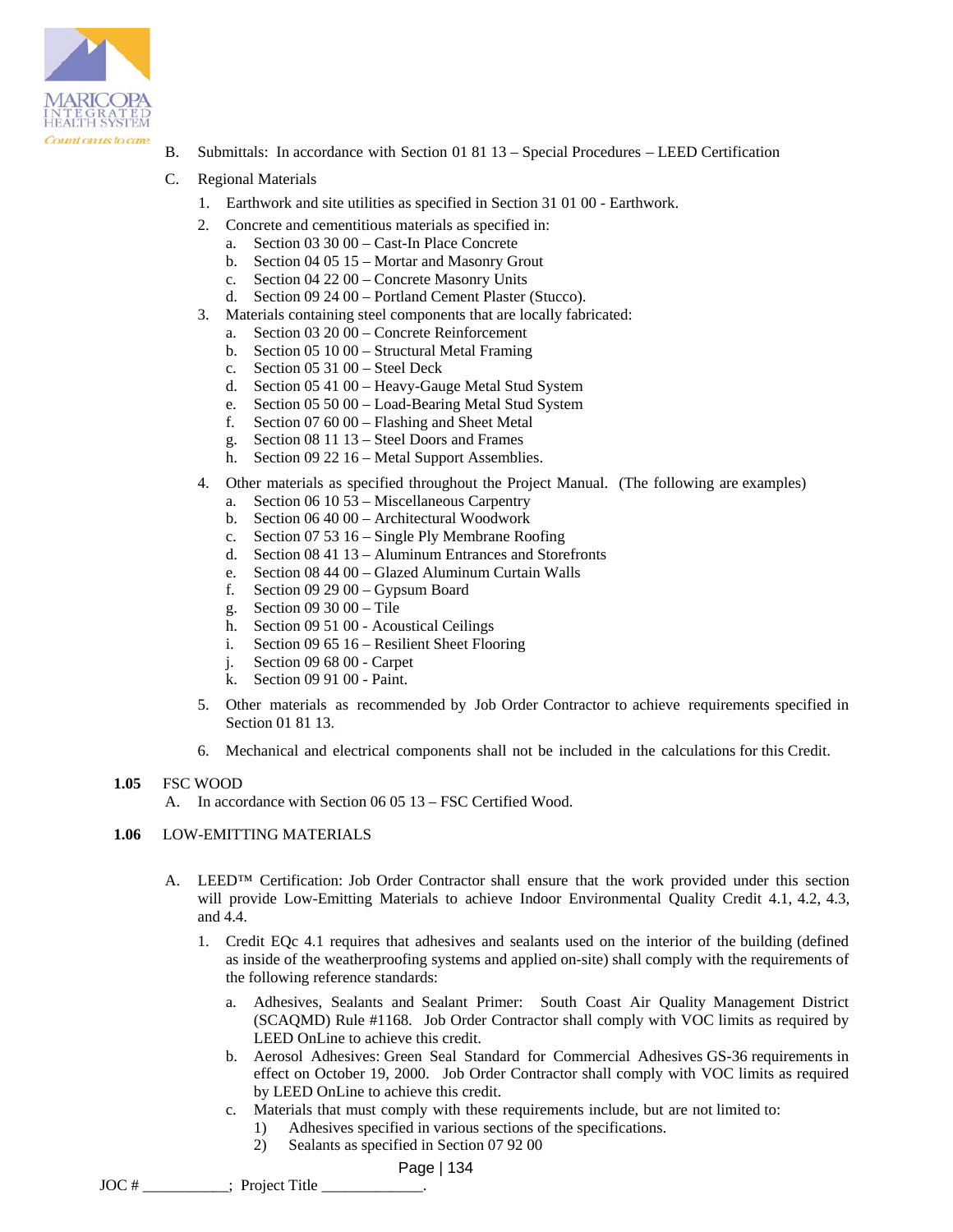

- 2. Credit EQc 4.2 requires that paints and coatings used on the interior of the building (defined as inside of the weatherproofing systems and applied on-site) shall comply with the requirements of the following criteria:
	- a. Architectural paints, coatings and primers applied to interior walls and ceilings: Do not exceed the VOC content limits established in Green Seal Standard GS-11, Paint, First Edition, May 20, 1993. Job Order Contractor shall comply with VOC limits as required by LEED OnLine to achieve this credit.
	- b. Anti-corrosive and anti-rust paints applied to interior ferrous metal substrate: Do not exceed the VOC content limit of 250 g/L established in Green Seal Standard GC-03, anti-Corrosive Pints, Second Edition, January 7, 1997. Job Order Contractor shall comply with VOC limits as required by LEED OnLine to achieve this credit.
	- c. Clear wood finishes, floor coatings, stains, sealers and shellacs applied to interior elements: Do not exceed the VOC content limits established in South Coast Air Quality Management District (SCAQMD) Rule 1113, Architectural Coating, rules in effect on January 1, 2004. Job Order Contractor shall comply with VOC limits as required by LEED OnLine to achieve this credit.
	- d. Materials that must comply with these requirements include, but are not limited to:
		- 1) Primers for steel specified in Sections 05 20 00 and 05 50 00.
		- 2) Stains and sealers specified in Section 06 40 00
		- 3) Game line paints for athletic flooring specified in Sections 09 64 66 and 09 65 66.
		- 4) Interior paints as specified in Section 09 91 00.
		- 5) Other clear wood finishes, floor coatings, sealers and stains specified elsewhere in the Project Manual.
- 3. Credit EQc 4.3 requires that:
	- a. Carpet installed in the building interior shall meet the testing and product requirements of the Carpet and Rug Institute's Green Label Plus program.
	- b. Carpet cushion installed in the building interior shall meet the requirements of the Carpet and Rug Institute Green Label program.
	- c. Carpet adhesive shall meet the requirements of EQ Credit 4.1. Job Order Contractor shall comply with VOC limits as required by LEED OnLine to achieve this credit.
	- d. All hard surface flooring must meet the requirements of the FloorScore standard (current as of the date of this rating system, or more stringent version) as shown with testing by an independent third-party. Mineral- based finish flooring products such as tile, masonry, terrazzo, and cut stone without integral organic-based coatings and sealants and unfinished/untreated solid wood flooring qualify for credit without any IAQ testing requirements. However, associated site-applied adhesives, grouts, finishes and sealers must be compliant for a mineral-based or unfinished/untreated solid wood flooring system to qualify for credit.
	- e. Concrete, wood, bamboo and cork floor finishes such as sealer, stain and finish must meet the requirements of South Coast Air Quality Management District (SCAQMD) Rule 1113, Architectural Coatings, rules in effect on January 1, 2004.
	- f. Tile setting adhesives and grout must meet South Coast Air Quality Management District (SCAQMD) Rule 1168. VOC limits correspond to an effective date of July 1, 2005 and rule amendment date of January 7, 2005.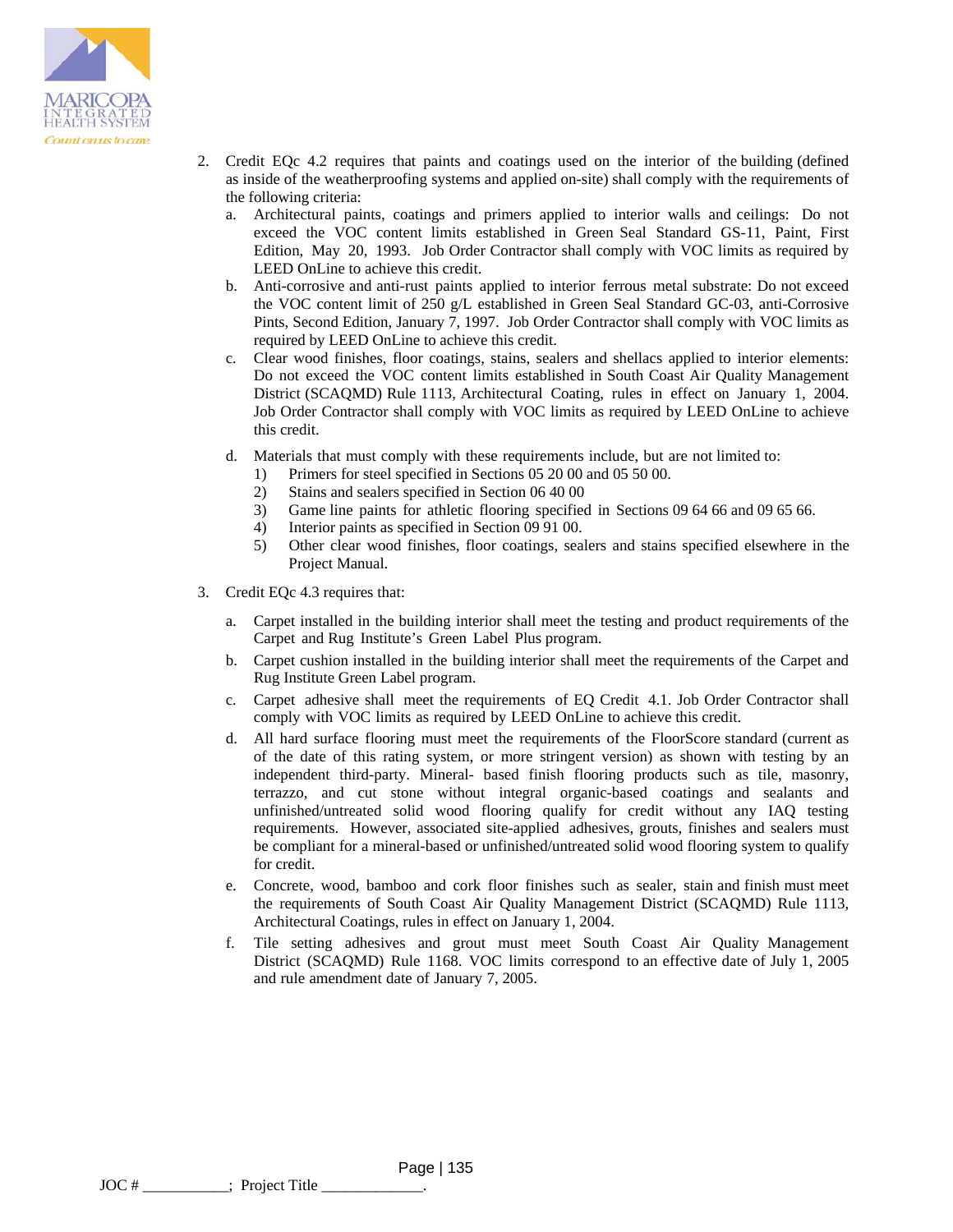

- 4. Credit EQc 4.4 requires that wood and agrifiber products used on the interior of the building (defined as inside of the weatherproofing systems and applied on-site) must contain no added ureaformaldehyde resins and that laminating adhesives used to fabricate on-site and shop-applied composite wood and agrifiber assemblies shall contain no added urea-formaldehyde resins.
	- a. Materials that must comply with these requirements include, but are not limited to:
		- 1) Composite wood products applied on-site inside the building weatherproofing systems such as sheathing, doors, and other structural and non-structural applications.
		- 2) Wood doors as specified in Section 08 14 00.
- B. Submittals: In accordance with Section 01 81 13– Special Procedures LEED Certification.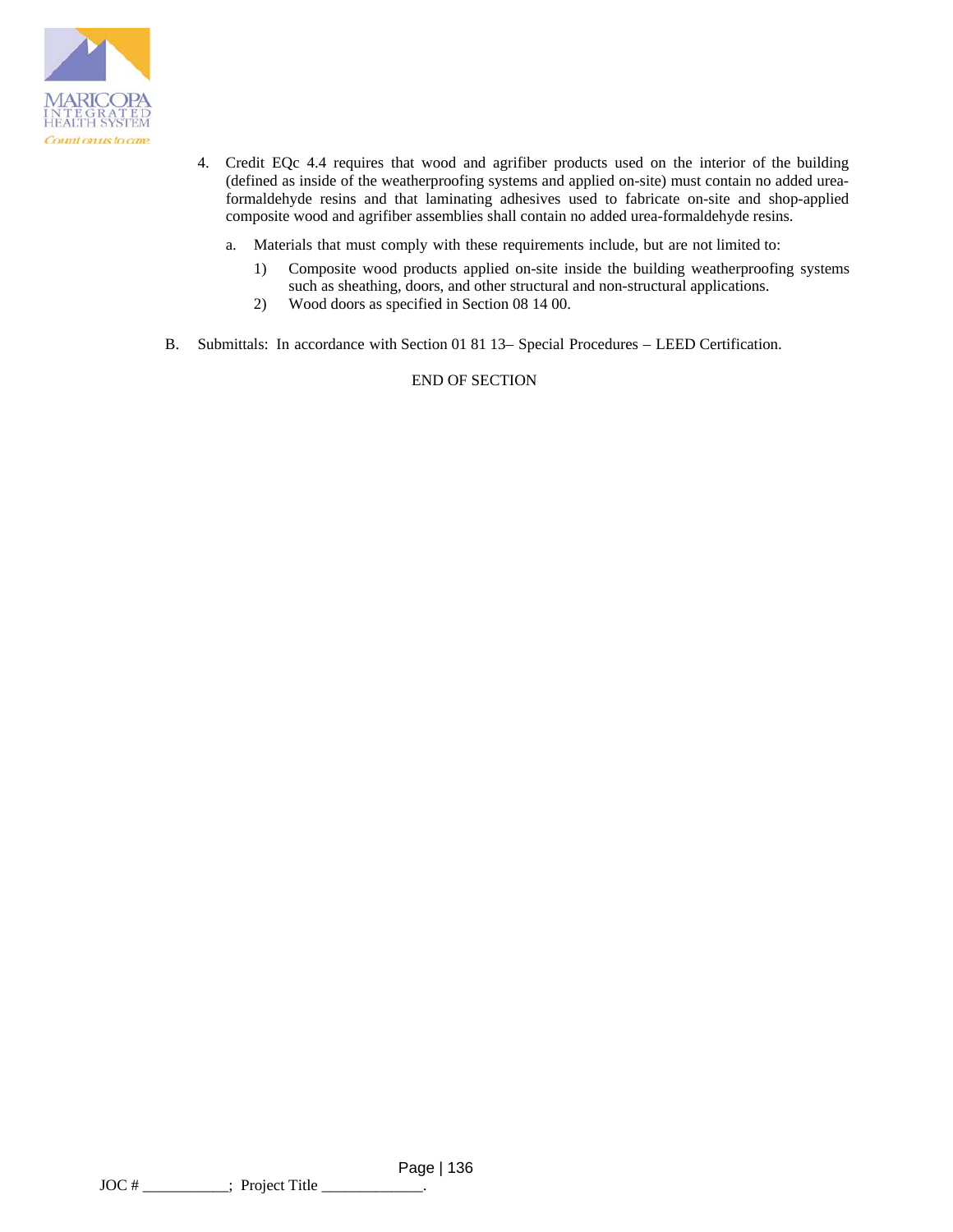

# **33SECTION 01 70 00**

# **CLOSEOUT REQUIREMENTS**

# **PART 1 GENERAL**

# **1.1 DESCRIPTION**

- 1.1.1 General
	- 1.1.1.1 Complete project closeout as indicated in accordance with the provisions of the Contract Documents.

# **1.2 SUBSTANTIAL COMPLETION AND FINAL INSPECTION**

- 1.2.1 Substantial Completion will not be certified until all Tests, Training, and Demonstrations specified have been executed, and the provisions of the Contract for Construction Manager at Risk and requirements established by individual Specification Sections have been successfully completed.
- 1.2.2 The Final Application for Payment will not be accepted and processed until the Owner or Owner's Representative is satisfied that the Work is satisfactorily completed, including "punch list" items and Commissioning Issues List; and that all manuals, documents, warranties, guarantees, and Record Documents, as required by the Specifications, have been received and accepted by the Owner or Owner's Representative. The executed AIA Documents G706 entitled "Contractor's Affidavit-Payment of Debts/Claims" (or equivalent) and G707 entitled "Consent of Surety to Final Payment (or equivalent)" shall accompany final Application for Payment.

# **1.3 FINAL ADJUSTMENT AND TESTS**

- 1.3.1 Tests: When the Job Order Contractor is satisfied that all systems and equipment meet performance and operational requirements directed by applicable codes, safety standards and these specifications, the Job Order Contractor shall arrange a demonstration and test of all mechanical, electrical and other operable equipment furnished for operating efficiency and for conformance to all specified requirements and to all applicable regulations of any governing agency. Equipment shall be tested under operating conditions; where possible, all safety devices shall be tested under simulated emergency conditions. Where test results indicate a need for final adjustments, Job Order Contractor shall make such adjustments and retest until test results indicate compliance.
- 1.3.2 All tests shall be scheduled through the Owner or Owner's Representative, and shall be witnessed by the Owner or Owner's Representative and DP. The Job Order Contractor shall notify the Owner or Owner's Representative and Design Professional of any scheduled tests at least seven (7) working days in advance
- 1.3.3 Testing shall be in accordance with written procedures as described or developed by the Owner, the DP or the Commissioning Authority.
- 1.3.4 Certificate of Occupancy: All required certificates of inspection, tests, or final approvals shall be secured by the Job Order Contractor from the governing authority. Promptly deliver the Certificate of Occupancy to the Owner or Owner's Representative.

### **1.4 WARRANTIES AND BONDS**

- 1.4.1 Job Order Contractor's warranty will commence for all portions of the Construction Work upon Substantial Completion of the entire Construction Work, unless stated otherwise in the Contract.
- 1.4.2 Job Order Contractor shall provide written warranties, guarantees, and bonds in favor of the Owner, as required by respective sections of these Specifications, and arrange to commence at the date of Substantial Completion of the project or date of installation of warranted item(s), whichever is later.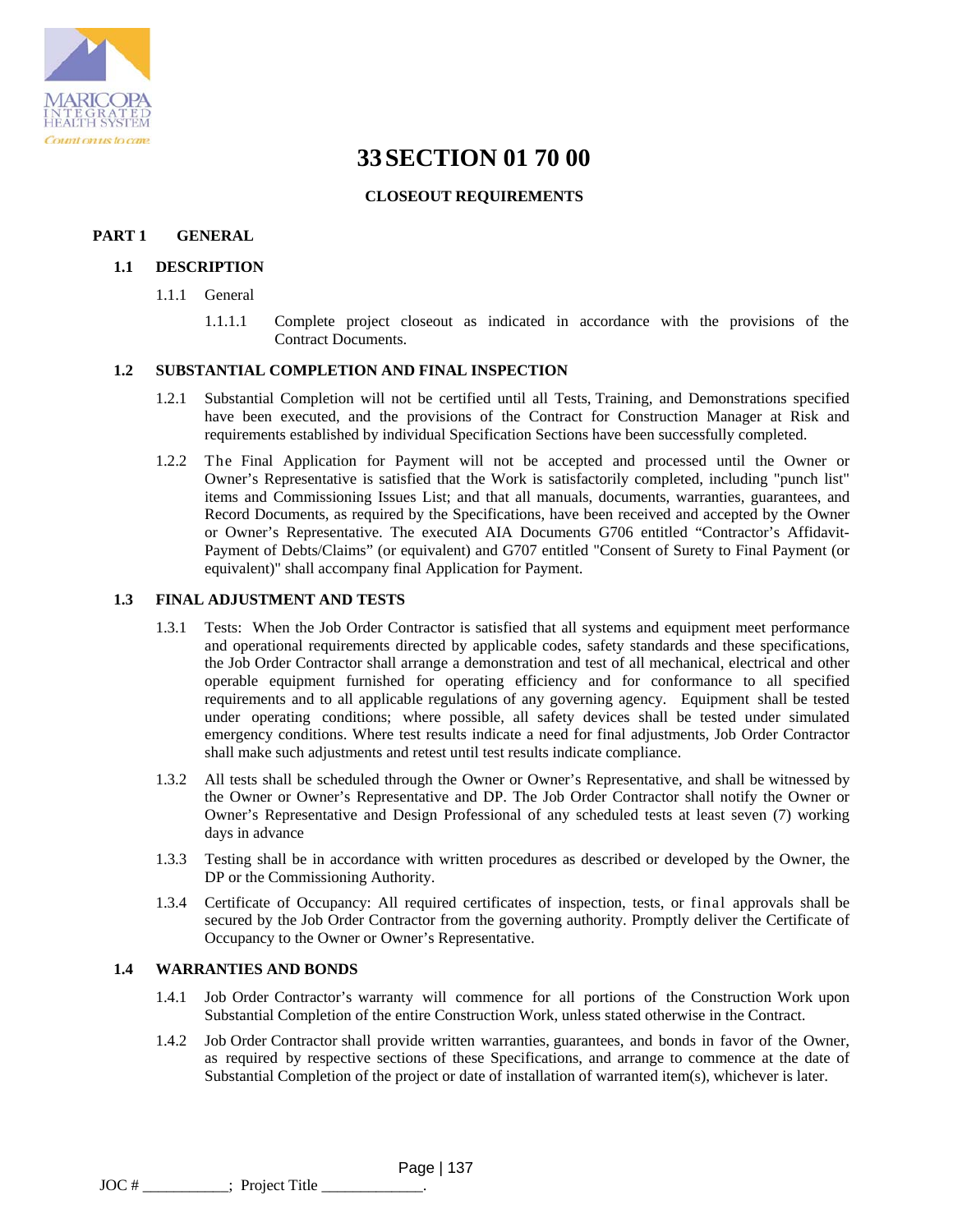

1.4.3 During the period of any warranty or guarantee, the Job Order Contractor shall provide services within a reasonable time following a request by the Owner to do so in accordance with the Job Order Contractor Contract. When the complete breakdown of a system or a piece of equipment occurs, the service shall be performed promptly. The service shall be provided during normal working hours, unless otherwise specified herein. Should the listed service agency fail to perform the service in a reasonable amount of time, the Job Order Contractor shall provide the service through any other agency that will comply.

# **1.5 EXTRA MATERIAL INVENTORY**

1.5.1 Upon Substantial Completion of the Contract Work, provide the Owner with extra materials (i.e., spare parts, etc.) as identified in respective sections of the Specifications. Deliver to the Owner when and as directed by the Owner or Owner's Representative, providing a written detailed inventory including a signed receipt from the Owner or Owner's Representative.

### **1.6 MAINTENANCE AND OPERATION MANUALS**

1.6.1 Job Order Contractor shall review the Operation and Maintenance Manuals required in the Specifications and provide two (2) hard copies and four (4) CD Disk sets of final information reflecting any changes from the initial submittal.

### **1.7 PROJECT RECORD DOCUMENTS**

- 1.7.1 The Job Order Contractor shall provide a complete set of Project As-Built Documents, as defined in Section 01 78 39.
- 1.7.2 The set of Project As-Built Documents shall be maintained at the job site and readily available for inspection by the Owner or Owner's Representative, and DP. All changes shall be legibly marked and kept current.
- 1.7.3 Upon Substantial Completion of the project Work, submit one (1) copy of the As-Built hardcopies and one (1) copy of as-builts electronically as PDF's to the Design Professional for review, approval and incorporation into the electronic record documents. The electronic file shall be full color scans (if applicable) of As-Built hardcopies. If available, supply auto-cad and BIM models. **\*\*\***

### **1.8 PROJECT DIRECTORY**

1.8.1 Provide a hardcopy list and a Microsoft Excel 2007 compatible spreadsheet of all known major material/equipment suppliers and subcontractors, identified by name, address, telephone number, and contact person. Excel file shall be submitted on archival quality media as specified by the Owner. **\*\*\***

### **1.9 DEMONSTRATIONS AND TRAINING**

*See* Section 01 79 00 (Equipment Demonstration and Owner Personnel Instruction.

# **1.10 PROJECT CLOSEOUT SUBMITTALS**

- 1.10.1 At the time of Substantial Completion, the Job Order Contractor shall deliver to the Owner or Owner's Representative, the following items as described previously in this section:
	- 1.10.1.1 Project Directory
	- 1.10.1.2 As-Built Drawings
	- 1.10.1.3 Maintenance and Operation Manuals
	- 1.10.1.4 Extra Material Inventory
	- 1.10.1.5 Warranties and Bonds
	- 1.10.1.6 Certificate of Occupancy
	- 1.10.1.7 Record photographs
	- 1.10.1.8 Owner Training.

 Page | 138  $\text{JOC}$  #  $\_\_\_\_\_\_\_\_\_\_\_\_\,\$  Project Title  $\_\_\_\_\_\_\_\$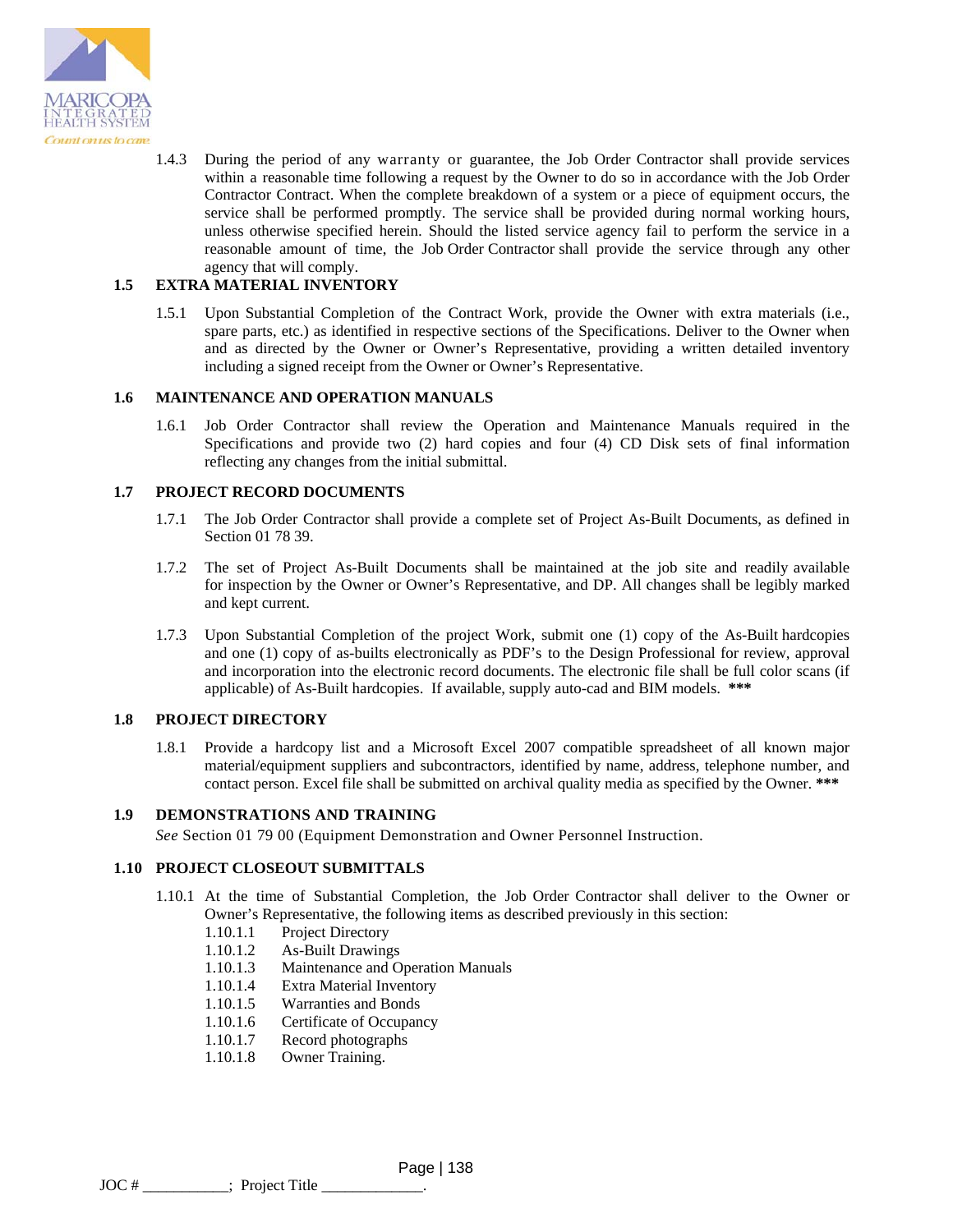

# **1.11 POST CONSTRUCTION INSPECTION**

- 1.11.1 Two (2) months prior to expiration of the warranty period, the DP will make visual inspection of the Project in company of the Owner or Owner's Representative, and Job Order Contractor to determine whether correction of Work is required.
- 1.11.2 The DP will promptly notify Job Order Contractor of any observed deficiencies.
- **PART 2: PRODUCTS (Not Used)**
- **PART 3: EXECUTION** (Not Used)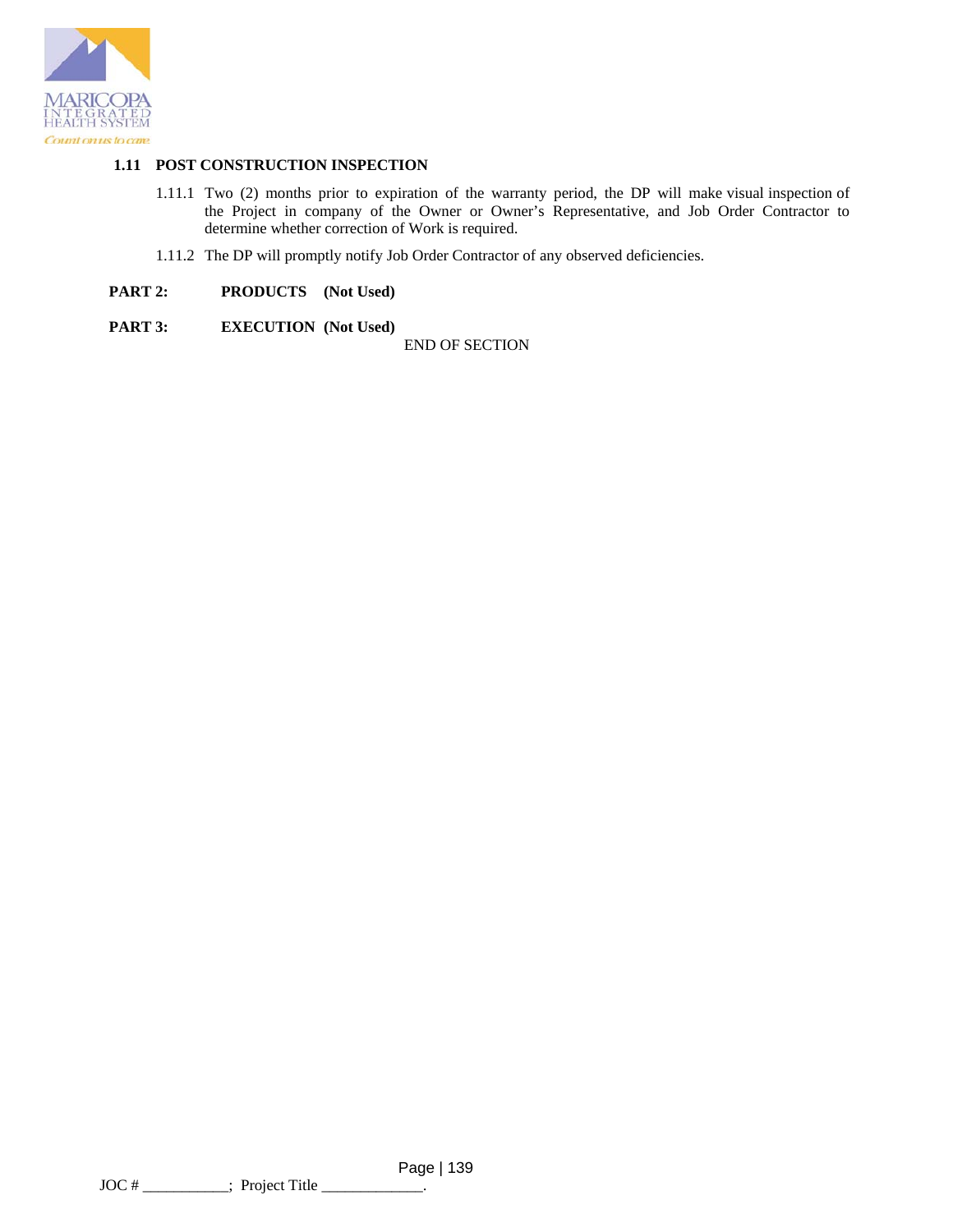

# **SECTION 01 71 23**

### **\*\*\* FIELD ENGINEERING \*\***

## **PART 1 GENERAL**

#### 1.1 RELATED DOCUMENTS

1.1.1 Drawings and general provisions of the Contract, including General Conditions and Division 1 Specification Sections, apply to this Section.

#### 1.2 DESCRIPTION

1.2.1 This Section describes requirements for verifying, establishing and maintaining construction grades, lines, levels and monuments as indicated within the contract documents.

#### 1.3 GENERAL

- 1.3.1 The Job Order Contractor shall, before commencing Work, verify all grades, lines, levels and dimensions indicated and report any errors or inconsistencies to the Owner or Owner's Representative. The Job Order Contractor shall not proceed until such errors or inconsistencies are corrected or meet Owner or Owner's Representative's modified requirements.
- 1.3.2 Provide construction staking and surveying from base lines, grades, and benchmarks shown on the plans. Under no circumstances will the Job Order Contractor be granted a time extension to this contract due to the lack of construction survey information. Any discrepancies in design of base lines and grades revealed in construction operations shall be brought to the Owner or Owner's Representative's attention immediately for correction or clarification.
- 1.3.3 The Job Order Contractor shall establish and maintain all construction grades, lines, levels and bench marks and shall be responsible for the accuracy and protection of the same. This work shall be accomplished by a licensed civil engineer or surveyor. Protect all temporary bench marks and maintain them in place for the duration of the Contract or until such time as their removal does not affect completion of the Project.
- 1.3.4 Do not remove any property line markers or monuments or data established by the Owner. If such are damaged or removed, the Job Order Contractor shall bear cost of replacement.

# **PART 2: PRODUCTS (Not Used)**

# **PART 3: EXECUTION (Not Used)**

### END OF SECTION

Page | 140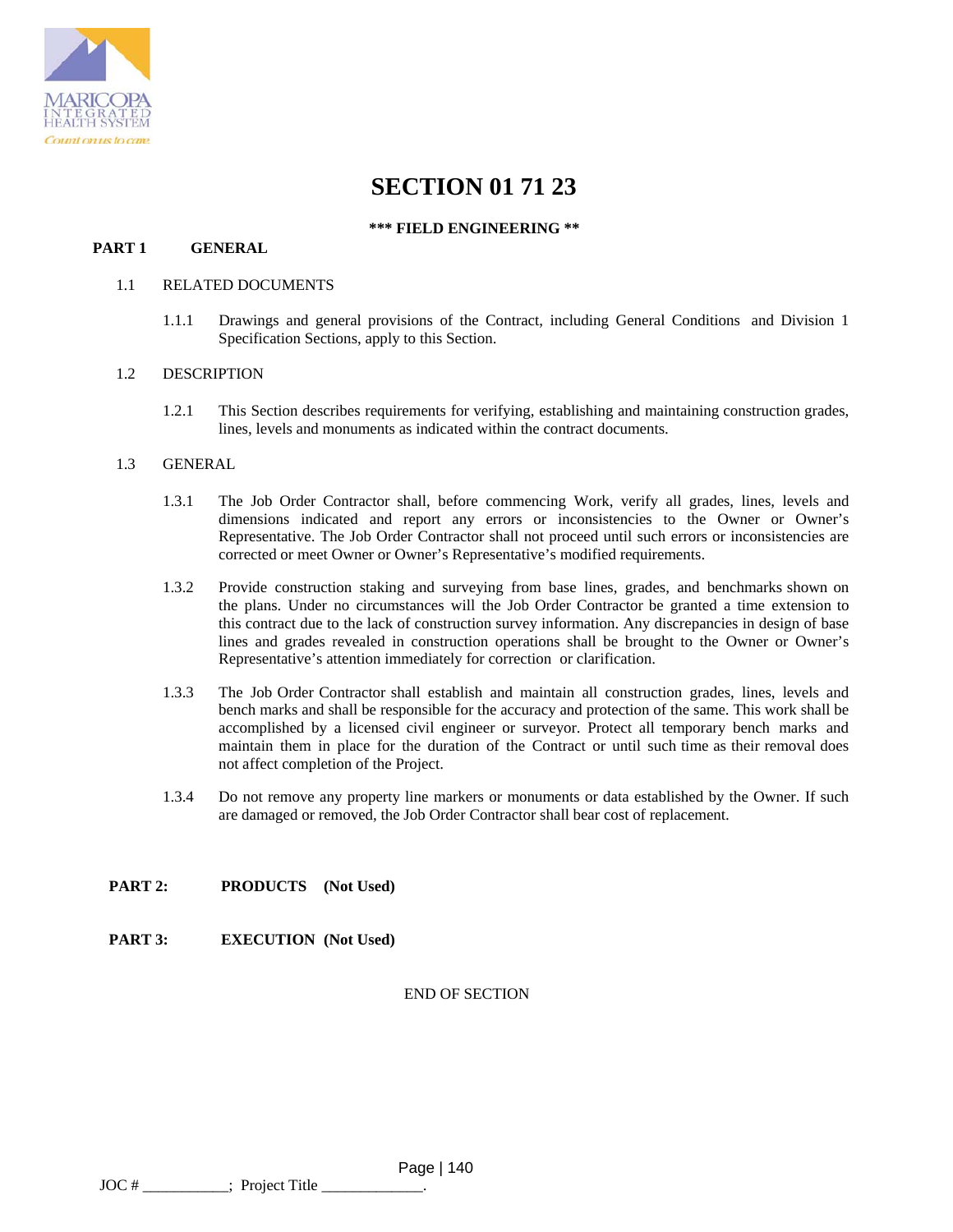

# **34SECTION 01 73 29**

# **CUTTING AND PATCHING**

# **PART 1 GENERAL**

### 1.01 SECTION INCLUDES

- A. Cutting, fitting and patching, including attendant excavation and backfill required to complete Work, and for:
	- 1. Making several parts fit together properly.
	- 2. Uncovering portions of Work to provide for installation of ill-timed Work.
	- 3. Removing and replacing defective and non-conforming Work.
	- 4. Removing samples of installed Work required for testing, as directed by Design Professional.
	- 5. Providing routine penetrations of non-structural surfaces for installation of piping and electrical conduit.
	- 6. Attaching new materials to existing remodeling areas, or removing existing materials / assemblies / finishes.

# 1.02 SUBMITTALS

- A. In advance of executing any cutting or alterations, submit written request to Design Professional and Owner requesting consent to proceed with cutting which affects:
	- 1. Work of Owner or other trades.
	- 2. Structural value or integrity of any element of Project.
	- 3. Areas of existing building outside the described limit of work as may be required for connecting to existing utilities.
	- 4. Integrity or effectiveness of weather-exposed or moisture-resistant elements or systems.
	- 5. Efficiency, operational life, maintenance or safety of operational elements.
	- 6. Visual qualities of sight-exposed elements.
- B. Include in Request
	- 1. Identification of Project.
	- 2. Description of affected Work including affected drawings and specifications.
	- 3. Necessity for cutting, alteration or excavation.
	- 4. Effect on Work of Owner or other trades, or structural or weatherproof integrity of Project
	- 5. Description of proposed Work:
		- a. Scope of cutting, patching, alteration, or excavation.
		- b. Trades which will execute Work.
		- c. Products proposed to be used.
		- d. Extent of refinishing to be done.
	- 6. Alternatives to cutting and patching.
	- 7. Cost proposal, when applicable.
	- 8. Written permission of trades whose Work will be affected.
	- 9. If structure is to be affected, include engineer's sealed approval.
- C. Submit advanced written notice to Design Professional designating reasonable time Work will be uncovered to provide for observation.

### 1.03 PAYMENT FOR COSTS

A. Cost caused by ill-timed or defective Work or Work not conforming to Contract Documents, including costs for additional services of Design Professional and Engineer to be paid by Job Order Contractor.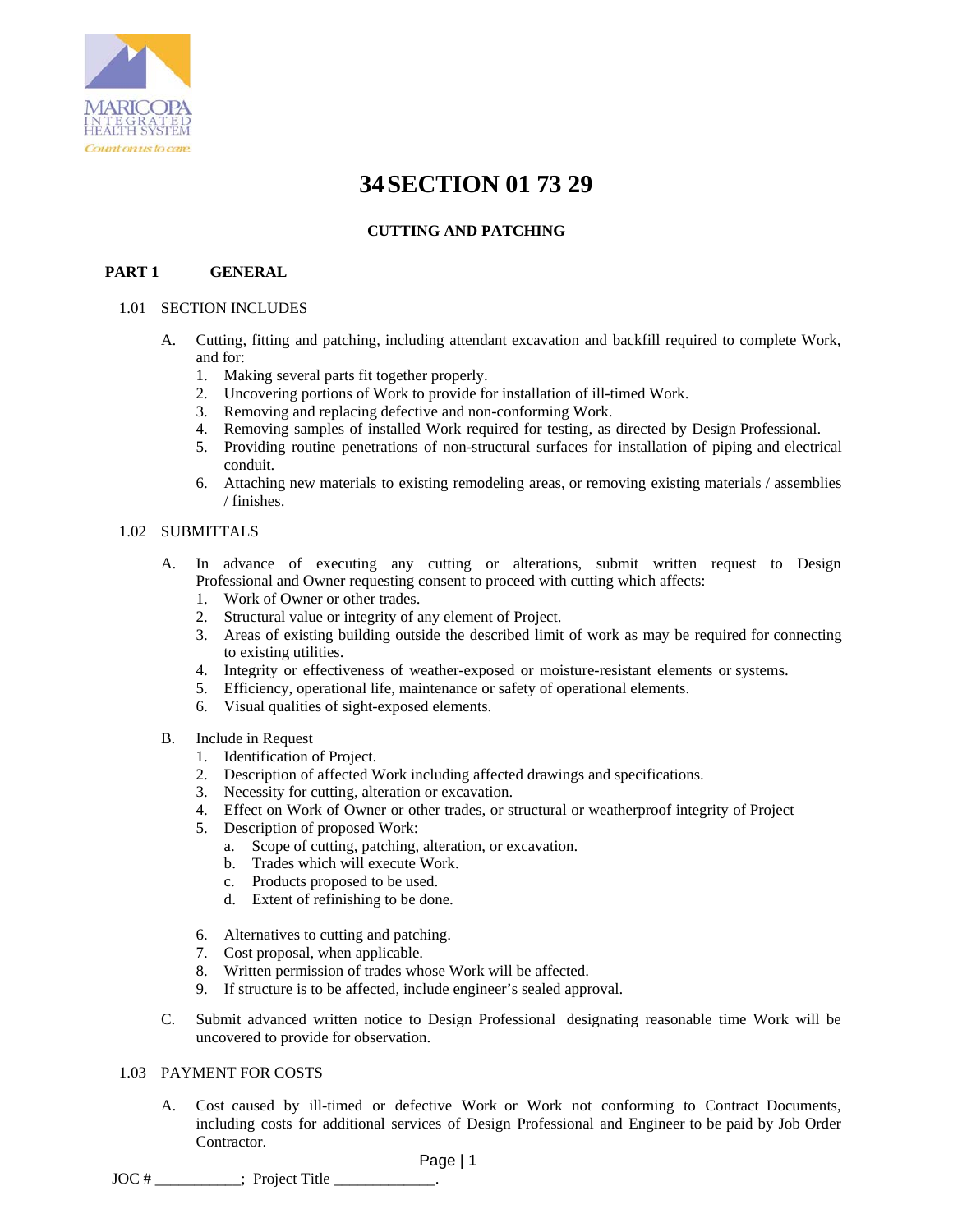

B. Cost of Work done on written instructions of Design Professional, other than defective or nonconforming Work, will be paid by Owner on approval of written Change Order. Provide C.O.R. prior to proceeding with cutting and patching.

## **PART 2 PRODUCTS**

#### 2.01 MATERIALS

- A. Provide for replacement of Work removed. Comply with Contract Documents for type of Work standards and Specification requirements for each specific product involved.
- B. If preexisting facilities are affected, replace or repair with identical (or approved) materials and workmanship.

#### **PART 3 EXECUTION**

#### 3.01 INSPECTION

- A. Inspect existing conditions of Work, including elements subject to movement or damage during cutting and patching, and excavating and backfilling. After uncovering Work, inspect conditions affecting installation of new products and verify procedures with Design Professional.
- B. Report unsatisfactory or questionable conditions in writing to Design Professional. Do not proceed with Work until further instructions are received.

#### 3.02 PREPARATION

A. Provide shoring, bracing and supports as required to maintain structural integrity of Work. B. Provide devices and methods to protect other portions of Work from damage, including elements which may be exposed by cutting and patching Work. Maintain excavations free from water.

#### 3.03 ERECTION, INSTALLATION AND APPLICATION

- A. Performance:
	- 1. Execute fitting and adjustment of products to provide finished installation to comply with and match specified tolerances and finishes.
	- 2. Execute cutting and demolition by methods which prevent damage to other Work to provide proper surfaces to receive installation of repairs and new Work.
	- 3. Execute excavating and backfilling by methods which prevent damage to other Work and settlement as specified in Section 31 01 00. **\*\*\***
- B. Employ original installer or fabricator to perform cutting and patching for:
	- 1. Weather-exposed surfaces and moisture-resistant elements such as roofing, sheet metal, sealants and waterproofing.
	- 2. Sight-exposed finished surfaces.
- C. Execute fitting and adjustment of products to provide a finished installation to comply with specified products, functions, tolerances and finishes as shown on Drawings and as specified.
- D. Fit Work airtight to pipes, sleeves, ducts, conduit and other penetrations through surfaces. Conform to fire code requirements for penetrations and maintain integrity of fire walls and ceilings.
- E. Restore Work which has been cut or removed. Install new products to provide completed Work in accordance with requirements of Contract Documents and as required to match surrounding areas and surfaces.
- F. Refinish entire surfaces as necessary to provide an even, matching finish as follows:
	- 1. Painted Walls or Ceilings: To nearest intersection with another finish or corner.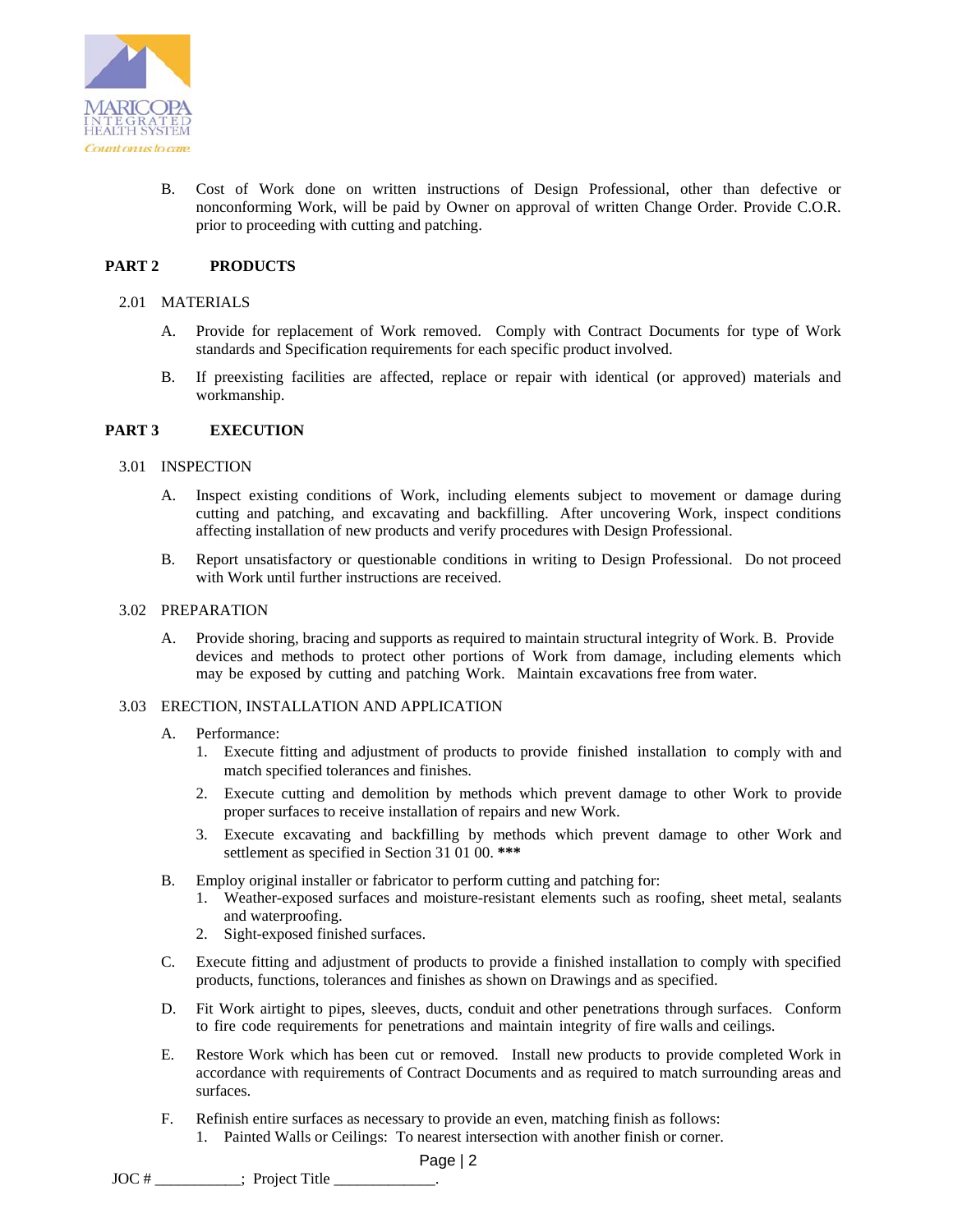

- 2. Where Applied Finishes Occur (i.e wallcovering, tile, wood paneling): To nearest intersection of finish without damage to adjacent material. Where match of pattern, grain, texture, or similar finish cannot be made, refinish area to intersection with other finish or corner.
- 3. Manufactured or Shop Fabricated Materials: Replace entire affected surface or material.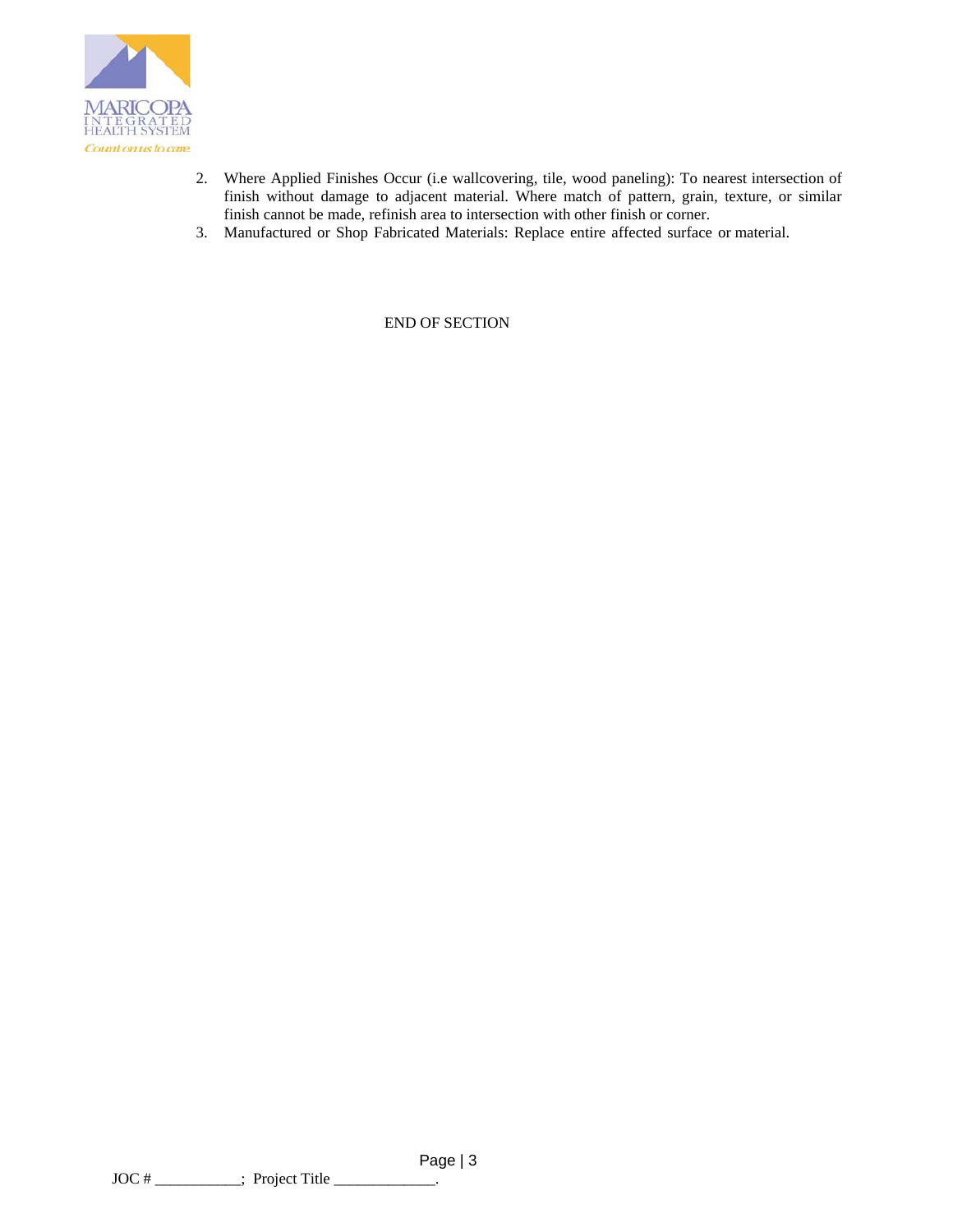

# **35SECTION 01 74 00**

# **\*\*\* CLEANING \*\*\***

# **PART 1 GENERAL**

### **1.1** DESCRIPTION

- 1.1.1 General
	- 1.1.1.1 Furnish all labor, materials, tools, equipment, and services for clean up as required in conjunction with Work performed, in accordance with provisions of Contract Documents.
	- 1.1.1.2 Coordinate with Work of all other trades.
	- 1.1.1.3 Although such Work is not s pecifically indicated, furnish and install supplementary or miscellaneous items, appurtenances, and devices incidental to or necessary for a complete clean up.
- 1.1.2 Fire Protection
	- 1.1.2.1 Store volatile waste in covered metal containers.
	- 1.1.2.2 Remove volatile waste from premises daily.

# **PART 2 PRODUCTS**

#### **2.1 CLEANING MATERIALS**

- 2.1.1 Use materials recommended by manufacturers of surfaces to be cleaned.
- 2.1.2 Use cleaning materials only on surfaces recommended by cleaning material manufacturer or by the manufacturer of surface to be cleaned.

### **PART 3 EXECUTION**

#### **3.1 GENERAL**

- 3.1.1 Clean all items installed under this Contract and any affected preexisting facilities.
	- 3.1.1.1 Leave free of stains, damage, or other defects prior to final acceptance.
	- 3.1.1.2 Include washing; sweeping and polishing of all finished wall surfaces, floors, windows, hardware, mirrors, lighting fixtures and equipment items.
	- 3.1.1.3 Replace damaged or defaced items not acceptable to Owner or Owner's Representative, to Owner's or Owner's Representative's satisfaction at no additional expense to Owner.
- 3.1.2 See Specification Sections for additional cleaning requirements. **\*\*\***

# **3.2 DURING CONSTRUCTION**

- 3.2.1 Each Contractor must:
	- 3.2.1.1 Clean up all waste materials, rubbish, and debris resulting from Contractor's operations daily.

 Page | 4  $JOC #$  : Project Title  $\_\_$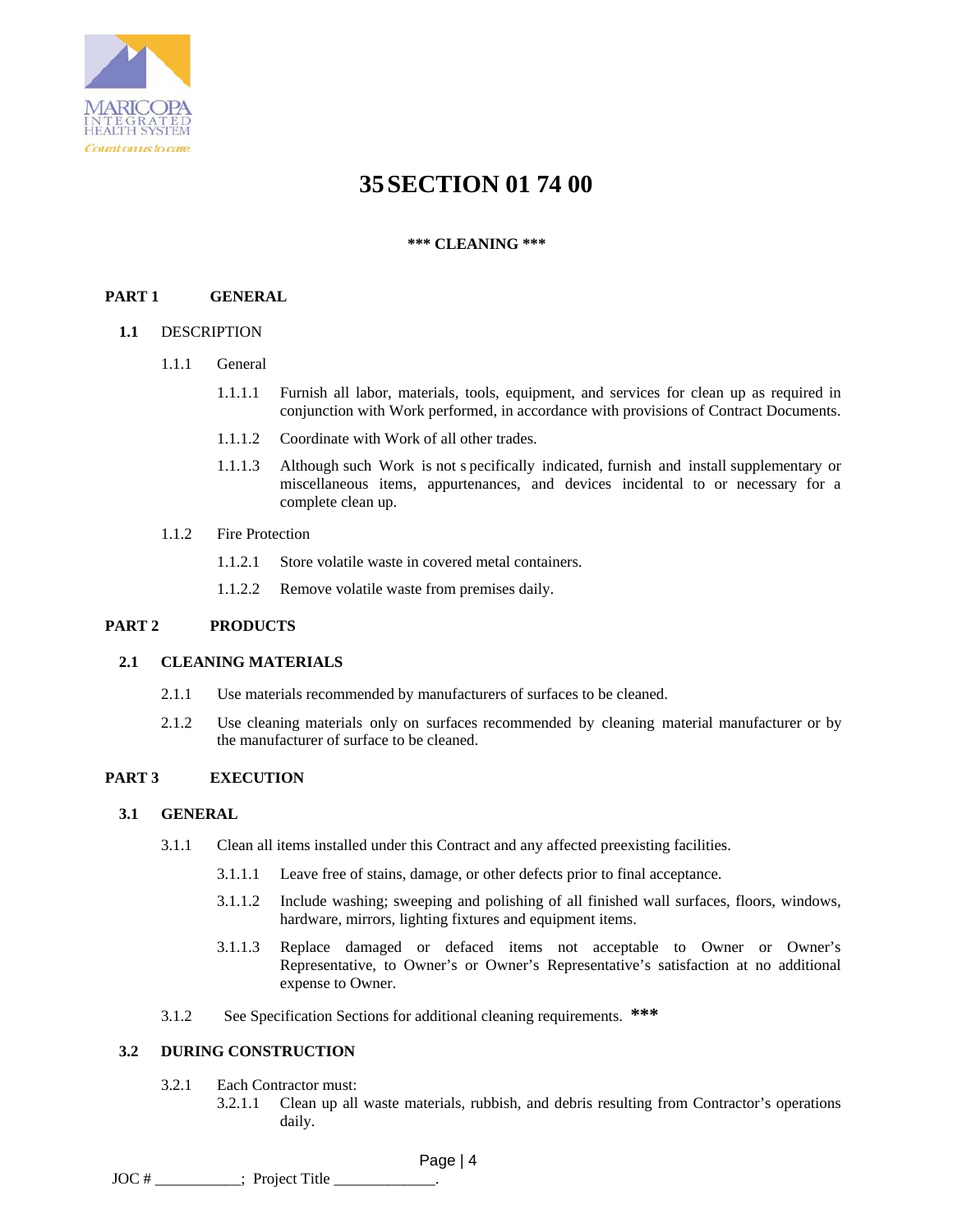

- 3.2.1.2 Oversee cleaning and ensure that the construction site is maintained free from accumulations of debris.
- 3.2.1.3 At reasonable intervals, minimum once a week, clean up entire site of excess debris and dispose of debris off-site.
- 3.2.1.4 Remove grease, dust, dirt, stains, labels, fingerprints, and other foreign materials from interior and exterior surfaces of fixtures, hardware, and equipment.
- 3.2.1.5 Repair, patch, and touch-up marred surfaces to match adjacent finishes damaged by Job Order Contractor's operations.
- 3.2.1.6 Comply with additional requirements defined in specifications.
- 3.2.1.7 Vacuum interior areas when ready for painting.
- 3.2.1.8 Schedule cleaning operations so that contaminants resulting from cleaning do not fall on wet painted surfaces.
- 3.2.1.9 Should the Job Order Contractor fail to keep the Site free from debris, trash and construction wastes as required, after written request by the Owner or Owner's Representative, then the Owner, after twenty-four (24) hours, shall have the authority to provide clean-up services and deduct said services from the Job Order Contractor's Contract.

### **3.3 FINAL CLEANING**

- 3.3.1 At completion of construction, just prior to acceptance or occupancy, perform final cleaning.
- 3.3.2 Use cleaning products that meet the Green Seal GS-37 standard, if applicable, OR if GS-37 is not applicable (e.g., for products such as carpet cleaners, floor finishes or strippers), use products that comply with the California Code of Regulations maximum allowable VOC levels, or equivalents.
- 3.3.3 Use Vacuum cleaners that meet the requirements of the Carpet & Rug Institute "Green Label" Testing Program–Vacuum Cleaner Criteria and are capable of capturing 96% of particulates 0.3 microns in size
- 3.3.4 Use experienced workmen or professional cleaners for final cleaning.
- 3.3.5 Remove dirt, stains, labels, and foreign materials.
- 3.3.6 Repair and touch-up marred areas.
- 3.3.7 Broom clean paved surfaces; rake clean other surfaces of grounds; vacuum and mop floors.

END OF SECTION

 Page | 5  $JOC \#$  \_\_\_\_\_\_\_\_\_\_\_\_\_; Project Title \_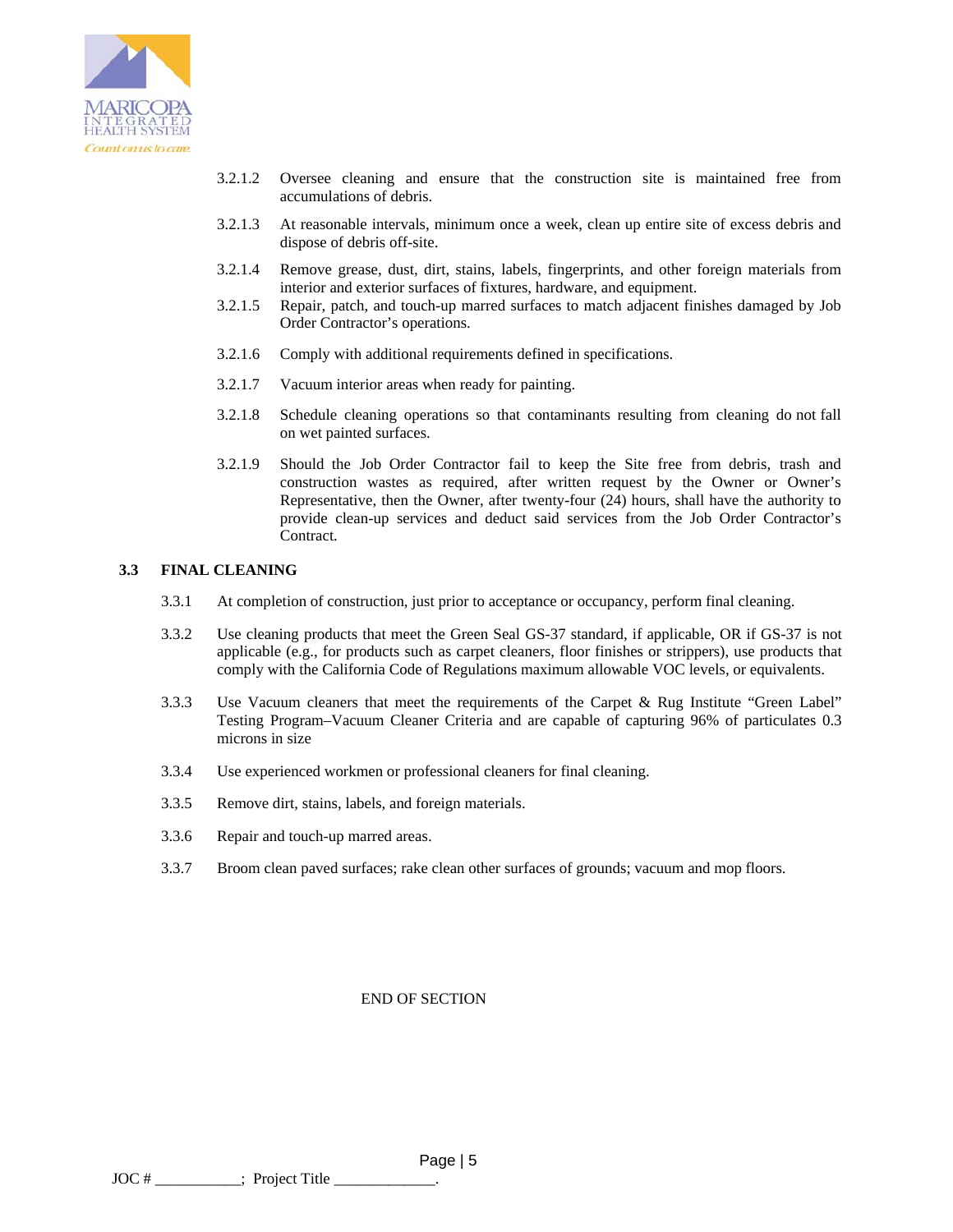

## **36SECTION 01 74 19**

### **\*\*\* CONSTRUCTION WASTE MANAGEMENT AND DISPOSAL \*\*\***

### **PART 1 GENERAL**

### **1.01 SUMMARY**

- A. The Owner has established that this Project shall minimize the creation of construction demolition waste on the job site.
	- 1. Factors that contribute to waste such as over packaging, improper storage, ordering error, poor planning, breakage, mishandling, and contamination, shall be minimized.
	- 2. Of the inevitable waste that is generated, as many of the waste materials as economically feasible shall be reused, salvaged, or recycled.
	- 3. Waste disposal in landfills shall be minimized.
- B. LEED<sup>™</sup> Certification: Job Order Contractor shall ensure that the work provided under this section will provide Construction Waste Management to achieve Materials & Resources Credit 2, options 1 and 2 and Innovation & Design Process Credit 1.2.
	- 1. Credit MRc2 , option1 (one point) requires recycling and/or salvaging at least 50% of nonhazardous construction and demolition. Develop and implement a construction waste management plan that, at a minimum, identifies the materials to be diverted from disposal and whether the materials will be sorted on-site or commingled.
	- 2. Credit MRc2, option 2 (one point) requires recycling and/or salvaging of an additional 25% beyond MR Credit 2, option1 (75% total) of non-hazardous construction and demolition debris.
	- 3. Credit IDc1.2, exemplary performance (one points) requires recycling and/or salvaging of an additional 20 % beyond MR Credit 2, option 2 (95% total of non- hazardous construction and demolition debris.
	- 4. Excavated soil and land-clearing debris does not contribute to this credit.
	- 5. Calculations can be done by weight or volume, but must be consistent throughout.

### **1.02 DEFINITIONS**

- A. Construction Waste: Debris that is either the result of demolition, or is discarded material generated in the construction process. (Note that for LEED documentation excavated soil, land clearing debris, and hazardous waste are excluded from consideration in the calculations.)
- B. Diversion from the waste stream: For the purposes of LEED MR Credit 2–Construction Waste Management, waste is considered diverted if it is transported to a recycling facility. The weight of crushed asphalt and concrete may be tallied as diverted material if it is used in another project, including as fill; note that an inert landfill is not currently considered to be a diversion.
- C. Recycling Facility: A business that specializes in collecting, sorting, handling, processing, distributing or remanufacturing waste materials into products or materials that can be used by others. A materials recovery facility (MRF) is a type of recycling facility that typically sorts and stockpiles comingled recyclables for pick-up and reuse by others.
- D. Co-Mingled Recyclables: Recyclable materials that are collected together in a single bin or dumpster and which are sorted into separate materials offsite, typically by an MRF.
- E. Recovery Rate: The percentage of co-mingled recyclables that is actually recovered, sorted and made available for reuse. Recovery rates (also called diversion rates) differ among MRFs.
- F. Contamination: A load of waste material may be rejected due to contamination by containing too much foreign matter including moisture. Each recycling facility sets its own standards and conditions for accepting collected waste materials. Contaminated recyclables typically become trash and end up being dumped in the land fill.

## **1.03 SUBMITTALS**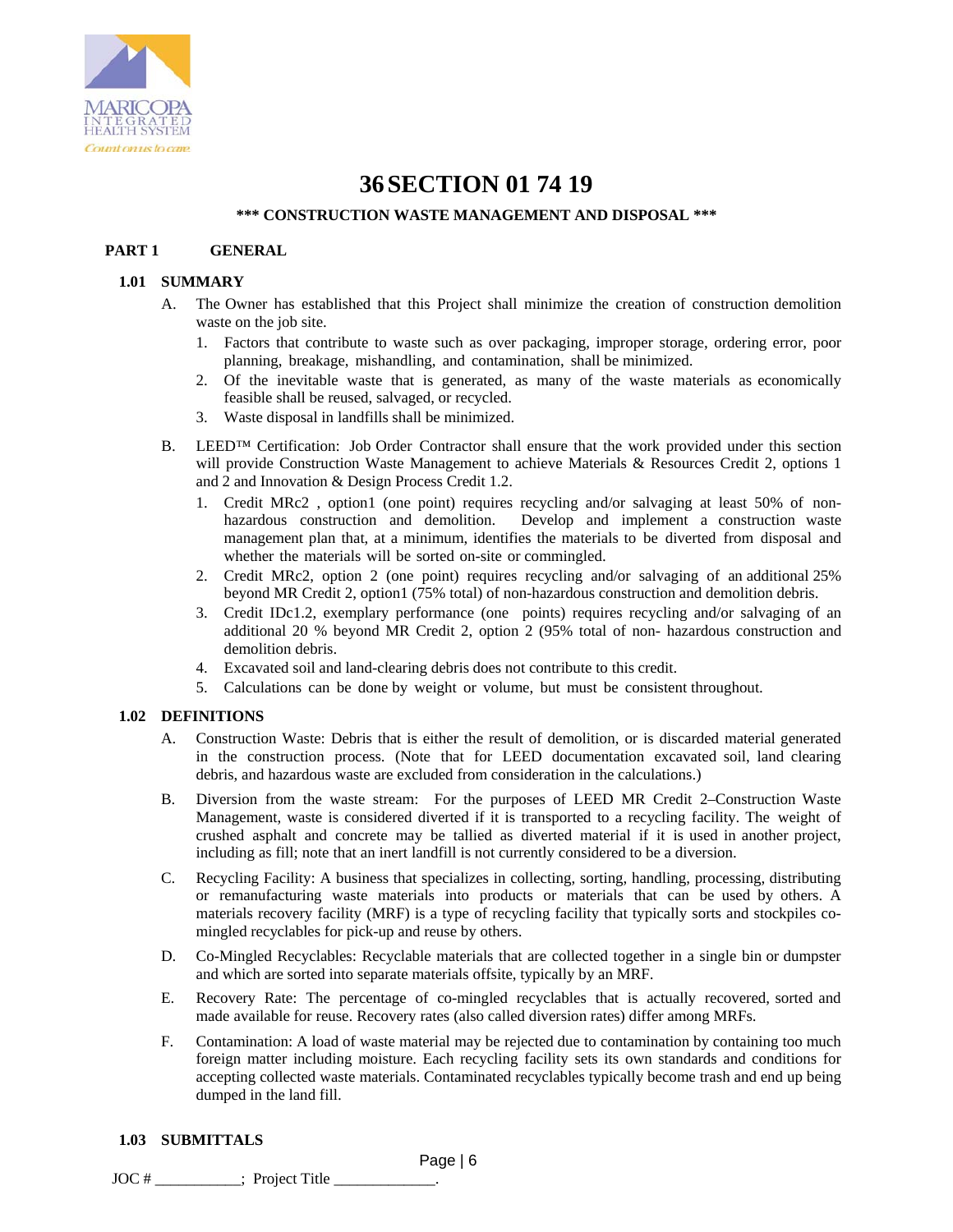

- A. Construction Waste Management Plan: Within 15 days from date of Notice To Proceed submit a draft of the Plan for review by the Owner's LEED consultant and approval by the Owner. Utilize the plan template furnished by the LEED Consultant or a comparable plan template with elements congruent with this Section. Submit the completed, approved plan prior to or concurrent with the first payment application. The approved Plan establishes the approved Construction Waste Management Program and will identify the following items:
	- 1. Responsible Parties: Identify Personnel who will manage the program, research diversion options, educate on-site personnel, collect and coordinate data, prepare monthly reports, and compile the final report including the LEED-Online template.
	- 2. Materials Diverted: Identify the types of waste created on the project which may include Asphalt, Concrete, Masonry, Metal, Wood Pallets, Plastics, Glass, Cardboard, and Paper, Gypsum Wallboard, Carpet and Pad Paint and Salvaged items.
	- 3. Method of Diversion: Identify who the hauler will be and requirements for "Condition of Material" for example whether wood must be free of nails. For reusable materials identify the location and method of removing the materials from the site.
	- 4. Space and collection requirements: Determine number and type of collection bins required and storage areas needed for the separate materials to be collected, and prepare a site plan showing the layout. Plan the layout to optimize vehicular and pedestrian access, to encourage compliance with the program goals, and to discourage contamination of recyclables.
	- 5. Signage: Describe signage for the collection areas to maximize effectiveness of program.
	- 6. Training of Subcontractors.
	- 7. Method of evaluating progress and identifying non-compliance issues.
	- 8. Determine government requirements applicable to waste management, especially for hazardous waste
- B. Diversion Rate Reports: At project meetings each month, present a one page overview report on the program's progress to help the project team assess whether the CWM Program is on track. Progress Reports will contain the following information:
	- 1. Current rate of diversion as a percentage of the total waste
	- 2. Projections estimating future diversions
	- 3. Upcoming tasks requiring team collaboration
	- 4. Possible opportunities for reuse of materials
- C. LEED Closeout Submittals: Upon substantial completion of the Project, Contractor shall:
	- 1. Provide Final Waste Diversion Rate
	- 2. Upload to LEED Online narrative summary of measures used to recycle construction waste
	- 3. Upload to LEED Online the types of waste diverted, the amount and method of removal for all waste.
	- 4. Narrative of insights gained for managing future CWM Programs

### 1.04 MEETINGS

A. Refer to Meetings in Section 01 81 13 - LEED Requirements for details regarding training and orientation for both the Contractor and Subcontractors.

### 1.05 SUBMITTALS – LEED

- A. The Contractor shall submit a completed LEED-NC 2009 form and supporting documentation for LEED MRc2.1, MRc2.2 and IDc1.2 to the Design Professional to be included with the comprehensive "Construction Submittal." The following project data and calculation information is required to document credit compliance using LEED-CI version 2.0 credit templates:
	- 1. Complete the construction waste calculation tables in the submittal template. The following info will be required to complete these tables: general description of each type/category of waste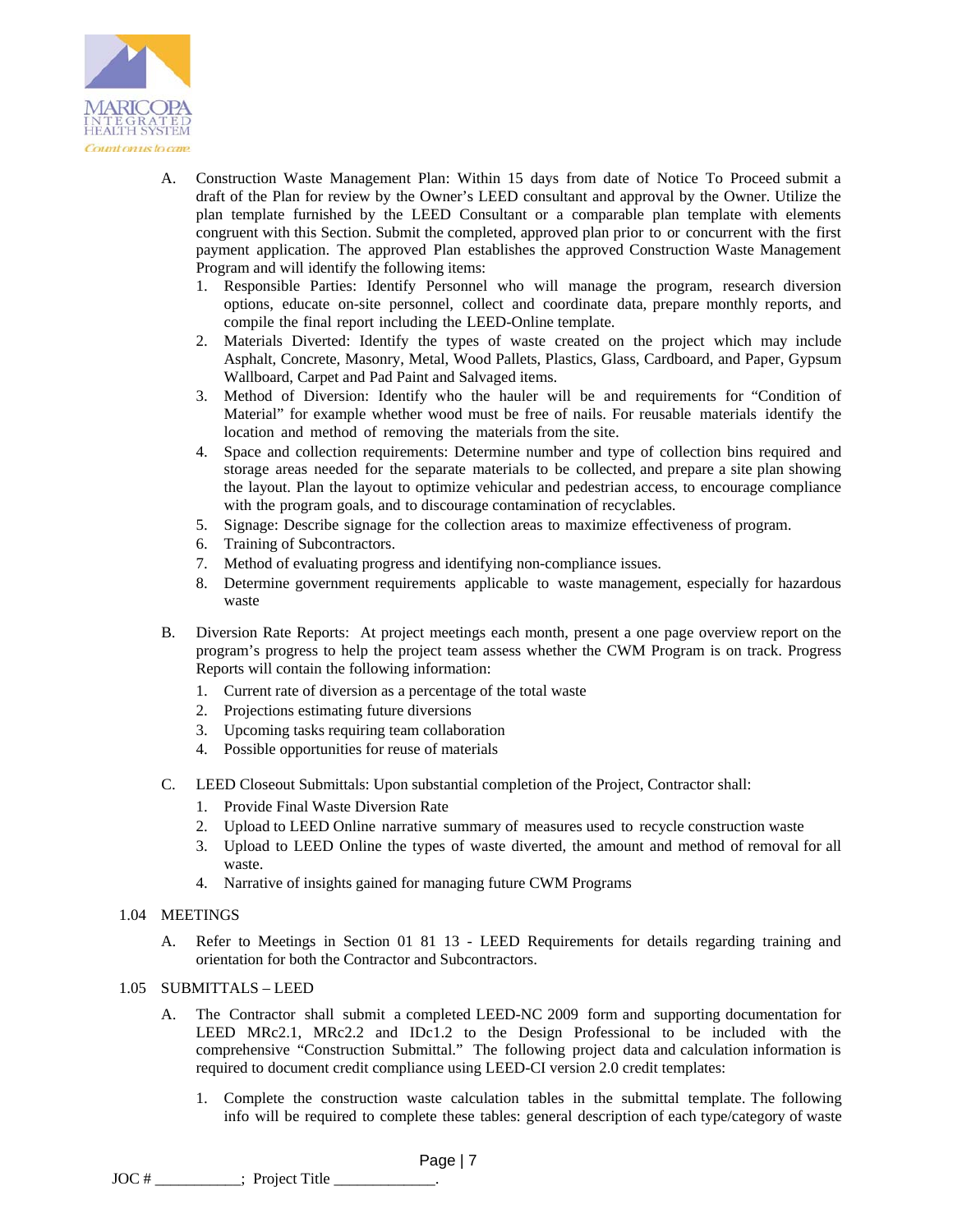

generated; location of receiving agent (recycler/landfill) for water; quantity of waste diverted (by category) in tons, or cubic yards.

2. Provide a narrative describing the project's construction waste management approach. The narrative shall include the project's Construction Waste Management Plan. Provide additional comments or notes to describe special circumstances or considerations regarding the project's credit approach.

### **PART 2 PRODUCTS (**Not Used)

### **PART 3 EXECUTION**

### 3.01 WASTE MANAGEMENT PLAN IMPLEMENTATION

- A. Plan Distribution: The Contractor shall provide copies of the Waste Management Plan to the Job Site Foreman, each Subcontractor, the Owner, and the Design Professional.
- B. Instruction: The Contractor shall provide on-site instruction of appropriate separation, handling, and recycling, salvage, reuse, and return methods to be used by all parties at the appropriate stages of the Project.
- C. Meetings: Contractor shall conduct Construction Waste Management meetings. Meetings shall include subcontractors affected by the Waste Management Plan. At a minimum, waste management goals and issues shall be discussed at the following meetings:
	- 1. Pre-bid meetings.
	- 2. Pre-construction meeting.
	- 3. Regularly scheduled job-site meetings.
- D. Separation facilities: The Contractor shall designate a specific area or areas to facilitate separation of materials for potential reuse, salvage, recycling, and return. Recycling and waste bin areas are to be kept neat and clean and clearly marked in order to avoid commingling of materials. Bins shall be protected during non-working hours from off-site contamination.
- E. Materials Handling Procedures: Materials to be recycled shall be protected from contamination, and shall be handled, stored and transported in a manner that meets the requirements set by the designated facilities for acceptance.
	- 1. Clean contaminated materials prior to placing in collection containers.
	- 2. Deliver materials free of dirt, adhesives, solvents, petroleum contamination, and other substances deleterious to recycling process.
	- 3. Arrange for collection by or delivery to the appropriate recycling or reuse facility.
- F. Hazardous wastes: Hazardous wastes shall be separated, stored and disposed of according to local regulations.
- G. Food Wastes: Food wastes (including packaging and wrappers) shall be properly disposed of immediately and shall be removed daily to minimize or eliminate the attraction of animals.

### 3.02 WASTE MANAGEMENT OPERATIONS

- A. The following waste categories, at a minimum, shall be separated and diverted from landfill. Appropriately sized, separate collection bins or containers, labeled (in both English and Spanish) for the particular waste categories identified below, shall be provided as follows:
	- 1. Wood:
		- a. Clean dimensional wood, palette wood
		- b. Plywood, OSB, and particleboard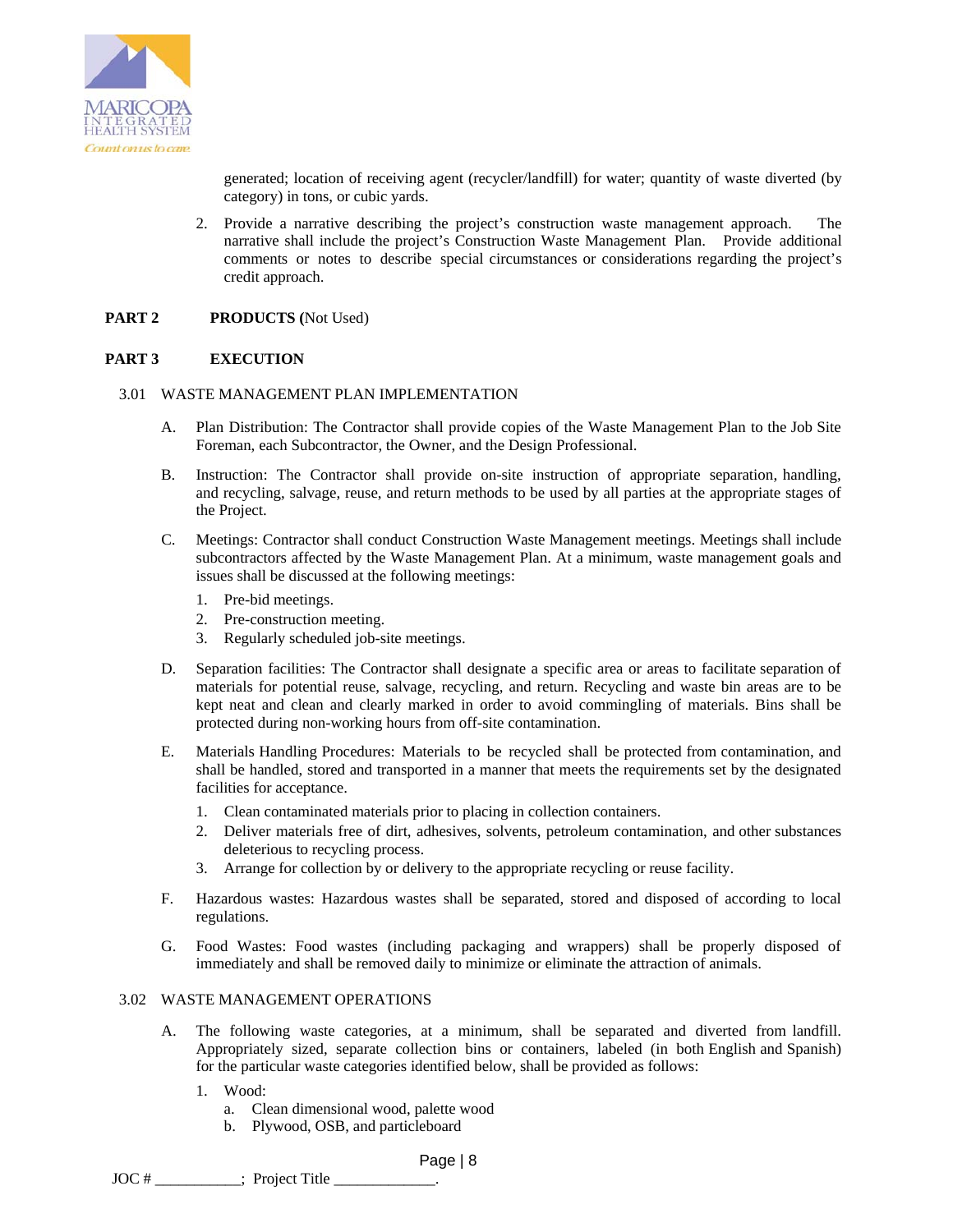

- 2. Concrete, Bricks and Concrete Masonry Units (CMU). Materials in this category shall be crushed on-site and reused as aggregate when feasible
- 3. Asphaltic Concrete
- 4. Cardboard, paper, packaging
- 5. Cement fiber products (shingles, panels, siding)
- 6. Asphalt roofing shingles
- 7. Metals
	- a. Ferrous
	- b. Aluminum
	- c. Other\non-ferrous
- 8. Gypsum Drywall (unpainted). (This is may be used on site as compost)
- 9. Paint
- 10. Rigid Foam
- 11. Glass
- 12. Plastics (#1 and #2)
	- a. Polyethylene terephthalate (PET) (#1)
	- b. High-density polyethylene (HDPE) (#2)
- 13. Carpet and Pad
- 14. Acoustical ceiling tiles
- 15. Beverage containers
- 16. Insulation
- 17. Others as appropriate.
- B. Recycling/Reuse Centers: Implement a recycling/reuse program that includes separate collection of Reusable building materials, including (but not necessarily limited to) lumber, structural steel, miscellaneous hardware and plumbing and electrical fixtures. The following is a partial list for contractor's information only. For more information, contact the Integrated Solid Waste Management Office, Arizona Department of Environmental Quality.
	- 1. Reusable Building Materials
		- a. Stardust Bldg Supplies, Inc. (non-profit), 1720 West Broadway Road, Mesa, AZ; (480) 668- 0566.
		- b. Salvage Depot, 6516 NW Grand Ave, Phoenix, AZ 85031; (602) 931- 4115.
		- c. Habitat for Humanity, (800) HABITAT.
	- 2. Asphalt: For information on recycling/reuse of asphalt, contact the Asphalt Recycling and Reclaiming Association (410) 267-0023.
	- 3. Concrete and other paving materials
		- a. (occasionally) Western Block Co., 4021 S. 19th Ave, Phoenix, AZ; (602) 243-9275
		- b. (occasionally) United Metro Materials, 3640 S. 19th Ave, Phoenix, AZ; (602) 262-1466
	- 4. Metals
		- a. National Metals Co., 320 S. 19th Ave., Phoenix, AZ; (602) 258-8074
		- b. Phoenix Metals Trading, 610 S. 19th Ave., Phoenix, AZ; (602) 257-4660
		- c. Davis Salvage Co , 3337 E Washington St, Phoenix, AZ 85034; (602) 267-7208
	- 5. Wood (lumber)
		- a. UE Recycling, 3330 W. Broadway, Phoenix, AZ; (602) 268-8849
		- b. (occasionally) Stone Container, 6902 W. Northern, Glendale, AZ; (602) 264-4655
		- c. Wood Recycling, Inc. (www.woodrecycling.com)

## Page | 9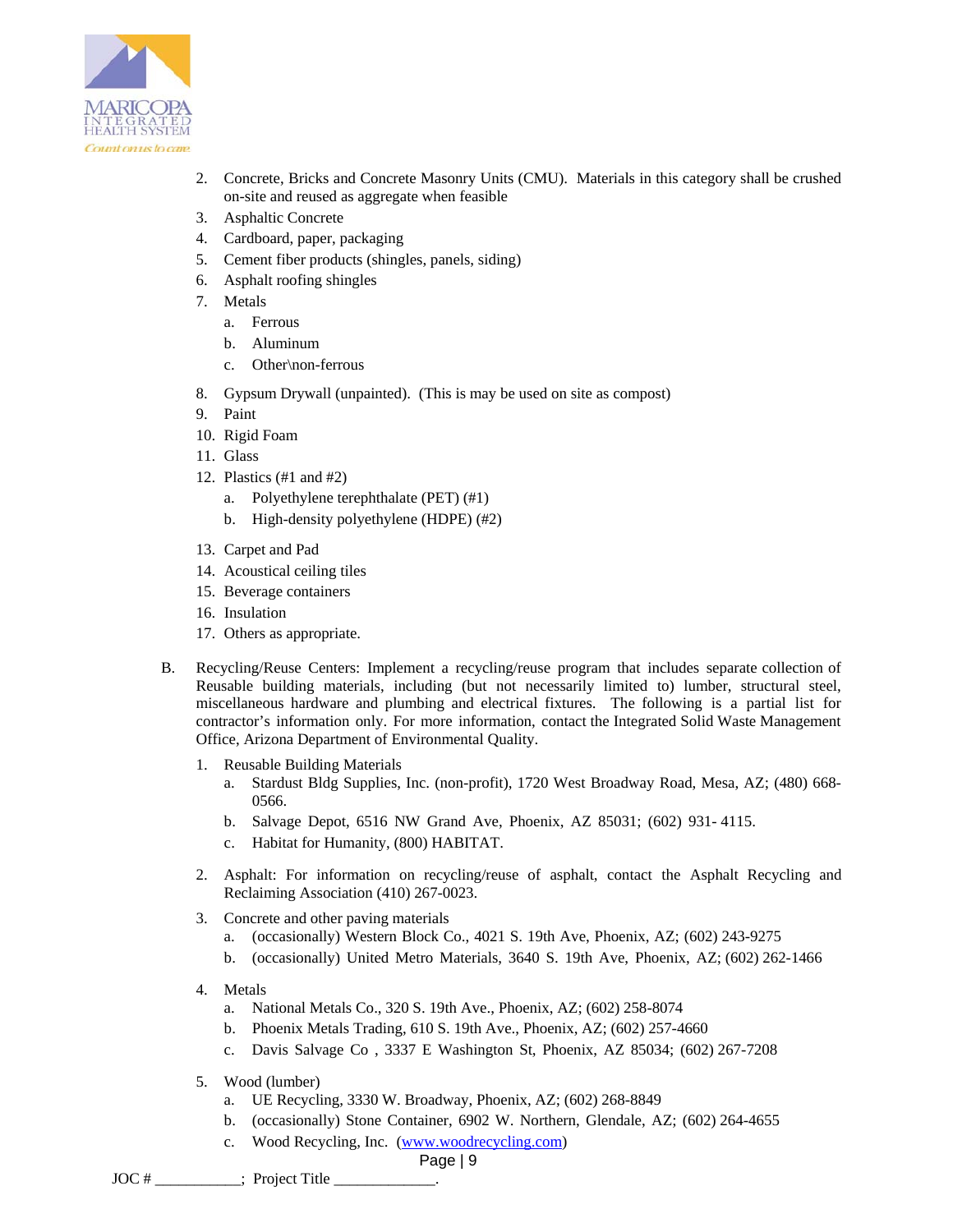

- 6. Wood (trees, etc.)
	- a Wood Industries Co., Phoenix, AZ; (602) 237-3131
	- b. Wood Recycling, Inc. (www.woodrecycling.com)
- 7. Office paper: Arizona Pacific Pulp & Paper, 302 S 28th St, Phoenix, AZ 85034; (602) 220- 9200.
- 8. Plastic and mixed paper: Arizona Center for the Blind and Visually Impaired Recycling Center (non-profit) 302 S 28th St, Phoenix, AZ 85034; (602)267-8740.
- 9. Cardboard, Newsprint and some plastics: Weyerhaeuser Co, 301 S 30th St, Phoenix, AZ 85034; (602) 225-0560.
- 10. Plastics Only:
	- a. Plastic Recovery Industries Inc. 2101 NW Grand Ave, Phoenix, AZ (602) 340-0040
	- b. National Environmental Waste, 4330 N. 39th Ave, Phoenix, AZ (602) 415-8229
	- c. (information) Vinyl Environmental Resource Center of the Vinyl Institute; (800) 969-8469
	- d. (information) American Plastics Council (800) 2-HELP-90.
- 11. Plastic "peanut" packing materials:
	- a. Mail Boxes Etc, 2303 N 44th St, Phoenix, AZ 85008; (602) 840-3020
	- b. (information) The Association of Foam Packaging Recyclers (202) 974-5351.
- 12. Mixed Office (Jobsite) Recyclables: Curbside Recycling, 3027 E. Madison, Phoenix, AZ; (602) 225-0020.
- 13. Rechargeable batteries: Milwaukee Electric Tool Corp, 405 E Watkins, Phoenix, AZ 85004; (602) 256-7210.
- 14. Glass bottles: BIRP, 619 S 3rd St, Phoenix, AZ 85004; (602) 253-6920.
- 15. Used Paint and Used Paint Cans:
	- a. Green Paint Company (800) 527-8866.
	- b. (public and private agencies only) Major Paint Company (310) 542-7701.
	- c. (paint cans only information) Steel Can Recycling Institute (SCRI); (800) 937-1226
- 16. Fluorescent and HID lamps and ballasts.
	- a. AERC.com, Inc., Hayward, CA (800) 628-3675, www.aercrecycling.com
	- b. Ecolights Northwest, Seattle, WA (206) 343-1247, www.ecolights.com
	- c. Environmental Light Recyclers, Inc., Fort Worth, TX (800) 755-4117.
	- d. Full Circle Recyclers, Bronx, NY (800) 775-1516, www.fcrecyclers.com
	- e. HTR-Group, Lake Ozark, MO (888) 537-4874, www.htr-group.com
	- f. Institution Recycling Network, Concord, NH (603) 229-1962, www.ir- network.com.
	- g. Northeast Lamp Recycling, Inc., East Windsor, CT (860) 292-1992
	- h. Onyx special Services, Port Washington, WI (800) 556-5267, www.superiorserv.com.

END OF SECTION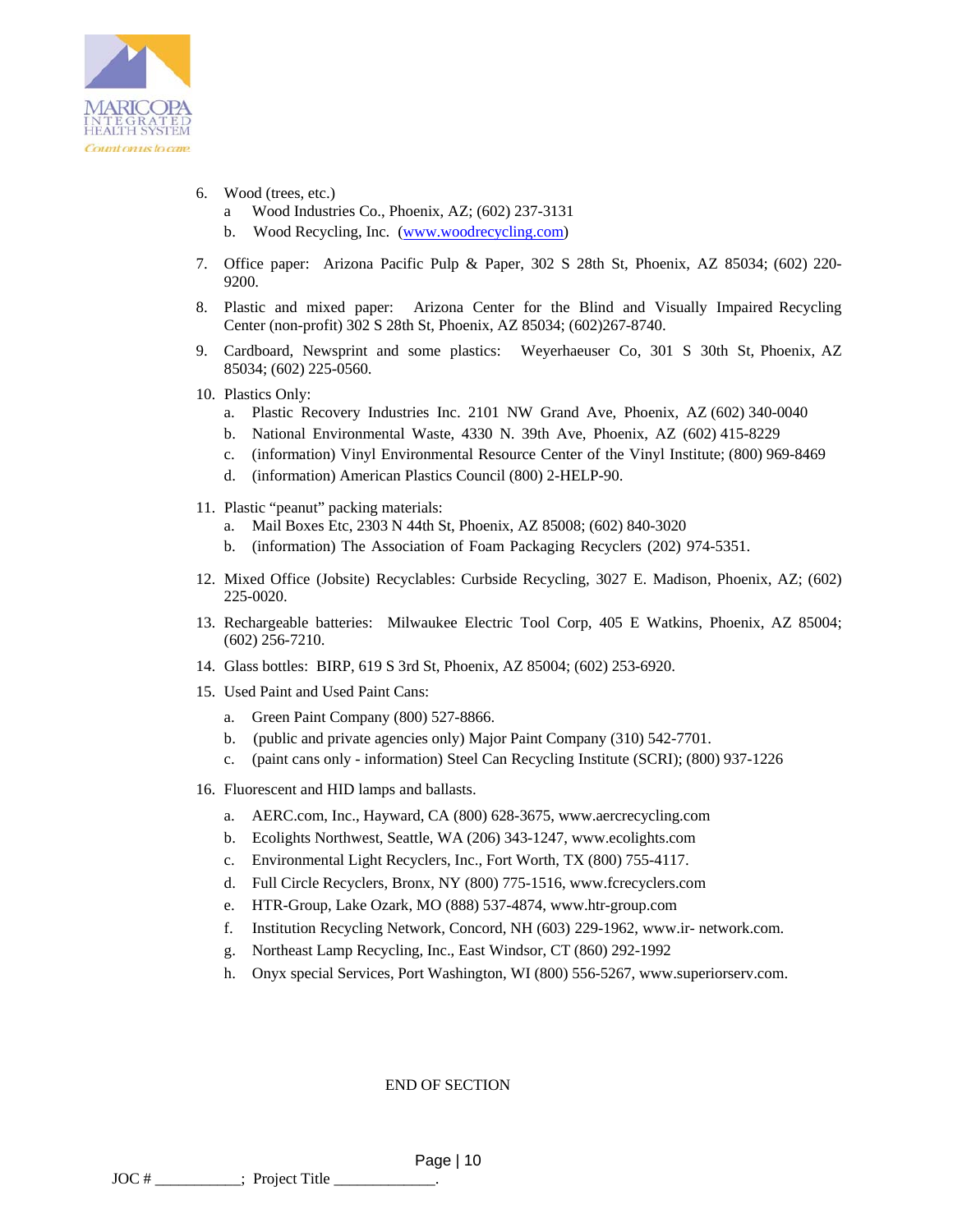

## **37SECTION 01 77 00**

### **\*\*\* CLOSEOUT PROCEDURES - IAQ \*\*\***

## **PART 1 GENERAL**

### 1.01 CONSTRUCTION IAQ MANAGEMENT PLAN (LEED EQ Credit No. 3.2)

- A. Flush-out (Option 1): In conjunction with the Design Professional and the Mechanical Engineer, develop and implement an Indoor Air Quality (IAQ) Management Plan for pre- occupancy phase **per one of the following**:
	- 1. After construction ends, prior to occupancy and with all interior finishes installed, perform a building flush-out by supplying a total air volume of 14,000 cu. ft. of outdoor air per sq. ft. of floor area while maintaining an internal temperature of at least 60 degrees F and relative humidity no higher than 60%.
	- 2. If occupancy is desired prior to completion of the flush-out, the space may be occupied following delivery of a minimum of 3,500 cu. ft. of outdoor air per square foot of floor area to the space. Once a space is occupied, it shall be ventilated as a minimum rate of 0.30 cfm / sq.ft. of outside air or the design minimum outside air rate determined by EQ Prerequisite 1, whichever is greater. During each day of the flush-out period, ventilation shall begin a minimum of 3 hours prior to occupancy and continue during occupancy. Those conditions shall be maintained until a total of 14,000 cu. ft./sq. ft. of outside air has been delivered to the space.
- B. Air Quality Testing (Option 2):
	- 1. Conduct baseline indoor-air-quality testing, after construction ends and prior to occupancy, using testing protocols consistent with the EPA's "Compendium of Methods for the Determination of Air Pollutants in Indoor Air," and as additionally detailed in the USGBC's "Green Building Design and Construction Reference Guide."
	- 2. Demonstrate that the contaminant maximum concentrations listed below are not exceeded:
		- a. Formaldehyde: 27 ppb.
		- b. Particulates (PM10): 50 micrograms/cu. m.
		- c. Total Volatile Organic Compounds (TVOC): 500 micrograms/cu. m.
		- d. 4-Phenylcyclohexene (4-PH): 6.5 micrograms/cu. m.
		- e. Carbon Monoxide: 9 ppm and no greater than 2 ppm above outdoor levels.
	- 3. For each sampling point where the maximum concentration limits are exceeded, conduct additional flush-out with outside air and retest the specific parameter(s) exceeded to indicate the requirements are achieved. Repeat procedure until all requirements have been met. When retesting noncomplying building areas, take samples from same locations as in the first test.
	- 4. Air-sample testing shall be conducted as follows:
		- a. All measurements shall be conducted prior to occupancy but during normal occupied hours, and with building ventilation system starting at the normal daily start time and operated at the minimum outside air flow rate for the occupied mode throughout the duration of the air testing.

 Page | 11 JOC #  $\qquad \qquad$ : Project Title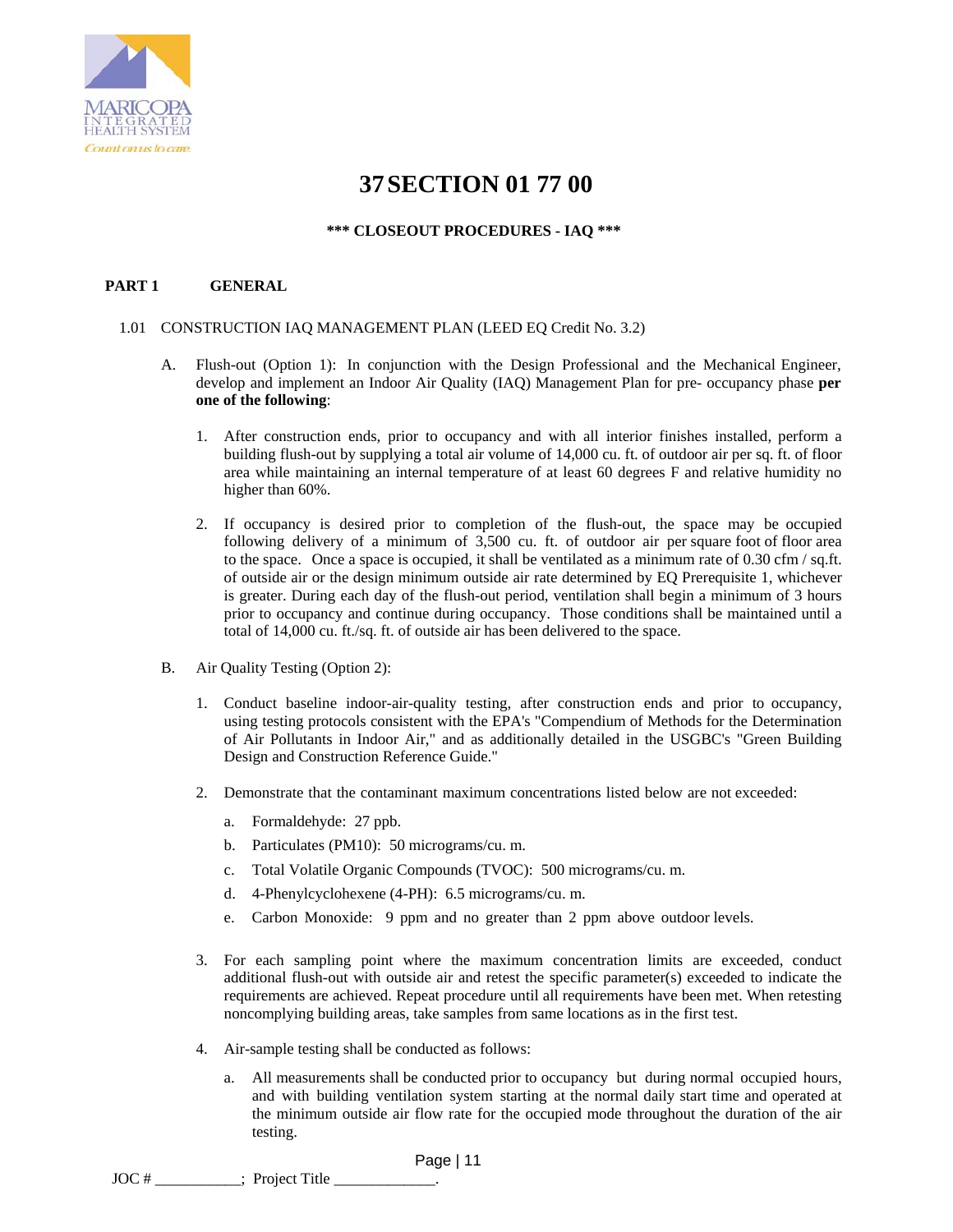

- b. Building shall have all interior finishes installed including, but not limited to, millwork, doors, paint, carpet, and acoustic tiles. Non-fixed furnishings such as workstations and partitions are encouraged, but not required, to be in place for the testing.
- c. Number of sampling locations varies depending on the size of building and number of ventilation systems. For each portion of building served by a separate ventilation system, the number of sampling points shall not be less than one per 25,000 sq. ft. or for each contiguous floor area, whichever is larger, and shall include areas with the least ventilation and greatest presumed source strength.
- d. Air samples shall be collected between 3 and 6 feet from the floor to represent the breathing zone of occupants, and over a minimum four- hour period.
- C. The Job Order Contractor shall submit a completed LEED-NC 2009 form and supporting documentation for LEED EQc3.2 to the Design Professional to be included with the comprehensive "Construction Submittal." (see Section 01 81 13). The following project data and calculation information is required to document credit compliance:
	- 1. Confirmation regarding the approach taken by the project (pre-occupancy flush-out, flush-out with early occupancy; IQ testing.)
	- 2. A copy of the Project's IAQ Report (if applicable).
	- 3. A narrative describing the project's specific flush-out procedures and/or IAQ testing process and results.

END OF SECTION

 Page | 12  $JOC #$  : Project Title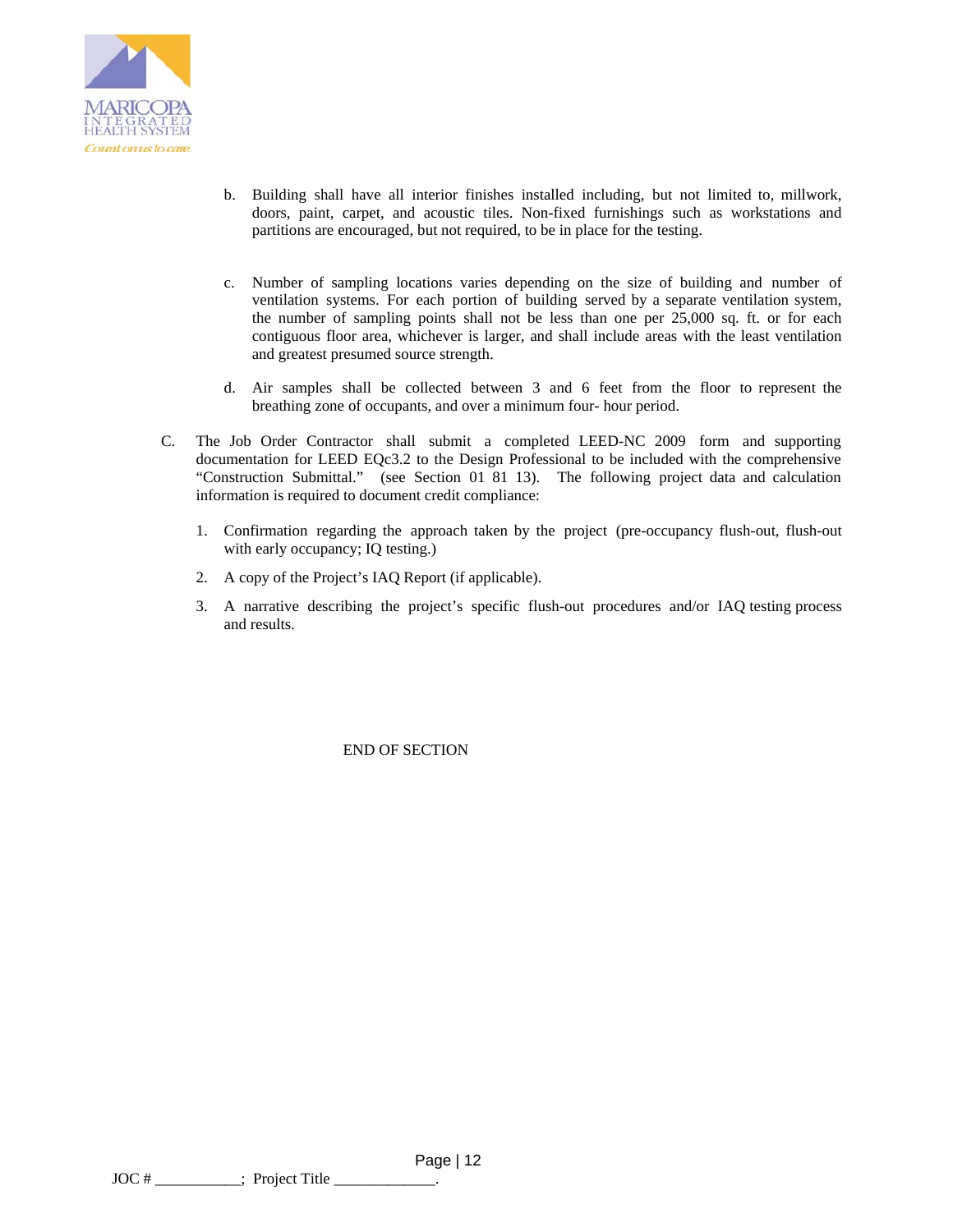

## **38SECTION 01 78 36**

## **WARRANTIES**

### **PART 1 GENERAL**

### **1.1 RELATED DOCUMENTS**

A. Drawings and general provisions of the Contract, including General Conditions and Division 1 Specification Sections, apply to this Section.

### **1.2 DESCRIPTION**

- A. Provide written warranties, guarantees, bonds or service contracts for products and installations, for the period(s) indicated.
- B. Provide manufacturer's warranties or guarantees for products.
	- 1. Where manufacturer's standard warranties or guarantees expire before expiration date required by Contract Documents, obtain and pay for warranty or guarantee extensions, at no additional cost to Owner.
- C. Provide all warranties, guarantees, bonds or service contracts prior to final acceptance.
- D. Provide Owner or Owner's Representative a copy of each warranty, guarantee, bond or service contract issued. Submit with each of the foregoing an information sheet for Owner's personnel which includes:
	- 1. Effective dates or period.
	- 2. Proper procedures in the event of failure.
	- 3. Instances which might affect the validity of warranties, bonds or service contracts.
	- 4. Identify of contract persons in the event of claims.
- E. Submit all warranties, guarantees, bonds or service contracts identified by specification section and equipment identification used in operating and maintenance data.
- F. In the event of a warranty-work-notice to the Job Order Contractor, requiring work to be done, Job Order Contractor will coordinate with Subcontractors and Suppliers to accomplish the work.

### **1.3 RELATED WORK SPECIFIED ELSEWHERE**

- A. Technical Specifications: Divisions 02 through 48.
- B. Execution and Closeout Requirements: Section 01 70 00 (especially ¶ 1.81 therein).
- C. Project Record Documents: Section 01 78 39.
- D. Equipment Demonstration and Owner Personnel Instruction: Section 01 79 00.

### **PART 2 PRODUCTS (Not Used)**

### **PART 3 EXECUTION (Not Used)**

END OF SECTION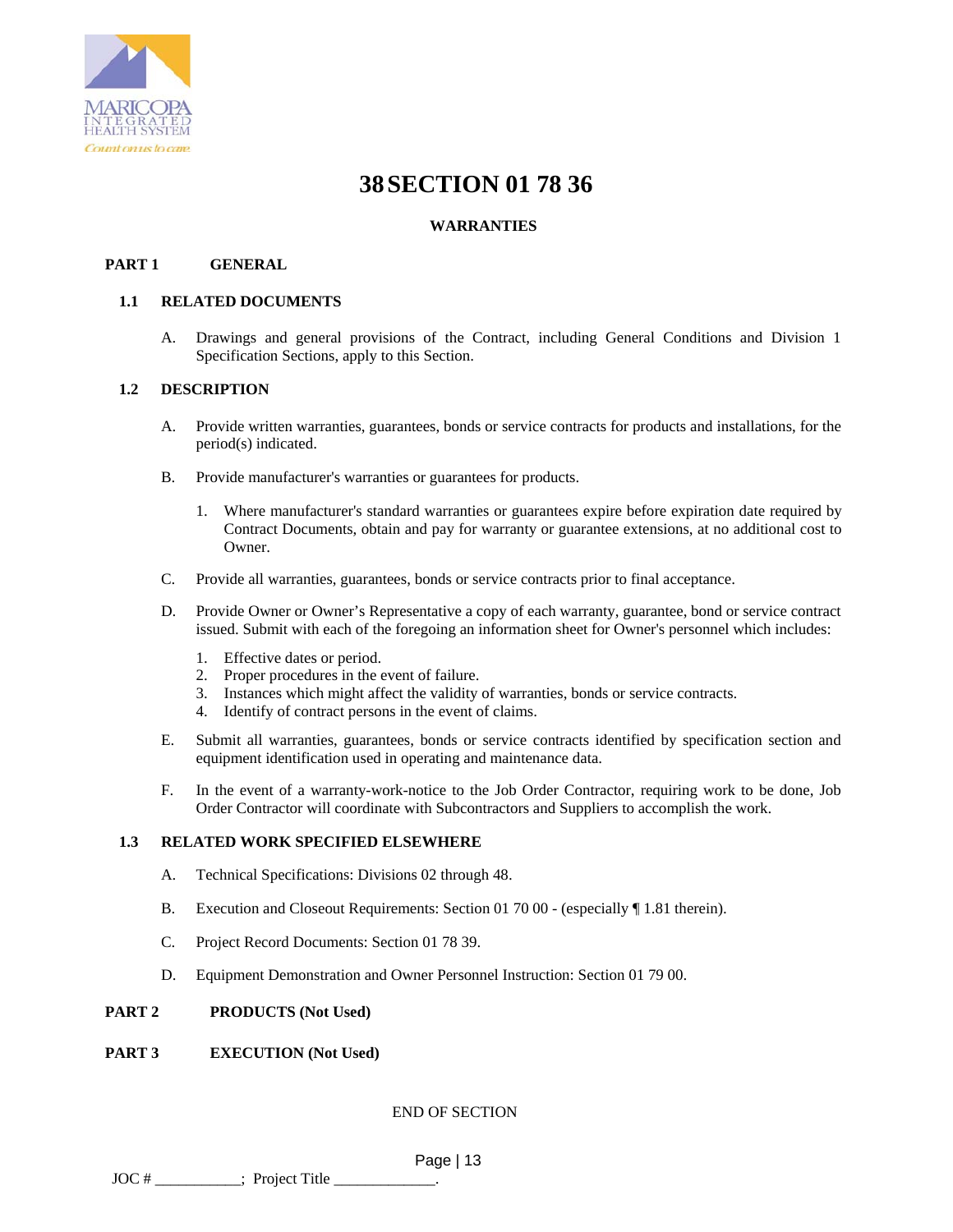

## **39SECTION 01 78 39 \*\*\* PROJECT AS-BUILT AND RECORD DOCUMENTS \*\*\***

## **PART 1 GENERAL**

### **1.1 Description**

- 1.1.1 Work Included:
	- 1.1.1.1 Throughout progress of the Work of this Contract, the Job Order Contractor shall timely maintain an accurate record of all changes in the Construction Documents (drawing and specifications) per Contract, and as described in Part 3.1 below.
	- 1.1.1.2 For the purpose of this Section, the updated set of Construction Documents (drawing and specifications) per Paragraph 1.1.1.1 above shall be known as the Project As-Built Documents.
	- 1.1.1.3 As-Built Drawings are produced by the Job Order Contractor and shall refer to all changes recorded on the As-Built Drawings, as defined in relevant sections of the Contract.
	- 1.1.1.4 Record Drawings and Specifications as defined in Section 2.1.2 are produced by the Design Professional.
- 1.1.2 Related Work described elsewhere:
	- 1.1.2.1 Shop Drawings, Project Data, and Samples: Section 01 33 23.
	- 1.1.2.2 Progress Payment Procedures: Section 01 29 76 **\*\*\***
	- 1.1.2.3 Execution and Closeout Requirements: Section 01 70 00.

### **1.2 Quality Assurance**

- 1.2.1 General. Maintenance of the Project As-Built Documents shall be the responsibility of one person on the Job Order Contractor's staff as approved in advance by the Owner or Owner's Representative.
- 1.2.2 Accuracy of Records: Thoroughly coordinate all changes within the Project As- Built Documents, making adequate and proper entries in red ink on each page of Specifications and each sheet of Drawings and other Documents where such entry is required to properly show the change. The Project As-Built Documents shall reflect all changes due to Addenda issued at bidding time and Change Order items during construction, whether added or deleted. The Change Order and Addenda items shall be properly referenced by number. Accuracy of records shall be such that future searches for items shown in the Contract Documents may reasonably rely on information obtained from the approved Project Record Documents.
- 1.2.3 Timing of Entries: Make all entries within three days following completion of change.
- 1.2.4 The DP, and the Owner or Owner's Representative shall examine the Project As- Built Documents at selected intervals to assure Job Order Contractor compliance for updating entries. Should the Job Order Contractor fail to satisfy the requirements of this Section, the Owner may withhold the Job Order Contractor's monthly Application for Payment until said requirements are satisfied.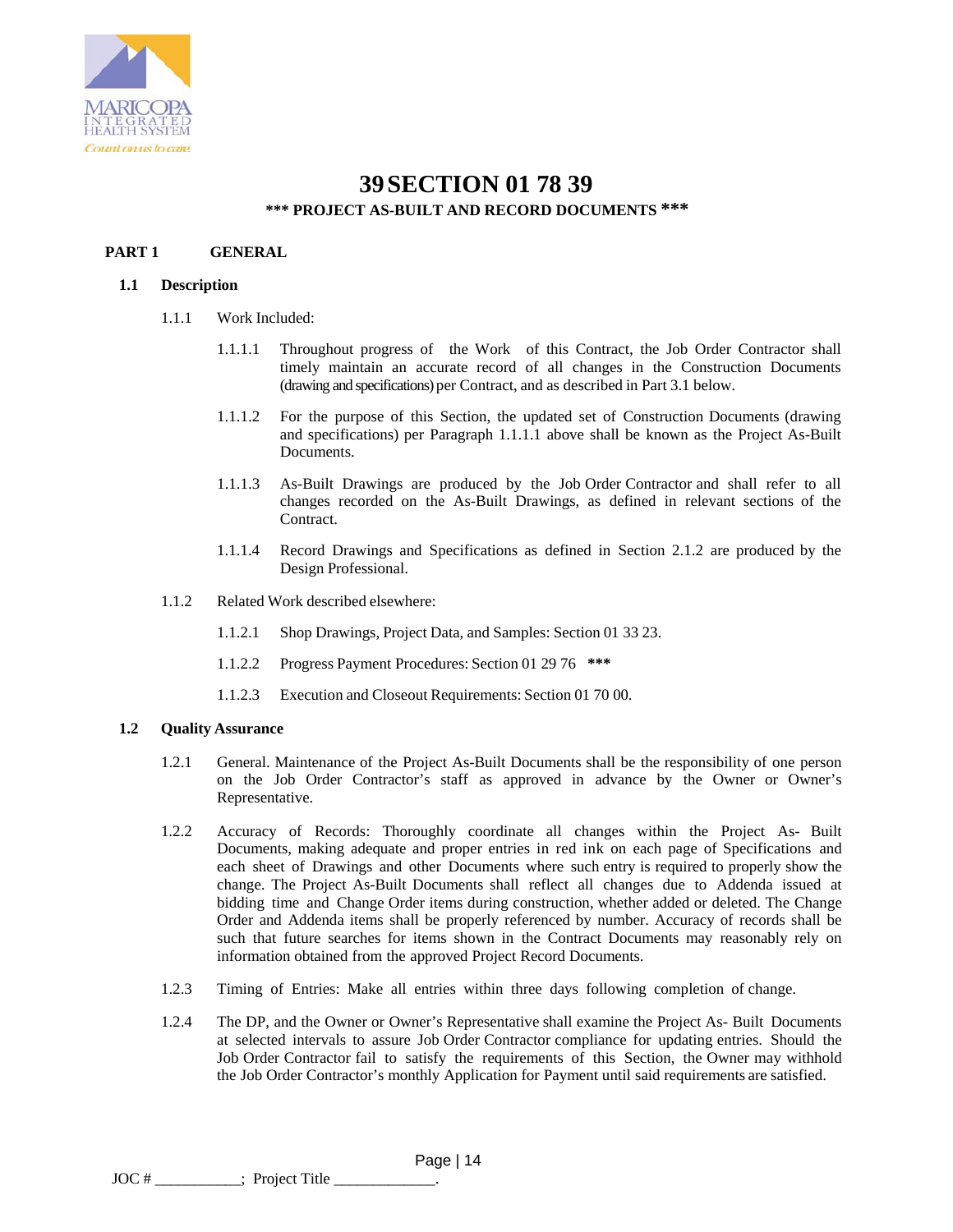

## 1.3 Submittals

- 1.3.1 General: The DP and the Owner or Owner's Representative's approval of the current status of Project As-Built Documents will be a prerequisite to the DP and Owner's or Owner's Representative's acceptance of Job Order Contractor's Progress Payment Applications and final Application for Payment under the Contract.
- 1.3.2 Final Submittal. Prior to submitting final Application for Payment, submit the final Project As-Built Documents required by Contract to the DP and secure DP's approval.

### **1.4 As Built Documents**

1.4.1 Use all means necessary to maintain the job set of Project As-Built Documents completely protected from deterioration and from loss and damage until completion of the Work and transfer of the recorded data to the final Record Documents. In the event of loss of recorded data, use all means necessary to secure the data to the Owner's or Owner's Representative's approval; such means shall include, if necessary in the opinion of the Owner or Owner's Representative, removal and replacement of concealing materials and, in such case, all replacements shall be to the standards originally specified in the Contract Documents.

## **PART 2 PRODUCTS**

### **2.1 As-Built Drawings \*\*\***

- 2.1.1 The DP will provide the Job Order Contractor with a set of reproducible drawings, of the Construction Documents, at Job Order Contractor's expense. Seals and signatures of Registrants shall be completely removed and/or permanently obscured. The DP will furnish the Job Order Contractor one set of the REVIT model and AutoCAD Drawings bound with all external reference of the Construction Drawings for use in recording information.
	- 2.1.2.1 Seals and signatures of Registrants shall be completely removed and/or permanently obscured.
	- 2.1.2.2 DP makes no representations as to the accuracy or completeness of CAD Drawings as they relate to the Contract Drawings
	- 2.1.2.3 The Contact Drawings are available in REVIT and AutoCAD for Microsoft Windows XP. As Built Drawings prepared by the Job Order Contractor shall be in the same software version.
	- 2.1.2.4 Organize CAD information into separate electronic files that correspond to each sheet of the Contract Drawings. Name each file with the sheet identification. Include identification in each CAD file.
- 2.1.2 Final Record Documents:
	- 2.1.2.1 Upon Substantial Completion of the Work, submit the job set of Project As-Built Documents to the DP for review.
	- 2.1.2.2 Record Drawings: Upon DP's approval of the Project As-Built Documents, the DP shall prepare a full set of corrected drawings of the Contract Drawings, CAD Drawings, Shop Drawings, and RFI's. These corrected drawings shall be called the "Record Drawings."
		- 2.1.2.2.1 DP shall incorporate changes and additional information previously marked on As Built Drawings. Erase, redraw, and add details and notations where applicable.
		- 2.1.2.2.2 DP shall organize into unbound sets matching As-Built Drawings.

 Page | 15 JOC #  $\qquad \qquad$ : Project Title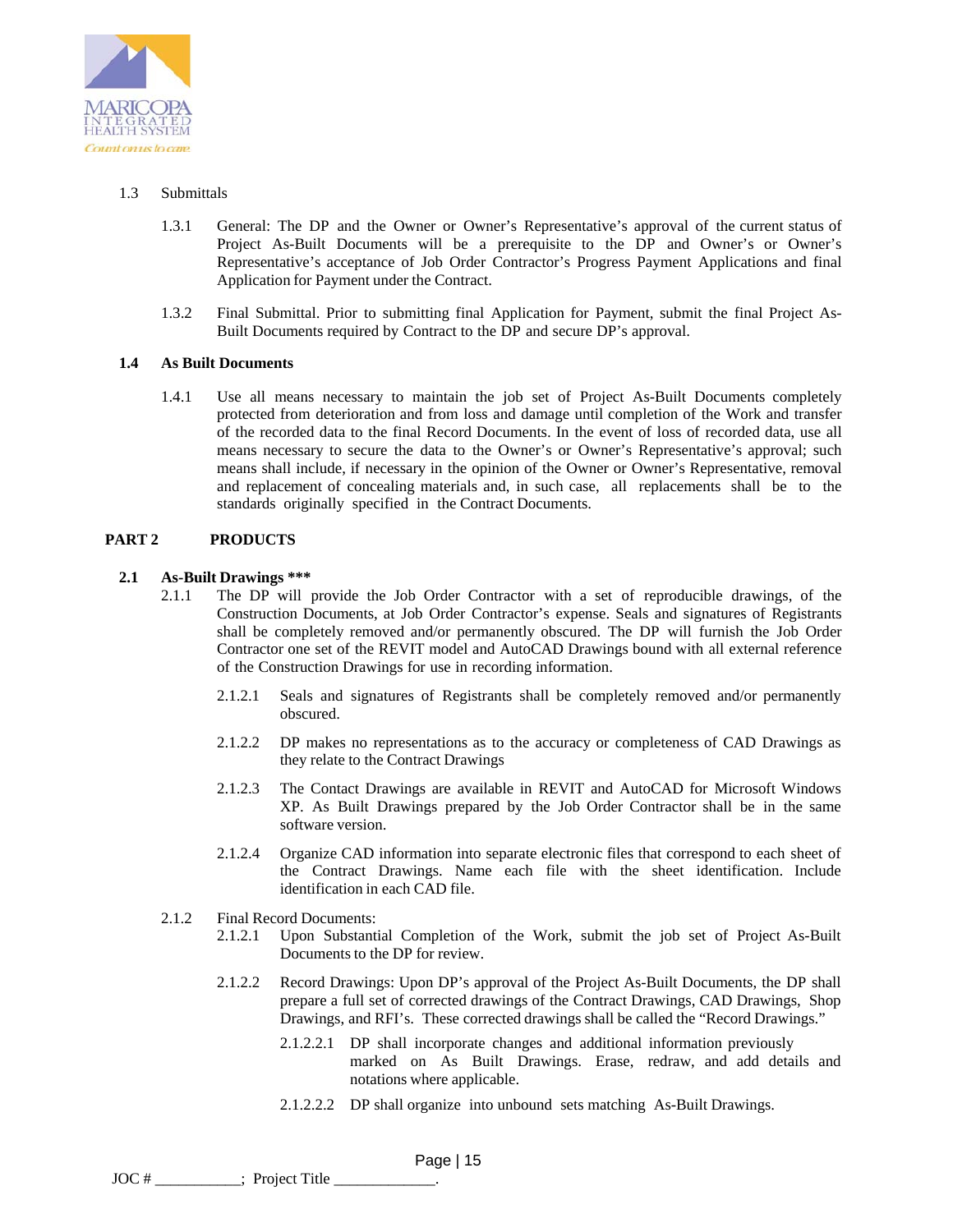

- 2.1.2.2.3 DP shall prepare Record Drawings in AutoCAD and REVIT for the project per the requirements of the Design Professional Contract.
- 2.1.2.2.4 Seals and signatures of the registrant Design Professional shall not be placed on Record Drawings and Specifications.
- 2.1.2.2.5 Record Documents shall be free of revision clouds.
- 2.1.2.3 Record Specifications: Submit one copy of Project Specifications, including addenda and contract modifications. Where Owner selects one of several alternates specified or installation varies from that indicated, mark copy to indicate the actual product installed. Bind in volumes as appropriate.
	- 2.1.2.3.1 Mark copy with the proprietary name and model number of products, materials, and equipment furnished, including substitutions and product options selected.
	- 2.1.2.3.2 Note related Change Orders and Record Drawings.
	- 2.1.2.3.3 In addition to the requirements of 2.1.3.3, submit the Record Specifications in Adobe Acrobat format on electronic media formatted for Windows XP. Also submit one set of back-up media.
	- 2.1.2.2.4 Seals and signatures of the registrant Design Professional shall not be placed on Record Drawings and Specifications.
	- 2.1.2.2.5 Record Documents shall be free of revision clouds.
- 2.1.2.4 Miscellaneous Record Submittals: Bind or file miscellaneous records with identification labels clearly visible.

### **PART 3 EXECUTION**

### **3.1 Maintenance of Job Set**

3.1.1 Identification. Immediately upon receipt of the job set described in 2.1.1 above, identify each of the Documents with the title "AS-BUILT DRAWINGS–JOB SET".

### 3.1.2 Preservation

- 3.1.2.1 Considering the Contract completion time, the probable number of occasions upon which the job set must be taken out for new entries and for examination, and the conditions under which these activities will be performed, devise a suitable method for protecting the job set to the approval of the Owner or Owner's Representative.
- 3.1.2.2 Do not use the job set for any purpose except entry of new data and review by the DP and Owner or Owner's Representative, until start of transfer of data to final Record Drawings.
- 3.1.2.3 Maintain the job set at the site of Work as designated by the Owner or Owner's Representative.
- 3.1.3 Making entries on As-Built Drawings. Using an erasable colored pencil (not ink or indelible pencil), clearly describe the change by note and by graphic lines, as required. Date all entries and incorporate entry from Subcontractor following completion of change. Call attention to the entry by a "cloud" around the area or areas affected. In the event of overlapping changes, different colors may be used for each of the changes.
- 3.1.4 Making Entries on other Project Documents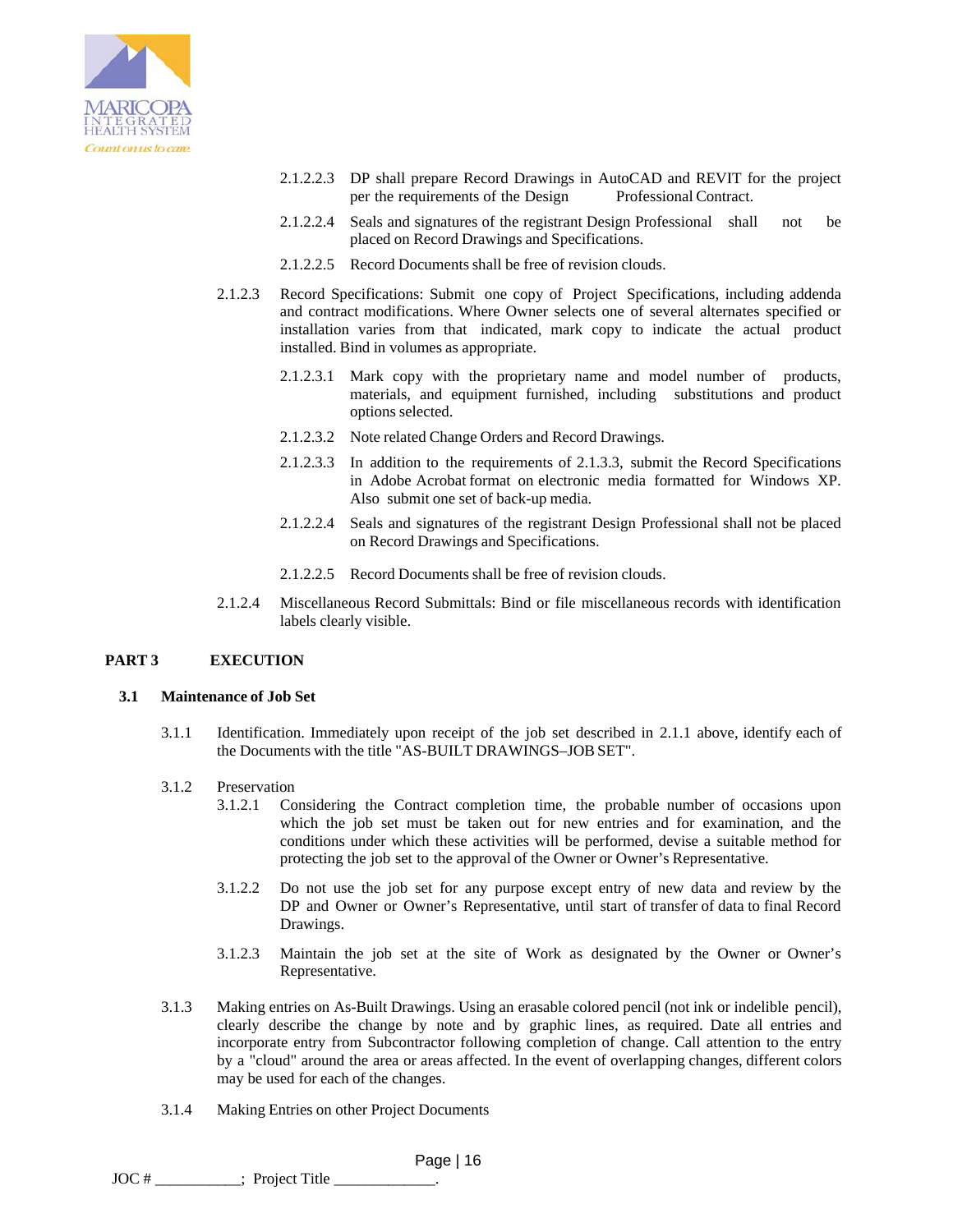

- 3.1.4.1 Where changes are caused by directives issued by the DP, or Owner, or Owner's Representative clearly indicate the change by note in ink, colored pencil, or rubber stamp.
- 3.1.4.2 Where changes are caused by Job Order Contractor -originated proposals approved by the Owner or Owner's Representative, or DP, including inadvertent errors by the Job Order Contractor, which have been accepted by the Owner, clearly indicate the change by note in erasable colored pencil.
- 3.1.4.3 Make entries in the pertinent Project Documents as approved by the Owner or Owner's Representative.
- 3.1.5 Conversion of schematic layouts:
	- 3.1.5.1 In most cases on the Drawings, arrangement of conduits and circuits, piping, ducts, and other similar items, is shown schematically and is not intended to portray precise physical layout. Final physical arrangement is as determined by the Job Order Contractor, subject to the DP's approval. However, design of future modifications of the facility may require accurate information as to the final physical arrangement of items which are shown only schematically on the Drawings.
	- 3.1.5.2 Information contained in the As-Built Drawings shall include, but not be limited to:
		- 3.1.5.2.1 Actual installation where actual installation varies from original drawings
		- 3.1.5.2.2 Location of underground pipes, conduits, ducts, cables and similar work, dimensioned horizontally to permanent points of reference and located vertically by indicating depth of burial. Dimensions shall be accurate within  $+6$  inches.
		- 3.1.5.2.3 Location of plumbing piping, sprinkler piping, control valves, heating and air conditioning equipment, mechanical piping, ductwork, major conduit runs, power, control and alarm wiring, etc., dimensioned horizontally to permanent points of reference. Dimensions shall be accurate within 6 inches.
		- 3.1.5.2.4 Modifications made to accommodate field conditions.
		- 3.1.5.2.5 Location of mechanical and electrical control devices and shut-off valves.
		- 3.1.5.2.6 Final circuiting of electrical fixtures and equipment.
		- 3.1.5.2.7 Record and check the markup before enclosing concealed installations.
		- 3.1.5.2.8 Change Order numbers and similar identification where applicable.
	- 3.1.5.3 The DP may waive the requirements for conversion of schematic data where, in the DP's judgment, such conversion serves no beneficial purpose. However, no such waivers are effective unless specifically issued in writing by the DP.
- 3.1.6 Timing of entries. Be alert to changes in the Work from how it is shown in the Contract Documents. Promptly, within three days following completion of the change, make the entry or entries required.
- 3.1.7 Accuracy of entries. Use all means necessary, including the proper tools and necessary labor for measurement, to determine actual locations of the installed items.

#### **3.2 Final Project As-Built Documents**

3.2.1 The purpose of the final Project As-Built Documents is to provide factual information regarding all aspects of the Work, both concealed and visible, to enable future modification of the Work to proceed without lengthy and expensive site measurement, investigation, and examination.

 Page | 17 JOC #  $\qquad \qquad ;$  Project Title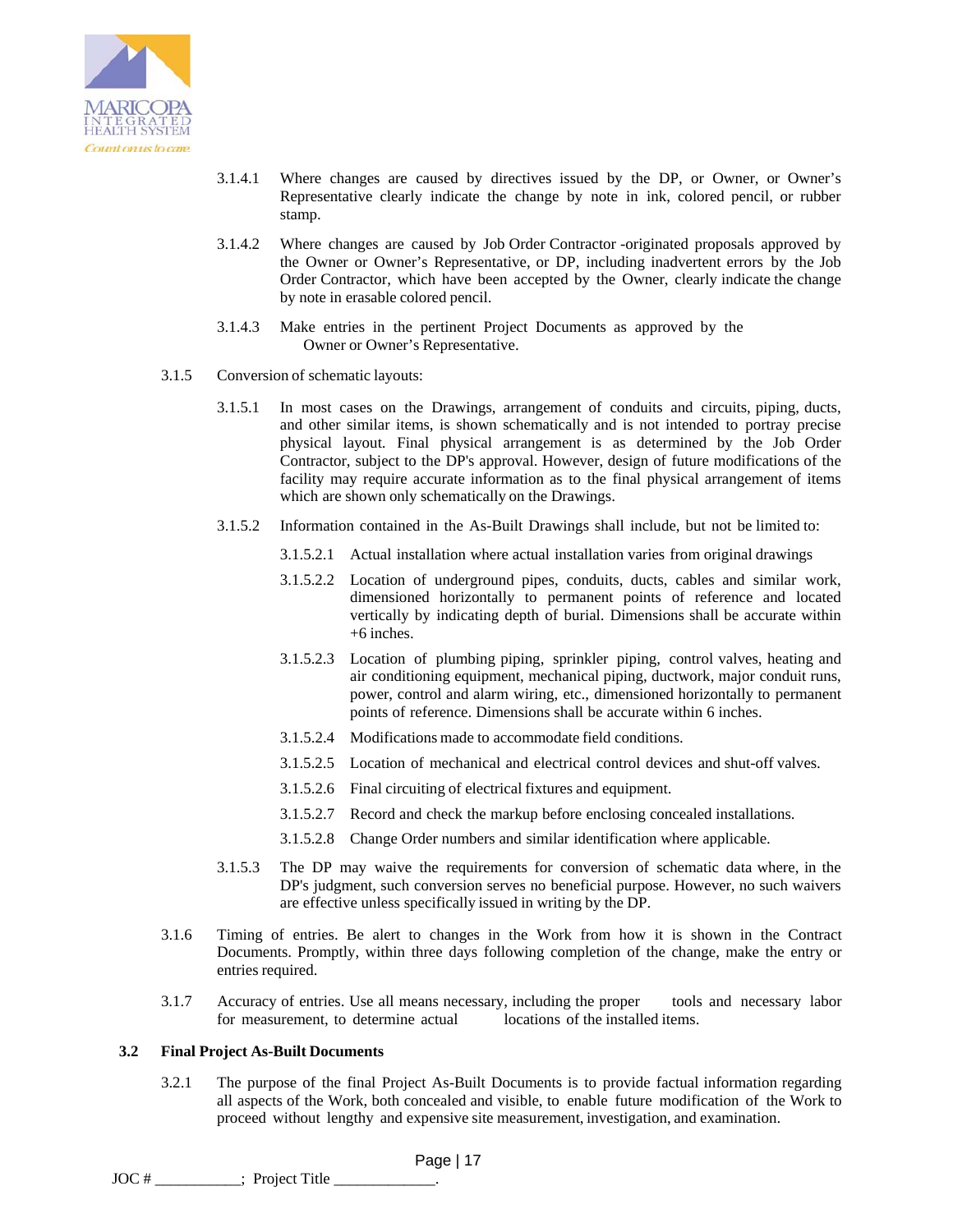

3.2.3 The Owner shall not authorize final payment to the Job Order Contractor until all Final Project As-Built Documents have been submitted and approved by the Owner and DP.

### **3.3 Record Drawings**

3.3.1 Upon approval of the Project As-Built Documents, the DP shall prepare Record Drawings.

END OF SECTION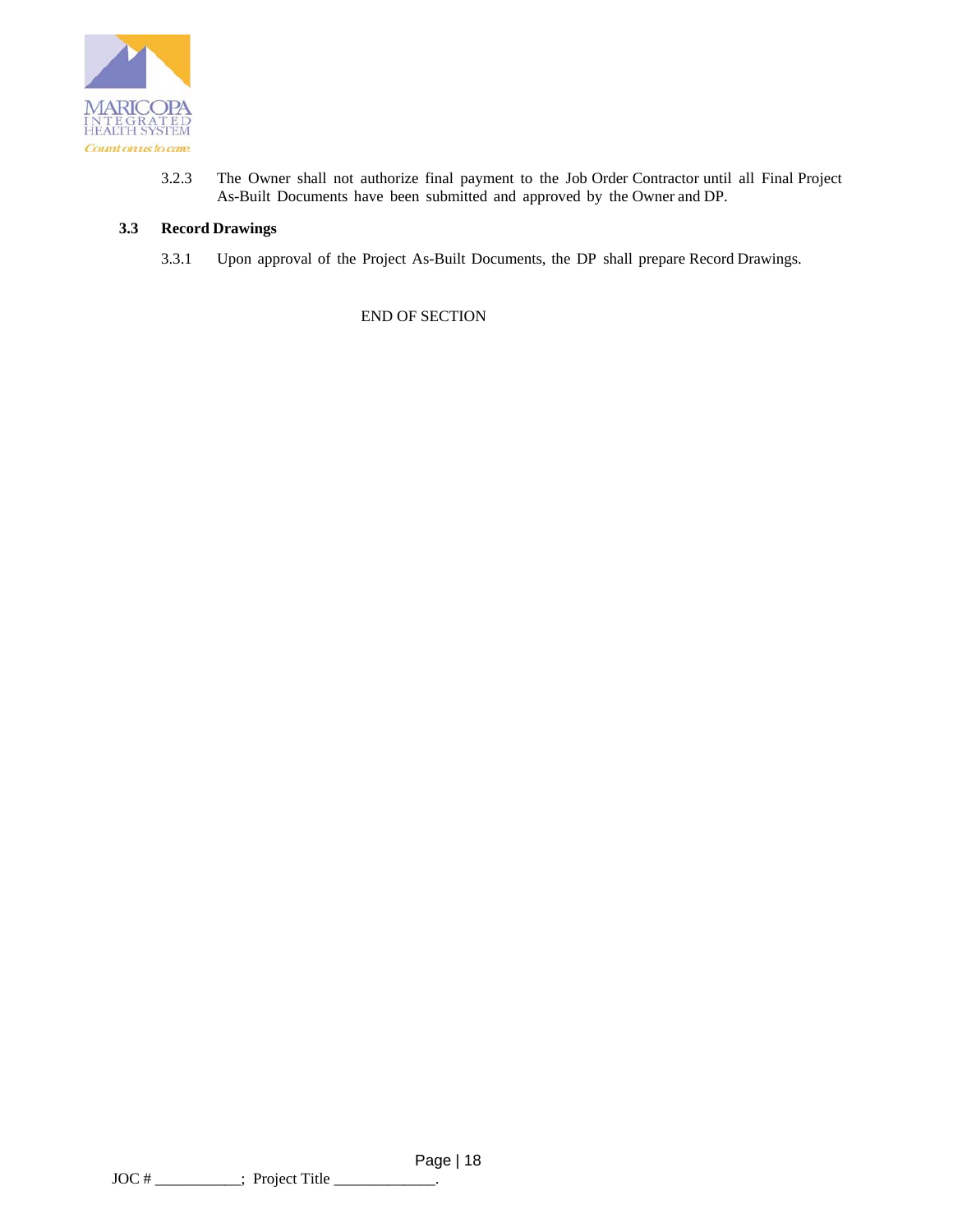

# **40SECTION 01 78 43**

## **\*\*\* SPARE PARTS AND MAINTENANCE MATERIALS \*\*\***

### **PART 1 GENERAL**

### 1.1 RELATED DOCUMENTS

1.1.1 Drawings and general provisions of the Contract, including General Conditions and Division 1 Specification Sections (General Requirements), apply to this Section.

### 1.2 DESCRIPTION

- 1.2.1 General:
	- 1.2.1.1 This Section describes methods for documenting spare parts and maintenance materials as indicated, in accordance with the provisions of the Contract Documents.
	- 1.2.1.2 See Specification Sections for items required.

### 1.3 SUBMITTALS (SEE SECTION 01 33 23)

- 1.3.1 Spare parts and tools.
- 1.3.2 Maintenance.
- 1.3.3 Extra materials (attic stock).

### **PART 2 PRODUCTS**

### 2.1 SPARE PARTS AND TOOLS

- 2.1.1. Package in clearly identified boxes, as follows:
	- 2.1.1.1 Indicate manufacturer's name, part name and stock number.
	- 2.1.1.2 Indicate what the piece of equipment part or tool is for.
	- 2.1.1.3 Indicate name, address, and phone number of closest supplier.

### 2.2 MAINTENANCE MATERIALS

- 2.2.1. Package in clearly identified boxes.
	- 2.2.1.1 Indicate trade name and stock number.
	- 2.2.1.2 Indicate which item material is to be used with.
	- 2.2.1.3 Indicate name, address, and phone number of closest supplier.

### 2.3 EXTRA MATERIALS (ATTIC STOCK)

- 2.3.1 Package in clearly identified container, or install where indicated.
	- 2.3.1.1 Indicate trade name, stock number, size, color, etc.
	- 2.3.1.2 Indicate where product is to be used.
	- 2.3.1.3 Indicate name, address, and phone number of closest supplier.
- 2.3.2. Coordinate extra stock for specific items per the instruction of the Owner or Owner's Representative.

### **PART 3 EXECUTION**

3.1 DELIVERY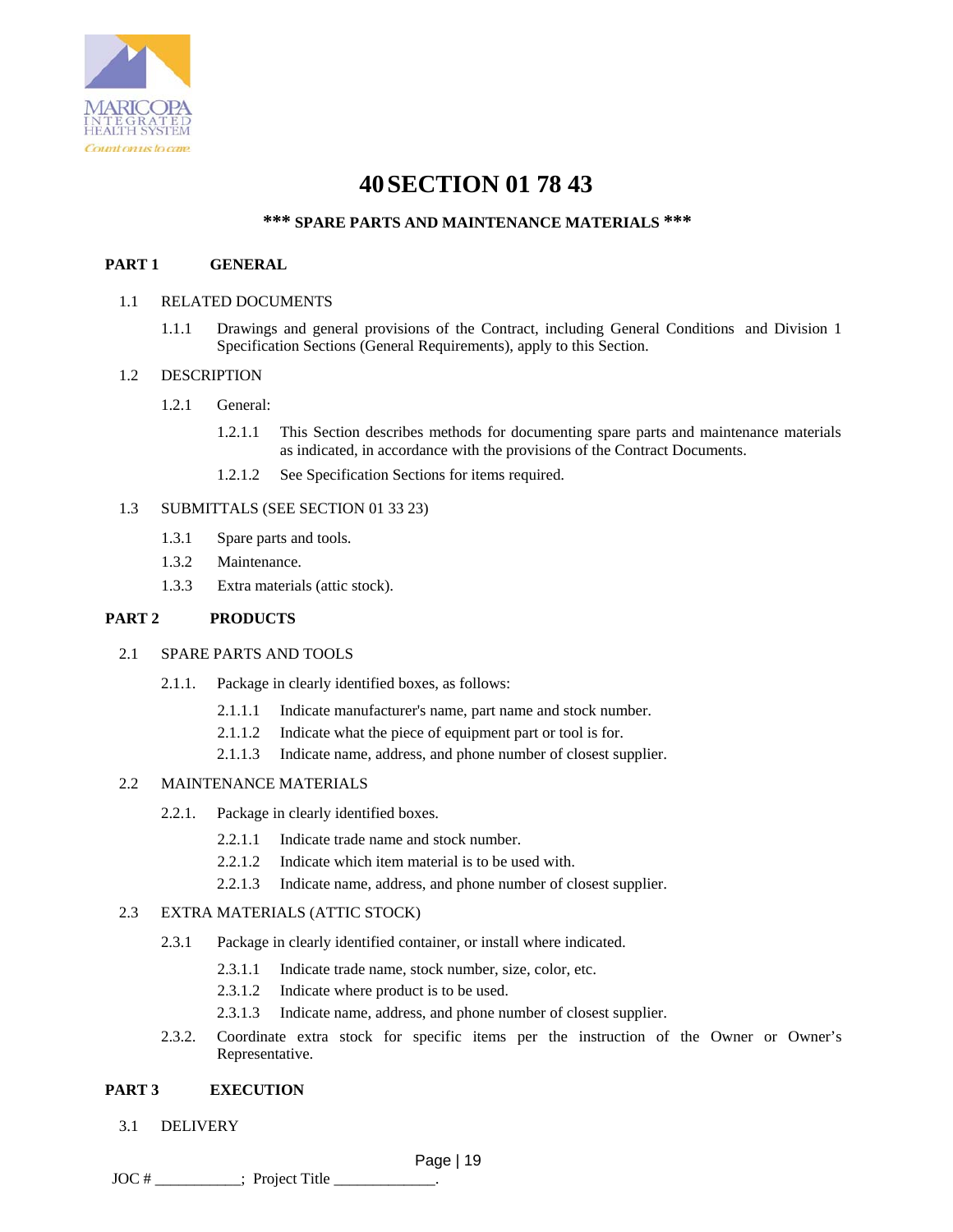

- 3.1.1. Deliver to Owner at time of substantial completion, unless Owner requests earlier delivery.
- 3.1.2. Extra stock materials are not to be used for completion of punch list items.

END OF SECTION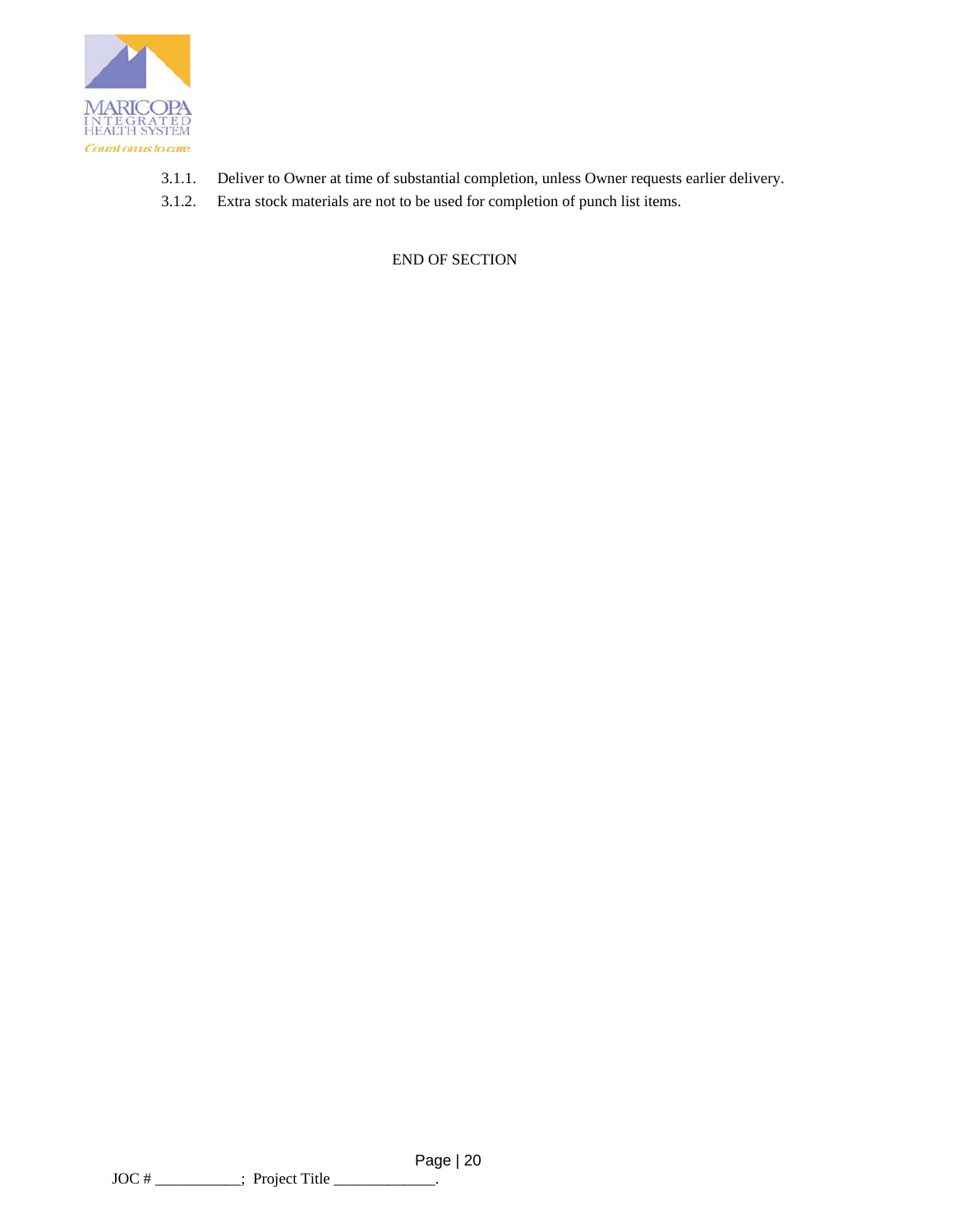

## **41SECTION 01 79 00**

## **\*\*\* EQUIPMENT DEMONSTRATION AND OWNER PERSONNEL INSTRUCTION \*\*\* PART 1 GENERAL**

### **1.1 RELATED DOCUMENTS**

**1.1.1** Drawings and general provisions of the Contract, including General Conditions and Division 1 Specification Sections, apply to this Section.

### **1.2 DESCRIPTION**

**1.2.1** Provide demonstrations and instructions for all equipment and systems for which operating and maintenance data is required. See individual sections.

### **1.3 QUALITY ASSURANCE**

**1.3.1** Instructors Member(s) of installers' staff and authorized representative(s) of component, assembly, or system manufacturer(s). See individual sections for additional requirements.

### **1.4 SUBMITTALS**

- **1.4.1** Schedule of Demonstrations. Submit to Owner or Owner's Representative for approval at least two (2) weeks prior to first demonstration. The schedule shall be approved by the Owner, (taking into account the availability of personnel to be trained).
- **1.4.2** List of instructors and schedule of instruction. Submit to Owner or Owner's Representative for approval at least two (2) weeks prior to first instruction period.

### **1.5 JOB CONDITIONS**

- **1.5.1** Complete demonstrations prior to Substantial Completion. Coordinate with procedures for Substantial Completion to provide separate demonstrations.
- **1.5.2** Complete all instruction prior to Final Completion.

### **PART 2: PRODUCTS (Not Used)**

### **PART 3: EXECUTION**

### **3.1 PREPARATION**

- **3.1.1** Do not begin demonstrations until the component, assembly or system being demonstrated has been tested as specified and is in satisfactory operating condition. The Owner may elect to videotape any and/or all demonstrations.
- **3.1.2** Do not begin instruction until demonstration is complete.
- **3.1.3** Assemble instructional aids.
- **3.1.4** Have operating and maintenance manuals available for use during instruction per the requirements of Section 01 93 13.

### **3.2 DEMONSTRATION**

**3.2.1** Operate satisfactorily, in presence of Owner or Owner's Representative, and Design Professional, each system and item of equipment, including accessories.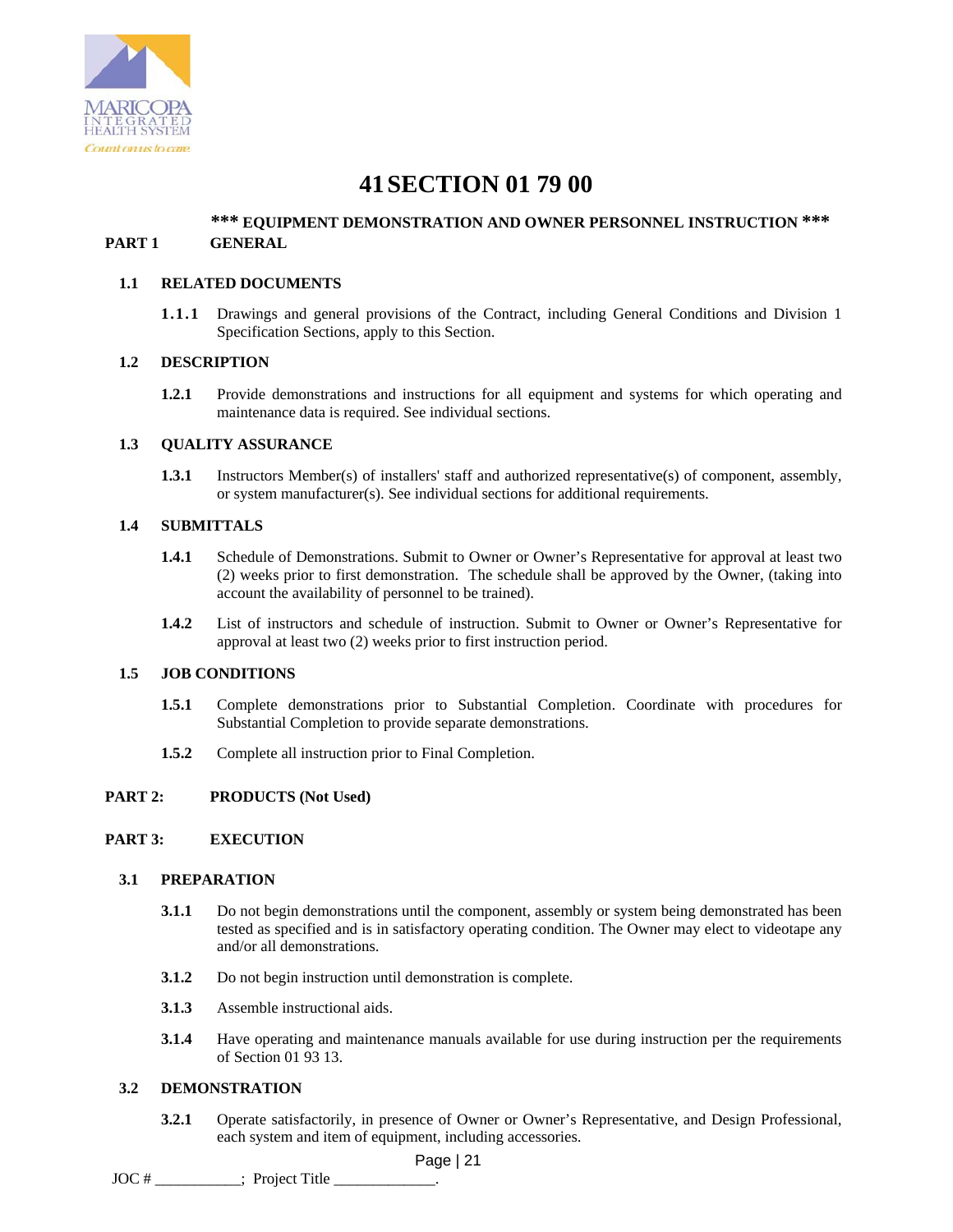

- **3.2.2** Replace defective work or material.
- **3.2.3** Repeat demonstration until defects are eliminated.

## **3.3 INSTRUCTION**

- **3.3.1** Instruct Owner's personnel in operation and maintenance of equipment and systems.
	- **3.3.1.1** Provide all necessary instruction to satisfaction of Owner.
- **3.3.2** Explain use of operating and maintenance manuals.
- **3.3.3** Tour building areas involved and identify:
	- **3.3.3.1** Maintenance points and access.
	- **3.3.3.2** Control locations and equipment.
- **3.3.4** Explain operating sequences.
	- **3.3.4.1** Identify location and show operation of all necessary parts used to start, stop and adjust systems.
	- **3.3.4.2** Explain use of flow diagrams, operating sequence diagrams.
	- **3.3.4.3** Demonstrate operation through complete control cycle and full range of operation in all modes, including testing and adjusting relevant to operation.
- **3.3.5** Explain use of control equipment, including temperature settings, switch modes, available adjustments, ring of gauges and functions that must be serviced only by authorized factory representatives.
- **3.3.6** Explain troubleshooting procedures.
	- **3.3.6.1** Demonstrate commonly occurring problems.
	- **3.3.6.2** Note procedures that must be performed by factory personnel
- **3.3.7** Explain maintenance procedures and requirements.
	- **3.3.7.1** Point out items requiring periodic maintenance.
	- **3.3.7.2** Demonstrate typical preventive maintenance procedures and recommended typical maintenance intervals.
	- **3.3.7.3** Demonstrate other commonly occurring maintenance procedures not part of preventive maintenance program.
	- **3.3.7.4** Identify maintenance materials to be used.
- **3.3.8** Furnish all tools required.
- **3.3.9** For each trade or system involved in Equipment Demonstration and Owner Personnel Instruction, provide sixteen (16) working-time hours allowance for call- back training and/or consultation. The sixteen (16) hours are to be considered actual on-site training time regardless of the number of experts and/or technicians required. If and when needed, these additional training sessions will be scheduled by the Owner.
- **3.3.10** Document attendance at all training sessions

 Page | 22 JOC #  $\qquad \qquad$ : Project Title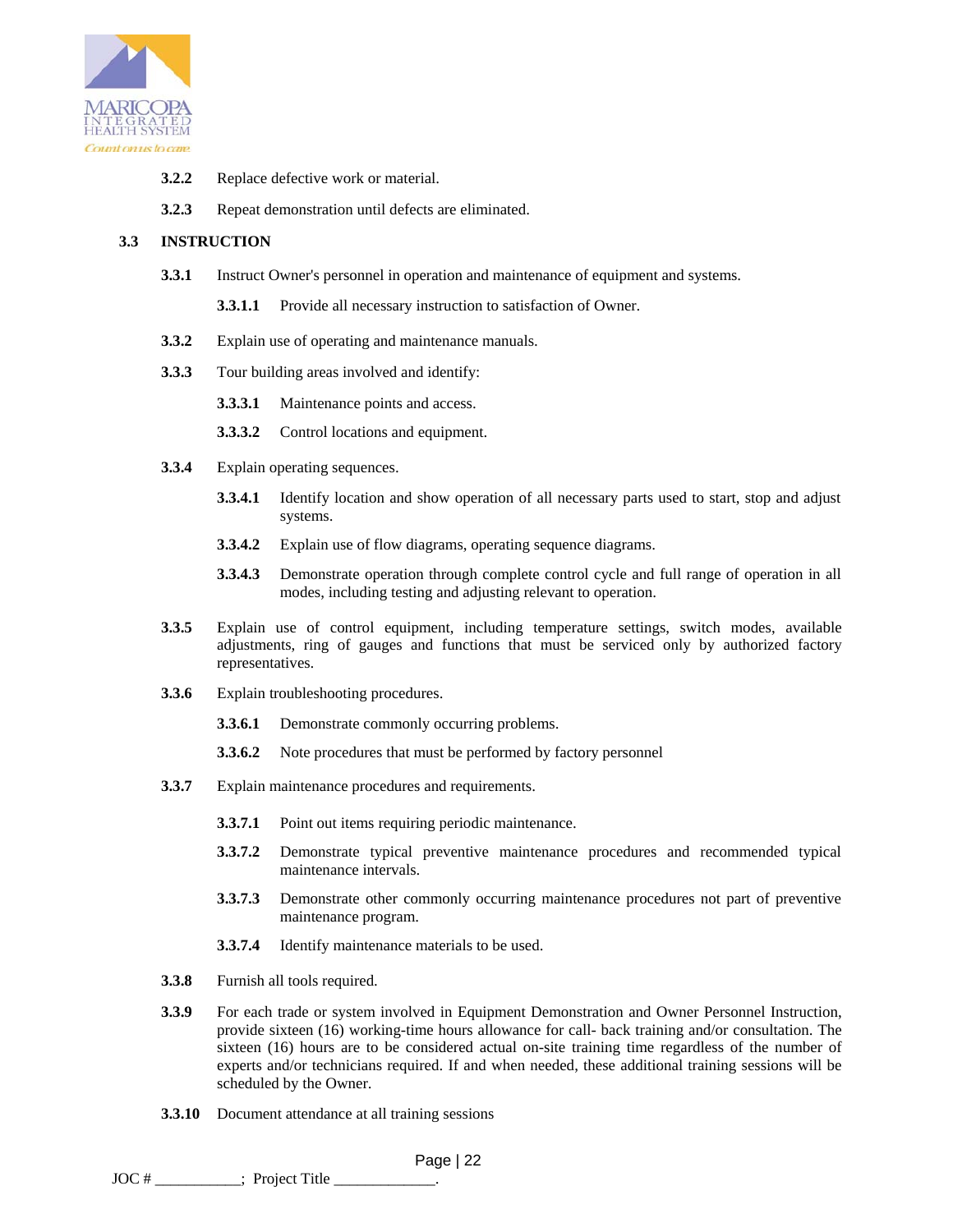

**3.3.11** Record all training sessions on digital video, per Owner's requirements. **\*\*\*** 

END OF SECTION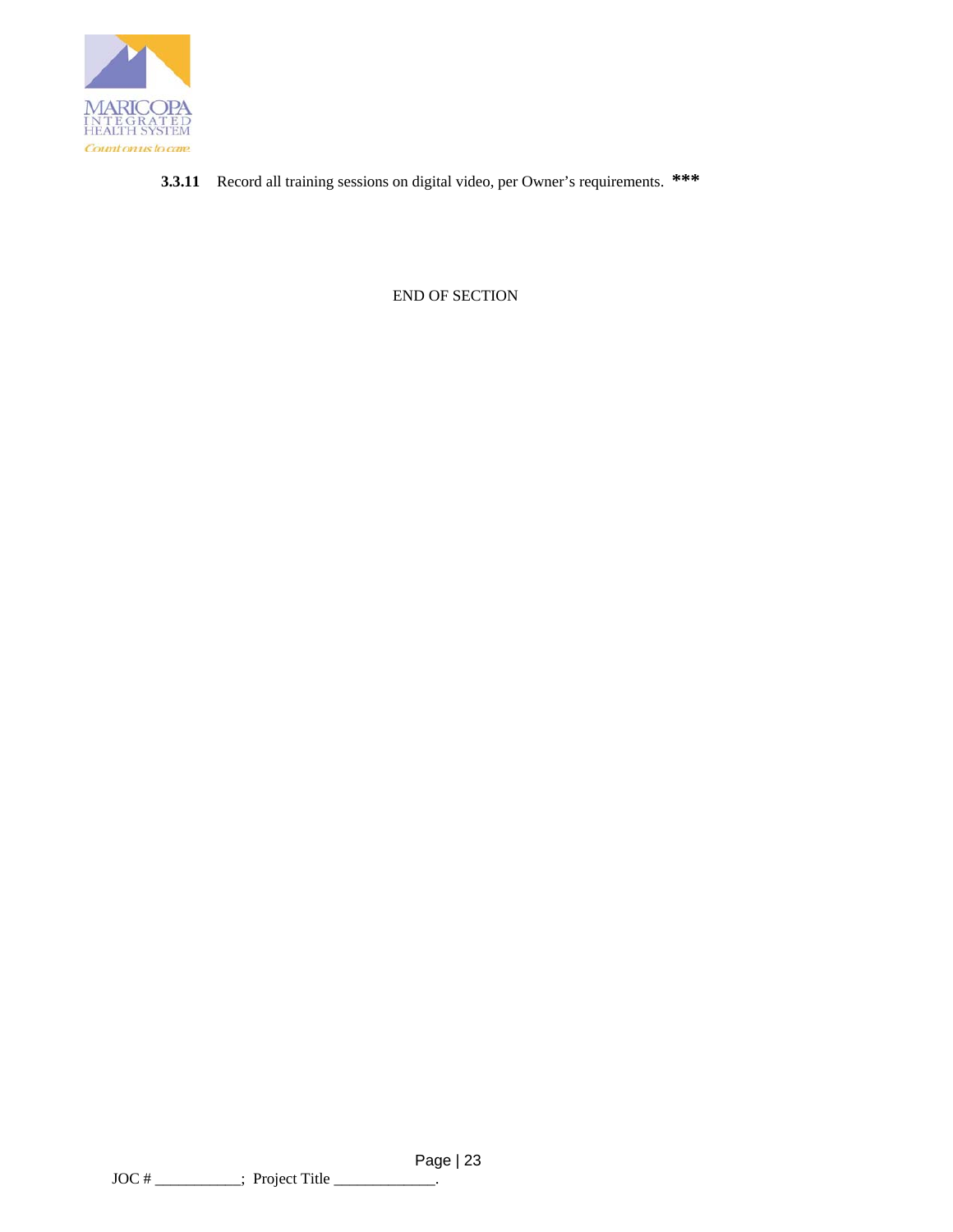

## **42SECTION 01 81 13**

### **\*\*\* SUSTAINABLE DESIGN REQUIREMENTS \*\*\***

### **PART 1 GENERAL**

### 1.01 SUMMARY

A. Section Includes: Procedures required of the Job Order Contractor to ensure that construction procedures and documentation required for US Green Building Council (USGBC) / Green Building Certification Institute (GBCI) LEED Certification are provided.

### 1.02 DEFINITIONS

- A. LEED Green Building Rating System:
	- 1. "LEED": Leadership in Energy and Environmental Design.
	- 2. "USGBC": US Green Building Council. See Section 01 42 00 References.
	- 3. "GBCI": Green Building Certification Institute.
- B. Prerequisite: Requirements which must be met in order to achieve LEED™ Certification. Noncompliance with any prerequisite may be cause for failure of Certification and is not acceptable.

### 1.03 SYSTEM DESCRIPTION

- A. LEED™ Certification:
	- 1. The LEED Green Building Rating System<sup>TM</sup> is a voluntary, consensus-based, market-driven building rating system based on existing proven technology. It evaluates environmental performance from a whole building perspective over a building's life cycle, providing a definitive standard for what constitutes a "green building".
	- 2. The development of LEED Green Building Rating System<sup>TM</sup> was initiated by the USGBC Membership, representing all segments of the building industry and has been open to public scrutiny.
	- 3. In 2008, the review of the submittals for building certification was changed to the GBCI.
	- 4. LEED<sup>™</sup> is a measurement system designed for rating new and existing commercial, institutional, and residential buildings. It is based on accepted energy and environmental principles and strikes a balance between known established practices and emerging concepts. It is a performance-oriented system where credits are earned for satisfying criterion designed to address specific environmental impacts inherent in the design, construction and O&M of buildings. Different levels of green building certification are awarded based on the total credits earned. The system is designed to be comprehensive in scope, yet simple in operation.
	- 5. There are a total of 110 points available in the LEED-NC v3 (2009) rating system.
		- a. 40 points are required for a building to be LEED Certified.
		- b. 50 points: "Silver Level" rating.
		- c. 60 points: "Gold Level" rating.
		- d. 80 points: "Platinum Level" rating
	- 6. The Owner of this project intends to achieve a Silver Level rating, however, achievement of a higher rating may be possible.
	- 7. Some prerequisites/credits are related to the design of the project (or are not applicable to the project) and are not related to materials and workmanship during the course of construction and therefore are not included in the requirements for this specification section, including:
		- a. Sustainable Sites Credit No. 1 Site Selection.
		- b. Sustainable Sites Credit No.  $2$  Development Density & Community Connectivity
		- c. Sustainable Sites Credit No. 3 Brownfield Redevelopment: (Not applicable)
		- d. Sustainable Sites Credit No. 4.1 Alternative Transportation, Public Transportation Access.

 $JOC #$   $\frac{1}{2}$  Project Title  $\frac{1}{2}$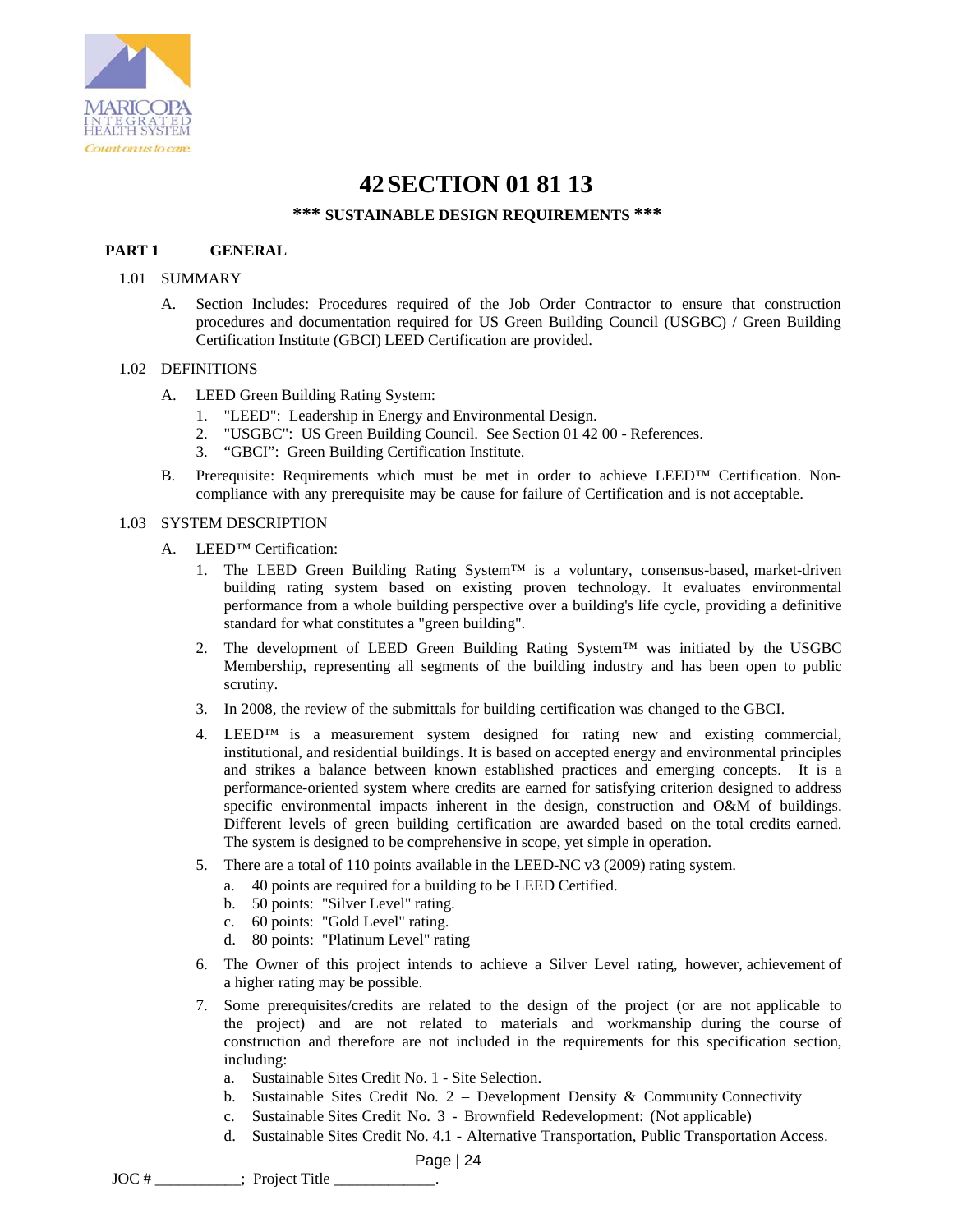

- e. Sustainable Sites Credit No. 4.4 Alternative Transportation, Parking Capacity.
- f. Sustainable Sites Credit No. 5.1 Protect or Restore Habitat.
- g. Sustainable Sites Credit No. 5.2 Site Development, Maximize Open Space.
- h. Sustainable Sites Credit No. 7.1 Heat Island Effect, Non-Roof.
- i. Sustainable Sites Credit No. 8.0 Light Pollution Reduction. (Not applicable)
- j. Water Efficiency Credit No. 1.2 Water Efficient Landscaping, No Potable Use or No Irrigation. (Not applicable)
- k. Energy and Atmosphere Credit No. 4 Enhanced Refrigerant Management. (Not applicable)
- l. Energy and Atmosphere Credit No. 5 Measurement and Verification. (TBD)
- m. Energy and Atmosphere Credit No. 6 Green Power. (TBD)
- n. Materials and Resources Prerequisite Storage and Collection of Recyclables.
- o Materials and Resources Credit No. 1.1 Building Reuse. (Not applicable)
- p Materials and Resources Credit No. 1.2 Building Reuse. (Not applicable)
- q. Materials and Resources Credit No. 3 Materials Reuse. (Not applicable)
- r. Materials and Resources Credit No. 6 Rapidly Renewable Materials. (Not applicable)
- s. Indoor Environmental Quality (EQ) Prerequisite No. 2 –Environmental Tobacco Smoke (ETS) control: Zero exposure of nonsmokers to ETS will be provided by prohibition of smoking in the building.
- t. Indoor Environmental Quality (EQ) Credit No. 2 Increased Ventilation. (Not applicable)
- u. Indoor Environmental Quality (EQ) Credit No. 7.2 Thermal Comfort, Verification.
- v. Indoor Environmental Quality (EQ) Credit Nos. 8.1 and 8.2 Daylighting & Views. (TBD)
- w Innovation and Design Process Credit No. 1.1. Exemplary Performance Materials and Resources Credit No. 2 – Construction Waste Management -95% (in accordance with Section 01 74 19).
- x Innovation and Design Process Credit No. 1.2. Exemplary Performance Materials and Resources Credit No. 4 – Recycled Content – 30% (in accordance with Section 01 60 00).
- y. Innovation and Design Process Credit No. 1.3. Exemplary Performance Materials and Resources Credit No. 5 – Regional Materials – 30% (in accordance with Section 01 60 00).
- z Innovation and Design Process Credit No. 1.4. Educational Display.
- aa. Innovation and Design Process Credit No. 1.5. (TBD).
- ab. Innovation and Design Process Credit No. 2 LEED™ Accredited Professional.
- ac. Regional Priority Credit No 1.1 SSc2 Community Connectivity.
- ad. Regional Priority Credit No 1.2 WEc3 Water Use Reduction (30%).
- ae. Regional Priority Credit No 1.3 SSc4.4 Parking Capacity.
- af. Regional Priority Credit No 1.4 SSc7.1 Heat Island Effect Non-roof.
- B. LEED Prerequisites: Job Order Contractor shall provide construction procedures and documentation required to ensure US Green Building Council (USGBC) / Green Building Certification Institute (GBCI) LEED Certification can be achieved for each of the following prerequisites.
	- 1. Sustainable Sites Prerequisite Construction Activity Pollution Prevention: In accordance with requirements of Section 01 57 13 - Erosion and Sedimentation Control and Civil Engineering drawings and specifications.
	- 2. Water Efficiency Prerequisite No. 1 Water Use Reduction. This project is designed with numerous innovative water usage reduction technologies as indicated on the Drawings and as specified in the applicable sections of the Civil and Plumbing specifications. To achieve this prerequisite it is the intent of the design to employ strategies that in aggregate use 20% less water than the water use baseline calculated for the building (not including irrigation) after meeting Energy Policy Act of 1992 fixture performance requirements. Note that this 20% aggregate is exceeded to achieve the requirements for Water Efficiency Credits 3.1 and 3.2.
	- 3. Energy and Atmosphere Prerequisite 1 Fundamental Commissioning of the Building Energy Systems: In accordance with Section 01 91 00 - Commissioning.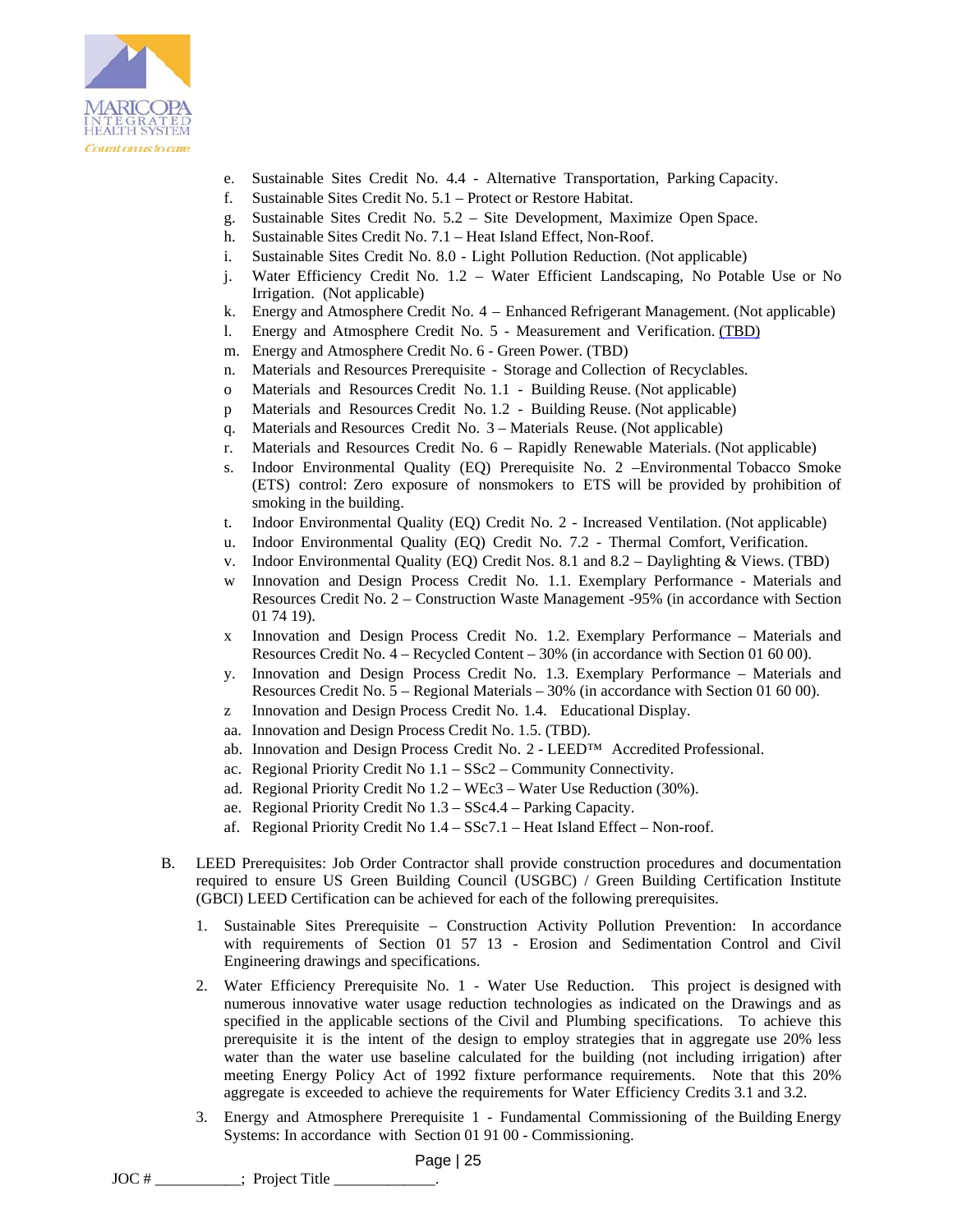

- 4. Energy and Atmosphere Prerequisite No. 2 Minimum Energy Performance: This project is designed with numerous technologies to minimize energy usage as indicated on the Drawings and as specified in the applicable sections of the specifications**. Job Order Contractor** shall be aware that it is the intent of the design to demonstrate a 10% improvement in the proposed building performance rating compared with the baseline building performance rating required by ASHRAE/IESNA 90.1-2007 or the local energy code, whichever is more stringent. Note that this 10% is exceeded to achieve the requirements for Energy and Atmosphere Credit 1.
- 5. Energy and Atmosphere Prerequisite No. 3 Fundamental Refrigerant Management: This project is designed to have zero use of CFC-based refrigerant in new base building HVAC&R systems as indicated on the Drawings and as specified. Job Order Contractor shall be aware that NO SUBSTITUTION will be allowed for equipment using CFC-based refrigerant.
- 6. Indoor Environmental Quality (EQ) Prerequisite No. 1 Minimum IAQ Performance. This project is designed with numerous technologies to establish minimum indoor air quality (IAQ) performance to enhance indoor air quality in the buildings, as indicated on the Drawings and as specified in the applicable sections of the specifications. Job Order Contractor shall be aware that it is the intent of the design to meet (or exceed as may be required to achieve additional points) the minimum requirements of Sections 4 through 7 of voluntary consensus standard ASHRAE 62.1-2004, Ventilation for Acceptable Indoor Air Quality.
- C. LEED Credits: Job Order Contractor shall provide construction procedures and documentation required to ensure US Green Building Council (USGBC) / Green Building Certification Institute (GBCI) LEED Certification can be achieved for each of the following credits, unless noted "not applicable to this project."
	- 1. Sustainable Sites Credit No. 4.2 Alternative Transportation, Bicycle Storage and Changing Room: In accordance with Section 12 93 13 – Bicycle Racks, Division 22 (Plumbing) and as indicated on Drawings.
	- 2. Sustainable Sites Credit No. 4.3 Alternative Transportation, Low-Emitting & Fuel Efficient Vehicles.
		- a. In accordance with Pavement Markings and Signage as indicated on Drawings.
		- b. In accordance with Section 10 14 00 Signage.
	- 3. Sustainable Sites Credit No. 7.2 Heat Island Effect Roof: In accordance with Section 07 52 16.
	- 4. Water Efficiency Credit No. 1.1 Water Efficient Landscaping: Reduce by 50%: In accordance with Landscape Drawings and Specifications.
	- 5. Water Efficiency Credit No. 2 Innovative Wastewater Technologies. (TBD)
	- 6. Water Efficiency Credit No. 3 Water Use Reduction. This project is designed with numerous innovative water usage reduction technologies as indicated on the Drawings and as specified in the applicable sections of the Civil and Plumbing specifications. Job Order Contractor shall be aware that it is the intent of the design to employ strategies that in aggregate use a minimum of 30% (40% if possible) less water than the water use baseline calculated for the building (not including irrigation) after meeting Energy Policy Act of 1992 fixture performance requirements. If possible, water use reduction up to 40% should be achieved.
	- 7. Energy and Atmosphere Credit No. 1 Optimize Energy Performance: This project is designed with numerous technologies to minimize energy usage as indicated on the Drawings and as specified in the applicable sections of the specifications. Job Order Contractor shall be aware that it is the intent of the design to reduce design energy cost compared to energy cost budget for regulated energy components described in the requirements of ASHRAE/IESNA 90.1-2007 by a minimum of 22% as demonstrated by a whole building simulation. If possible, energy savings up to 48% should be achieved.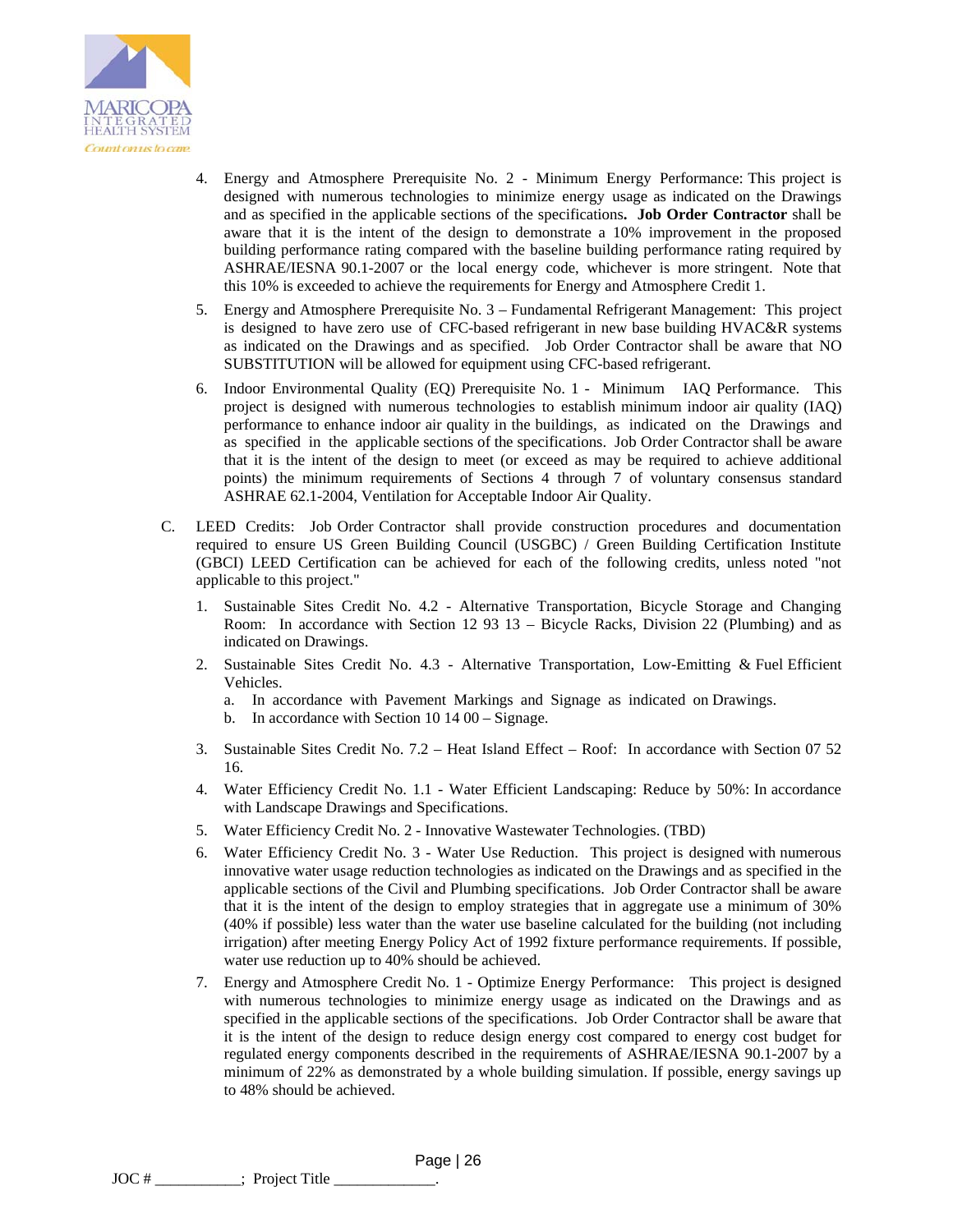

- 8. Energy and Atmosphere Credit No. 2 On-Site Renewable Energy. In accordance with Section 48 14 00 – Solar Energy Electrical Power Generation Equipment. It is anticipated that up to 5% of the building annual energy cost will be provided.
- 9. Energy and Atmosphere Credit No. 3 Enhanced Commissioning: In accordance with Section 01 91 00 – Commissioning.
- 10. Materials and Resources Credit No. 2 Construction Waste Management: In accordance with Section 01 74 19 - Construction Waste Management and Disposal.
- 11. Materials and Resources Credit No. 4 Recycled Content: In accordance with Section 01 60 00 – Product Requirements.
- 12. Materials and Resources Credit No. 5 Regional Materials: In accordance with Section 01 60 00 – Product Requirements.
- 13. Materials and Resources Credit No. 7 Certified Wood: In accordance with Section 06 05 13 - FSC Certified Wood
- 14. Indoor Environmental Quality (EQ) Credit No. 1 Outdoor Air Delivery Monitoring: In accordance with Mechanical Drawings and Specifications.
- 15. Indoor Environmental Quality (EQ) Credit No. 3.1 Construction IAQ Management Plan, During Construction: In accordance with construction IAQ management plan as specified in Section 01 50 00 – Temporary Facilities and Controls.
- 16. Indoor Environmental Quality (EQ) Credit No. 3.2 Construction IAQ Management Plan, Before Occupancy: In accordance with Section 01 77 00– Closeout Procedures.
- 17. Indoor Environmental Quality (EQ) Credit No. 4.1, 4.2, 4.3 and 4.4 Low Emitting Materials: In accordance with Section 01 60 00– Product Requirements.
- 18. Indoor Environmental Quality (EQ) Credit No. 5 Indoor Chemical and Pollutant Source Control: (TBD)
	- a. This credit requires that permanent entryway systems be provided which is at least 10 feet long in the primary direction of travel to capture dirt and particulates entering the building at regularly used exterior entrances.
	- b. Where hazardous gases or chemicals may be present or used (including garages, housekeeping/laundry areas and copying/printing room), exhaust each space sufficiently to create negative pressure with respect to adjacent spaces with the doors to the room closed. For each of these spaces, provide self-closing doors and deck to deck partitions or a hard lid ceiling. The exhaust rate shall be at least 0.5 cfm/sq.ft., with no air re- circulation. The pressure differential with the surrounding spaces shall be at least 5 Pa (0.02 inches of water gauge) on average and 1 Pa (0.004 inches of water) at a minimum when the doors to the rooms are closed.
	- c. In mechanically ventilated building, provide regularly occupied areas of the building with air filtration media prior to occupancy that provide a Minimum Efficiency Reporting Value (MERV) of 13 or better. Filtration shall be applied to process both return and outside air that is to be delivered as supply air.
	- d. Provide containment (i.e. a closed container for storage for off-site disposal in regulatory compliant storage area, preferably outside the building) for appropriate disposal of hazardous liquid wastes in places where water and chemical concentrate mixing occurs (e.g., housekeeping, janitorial and science laboratories).
- 19. Indoor Environmental Quality (EQ) Credit No. 6.1 Controllability of Systems, Lighting: Provide lighting controls as indicated on Drawings and as specified in Division 26. (TBD)
- 20. Indoor Environmental Quality (EQ) Credit No. 7.1 Thermal Comfort: Comply with ASHRAE Standard 55-2004, Thermal Comfort Conditions for Human Occupancy in accordance with Mechanical Drawings and Specifications.
- 1.04 SUBSTITUTIONS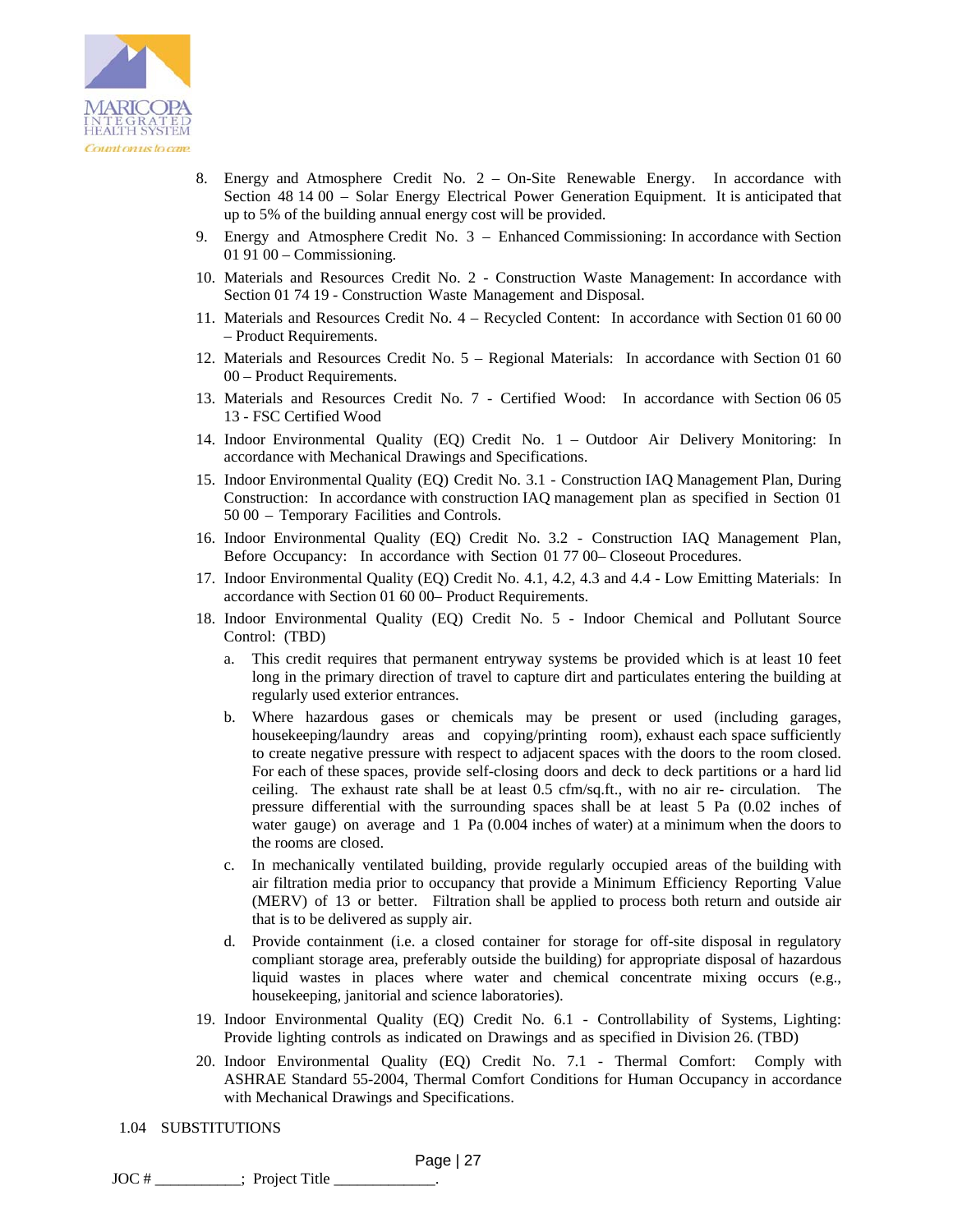

## A. In accordance with Section 01 35 43.

### 1.05 PRECONSTRUCTION MEETING

A. In accordance with Section 01 35 43.

## 1.06 SUBMITTALS

- A. LEED™ Submittal Documentation:
	- 1. Upon completion of the Project, the Owner will be making a submission to the GBCI for certification. This submission will require documentation provided by the Job Order Contractor.
	- 2. Throughout the Project Manual, various submission requirements are specified that shall be collected and compiled into a separate file by the Job Order Contractor prior to, during, and after the course of construction.
	- 3. The documentation shall be neatly organized and tabbed according to the listing outlined under "System Description" specified herein and as identified in the each specification section.
	- 4. LEED-Online:
		- a. At the time of Project Registration during the design phase of the project, the project team identified a Project Administrator, who has assigned design team members to each applicable LEED prerequisite/credit.
		- b. Upon execution of Contract, the Job Order Contractor will be invited to participate in the LEED-Online process. Job Order Contractor shall accept the assignments and shall cooperate and participate in the preparation of the LEED Templates at no additional cost to the Owner.
		- c. Once each prerequisite/credit is completed, the responsible team member shall upload the data required for that prerequisite/credit's form on LEED-Online. The Project Administrator will track the status of all attempted credits in "Credit Scorecard & Status" and submit the project for review at the appropriate time. The Project Administrator will provide familiarization assistance to the Job Order Contractor, however, the Job Order Contractor will be responsible for the training of Job Order Contractor's personnel in the usage of LEED-Online.
		- d. Credits marked as "Construction" will be submitted and reviewed by USGBC/GBCI after the substantial completion of construction. The USGBC/GBCI will review and mark each credit as either "Credit Achieved" or "Credit Denied". Project submittals will be reviewed and project teams may be contacted for clarification or a short explanation of the rationale for claiming the credit and meeting the credit intent.
		- e. Should clarification be required of a prerequisite or credit assigned to the Job Order Contractor, the Job Order Contractor shall provide the required response to that clarification request by GBCI.
		- f. The design/construct team will receive a ruling on every credit that is submitted, with a brief explanation of why any credits were denied. The certification review process will be documented in the LEED-Online exclusively.
		- g. Appeals: If a Prerequisite assigned to the Job Order Contractor be denied, the Job Order Contractor shall appeal the denial at no additional cost to Owner. The appeal process shall be completed so that the prerequisite is attained.
- B. Fundamental Commissioning of the Building Energy Systems- Energy and Atmosphere Prerequisite: Provide submittals in accordance with Section 01 91 13 – Commissioning General Requirements.
- C. Construction Waste Management Materials and Resources Credit 2: Provide submittals as specified in Section 01 74 19 - Construction Waste Management and Disposal.
- D. Recycled Content: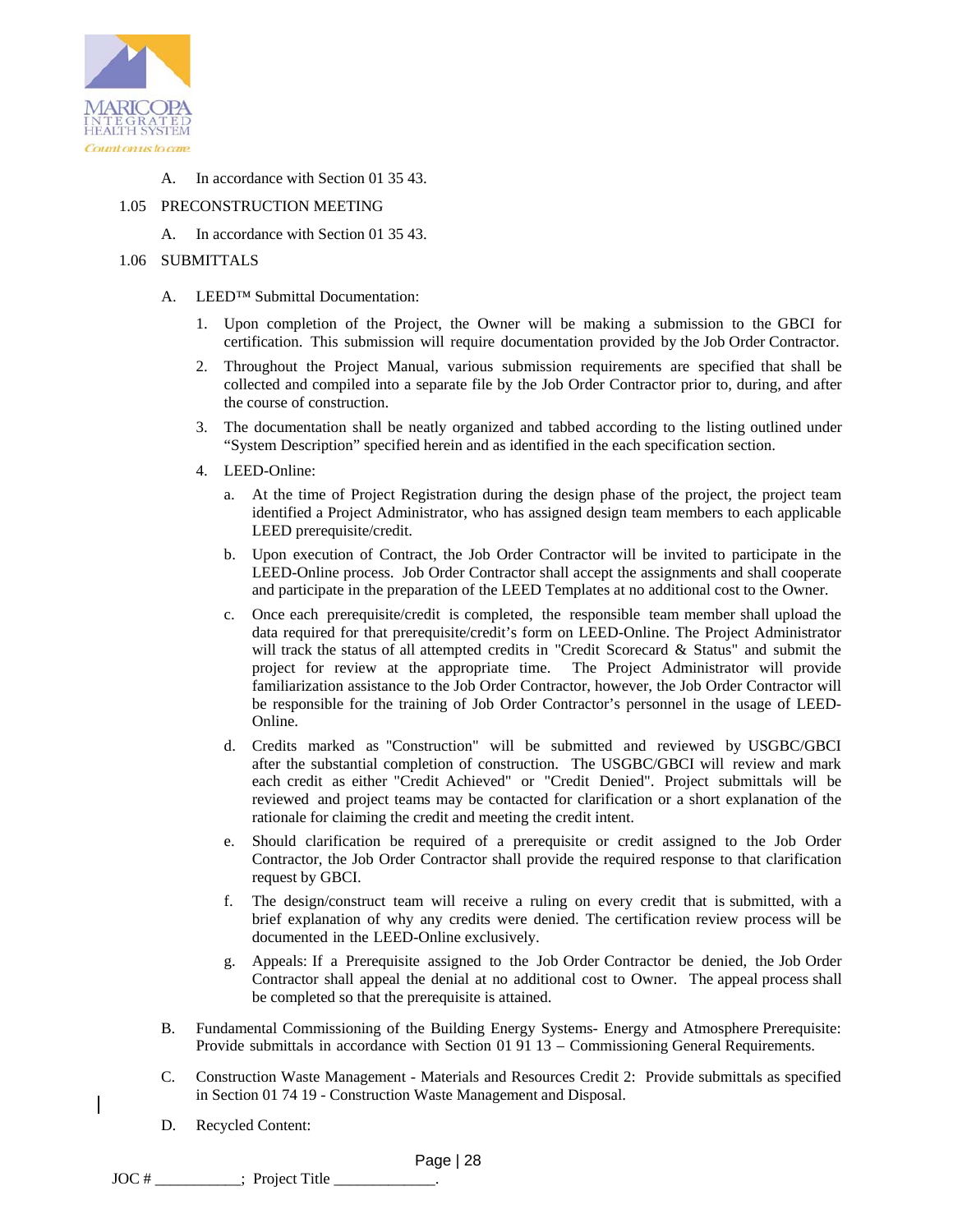

- 1. Materials and Resources Credit 4.1: Provide the following.
	- a. Product data submittals, in accordance with the requirements of Section 01 33 00– Submittals and as specified in the various specification sections, highlighting recycled content (as defined in Section 01 60 00) materials.
	- b. Provide spreadsheet of all materials used on the project highlighting recycled content materials. Include the percentage of post-consumer and post-industrial recycled content for recycled content materials, the costs of all materials for the project, and calculations demonstrating that sum of post-consumer recycled content plus one-half of the pre- consumer content constitutes at least 10% (based on cost) of the total value of the materials in the project.
- 2. Materials and Resources Credit 4.2: Provide the following.
	- a. The submittals required for Credit 4.1.
	- b. Provide spreadsheet of all materials used on the project highlighting recycled content materials. Include the percentage of post-consumer and post-industrial recycled content for recycled content materials, the costs of all materials for the project, and calculations demonstrating that sum of post-consumer recycled content plus one-half of the preconsumer content constitutes an additional 10% beyond MR Credit 4.1 (total of 20% based on cost) of the total value of the materials in the project.
- 3. Innovation and Design Process Credit 1.2: Provide submittals listed for MRc4.1 and 4.2 showing that 30% total (based on cost) of the materials provide recycled content as stipulated above.
- 4. Mechanical, electrical and plumbing components and specialty items such as elevators shall not be included in calculations for this credit. Only include materials permanently install in the project.
- E. Regional Materials:
	- 1. Materials and Resources Credit 5.1: Provide the following.
		- a. Product data submittals, in accordance with the requirements of Section 01 33 00– Submittals and as specified in the various specification sections, highlighting regional (as defined in Section 01 60 00) materials.
			- 1) Location of the manufacturer must be verified by a product cut sheet or letter from the manufacturer.
			- 2) Manufacturer information shall state the location of extraction, harvest or recovery of all components used in the material or product.
		- b. Provide spreadsheet of all materials used on the project highlighting regional materials. Include the location of the material manufacturer, the distance from the manufacturer to the project site, the costs of all materials for the project, and calculations demonstrating that 10% of building materials (based on cost) have been extracted, harvested or recovered, as well as manufactured, within 500 miles of the project.
	- 2. Materials and Resources Credit 5.2: Provide the following.
		- a. The submittals required for Credit 5.1.
		- b. Provide spreadsheet of all materials used on the project highlighting regional materials. Include the location of the material manufacturer, the distance from the manufacturer to the project site, the costs of all materials for the project, and calculations demonstrating that an additional 10% of the building materials beyond MR Credit 5.1 (total of 20% based on cost) have been extracted, harvested or recovered, as well as manufactured, within 500 miles of the project.
	- 3. Innovation and Design Process Credit 1.3: Provide submittals listed for MRc5.1 and 4.5 showing that 30% total (based on cost) of the materials provide regional materials as stipulated above.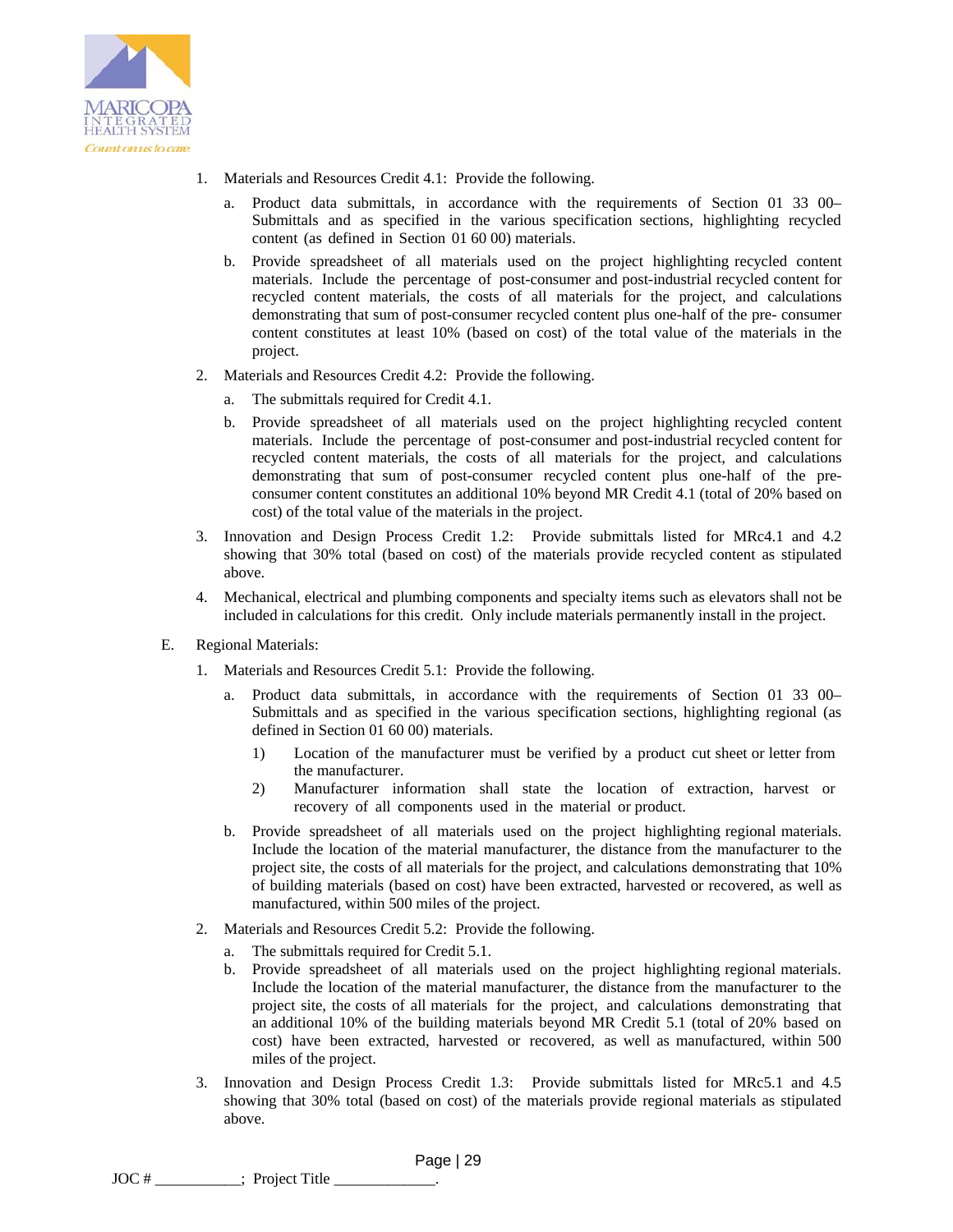

- 4. Mechanical, electrical and plumbing components and specialty items such as elevators shall not be included in calculations for this credit. Only include materials permanently install in the project.
- F. Low Emitting Materials
	- 1. Indoor Environmental Quality Credit 4.1: Provide the following
		- a. Provide a cut sheet and / or material safety datasheet (MSDS) for all adhesives used, with VOC levels highlighted. No other information contained on MSDS sheet shall be reviewed.
		- b. Provide in accordance with Section 01 60 00– Product Requirements.
	- 2. Indoor Environmental Quality Credit 4.2: Provide the following
		- a. Provide a cut sheet and / or material safety datasheet (MSDS) for all coating applied onsite in the building, with VOC levels highlighted. No other information contained on MSDS sheet shall be reviewed.
		- b. Provide in accordance with Section 01 60 00– Product Requirements.
	- 3. Indoor Environmental Quality Credit 4.3: Provide the following
		- a. Provide a cut sheet and / or material safety datasheet (MSDS) for all carpet systems used in the building, with VOC levels highlighted. No other information contained on MSDS sheet shall be reviewed.
		- b. Provide product data for all hard surface flooring showing compliance with requirements of the FloorScore standard (current as of the date of this rating system, or more stringent version) as shown with testing by an independent third-party.
		- c. Provide product data for concrete, wood, bamboo and cork floor finishes such as sealer, stain and finish showing compliance with requirements of South Coast Air Quality Management District (SCAQMD) Rule 1113, Architectural Coatings, rules in effect on January 1, 2004.
		- d. Provide product data for tile setting adhesives and grout showing compliance with South Coast Air Quality Management District (SCAQMD) Rule 1168. VOC limits correspond to an effective date of July 1, 2005 and rule amendment date of January 7, 2005.
		- e. Provide in accordance with Section 01 60 00– Product Requirements.
	- 4. Indoor Environmental Quality Credit 4.4: Provide the following
		- a. Provide a cut sheet and / or material safety datasheet (MSDS) for all composite wood products used in the building, with VOC levels highlighted. No other information contained on MSDS sheet shall be reviewed.
		- b. Provide in accordance with Section 01 60 00 Product Requirements.

**PART 2 PRODUCTS (**Not Used)

**PART 3 EXECUTION (**Not Used)

END OF **SECTION** 

 Page | 30 JOC # : Project Title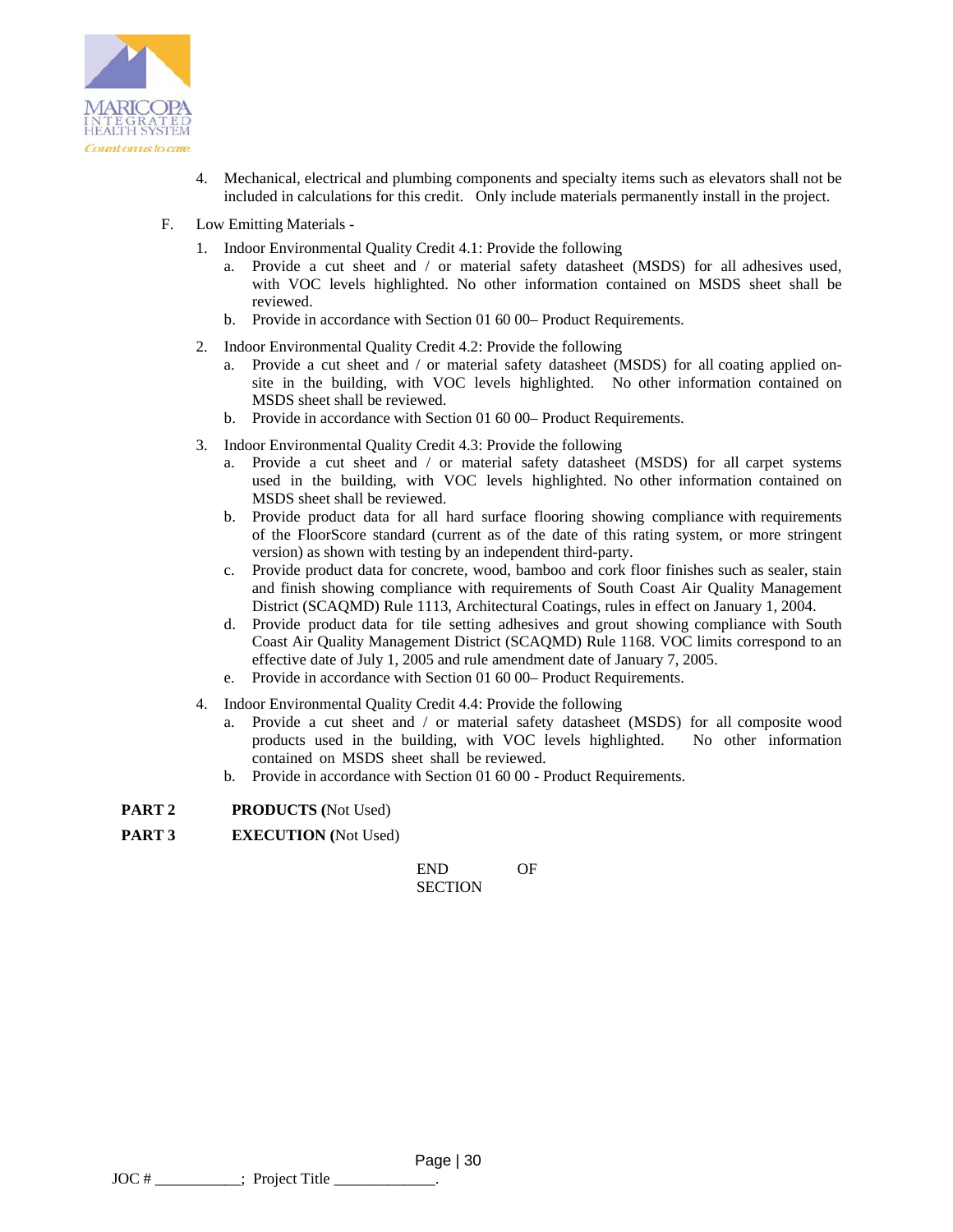

## **43SECTION 01 91 13**

## **\*\*\* GENERAL COMMISSIONING REQUIREMENTS \*\*\***

### **PART 1 – GENERAL**

### **1.01 RELATED DOCUMENTS**

- A. Drawings and general provisions of the Contract, including General and Supplementary Conditions and other Division 01 Specification Sections, apply to this Section.
- B. Owner's Project Requirements and Basis of Design documentation are included by reference for information only.

### **1.02 SUMMARY**

- A. This section describes the scope of the formal commissioning process and the general requirements for the building systems outlined herein.
- B. Related Sections
	- 1. Division 22, Section 220800, Commissioning of DHW Systems
	- 2. Division 23, Section 230800, Commissioning of HVAC Systems
	- 3. Division 26, Section 260800, Commissioning of Emergency Power and Lighting Control Systems

### **1.03 REFERENCES**

- A. USGBC:
	- 1. LEED NC 3.0: EA Prerequisite 1, Fundamental Commissioning.
	- 2. LEED NC 3.0: Credit 3, Enhanced Commissioning.

### **1.04 DEFINITIONS**

- A. Basis of Design (BOD): The documentation of design criteria and assumptions for systems, components, and methods chosen to meet the Owner's Project Requirements and applicable regulatory requirements, standards, and guidelines. The document includes narrative descriptions of the systems to be commissioned. The BOD is prepared by the Design Professionals.
- B. Building Automation System (BAS): The automated building system providing control and user interaction with select building systems, such as the HVAC, domestic hot water and lighting systems.
- C. Commissioning Authority (CxA): An independent agent hired directly by the Owner and not otherwise associated with the Design Professional(s) or the Construction Manager at Risk. The CxA assists the Construction Manager at Risk with coordinating commissioning activities and witnesses the activities on behalf of the Owner.
- D. Commissioning Issue (Cx Issue): A condition that affects, prevents or inhibits commissioning, and must be resolved to complete the commissioning process.
- E. Commissioning Issues List (Cx Issues List): A log maintained by the CxA listing all Deficiencies and Cx Issues documented during the commissioning process. All issues require action, correction and closure.
- F. Commissioning Report (Cx Report): The final report issued at the conclusion of the commissioning process. The report will include an executive summary abbreviating the outcome of the commissioning process and identifying all outstanding issues. The report also contains all commissioning documentation collected throughout all phases of the project.
- G. Commissioning Plan (Cx Plan): A document that outlines the organization, coordination, and requirements of the commissioning process in more detail.
- H. Commissioning Coordinator (CxC): Individual within the Job Order Contractor firm who plans, schedules, directs and coordinates all the Trade Sub-Contractor's commissioning activities, and serves as the CxA's single point of contact for all administrative, documentation and coordination functions.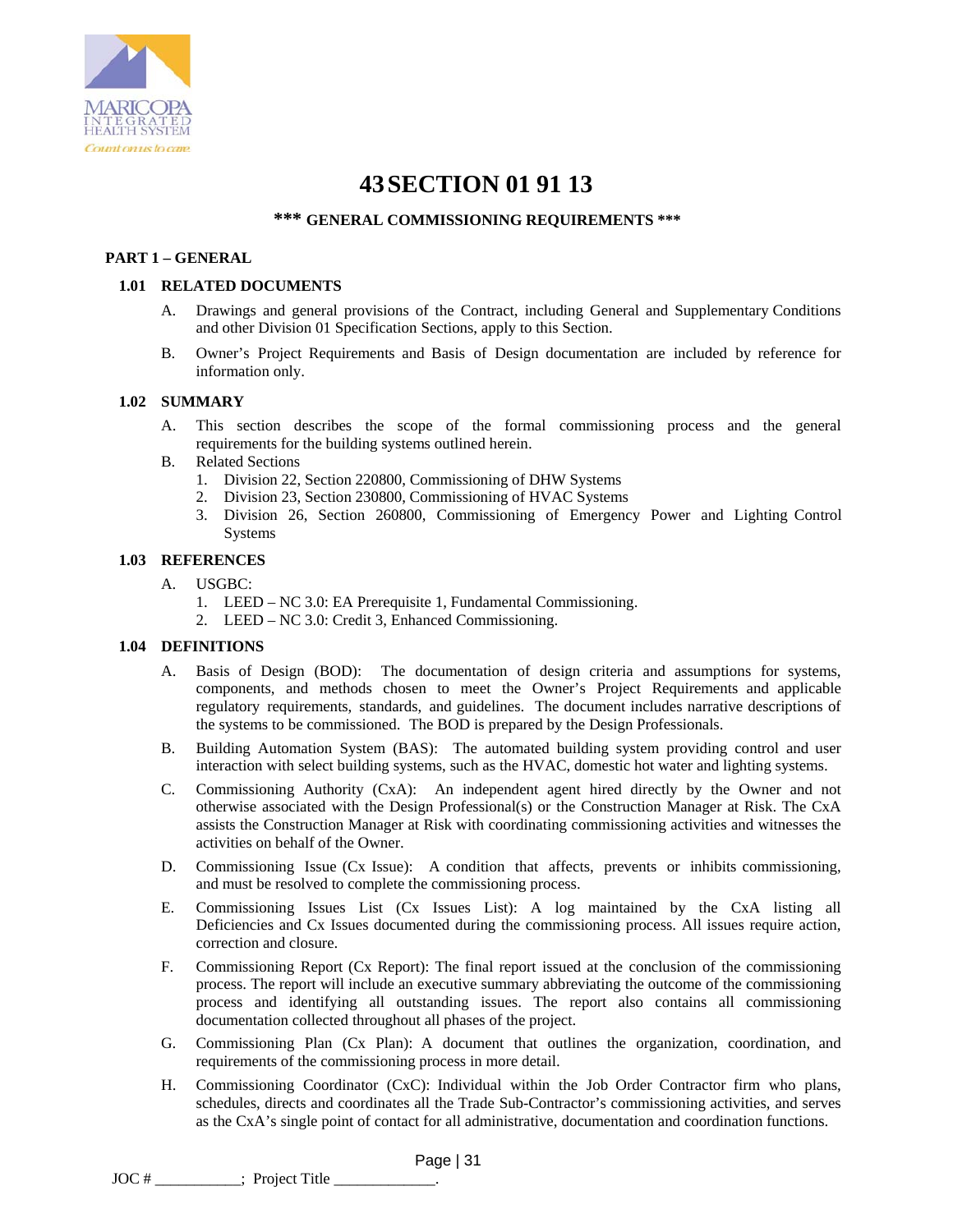

- I. Deferred Testing: Testing performed at a later time, due to partial occupancy, equipment, load, seasonal requirements, design or other site conditions that disallow the test from being performed prior to substantial completion.
- J. Deficiency: A condition in the installation or function of a component, piece of equipment or system that is not in compliance with the Contract Documents. A Deficiency will be considered a Cx Issue and documented on the Cx Issues List.
- K. Design Professional (DP): Architects, engineers and other consultants involved in the design of the over project scope.
- L. Functional Performance Test (FPT): A test of the dynamic function, operation and control of the equipment and systems to verify system performance to the fullest extent. Systems are tested under various operating modes and control sequences including failure modes. The FPTs are performed using manual (direct observation) or monitoring methods. The FPTs can include sequence of operation tests, performance verification tests, trend analysis and integrated systems tests.
- M. Installation Verification (IV): Field verification and documentation of proper installation of system equipment, assemblies and components prior to Startup. IV process is complete when systems are ready for Startup. IV's are organized and documented under the System Readiness Checklist (SRC) forms.
- N. Job Order Contractor: The contractor directly contracted to the Owner with overall responsibility for the project and all commissioning activities described herein.
- O. Monitoring: The recording of parameters (flow, current, status, pressure, etc) of equipment operation, which shall be completed using data-loggers or the Trending capabilities of BAS or control systems.
- P. Owner's Project Requirements (OPR): A document describing the operational and functional requirements of a project, the expectations of how the facility will be used and operated, and the equipment and system expectations and requirements, as defined by the Owner. This document provides an explanation of the ideas, concepts, goals, success criteria, and supporting information for the project.
- Q. Percent Sampling: Witnessing the Startup or testing of a selected fraction of the total number of identical or near-identical pieces of equipment such as VAV boxes.
- R. Pre-Functional Checks & Tests (PFCs): These are various checks and tests performed on a piece of equipment or system just before, during, or after the initial Startup and operation. They are performed to confirm that the equipment and individual components were installed correctly and are working properly. Examples include checking fan rotation, sensor calibration, actuator testing, and spot temperature, pressure and electrical measurements. They also include system specific tests such as pipe system pressure tests, duct leakage tests, mechanical system test and balance and electrical equipment NETA testing. They are organized under the System Readiness Checklist (SRC) forms and must be completed prior to FPTs.
- S. Startup: Initial starting or activating of equipment usually performed by the Trade Sub- Contractor or the Manufacturer's authorized representative.
- T. Systems Manual: The CxA will complete a LEED Systems Manual for the systems and equipment commissioned, with assistance provided by the CxC and Trade Sub- Contractors. The Systems Manual will provide the operating staff the information needed to understand and optimally operate the commissioned systems and includes the final BOD, single line diagrams, as-built controls drawings and sequences of operation and O&M manuals.
- U. System Readiness Checklist (SRC): A summary checklist, typically one page per equipment, covering the necessary commissioning tasks and required documentation to verify that a system is ready for FPTs, or system operation if no FPTs are performed. The tasks covered in the SRC include IV, Startup and PFC, and the Trade Sub-Contractor completed forms for these tasks are attached to the equipment specific SRC. The SRC must be completed and signed by the Job Order Contractor prior to conducting the FPTs.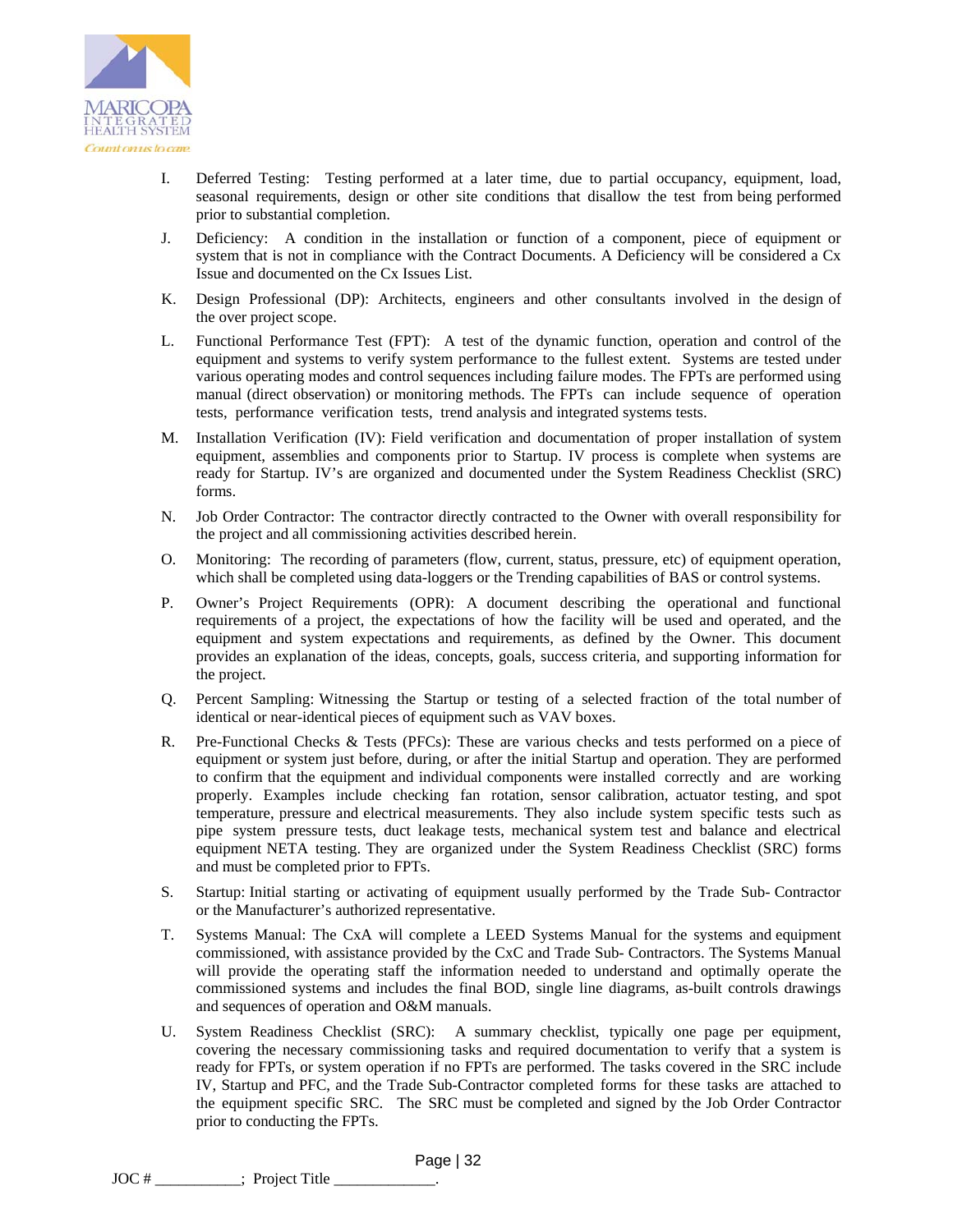

- V. TAB: Testing, Adjusting, and Balancing work on the air and water systems to ensure design flow conditions are met. Performed by the TAB Trade Sub-Contractor.
- W. Trade Sub-Contractor: Typically a subcontractor to the Job Order Contractor who provides and installs specific building components and systems and/or provides certain services.
- X. Trending: Monitoring using the Building Automation System (BAS) or a control system, to aid in functional testing and to verify system operation and performance under actual operating conditions.
- Y. Warranty Phase: The phase of the project immediately after the initiation of the building equipment warranty which spans the entire length of the equipment warranty.

## **1.05 SYSTEMS TO BE COMMISSIONED**

- A. This specification section is applicable to the following systems and equipment to be commissioned in this project:
	- 1. All equipment and controls of the HVAC systems (does not include any process refrigeration equipment).
	- 2. Building Automation System / HVAC system controls
	- 3. Lighting controls
	- 4. Domestic hot water heating systems
	- 5. Emergency Power Systems, including:
		- a. Emergency Generators with a fuel oil system and storage tank
		- b. Paralleling Switchgear
		- c. Automatic Transfer Switches (ATS's)
		- d. Uninterruptable Power Supply (UPS) equipment

#### **1.06 SUMMARY DESCRIPTION OF COMMISSIONING**

- A. Commissioning is a quality assurance process for achieving, verifying and documenting that building systems are installed and perform functionally as intended according to the OPR, BOD, and the requirements of the Contract Documents.
- B. Commissioning during the construction phase is intended to achieve the following specific objectives:
	- 1. Commissioning review of the Trade Sub-Contractor submittals for systems to be commissioned, concurrent with the Design Professional's review.
	- 2. Finalize the commissioning specific details within the Cx Plan.
	- 3. Verify that applicable equipment and systems are installed according to the manufacturer's recommendations and to industry-accepted minimum standards and that they receive the required operational checkout and testing by the Trade Sub- Contractors.
	- 4. Verify and document proper performance of equipment and systems.
	- 5. Verify that operation and maintenance documentation is provided by the Trade Sub- Contractors and is complete.
	- 6. Develop a systems manual (for energy-related systems per LEED) that provides future operating staff the information necessary to optimally operate the commissioned systems.
	- 7. Verify that the Owner's facilities and operations personnel are trained according to Contract Document requirements.
- C. The commissioning process does not take away from or reduce the responsibility of the Job Order Contractor to provide a finished and fully functioning building. The Job Order Contractor has overall responsibility to assure that all systems are properly tested and commissioned, and that all required commissioning documents are completed and provided to the Owner.
- D. The Project will meet the Commissioning Requirements of LEED-NC v3.0, Energy & Atmosphere, Prerequisite 1 (Fundamental Commissioning) and Credit 3 (Enhanced Commissioning). The Job Order

JOC #  $\qquad \qquad$ : Project Title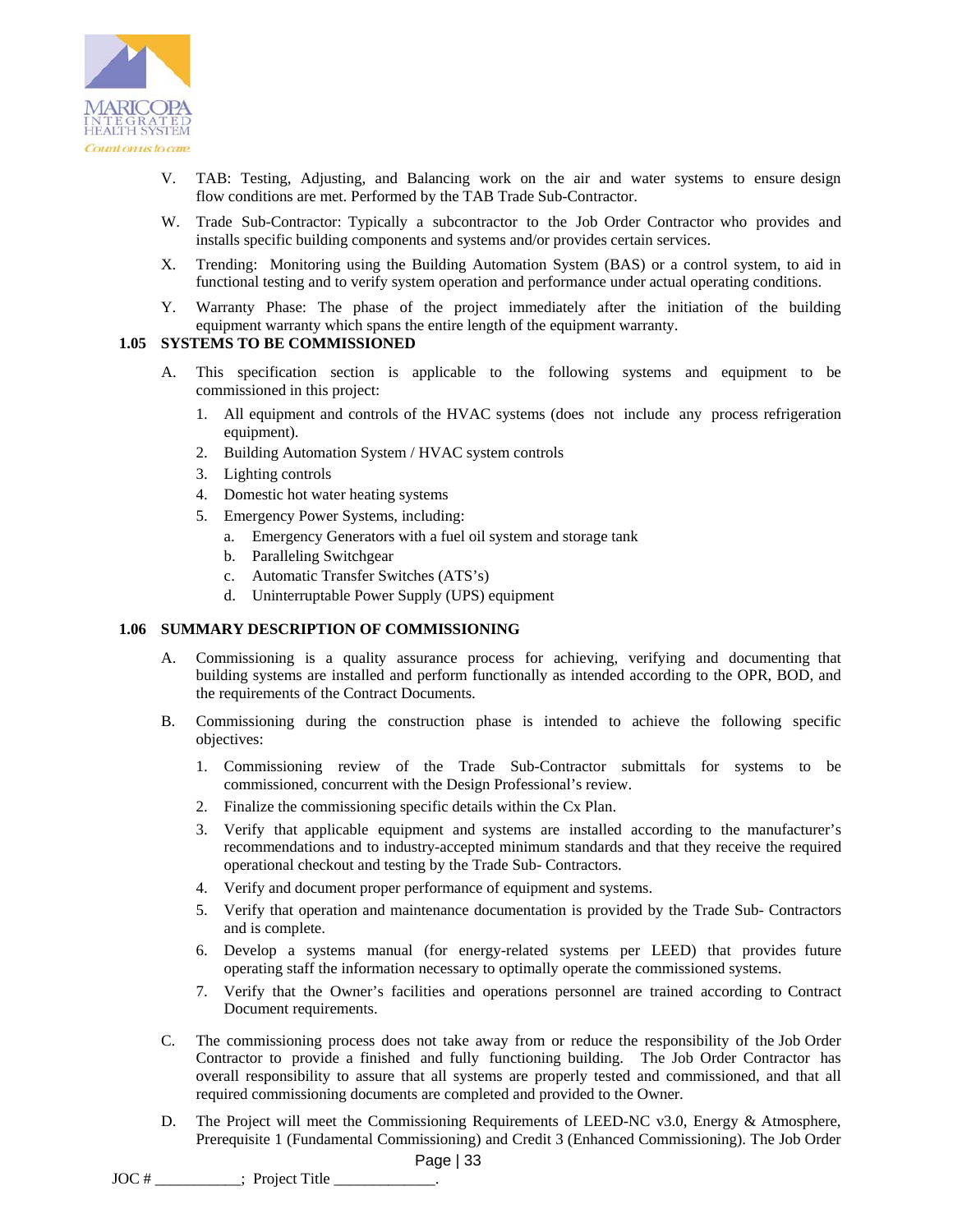

Contractor, Trade Sub-Contractors, and suppliers are responsible to ensure all requirements for commissioning are met in their respective work.

### **1.07 GENERAL COMMISSIONING PROCESS**

- A. Unless otherwise noted in the trade specific commissioning specification sections, the general commissioning process is as follows. See the trade specific commissioning specification sections for additional details on the commissioning process.
- B. Submittal Reviews by the CxA (concurrent with the Design Professional reviews)
	- 1. The Job Order Contractor shall include the CxA on the distribution of the Trade Sub-Contractor issued submittals to the Design Professionals, for the systems to be commissioned. The CxA will provide review comments to the Design Professionals.
- C. Cx Plan and Form Development
	- 1. The CxA prepares a Cx Plan that provides guidance in the execution of the commissioning process during construction.
	- 2. The CxA develops the SRC and FPT forms and provides them to the JOB ORDER CONTRACTOR and Trade Sub-Contractors for review and comment.
- D. System Readiness Activities
	- 1. The Trade Sub-Contractors shall perform IV, Startup and PFC activities. The Trade Sub-Contractors and the CxC shall document completion of these activities on the SRC forms and attach the completed IV, Startup, and PFC forms to the SRC.
	- 2. The CxA will perform various observation inspections during the installation phase and backchecks of the completed IV. The CxA will also witness a percent sampling of the Startups and PFCs, including TAB procedures and back-checks after PFCs are completed.
		- a. The Trade Sub-Contractor shall resolve any PFC results deemed unacceptable by the CxA. The Trade Sub-Contractor shall execute a new sample of the PFCs, witnessed by the CxA per their discretion. The CxA shall deem the PFCs acceptable after resolution of all issues and any witnessed sampling results in no issues.
- E. Functional Testing
	- 1. Once the c Job Order Contractor Completes the SRC forms, the Trade Sub-Contractors execute all FPTs and the CxA witness a sample as defined in the Cx Plan. The FPTs may be achieved by any combination of manual testing, monitoring or trending.
		- a. Any witnessed sampling of the FPTs that do not pass shall require the Trade Sub-Contractor to resolve the issue for all equipment and a new sample of the FPTs shall be executed and witnessed by the CxA. The CxA shall deem the FPTs acceptable after resolution of all issues and any witnessed sampling of tests has passed.
	- 2. The Cx Plan will define any deferred testing.
- F. Deficiencies and Commissioning Issues
	- 1. Throughout the process, the CxA records Cx Issues on the Cx Issues List and distributes the list to the team. The Job Order Contractor and Trade Sub-Contractors shall correct Cx Issues and retest the system(s) without delay at no additional cost to the Owner. The CxA will verify the completion of the issues and make all amendments to the issues list.
- G. O&M Manuals, Training Verification and Final Documentation
	- 1. The CxA will verify the Trade Sub-Contractors provides complete operation and maintenance (O&M) manual documentation to the Owner.
	- 2. The Job Order Contractor shall submit to the CxA and Owner a training schedule and specific training agendas (for each training class), for review prior to conducting any training. The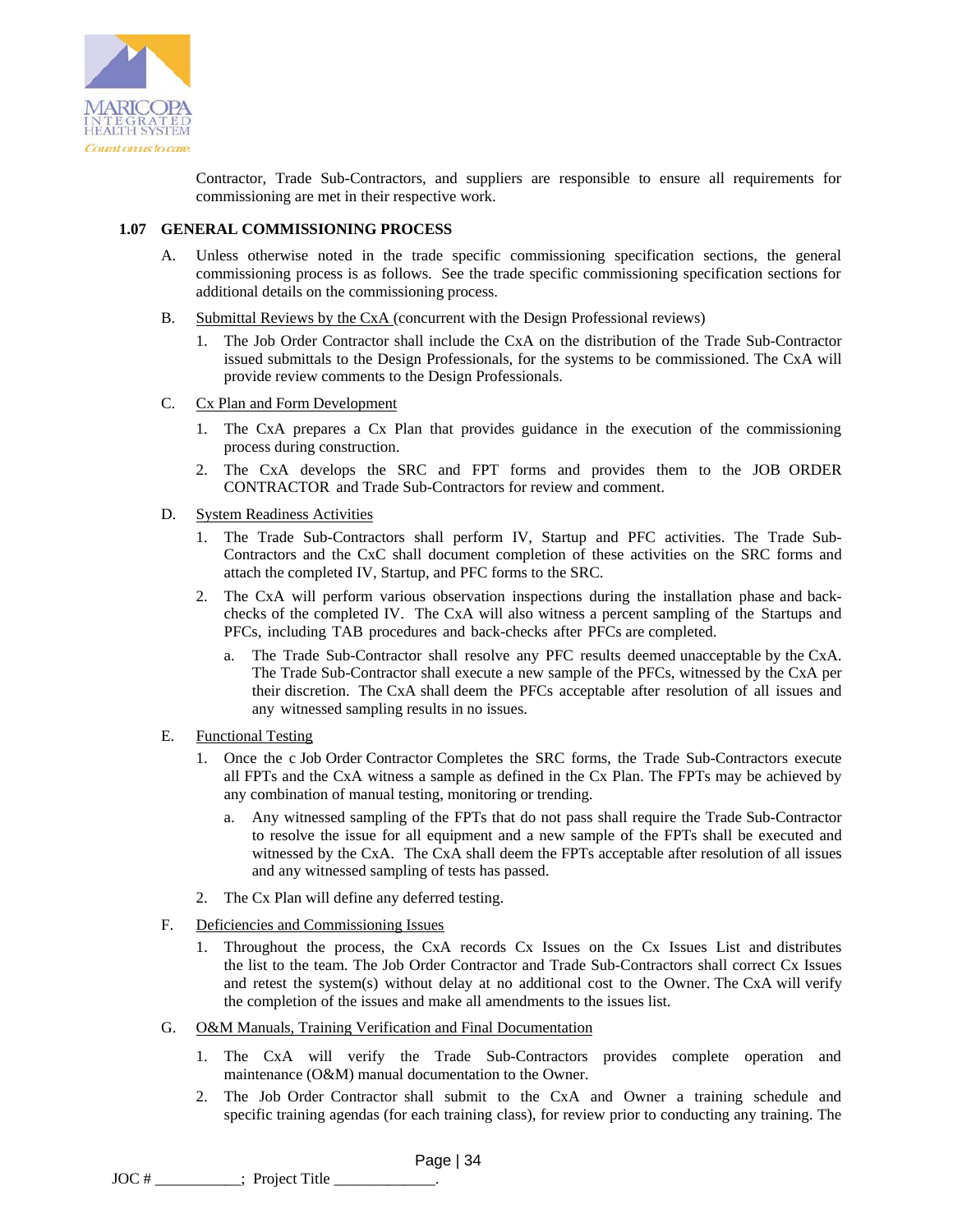

CxA will also verify completion of the training by receiving a copy of the training class sign-in sheets and any training materials / handouts, provided by the Job Order Contractor.

- 3. The CxA will develop the Systems Manual (per LEED requirements) with assistance from the Job Order Contractor and Trade Sub-Contractors. The systems to be included are the HVAC systems and controls, lighting controls, domestic hot water systems and controls, and any renewable energy systems (none in project).
- 4. The CxA will complete the Final Construction Phase Commissioning Report and documentation for the Owner with assistance from the Job Order Contractor and Trade Sub-Contractors.

### H. Post-Occupancy Warranty Phase Commissioning

- 1. The CxA will report any identified performance issues, warranty items or problems to the CxC via a Warranty Phase Cx Issues List for correction by the Job Order Contractor and Trade Sub-Contractors during or prior to the end of the warranty period.
- 2. The CxA will review trend data during the Warranty Phase and will report any identified issues.
- 3. No later than 90 days prior to the expiration of the first 12 month warranty period of building occupancy, the CxA will return to the facility to interview facility O&M staff, walk the facility and review systems operation and trend data where applicable. Key representatives from the Job Order Contractor and Trade Sub-Contractors shall attend a site walk- through and meeting, as determined by the CxA.

### **1.08 GENERAL COMMISSIONING PROCESS**

- A. The Commissioning Team is responsible for performing the process and achieving successful commissioning results. The Commissioning Team is comprised of the following:
	- 1. Owner's Representatives
	- 2. Design Professionals (DP).
	- 3. Commissioning Authority (CxA).
	- 4. Construction Manager at Risk (Job Order Contractor)
	- 5. Job Order Contractor's Commissioning Coordinator (CxC)
	- 6. Trade Sub-Contractors responsible for specific types of systems being commissioned:
		- a. Mechanical Contractor
		- b. Electrical Contractor
		- c. HVAC Controls Contractor
		- d. Testing and Balance (TAB) Contractor
		- e. Plumbing Contractor

### **1.09 RESPONSIBILITIES**

- A. General:
	- 1. The Commissioning Team and all others invol**v**ed in the commissioning process shall follow the Cx Plan, attend the commissioning kickoff meeting, and attend additional commissioning meetings as necessary.
- B. Commissioning Authority (CxA)
	- 1. The primary role of the CxA is to oversee, organize and lead the commissioning team and assist the Job Order Contractor and Trade Sub-Contractors in executing the commissioning process.
		- a. Prepare the Cx Plan and develop the SRC and FPT forms.
		- b. Work with the Job Order Contractor to schedule commissioning activities.
		- c. Lead commissioning team meetings, prepare meeting agendas and distribute meeting minutes.
		- d. Observe on a sampling basis the system and equipment installation, start-up, checkout, and testing for compliance with the OPR, BOD, and Contract Documents; and review completion of commissioning documentation.

JOC #  $\qquad \qquad$ : Project Title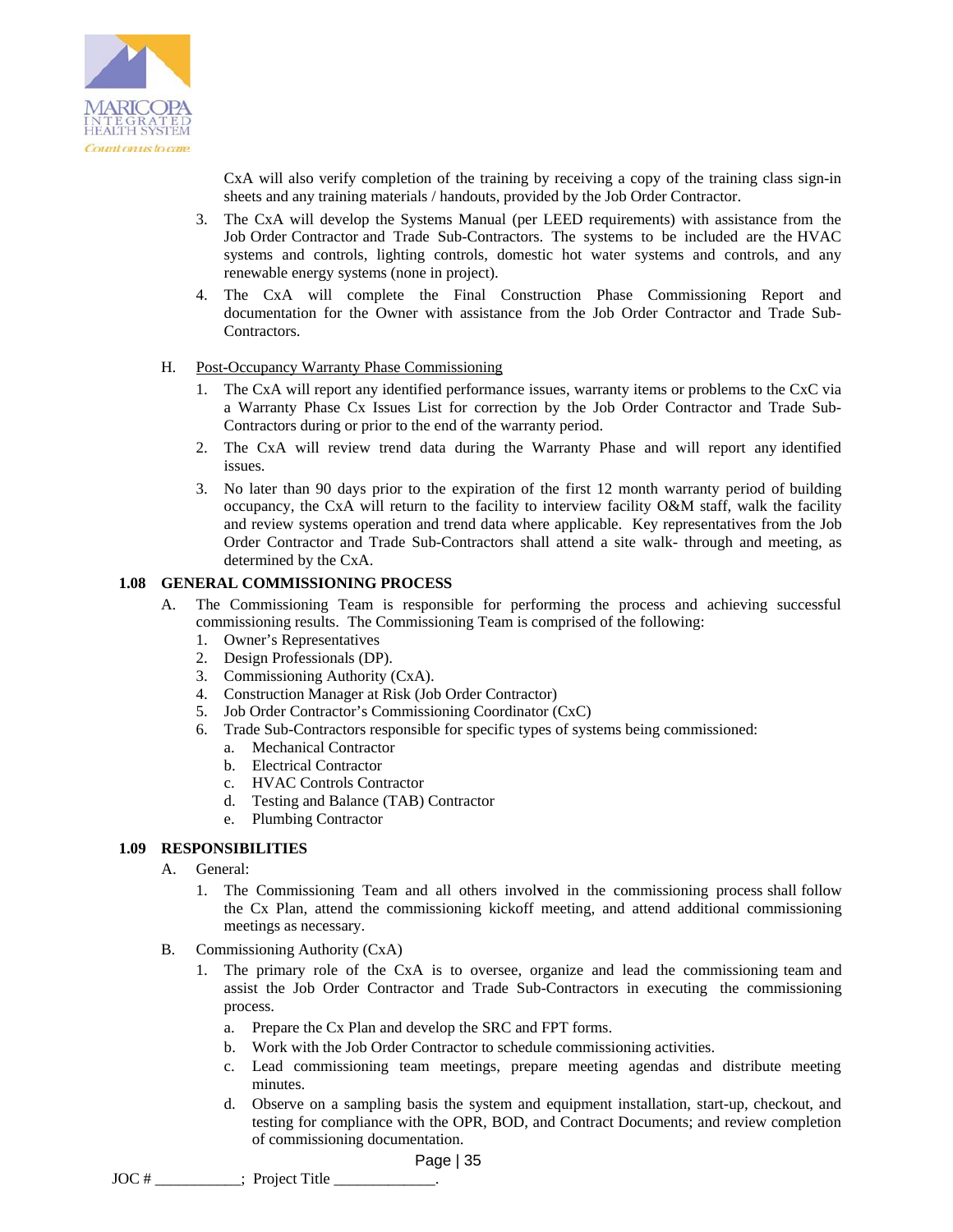

- e. Sample witness the execution of the FPTs by the Trade Sub-Contractors. The CxA will witness one (1) re-test of any commissioned equipment or system.
- f. Be the authority on commissioning test results and other commissioning program elements completion. Prepare, maintain and distribute the Cx Issues List.
- g. Review and comment on training agendas and verify that training is completed and O&M manuals are delivered.
- h. Lead the effort in developing the Systems Manual for energy-related systems in accordance with LEED requirements.
- i. Assemble the commissioning documents and prepare the Commissioning Report.
- 2. The CxA is not responsible for:
	- a. Design concept or design criteria
	- b. Review for code compliance
	- c. Inspector of record services
	- d. Design and construction scheduling
	- e. Cost estimating
	- f. Construction management
	- g. Providing tools and test equipment used for commissioning.
	- h. Scheduling startup and testing
	- i. Coordinating the work of Trade Contractors and any special testing agents
	- j. Performing startup and testing
- C. Construction Manager at Risk:
	- 1. The Job Order Contractor is responsible for performing all commissioning tasks, including tasks assigned to Trade Sub-Contractors and ensures that all Trade Sub-Contractors execute their commissioning responsibilities according to the Contract Documents, Cx Plan, and schedule.
		- a. Include the cost for commissioning in the project cost.
		- b. Assign a CxC for the duration of the project with responsibilities outlined herein.
			- 1) The CxC shall have at least five years' experience within the disciplines of construction.
			- 2) The Job Order Contractor shall submit the name of the person(s) assigned as the CxC to the CxA within a month of contract award.
		- c. Schedule and coordinate the commissioning meetings with the CxA.
		- d. Plan, schedule, coordinate and facilitate the commissioning work performed by the Trade Sub-Contractors. Provide sufficient lead time of at least 10 days to notify the CxA in advance of commissioning activities. Update the master construction schedule periodically with commissioning progress and activities.
		- e. Review, comment and accept the Cx Plan prepared by the CxA.
		- f. Furnish continual updates of any construction related documents such as change orders, submittals, shop drawings, ASIs and RFIs to the CxA. Electronic files are acceptable.
			- 1) The CxC shall ensure the issuance of the requested submittals for review by the CxA when also issued to the Design Team.
		- g. Obtain and review the Trade Sub-Contractor IV, Startup and PFC forms prior to use.
		- h. Using IV, Startup, PFC, SRC and FPT forms, document and certify the completion of all work and all systems are installed, operational, and functionally tested.
		- i. Organize all Trade Sub-Contractor-completed Cx forms to be submitted to the CxA for review.
		- j. Evaluate deficiencies identified on the Cx Issues List. The CxA will track the issues according to the responsible entity. Collaborate with Trade Sub- Contractors and recommend corrective action. Assure resolution of all Cx Issues.
		- k. Prepare a training schedule along with the Trade Sub-Contractor training agendas and submit to CxA and Owner for review. Execute training of Owner's personnel per approved training schedule and agendas.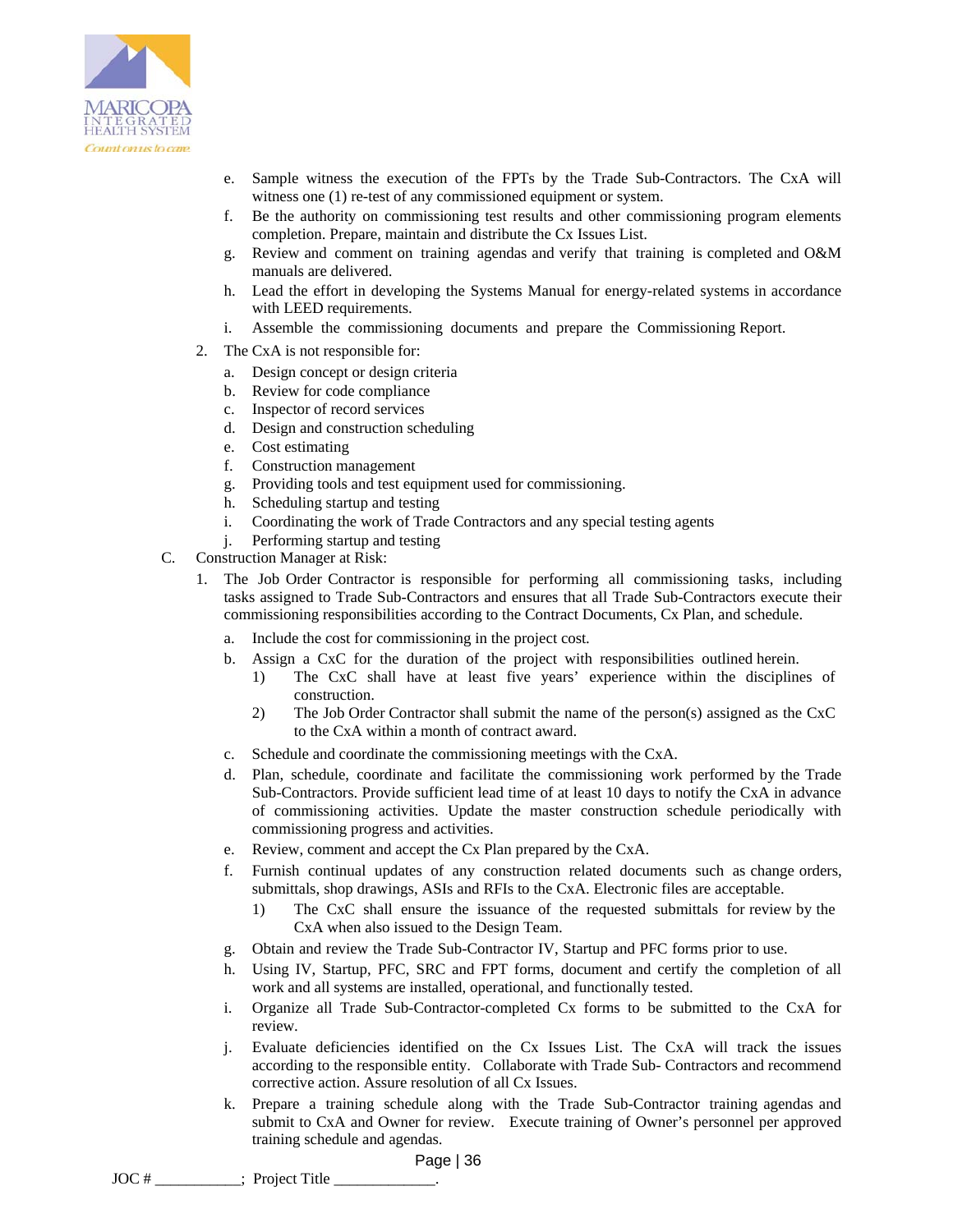

- l. Prepare O&M Manuals in accordance with the Contract Documents.
- m. Assist the CxA in developing the Systems Manual.
- D. Trade Sub-Contractors:
	- 1. See the trade specific commissioning specification sections for the Trade Sub- Contractor responsibilities.

## **PART 2 –PRODUCTS**

## **2.01 TEST EQUIPMENT**

- A. The responsible Trade Sub-Contractor shall furnish all standard testing equipment required to perform Startup, PFCs and FPTs.
- B. All testing equipment shall be of sufficient quality and accuracy to test and/or measure system performance with the tolerance specified in the Contract Documents. If not otherwise specified, the following minimum requirements apply:
	- 1. All equipment shall be calibrated according to the manufacturer's recommended intervals (or within one year if not otherwise specified) and recalibrated when dropped or damaged.
	- 2. Calibration tags shall be affixed to or certificates readily available for all test equipment.

### **PART 3 – EXECUTION**

### **3.01 SCHEDULING AND COORDINATION**

- A. The CxA will provide an initial list of commissioning milestones and deliverables to the CxC for scheduling purposes.
- B. The JOB ORDER CONTRACTOR shall integrate all commissioning activities, milestones and deliverables into the master construction schedule with assistance and input from the CxA.
- C. The CxC shall provide sufficient notice to the CxA and Owner for scheduling and coordinating commissioning activities. A minimum 10 days' notice shall be provided to the CxA for witnessing equipment Startups, PFCs, and FPTs.
- D. The Commissioning Team shall address scheduling problems and make necessary modifications in a timely manner in order to expedite the commissioning process.

### **3.02 MEETINGS**

- A. When commissioning team member attendance is required, as determined by the CxA and CxC, be punctual and attentive during the meeting.
	- 1. The CxA will conduct a commissioning kick-off meeting, usually within 60 days of the commencement of construction. All team members involved in the commissioning process shall attend the kick-off meeting.
	- 2. The CxA will plan other commissioning meetings as deemed necessary as construction progresses. These meetings will cover planning and coordination, and Cx Issues resolution.
	- 3. The frequency of meetings will vary through construction, but generally increase during Startup and commissioning activities.
- B. The CxA will write and distribute meeting minutes documenting the meeting discussion, conclusions, and actions for each team member.

### **3.03 COMMISSIONING ISSUES, BACK-CHECKS AND RE-TESTING**

- A. All Deficiencies and Cx Issues shall be corrected promptly. The responsible party shall correct the issue and inform the CxC and CxA of the resolution and completion date. The CxA will record completion on the Cx Issues List after a successful back-check or verification.
	- 1. For all Cx Issues identified during the pre-functional system readiness activities, the CxA will back-check and verify the completion of the issues where appropriate.